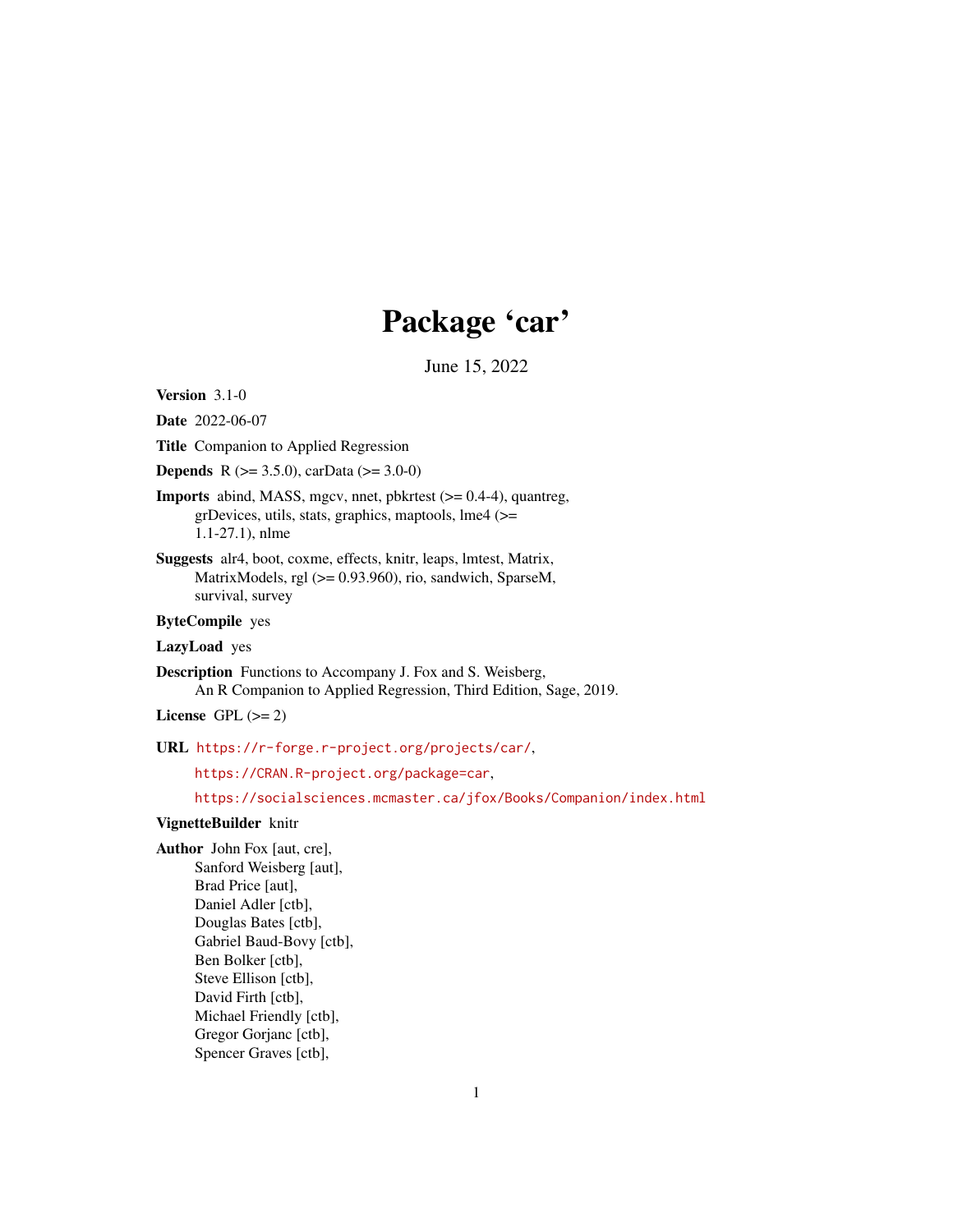Richard Heiberger [ctb], Pavel Krivitsky [ctb], Rafael Laboissiere [ctb], Martin Maechler [ctb], Georges Monette [ctb], Duncan Murdoch [ctb], Henric Nilsson [ctb], Derek Ogle [ctb], Brian Ripley [ctb], William Venables [ctb], Steve Walker [ctb], David Winsemius [ctb], Achim Zeileis [ctb], R-Core [ctb] Maintainer John Fox <jfox@mcmaster.ca> Repository CRAN Repository/R-Forge/Project car Repository/R-Forge/Revision 712 Repository/R-Forge/DateTimeStamp 2022-06-07 21:31:00 Date/Publication 2022-06-15 10:20:02 UTC NeedsCompilation no

# R topics documented:

| $\boldsymbol{\varDelta}$ |
|--------------------------|
| 11                       |
| 14                       |
| 16                       |
| 19                       |
| 22.                      |
|                          |
| 24                       |
| 26                       |
| 29                       |
|                          |
| 31                       |
| 31                       |
| 32                       |
| carWeb<br>33             |
| 34                       |
| 36                       |
| 37                       |
| 39                       |
| 43                       |
| densityPlot<br>46        |
| dfbetaPlots<br>49        |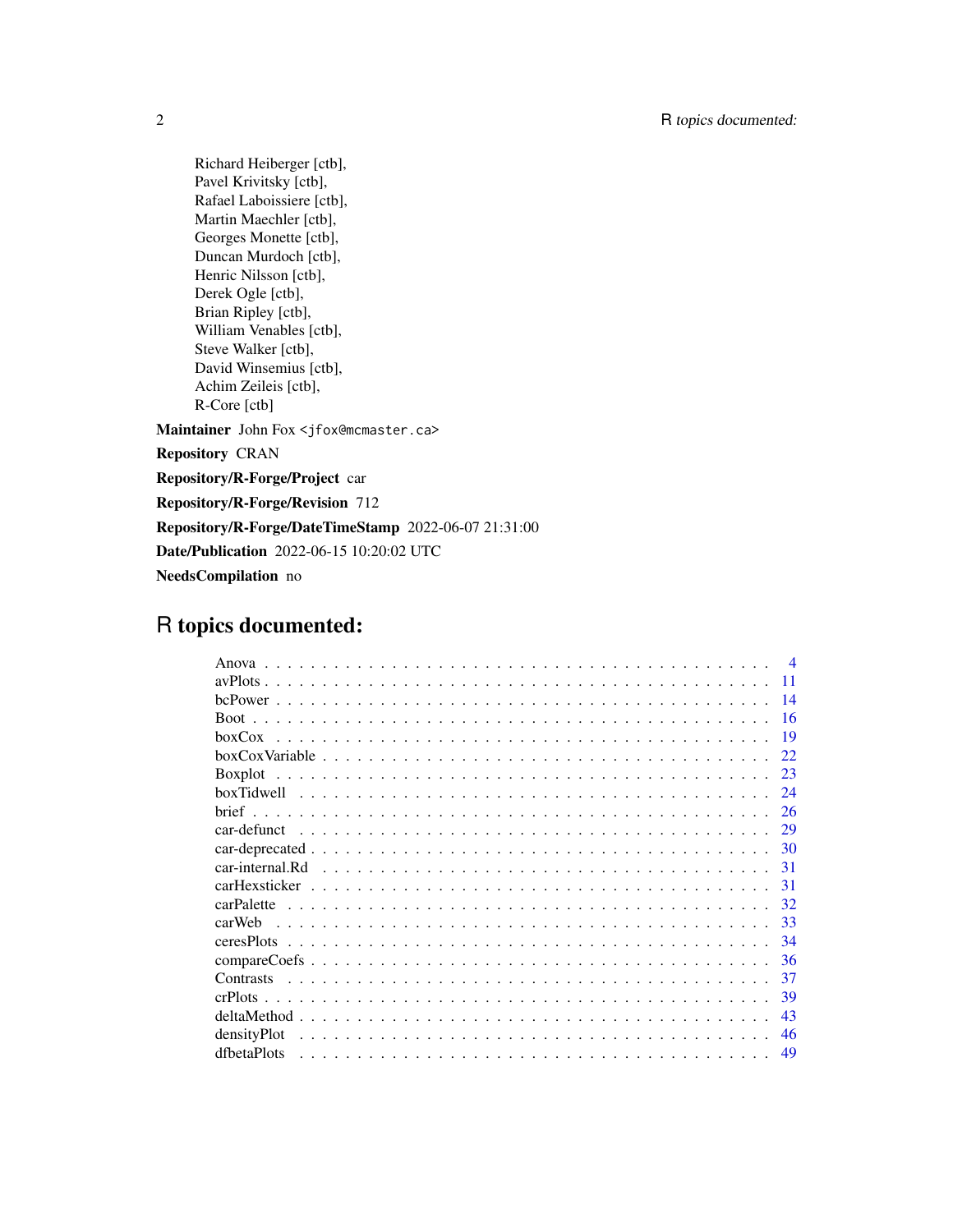| 51                                                                                                                          |
|-----------------------------------------------------------------------------------------------------------------------------|
| 52                                                                                                                          |
| 56                                                                                                                          |
| 57                                                                                                                          |
| 59                                                                                                                          |
| 62                                                                                                                          |
| 63                                                                                                                          |
| 65                                                                                                                          |
| 67<br>influencePlot $\dots \dots \dots \dots \dots \dots \dots \dots \dots \dots \dots \dots \dots \dots \dots \dots \dots$ |
| 68                                                                                                                          |
| 70                                                                                                                          |
| 72                                                                                                                          |
| 73                                                                                                                          |
| 75                                                                                                                          |
| 82                                                                                                                          |
| 83                                                                                                                          |
| 86                                                                                                                          |
| 89                                                                                                                          |
| 90                                                                                                                          |
| 92                                                                                                                          |
| 93                                                                                                                          |
| 94                                                                                                                          |
|                                                                                                                             |
|                                                                                                                             |
|                                                                                                                             |
|                                                                                                                             |
|                                                                                                                             |
|                                                                                                                             |
|                                                                                                                             |
|                                                                                                                             |
|                                                                                                                             |
|                                                                                                                             |
|                                                                                                                             |
|                                                                                                                             |
|                                                                                                                             |
|                                                                                                                             |
|                                                                                                                             |
|                                                                                                                             |
|                                                                                                                             |
|                                                                                                                             |
|                                                                                                                             |
|                                                                                                                             |
|                                                                                                                             |
|                                                                                                                             |
| whichNames                                                                                                                  |
|                                                                                                                             |

**Index**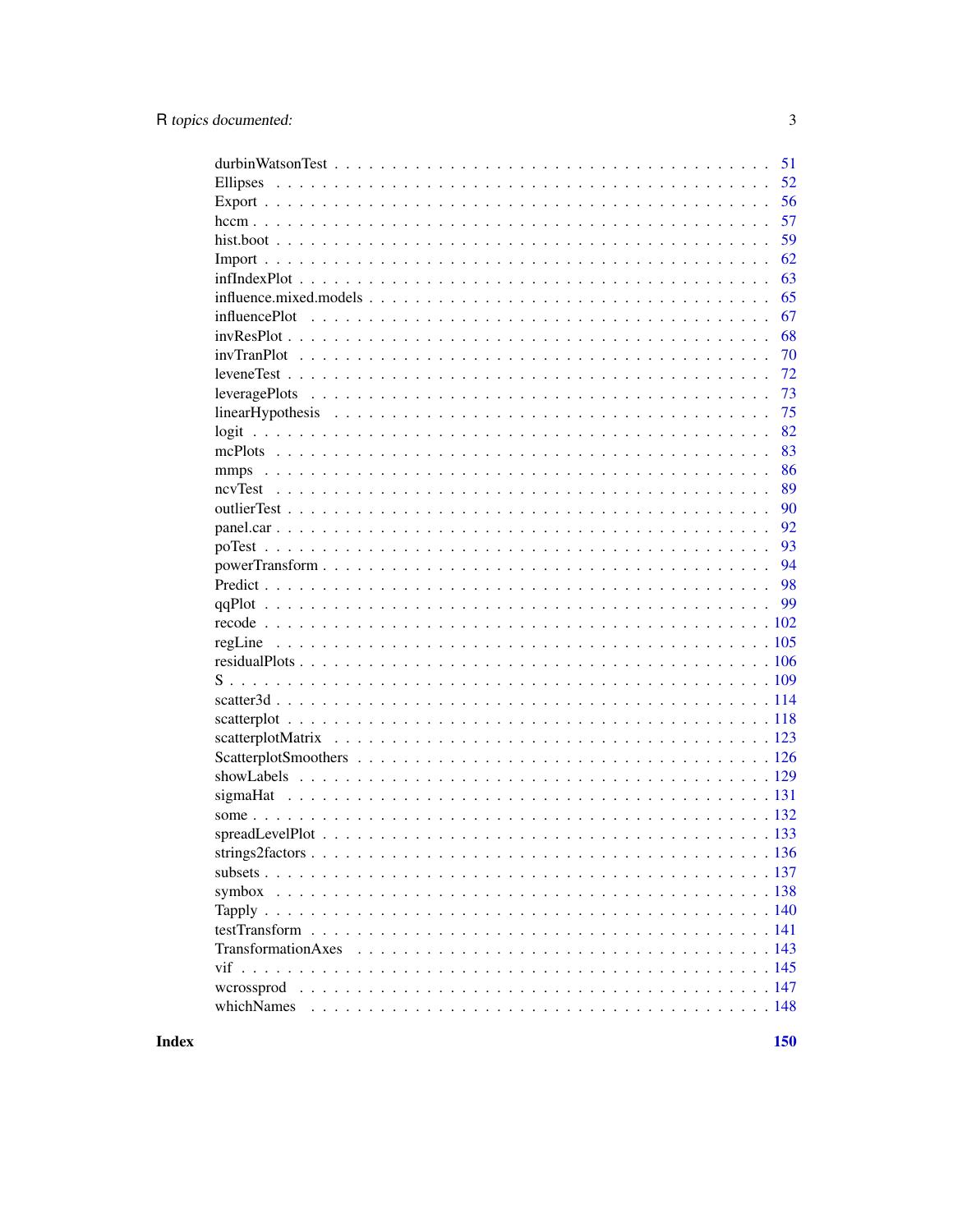# <span id="page-3-0"></span>Description

Calculates type-II or type-III analysis-of-variance tables for model objects produced by lm, glm, multinom (in the **nnet** package), polr (in the **MASS** package), coxph (in the **survival** package), coxme (in the coxme pckage), svyglm and svycoxph (in the survey package), rlm (in the MASS package), lmer in the **lme4** package, lme in the **nlme** package, and (by the default method) for most models with a linear predictor and asymptotically normal coefficients (see details below). For linear models, F-tests are calculated; for generalized linear models, likelihood-ratio chisquare, Wald chisquare, or F-tests are calculated; for multinomial logit and proportional-odds logit models, likelihood-ratio tests are calculated. Various test statistics are provided for multivariate linear models produced by lm or manova. Partial-likelihood-ratio tests or Wald tests are provided for Cox models. Wald chi-square tests are provided for fixed effects in linear and generalized linear mixed-effects models. Wald chi-square or F tests are provided in the default case.

```
Anova(mod, ...)
Manova(mod, ...)
## S3 method for class 'lm'
Anova(mod, error, type=c("II","III", 2, 3),
white.adjust=c(FALSE, TRUE, "hc3", "hc0", "hc1", "hc2", "hc4"),
vcov.=NULL, singular.ok, ...)
## S3 method for class 'aov'
Anova(mod, ...)
## S3 method for class 'glm'
Anova(mod, type=c("II","III", 2, 3),
    test.statistic=c("LR", "Wald", "F"),
    error, error.estimate=c("pearson", "dispersion", "deviance"),
   vcov.=vcov(mod, complete=TRUE), singular.ok, ...)
## S3 method for class 'multinom'
Anova(mod, type = c("II", "III", 2, 3), ...)
## S3 method for class 'polr'
Anova(mod, type = c("II", "III", 2, 3), ...)
## S3 method for class 'mlm'
Anova(mod, type=c("II","III", 2, 3), SSPE, error.df,
    idata, idesign, icontrasts=c("contr.sum", "contr.poly"), imatrix,
    test.statistic=c("Pillai", "Wilks", "Hotelling-Lawley", "Roy"),...)
```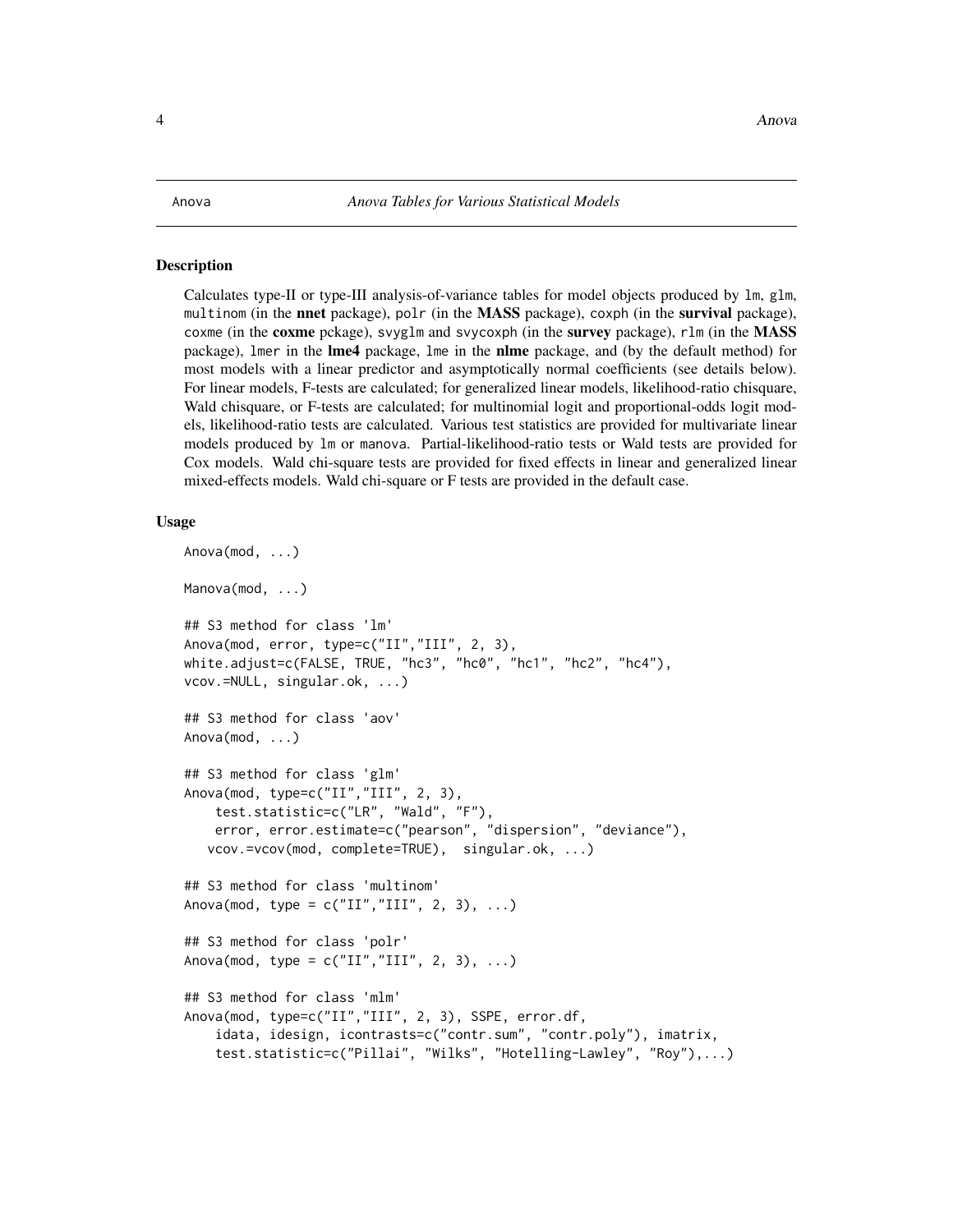#### Anova 5

```
## S3 method for class 'manova'
Anova(mod, ...)
## S3 method for class 'mlm'
Manova(mod, ...)
## S3 method for class 'Anova.mlm'
print(x, \ldots)## S3 method for class 'Anova.mlm'
summary(object, test.statistic, univariate=object$repeated,
    multivariate=TRUE, p.adjust.method, ...)
## S3 method for class 'summary.Anova.mlm'
print(x, digits = getOption("digits"),
    SSP=TRUE, SSPE=SSP, ... )
## S3 method for class 'univaov'
print(x, digits = max(getOption("digits") - 2L, 3L),style=c("wide", "long"),
                          by=c("response", "term"),
                          ...)
## S3 method for class 'univaov'
as.data.frame(x, row.names, optional, by=c("response", "term"), ...)
## S3 method for class 'coxph'
Anova(mod, type=c("II", "III", 2, 3),
test.statistic=c("LR", "Wald"), ...)
## S3 method for class 'coxme'
Anova(mod, type=c("II", "III", 2, 3),
    test.statistic=c("Wald", "LR"), ...)
## S3 method for class 'lme'
Anova(mod, type=c("II","III", 2, 3),
vcov.=vcov(mod, complete=FALSE), singular.ok, ...)
## S3 method for class 'mer'
Anova(mod, type=c("II", "III", 2, 3),
test.statistic=c("Chisq", "F"), vcov.=vcov(mod, complete=FALSE), singular.ok, ...)
## S3 method for class 'merMod'
Anova(mod, type=c("II", "III", 2, 3),
  test.statistic=c("Chisq", "F"), vcov.=vcov(mod, complete=FALSE), singular.ok, ...)
## S3 method for class 'svyglm'
```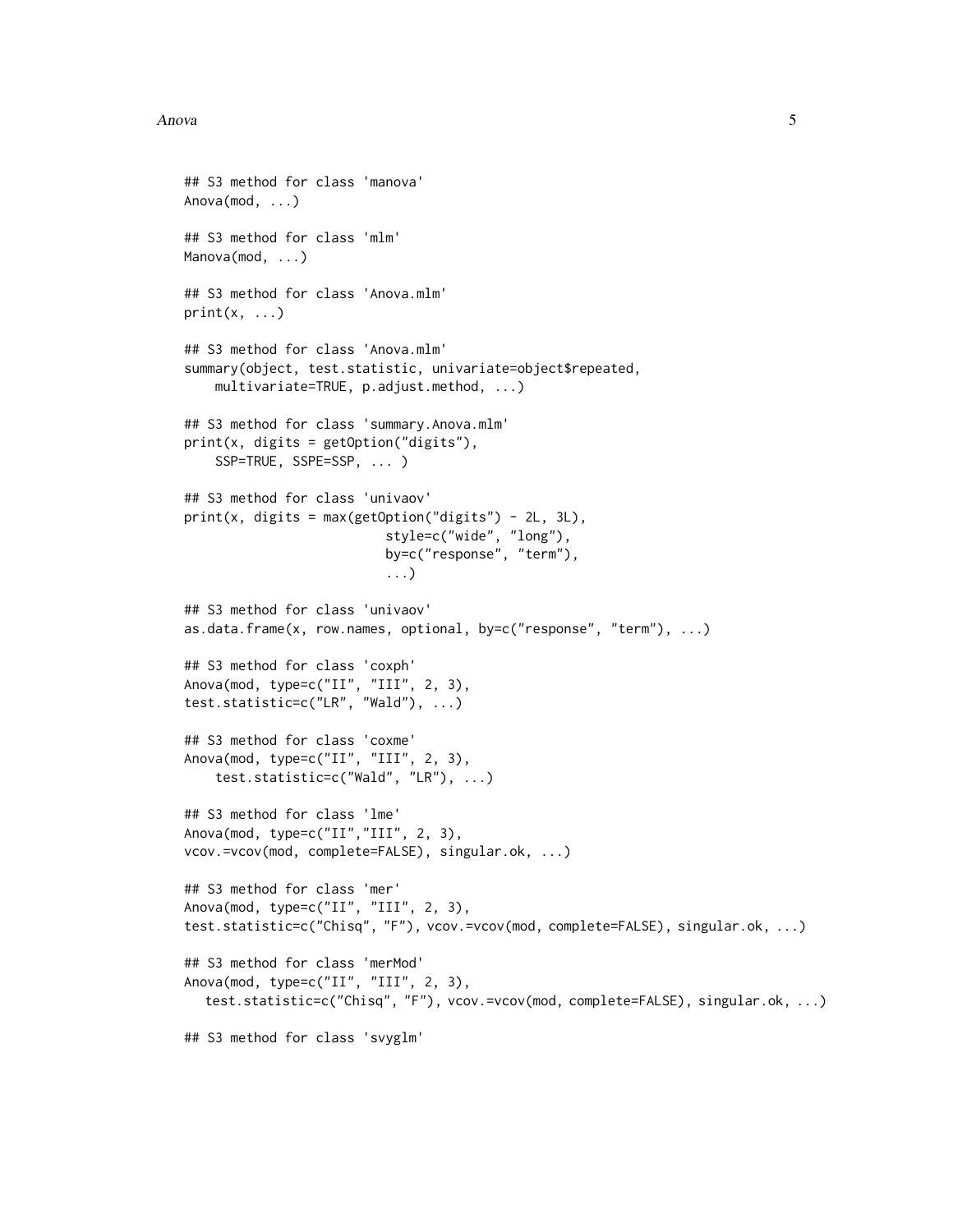```
Anova(mod, ...)
## S3 method for class 'svycoxph'
Anova(mod, type=c("II", "III", 2, 3),
 test.statistic="Wald", ...)
## S3 method for class 'rlm'
Anova(mod, ...)
## Default S3 method:
Anova(mod, type=c("II", "III", 2, 3),
test.statistic=c("Chisq", "F"), vcov.=vcov(mod, complete=FALSE),
singular.ok, error.df, ...)
```
# Arguments

| mod            | lm, aov, glm, multinom, polr mlm, coxph, coxme, lme, mer, merMod, svyglm,<br>svycoxph, rlm, or other suitable model object.                                                                                                                                                                                                                                                                                                                                                                                                                                                                                                                                                                                                                                                                  |
|----------------|----------------------------------------------------------------------------------------------------------------------------------------------------------------------------------------------------------------------------------------------------------------------------------------------------------------------------------------------------------------------------------------------------------------------------------------------------------------------------------------------------------------------------------------------------------------------------------------------------------------------------------------------------------------------------------------------------------------------------------------------------------------------------------------------|
| error          | for a linear model, an 1m model object from which the error sum of squares<br>and degrees of freedom are to be calculated. For F-tests for a generalized lin-<br>ear model, a glm object from which the dispersion is to be estimated. If not<br>specified, mod is used.                                                                                                                                                                                                                                                                                                                                                                                                                                                                                                                     |
| type           | type of test, "II", "III", 2, or 3. Roman numerals are equivalent to the corre-<br>sponding Arabic numerals.                                                                                                                                                                                                                                                                                                                                                                                                                                                                                                                                                                                                                                                                                 |
| singular.ok    | defaults to TRUE for type-II tests, and FALSE for type-III tests where the tests<br>for models with aliased coefficients will not be straightforwardly interpretable;<br>if FALSE, a model with aliased coefficients produces an error. This argument is<br>available only for some Anova methods.                                                                                                                                                                                                                                                                                                                                                                                                                                                                                           |
| test.statistic | for a generalized linear model, whether to calculate "LR" (likelihood-ratio),<br>"Wald", or "F" tests; for a Cox or Cox mixed-effects model, whether to calculate<br>"LR" (partial-likelihood ratio) or "Wald" tests; in the default case or for linear<br>mixed models fit by 1mer, whether to calculate Wald "Chisq" or Kenward-<br>Roger "F" tests with Satterthwaite degrees of freedom (warning: the KR F-tests<br>can be very time-consuming). For a multivariate linear model, the multivariate<br>test statistic to compute - one of "Pillai", "Wilks", "Hotelling-Lawley",<br>or "Roy", with "Pillai" as the default. The summary method for Anova.mlm<br>objects permits the specification of more than one multivariate test statistic, and<br>the default is to report all four. |
| error.estimate | for F-tests for a generalized linear model, base the dispersion estimate on the<br>Pearson residuals ("pearson", the default); use the dispersion estimate in the<br>model object ("dispersion"); or base the dispersion estimate on the residual<br>deviance ("deviance"). For binomial or Poisson GLMs, where the dispersion<br>is fixed to 1, setting error. estimate="dispersion" is changed to "pearson",<br>with a warning.                                                                                                                                                                                                                                                                                                                                                            |
| white.adjust   | if not FALSE, the default, tests use a heteroscedasticity-corrected coefficient co-<br>variance matrix; the various values of the argument specify different corrections.<br>See the documentation for hccm for details. If white adjust=TRUE then the<br>"hc3" correction is selected.                                                                                                                                                                                                                                                                                                                                                                                                                                                                                                      |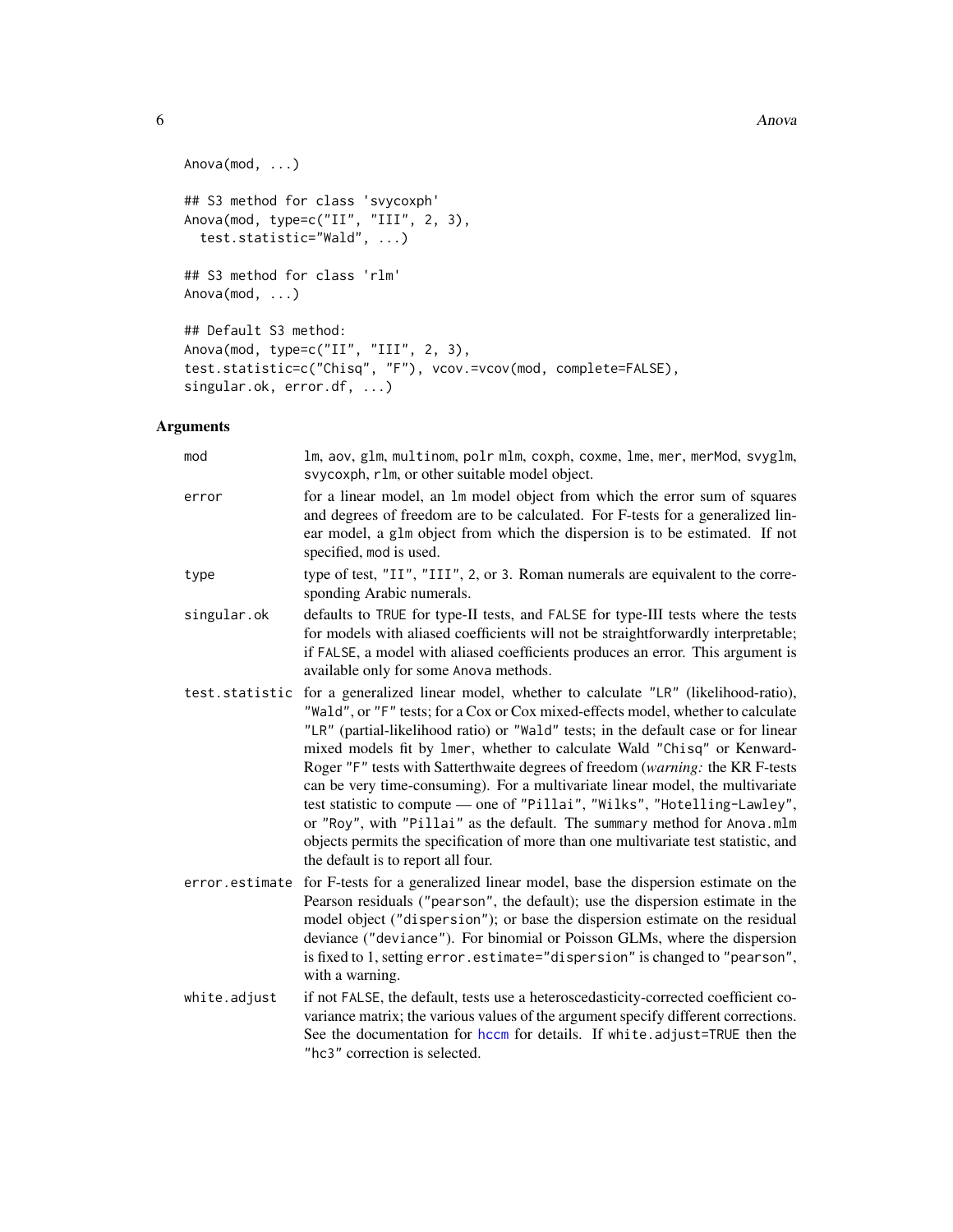#### Anova 7

| <b>SSPE</b>              | For Anova for a multivariate linear model, the error sum-of-squares-and-products<br>matrix; if missing, will be computed from the residuals of the model; for the<br>print method for the summary of an Anova of a multivariate linear model,<br>whether or not to print the error SSP matrix (defaults to TRUE).                                                                                                                                     |
|--------------------------|-------------------------------------------------------------------------------------------------------------------------------------------------------------------------------------------------------------------------------------------------------------------------------------------------------------------------------------------------------------------------------------------------------------------------------------------------------|
| <b>SSP</b>               | if TRUE (the default), print the sum-of-squares and cross-products matrix for the<br>hypothesis and the response-transformation matrix.                                                                                                                                                                                                                                                                                                               |
| error.df                 | The degrees of freedom for error; if error . df missing for a multivariate linear<br>model (object of class "mlm"), the error degrees of freedom will be taken from<br>the model.                                                                                                                                                                                                                                                                     |
|                          | For the default Anova method, if an F-test is requested and if error. df is miss-<br>ing, the error degrees of freedom will be computed by applying the df. residual<br>function to the model; if df. residual returns NULL or NA, then a chi-square test<br>will be substituted for the F-test (with a message to that effect.                                                                                                                       |
| idata                    | an optional data frame giving a factor or factors defining the intra-subject model<br>for multivariate repeated-measures data. See Details for an explanation of the<br>intra-subject design and for further explanation of the other arguments relating<br>to intra-subject factors.                                                                                                                                                                 |
| idesign                  | a one-sided model formula using the "data" in idata and specifying the intra-<br>subject design.                                                                                                                                                                                                                                                                                                                                                      |
| icontrasts               | names of contrast-generating functions to be applied by default to factors and<br>ordered factors, respectively, in the within-subject "data"; the contrasts must<br>produce an intra-subject model matrix in which different terms are orthogonal.<br>The default is c("contr.sum", "contr.poly").                                                                                                                                                   |
| imatrix                  | as an alternative to specifying idata, idesign, and (optionally) icontrasts,<br>the model matrix for the within-subject design can be given directly in the form<br>of list of named elements. Each element gives the columns of the within-subject<br>model matrix for a term to be tested, and must have as many rows as there are<br>responses; the columns of the within-subject model matrix for different terms<br>must be mutually orthogonal. |
| x, object                | object of class "Anova.mlm" to print or summarize.                                                                                                                                                                                                                                                                                                                                                                                                    |
| multivariate, univariate |                                                                                                                                                                                                                                                                                                                                                                                                                                                       |
|                          | compute and print multivariate and univariate tests for a repeated-measures ANOVA<br>or multivariate linear model; the default is TRUE for both for repeated measures<br>and TRUE for multivariate for a multivariate linear model.                                                                                                                                                                                                                   |
| p.adjust.method          |                                                                                                                                                                                                                                                                                                                                                                                                                                                       |
|                          | if given for a multivariate linear model when univariate tests are requested, the<br>univariate tests are corrected for simultaneous inference by term; if specified,<br>should be one of the methods recognized by p. adjust or TRUE, in which case<br>the default (Holm) adjustment is used.                                                                                                                                                        |
| digits                   | minimum number of significant digits to print.                                                                                                                                                                                                                                                                                                                                                                                                        |
| style                    | for printing univariate tests if requested for a multivariate linear model; one of<br>"wide", the default, or "long".                                                                                                                                                                                                                                                                                                                                 |
| by                       | if univariate tests are printed in "long" style, they can be ordered by "response",<br>the default, or by "term".                                                                                                                                                                                                                                                                                                                                     |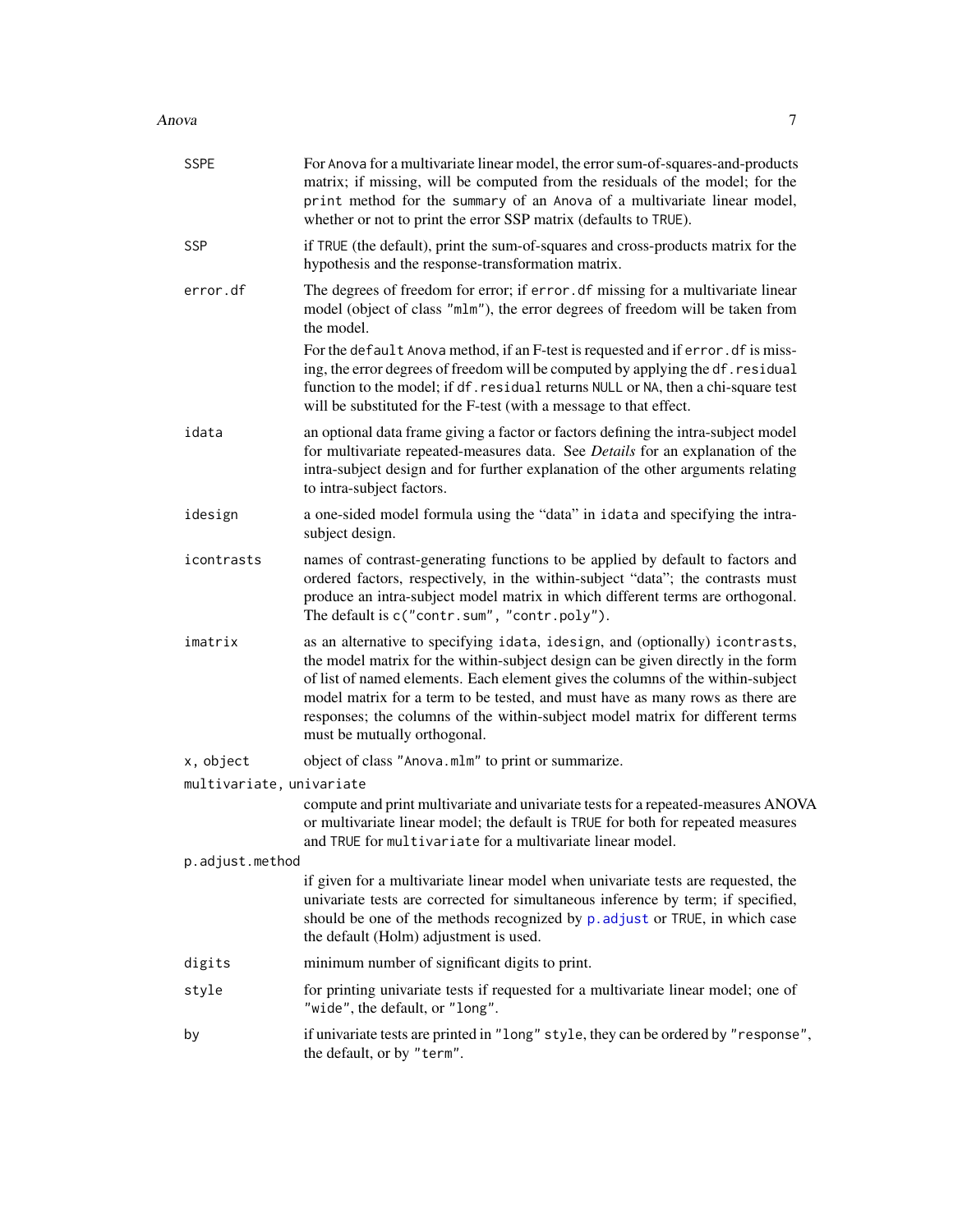| row.names, optional | not used.                                                                                                                                                                                                                                                                                                                                                                                                                                                                                                                   |
|---------------------|-----------------------------------------------------------------------------------------------------------------------------------------------------------------------------------------------------------------------------------------------------------------------------------------------------------------------------------------------------------------------------------------------------------------------------------------------------------------------------------------------------------------------------|
| VCOV.               | in the default method, an optional coefficient-covariance matrix or function<br>to compute a covariance matrix, computed by default by applying the generic<br>vcov function to the model object. A similar argument may be supplied to the<br>Im method, and the default (NULL) is to ignore the argument; if both vcov. and<br>white adjust are supplied to the 1m method, the latter is used. In the glm<br>method, vcov. is ignored unless test="Wald"; in the mer and merMod methods,<br>vcov. is ignored if test="F". |
|                     | do not use.                                                                                                                                                                                                                                                                                                                                                                                                                                                                                                                 |

#### Details

The designations "type-II" and "type-III" are borrowed from SAS, but the definitions used here do not correspond precisely to those employed by SAS. Type-II tests are calculated according to the principle of marginality, testing each term after all others, except ignoring the term's higher-order relatives; so-called type-III tests violate marginality, testing each term in the model after all of the others. This definition of Type-II tests corresponds to the tests produced by SAS for analysis-ofvariance models, where all of the predictors are factors, but not more generally (i.e., when there are quantitative predictors). Be very careful in formulating the model for type-III tests, or the hypotheses tested will not make sense.

As implemented here, type-II Wald tests are a generalization of the linear hypotheses used to generate these tests in linear models.

For tests for linear models, multivariate linear models, and Wald tests for generalized linear models, Cox models, mixed-effects models, generalized linear models fit to survey data, and in the default case, Anova finds the test statistics without refitting the model. The svyglm method simply calls the default method and therefore can take the same arguments.

The standard R anova function calculates sequential ("type-I") tests. These rarely test interesting hypotheses in unbalanced designs.

A MANOVA for a multivariate linear model (i.e., an object of class "mlm" or "manova") can optionally include an intra-subject repeated-measures design. If the intra-subject design is absent (the default), the multivariate tests concern all of the response variables. To specify a repeated-measures design, a data frame is provided defining the repeated-measures factor or factors via idata, with default contrasts given by the icontrasts argument. An intra-subject model-matrix is generated from the formula specified by the idesign argument; columns of the model matrix corresponding to different terms in the intra-subject model must be orthogonal (as is insured by the default contrasts). Note that the contrasts given in icontrasts can be overridden by assigning specific contrasts to the factors in idata. As an alternative, the within-subjects model matrix can be specified directly via the imatrix argument. Manova is essentially a synonym for Anova for multivariate linear models.

If univariate tests are requested for the summary of a multivariate linear model, the object returned contains a univaov component of "univaov"; print and as.data.frame methods are provided for the "univaov" class.

For the default method to work, the model object must contain a standard terms element, and must respond to the vcov, coef, and model.matrix functions. If any of these requirements is missing, then it may be possible to supply it reasonably simply (e.g., by writing a missing vcov method for the class of the model object).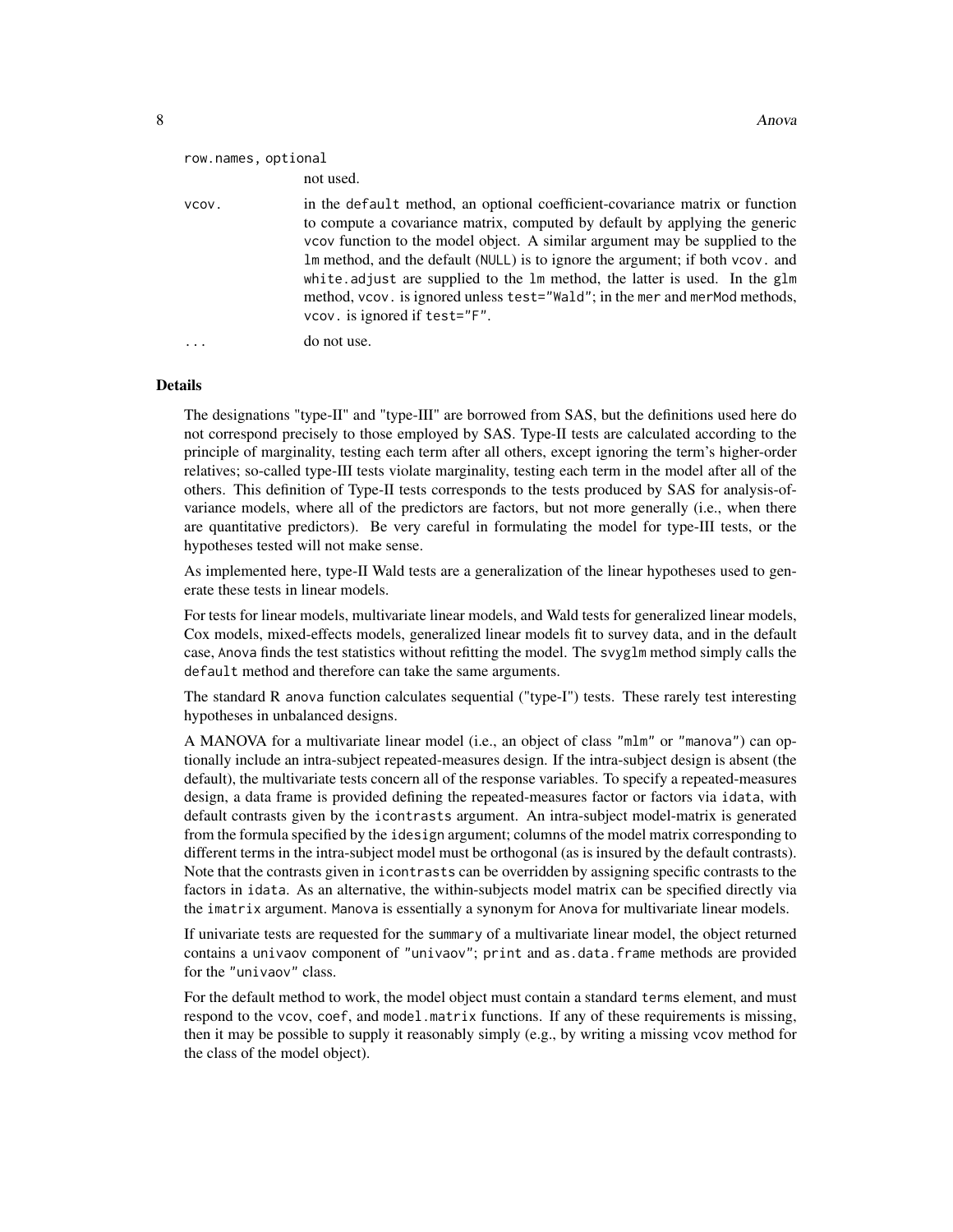#### Anova 9

#### Value

An object of class "anova", or "Anova.mlm", which usually is printed. For objects of class "Anova.mlm", there is also a summary method, which provides much more detail than the print method about the MANOVA, including traditional mixed-model univariate F-tests with Greenhouse-Geisser and Huynh-Feldt corrections.

# Warning

Be careful of type-III tests: For a traditional multifactor ANOVA model with interactions, for example, these tests will normally only be sensible when using contrasts that, for different terms, are orthogonal in the row-basis of the model, such as those produced by [contr.sum](#page-0-0), [contr.poly](#page-0-0), or [contr.helmert](#page-0-0), but *not* by the default [contr.treatment](#page-0-0). In a model that contains factors, numeric covariates, and interactions, main-effect tests for factors will be for differences over the origin. In contrast (pun intended), type-II tests are invariant with respect to (full-rank) contrast coding. If you don't understand this issue, then you probably shouldn't use Anova for type-III tests.

# Author(s)

John Fox <jfox@mcmaster.ca>; the code for the Mauchly test and Greenhouse-Geisser and Huynh-Feldt corrections for non-spericity in repeated-measures ANOVA are adapted from the functions stats:::stats:::mauchly.test.SSD and stats:::sphericity by R Core; summary.Anova.mlm and print. summary. Anova.mlm incorporates code contributed by Gabriel Baud-Bovy.

# References

Fox, J. (2016) *Applied Regression Analysis and Generalized Linear Models*, Third Edition. Sage.

Fox, J. and Weisberg, S. (2019) *An R Companion to Applied Regression*, Third Edition, Sage.

Hand, D. J., and Taylor, C. C. (1987) *Multivariate Analysis of Variance and Repeated Measures: A Practical Approach for Behavioural Scientists.* Chapman and Hall.

O'Brien, R. G., and Kaiser, M. K. (1985) MANOVA method for analyzing repeated measures designs: An extensive primer. *Psychological Bulletin* 97, 316–333.

#### See Also

[linearHypothesis](#page-74-1), [anova](#page-0-0) [anova.lm](#page-0-0), [anova.glm](#page-0-0), [anova.mlm](#page-0-0), [anova.coxph](#page-0-0), [svyglm](#page-0-0).

# Examples

```
## Two-Way Anova
```

```
mod <- lm(conformity ~ fcategory*partner.status, data=Moore,
 contrasts=list(fcategory=contr.sum, partner.status=contr.sum))
Anova(mod)
Anova(mod, type=3) # note use of contr.sum in call to lm()
## One-Way MANOVA
## See ?Pottery for a description of the data set used in this example.
```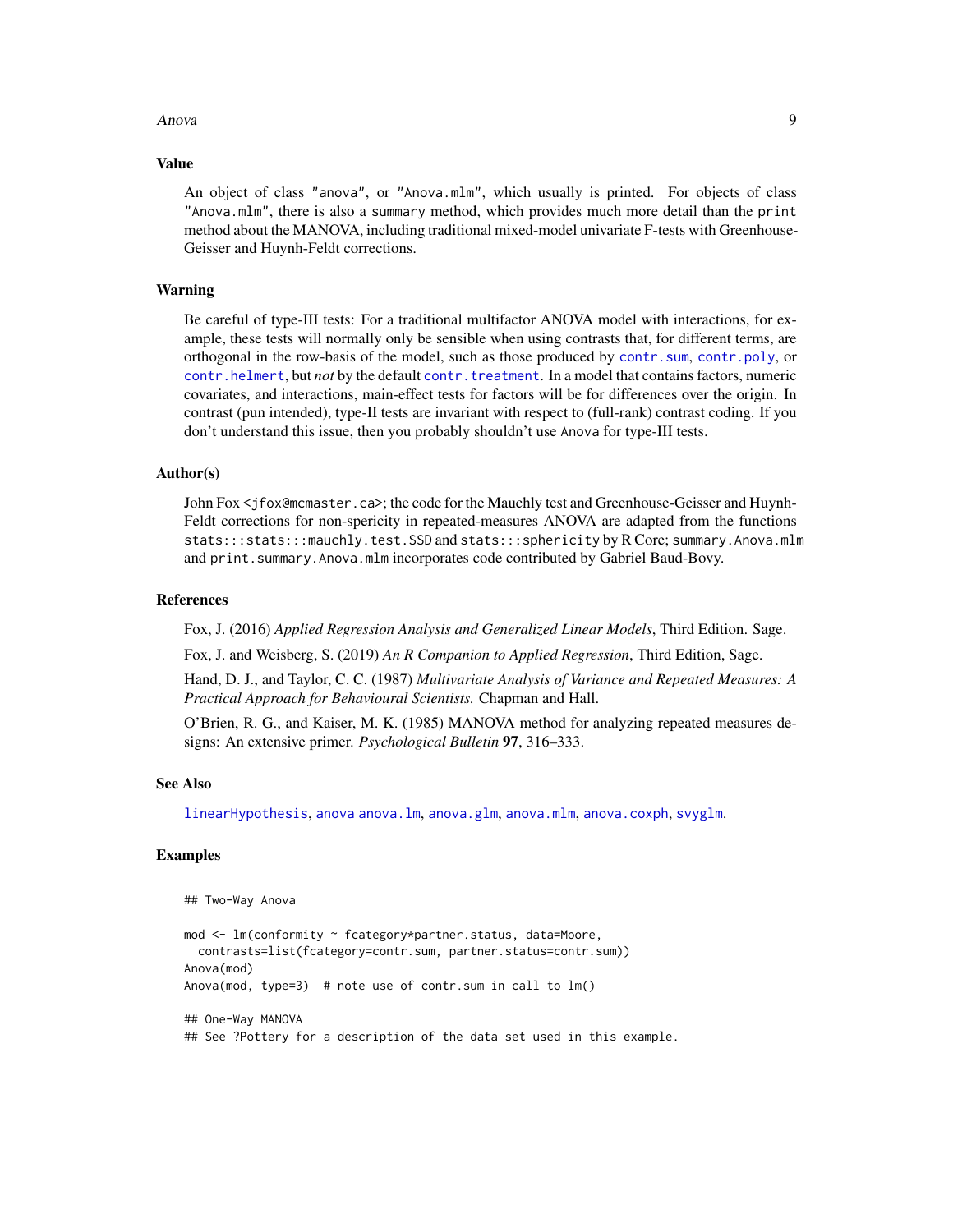```
summary(Anova(lm(cbind(Al, Fe, Mg, Ca, Na) ~ Site, data=Pottery)))
## MANOVA for a randomized block design (example courtesy of Michael Friendly:
## See ?Soils for description of the data set)
soils.mod <- lm(cbind(pH,N,Dens,P,Ca,Mg,K,Na,Conduc) ~ Block + Contour*Depth,
    data=Soils)
Manova(soils.mod)
summary(Anova(soils.mod), univariate=TRUE, multivariate=FALSE,
    p.adjust.method=TRUE)
## a multivariate linear model for repeated-measures data
## See ?OBrienKaiser for a description of the data set used in this example.
phase <- factor(rep(c("pretest", "posttest", "followup"), c(5, 5, 5)),
    levels=c("pretest", "posttest", "followup"))
hour <- ordered(rep(1:5, 3))
idata <- data.frame(phase, hour)
idata
mod.ok <- lm(cbind(pre.1, pre.2, pre.3, pre.4, pre.5,
                     post.1, post.2, post.3, post.4, post.5,
                     fup.1, fup.2, fup.3, fup.4, fup.5) \sim treatment*gender,
                data=OBrienKaiser)
(av.ok <- Anova(mod.ok, idata=idata, idesign=~phase*hour))
summary(av.ok, multivariate=FALSE)
## A "doubly multivariate" design with two distinct repeated-measures variables
## (example courtesy of Michael Friendly)
## See ?WeightLoss for a description of the dataset.
imatrix <- matrix(c(
1,0,-1, 1, 0, 0,
1,0, 0,-2, 0, 0,
1,0, 1, 1, 0, 0,
0,1, 0, 0,-1, 1,
0,1, 0, 0, 0,-2,
0,1, 0, 0, 1, 1), 6, 6, byrow=TRUE)
colnames(imatrix) <- c("WL", "SE", "WL.L", "WL.Q", "SE.L", "SE.Q")
rownames(imatrix) <- colnames(WeightLoss)[-1]
(imatrix <- list(measure=imatrix[,1:2], month=imatrix[,3:6]))
contrasts(WeightLoss$group) <- matrix(c(-2,1,1, 0,-1,1), ncol=2)
(wl.mod<-lm(cbind(wl1, wl2, wl3, se1, se2, se3)~group, data=WeightLoss))
Anova(wl.mod, imatrix=imatrix, test="Roy")
## mixed-effects models examples:
## Not run: # loads nlme package
library(nlme)
example(lme)
Anova(fm2)
```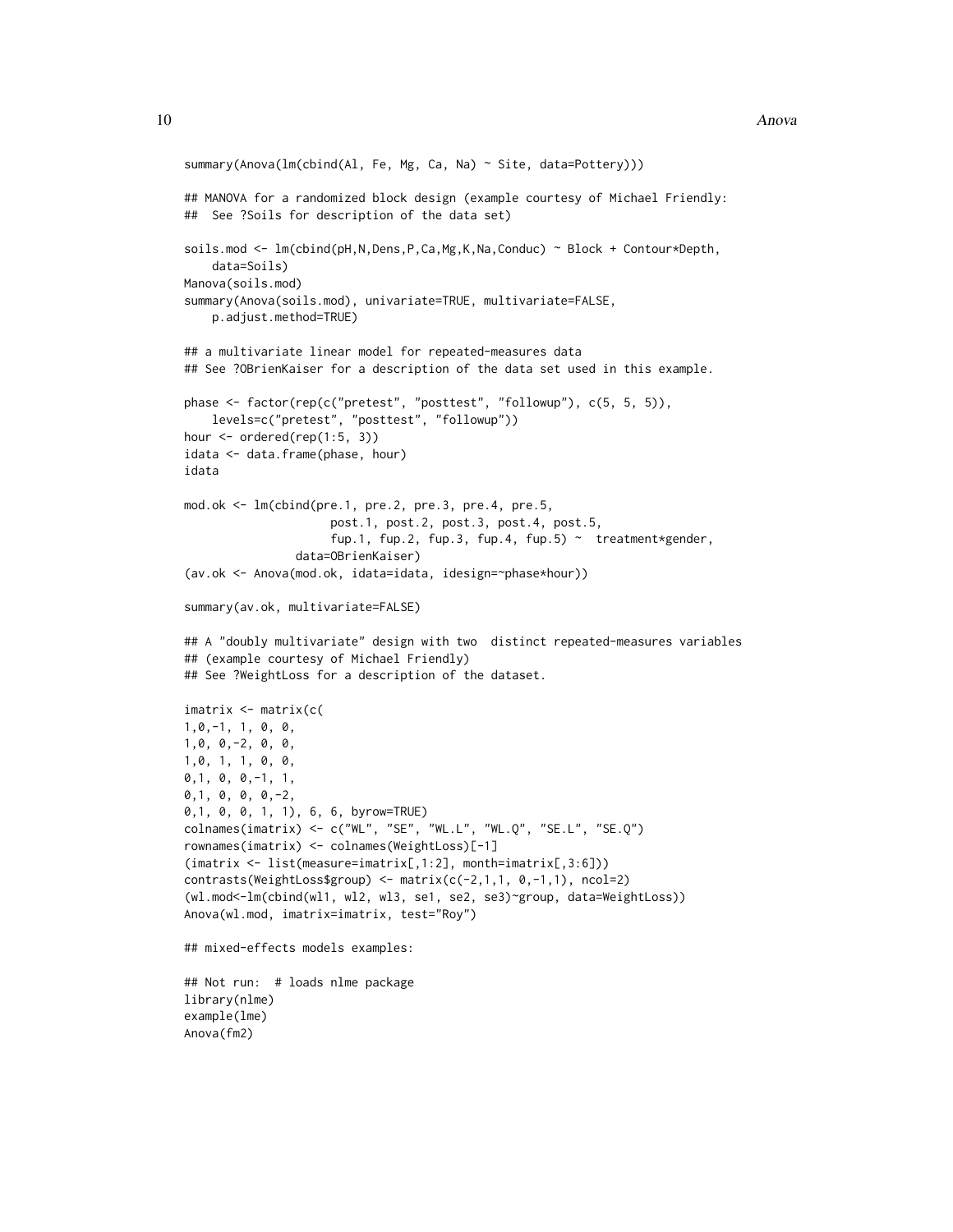#### <span id="page-10-0"></span>avPlots 2008 and 2008 and 2008 and 2008 and 2008 and 2008 and 2008 and 2008 and 2008 and 2008 and 2008 and 200

## End(Not run) ## Not run: # loads lme4 package library(lme4) example(glmer) Anova(gm1) ## End(Not run)

<span id="page-10-2"></span>avPlots *Added-Variable Plots*

# <span id="page-10-1"></span>Description

These functions construct added-variable, also called partial-regression, plots for linear and generalized linear models.

```
avPlots(model, ...)
## Default S3 method:
avPlots(model, terms=~., intercept=FALSE,
  layout=NULL, ask, main, ...)
\mathsf{avp}(\ldots)avPlot(model, ...)
## S3 method for class 'lm'
avPlot(model, variable,
id=TRUE, col = carPalette()[1], col.lines = carPalette()[2],
xlab, ylab, pch = 1, lwd = 2, cex = par("cex"), pt.wts = FALSE,
main=paste("Added-Variable Plot:", variable),
grid=TRUE,
ellipse=FALSE,
 marginal.scale=FALSE, ...)
## S3 method for class 'glm'
avPlot(model, variable,
id=TRUE,
col = carPalette()[1], col.lines = carPalette()[2],xlab, ylab, pch = 1, lwd = 2, cex = par("cex"), pt.wts = FALSE,
type=c("Wang", "Weisberg"),
main=paste("Added-Variable Plot:", variable), grid=TRUE,
ellipse=FALSE, ...)
```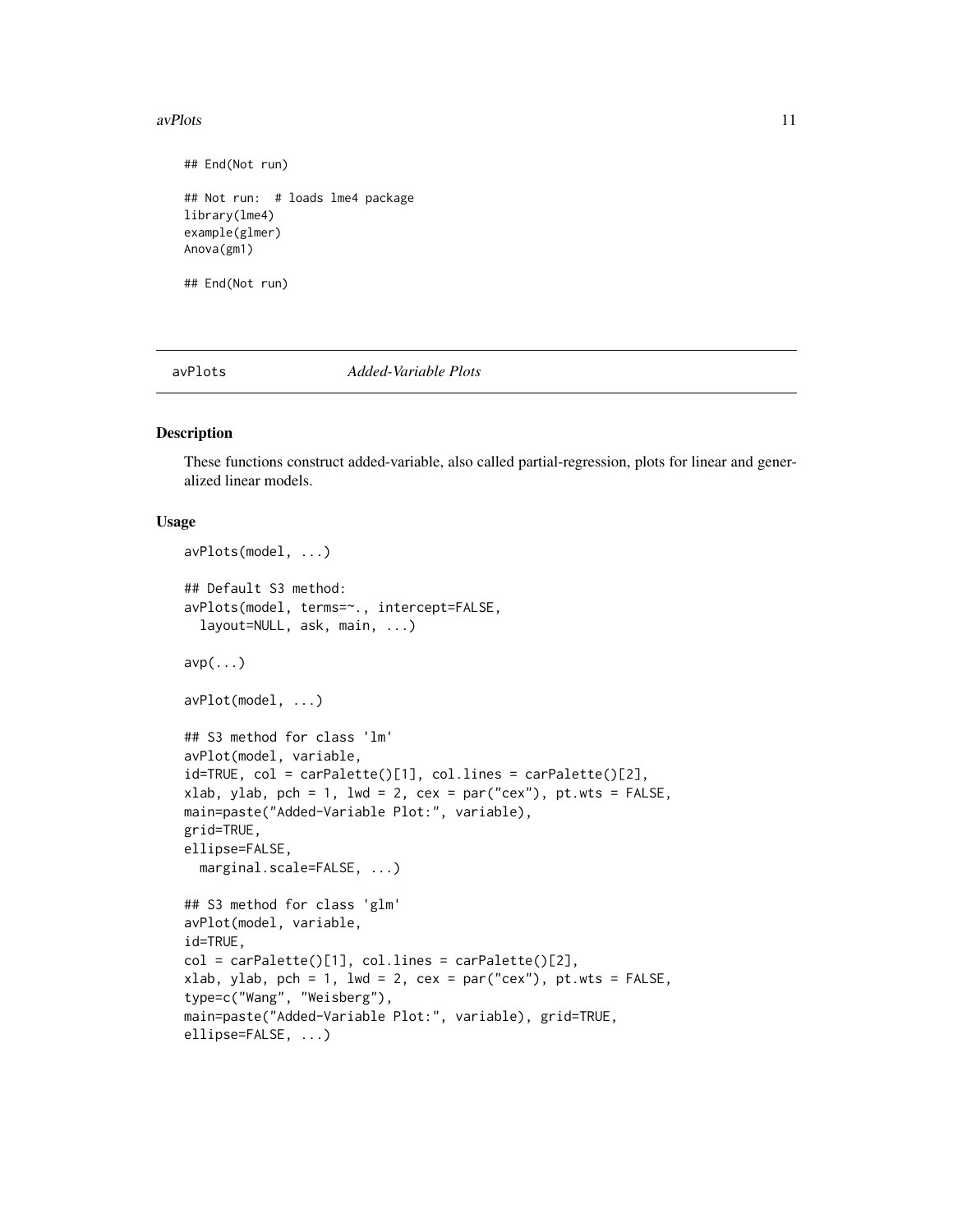```
avPlot3d(model, coef1, coef2, id=TRUE, ...)
## S3 method for class 'lm'
avPlot3d(model, coef1, coef2, id=TRUE, fit="linear", ...)
## S3 method for class 'glm'
avPlot3d(model, coef1, coef2, id=TRUE, type=c("Wang", "Weisberg"),
  fit="linear", ...)
```
# Arguments

| model        | model object produced by 1m or g1m.                                                                                                                                                                                                                                                                                                                                                                                                                                                                                |
|--------------|--------------------------------------------------------------------------------------------------------------------------------------------------------------------------------------------------------------------------------------------------------------------------------------------------------------------------------------------------------------------------------------------------------------------------------------------------------------------------------------------------------------------|
| terms        | A one-sided formula that specifies a subset of the predictors. One added-variable<br>plot is drawn for each term. For example, the specification terms $= \sim -x$ would<br>plot against all terms except for X3. If this argument is a quoted name of one of<br>the terms, the added-variable plot is drawn for that term only.                                                                                                                                                                                   |
| coef1, coef2 | the quoted names of the two coefficients for a 3D added variable plot.                                                                                                                                                                                                                                                                                                                                                                                                                                             |
| intercept    | Include the intercept in the plots; default is FALSE.                                                                                                                                                                                                                                                                                                                                                                                                                                                              |
| variable     | A quoted string giving the name of a regressor in the model matrix for the hori-<br>zontal axis.                                                                                                                                                                                                                                                                                                                                                                                                                   |
| layout       | If set to a value like $c(1, 1)$ or $c(4, 3)$ , the layout of the graph will have this<br>many rows and columns. If not set, the program will select an appropriate layout.<br>If the number of graphs exceed nine, you must select the layout yourself, or you<br>will get a maximum of nine per page. If layout=NA, the function does not set the<br>layout and the user can use the par function to control the layout, for example<br>to have plots from two models in the same graphics window.               |
| main         | The title of the plot; if missing, one will be supplied.                                                                                                                                                                                                                                                                                                                                                                                                                                                           |
| ask          | If TRUE, ask the user before drawing the next plot; if FALSE don't ask.                                                                                                                                                                                                                                                                                                                                                                                                                                            |
| id           | controls point identification; if FALSE, no points are identified; can be a list of<br>named arguments to the showLabels function; TRUE, the default, is equivalent to<br>list(method=list(abs(residuals(model, type="pearson")), "x"), n=2,<br>cex=1, col=carPalette()[1], location="lr"), which identifies the 2 points<br>with the largest residuals and the 2 points with the most extreme horizontal val-<br>ues (i.e., largest partial leverage). For avPlot3d, point identication is through<br>Identify3d. |
| col          | color for points; the default is the <i>second</i> entry in the current <b>car</b> palette (see<br>carPalette and par).                                                                                                                                                                                                                                                                                                                                                                                            |
| col.lines    | color for the fitted line.                                                                                                                                                                                                                                                                                                                                                                                                                                                                                         |
| pch          | plotting character for points; default is 1 (a circle, see par).                                                                                                                                                                                                                                                                                                                                                                                                                                                   |
| lwd          | line width; default is 2 (see par).                                                                                                                                                                                                                                                                                                                                                                                                                                                                                |
| cex          | size of plotted points; default is taken from par ("cex").                                                                                                                                                                                                                                                                                                                                                                                                                                                         |
| pt.wts       | if TRUE (the default is FALSE), for a weighted least squares fit or a generalized<br>linear model, the areas of plotted points are made proportional to the weights,<br>with the average size taken from the cex argument.                                                                                                                                                                                                                                                                                         |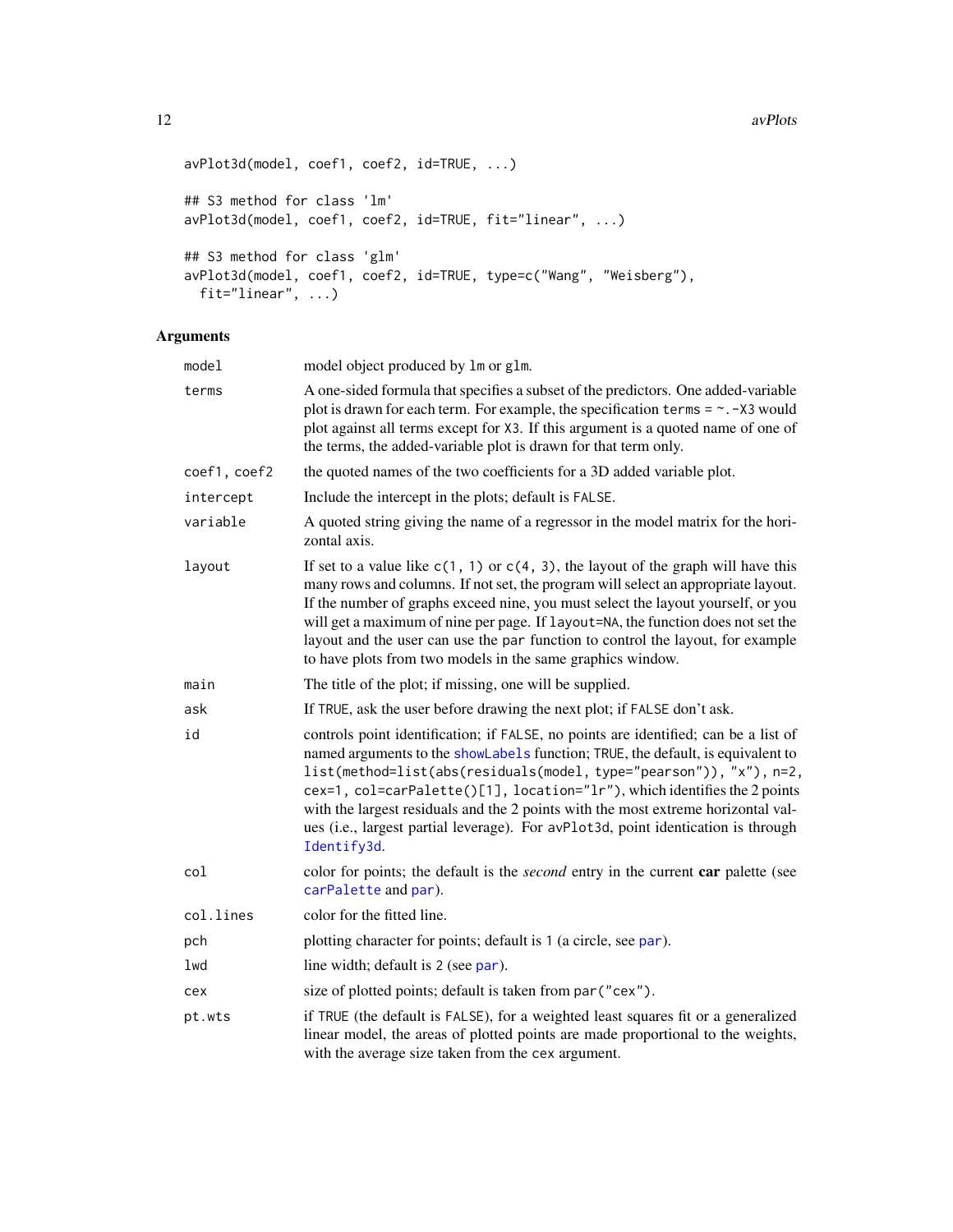#### avPlots 2008 and 2008 and 2008 and 2008 and 2008 and 2008 and 2008 and 2008 and 2008 and 2008 and 2008 and 200

| xlab    | x-axis label. If omitted a label will be constructed.                                                                                                                                                                                                                                                                                                                                                                                                                                                                                                                                                                                                                                                                                                                                                         |
|---------|---------------------------------------------------------------------------------------------------------------------------------------------------------------------------------------------------------------------------------------------------------------------------------------------------------------------------------------------------------------------------------------------------------------------------------------------------------------------------------------------------------------------------------------------------------------------------------------------------------------------------------------------------------------------------------------------------------------------------------------------------------------------------------------------------------------|
| ylab    | y-axis label. If omitted a label will be constructed.                                                                                                                                                                                                                                                                                                                                                                                                                                                                                                                                                                                                                                                                                                                                                         |
| type    | if "Wang" use the method of Wang (1985); if "Weisberg" use the method in the<br>Arc software associated with Cook and Weisberg (1999).                                                                                                                                                                                                                                                                                                                                                                                                                                                                                                                                                                                                                                                                        |
| grid    | If TRUE, the default, a light-gray background grid is put on the graph.                                                                                                                                                                                                                                                                                                                                                                                                                                                                                                                                                                                                                                                                                                                                       |
| ellipse | controls plotting data-concentration ellipses. If FALSE (the default), no ellipses<br>are plotted. Can be a list of named values giving levels, a vector of one or<br>more bivariate-normal probability-contour levels at which to plot the ellipses;<br>and robust, a logical value determing whether to use the cov. trob function in<br>the MASS package to calculate the center and covariance matrix for the data<br>ellipses. TRUE is equivalent to list(levels=c(.5, .95), robust=TRUE).                                                                                                                                                                                                                                                                                                               |
|         | marginal. scale Consider an added-variable plot of Y versus X given Z. If this argument is FALSE<br>then the limits on the horizontal axis are determined by the range of the residuals<br>from the regression of X on Z and the limits on the vertical axis are determined<br>by the range of the residuals from the regressio of Y on Z. If the argument<br>is TRUE, then the limits on the horizontal axis are determined by the range of<br>X minus it mean, and on the vertical axis by the range of Y minus its means;<br>adjustment is made if necessary to include outliers. This scaling allows visual-<br>ization of the correlations between Y and Z and between X and Z. For example,<br>if the X and Z are highly correlated, then the points will be concentrated on the<br>middle of the plot. |
| fit     | one or both of "linear" (linear least-squares, the default) and "robust" (robust<br>regression) surfaces to be fit to the 3D added-variable plot; see scatter3d for<br>details.                                                                                                                                                                                                                                                                                                                                                                                                                                                                                                                                                                                                                               |
|         | avPlots passes these arguments to avPlot and avPlot passes them to plot;<br>for avPlot3d, additional optional arguments to be passed to scatter3d.                                                                                                                                                                                                                                                                                                                                                                                                                                                                                                                                                                                                                                                            |

# Details

The functions intended for direct use are avPlots (for which avp is an abbreviation) and avPlot3d.

# Value

These functions are used for their side effect id producing plots, but also invisibly return the coordinates of the plotted points.

# Author(s)

John Fox <jfox@mcmaster.ca>, Sanford Weisberg <sandy@umn.edu>

# References

Cook, R. D. and Weisberg, S. (1999) *Applied Regression, Including Computing and Graphics.* Wiley.

Fox, J. (2016) *Applied Regression Analysis and Generalized Linear Models*, Third Edition. Sage.

Fox, J. and Weisberg, S. (2019) *An R Companion to Applied Regression*, Third Edition, Sage.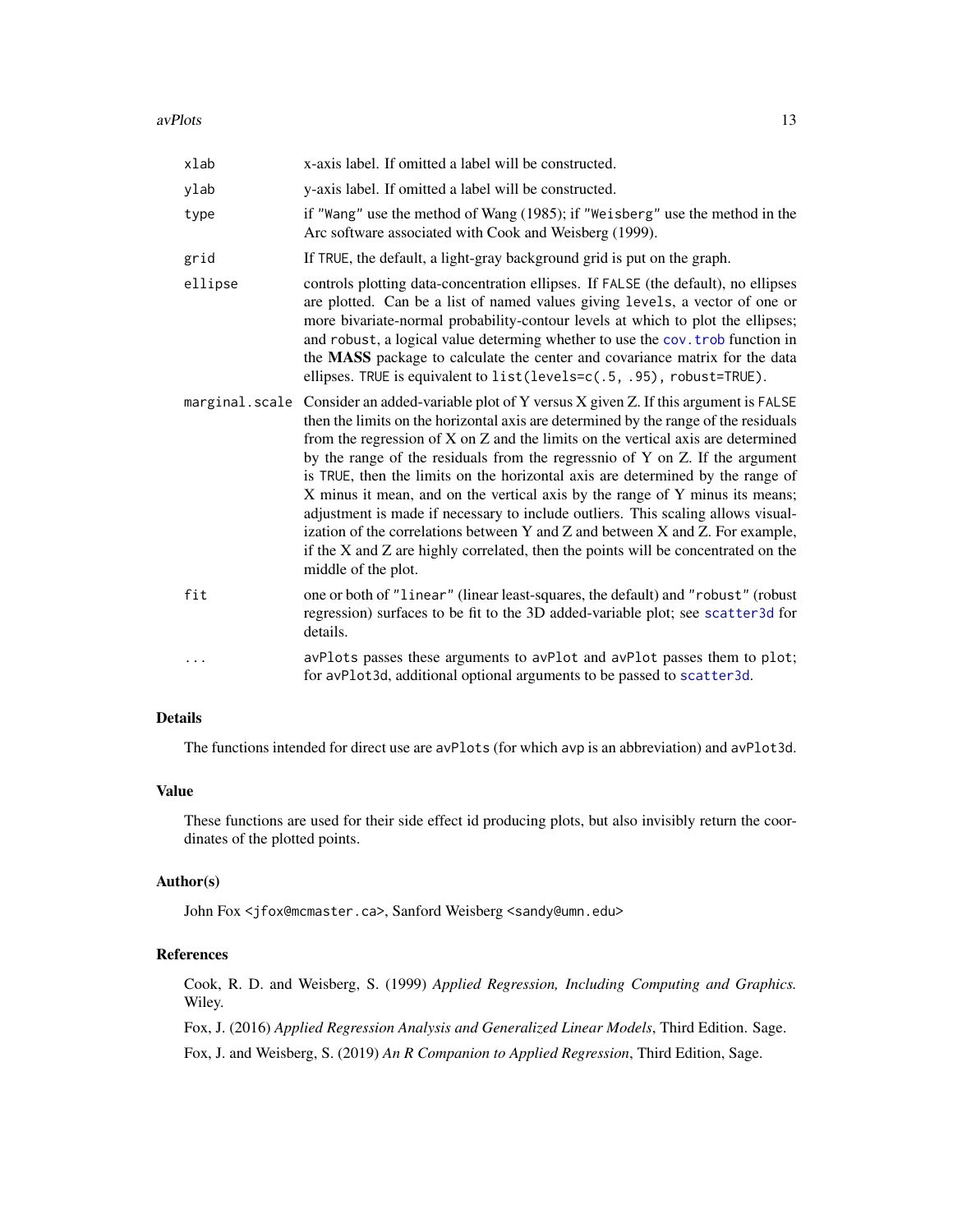<span id="page-13-0"></span>Wang, P C. (1985) Adding a variable in generalized linear models. *Technometrics* 27, 273–276. Weisberg, S. (2014) *Applied Linear Regression*, Fourth Edition, Wiley.

# See Also

[residualPlots](#page-105-1), [crPlots](#page-38-1), [ceresPlots](#page-33-1), link{dataEllipse}, [showLabels](#page-128-1), [dataEllipse](#page-51-1).

# Examples

```
avPlots(Im(prestige ~ income + education + type, data=Duncan))avPlots(glm(partic != "not.work" ~ hincome + children,
 data=Womenlf, family=binomial), id=FALSE, pt.wts=TRUE)
m1 < -1m(partic - tfr + mennage + womwage + debt + parttime, Bfox)par(mfrow=c(1,3))
# marginal plot, ignoring other predictors:
with(Bfox, dataEllipse(womwage, partic, levels=0.5))
abline(lm(partic ~ womwage, Bfox), col="red", lwd=2)# AV plot, adjusting for others:
avPlots(m1, ~ womwage, ellipse=list(levels=0.5))
# AV plot, adjusting and scaling as in marginal plot
avPlots(m1, ~ womwage, marginal.scale=TRUE, ellipse=list(levels=0.5))
# 3D AV plot, requires the rgl package
if (require("rgl")){
avPlot3d(lm(prestige ~ income + education + type, data= Duncan),"income", "education")
}
```
<span id="page-13-2"></span>bcPower *Box-Cox, Box-Cox with Negatives Allowed, Yeo-Johnson and Basic Power Transformations*

#### <span id="page-13-1"></span>Description

Transform the elements of a vector or columns of a matrix using, the Box-Cox, Box-Cox with negatives allowed, Yeo-Johnson, or simple power transformations.

#### Usage

bcPower(U, lambda, jacobian.adjusted=FALSE, gamma=NULL) bcnPower(U, lambda, jacobian.adjusted = FALSE, gamma) bcnPowerInverse(z, lambda, gamma) yjPower(U, lambda, jacobian.adjusted = FALSE) basicPower(U,lambda, gamma=NULL)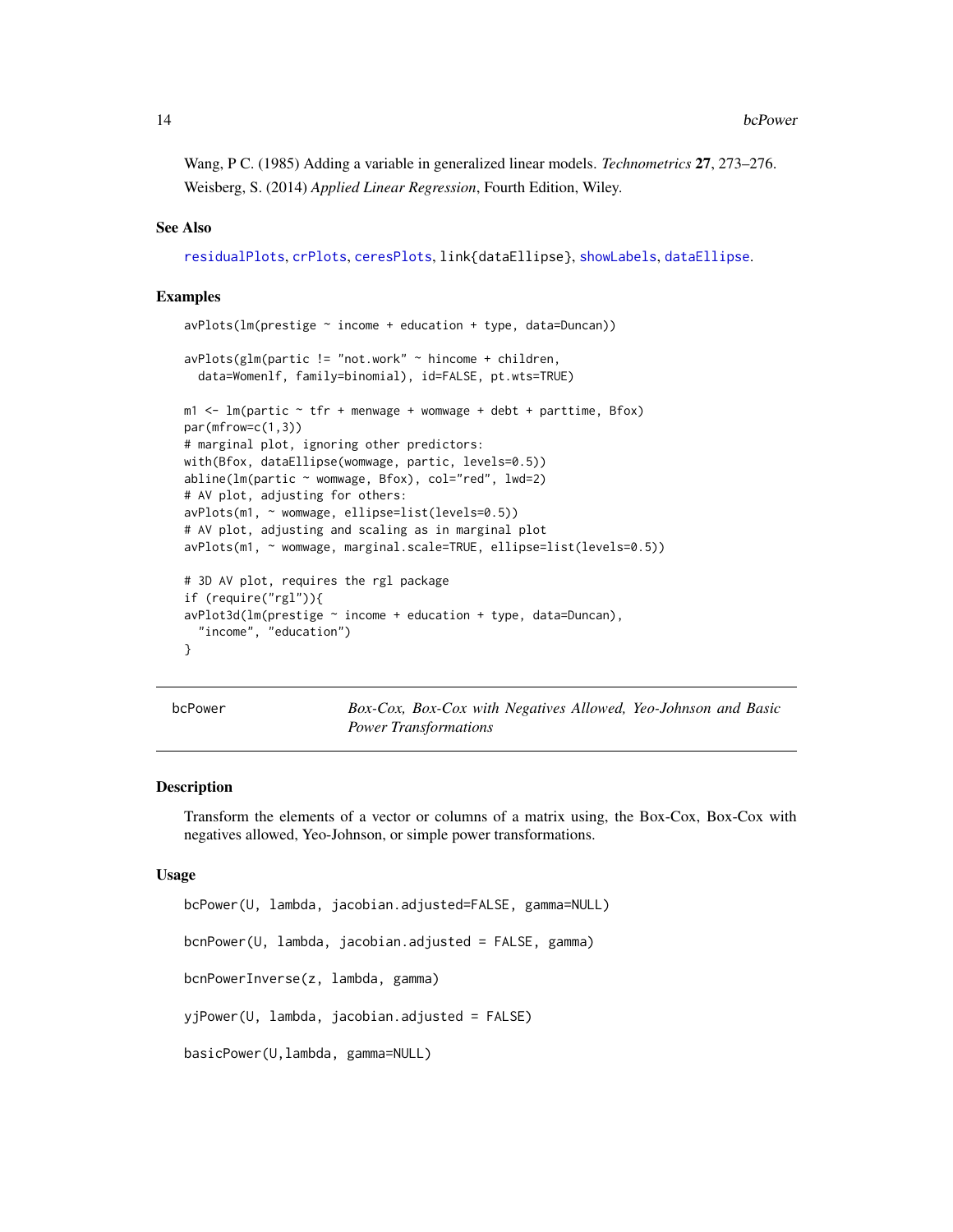#### bcPower 15

# Arguments

| U                 | A vector, matrix or data.frame of values to be transformed                                                                                                                                                                                                                                   |
|-------------------|----------------------------------------------------------------------------------------------------------------------------------------------------------------------------------------------------------------------------------------------------------------------------------------------|
| lambda            | Power transformation parameter with one element for each column of U, usual-<br>lly in the range from $-2$ to 2.                                                                                                                                                                             |
| jacobian.adjusted |                                                                                                                                                                                                                                                                                              |
|                   | If TRUE, the transformation is normalized to have Jacobian equal to one. The<br>default FALSE is almost always appropriate.                                                                                                                                                                  |
| gamma             | For be Power or basic Power, the transformation is of $U + \gamma$ gamma, where gamma<br>is a positive number called a start that must be large enough so that $U + \gamma$ gamma<br>is strictly positive. For the bonPower, Box-cox power with negatives allowed,<br>see the details below. |
| z                 | a numeric vector the result of a call to bonPower with jacobian. adjusted=FALSE.                                                                                                                                                                                                             |
|                   |                                                                                                                                                                                                                                                                                              |

# Details

The Box-Cox family of *scaled power transformations* equals  $(x^{\lambda} - 1)/\lambda$  for  $\lambda \neq 0$ , and  $\log(x)$  if  $\lambda = 0$ . The bcPower function computes the scaled power transformation of  $x = U + \gamma$ , where  $\gamma$  is set by the user so  $U + \gamma$  is strictly positive for these transformations to make sense.

The Box-Cox family with negatives allowed was proposed by Hawkins and Weisberg (2017). It is the Box-Cox power transformation of

$$
z = .5(U + \sqrt{U^2 + \gamma^2})
$$

where for this family  $\gamma$  is either user selected or is estimated. gamma must be positive if U includes negative values and non-negative otherwise, ensuring that  $z$  is always positive. The bcnPower transformations behave similarly to the bcPower transformations, and introduce less bias than is introduced by setting the parameter  $\gamma$  to be non-zero in the Box-Cox family.

The function bcnPowerInverse computes the inverse of the bcnPower function, so U = bcnPowerInverse(bcnPower(U, lambda=lam, jacobian.adjusted=FALSE, gamma=gam), lambda=lam, gamma=gam) is true for any permitted value of gam and lam.

If  $f$ amily="yeo.johnson" then the Yeo-Johnson transformations are used. This is the Box-Cox transformation of  $U + 1$  for nonnegative values, and of  $|U| + 1$  with parameter  $2 - \lambda$  for U negative.

The basic power transformation returns  $U^{\lambda}$  if  $\lambda$  is not 0, and  $\log(\lambda)$  otherwise for U strictly positive.

If jacobian.adjusted is TRUE, then the scaled transformations are divided by the Jacobian, which is a function of the geometric mean of U for skewPower and yjPower and of  $U + gamma$  for bcPower. With this adjustment, the Jacobian of the transformation is always equal to 1. Jacobian adjustment facilitates computing the Box-Cox estimates of the transformation parameters.

Missing values are permitted, and return NA where ever U is equal to NA.

# Value

Returns a vector or matrix of transformed values.

### Author(s)

Sanford Weisberg, <sandy@umn.edu>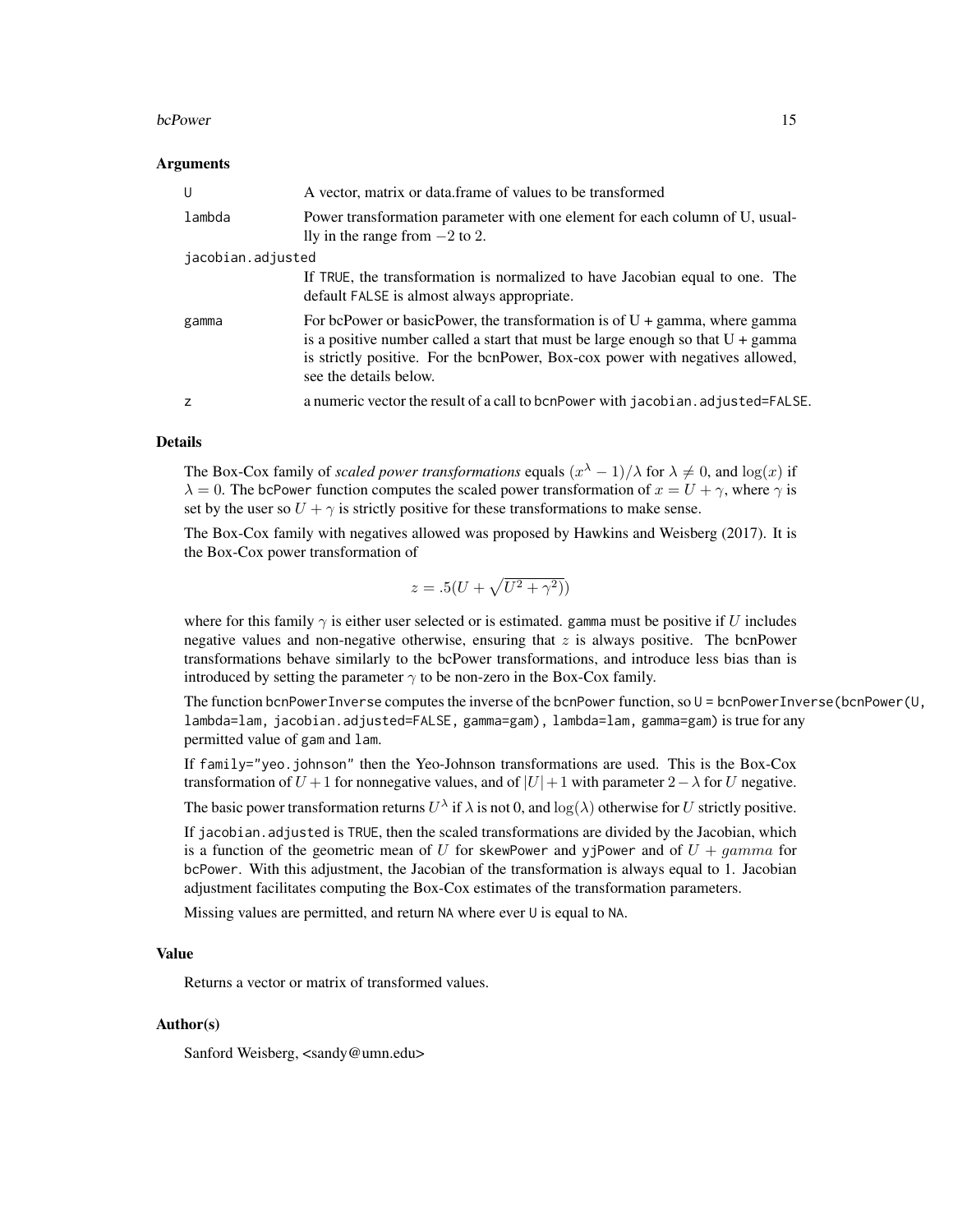#### <span id="page-15-0"></span>References

Fox, J. and Weisberg, S. (2019) *An R Companion to Applied Regression*, Third Edition, Sage.

Hawkins, D. and Weisberg, S. (2017) Combining the Box-Cox Power and Generalized Log Transformations to Accomodate Nonpositive Responses In Linear and Mixed-Effects Linear Models *South African Statistics Journal*, 51, 317-328.

Weisberg, S. (2014) *Applied Linear Regression*, Fourth Edition, Wiley Wiley, Chapter 7.

Yeo, In-Kwon and Johnson, Richard (2000) A new family of power transformations to improve normality or symmetry. *Biometrika*, 87, 954-959.

#### See Also

[powerTransform](#page-93-1), [testTransform](#page-140-1)

#### Examples

```
U \leftarrow c(NA, (-3:3))## Not run: bcPower(U, 0) # produces an error as U has negative values
bcPower(U, 0, gamma=4)
bcPower(U, .5, jacobian.adjusted=TRUE, gamma=4)
bcnPower(U, 0, gamma=2)
basicPower(U, lambda = 0, gamma=4)yjPower(U, 0)
V <- matrix(1:10, ncol=2)
bcPower(V, c(0, 2))
basicPower(V, c(0,1))
```
<span id="page-15-1"></span>

Boot *Bootstrapping for regression models*

# Description

This function provides a simple front-end to the boot function in the **boot** package that is tailored to bootstrapping based on regression models. Whereas boot is very general and therefore has many arguments, the Boot function has very few arguments.

```
Boot(object, f=coef, labels=names(f(object)), R=999,
 method=c("case", "residual"), ncores=1, ...)
## Default S3 method:
Boot(object, f=coef, labels=names(f(object)),
 R=999, method=c("case", "residual"), ncores=1,
  start = FALSE, ...## S3 method for class 'lm'
Boot(object, f=coef, labels=names(f(object)),
```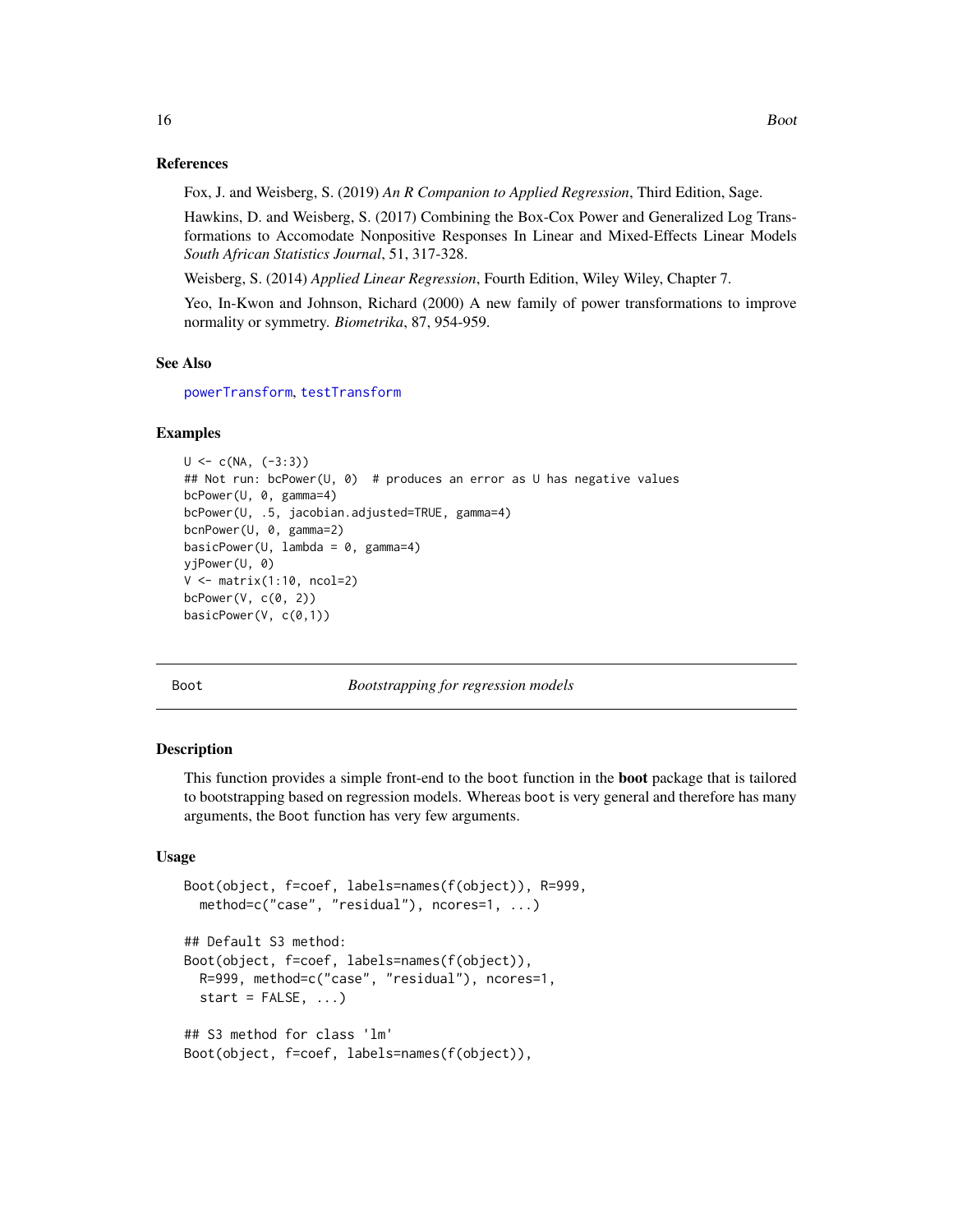```
R=999, method=c("case", "residual"), ncores=1, ...)
## S3 method for class 'glm'
Boot(object, f=coef, labels=names(f(object)),
 R=999, method=c("case", "residual"), ncores=1, ...)
## S3 method for class 'nls'
Boot(object, f=coef, labels=names(f(object)),
 R=999, method=c("case", "residual"), ncores=1, ...)
```
# Arguments

| object   | A regression object of class "1m", "g1m" or "n1s". The function may work with<br>other regression objects that support the update method and have a subset<br>argument. See discussion of the default method in the details below.                                                                                                                                          |
|----------|-----------------------------------------------------------------------------------------------------------------------------------------------------------------------------------------------------------------------------------------------------------------------------------------------------------------------------------------------------------------------------|
| f        | A function whose one argument is the name of a regression object that will be<br>applied to the updated regression object to compute the statistics of interest.<br>The default is coef, to return regression coefficient estimates. For example, f<br>= function(obj) coef(obj)[1]/coef(obj)[2] will bootstrap the ratio of the<br>first and second coefficient estimates. |
| labels   | Provides labels for the statistics computed by f. Default labels are obtained from<br>a call to f, or generic labels if f does not return names.                                                                                                                                                                                                                            |
| R        | Number of bootstrap samples. The number of bootstrap samples actually com-<br>puted may be smaller than this value if either the fitting method is iterative and<br>fails to converge for some boothstrap samples, or if the rank of a fitted model is<br>different in a bootstrap replication than in the original data.                                                   |
| method   | The bootstrap method, either "case" for resampling cases or "residuals" for a<br>residual bootstrap. See the details below. The residual bootstrap is available<br>only for 1m and n1s objects and will return an error for g1m objects.                                                                                                                                    |
| $\cdots$ | Arguments passed to the boot function, see boot.                                                                                                                                                                                                                                                                                                                            |
| start    | Should the estimates returned by f be passed as starting values for each bootstrap<br>iteration? Alternatively, start can be a numeric vector of starting values. The<br>default is to use the estimates from the last bootstrap iteration as starting values<br>for the next iteration.                                                                                    |
| ncores   | A numeric argument that specifies the number of cores for parallel processing<br>for unix systems. If less than or equal to 1, no parallel processing will be used.<br>Note in a Windows platform will produce a warning and set this argument to 1.                                                                                                                        |

# Details

Boot uses a regression object and the choice of method, and creates a function that is passed as the statistic argument to the boot function in the boot package. The argument R is also passed to boot. If ncores is greater than 1, then the parallel and ncpus arguments to boot are set appropriately to use multiple codes, if available, on your computer. All other arguments to boot are kept at their default values unless you pass values for them.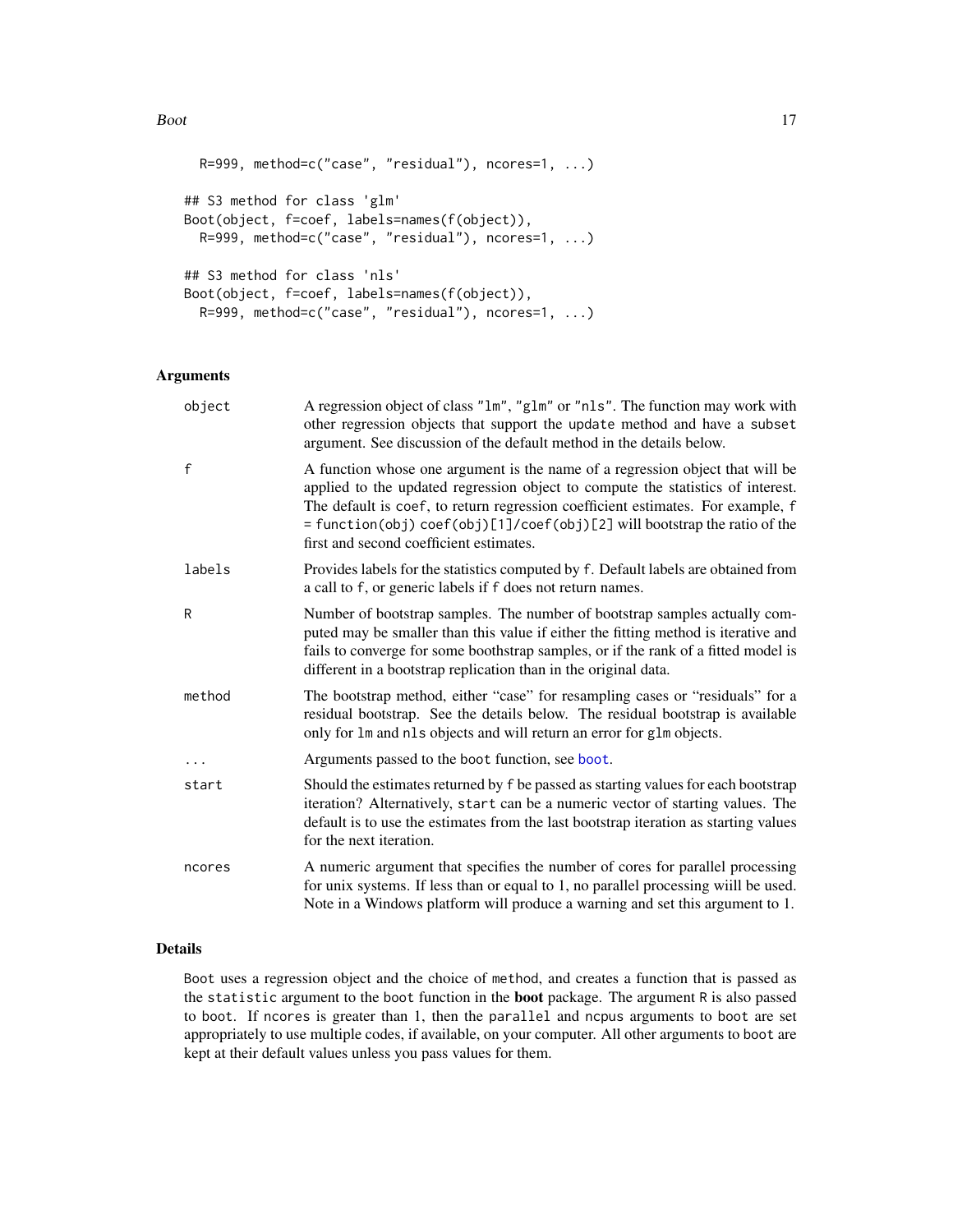The methods available for lm and nls objects are "case" and "residual". The case bootstrap resamples from the joint distribution of the terms in the model and the response. The residual bootstrap fixes the fitted values from the original data, and creates bootstraps by adding a bootstrap sample of the residuals to the fitted values to get a bootstrap response. It is an implementation of Algorithm 6.3, page 271, of Davison and Hinkley (1997). For nls objects ordinary residuals are used in the resampling rather than the standardized residuals used in the lm method. The residual bootstrap for generalized linear models has several competing approaches, but none are without problems. If you want to do a residual bootstrap for a glm, you will need to write your own call to boot.

For the default object to work with other types of regression models, the model must have methods for the the following generic functions: residuals(object, type="pearson") must return Pearson residuals; fitted(object) must return fitted values; hatvalues(object) should return the leverages, or perhaps the value 1 which will effectively ignore setting the hatvalues. In addition, the data argument should contain no missing values among the columns actually used in fitting the model, as the resampling may incorrectly attempt to include cases with missing values. For lm, glm and nls, missing values cause the return of an error message.

An attempt to fit using a bootstrap sample may fail. In a lm or glm fit, the bootstrap sample could have a different rank from the original fit. In an nls fit, convergence may not be obtained for some bootstraps. In either case, NA are returned for the value of the function f. The summary methods handle the NAs appropriately.

Fox and Weisberg (2017) cited below discusses this function and provides more examples.

#### Value

See [boot](#page-0-0) for the returned value of the structure returned by this function.

## Warning

C=A call like car::Boot(object, method="residual") will fail for the residual method if not preceded by library(car). If method="case" the library(car) command is not required.

#### Author(s)

Sanford Weisberg, <sandy@umn.edu>. Achim Zeileis added multicore support, and also fixed the default method to work for many more regression models.

# References

Davison, A, and Hinkley, D. (1997) *Bootstrap Methods and their Applications*. Oxford: Oxford University Press.

Fox, J. and Weisberg, S. (2019) *Companion to Applied Regression*, Third Edition. Thousand Oaks: Sage.

Fox, J. and Weisberg, S. (2019) *Bootstrapping Regression Models in R*, [https://socialsciences.](https://socialsciences.mcmaster.ca/jfox/Books/Companion/appendices/Appendix-Bootstrapping.pdf) [mcmaster.ca/jfox/Books/Companion/appendices/Appendix-Bootstrapping.pdf](https://socialsciences.mcmaster.ca/jfox/Books/Companion/appendices/Appendix-Bootstrapping.pdf).

Weisberg, S. (2014) *Applied Linear Regression*, Fourth Edition, Wiley Wiley, Chapters 4 and 11.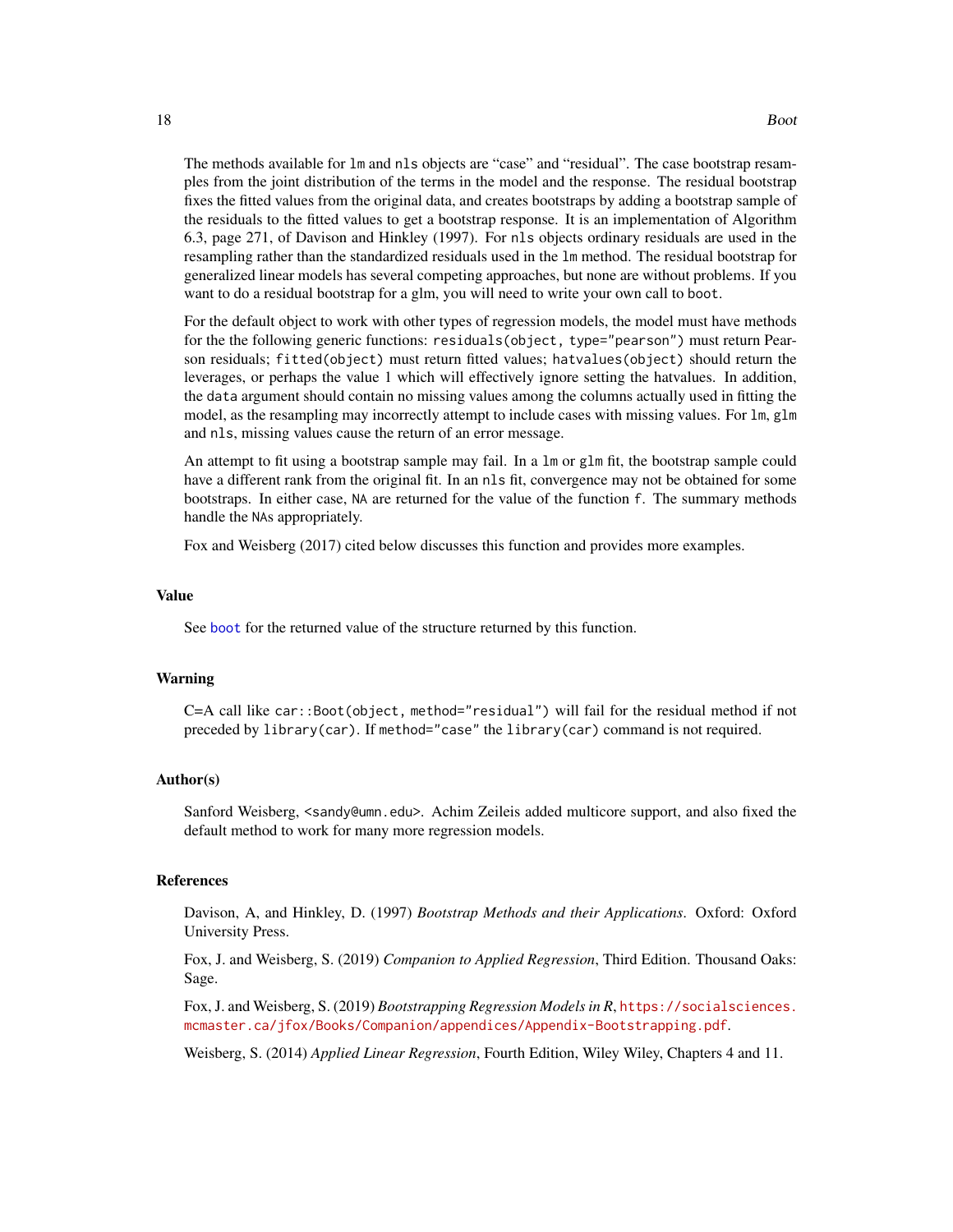#### <span id="page-18-0"></span> $boxCox$  19

# See Also

Functions that work with boot objects from the **boot** package are [boot.array](#page-0-0), [boot.ci](#page-0-0), [plot.boot](#page-0-0) and [empinf](#page-0-0). Additional functions in the car package are [summary.boot](#page-58-1), [confint.boot](#page-58-1), and [hist.boot](#page-58-2).

# Examples

```
m1 <- lm(Fertility \sim ., swiss)
betahat.boot <- Boot(m1, R=199) # 199 bootstrap samples--too small to be useful
summary(betahat.boot) # default summary
confint(betahat.boot)
hist(betahat.boot)
# Bootstrap for the estimated residual standard deviation:
sigmahat.boot <- Boot(m1, R=199, f=sigmaHat, labels="sigmaHat")
summary(sigmahat.boot)
confint(sigmahat.boot)
```
boxCox *Graph the profile log-likelihood for Box-Cox transformations in 1D, or in 2D with the bcnPower family.*

# Description

Computes and optionally plots profile log-likelihoods for the parameter of the Box-Cox power family, the Yeo-Johnson power family, or for either of the parameters in a bcnPower family. This is a slight generalization of the boxcox function in the MASS package that allows for families of transformations other than the Box-Cox power family. the boxCox2d function produces a contour plot of the two-dimensional likelihood profile for the bcnPower family.

```
boxCox(object, ...)
## Default S3 method:
boxCox(object,
        lambda = seq(-2, 2, 1/10), plotit = TRUE,
        interp = plotit, eps = 1/50,
        xlab=NULL, ylab=NULL, main= "Profile Log-likelihood",
        family="bcPower",
        param=c("lambda", "gamma"), gamma=NULL,
        grid=TRUE, ...)
## S3 method for class 'formula'
boxCox(object, lambda = seq(-2, 2, 1/10), plotit = TRUE, family = "bcPower",
    param = c("lambda", "gamma"), gamma = NULL, grid = TRUE,
    ...)
```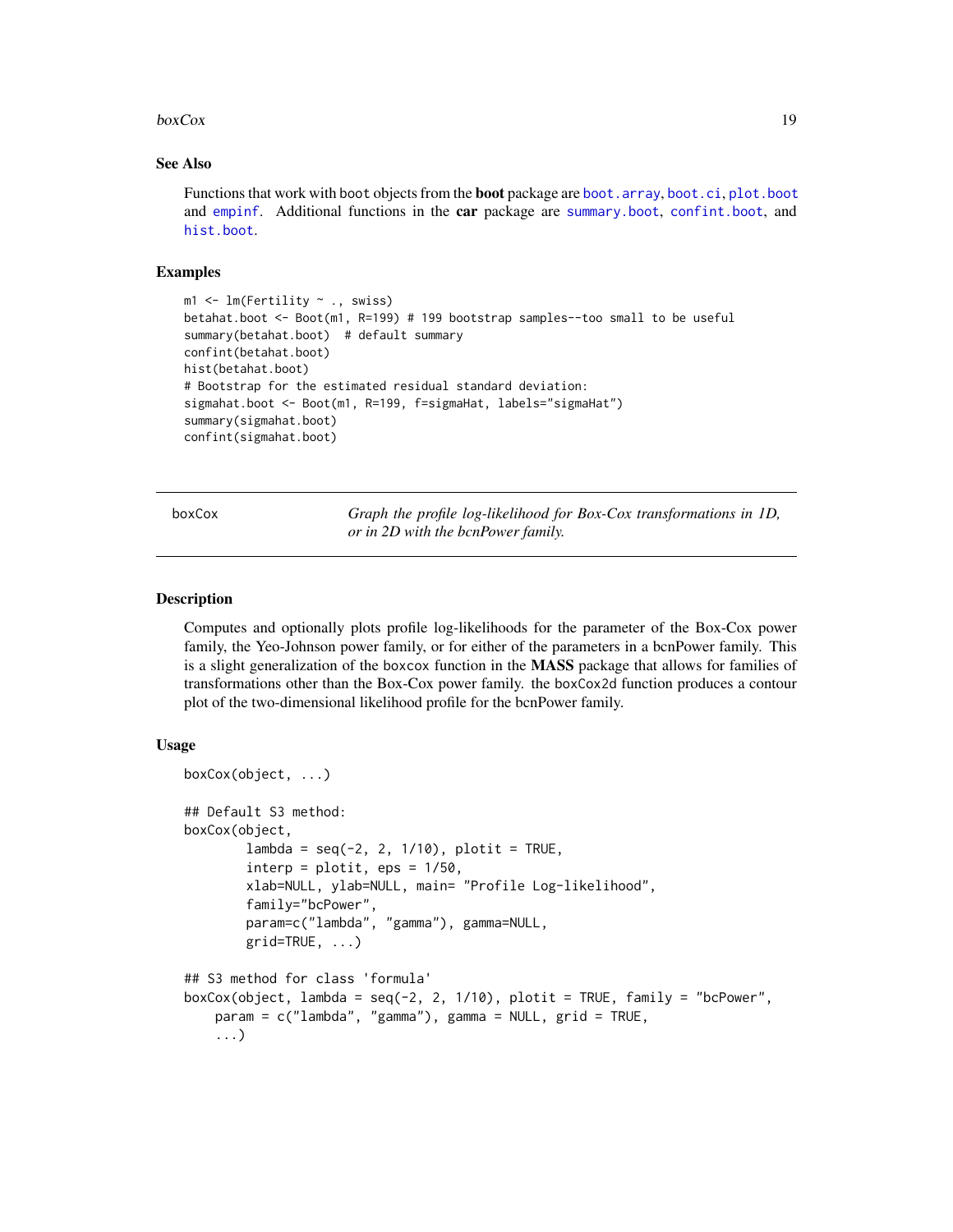$20$  boxCox

```
## S3 method for class 'lm'
boxCox(object, lambda = seq(-2, 2, 1/10), plotit = TRUE, ...)
boxCox2d(x, ksds = 4, levels = c(0.5, 0.95, 0.99, 0.999),
                 main = "bcnPower Log-likelihood", grid=TRUE, ...)
```
# Arguments

| object   | a formula or fitted model object of class 1m or aov.                                                                                                                                                                                                                                                                                                                                                                                                                                                                      |
|----------|---------------------------------------------------------------------------------------------------------------------------------------------------------------------------------------------------------------------------------------------------------------------------------------------------------------------------------------------------------------------------------------------------------------------------------------------------------------------------------------------------------------------------|
| lambda   | vector of values of $\lambda$ , with default (-2, 2) in steps of 0.1, where the profile log-<br>likelihood will be evaluated.                                                                                                                                                                                                                                                                                                                                                                                             |
| plotit   | logical which controls whether the result should be plotted; default TRUE.                                                                                                                                                                                                                                                                                                                                                                                                                                                |
| interp   | logical which controls whether spline interpolation is used. Default to TRUE if<br>plotting with lambda of length less than 100.                                                                                                                                                                                                                                                                                                                                                                                          |
| eps      | Tolerance for lambda = 0; defaults to 0.02.                                                                                                                                                                                                                                                                                                                                                                                                                                                                               |
| xlab     | defaults to "lambda" or "gamma".                                                                                                                                                                                                                                                                                                                                                                                                                                                                                          |
| ylab     | defaults to "log-Likelihood" or for bcnPower family to the appropriate label.                                                                                                                                                                                                                                                                                                                                                                                                                                             |
| family   | Defaults to "bcPower" for the Box-Cox power family of transformations. If<br>set to "yjPower" the Yeo-Johnson family, which permits negative responses, is<br>used. If set to bcnPower the function gives the profile log-likelihood for the<br>parameter selected via param.                                                                                                                                                                                                                                             |
| param    | Relevant only to family="bcnPower", produces a profile log-likelihood for the<br>parameter selected, maximizing over the remaining parameter.                                                                                                                                                                                                                                                                                                                                                                             |
| gamma    | For use when the family="bcnPower", param="gamma". If this is a vector of<br>positive values, then the profile log-likelihood for the location (or start) param-<br>eter in the bcnPower family is evaluated at these values of gamma. If gamma is<br>NULL, then evaulation is done at 100 equally spaced points between min(.01,<br>$g$ max - 3*sd) and $g$ max + 3*sd, where $g$ max is the maximimum likelihood esti-<br>mate of gamma, and sd is the sd of the response. See bonPower for the definition<br>of gamma. |
| grid     | If TRUE, the default, a light-gray background grid is put on the graph.                                                                                                                                                                                                                                                                                                                                                                                                                                                   |
| $\cdots$ | additional arguments passed to plot, or to contour with boxCox2d.                                                                                                                                                                                                                                                                                                                                                                                                                                                         |
| x        | An object created by a call to powerTransform using family="bcnPower".                                                                                                                                                                                                                                                                                                                                                                                                                                                    |
| ksds     | Contour plotting of the log-likelihood surface will cover plus of minus ksds<br>standard deviations on each axis.                                                                                                                                                                                                                                                                                                                                                                                                         |
| levels   | Contours will be drawn at the values of levels. For example, levels=c(.5,<br>.99) would display two contours, at the 50% level and at the 99% level.                                                                                                                                                                                                                                                                                                                                                                      |
| main     | Title for the contour plot or the profile log-likelihood plot                                                                                                                                                                                                                                                                                                                                                                                                                                                             |

# Details

The boxCox function is an elaboration of the [boxcox](#page-0-0) function in the MASS package. The first 7 arguments are the same as in boxcox, and if the argument family="bcPower" is used, the result is essentially identical to the function in MASS. Two additional families are the yjPower and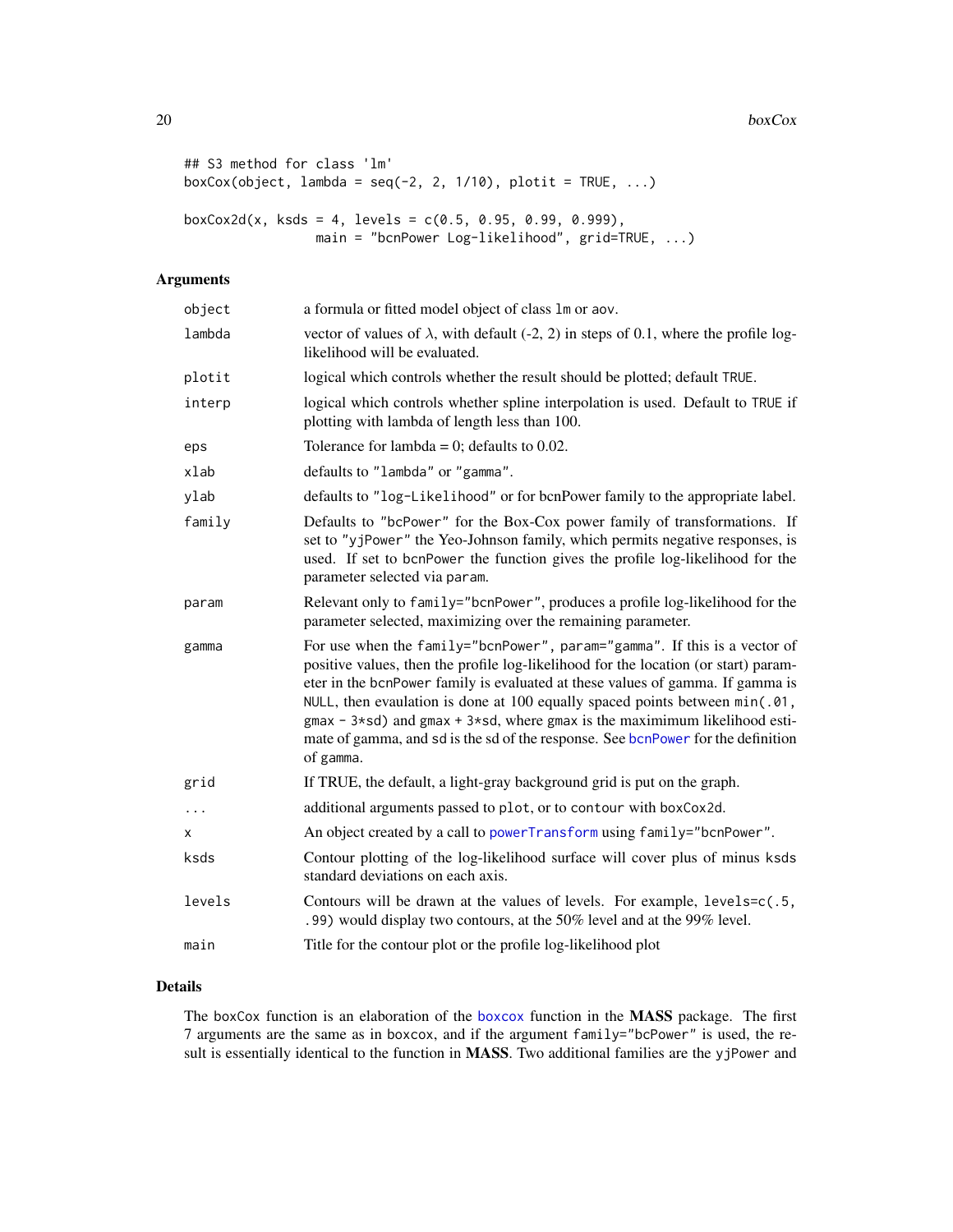#### $boxCox$  21

bcnPower families that allow a few values of the response to be non-positive. The bcnPower family has two parameters: a power  $\lambda$  and a start or location parameter  $\gamma$ , and the boxCox function can be used to obtain a profile log-likelihood for either parameter with  $\lambda$  as the default. Alternatively, the boxCox2d function can be used to get a contour plot of the profile log-likelihood.

# Value

Both functions ae designed for their side effects of drawing a graph. The boxCox function returns a list of the lambda (or possibly, gamma) vector and the computed profile log-likelihood vector, invisibly if the result is plotted. If plotit=TRUE plots log-likelihood vs lambda and indicates a 95% confidence interval about the maximum observed value of lambda. If interp=TRUE, spline interpolation is used to give a smoother plot.

# Author(s)

Sanford Weisberg, <sandy@umn.edu>

# References

Box, G. E. P. and Cox, D. R. (1964) An analysis of transformations. *Journal of the Royal Statisistical Society, Series B*. 26 211-46.

Cook, R. D. and Weisberg, S. (1999) *Applied Regression Including Computing and Graphics*. Wiley.

Fox, J. (2016) *Applied Regression Analysis and Generalized Linear Models*, Third Edition. Sage.

Fox, J. and Weisberg, S. (2019) *An R Companion to Applied Regression*, Third Edition, Sage.

Hawkins, D. and Weisberg, S. (2017) Combining the Box-Cox Power and Generalized Log Transformations to Accomodate Nonpositive Responses In Linear and Mixed-Effects Linear Models *South African Statistics Journal*, 51, 317-328.

Weisberg, S. (2014) *Applied Linear Regression*, Fourth Edition, Wiley.

Yeo, I. and Johnson, R. (2000) A new family of power transformations to improve normality or symmetry. *Biometrika*, 87, 954-959.

#### See Also

[boxcox](#page-0-0), [yjPower](#page-13-1), [bcPower](#page-13-2), [bcnPower](#page-13-1), [powerTransform](#page-93-1), [contour](#page-0-0)

# Examples

```
with(trees, boxCox(Volume \sim log(Height) + log(Girth), data = trees,
       lambda = seq(-0.25, 0.25, length = 10))data("quine", package = "MASS")
with(quine, boxCox(Days ~ Eth*Sex*Age*Lrn,
       lambda = seq(-0.05, 0.45, len = 20), family='yjPower')
```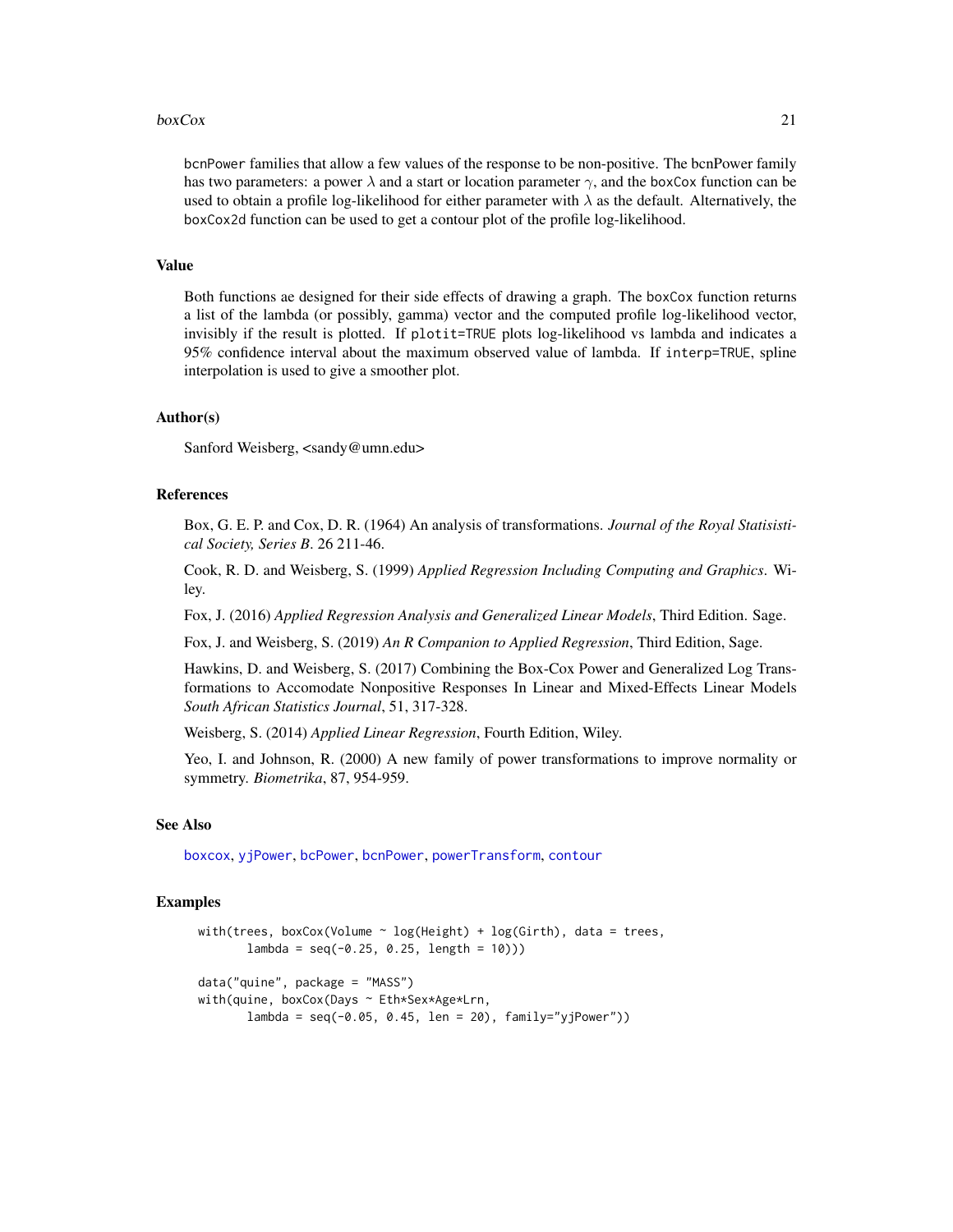<span id="page-21-1"></span><span id="page-21-0"></span>

# **Description**

Computes a constructed variable for the Box-Cox transformation of the response variable in a linear model.

#### Usage

boxCoxVariable(y)

#### Arguments

y response variable.

# Details

The constructed variable is defined as  $y[\log(y/\tilde{y}) - 1]$ , where  $\tilde{y}$  is the geometric mean of y.

The constructed variable is meant to be added to the right-hand-side of the linear model. The t-test for the coefficient of the constructed variable is an approximate score test for whether a transformation is required.

If  $b$  is the coefficient of the constructed variable, then an estimate of the normalizing power transformation based on the score statistic is  $1 - b$ . An added-variable plot for the constructed variable shows leverage and influence on the decision to transform y.

# Value

a numeric vector of the same length as y.

# Author(s)

John Fox <jfox@mcmaster.ca>

### References

Atkinson, A. C. (1985) *Plots, Transformations, and Regression*. Oxford.

Box, G. E. P. and Cox, D. R. (1964) An analysis of transformations. *JRSS B* 26 211–246.

Fox, J. (2016) *Applied Regression Analysis and Generalized Linear Models*, Third Edition. Sage.

Fox, J. and Weisberg, S. (2019) *An R Companion to Applied Regression*, Third Edition, Sage.

# See Also

[boxcox](#page-0-0), [powerTransform](#page-93-1), [bcPower](#page-13-2)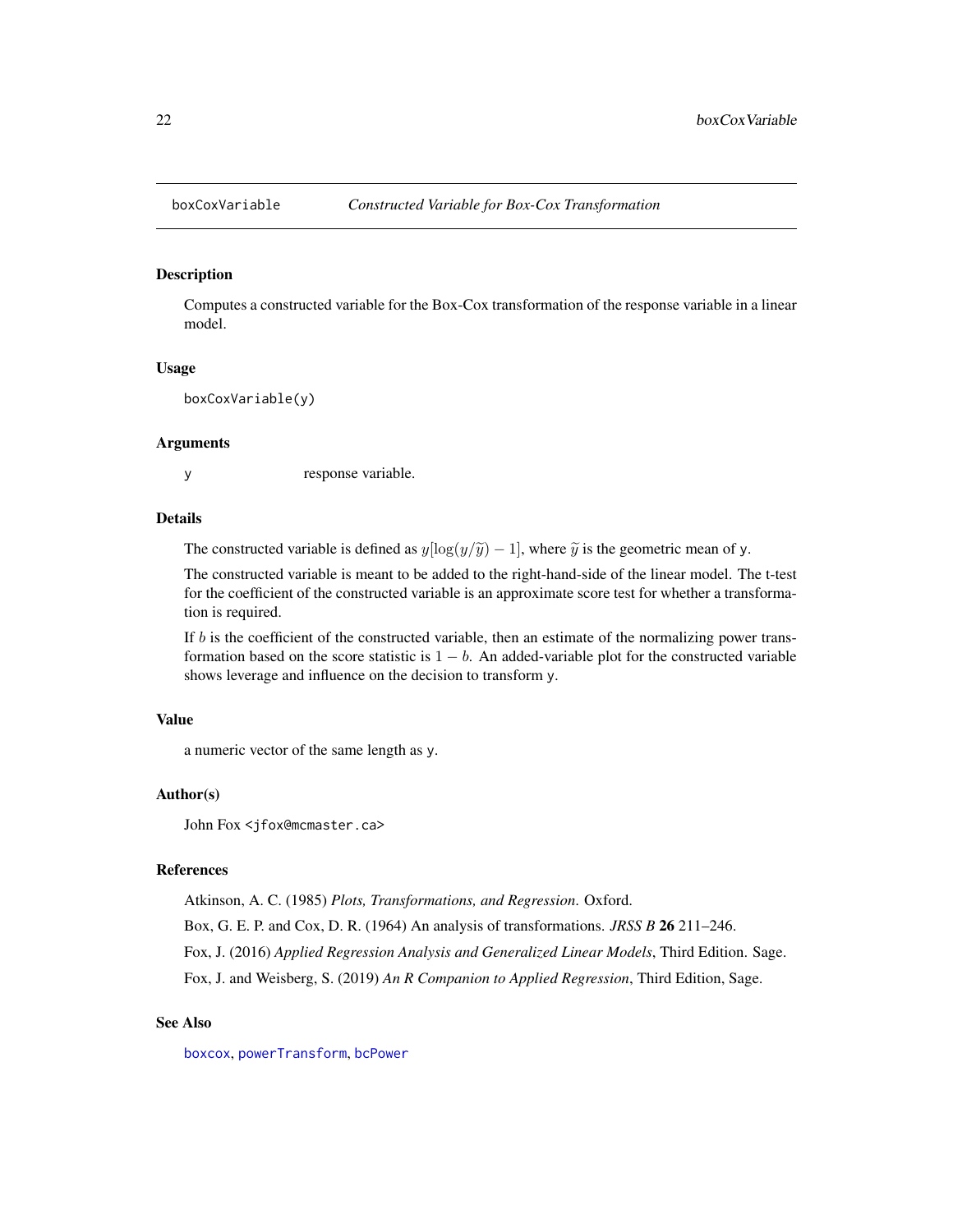#### <span id="page-22-0"></span>Boxplot 23

# Examples

```
mod \leq lm(interlocks + 1 \sim assets, data=Ornstein)
mod.aux <- update(mod, . ~ . + boxCoxVariable(interlocks + 1))
summary(mod.aux)
# avPlots(mod.aux, "boxCoxVariable(interlocks + 1)")
```
# Boxplot *Boxplots With Point Identification*

# Description

Boxplot is a wrapper for the standard R [boxplot](#page-0-0) function, providing point identification, axis labels, and a formula interface for boxplots without a grouping variable.

# Usage

```
Boxplot(y, \ldots)## Default S3 method:
Boxplot(y, g, id=TRUE, xlab, ylab, ...)
## S3 method for class 'formula'
Boxplot(formula, data=NULL, subset, na.action=NULL,
    id=TRUE, xlab, ylab, ...)
## S3 method for class 'list'
Boxplot(y, xlab="", ylab="", ...)
## S3 method for class 'data.frame'
Boxplot(y, id = TRUE, ...)## S3 method for class 'matrix'
Boxplot(y, ...)
```
# Arguments

| y  | a numeric variable for which the boxplot is to be constructed; a list of numeric<br>variables, each element of which will be treated as a group; a numeric data frame<br>or a numeric matrix, each of whose columns will be treated as a group.                                                                                                                                                                                                                                                                |
|----|----------------------------------------------------------------------------------------------------------------------------------------------------------------------------------------------------------------------------------------------------------------------------------------------------------------------------------------------------------------------------------------------------------------------------------------------------------------------------------------------------------------|
| g  | a grouping variable, usually a factor, for constructing parallel boxplots.                                                                                                                                                                                                                                                                                                                                                                                                                                     |
| id | a list of named elements giving one or more specifications for labels of indi-<br>vidual points ("outliers"): n, the maximum number of points to label (default<br>10); location, "lr" (left or right) of points or "avoid" to try to avoid over-<br>plotting; method, one of "y" (automatic, the default), "identify" (interactive),<br>or "none"; col for labels (default is the first color in $carPalette()$ ); and cex<br>size of labels (default is 1). Can be FALSE to suppress point identification or |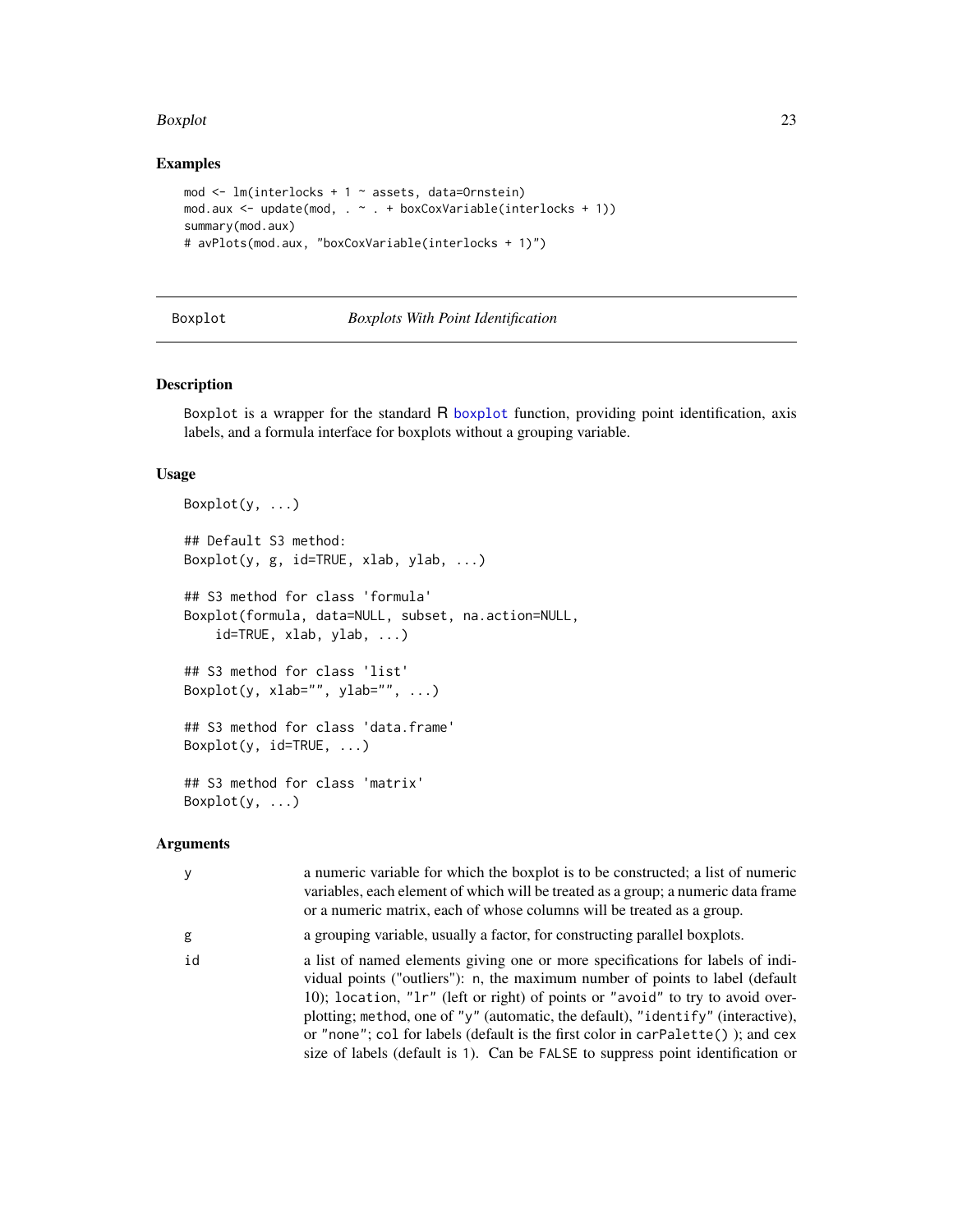<span id="page-23-0"></span>

|                                                                                       | TRUE (the default) to use all defaults. This is similar to how show Labels han-<br>dles point labels for other functions in the car package, except that the usual<br>default is id=FALSE.                                                                                                    |
|---------------------------------------------------------------------------------------|-----------------------------------------------------------------------------------------------------------------------------------------------------------------------------------------------------------------------------------------------------------------------------------------------|
| xlab, ylab                                                                            | text labels for the horizontal and vertical axes; if missing, Boxplot will use the<br>variable names, or, in the case of a list, data frame, or matrix, empty labels.                                                                                                                         |
| formula                                                                               | a 'model' formula, of the form $\sim$ y to produce a boxplot for the variable y, or of<br>the form $y \sim g$ , $y \sim g1 \star g2 \star \ldots$ , or $y \sim g1 + g2 + \ldots$ to produce parallel boxplots<br>for y within levels of the grouping variable(s) $g$ , etc., usually factors. |
| data, subset, na. action<br>as for statistical modeling functions (see, e.g., $1m$ ). |                                                                                                                                                                                                                                                                                               |
| .                                                                                     | further arguments, such as at, to be passed to boxplot.                                                                                                                                                                                                                                       |

# Author(s)

John Fox <jfox@mcmaster.ca>, with a contribution from Steve Ellison to handle at argument (see [boxplot](#page-0-0)).

# References

Fox, J. and Weisberg, S. (2019) *An R Companion to Applied Regression*, Third Edition, Sage.

# See Also

[boxplot](#page-0-0)

#### Examples

```
Boxplot(~income, data=Prestige, id=list(n=Inf)) # identify all outliers
Boxplot(income ~ type, data=Prestige)
Boxplot(income \sim type, data=Prestige, at=c(1, 3, 2))
Boxplot(k5 + k618 \sim lfp*wc, data=Mroz)
with(Prestige, Boxplot(income, id=list(labels=rownames(Prestige))))
with(Prestige, Boxplot(income, type, id=list(labels=rownames(Prestige))))
Boxplot(scale(Prestige[, 1:4]))
```
<span id="page-23-1"></span>boxTidwell *Box-Tidwell Transformations*

# Description

Computes the Box-Tidwell power transformations of the predictors in a linear model.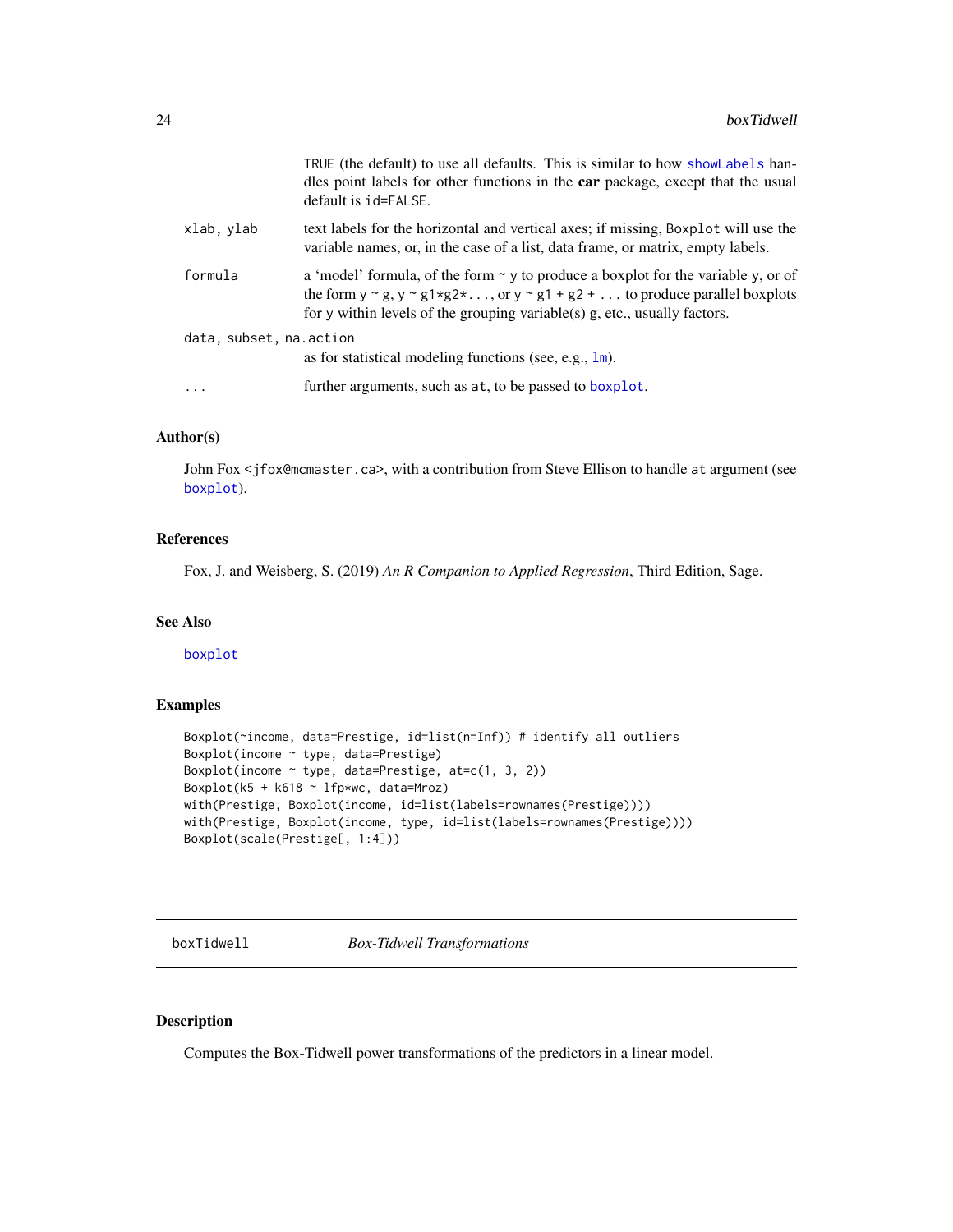#### boxTidwell 25

# Usage

```
boxTidwell(y, ...)## S3 method for class 'formula'
boxTidwell(formula, other.x=NULL, data=NULL, subset,
 na.action=getOption("na.action"), verbose=FALSE, tol=0.001,
 max.iter=25, ...)## Default S3 method:
boxTidwell(y, x1, x2=NULL, max.iter=25, tol=0.001,
  verbose=FALSE, ...)
## S3 method for class 'boxTidwell'
print(x, digits=getOption("digits") - 2, ...)
```
# Arguments

| formula   | two-sided formula, the right-hand-side of which gives the predictors to be trans-<br>formed.                                                              |
|-----------|-----------------------------------------------------------------------------------------------------------------------------------------------------------|
| other.x   | one-sided formula giving the predictors that are <i>not</i> candidates for transforma-<br>tion, including (e.g.) factors.                                 |
| data      | an optional data frame containing the variables in the model. By default the<br>variables are taken from the environment from which boxTidwell is called. |
| subset    | an optional vector specifying a subset of observations to be used.                                                                                        |
| na.action | a function that indicates what should happen when the data contain NAs. The<br>default is set by the na. action setting of options.                       |
| verbose   | if TRUE a record of iterations is printed; default is FALSE.                                                                                              |
| tol       | if the maximum relative change in coefficients is less than tol then convergence<br>is declared.                                                          |
| max.iter  | maximum number of iterations.                                                                                                                             |
| У         | response variable.                                                                                                                                        |
| х1        | matrix of predictors to transform.                                                                                                                        |
| x2        | matrix of predictors that are <i>not</i> candidates for transformation.                                                                                   |
| $\ddots$  | not for the user.                                                                                                                                         |
| x         | boxTidwell object.                                                                                                                                        |
| digits    | number of digits for rounding.                                                                                                                            |
|           |                                                                                                                                                           |

# Details

The maximum-likelihood estimates of the transformation parameters are computed by Box and Tidwell's (1962) method, which is usually more efficient than using a general nonlinear least-squares routine for this problem. Score tests for the transformations are also reported.

# Value

an object of class boxTidwell, which is normally just printed.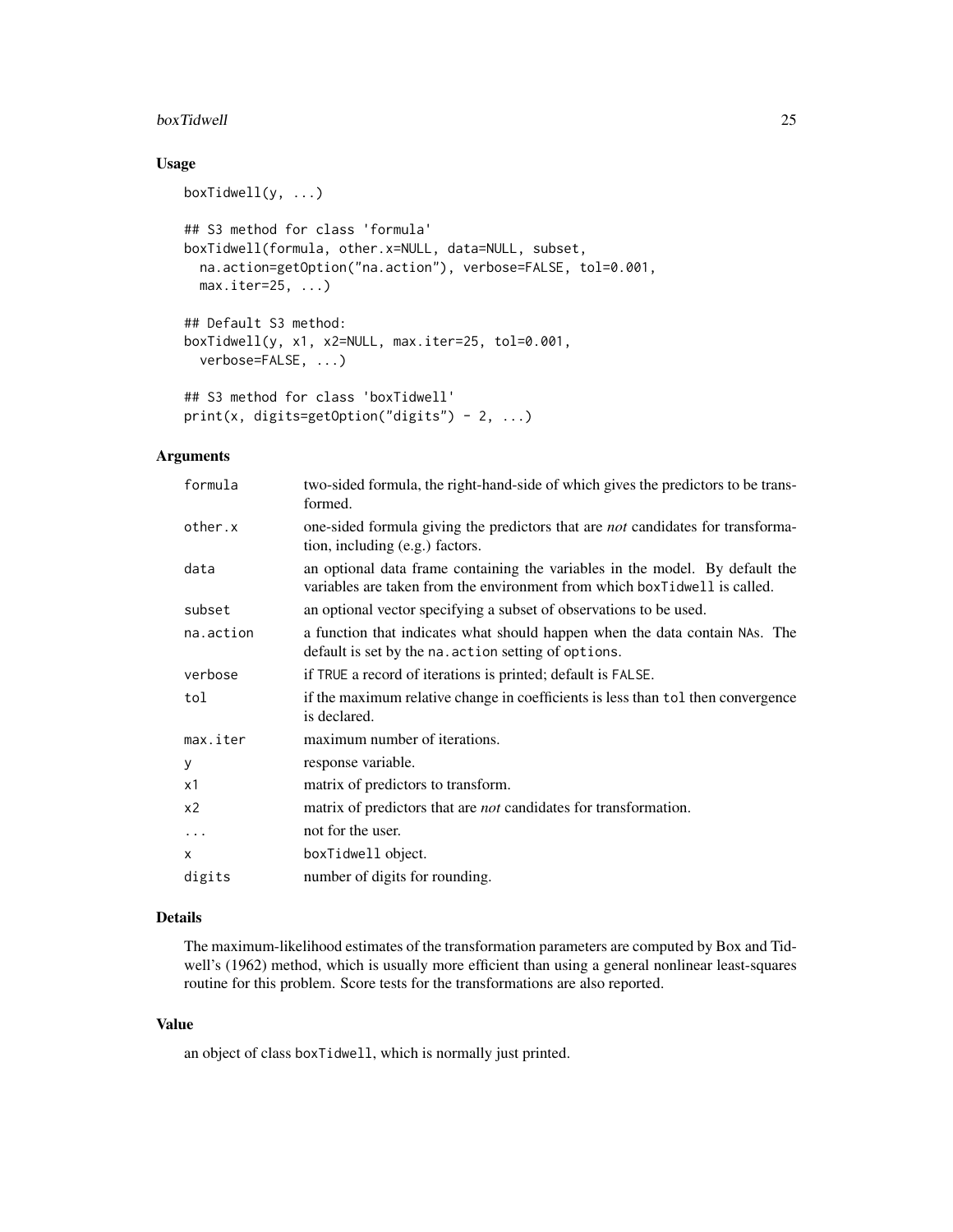# <span id="page-25-0"></span>Author(s)

John Fox <jfox@mcmaster.ca>

#### References

Box, G. E. P. and Tidwell, P. W. (1962) Transformation of the independent variables. *Technometrics* 4, 531-550.

Fox, J. (2016) *Applied Regression Analysis and Generalized Linear Models*, Third Edition. Sage. Fox, J. and Weisberg, S. (2019) *An R Companion to Applied Regression*, Third Edition, Sage.

# Examples

boxTidwell(prestige ~ income + education, ~ type + poly(women, 2), data=Prestige)

# brief *Print Abbreviated Ouput*

### Description

Print data objects and statistical model summaries in abbreviated form.

```
brief(object, ...)
## S3 method for class 'data.frame'
brief(object, rows = if (nr <= 10) c(nr, 0) else c(3, 2),
    cols, head=FALSE, tail=FALSE, elided = TRUE,
    classes = inherits(object, "data.frame"), ...)
## S3 method for class 'tbl'
brief(object, ...)
## S3 method for class 'matrix'
brief(object, rows = if (nr <= 10) c(nr, 0) else c(3, 2), ...)
## S3 method for class 'numeric'
brief(object, rows = c(2, 1), elided = TRUE, ...)
## S3 method for class 'integer'
brief(object, rows = c(2, 1), elided = TRUE, ...)
## S3 method for class 'character'
brief(object, rows = c(2, 1), elided = TRUE, ...)
## S3 method for class 'factor'
brief(object, rows=c(2, 1), elided=TRUE, ...)
## S3 method for class 'list'
brief(object, rows = c(2, 1), elided = TRUE, ...)
```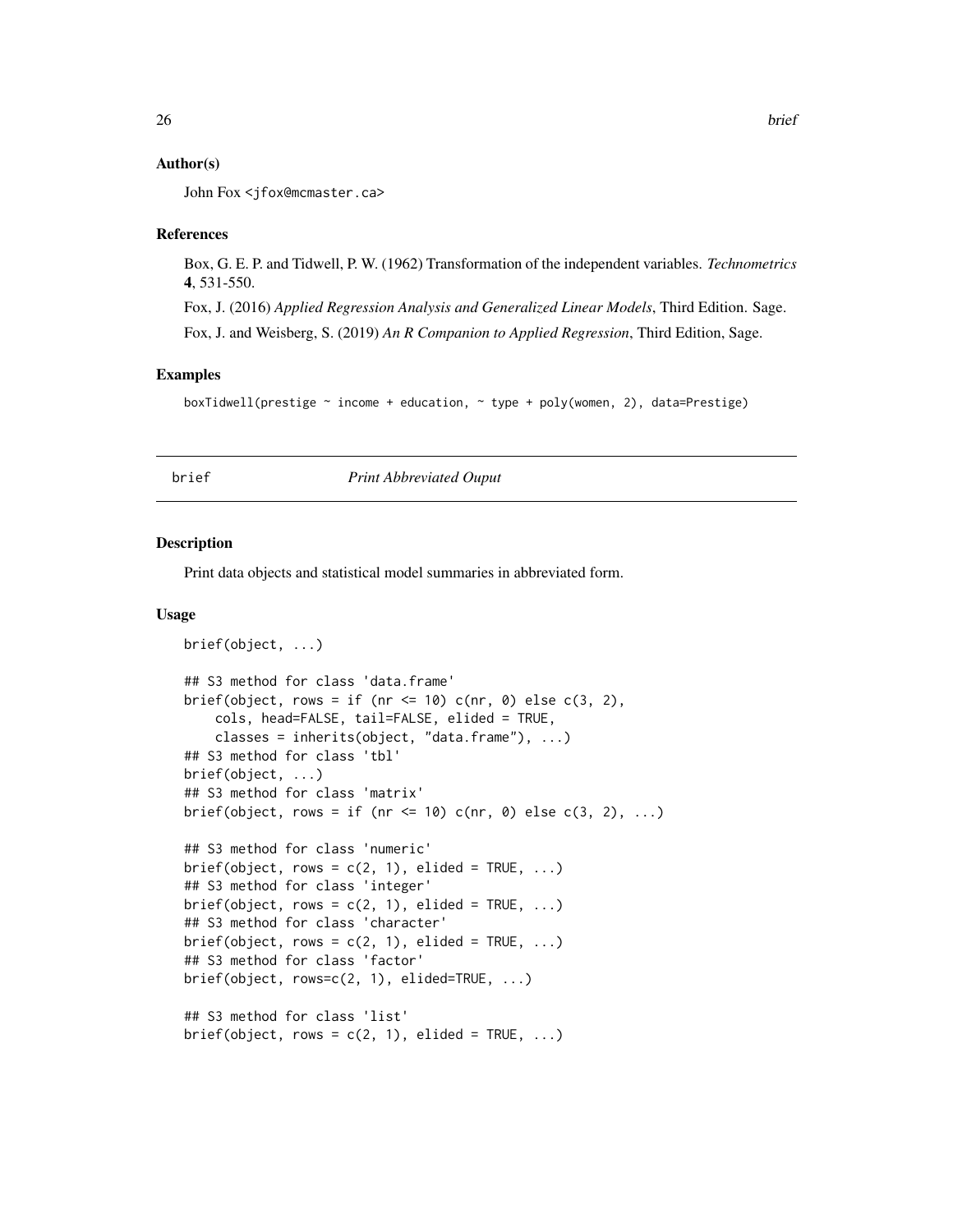```
## S3 method for class 'function'
brief(object, rows = c(5, 3), elided = TRUE, ...)
## S3 method for class 'lm'
brief(object, terms = \sim .,
    intercept=missing(terms), pvalues=FALSE,
    digits=3, horizontal=TRUE, vcov., ...)
## S3 method for class 'glm'
brief(object, terms = \sim .,
    intercept=missing(terms), pvalues=FALSE,
    digits=3, horizontal=TRUE, vcov., dispersion, exponentiate, ...)
## S3 method for class 'multinom'
brief(object, terms = \sim .,
    intercept=missing(terms), pvalues=FALSE,
    digits=3, horizontal=TRUE, exponentiate=TRUE, ...)
## S3 method for class 'polr'
brief(object, terms = \sim .,
    intercept, pvalues=FALSE,
    digits=3, horizontal=TRUE, exponentiate=TRUE, ...)
## Default S3 method:
brief(object, terms = \sim .,
    intercept=missing(terms), pvalues=FALSE,
    digits=3, horizontal=TRUE, ...)
```
# Arguments

| object     | a data or model object to abbreviate.                                                                                                                                                                                                                                                                                                                                           |
|------------|---------------------------------------------------------------------------------------------------------------------------------------------------------------------------------------------------------------------------------------------------------------------------------------------------------------------------------------------------------------------------------|
| rows       | for a matrix or data frame, a 2-element integer vector with the number of rows to<br>print at the beginning and end of the display; for a vector or factor, the number<br>of lines of output to show at the beginning and end; for a list, the number of<br>elements to show at the beginning and end; for a function, the number of lines<br>to show at the beginning and end. |
| cols       | for a matrix or data frame, a 2-element integer vector with the number of columns<br>to print at the beginning (i.e., left) and end (right) of the display.                                                                                                                                                                                                                     |
| head, tail | alternatives to the rows argument; if TRUE, print the first or last 6 rows; can also<br>be the number of the first or last few rows to print; only one of heads and tails<br>should be specified; ignored if FALSE (the default).                                                                                                                                               |
| elided     | controls whether to report the number of elided elements, rows, or columns;<br>default is TRUE.                                                                                                                                                                                                                                                                                 |
| classes    | show the class of each column of a data frame at the top of the column; the<br>classes are shown in single-character abbreviated form—e.g., [f] for a factor,<br>[i] for an integer variable, [n] for a numeric variable, [c] for a character vari-<br>able.                                                                                                                    |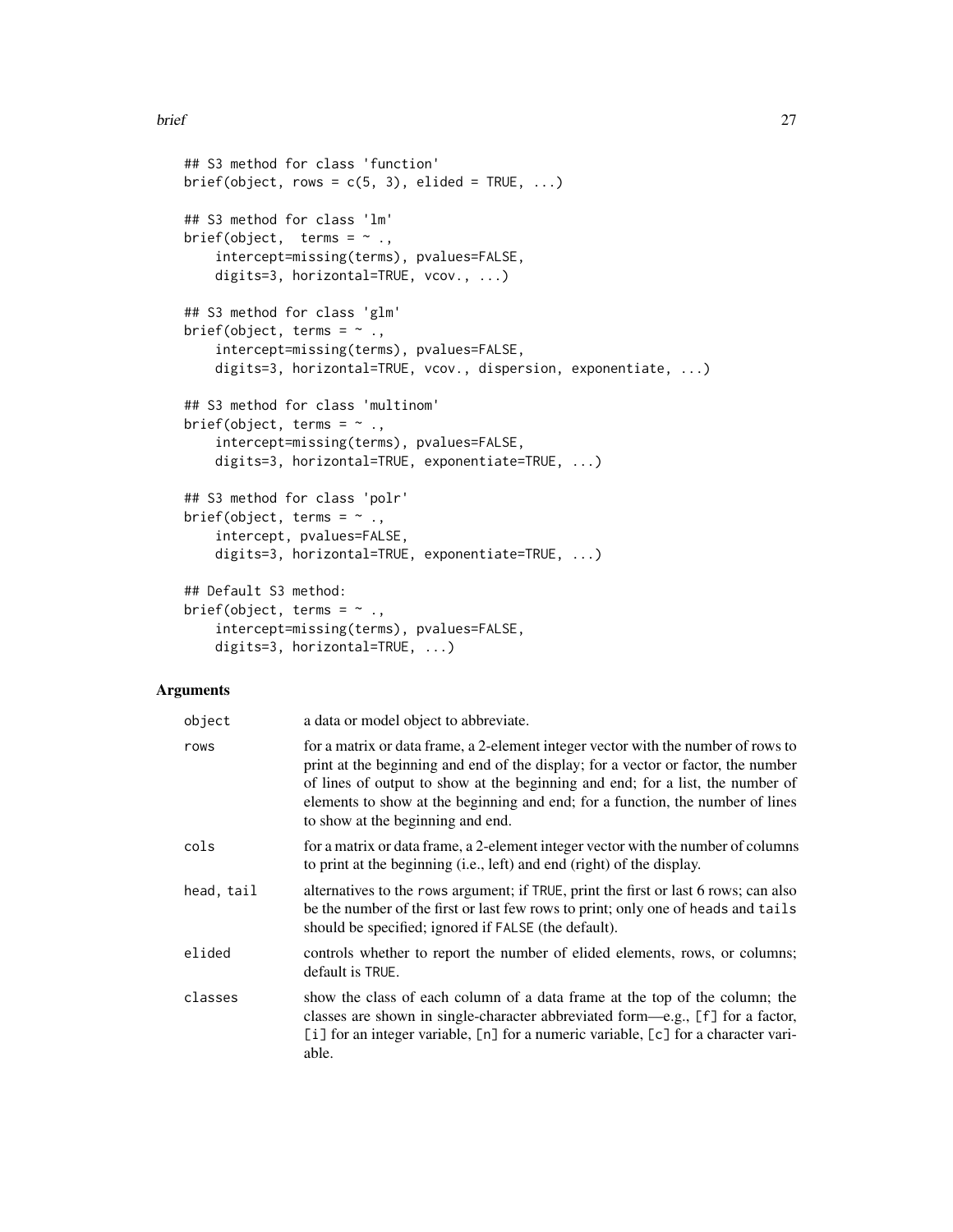| terms        | a one-sided formula giving the terms to summarize; the default is $\sim$ .—i.e., to<br>summarize all terms in the model.                                                                                                                                                                                                                                                                                                                                                                                                                                                                                                                                                                                                                                                                                                                                                           |
|--------------|------------------------------------------------------------------------------------------------------------------------------------------------------------------------------------------------------------------------------------------------------------------------------------------------------------------------------------------------------------------------------------------------------------------------------------------------------------------------------------------------------------------------------------------------------------------------------------------------------------------------------------------------------------------------------------------------------------------------------------------------------------------------------------------------------------------------------------------------------------------------------------|
| intercept    | whether or not to include the intercept; the default is TRUE unless the terms<br>argument is given, in which case the default is FALSE; ignored for polr models.                                                                                                                                                                                                                                                                                                                                                                                                                                                                                                                                                                                                                                                                                                                   |
| pvalues      | include the p-value for each coefficient in the table; default is FALSE.                                                                                                                                                                                                                                                                                                                                                                                                                                                                                                                                                                                                                                                                                                                                                                                                           |
| exponentiate | for a "glm" or "glmerMod" model using the log or logit link, or a "polr"<br>or "multinom" model, show exponentiated coefficient estimates and confidence<br>bounds.                                                                                                                                                                                                                                                                                                                                                                                                                                                                                                                                                                                                                                                                                                                |
| digits       | significant digits for printing.                                                                                                                                                                                                                                                                                                                                                                                                                                                                                                                                                                                                                                                                                                                                                                                                                                                   |
| horizontal   | if TRUE (the default), orient the summary produced by brief horizontally, which<br>typically saves space.                                                                                                                                                                                                                                                                                                                                                                                                                                                                                                                                                                                                                                                                                                                                                                          |
| dispersion   | use an estimated covariance matrix computed as the dispersion times the un-<br>scaled covariance matrix; see summary.glm                                                                                                                                                                                                                                                                                                                                                                                                                                                                                                                                                                                                                                                                                                                                                           |
| VCOV.        | either a matrix giving the estimated covariance matrix of the estimates, or a<br>function that when called with object as an argument returns an estimated co-<br>variance matrix of the estimates. If not set, vcov(object, complete=FALSE)<br>is called to use the usual estimated covariance matrix with aliased regressors<br>removed. Other choices include the functions documented at hccm, and a boot-<br>strap estimate vcov.=vcov(Boot(object)); see the documentation for Boot.<br>NOTES: (1) The dispersion and vcov. arguments may not both be specified.<br>(2) Setting vcov. = vcov returns an error if the model includes aliased terms;<br>use vcov.=vcov(object, complete=FALSE). (3) The hccm method will gener-<br>ally return a matrix of full rank even if the model has aliased terms. Similarly<br>vcov.=vcov(Boot(object)) may return a full rank matrix. |
| $\cdots$     | arguments to pass down.                                                                                                                                                                                                                                                                                                                                                                                                                                                                                                                                                                                                                                                                                                                                                                                                                                                            |

# Value

Invisibly returns object for a data object, or summary for a model object.

# Note

The method brief.matrix calls brief.data.frame, and brief.tbl (for tibbles) calls print.

# Author(s)

```
John Fox <jfox@mcmaster.ca>
```
# References

Fox, J. and Weisberg, S. (2019) *An R Companion to Applied Regression*, Third Edition, Sage.

# See Also

[S](#page-108-1)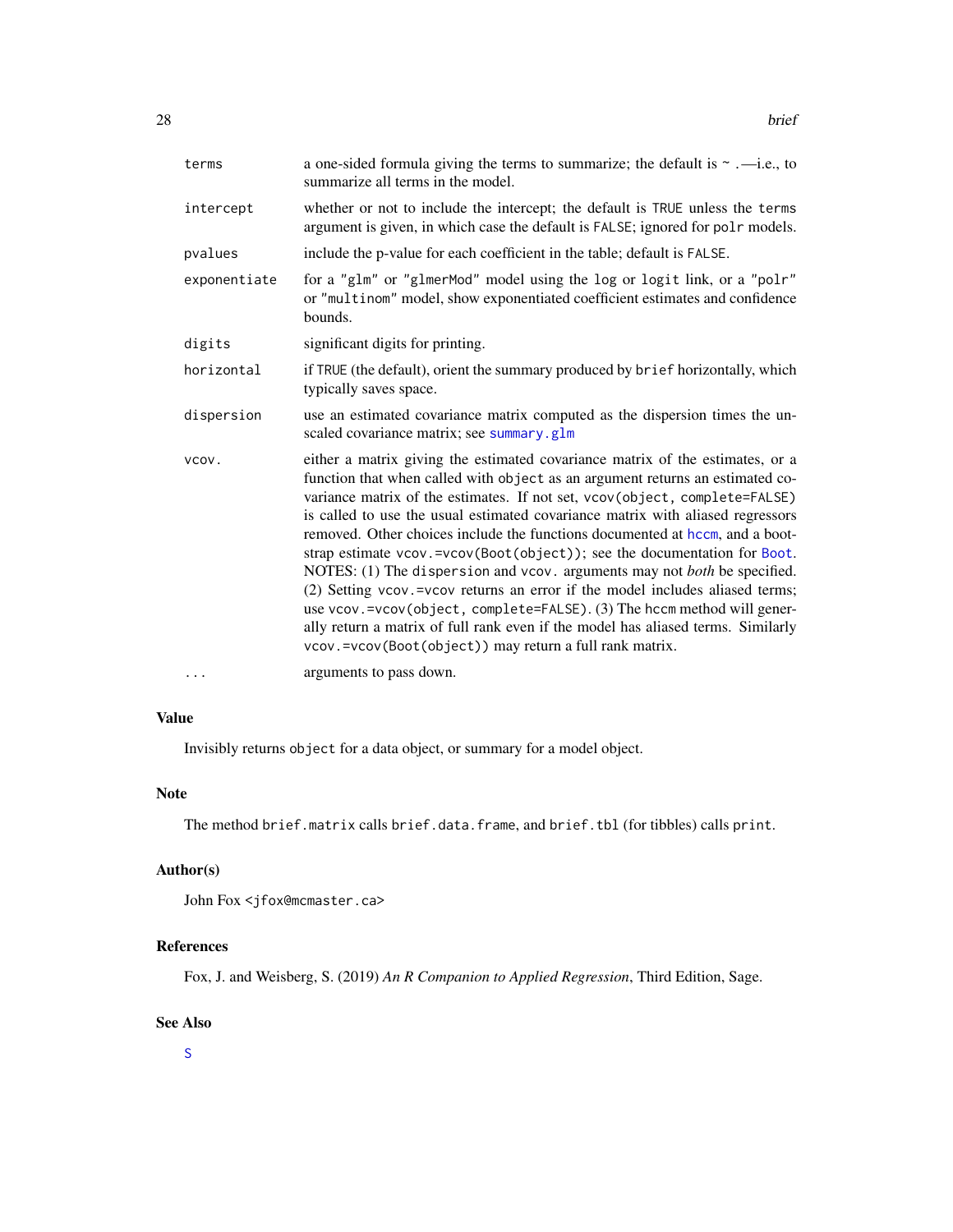#### <span id="page-28-0"></span>car-defunct 29

# Examples

```
brief(rnorm(100))
brief(Duncan)
brief(OBrienKaiser, elided=TRUE)
brief(matrix(1:500, 10, 50))
brief(lm)
mod.prestige <- lm(prestige ~ education + income + type, Prestige)
brief(mod.prestige, pvalues=TRUE)
brief(mod.prestige, ~ type)
mod.mroz <- glm(lfp ~ ., data=Mroz, family=binomial)
brief(mod.mroz)
```
car-defunct *Defunct Functions in the car Package*

#### Description

These functions are were deprecated in 2009 and are now defunct.

```
av.plot(...)
av.plots(...)
box.cox(...)
bc(\ldots)box.cox.powers(...)
box.cox.var(...)
box.tidwell(...)
cookd(...)
confidence.ellipse(...)
ceres.plot(...)
ceres.plots(...)
cr.plot(...)
cr.plots(...)
data.ellipse(...)
durbin.watson(...)
levene.test(...)
leverage.plot(...)
leverage.plots(...)
linear.hypothesis(...)
ncv.test(...)
outlier.test(...)
qq.plot(...)
skewPower(...)
spread.level.plot(...)
```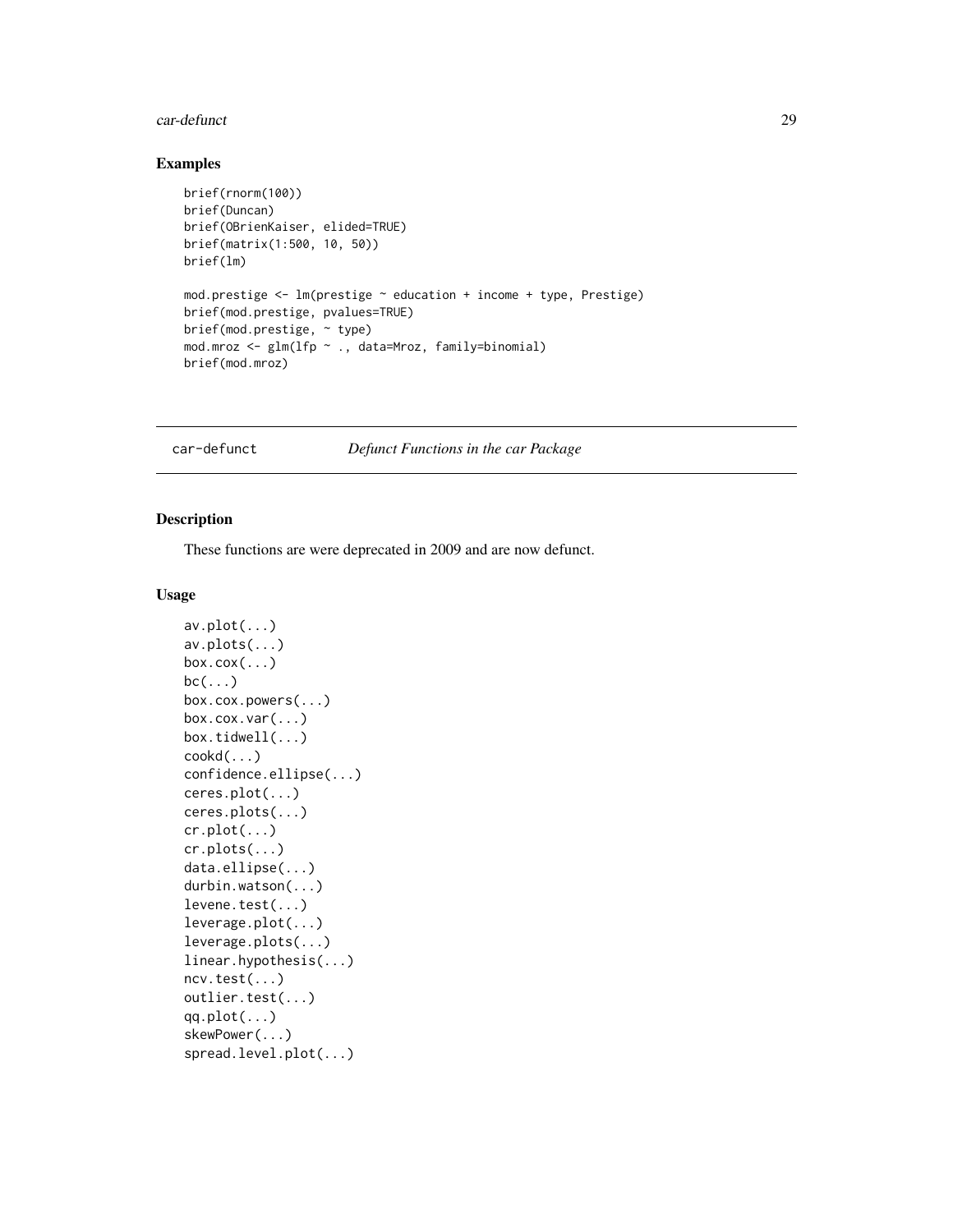#### <span id="page-29-0"></span>Arguments

... pass arguments down.

# Details

av.plot and av.plots are replaced by [avPlot](#page-10-1) and [avPlots](#page-10-2) functions. box.cox and bc are now replaced by [bcPower](#page-13-2). box.cox.powers is replaced by [powerTransform](#page-93-1). box.cox.var is replaced by [boxCoxVariable](#page-21-1). box.tidwell is replaced by [boxTidwell](#page-23-1). cookd is replaced by [cooks.distance](#page-0-0) in the stats package. confidence.ellipse is replaced by [confidenceEllipse](#page-51-1). ceres.plot and ceres.plots are now replaced by the [ceresPlot](#page-33-2) and [ceresPlots](#page-33-1) functions. cr.plot and cr.plots are now replaced by the [crPlot](#page-38-2) and [crPlots](#page-38-1) functions. data.ellipse is replaced by [dataEllipse](#page-51-1). durbin.watson is replaced by [durbinWatsonTest](#page-50-1). levene.test is replaced by [leveneTest](#page-71-1) function. leverage.plot and leverage.plots are now replaced by the [leveragePlot](#page-72-1) and [leveragePlots](#page-72-2) functions. linear.hypothesis is replaced by the [linearHypothesis](#page-74-1) function. ncv.test is replaced by [ncvTest](#page-88-1). outlier.test is replaced by [outlierTest](#page-89-1). qq.plot is replaced by [qqPlot](#page-98-1). skewPower is replaced by [bcnPower](#page-13-1). spread.level.plot is replaced by [spreadLevelPlot](#page-132-1).

car-deprecated *Deprecated Functions in the car Package*

# **Description**

These functions are provided for compatibility with older versions of the car package only, and may be removed eventually. Commands that worked in versions of the **car** package prior to version 3.0-0 will not necessarily work in version 3.0-0 and beyond, or may not work in the same manner.

```
bootCase(...)
nextBoot(...)
```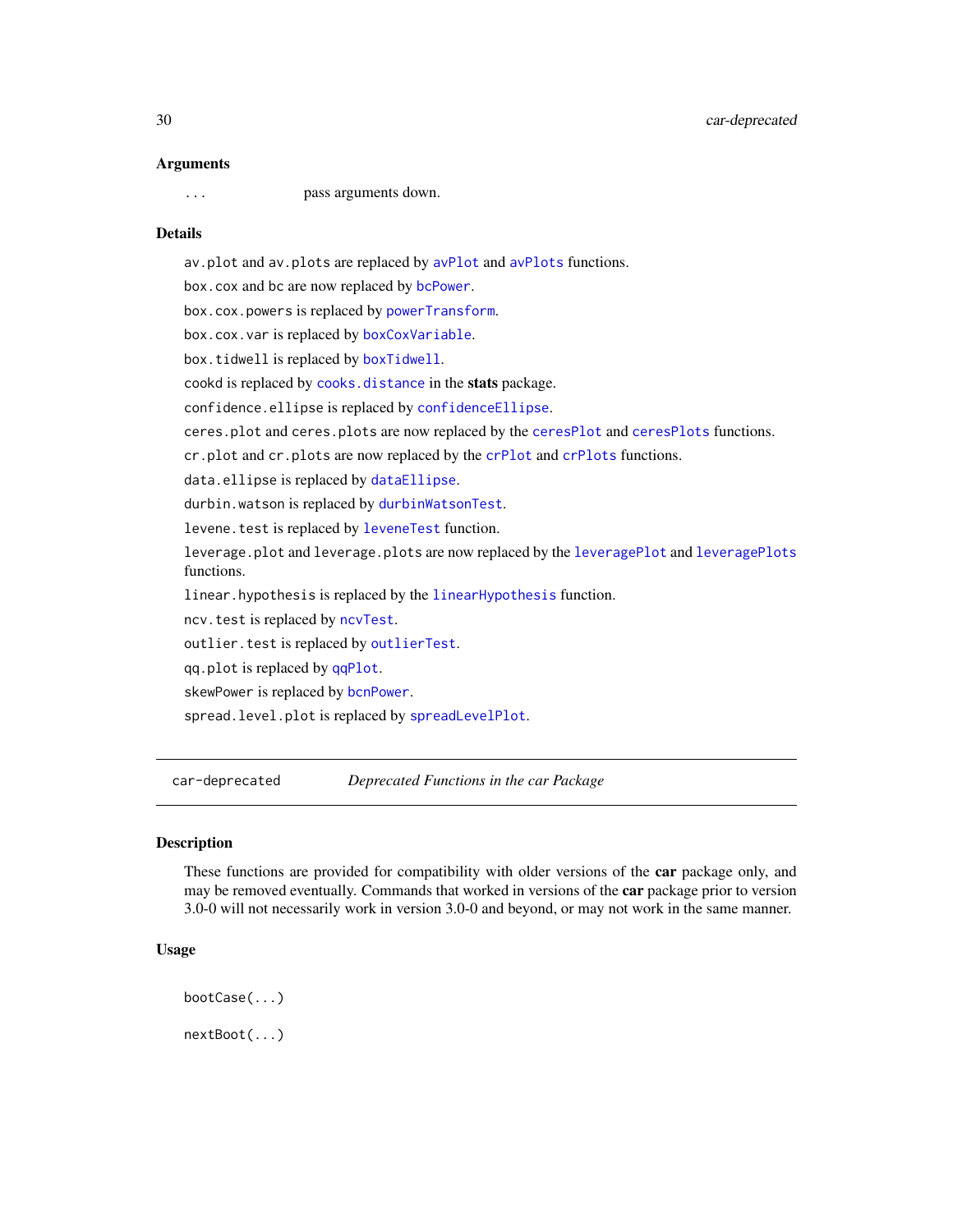# <span id="page-30-0"></span>car-internal.Rd 31

# Arguments

... arguments to pass to methods.

# Details

These functions are replaced by [Boot](#page-15-1).

# See Also

See Also [Boot](#page-15-1)

car-internal.Rd *Internal Objects for the* car *package*

# Description

These objects (currently only the .carEnv environment) are exported for technical reasons and are not for direct use.

# Author(s)

John Fox <jfox@mcmaster.ca>

carHexsticker *View the Official Hex Sticker for the car Package*

# Description

Open the official hex sticker for the car package in your browser

### Usage

carHexsticker()

# Value

Used for its side effect of openning the hex sticker for the car package in your browser.

# Author(s)

John Fox <jfox@mcmaster.ca>

# Examples

## Not run: # intended for interactive use carHexsticker()

## End(Not run)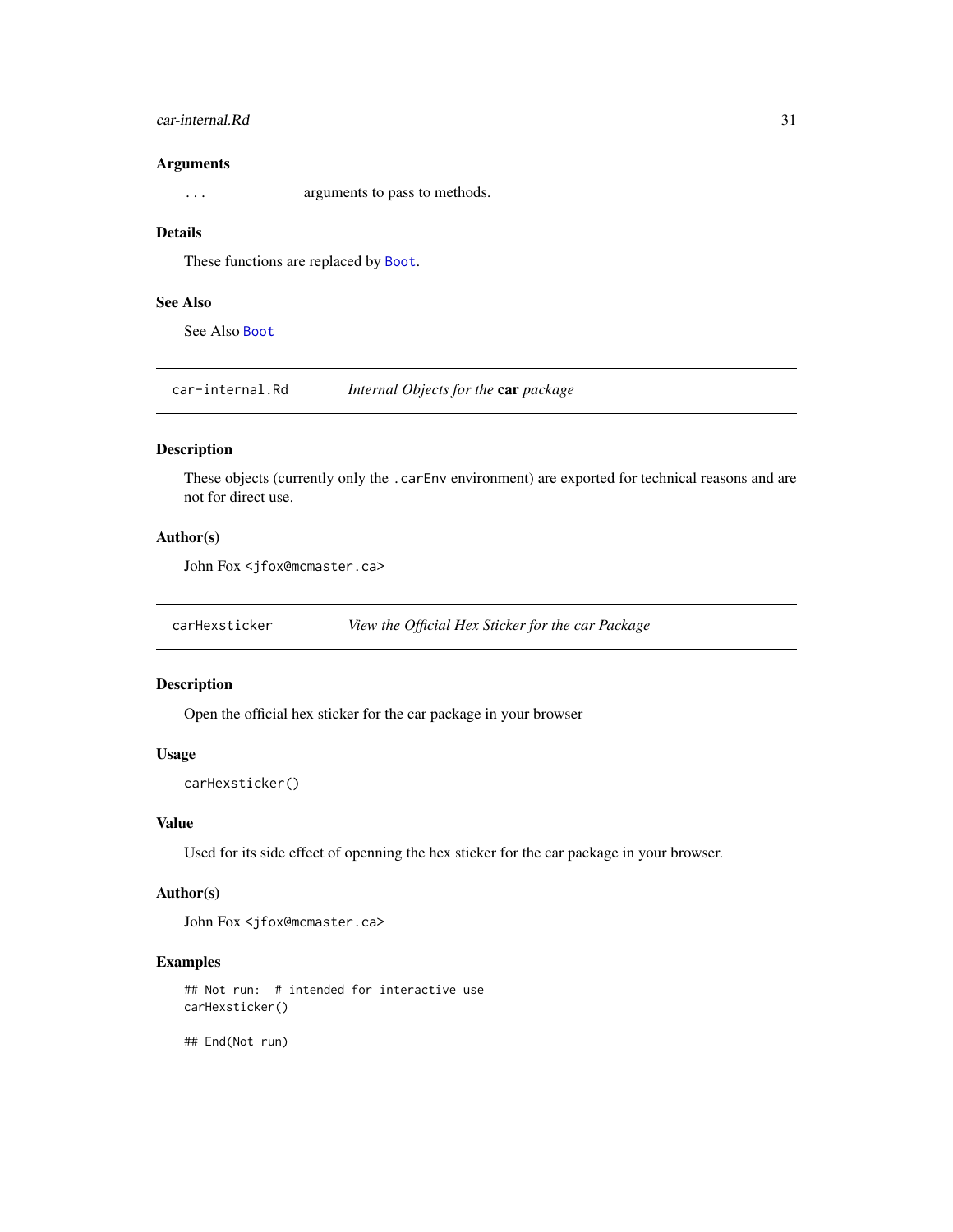<span id="page-31-1"></span><span id="page-31-0"></span>

#### Description

This function is used to set or retrieve colors to be used in **car** package graphics functions.

#### Usage

```
carPalette(palette)
```
# Arguments

```
palette if missing, returns the colors that will be used in car graphics; if present, the
                  colors to be used in graphics will be set. The palette argument may also be
                  one of "car" or "default" to use the default car palette (defined below), "R" to
                  use the default R palette, or "colorblind" to use a colorblind-friendly palette
                  (from https://jfly.uni-koeln.de/color/).
```
#### Details

This function sets or returns the value of options (carPalette=pallete) that will be use in car graphics functions to determine colors. The default is c("black", "blue", "magenta", "cyan", "orange", "gray", "green3", "red")), which is nearly a permutation of the colors returned by the standard palette function that minimizes the use of red and green in the same graph, and that substitutes orange for the often hard to see yellow.

# Value

Invisibly returns the previous value of the car palette.

# Author(s)

Sanford Weisberg and John Fox

# References

Fox, J. and Weisberg, S. (2019) *An R Companion to Applied Regression*, Third Edition, Sage.

# See Also

[palette](#page-0-0), [colors](#page-0-0)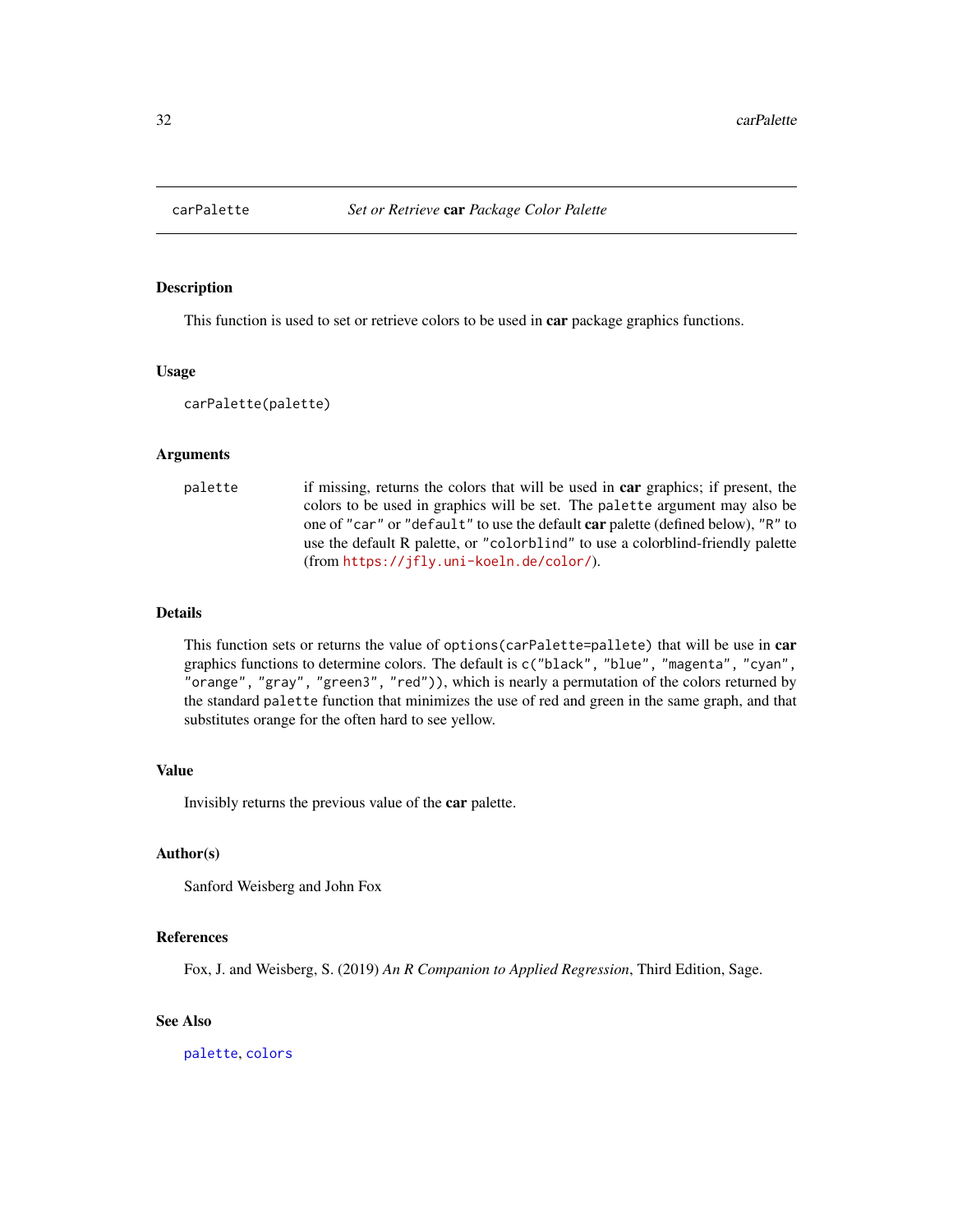#### <span id="page-32-0"></span>carWeb 33

# Examples

```
# Standard color palette
palette()
# car standard color palette
carPalette()
# set colors to all black
carPalette(rep("black", 8))
# Use a custom color palette with 12 distinct colors
carPalette(sample(colors(distinct=TRUE), 12))
# restore default
carPalette("default")
```
carWeb *Access to the R Companion to Applied Regression Website*

# Description

This function will access the website for *An R Companion to Applied Regression*, or setup files or data.

#### Usage

```
carWeb(page = c("webpage", "errata", "taskviews"), script, data, setup)
```
#### Arguments

| page   | A character string indicating what page to open. The default "webpage" will<br>open the main web page, "errata" displays the errata sheet for the book, "taskviews"<br>fetches and displays a list of available task views from CRAN.      |
|--------|--------------------------------------------------------------------------------------------------------------------------------------------------------------------------------------------------------------------------------------------|
| script | The quoted name of a chapter in An R Companion to Applied Regression, like<br>"chap-1", "chap-2", up to "chap-10". All the R commands used in that chap-<br>ter will be displayed in your browser, where you can save them as a text file. |
| data   | The quoted name of a data file in An R Companion to Applied Regression,<br>like "Duncan.txt" or "Prestige.txt". The file will be opened in your web<br>browser. You do not need to specify the extension . txt.                            |
| setup  | If TRUE this command will download a number of files to your computer that are<br>discussed in Fox and Weisberg (2019), beginning in Chapter 1.                                                                                            |

# Value

Either displays a web page or a PDF document or downloads files to your working directory.

# Author(s)

Sanford Weisberg, based on the function UsingR in the UsingR package by John Verzani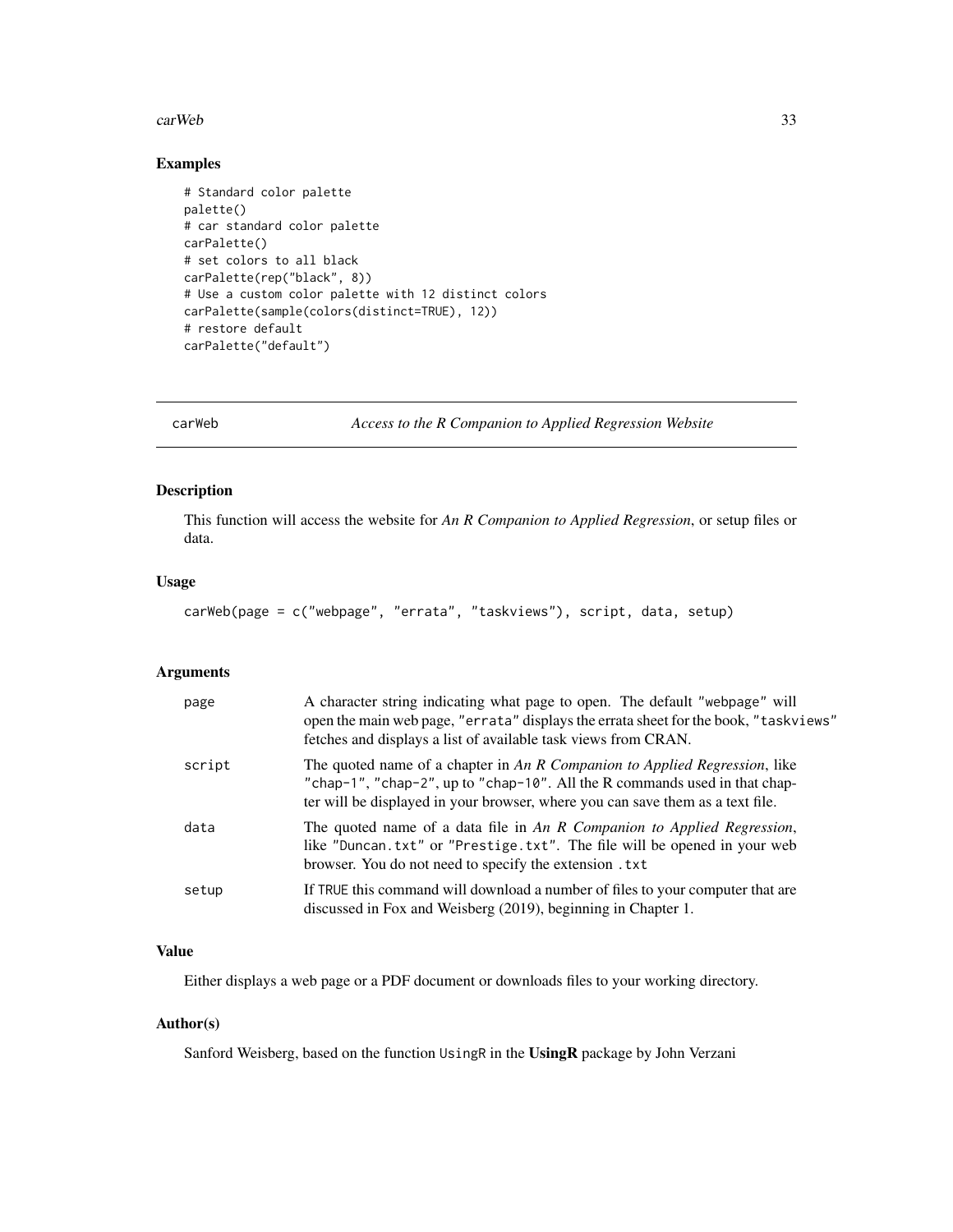#### References

Fox, J. and Weisberg, S. (2019) *An R Companion to Applied Regression*, Third Edition, Sage.

#### Examples

## Not run: # meant for interactive use carWeb() carWeb(setup=TRUE)

## End(Not run)

<span id="page-33-1"></span>ceresPlots *Ceres Plots*

# <span id="page-33-2"></span>Description

These functions draw Ceres plots for linear and generalized linear models.

#### Usage

```
ceresPlots(model, ...)
## Default S3 method:
ceresPlots(model, terms = ~., layout = NULL, ask, main,
    ...)
ceresPlot(model, ...)
## S3 method for class 'lm'
ceresPlot(model, variable, id=FALSE,
  line=TRUE, smooth=TRUE, col=carPalette()[1], col.lines=carPalette()[-1],
  xlab, ylab, pch=1, lwd=2, grid=TRUE, ...)
## S3 method for class 'glm'
ceresPlot(model, ...)
```
#### Arguments

model model object produced by lm or glm.

terms A one-sided formula that specifies a subset of the regressors. One componentplus-residual plot is drawn for each term. The default ~. is to plot against all numeric predictors. For example, the specification terms  $= \sim . - X3$  would plot against all predictors except for X3. Factors and nonstandard predictors such as B-splines are skipped. If this argument is a quoted name of one of the regressors, the component-plus-residual plot is drawn for that predictor only.

<span id="page-33-0"></span>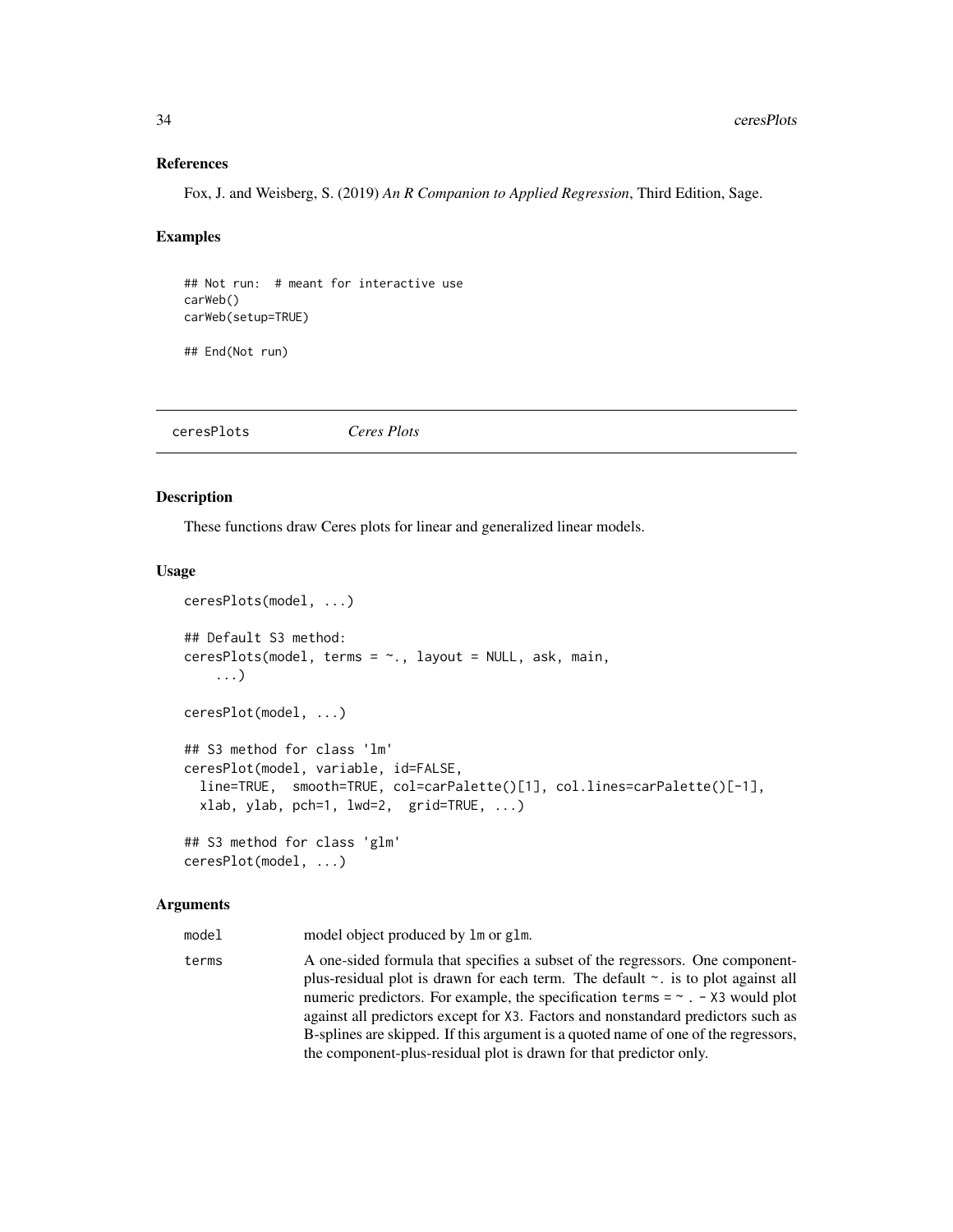#### ceresPlots 35

| layout     | If set to a value like $c(1, 1)$ or $c(4, 3)$ , the layout of the graph will have this<br>many rows and columns. If not set, the program will select an appropriate layout.<br>If the number of graphs exceed nine, you must select the layout yourself, or you<br>will get a maximum of nine per page. If layout=NA, the function does not set the<br>layout and the user can use the par function to control the layout, for example<br>to have plots from two models in the same graphics window. |
|------------|------------------------------------------------------------------------------------------------------------------------------------------------------------------------------------------------------------------------------------------------------------------------------------------------------------------------------------------------------------------------------------------------------------------------------------------------------------------------------------------------------|
| ask        | If TRUE, ask the user before drawing the next plot; if FALSE, the default, don't<br>ask. This is relevant only if not all the graphs can be drawn in one window.                                                                                                                                                                                                                                                                                                                                     |
| main       | Overall title for any array of cerers plots; if missing a default is provided.                                                                                                                                                                                                                                                                                                                                                                                                                       |
| .          | ceresPlots passes these arguments to ceresPlot. ceresPlot passes them to<br>plot.                                                                                                                                                                                                                                                                                                                                                                                                                    |
| variable   | A quoted string giving the name of a variable for the horizontal axis                                                                                                                                                                                                                                                                                                                                                                                                                                |
| id         | controls point identification; if FALSE (the default), no points are identified; can<br>be a list of named arguments to the showLabels function; TRUE is equivalent to<br>list(method=list(abs(residuals(model, type="pearson")), "x"), n=2,<br>cex=1, col=carPalette()[1], location="lr"), which identifies the 2 points<br>with the largest residuals and the 2 points with the most extreme horizontal $(X)$<br>values.                                                                           |
| line       | TRUE to plot least-squares line.                                                                                                                                                                                                                                                                                                                                                                                                                                                                     |
| smooth     | specifies the smoother to be used along with its arguments; if FALSE, no smoother<br>is shown; can be a list giving the smoother function and its named arguments;<br>TRUE, the default, is equivalent to list(smoother=loessLine). See ScatterplotSmoothers<br>for the smoothers supplied by the car package and their arguments. Ceres plots<br>do not support variance smooths.                                                                                                                   |
| col        | color for points; the default is the first entry in the current car palette (see<br>carPalette and par).                                                                                                                                                                                                                                                                                                                                                                                             |
| col.lines  | a list of at least two colors. The first color is used for the ls line and the second<br>color is used for the fitted lowess line. To use the same color for both, use, for<br>example, col.lines=c("red", "red")                                                                                                                                                                                                                                                                                    |
| xlab, ylab | labels for the x and y axes, respectively. If not set appropriate labels are created<br>by the function.                                                                                                                                                                                                                                                                                                                                                                                             |
| pch        | plotting character for points; default is 1 (a circle, see par).                                                                                                                                                                                                                                                                                                                                                                                                                                     |
| lwd        | line width; default is 2 (see par).                                                                                                                                                                                                                                                                                                                                                                                                                                                                  |
| grid       | If TRUE, the default, a light-gray background grid is put on the graph                                                                                                                                                                                                                                                                                                                                                                                                                               |
|            |                                                                                                                                                                                                                                                                                                                                                                                                                                                                                                      |

# Details

Ceres plots are a generalization of component+residual (partial residual) plots that are less prone to leakage of nonlinearity among the predictors.

The function intended for direct use is ceresPlots.

The model cannot contain interactions, but can contain factors. Factors may be present in the model, but Ceres plots cannot be drawn for them.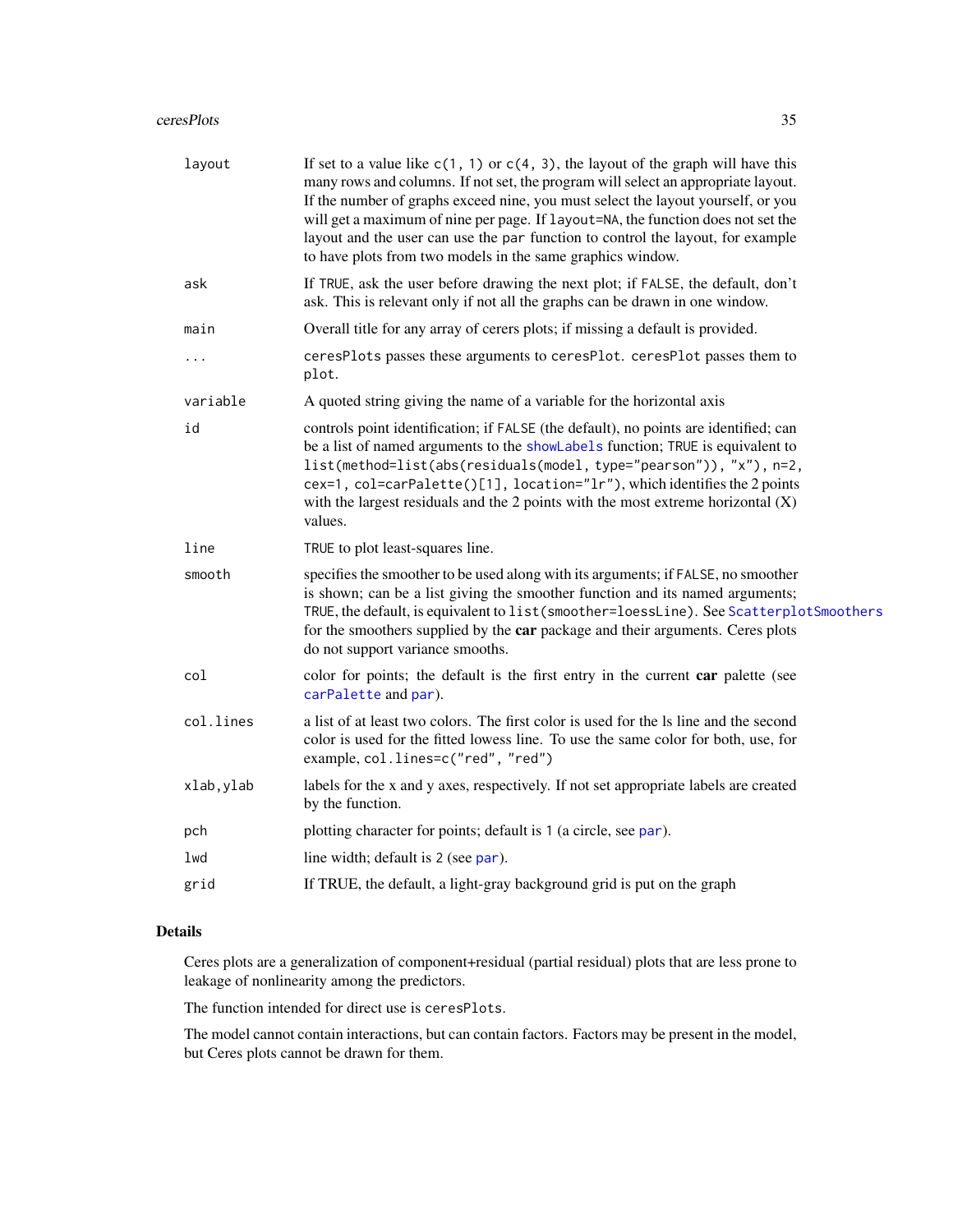# <span id="page-35-0"></span>Value

NULL. These functions are used for their side effect: producing plots.

# Author(s)

John Fox <jfox@mcmaster.ca>

# References

Cook, R. D. and Weisberg, S. (1999) *Applied Regression, Including Computing and Graphics.* Wiley.

Fox, J. (2016) *Applied Regression Analysis and Generalized Linear Models*, Third Edition. Sage.

Fox, J. and Weisberg, S. (2019) *An R Companion to Applied Regression*, Third Edition, Sage.

# See Also

[crPlots](#page-38-1), [avPlots](#page-10-2), [showLabels](#page-128-1)

# Examples

```
ceresPlots(lm(prestige~income+education+type, data=Prestige), terms= ~ . - type)
```

| compareCoefs | Print estimated coefficients and their standard errors in a table for |
|--------------|-----------------------------------------------------------------------|
|              | several regression models.                                            |

# Description

This function extracts estimates of regression parameters and their standard errors from one or more models and prints them in a table.

#### Usage

```
compareCoefs(..., se = TRUE, zvals = FALSE, pvals = FALSE, vcov.,
   print = TRUE, digits = 3)
```
# Arguments

| If TRUE, the default, show standard errors as well as estimates.<br>to its standard error. | .  | One or more regression-model objects. These may be of class 1m, g1m, n1m,<br>or any other regression method for which the functions coef and vcov return<br>appropriate values, or if the object inherits from the mer class created by the<br>lme4 package or lme in the nlme package. |
|--------------------------------------------------------------------------------------------|----|-----------------------------------------------------------------------------------------------------------------------------------------------------------------------------------------------------------------------------------------------------------------------------------------|
| zvals                                                                                      | se |                                                                                                                                                                                                                                                                                         |
|                                                                                            |    | If TRUE (the default is FALSE), print Wald statistics, the ratio of each coefficient                                                                                                                                                                                                    |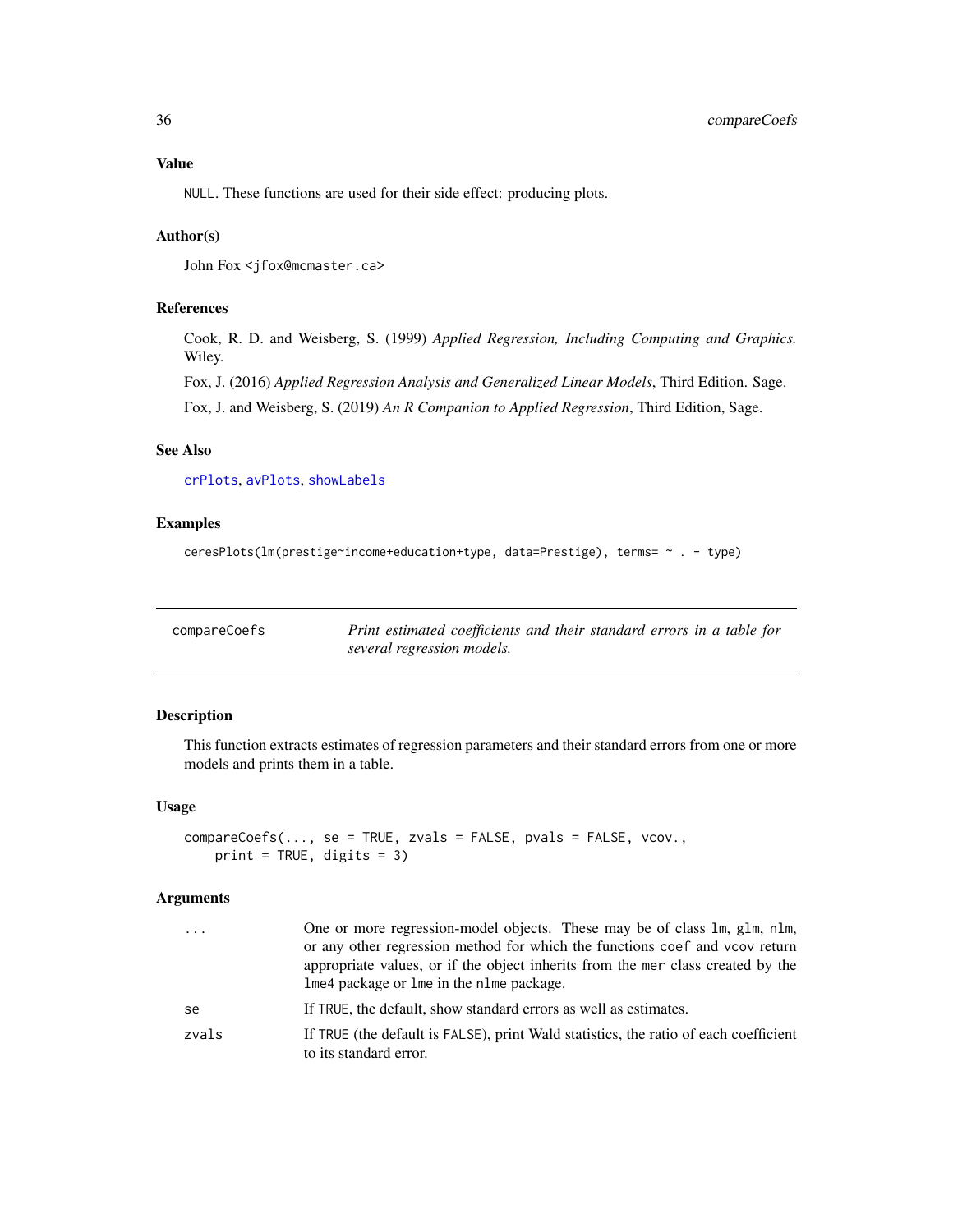#### Contrasts 37

| pvals  | If codeTRUE (the default is FALSE), print two-sided p-values from the standard<br>normal distribution corresponding to the Wald statistics.                                                                                                                                                                                                                                                                                                                                         |
|--------|-------------------------------------------------------------------------------------------------------------------------------------------------------------------------------------------------------------------------------------------------------------------------------------------------------------------------------------------------------------------------------------------------------------------------------------------------------------------------------------|
| VCOV.  | an optional argument, specifying a function to be applied to all of the models,<br>returning a coefficient covariance matrix for each, or a list with one element<br>for each model, with each element either containing a function to be applied<br>to the corresponding model or a coefficient covariance matrix for that model.<br>If omitted, vcov is applied to each model. This argument can also be a list of<br>estimated covariance matrices of the coefficient estimates. |
| print  | If TRUE, the default, the results are printed in a nice format using printCoefmat.<br>If FALSE, the results are returned as a matrix                                                                                                                                                                                                                                                                                                                                                |
| digits | Passed to the printCoefmat function for printing the result.                                                                                                                                                                                                                                                                                                                                                                                                                        |

# Value

This function is mainly used for its side-effect of printing the result. It also invisibly returns a matrix of estimates, standard errors, Wald statistics, and p-values.

#### Author(s)

John Fox <jfox@mcmaster.ca>

### References

Fox, J. and Weisberg, S. (2019) *An R Companion to Applied Regression*, Third Edition, Sage.

# Examples

```
mod1 \leq 1m(prestige \sim income + education, data=Duncan)
mod2 \le - update(mod1, subset=-c(6,16))
mod3 \leq update(mod1, . \sim . + type)
mod4 <- update(mod1, \cdot \sim \cdot + I(income + education)) # aliased coef.
compareCoefs(mod1)
compareCoefs(mod1, mod2, mod4)
compareCoefs(mod1, mod2, mod3, zvals=TRUE, pvals=TRUE)
compareCoefs(mod1, mod2, se=FALSE)
compareCoefs(mod1, mod1, vcov.=list(vcov, hccm))
```
Contrasts *Functions to Construct Contrasts*

#### Description

These are substitutes for similarly named functions in the stats package (note the uppercase letter starting the second word in each function name). The only difference is that the contrast functions from the car package produce easier-to-read names for the contrasts when they are used in statistical models.

The functions and this documentation are adapted from the stats package.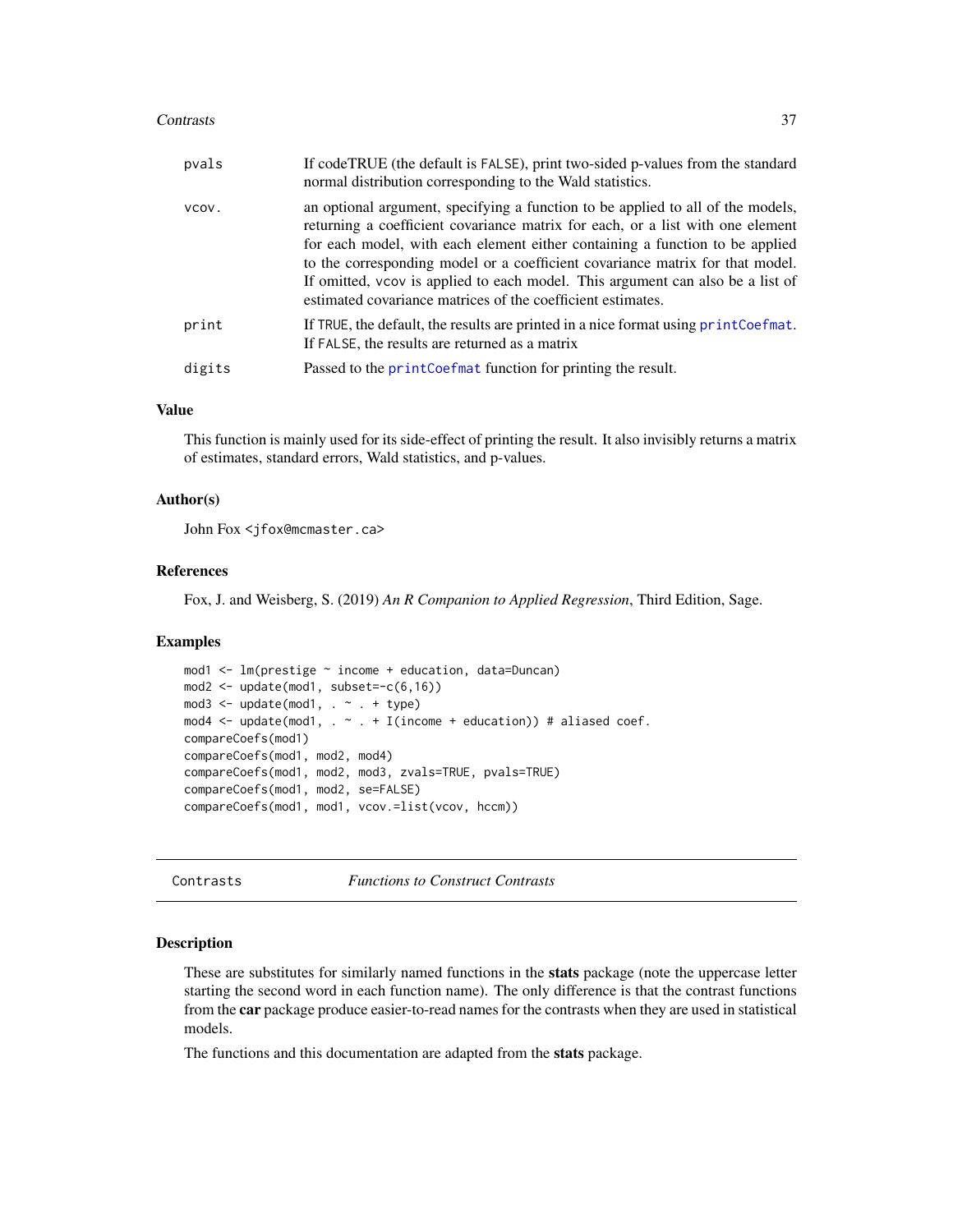#### 38 Contrasts

### Usage

```
contr.Treatment(n, base = 1, contrast = TRUE)contr.Sum(n, contrasts = TRUE)
contr.Helmert(n, contrasts = TRUE)
```
# Arguments

| n         | a vector of levels for a factor, or the number of levels.                                             |
|-----------|-------------------------------------------------------------------------------------------------------|
| base      | an integer specifying which level is considered the baseline level. Ignored if<br>contrasts is FALSE. |
| contrasts | a logical indicating whether contrasts should be computed.                                            |

#### Details

These functions are used for creating contrast matrices for use in fitting analysis of variance and regression models. The columns of the resulting matrices contain contrasts which can be used for coding a factor with n levels. The returned value contains the computed contrasts. If the argument contrasts is FALSE then a square matrix is returned.

Several aspects of these contrast functions are controlled by options set via the options command:

- decorate. contrasts This option should be set to a 2-element character vector containing the prefix and suffix characters to surround contrast names. If the option is not set, then  $c("["", "]]")$ is used. For example, setting options(decorate.contrasts=c(".", "")) produces contrast names that are separated from factor names by a period. Setting options( decorate.contrasts=c("", "")) reproduces the behaviour of the R base contrast functions.
- decorate.contr.Treatment A character string to be appended to contrast names to signify treatment contrasts; if the option is unset, then "T." is used.
- decorate.contr.Sum Similar to the above, with default "S.".
- decorate.contr.Helmert Similar to the above, with default "H.".
- contr.Sum.show.levels Logical value: if TRUE (the default if unset), then level names are used for contrasts; if FALSE, then numbers are used, as in contr. sum in the base package.

Note that there is no replacement for contr.poly in the base package (which produces orthogonalpolynomial contrasts) since this function already constructs easy-to-read contrast names.

### Value

A matrix with n rows and k columns, with  $k = n - 1$  if contrasts is TRUE and  $k = n$  if contrasts is FALSE.

# Author(s)

John Fox <jfox@mcmaster.ca>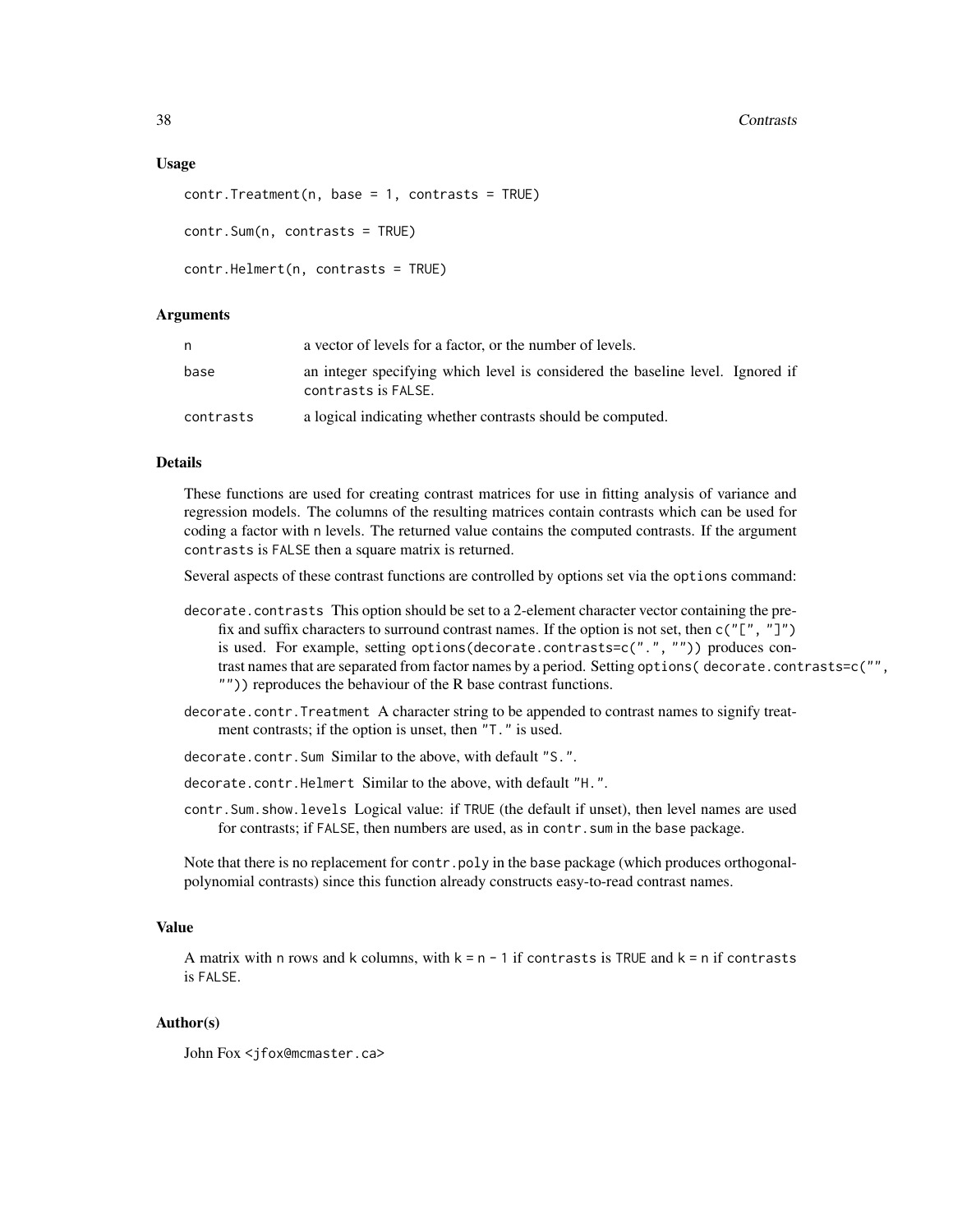#### crPlots 39

# References

Fox, J. and Weisberg, S. (2019) *An R Companion to Applied Regression*, Third Edition, Sage.

### See Also

[contr.treatment](#page-0-0), [contr.sum](#page-0-0), [contr.helmert](#page-0-0), [contr.poly](#page-0-0)

# Examples

```
# contr.Treatment vs. contr.treatment in the base package:
lm(prestige ~ (income + education)*type, data=Prestige,
  contrasts=list(type="contr.Treatment"))
## Call:
## lm(formula = prestige ~ (income + education) * type, data = Prestige,
## contrasts = list(type = "contr.Treatment"))
##
## Coefficients:
## (Intercept) income education
## 2.275753 0.003522 1.713275
## type[T.prof] type[T.wc] income:type[T.prof]
## 15.351896 -33.536652 -0.002903
## income:type[T.wc] education:type[T.prof] education:type[T.wc]
## -0.002072 1.387809 4.290875
lm(prestige ~ (income + education)*type, data=Prestige,
  contrasts=list(type="contr.treatment"))
## Call:
## lm(formula = prestige ~ (income + education) * type, data = Prestige,
## contrasts = list(type = "contr.treatment"))
##
## Coefficients:
## (Intercept) income education
## 2.275753 0.003522 1.713275
## typeprof typewc income:typeprof
## 15.351896 -33.536652 -0.002903
## income:typewc education:typeprof education:typewc
## -0.002072 1.387809 4.290875
```
crPlots *Component+Residual (Partial Residual) Plots*

#### Description

These functions construct component+residual plots, also called partial-residual plots, for linear and generalized linear models.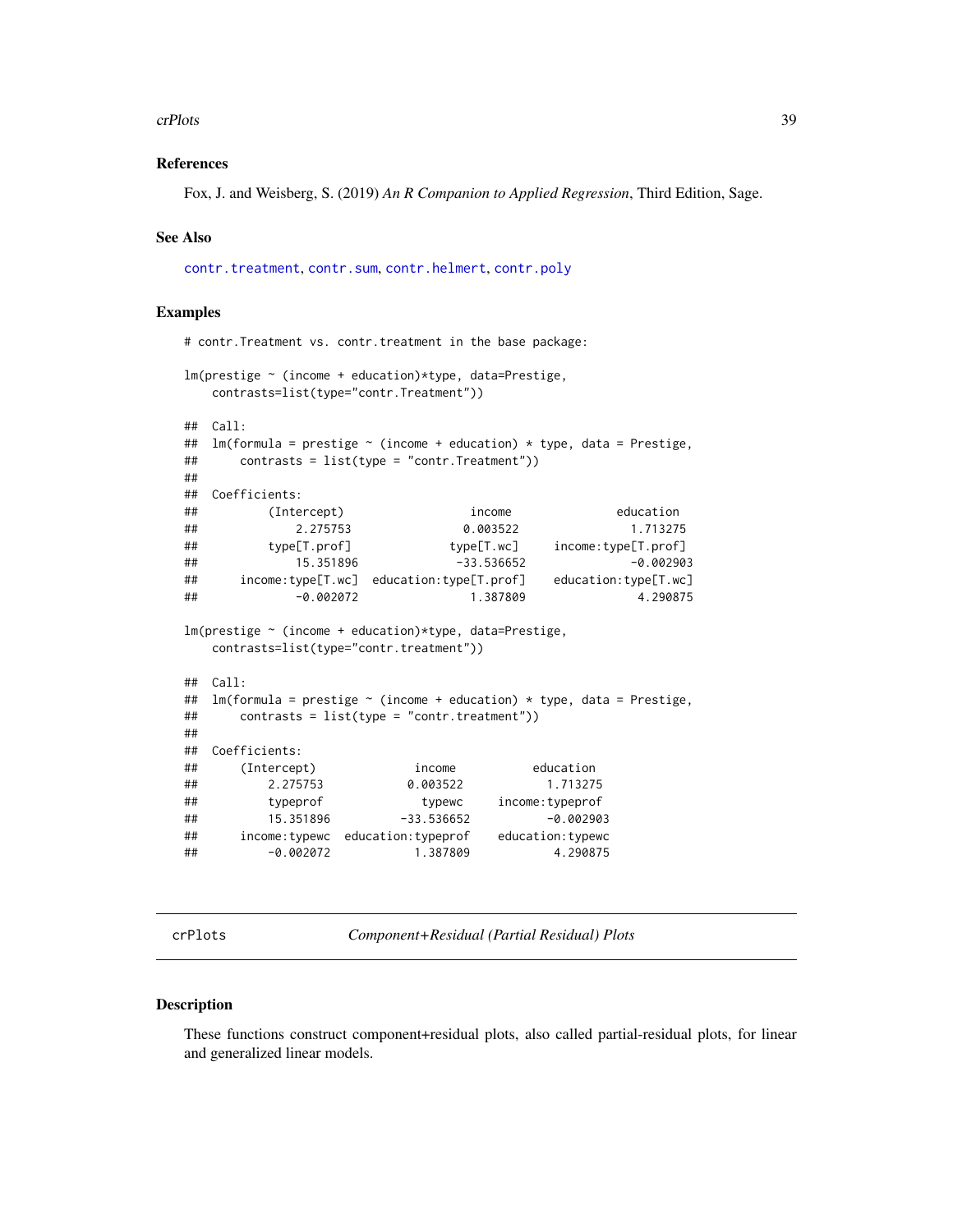## Usage

```
crPlots(model, ...)
## Default S3 method:
crPlots(model, terms = ~. , layout = NULL, ask, main,...)
crp(\ldots)crPlot(model, ...)
## S3 method for class 'lm'
crPlot(model, variable, id=FALSE,
    order=1, line=TRUE, smooth=TRUE,
    col=carPalette()[1], col.lines=carPalette()[-1],
    xlab, ylab, pch=1, lwd=2, grid=TRUE, ...)
crPlot3d(model, var1, var2, ...)
## S3 method for class 'lm'
crPlot3d(model, var1, var2,
    xlab = var1,
    ylab = paste0("C+R(", eff$response, ")"), zlab = var2,
    axis.scales = TRUE, axis.ticks = FALSE, revolutions = 0,
   bg.col = c("white", "black"),
    axis.col = if (bg.col == "white") c("darkmagenta", "black", "darkcyan")
        else c("darkmagenta", "white", "darkcyan"),
    surface.col = carPalette([2:3], surface.alpha = 0.5,
    point.col = "yellow", text.col = axis.col,
    grid.col = if (bg.col == "white") "black" else "gray",
    fogtype = c("exp2", "linear", "exp", "none"),
    fill = TRUE, grid = TRUE, grid.lines = 26,
    smoother = c("loess", "mgcv", "none"), df.mgcv = NULL, loess.args = NULL,
    sphere.size = 1, radius = 1, threshold = 0.01, speed = 1, fov = 60,
    ellipsoid = FALSE, level = 0.5, ellipsoid.alpha = 0.1,
    id = FALSE, \ldots)
```

| model      | model object produced by 1m or g1m.                                                                                                                                                                                                                                                                                                                                                                                                                                                                                                                                                 |
|------------|-------------------------------------------------------------------------------------------------------------------------------------------------------------------------------------------------------------------------------------------------------------------------------------------------------------------------------------------------------------------------------------------------------------------------------------------------------------------------------------------------------------------------------------------------------------------------------------|
| terms      | A one-sided formula that specifies a subset of the regressors. One component-<br>plus-residual plot is drawn for each regressor. The default $\sim$ . is to plot against<br>all numeric regressors. For example, the specification terms = $\sim$ . - X3 would<br>plot against all regressors except for $X3$ , while terms = $\sim$ log( $X4$ ) would give<br>the plot for the predictor $X4$ that is represented in the model by $log(X4)$ . If this<br>argument is a quoted name of one of the predictors, the component-plus-residual<br>plot is drawn for that predictor only. |
| var1, var2 | The quoted names of the two predictors in the model to use for a $3D$ C+R plot.                                                                                                                                                                                                                                                                                                                                                                                                                                                                                                     |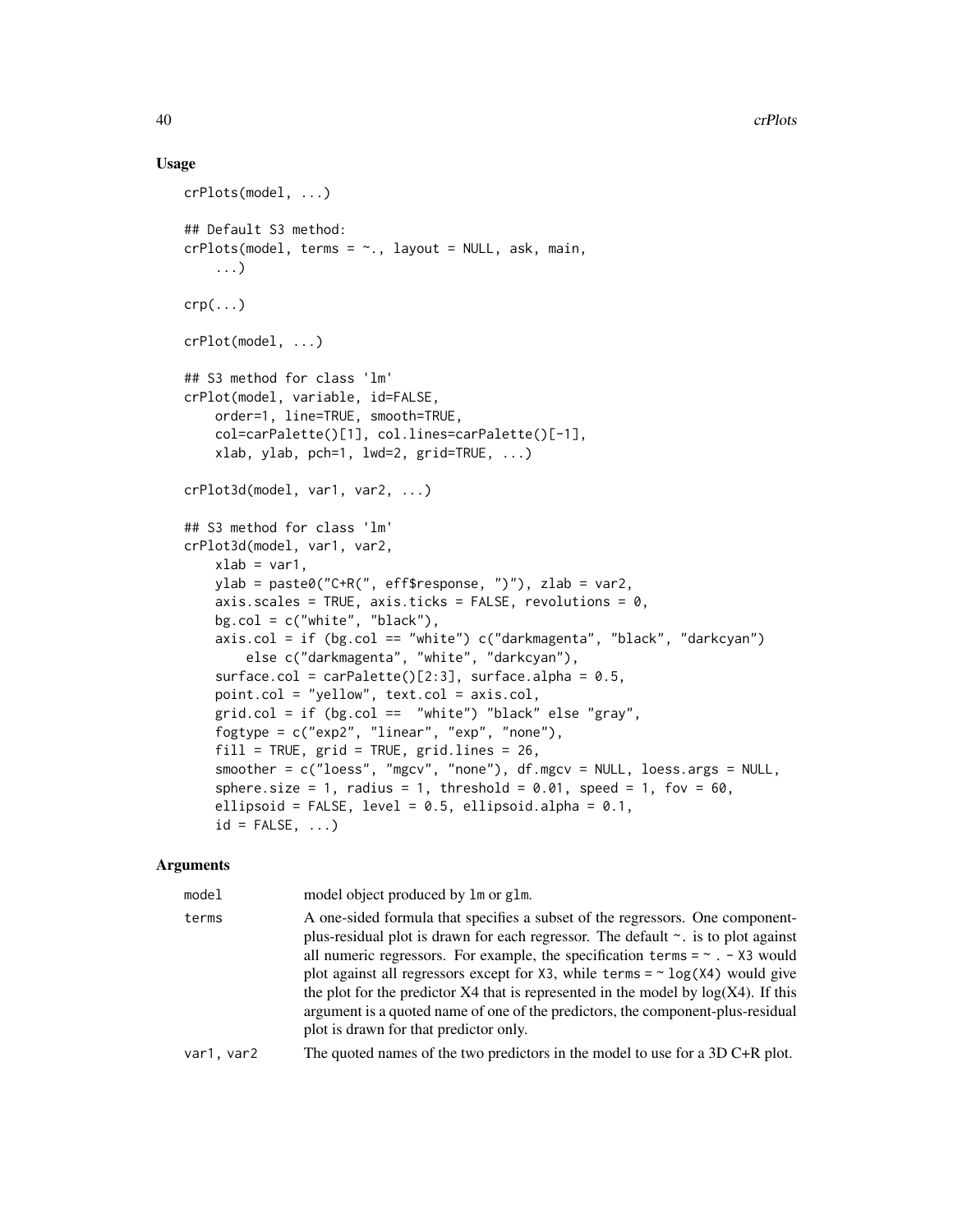## crPlots 41

| layout           | If set to a value like $c(1, 1)$ or $c(4, 3)$ , the layout of the graph will have this<br>many rows and columns. If not set, the program will select an appropriate layout.<br>If the number of graphs exceed nine, you must select the layout yourself, or you<br>will get a maximum of nine per page. If layout=NA, the function does not set the<br>layout and the user can use the par function to control the layout, for example<br>to have plots from two models in the same graphics window. |
|------------------|------------------------------------------------------------------------------------------------------------------------------------------------------------------------------------------------------------------------------------------------------------------------------------------------------------------------------------------------------------------------------------------------------------------------------------------------------------------------------------------------------|
| ask              | If TRUE, ask the user before drawing the next plot; if FALSE, the default, don't<br>ask. This is relevant only if not all the graphs can be drawn in one window.                                                                                                                                                                                                                                                                                                                                     |
| main             | The title of the plot; if missing, one will be supplied.                                                                                                                                                                                                                                                                                                                                                                                                                                             |
| $\cdots$         | crPlots passes these arguments to crPlot. crPlot passes them to plot.                                                                                                                                                                                                                                                                                                                                                                                                                                |
| variable         | A quoted string giving the name of a variable for the horizontal axis.                                                                                                                                                                                                                                                                                                                                                                                                                               |
| id               | controls point identification; if FALSE (the default), no points are identified; can<br>be a list of named arguments to the showLabels function; TRUE is equivalent to<br>list(method=list(abs(residuals(model, type="pearson")), "x"), n=2,<br>cex=1, col=carPalette()[1], location="lr"), which identifies the 2 points<br>with the largest residuals and the 2 points with the most extreme horizontal $(X)$<br>values. For 3D C+R plots, see Identify3d.                                         |
| order            | order of polynomial regression performed for predictor to be plotted; default 1.                                                                                                                                                                                                                                                                                                                                                                                                                     |
| line             | TRUE to plot least-squares line.                                                                                                                                                                                                                                                                                                                                                                                                                                                                     |
| smooth           | specifies the smoother to be used along with its arguments; if FALSE, no smoother<br>is shown; can be a list giving the smoother function and its named arguments;<br>TRUE, the default, is equivalent to list (smoother=loessLine). See ScatterplotSmoothers<br>for the smoothers supplied by the car package and their arguments.                                                                                                                                                                  |
|                  | smoother, df.mgcv, loess.args                                                                                                                                                                                                                                                                                                                                                                                                                                                                        |
|                  | smoother specifies quoted name of the surface smoother to use for the partial<br>residuals, either loess, the default, or mgcv. df. mgcv gives the degrees of free-<br>dom for the mgcv smoother; NULL, the default, causes the df to be computed by<br>mgcv. loess. args is an optional list with named elements span, family and<br>degree, with default span = $2/3$ ; family = "gaussian" for a binomial or Pois-<br>son GLM and family = "symmetric" otherwise; and degree = 1 (see loess).     |
| col              | color for points; the default is the first entry in the current car palette (see<br>carPalette and par).                                                                                                                                                                                                                                                                                                                                                                                             |
| col.lines        | a list of at least two colors. The first color is used for the ls line and the second<br>color is used for the fitted lowess line. To use the same color for both, use, for<br>example, col.lines=c("red", "red")                                                                                                                                                                                                                                                                                    |
| xlab, ylab, zlab |                                                                                                                                                                                                                                                                                                                                                                                                                                                                                                      |
|                  | labels for the x and y axes, and for the z axis of a 3D plot. If not set appropriate<br>labels are created by the function. for the 3D C+R plot, the predictors are on the<br>x and z axes and the response on the y (vertical) axis.                                                                                                                                                                                                                                                                |
| pch              | plotting character for points; default is 1 (a circle, see par).                                                                                                                                                                                                                                                                                                                                                                                                                                     |
| lwd              | line width; default is 2 (see par).                                                                                                                                                                                                                                                                                                                                                                                                                                                                  |
| grid             | If TRUE, the default, a light-gray background grid is put on the graph. For a 3D<br>C+R plot, see the grid argument for scatter3d.                                                                                                                                                                                                                                                                                                                                                                   |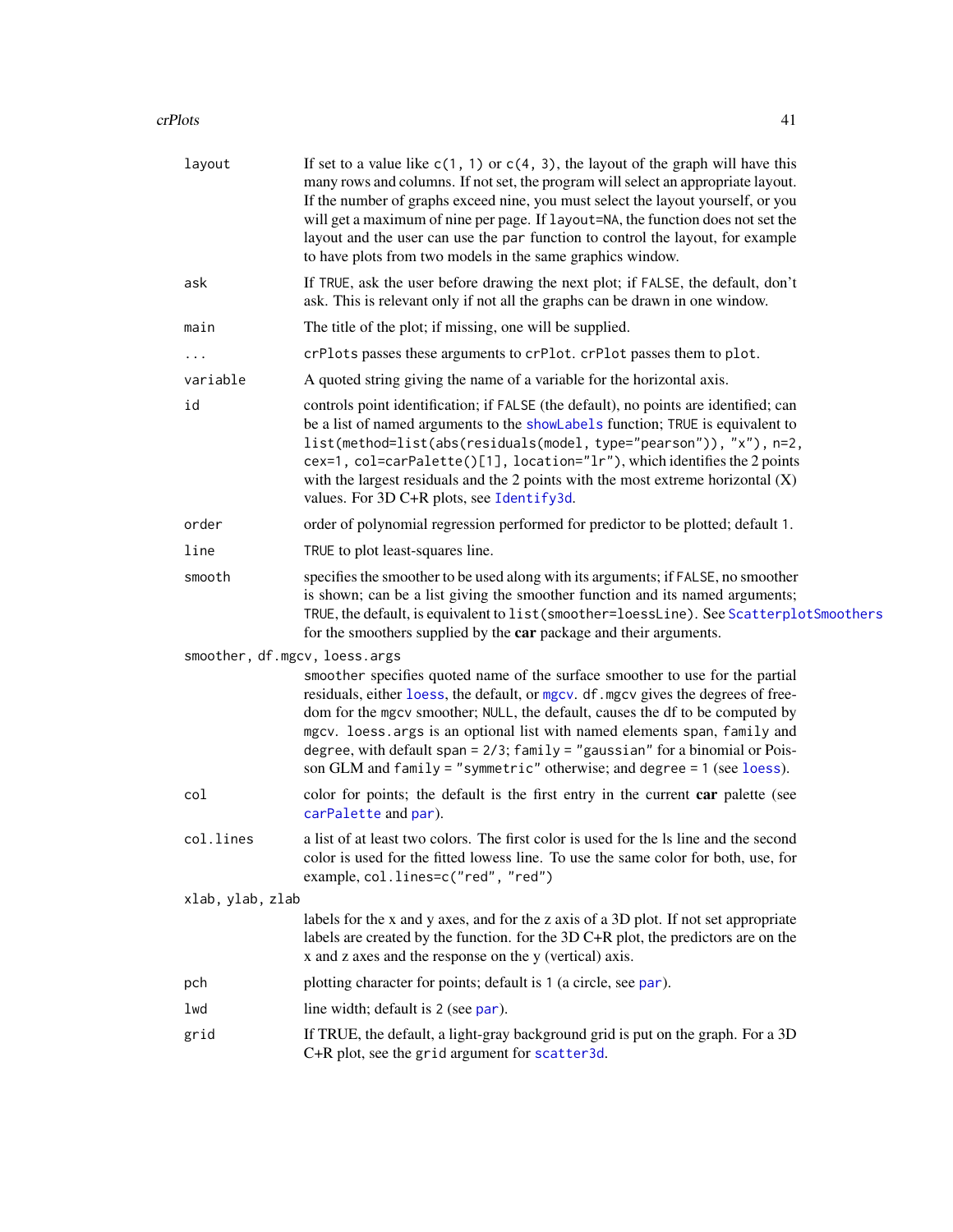#### 42 crPlots

| grid.lines | number of horizontal and vertical lines to be drawn on regression surfaces for                          |
|------------|---------------------------------------------------------------------------------------------------------|
|            | 2D C+R plots (26 by default); the square of grid. lines corresponds to the                              |
|            | number of points at which the fitted partial regression surface is evaluated and                        |
|            | so this argument should not be set too small.                                                           |
|            | axis.scales, axis.ticks, revolutions, bg.col, axis.col, surface.col, surface.alpha, point.col, text.col |
|            | see scatter3d.                                                                                          |

# Details

The functions intended for direct use are crPlots, for which crp is an abbreviation, and, for 3D C+R plots, crPlot3d.

For 2D plots, the model cannot contain interactions, but can contain factors. Parallel boxplots of the partial residuals are drawn for the levels of a factor. crPlot3d can handle models with two-way interactions.

For 2D C+R plots, the fit is represented by a broken blue line and a smooth of the partial residuals by a solid magenta line. For 3D C+R plots, the fit is represented by a blue surface and a smooth of the partial residuals by a magenta surface.

### Value

NULL. These functions are used for their side effect of producing plots.

# Author(s)

John Fox <jfox@mcmaster.ca>

### References

Cook, R. D. and Weisberg, S. (1999) *Applied Regression, Including Computing and Graphics.* Wiley.

Fox, J. (2016) *Applied Regression Analysis and Generalized Linear Models*, Third Edition. Sage.

Fox, J. and Weisberg, S. (2019) *An R Companion to Applied Regression*, Third Edition, Sage.

#### See Also

[ceresPlots](#page-33-0), [avPlots](#page-10-0)

#### Examples

```
crPlots(m<-lm(prestige ~ income + education, data=Prestige))
crPlots(m, terms=~ . - education) # get only one plot
crPlots(lm(prestige ~ log2(income) + education + poly(women,2), data=Prestige))
crPlots(glm(partic != "not.work" ~ hincome + children,
 data=Womenlf, family=binomial), smooth=list(span=0.75))
# 3D C+R plot, requires the rgl, effects, and mgcv packages
```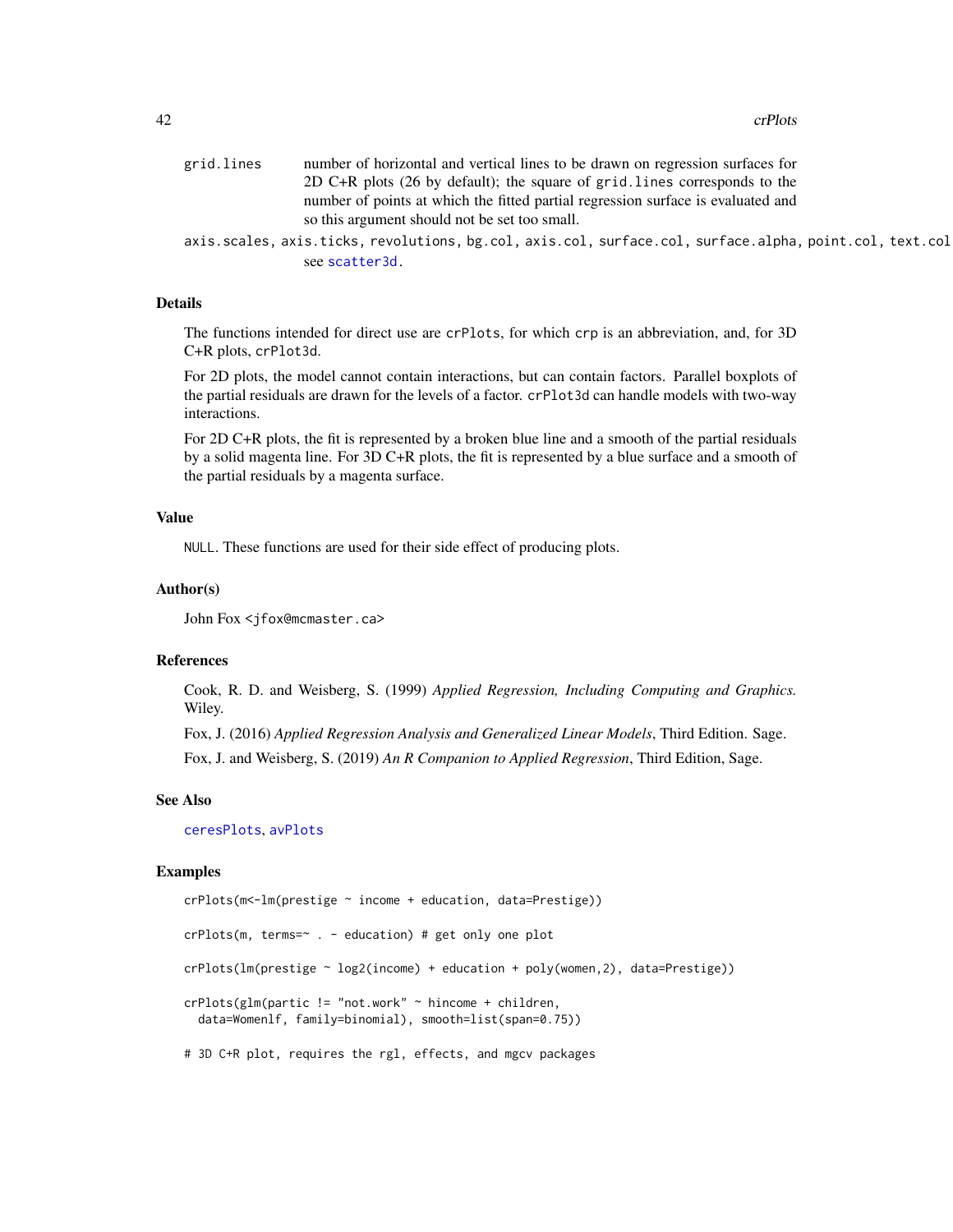```
if (require(rgl) && require(effects) && require(mgcv)){
crPlot3d(lm(prestige ~ income*education + women, data=Prestige),
    "income", "education")
}
```
deltaMethod *Estimate and Standard Error of a Nonlinear Function of Estimated Regression Coefficients*

# Description

deltaMethod is a generic function that uses the delta method to get a first-order approximate standard error for a nonlinear function of a vector of random variables with known or estimated covariance matrix.

```
deltaMethod(object, ...)
## Default S3 method:
deltaMethod(object, g., vcov., func=g., constants, level=0.95,
  rhs, ..., envir=parent.frame())
## S3 method for class 'lm'
deltaMethod(object, g., vcov.=vcov(object, complete=FALSE),
           parameterNames=names(coef(object)), ..., envir=parent.frame())
## S3 method for class 'nls'
deltaMethod(object, g., vcov.=vcov(object, complete=FALSE), ..., envir=parent.frame())
## S3 method for class 'multinom'
deltaMethod(object, g., vcov. = vcov(object, complete=FALSE),
           parameterNames = if (is.matrix(coef(object)))
       colnames(coef(object)) else names(coef(object)), ..., envir=parent.frame())
## S3 method for class 'polr'
deltaMethod(object, g., vcov.=vcov(object, complete=FALSE), ..., envir=parent.frame())
## S3 method for class 'survreg'
deltaMethod(object, g., vcov. = vcov(object, complete=FALSE),
           parameterNames = names(coef(object)), ..., envir=parent.frame())
## S3 method for class 'coxph'
deltaMethod(object, g., vcov. = vcov(object, complete=FALSE),
           parameterNames = names(coef(object)), ..., envir=parent.frame())
## S3 method for class 'mer'
deltaMethod(object, g., vcov. = vcov(object, complete=FALSE),
           parameterNames = names(fixef(object)), ..., envir=parent.frame())
## S3 method for class 'merMod'
deltaMethod(object, g., vcov. = vcov(object, complete=FALSE),
           parameterNames = names(fixef(object)), ..., envir=parent.frame())
## S3 method for class 'lme'
deltaMethod(object, g., vcov. = vcov(object, complete=FALSE),
```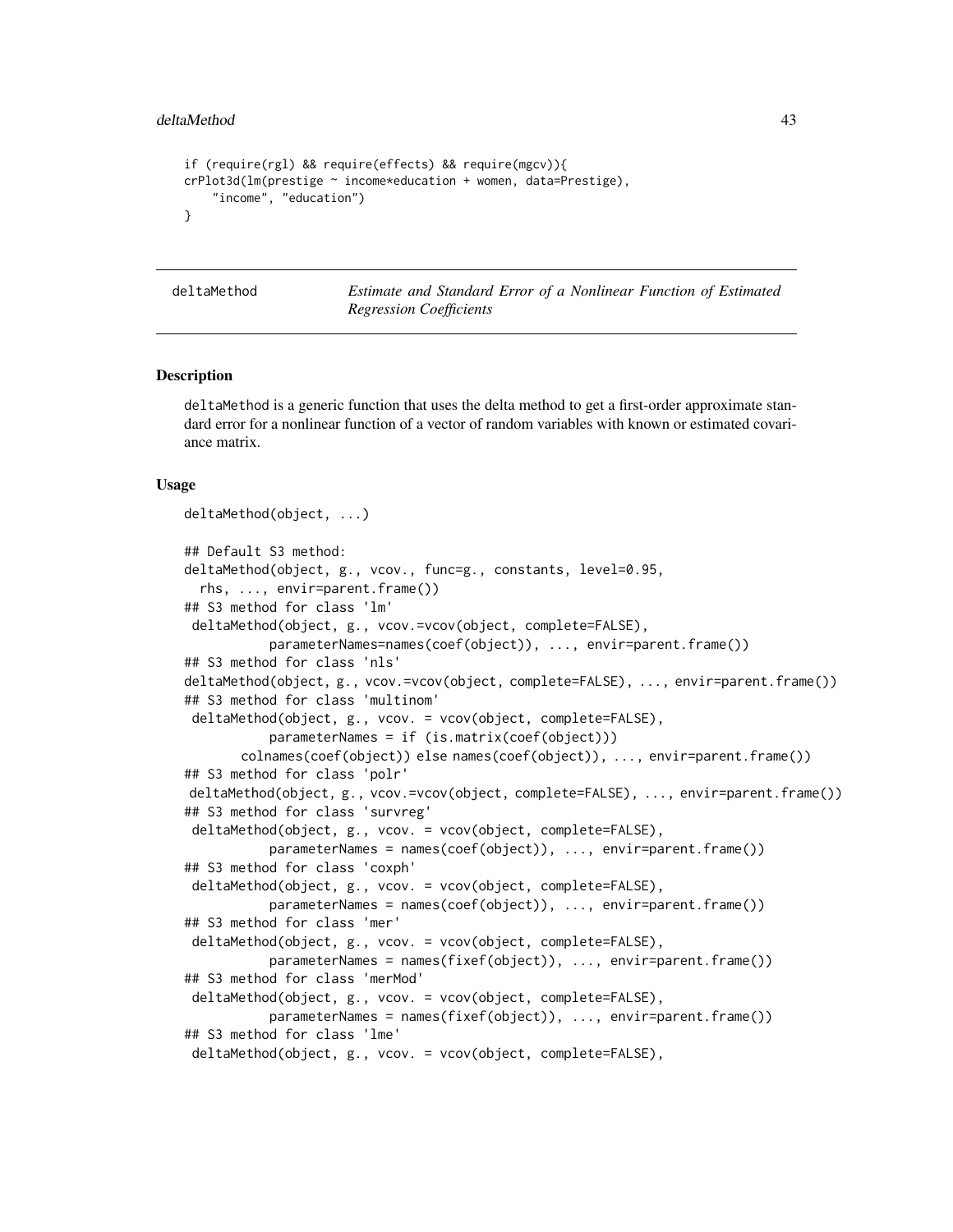```
parameterNames = names(fixef(object)), ..., envir=parent.frame())
## S3 method for class 'lmList'
deltaMethod(object, g., ..., envir=parent.frame())
```
# Arguments

| object         | For the default method, object is either $(1)$ a vector of $p$ named elements, so<br>names (object) returns a list of p character strings that are the names of the ele-<br>ments of object; or (2) a model object for which there are coef and vcov meth-<br>ods, and for which the named coefficient vector returned by coef is asymptoti-<br>cally normally distributed with asymptotic covariance matrix returned by vcov.<br>For the other methods, object is a regression object for which coef (object)<br>or fixef(object) returns a vector of parameter estimates. |
|----------------|-----------------------------------------------------------------------------------------------------------------------------------------------------------------------------------------------------------------------------------------------------------------------------------------------------------------------------------------------------------------------------------------------------------------------------------------------------------------------------------------------------------------------------------------------------------------------------|
| g.             | A quoted string that is the function of the parameter estimates to be evaluated;<br>see the details below.                                                                                                                                                                                                                                                                                                                                                                                                                                                                  |
| VCOV.          | The (estimated) covariance matrix of the coefficient estimates. For the default<br>method, this argument is required. For all other methods, this argument must<br>either provide the estimated covariance matrix or a function that when applied<br>to object returns a covariance matrix. The default is to use the function vcov.                                                                                                                                                                                                                                        |
| func           | A quoted string used to annotate output. The default of func $= g$ , is usually<br>appropriate.                                                                                                                                                                                                                                                                                                                                                                                                                                                                             |
| parameterNames | A character vector of length p that gives the names of the parameters in the same<br>order as they appear in the vector of estimates. This argument will be useful if<br>some of the names in the vector of estimates include special characters, like<br>$I(x2^2)$ , or x1:x2 that will confuse the numerical differentiation function. See<br>details below.                                                                                                                                                                                                              |
| constants      | This argument is a named vector whose elements are constants that are used in<br>the f argument. It isn't generally necessary to specify this argument but it may<br>be convenient to do so.                                                                                                                                                                                                                                                                                                                                                                                |
| level          | level for confidence interval, default 0.95.                                                                                                                                                                                                                                                                                                                                                                                                                                                                                                                                |
| rhs            | hypothesized value for the specified function of parameters; if absent no hypoth-<br>esis test is performed.                                                                                                                                                                                                                                                                                                                                                                                                                                                                |
|                | Used to pass arguments to the generic method.                                                                                                                                                                                                                                                                                                                                                                                                                                                                                                                               |
| envir          | Environment in which g. is evaluated; not normally specified by the user.                                                                                                                                                                                                                                                                                                                                                                                                                                                                                                   |

### Details

Suppose  $x$  is a random vector of length  $p$  that is at least approximately normally distributed with mean  $\beta$  and estimated covariance matrix C. Then any function  $g(\beta)$  of  $\beta$ , is estimated by  $g(x)$ , which is in large samples normally distributed with mean  $g(\beta)$  and estimated variance  $h'Ch$ , where h is the first derivative of  $g(\beta)$  with respect to  $\beta$  evaluated at x. This function returns both  $g(x)$  and its standard error, the square root of the estimated variance.

The default method requires that you provide  $x$  in the argument object,  $C$  in the argument vcov., and a text expression in argument g. that when evaluated gives the function  $g$ . The call names (object) must return the names of the elements of x that are used in the expression g..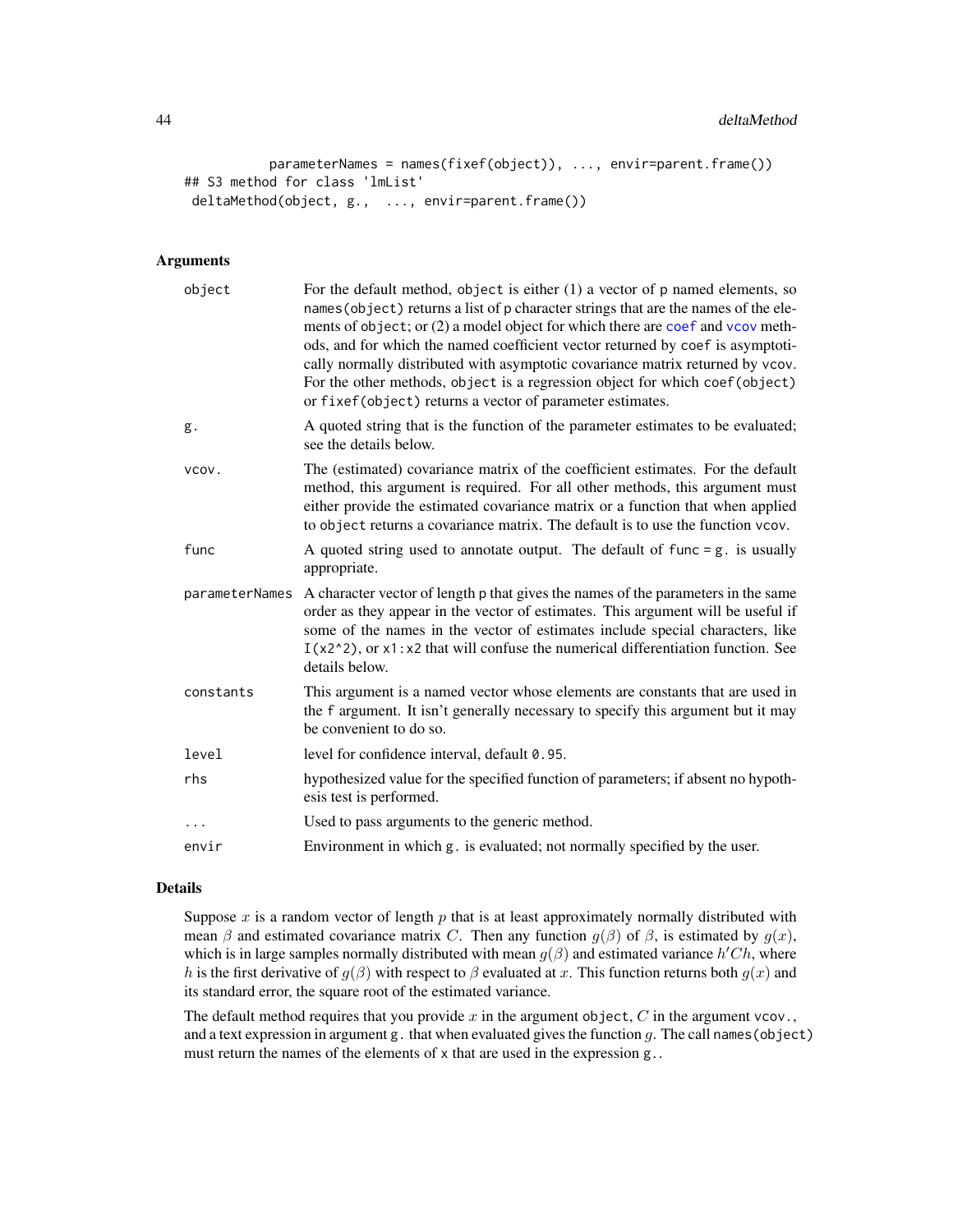#### deltaMethod 45

Since the delta method is often applied to functions of regression parameter estimates, the argument object may be the name of a regression object from which the estimates and their estimated variance matrix can be extracted. In most regression models, estimates are returned by the coef(object) and the variance matrix from vcov(object). You can provide an alternative function for computing the sample variance matrix, for example to use a sandwich estimator.

For mixed models using lme4 or nlme, the coefficient estimates are returned by the fixef function, while for multinom, lmList and nlsList coefficient estimates are returned by coef as a matrix. Methods for these models are provided to get the correct estimates and variance matrix.

The argument g. must be a quoted character string that gives the function of interest. For example, if you set  $m_2 < -\text{lm}(Y \sim X1 + X2 + X1:X2)$ , then deltaMethod(m2, "X1/X2") applies the delta method to the ratio of the coefficient estimates for X1 and X2. The argument g. can consist of constants and names associated with the elements of the vector of coefficient estimates.

In some cases the names may include characters such as the colon : used in interactions, or mathematical symbols like  $+$  or  $-$  signs that would confuse the function that computes numerical derivatives, and for this case you can replace the names of the estimates with the parameterNames argument. For example, the ratio of the X2 main effect to the interaction term could be computed using deltaMethod(m2, "b1/b3", parameterNames=c("b0", "b1", "b2", "b3")). The name "(Intercept)" used for the intercept in linear and generalized linear models is an exception, and it will be correctly interpreted by deltaMethod. Another option is to use back-ticks to quote nonstandard R names, as in deltaMethod(m2,"X1/`X1:X2`").

For multinom objects, the coef function returns a matrix of coefficients, with each row giving the estimates for comparisons of one category to the baseline. The deltaMethod function applies the delta method to each row of this matrix. Similarly, for lmList and nlsList objects, the delta method is computed for each element of the list of models fit.

For nonlinear regression objects produced by the nls function, the call coef(object) returns the estimated coefficient vectors with names corresponding to parameter names. For example, m2 <- nls(y ~ theta/(1 + gamma \* x), start = list(theta=2, gamma=3)) will have parameters named c("theta", "gamma"). In many other familiar regression models, such as those produced by lm and glm, the names of the coefficient estimates are the corresponding regressor names, not parameter names.

For mixed-effects models fit with lmer and glmer from the **lme4** package or lme and nlme from the nlme package, only fixed-effect coefficients are considered.

For regression models for which methods are not provided, you can extract the named vector of coefficient estimates and and estimate of its covariance matrix and then apply the default deltaMethod function.

*Note:* Earlier versions of deltaMethod included an argument parameterPrefix that implemented the same functionality as the parameterNames argument, but which caused several problems that were not easily fixed without the change in syntax.

# Value

An object of class "deltaMethod", inheriting from "data.frame", for which a print method is provided. The object contains columns named Estimate for the estimate, SE for its standard error, and columns for confidence limits and possibly a hypothesis test. The value of g. is given as a row label.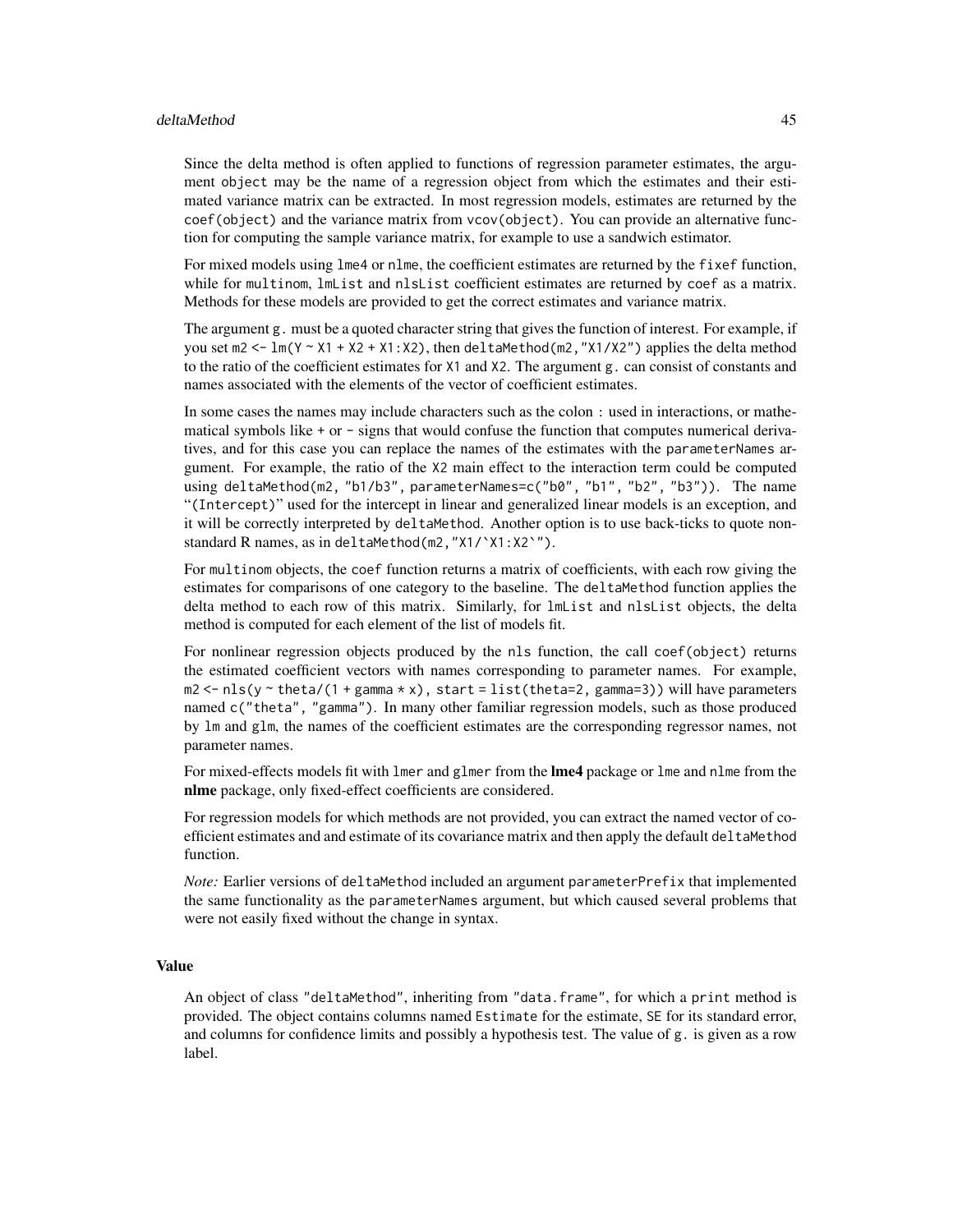#### Author(s)

Sanford Weisberg, <sandy@umn.edu>, John Fox <jfox@mcmaster.ca>, and Pavel Krivitsky.

### References

Fox, J. (2016) *Applied Regression Analysis and Generalized Linear Models*, Third Edition. Sage. Fox, J. and Weisberg, S. (2019) *An R Companion to Applied Regression*, Third Edition, Sage. Weisberg, S. (2014) *Applied Linear Regression*, Fourth Edition, Wiley, Section 6.1.2.

### See Also

First derivatives of g. are computed using symbolic differentiation by the function [D](#page-0-0).

#### Examples

```
m1 < -1m(time \sim t1 + t2, data = Transact)
deltaMethod(m1, "b1/b2", parameterNames= paste("b", 0:2, sep=""))
deltaMethod(m1, "t1/t2", rhs=1) # use names of preds. rather than coefs.
deltaMethod(m1, "t1/t2", vcov=hccm) # use hccm function to est. vars.
deltaMethod(m1, "1/(Intercept)")
# The next example invokes the default method by extracting the
# vector of estimates and covariance matrix explicitly
deltaMethod(coef(m1), "t1/t2", vcov.=vcov(m1))
```
densityPlot *Nonparametric Density Estimates*

### Description

densityPlot contructs and graphs nonparametric density estimates, possibly conditioned on a factor, using the standard R [density](#page-0-0) function or by default adaptiveKernel, which computes an adaptive kernel density estimate. depan provides the Epanechnikov kernel and dbiwt provides the biweight kernel.

#### Usage

```
densityPlot(x, ...)
## Default S3 method:
densityPlot(x, g, method=c("adaptive", "kernel"),
   bw=if (method == "adaptive") bw.nrd0 else "SJ", adjust=1,
   kernel, xlim, ylim,
   normalize=FALSE, xlab=deparse(substitute(x)), ylab="Density", main="",
    col=carPalette(), lty=seq_along(col), lwd=2, grid=TRUE,
    legend=TRUE, show.bw=FALSE, rug=TRUE, ...)
```
## S3 method for class 'formula'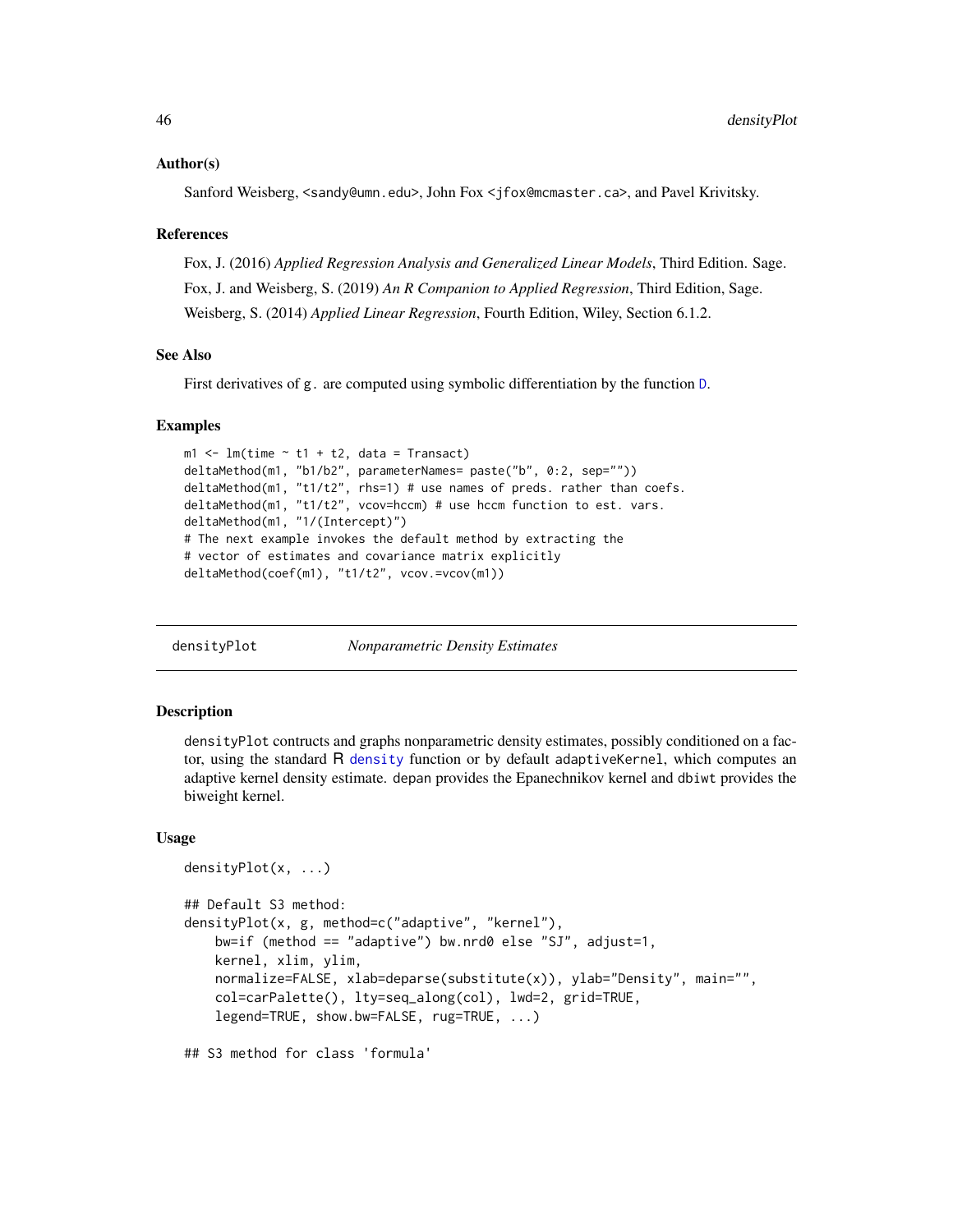```
densityPlot(formula, data=NULL, subset,
   na.action=NULL, xlab, ylab, main="", legend=TRUE, ...)
adaptiveKernel(x, kernel=dnorm, bw=bw.nrd0, adjust=1.0, n=500,
   from, to, cut=3, na.rm=TRUE)
depan(x)
```
dbiwt(x)

| Χ          | a numeric variable, the density of which is estimated; for depan and dbiwt, the<br>argument of the kernel function.                                                                                                                                                                                                                                                                                                                                                                          |
|------------|----------------------------------------------------------------------------------------------------------------------------------------------------------------------------------------------------------------------------------------------------------------------------------------------------------------------------------------------------------------------------------------------------------------------------------------------------------------------------------------------|
| g          | an optional factor to divide the data.                                                                                                                                                                                                                                                                                                                                                                                                                                                       |
| formula    | an R model formula, of the form $\sim$ variable to estimate the unconditional den-<br>sity of variable, or variable $\sim$ factor to estimate the density of variable<br>within each level of factor.                                                                                                                                                                                                                                                                                        |
| data       | an optional data frame containing the data.                                                                                                                                                                                                                                                                                                                                                                                                                                                  |
| subset     | an optional vector defining a subset of the data.                                                                                                                                                                                                                                                                                                                                                                                                                                            |
| na.action  | a function to handle missing values; defaults to the value of the R na. action<br>option, initially set to na. omit.                                                                                                                                                                                                                                                                                                                                                                         |
| method     | either "adaptive" (the default) for an adaptive-kernel estimate or "kernel" for<br>a fixed-bandwidth kernel estimate.                                                                                                                                                                                                                                                                                                                                                                        |
| bw         | the geometric mean bandwidth for the adaptive-kernel or bandwidth of the ker-<br>nel density estimate(s). Must be a numerical value or a function to compute<br>the bandwidth (default bw. nrd0) for the adaptive kernel estimate; for the kernel<br>estimate, may either the quoted name of a rule to compute the bandwidth, or a<br>numeric value. If plotting by groups, bw may be a vector of values, one for each<br>group. See density and bw. SJ for details of the kernel estimator. |
| adjust     | a multiplicative adjustment factor for the bandwidth; the default, 1, indicates<br>no adjustment; if plotting by groups, adjust may be a vector of adjustment<br>factors, one for each group. The default bandwidth-selection rule tends to give<br>a value that's too large if the distribution is asymmetric or has multiple modes;<br>try setting $adjust < 1$ , particularly for the adaptive-kernel estimator.                                                                          |
| kernel     | for densityPlot this is the name of the kernel function for the kernel esti-<br>mator (the default is "gaussian", see density); or a kernel function for the<br>adaptive-kernel estimator (the default is dnorm, producing the Gaussian kernel).<br>For adaptivekernel this is a kernel function, defaulting to dnorm, which is the<br>Gaussian kernel (standard-normal density).                                                                                                            |
| xlim, ylim | axis limits; if missing, determined from the range of x-values at which the den-<br>sities are estimated and the estimated densities.                                                                                                                                                                                                                                                                                                                                                        |
| normalize  | if TRUE (the default is FALSE), the estimated densities are rescaled to integrate ap-<br>proximately to 1; particularly useful if the density is estimated over a restricted<br>domain, as when from or to are specified.                                                                                                                                                                                                                                                                    |
| xlab       | label for the horizontal-axis; defaults to the name of the variable x.                                                                                                                                                                                                                                                                                                                                                                                                                       |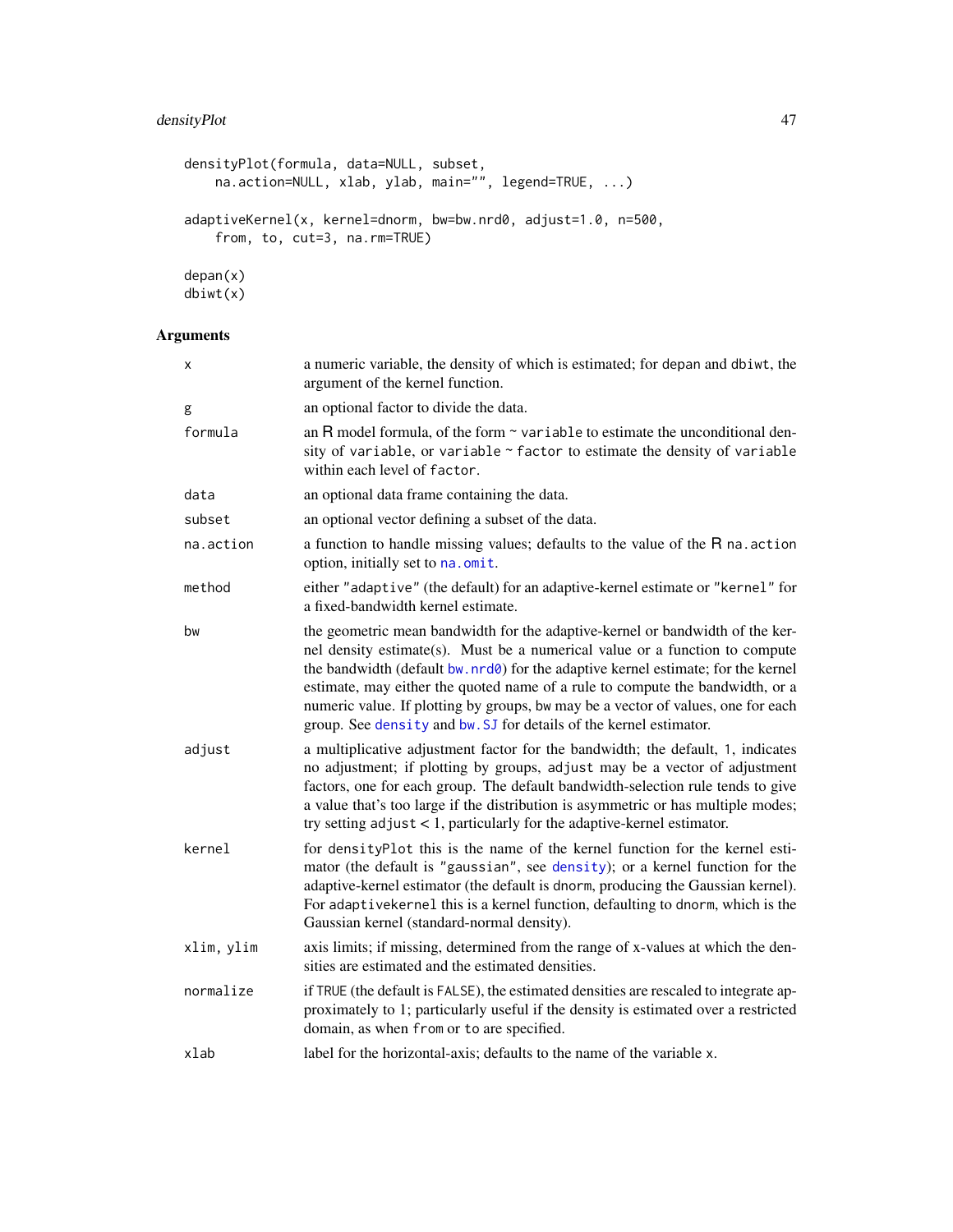| ylab          | label for the vertical axis; defaults to "Density".                                                                                                                                                                                                                                                                            |
|---------------|--------------------------------------------------------------------------------------------------------------------------------------------------------------------------------------------------------------------------------------------------------------------------------------------------------------------------------|
| main          | plot title; default is empty.                                                                                                                                                                                                                                                                                                  |
| col           | vector of colors for the density estimate(s); defaults to the color carPalette.                                                                                                                                                                                                                                                |
| lty           | vector of line types for the density estimate(s); defaults to the successive inte-<br>gers, starting at 1.                                                                                                                                                                                                                     |
| lwd           | line width for the density estimate(s); defaults to 2.                                                                                                                                                                                                                                                                         |
| grid          | if TRUE (the default), grid lines are drawn on the plot.                                                                                                                                                                                                                                                                       |
| legend        | a list of up to two named elements: location, for the legend when densities are<br>plotted for several groups, defaults to "upperright" (see legend); and title<br>of the legend, which defaults to the name of the grouping factor. If TRUE, the<br>default, the default values are used; if FALSE, the legend is suppressed. |
| n             | number of equally spaced points at which the adaptive-kernel estimator is eval-<br>uated; the default is 500.                                                                                                                                                                                                                  |
| from, to, cut | the range over which the density estimate is computed; the default, if missing,<br>is $min(x) - cut*bw, max(x) + cut*bw.$                                                                                                                                                                                                      |
| na.rm         | remove missing values from x in computing the adaptive-kernel estimate? The<br>default is TRUE.                                                                                                                                                                                                                                |
| show.bw       | if TRUE, show the bandwidth(s) in the horizontal-axis label or (for multiple<br>groups) the legend; the default is FALSE.                                                                                                                                                                                                      |
| rug           | if TRUE (the default), draw a rug plot (one-dimentional scatterplot) at the bottom<br>of the density estimate.                                                                                                                                                                                                                 |
| $\cdots$      | arguments to be passed down to graphics functions.                                                                                                                                                                                                                                                                             |

# Details

If you use a different kernel function than the default dnorm that has a standard deviation different from 1 along with an automatic rule like the default function bw.nrd0, you can attach an attribute to the kernel function named "scale" that gives its standard deviation. This is true for the two supplied kernels, depan and dbiwt

# Value

densityPlot invisibly returns the "density" object computed (or list of "density" objects) and draws a graph. adaptiveKernel returns an object of class "density" (see [density\)](#page-0-0).

### Author(s)

John Fox <jfox@mcmaster.ca>

# References

Fox, J. and Weisberg, S. (2019) *An R Companion to Applied Regression*, Third Edition, Sage. W. N. Venables and B. D. Ripley (2002) *Modern Applied Statistics with S*. New York: Springer. B.W. Silverman (1986) *Density Estimation for Statistics and Data Analysis*. London: Chapman and Hall.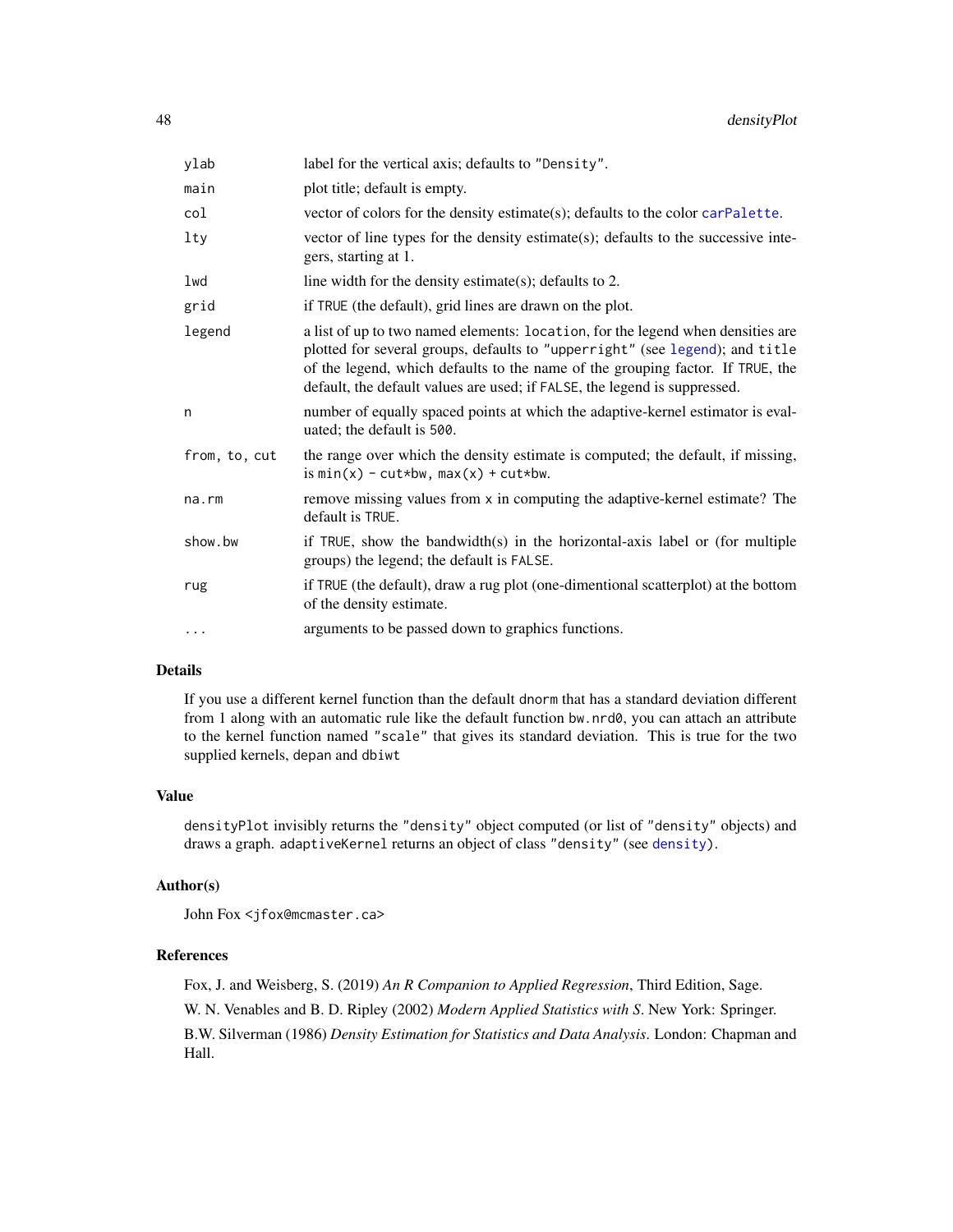#### dfbetaPlots 49

### See Also

[density](#page-0-0), [bw.SJ](#page-0-0), [plot.density](#page-0-0)

### Examples

```
densityPlot(~ income, show.bw=TRUE, method="kernel", data=Prestige)
densityPlot(~ income, show.bw=TRUE, data=Prestige)
densityPlot(~ income, from=0, normalize=TRUE, show.bw=TRUE, data=Prestige)
densityPlot(income ~ type, data=Prestige)
densityPlot(~ income, show.bw=TRUE, method="kernel", data=Prestige)
densityPlot(~ income, show.bw=TRUE, data=Prestige)
densityPlot(~ income, from=0, normalize=TRUE, show.bw=TRUE, data=Prestige)
densityPlot(income ~ type, kernel=depan, data=Prestige)
densityPlot(income ~ type, kernel=depan, legend=list(location="top"), data=Prestige)
plot(adaptiveKernel(UN$infantMortality, from=0, adjust=0.75), col="magenta")
lines(density(na.omit(UN$infantMortality), from=0, adjust=0.75), col="blue")
rug(UN$infantMortality, col="cyan")
legend("topright", col=c("magenta", "blue"), lty=1,
      legend=c("adaptive kernel", "kernel"), inset=0.02)
plot(adaptiveKernel(UN$infantMortality, from=0, adjust=0.75), col="magenta")
lines(density(na.omit(UN$infantMortality), from=0, adjust=0.75), col="blue")
```

```
rug(UN$infantMortality, col="cyan")
```

```
legend("topright", col=c("magenta", "blue"), lty=1,
      legend=c("adaptive kernel", "kernel"), inset=0.02)
```
dfbetaPlots *dfbeta and dfbetas Index Plots*

### Description

These functions display index plots of dfbeta (effect on coefficients of deleting each observation in turn) and dfbetas (effect on coefficients of deleting each observation in turn, standardized by a deleted estimate of the coefficient standard error). In the plot of dfbeta, horizontal lines are drawn at 0 and +/- one standard error; in the plot of dfbetas, horizontal lines are drawn and 0 and +/- 1.

```
dfbetaPlots(model, ...)
dfbetasPlots(model, ...)
## S3 method for class 'lm'
dfbetaPlots(model, terms= ~ ., intercept=FALSE, layout=NULL, ask,
```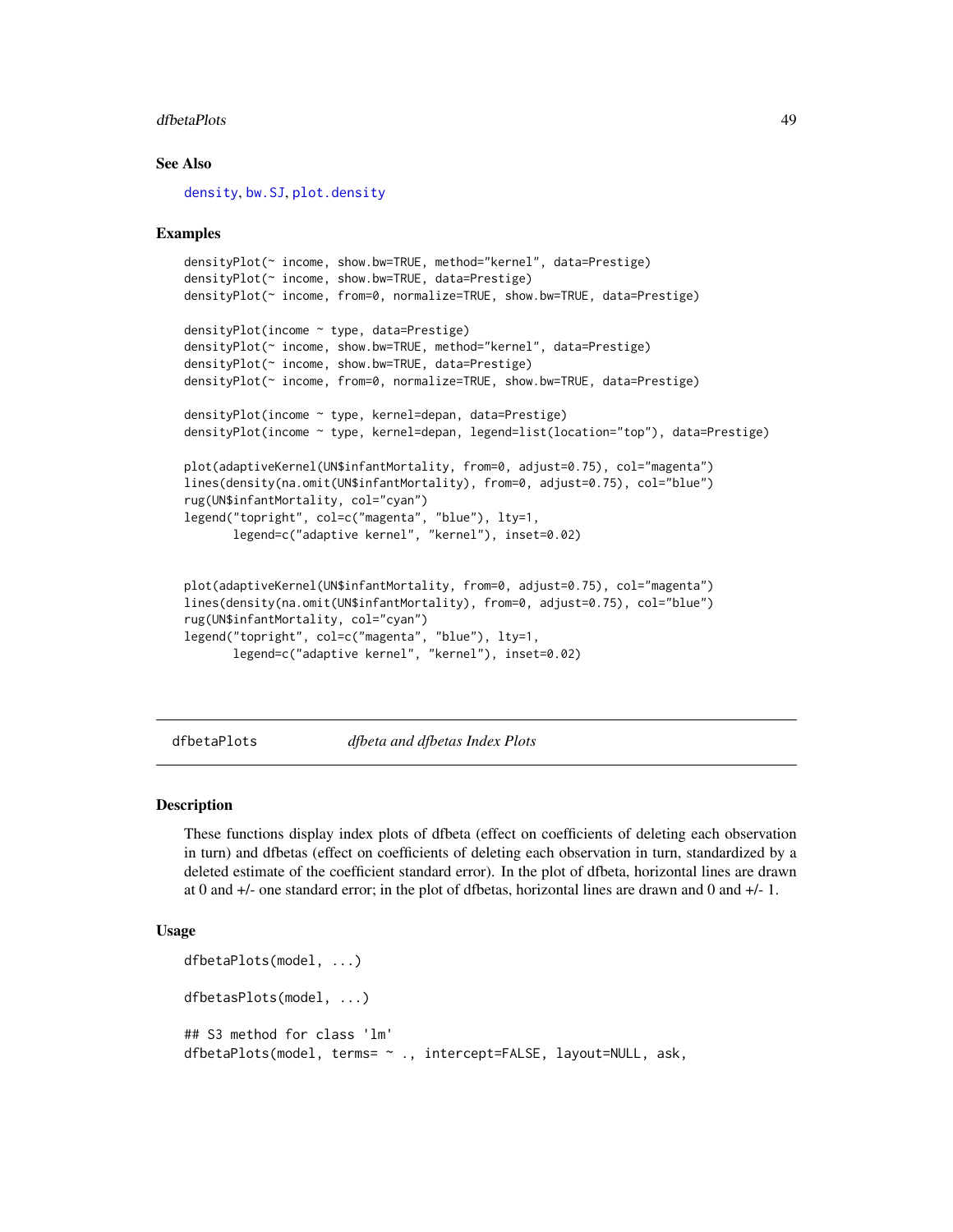```
main, xlab, ylab, labels=rownames(dfbeta),
        id.method="y",
        id.n=if(id.method[1]=="identify") Inf else 0, id.cex=1,
     id.col=carPalette()[1], id.location="lr", col=carPalette()[1], grid=TRUE, ...)
## S3 method for class 'lm'
dfbetasPlots(model, terms=~., intercept=FALSE, layout=NULL, ask,
   main, xlab, ylab,
        labels=rownames(dfbetas), id.method="y",
        id.n=if(id.method[1]=="identify") Inf else 0, id.cex=1,
     id.col=carPalette()[1], id.location="lr", col=carPalette()[1], grid=TRUE, ...)
```
# Arguments

| model     | model object produced by 1m or g1m.                                                                                                                                                                                                                                                                                                                                                                                                                                                                  |
|-----------|------------------------------------------------------------------------------------------------------------------------------------------------------------------------------------------------------------------------------------------------------------------------------------------------------------------------------------------------------------------------------------------------------------------------------------------------------------------------------------------------------|
| terms     | A one-sided formula that specifies a subset of the terms in the model. One<br>dfbeta or dfbetas plot is drawn for each regressor. The default ~. is to plot<br>against all terms in the model with the exception of an intercept. For example,<br>the specification terms = $\sim$ . -X3 would plot against all terms except for X3. If<br>this argument is a quoted name of one of the terms, the index plot is drawn for<br>that term only.                                                        |
| intercept | Include the intercept in the plots; default is FALSE.                                                                                                                                                                                                                                                                                                                                                                                                                                                |
| layout    | If set to a value like $c(1, 1)$ or $c(4, 3)$ , the layout of the graph will have this<br>many rows and columns. If not set, the program will select an appropriate layout.<br>If the number of graphs exceed nine, you must select the layout yourself, or you<br>will get a maximum of nine per page. If layout=NA, the function does not set the<br>layout and the user can use the par function to control the layout, for example<br>to have plots from two models in the same graphics window. |
| main      | The title of the graph; if missing, one will be supplied.                                                                                                                                                                                                                                                                                                                                                                                                                                            |
| xlab      | Horizontal axis label; defaults to "Index".                                                                                                                                                                                                                                                                                                                                                                                                                                                          |
| ylab      | Vertical axis label; defaults to coefficient name.                                                                                                                                                                                                                                                                                                                                                                                                                                                   |
| ask       | If TRUE, ask the user before drawing the next plot; if FALSE, the default, don't<br>ask.                                                                                                                                                                                                                                                                                                                                                                                                             |
|           | optional additional arguments to be passed to plot, points, and showLabels.                                                                                                                                                                                                                                                                                                                                                                                                                          |
|           | id.method, labels, id.n, id.cex, id.col, id.location                                                                                                                                                                                                                                                                                                                                                                                                                                                 |
|           | Arguments for the labelling of points. The default is $id.n=0$ for labeling no<br>points. See showLabels for details of these arguments.                                                                                                                                                                                                                                                                                                                                                             |
| col       | color for points; defaults to the first entry in the color carPalette.                                                                                                                                                                                                                                                                                                                                                                                                                               |
| grid      | If TRUE, the default, a light-gray background grid is put on the graph                                                                                                                                                                                                                                                                                                                                                                                                                               |

# Value

NULL. These functions are used for their side effect: producing plots.

# Author(s)

John Fox <jfox@mcmaster.ca>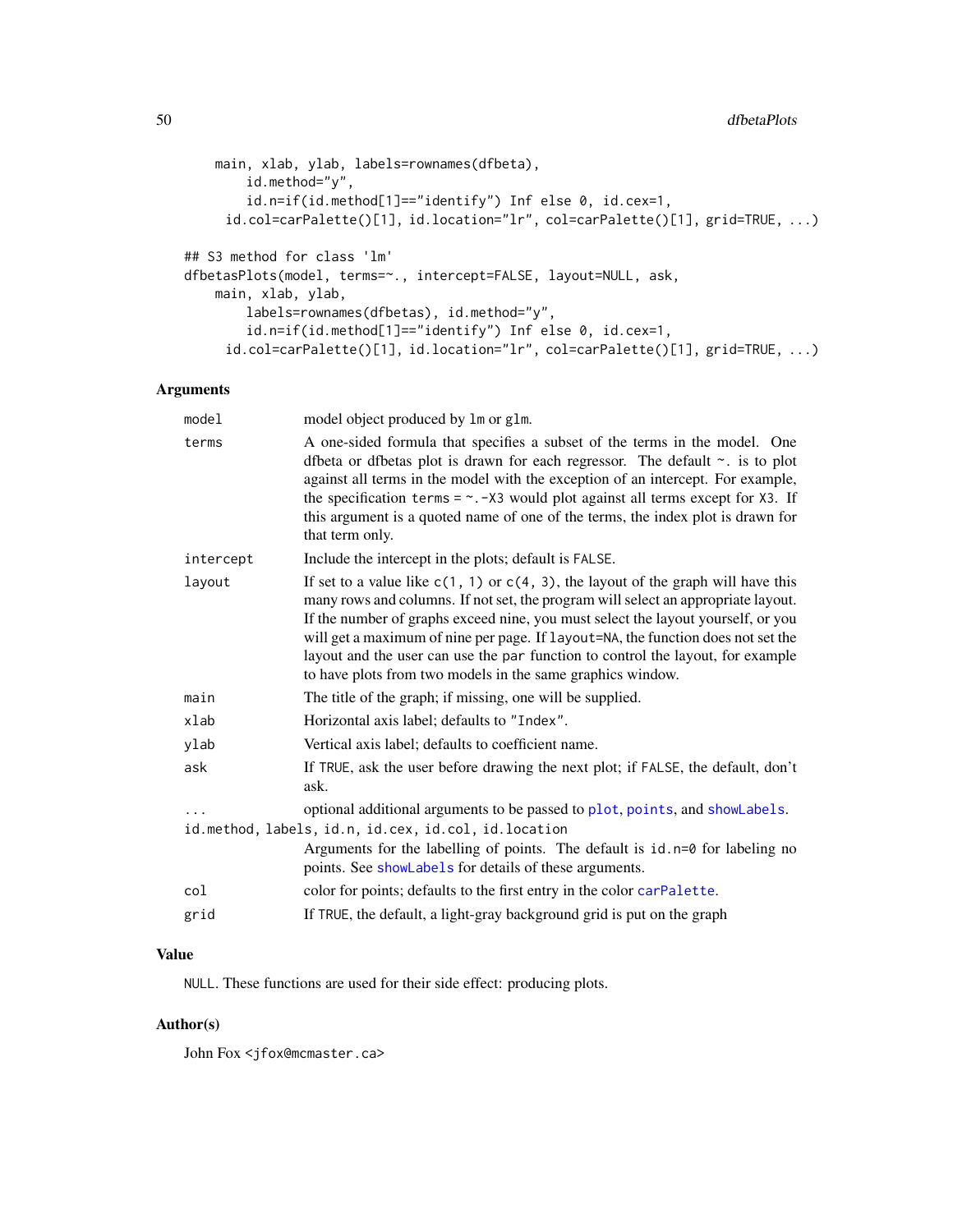# durbinWatsonTest 51

# References

Fox, J. (2016) *Applied Regression Analysis and Generalized Linear Models*, Third Edition. Sage. Fox, J. and Weisberg, S. (2019) *An R Companion to Applied Regression*, Third Edition, Sage.

# See Also

[dfbeta](#page-0-0) ,[dfbetas](#page-0-0)

# Examples

```
dfbetaPlots(lm(prestige ~ income + education + type, data=Duncan))
dfbetasPlots(glm(partic != "not.work" ~ hincome + children,
 data=Womenlf, family=binomial))
```
durbinWatsonTest *Durbin-Watson Test for Autocorrelated Errors*

# Description

Computes residual autocorrelations and generalized Durbin-Watson statistics and their bootstrapped p-values. dwt is an abbreviation for durbinWatsonTest.

### Usage

```
durbinWatsonTest(model, ...)
dwt(...)
## S3 method for class 'lm'
durbinWatsonTest(model, max.lag=1, simulate=TRUE, reps=1000,
    method=c("resample","normal"),
    alternative=c("two.sided", "positive", "negative"), ...)
## Default S3 method:
durbinWatsonTest(model, max.lag=1, ...)
## S3 method for class 'durbinWatsonTest'
print(x, \ldots)
```

| model    | a linear-model object, or a vector of residuals from a linear model.                       |
|----------|--------------------------------------------------------------------------------------------|
| max.lag  | maximum lag to which to compute residual autocorrelations and Durbin-Watson<br>statistics. |
| simulate | if TRUE p-values will be estimated by bootstrapping.                                       |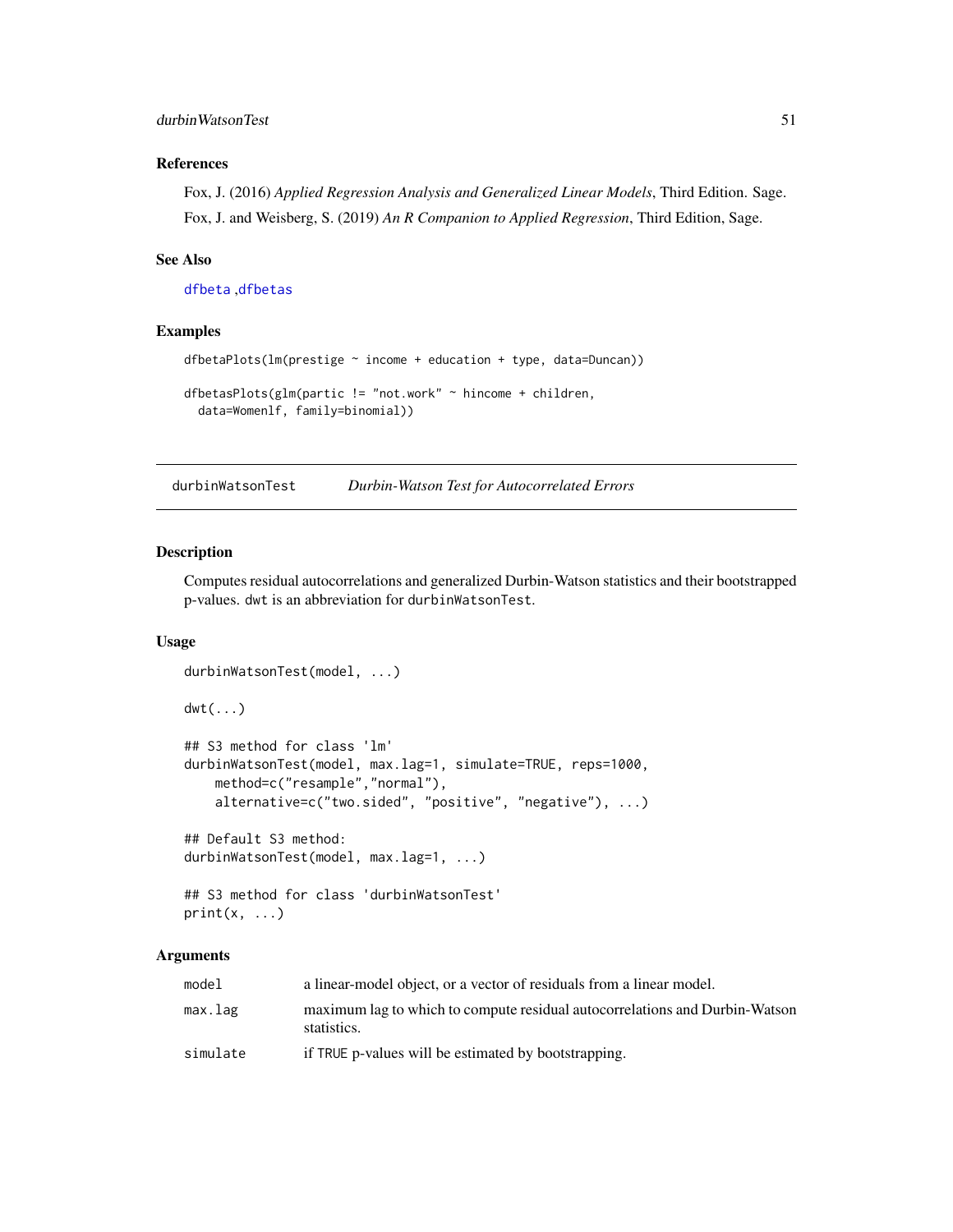| reps        | number of bootstrap replications.                                                                                                                                                                            |
|-------------|--------------------------------------------------------------------------------------------------------------------------------------------------------------------------------------------------------------|
| method      | bootstrap method: "resample" to resample from the observed residuals; "normal"<br>to sample normally distributed errors with 0 mean and standard deviation equal<br>to the standard error of the regression. |
| alternative | sign of autocorrelation in alternative hypothesis; specify only if $max$ . lag = 1; if<br>$max.$ lag $> 1$ , then alternative is taken to be "two. sided".                                                   |
| $\cdots$    | arguments to be passed down.                                                                                                                                                                                 |
| x           | durbinWatsonTest object.                                                                                                                                                                                     |
|             |                                                                                                                                                                                                              |

# Value

Returns an object of type "durbinWatsonTest".

#### Note

p-values are available only from the lm method.

#### Author(s)

John Fox <jfox@mcmaster.ca>

#### References

Fox, J. (2016) *Applied Regression Analysis and Generalized Linear Models*, Third Edition. Sage.

# Examples

durbinWatsonTest(lm(fconvict ~ tfr + partic + degrees + mconvict, data=Hartnagel))

Ellipses *Ellipses, Data Ellipses, and Confidence Ellipses*

### Description

These functions draw ellipses, including data ellipses, and confidence ellipses for linear, generalized linear, and possibly other models.

```
ellipse(center, shape, radius, log="", center.pch=19, center.cex=1.5,
  segments=51, draw=TRUE, add=draw, xlab="", ylab="",
  col=carPalette()[2], lwd=2, fill=FALSE, fill.alpha=0.3, grid=TRUE, ...)
dataEllipse(x, y, groups, group.labels=group.levels, ellipse.label,
 weights, log="", levels=c(0.5, 0.95), center.pch=19,
 center.cex=1.5, draw=TRUE, plot.points=draw, add=!plot.points, segments=51,
  robust=FALSE, xlab=deparse(substitute(x)), ylab=deparse(substitute(y)),
```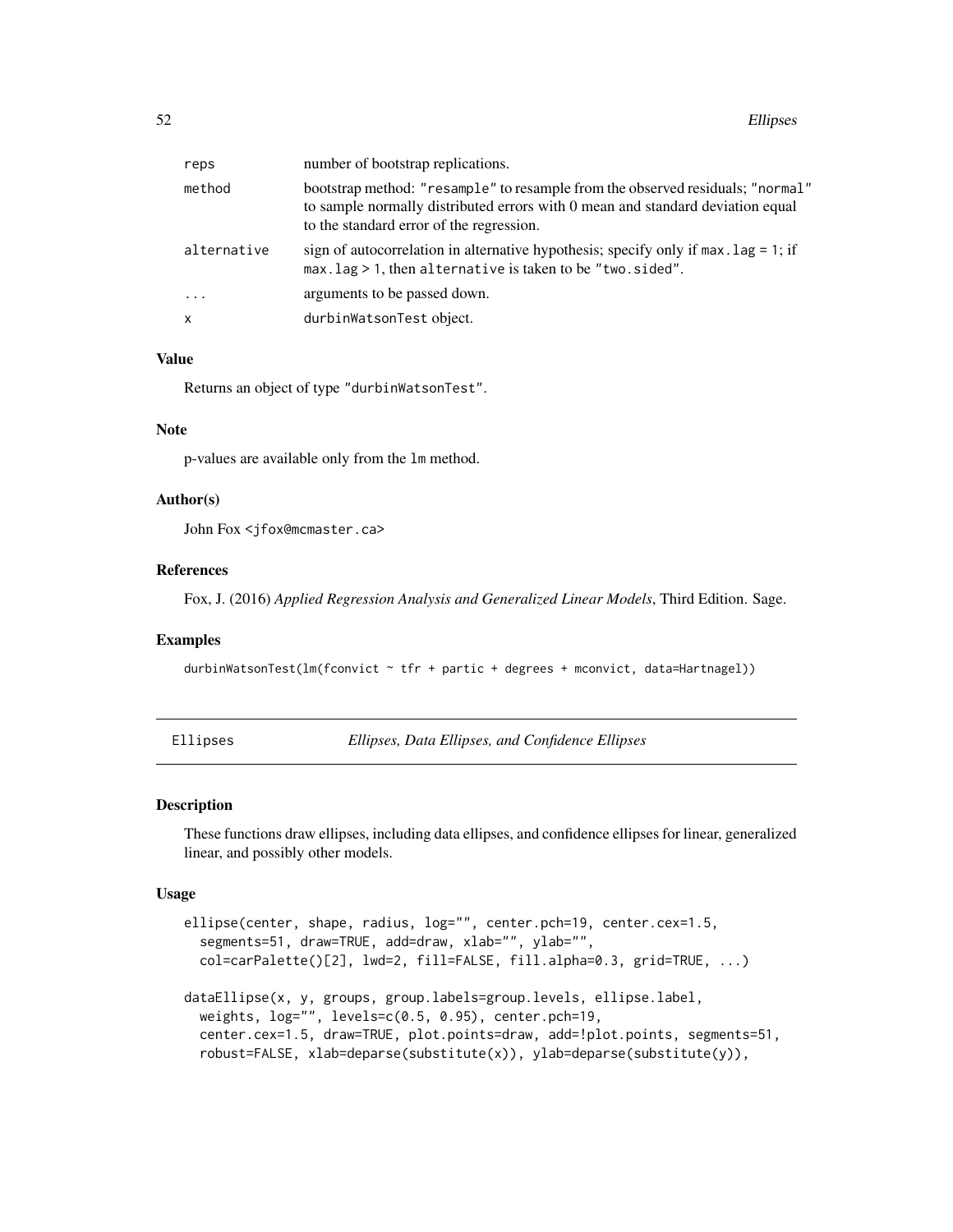# Ellipses 53

```
col=if (missing(groups)) carPalette()[1:2] else carPalette()[1:length(group.levels)],
 pch=if (missing(groups)) 1 else seq(group.levels),
 lwd=2, fill=FALSE, fill.alpha=0.3, grid=TRUE, id=FALSE, ...)
confidenceEllipse(model, ...)
## S3 method for class 'lm'
confidenceEllipse(model, which.coef, vcov.=vcov,
 L, levels=0.95, Scheffe=FALSE, dfn,
 center.pch=19, center.cex=1.5, segments=51, xlab, ylab,
 col=carPalette()[2], lwd=2, fill=FALSE, fill.alpha=0.3, draw=TRUE, add=!draw, ...)
## S3 method for class 'glm'
confidenceEllipse(model, chisq, ...)
## Default S3 method:
confidenceEllipse(model, which.coef, vcov.=vcov,
 L, levels=0.95, Scheffe=FALSE, dfn,
 center.pch=19, center.cex=1.5, segments=51, xlab, ylab,
 col=carPalette()[2], lwd=2, fill=FALSE, fill.alpha=0.3, draw=TRUE, add=!draw, ...)
```

| center       | 2-element vector with coordinates of center of ellipse.                                                                                                                                                                                                                                                              |
|--------------|----------------------------------------------------------------------------------------------------------------------------------------------------------------------------------------------------------------------------------------------------------------------------------------------------------------------|
| shape        | $2 \times 2$ shape (or covariance) matrix.                                                                                                                                                                                                                                                                           |
| radius       | radius of circle generating the ellipse.                                                                                                                                                                                                                                                                             |
| log          | when an ellipse is to be added to an existing plot, indicates whether computa-<br>tions were on logged values and to be plotted on logged axes; "x" if the x-axis<br>is logged, "y" if the y-axis is logged, and "xy" or "yx" if both axes are logged.<br>The default is "", indicating that neither axis is logged. |
| center.pch   | character for plotting ellipse center; if FALSE or NULL the center point isn't plot-<br>ted.                                                                                                                                                                                                                         |
| center.cex   | relative size of character for plotting ellipse center.                                                                                                                                                                                                                                                              |
| segments     | number of line-segments used to draw ellipse.                                                                                                                                                                                                                                                                        |
| draw         | if TRUE produce graphical output; if FALSE, only invisibly return coordinates of<br>$ellipse(s)$ .                                                                                                                                                                                                                   |
| add          | if TRUE add ellipse(s) to current plot.                                                                                                                                                                                                                                                                              |
| xlab         | label for horizontal axis.                                                                                                                                                                                                                                                                                           |
| ylab         | label for vertical axis.                                                                                                                                                                                                                                                                                             |
| x            | a numeric vector, or (if y is missing) a 2-column numeric matrix.                                                                                                                                                                                                                                                    |
| y            | a numeric vector, of the same length as x.                                                                                                                                                                                                                                                                           |
| groups       | optional: a factor to divide the data into groups; a separate ellipse will be plotted<br>for each group (level of the factor).                                                                                                                                                                                       |
| group.labels | labels to be plotted for the groups; by default, the levels of the groups factor.                                                                                                                                                                                                                                    |
|              |                                                                                                                                                                                                                                                                                                                      |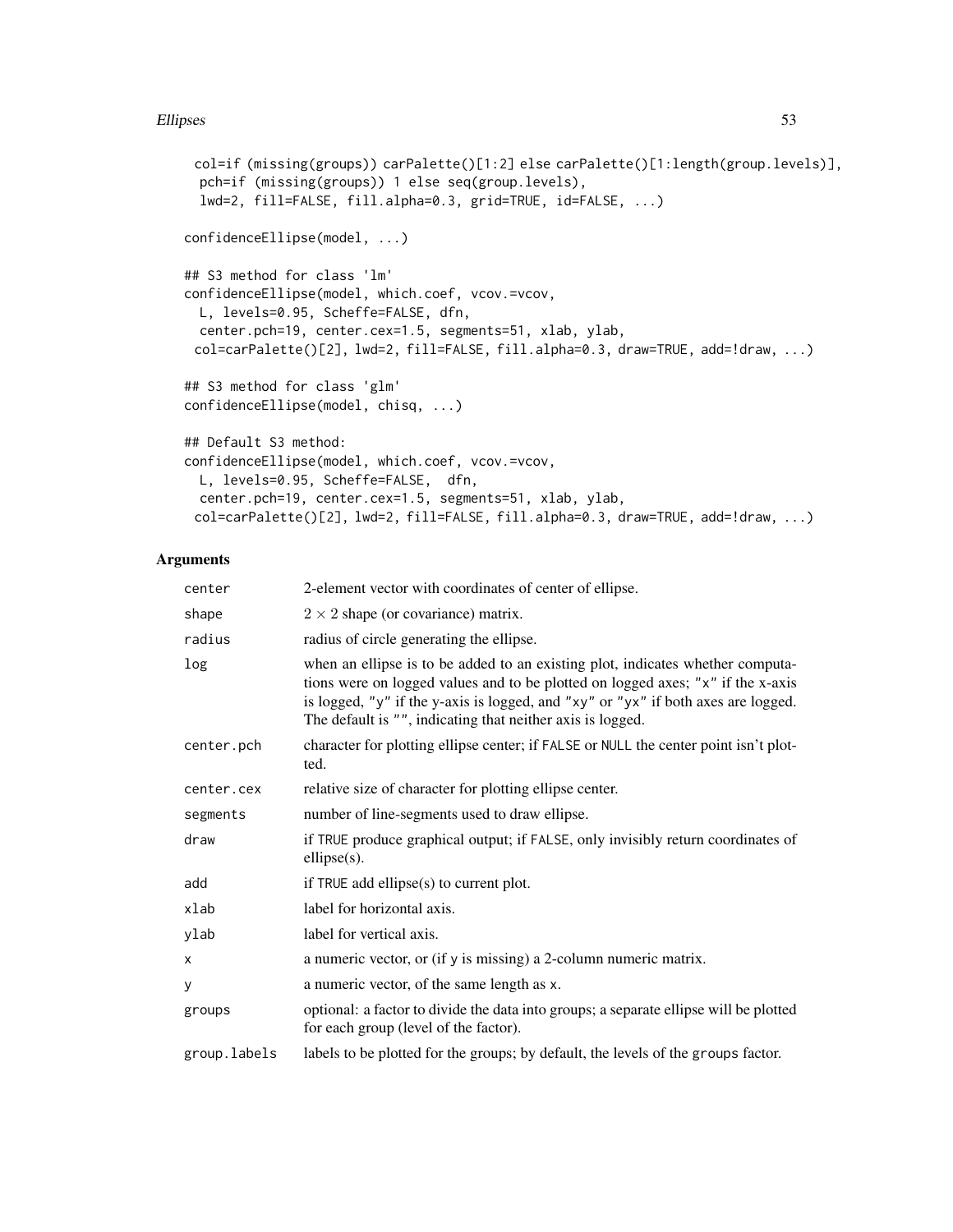| ellipse.label | a label for the ellipse(s) or a vector of labels; if several ellipses are drawn and<br>just one label is given, then that label will be repeated. The default is not to label<br>the ellipses.                                                                                                                                                                                                                                                                                                                              |
|---------------|-----------------------------------------------------------------------------------------------------------------------------------------------------------------------------------------------------------------------------------------------------------------------------------------------------------------------------------------------------------------------------------------------------------------------------------------------------------------------------------------------------------------------------|
| weights       | a numeric vector of weights, of the same length as x and y to be used by cov. wt<br>or cov. trob in computing a weighted covariance matrix; if absent, weights of<br>1 are used.                                                                                                                                                                                                                                                                                                                                            |
| plot.points   | if FALSE data ellipses are drawn, but points are not plotted.                                                                                                                                                                                                                                                                                                                                                                                                                                                               |
| levels        | draw elliptical contours at these (normal) probability or confidence levels.                                                                                                                                                                                                                                                                                                                                                                                                                                                |
| robust        | if TRUE use the cov. trob function in the <b>MASS</b> package to calculate the center<br>and covariance matrix for the data ellipse.                                                                                                                                                                                                                                                                                                                                                                                        |
| model         | a model object produced by 1m or g1m.                                                                                                                                                                                                                                                                                                                                                                                                                                                                                       |
| which.coef    | 2-element vector giving indices of coefficients to plot; if missing, the first two<br>coefficients (disregarding the regression constant) will be selected.                                                                                                                                                                                                                                                                                                                                                                 |
| VCOV.         | a coefficient-covariance matrix or a function (such as hccm) to compute the<br>coefficent-covariance matrix from model; the default is the vcov function.                                                                                                                                                                                                                                                                                                                                                                   |
| L             | As an alternative to selecting coefficients to plot, a transformation matrix can be<br>specified to compute two linear combinations of the coefficients; if the L matrix<br>is given, it takes precedence over the which.coef argument. L should have two<br>rows and as many columns as there are coefficients. It can be given directly<br>as a numeric matrix, or specified by a pair of character-valued expressions, in<br>the same manner as for the link{linearHypothesis} function, but with no<br>right-hand side. |
| Scheffe       | if TRUE scale the ellipse so that its projections onto the axes give Scheffe confi-<br>dence intervals for the coefficients.                                                                                                                                                                                                                                                                                                                                                                                                |
| dfn           | "numerator" degrees of freedom (or just degrees of freedom for a GLM) for<br>drawing the confidence ellipse. Defaults to the number of coefficients in the<br>model (disregarding the constant) if Scheffe is TRUE, or to 2 otherwise; select-<br>ing dfn = 1 will draw the "confidence-interval generating" ellipse, with projec-<br>tions on the axes corresponding to individual confidence intervals with the stated<br>level of coverage.                                                                              |
| chisq         | if TRUE, the confidence ellipse for the coefficients in a generalized linear model<br>are based on the chisquare statistic, if FALSE on the \$F\$-statistic. This corre-<br>sponds to using the default and linear-model methods respectively.                                                                                                                                                                                                                                                                              |
| col           | color for lines and ellipse center; the default is the second entry in the current<br>car palette (see carPalette and par). For dataEllipse, two colors can be<br>given, in which case the first is for plotted points and the second for lines and<br>the ellipse center; if ellipses are plotted for groups, then this is a vector of colors<br>for the groups.                                                                                                                                                           |
| pch           | for dataEllipse this is the plotting character (default, symbol 1, a hollow cir-<br>cle) to use for the points; if ellipses are plotted by groups, then this a vector of<br>plotting characters, with consecutive symbols starting with 1 as the default.                                                                                                                                                                                                                                                                   |
| lwd           | line width; default is 2 (see par).                                                                                                                                                                                                                                                                                                                                                                                                                                                                                         |
| fill          | fill the ellipse with translucent color col (default, FALSE)?                                                                                                                                                                                                                                                                                                                                                                                                                                                               |
| fill.alpha    | transparency of fill (default $= 0.3$ ).                                                                                                                                                                                                                                                                                                                                                                                                                                                                                    |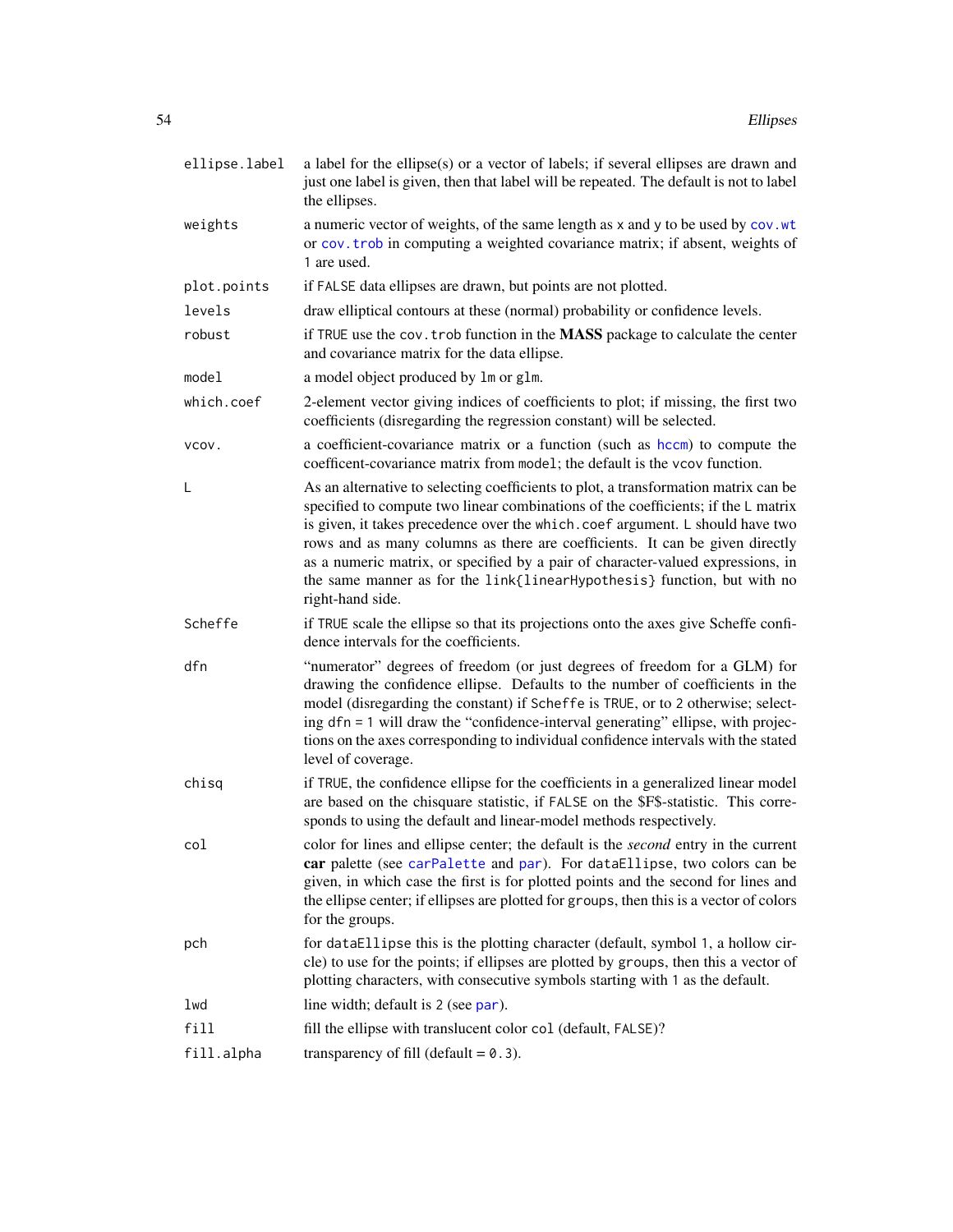### Ellipses 55

| $\cdots$ | other plotting parameters to be passed to plot and line.                                                                                                                                                                                                                                                                                                                                                                         |
|----------|----------------------------------------------------------------------------------------------------------------------------------------------------------------------------------------------------------------------------------------------------------------------------------------------------------------------------------------------------------------------------------------------------------------------------------|
| id       | controls point identification; if FALSE (the default), no points are identified; can<br>be a list of named arguments to the showlabels function; TRUE is equivalent to<br>$list(method="mahal", n=2, cex=1, col=carPalette()[1], location="lr")$<br>(with the default col actually dependent on the number of groups), which iden-<br>tifies the 2 points with the largest Mahalanobis distances from the center of the<br>data. |
| grid     | If TRUE, the default, a light-gray background grid is put on the graph                                                                                                                                                                                                                                                                                                                                                           |
|          |                                                                                                                                                                                                                                                                                                                                                                                                                                  |

# Details

The ellipse is computed by suitably transforming a unit circle.

dataEllipse superimposes the normal-probability contours over a scatterplot of the data.

# Value

These functions are mainly used for their side effect of producing plots. For greater flexibility (e.g., adding plot annotations), however, ellipse returns invisibly the (x, y) coordinates of the calculated ellipse. dataEllipse and confidenceEllipse return invisibly the coordinates of one or more ellipses, in the latter instance a list named by levels.

# Author(s)

Georges Monette, John Fox <jfox@mcmaster.ca>, and Michael Friendly.

## References

Fox, J. (2016) *Applied Regression Analysis and Generalized Linear Models*, Third Edition. Sage.

Fox, J. and Weisberg, S. (2019) *An R Companion to Applied Regression*, Third Edition, Sage.

Monette, G. (1990) Geometry of multiple regression and 3D graphics. In Fox, J. and Long, J. S. (Eds.) *Modern Methods of Data Analysis.* Sage.

#### See Also

[cov.trob](#page-0-0), [cov.wt](#page-0-0), [linearHypothesis](#page-74-0).

# Examples

```
dataEllipse(Duncan$income, Duncan$education, levels=0.1*1:9,
    ellipse.label=0.1*1:9, lty=2, fill=TRUE, fill.alpha=0.1)
confidenceEllipse(lm(prestige~income+education, data=Duncan), Scheffe=TRUE)
confidenceEllipse(lm(prestige~income+education, data=Duncan), vcov.=hccm)
confidenceEllipse(lm(prestige~income+education, data=Duncan),
L=c("income + education", "income - education"))
wts <- rep(1, nrow(Duncan))
```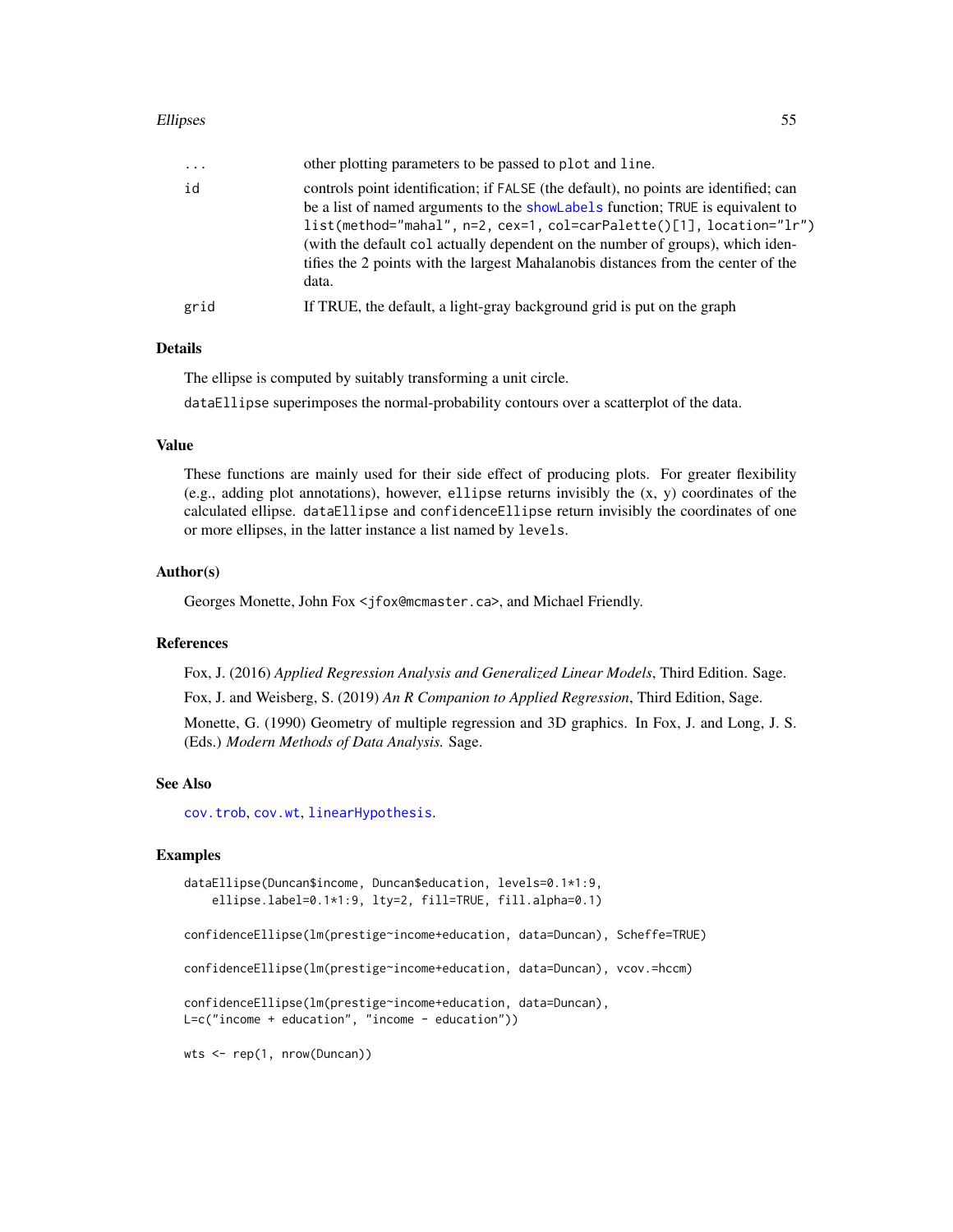```
wts[c(6, 16)] <- 0 # delete Minister, Conductor
with(Duncan, {
dataEllipse(income, prestige, levels=0.68)
dataEllipse(income, prestige, levels=0.68, robust=TRUE,
    plot.points=FALSE, col="green3")
dataEllipse(income, prestige, weights=wts, levels=0.68,
    plot.points=FALSE, col="brown")
dataEllipse(income, prestige, weights=wts, robust=TRUE, levels=0.68,
plot.points=FALSE, col="blue")
})
with(Prestige, dataEllipse(income, education, type,
    id=list(n=2, labels=rownames(Prestige)), pch=15:17,
    xlim=c(0, 25000), center.pch="+",
    group.labels=c("Blue Collar", "Professional", "White Collar"),
    ylim=c(5, 20), level=.95, fill=TRUE, fill.alpha=0.1))
```
<span id="page-55-0"></span>Export *Export a data frame to disk in one of many formats*

#### **Description**

Uses the export function in the rio package to export a file to disk. This function adds an argument for converting row.names to a column in the resulting file.

### Usage

Export(x, file, format, ..., keep.row.names)

### Arguments

| x        | A data frame or matrix to be written to a file.                                                                                                                                                                                                                                |
|----------|--------------------------------------------------------------------------------------------------------------------------------------------------------------------------------------------------------------------------------------------------------------------------------|
| file     | A character string naming a file. If the file name has an extension, such as . x1sx,<br>the extention is used to infer the type of file to be exported. See export for the<br>file types supported.                                                                            |
| format   | see export.                                                                                                                                                                                                                                                                    |
| $\ddots$ | Additional arguments; see export.                                                                                                                                                                                                                                              |
|          | keep. row names If set to TRUE, then the data frame's row names are appended to the left of the<br>data frame with the name "id". If set to quoted character string, the row.names<br>are added using the character string as its name. If set to FALSE row.names are<br>lost. |

# Details

This is a convenience function in the **car** package for exporting (writing) a data frame to a file in a wide variety of formats including csv, Microsoft Excel. It optionally allows converting the row.names for the data frame to a column before writing. It then calls [export](#page-0-0) in the rio package. That function in turn uses many other packages and functions for writing the function to a file.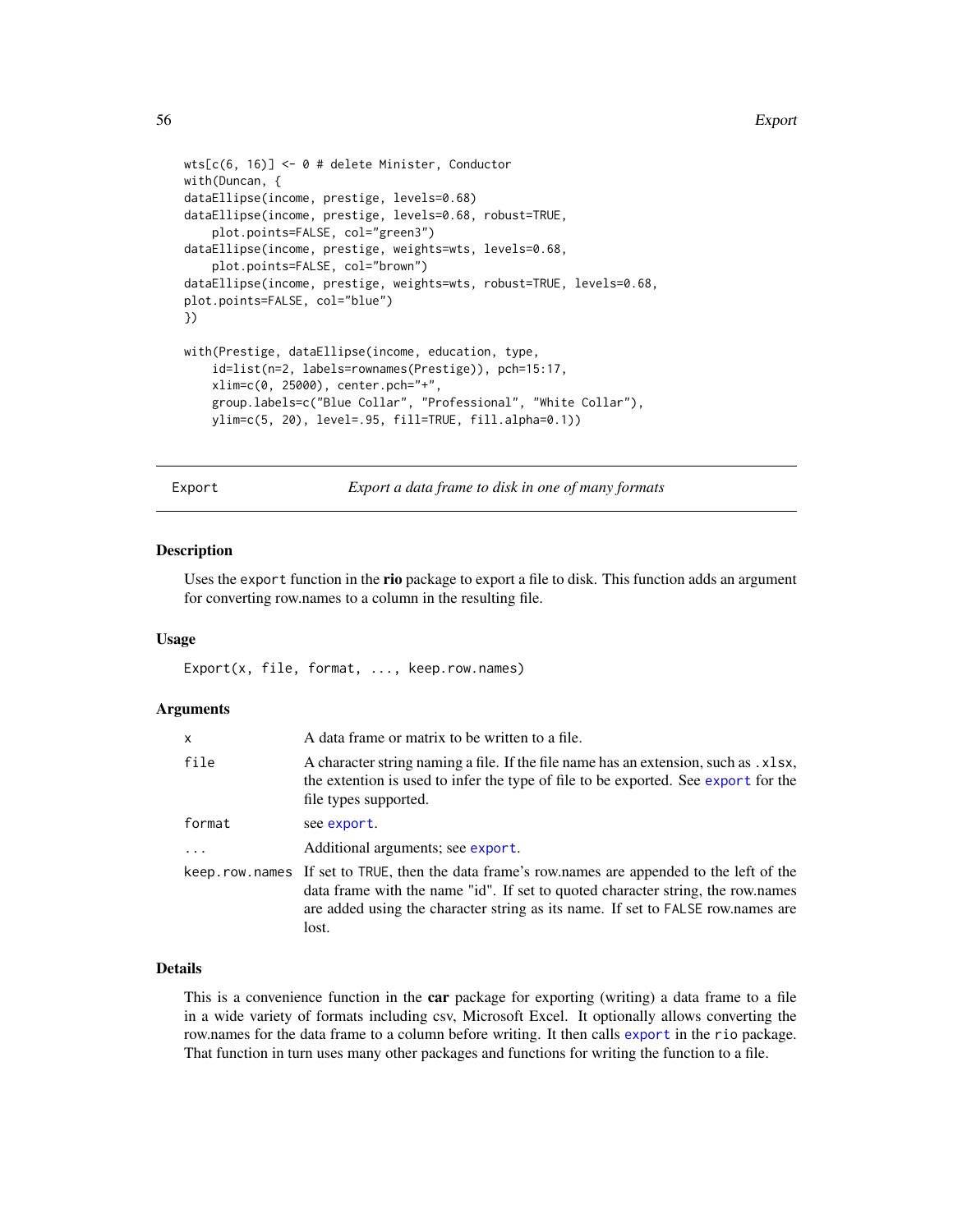#### hccm 57

# Value

The name of the output file as a character string (invisibly).

# Author(s)

Sanford Weisberg <sandy@umn.edu>

# References

Chung-hong Chan, Geoffrey CH Chan, Thomas J. Leeper, and Jason Becker (2017). rio: A Swissarmy knife for data file I/O. R package version 0.5.0.

# See Also

[export](#page-0-0), [Import](#page-61-0)

# Examples

if(require("rio")) {

```
Export(Duncan, "Duncan.csv", keep.row.names="occupation")
Duncan2 <- Import("Duncan.csv") # Automatically restores row.names
identical(Duncan, Duncan2)
# cleanup
unlink("Duncan.csv")
```
}

<span id="page-56-0"></span>

hccm *Heteroscedasticity-Corrected Covariance Matrices*

# Description

Calculates heteroscedasticity-corrected covariance matrices linear models fit by least squares or weighted least squares. These are also called "White-corrected" or "White-Huber" covariance matrices.

```
hccm(model, ...)
## S3 method for class 'lm'
hccm(model, type=c("hc3", "hc0", "hc1", "hc2", "hc4"),
singular.ok=TRUE, ...)
## Default S3 method:
hccm(model, ...)
```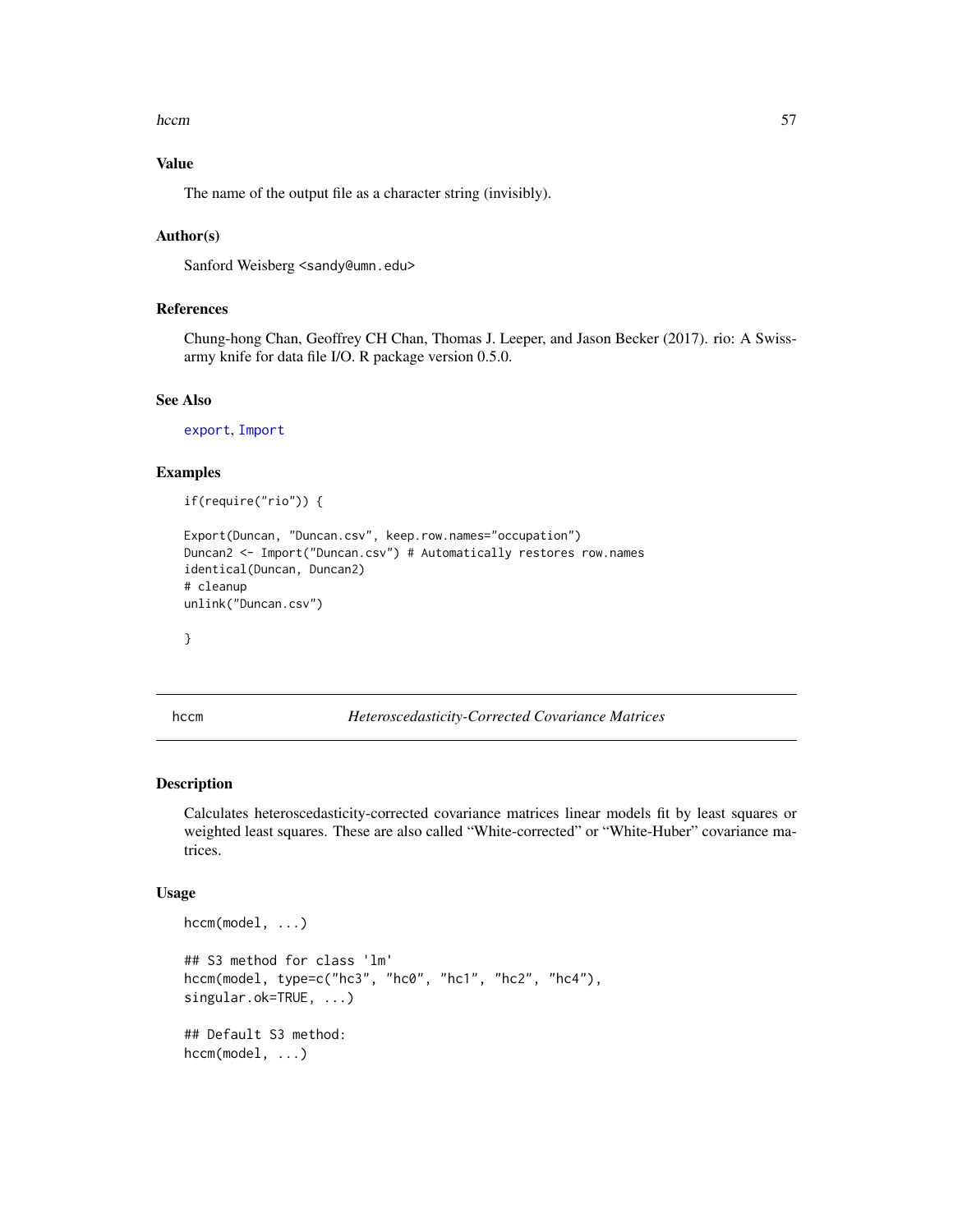#### Arguments

| model       | a unweighted or weighted linear model, produced by 1m.                                                                                                                                                                               |
|-------------|--------------------------------------------------------------------------------------------------------------------------------------------------------------------------------------------------------------------------------------|
| type        | one of "hc0", "hc1", "hc2", "hc3", or "hc4"; the first of these gives the classic<br>White correction. The "hc1", "hc2", and "hc3" corrections are described in<br>Long and Ervin (2000); "hc4" is described in Cribari-Neto (2004). |
| singular.ok | if FALSE (the default is TRUE), a model with aliased coefficients produces an<br>error; otherwise, the aliased coefficients are ignored in the coefficient covariance<br>matrix that's returned.                                     |
| $\cdot$     | arguments to pass to hccm. Im.                                                                                                                                                                                                       |

#### Details

The original White-corrected coefficient covariance matrix ("hc0") for an unweighted model is

 $V(b) = (X'X)^{-1}X'diag(e_i^2)X(X'X)^{-1}$ 

where  $e_i^2$  are the squared residuals, and X is the model matrix. The other methods represent adjustments to this formula. If there are weights, these are incorporated in the corrected covariance matrix.

The function hccm.default simply catches non-lm objects.

See Freedman (2006) and Fox and Weisberg(2019, Sec. 5.1.2) for discussion of the use of these methods in generalized linear models or models with nonconstant variance.

#### Value

The heteroscedasticity-corrected covariance matrix for the model.

### Author(s)

John Fox <jfox@mcmaster.ca>

#### References

Cribari-Neto, F. (2004) Asymptotic inference under heteroskedasticity of unknown form. *Computational Statistics and Data Analysis* 45, 215–233.

Fox, J. (2016) *Applied Regression Analysis and Generalized Linear Models*, Third Edition. Sage.

Fox, J. and Weisberg, S. (2019) *An R Companion to Applied Regression*, Third Edition, Sage.

Freedman, D. (2006) On the so-called "Huber sandwich estimator" and "robust standard errors", *American Statistician*, 60, 299–302.

Long, J. S. and Ervin, L. H. (2000) Using heteroscedasity consistent standard errors in the linear regression model. *The American Statistician* 54, 217–224.

White, H. (1980) A heteroskedastic consistent covariance matrix estimator and a direct test of heteroskedasticity. *Econometrica* 48, 817–838.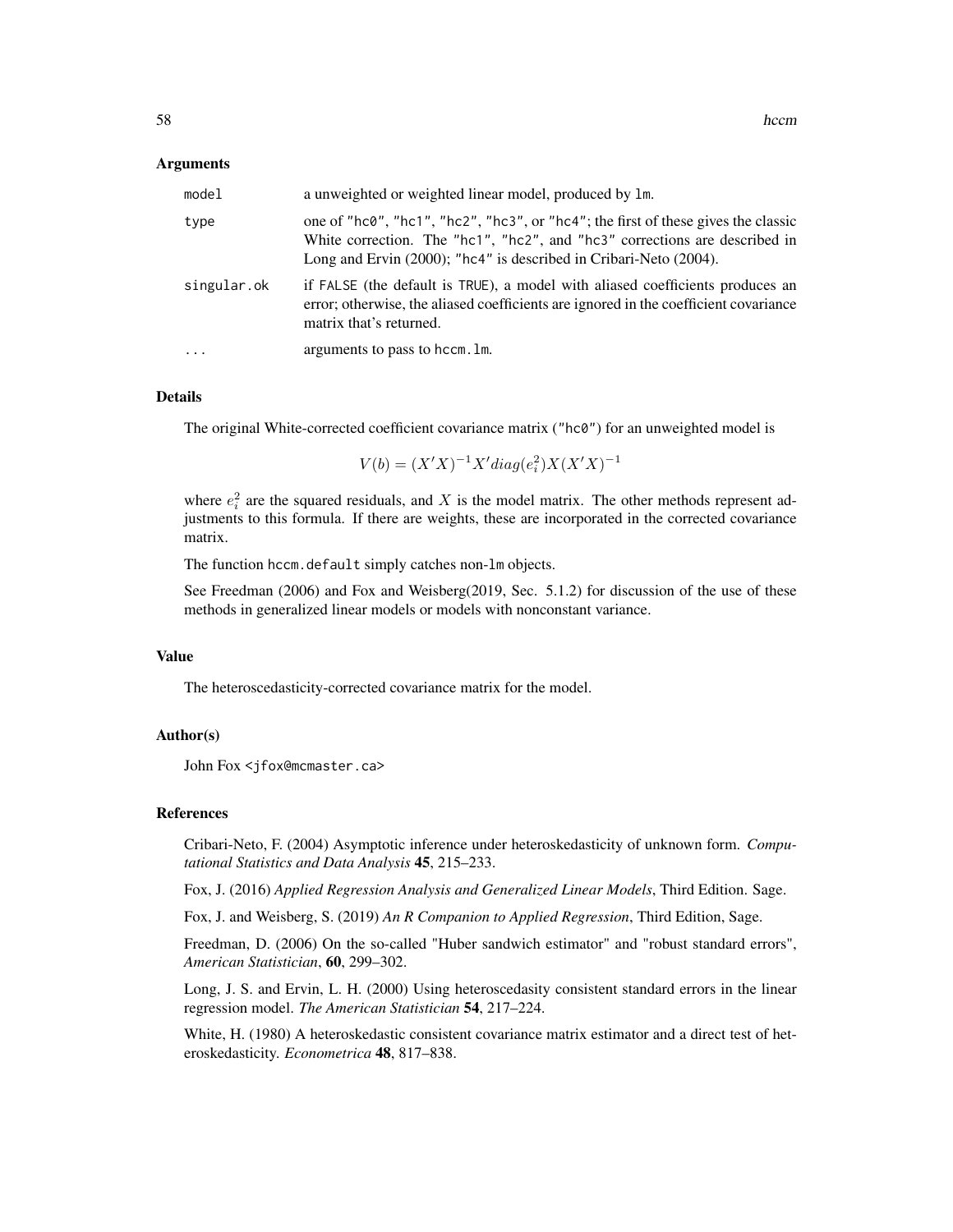#### hist.boot 59

### Examples

```
options(digits=4)
mod<-lm(interlocks~assets+nation, data=Ornstein)
vcov(mod)
## (Intercept) assets nationOTH nationUK nationUS
## (Intercept) 1.079e+00 -1.588e-05 -1.037e+00 -1.057e+00 -1.032e+00
## assets -1.588e-05 1.642e-09 1.155e-05 1.362e-05 1.109e-05
## nationOTH -1.037e+00 1.155e-05 7.019e+00 1.021e+00 1.003e+00
## nationUK -1.057e+00 1.362e-05 1.021e+00 7.405e+00 1.017e+00
## nationUS -1.032e+00 1.109e-05 1.003e+00 1.017e+00 2.128e+00
hccm(mod)
## (Intercept) assets nationOTH nationUK nationUS
## (Intercept) 1.664e+00 -3.957e-05 -1.569e+00 -1.611e+00 -1.572e+00
## assets -3.957e-05 6.752e-09 2.275e-05 3.051e-05 2.231e-05
## nationOTH -1.569e+00 2.275e-05 8.209e+00 1.539e+00 1.520e+00
## nationUK -1.611e+00 3.051e-05 1.539e+00 4.476e+00 1.543e+00
## nationUS -1.572e+00 2.231e-05 1.520e+00 1.543e+00 1.946e+00
```
hist.boot *Methods Functions to Support* boot *Objects*

### Description

The Boot function in the **car** package uses the [boot](#page-0-0) function from the **boot** package to do a straightforward case or residual bootstrap for many regression objects. These are method functions for standard generics to summarize the results of the bootstrap. Other tools for this purpose are available in the boot package.

```
## S3 method for class 'boot'
hist(x, parm, layout = NULL, ask, main = "", freq = FALSE,
   estPoint = TRUE, point.col = carPalette()[1], point.lty = 2, point.lwd = 2,
   estDensity = !freq, den.col = carPalette()[2], den.lty = 1, den.lwd = 2,
   estNormal = !freq, nor.col = carPalette([3], nor.lty = 2, nor.lwd = 2,
   ci = c("bca", "none", "perc", "norm"), level = 0.95,legend = c("top", "none", "separate"), box = TRUE, ...)## S3 method for class 'boot'
summary(object, parm, high.moments = FALSE, extremes = FALSE, ...)
## S3 method for class 'boot'
confint(object, parm, level = 0.95, type = c("bca", "norm","basic", "perc"), \ldots)
## S3 method for class 'boot'
Confint(object, parm, level = 0.95, type = c("bca", "norm","basic", "perc"), \ldots)
```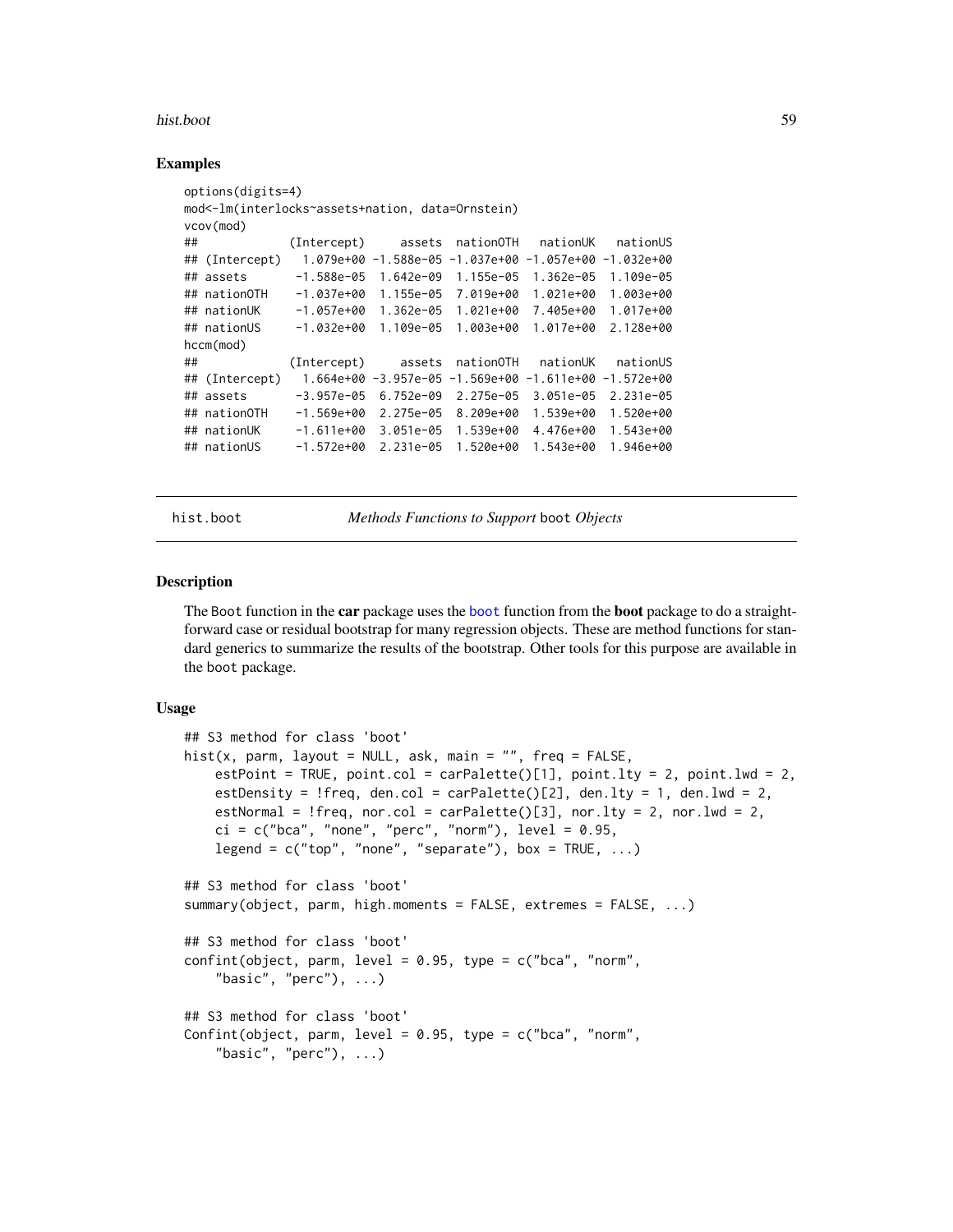```
## S3 method for class 'boot'
vcov(object, use="complete.obs", ...)
```

| x, object | An object created by a call to boot in the boot package, or to Boot in the car<br>package of class "boot".                                                                                                                                                                                                                                                                                                                                                                                                                                                                                                                                                                                                                                         |
|-----------|----------------------------------------------------------------------------------------------------------------------------------------------------------------------------------------------------------------------------------------------------------------------------------------------------------------------------------------------------------------------------------------------------------------------------------------------------------------------------------------------------------------------------------------------------------------------------------------------------------------------------------------------------------------------------------------------------------------------------------------------------|
| parm      | A vector of numbers or coefficient names giving the coefficients for which a<br>histogram or confidence interval is desired. If numbers are used, 1 corresponds<br>to the intercept, if any. The default is all coefficients.                                                                                                                                                                                                                                                                                                                                                                                                                                                                                                                      |
| layout    | If set to a value like $c(1, 1)$ or $c(4, 3)$ , the layout of the graph will have this<br>many rows and columns. If not set, the program will select an appropriate layout.<br>If the number of graphs exceed nine, you must select the layout yourself, or you<br>will get a maximum of nine per page. If layout=NA, the function does not set the<br>layout and the user can use the par function to control the layout, for example<br>to have plots from two models in the same graphics window.                                                                                                                                                                                                                                               |
| ask       | If TRUE, ask the user before drawing the next plot; if FALSE, don't ask.                                                                                                                                                                                                                                                                                                                                                                                                                                                                                                                                                                                                                                                                           |
| main      | Main title for the graphs. The default is main="" for no title.                                                                                                                                                                                                                                                                                                                                                                                                                                                                                                                                                                                                                                                                                    |
| freq      | The default for the generic hist function is freq=TRUE to give a frequency his-<br>togram. The default for hist.boot is freq=FALSE to give a density histogram.<br>A density estimate and/or a fitted normal density can be added to the graph if<br>freq=FALSE but not if freq=TRUE.                                                                                                                                                                                                                                                                                                                                                                                                                                                              |
|           | estPoint, point.col, point.lty, point.lwd                                                                                                                                                                                                                                                                                                                                                                                                                                                                                                                                                                                                                                                                                                          |
|           | If estPoint=TRUE, the default, a vertical line is drawn on the histgram at the<br>value of the point estimate computed from the complete data. The remaining<br>three optional arguments set the color, line type and line width of the line that is<br>drawn.                                                                                                                                                                                                                                                                                                                                                                                                                                                                                     |
|           | estDensity, den.col, den.lty, den.lwd                                                                                                                                                                                                                                                                                                                                                                                                                                                                                                                                                                                                                                                                                                              |
|           | If estDensity=TRUE andfreq=FALSE, the default, a kernel density estimate is<br>drawn on the plot with a call to the density function with no additional argu-<br>ments. The remaining three optional arguments set the color, line type and line<br>width of the lines that are drawn.                                                                                                                                                                                                                                                                                                                                                                                                                                                             |
|           | estNormal, nor.col, nor.lty, nor.lwd                                                                                                                                                                                                                                                                                                                                                                                                                                                                                                                                                                                                                                                                                                               |
|           | If estNormal=TRUE andfreq=FALSE, the default, a normal density with mean<br>and sd computed from the data is drawn on the plot. The remaining three op-<br>tional arguments set the color, line type and line width of the lines that are drawn.                                                                                                                                                                                                                                                                                                                                                                                                                                                                                                   |
| сi        | A confidence interval based on the bootstrap will be added to the histogram<br>using the BCa method if ci="bca" the percentile method if ci="perc", or the<br>normal method if ci="norm". No interval is drawn if ci="none". The default<br>is "bca". The interval is indicated by a thick horizontal line at y=0. For some<br>bootstraps the BCa method is unavailable, in which case a warning is issued and<br>ci="perc" is substituted. If you wish to see all the options at once, see boot.ci.<br>The normal method is computed as the (estimate from the original data) minus<br>the bootstrap bias plus or minus the standard deviation of the bootstrap replicates<br>times the appropriate quantile of the standard normal distribution. |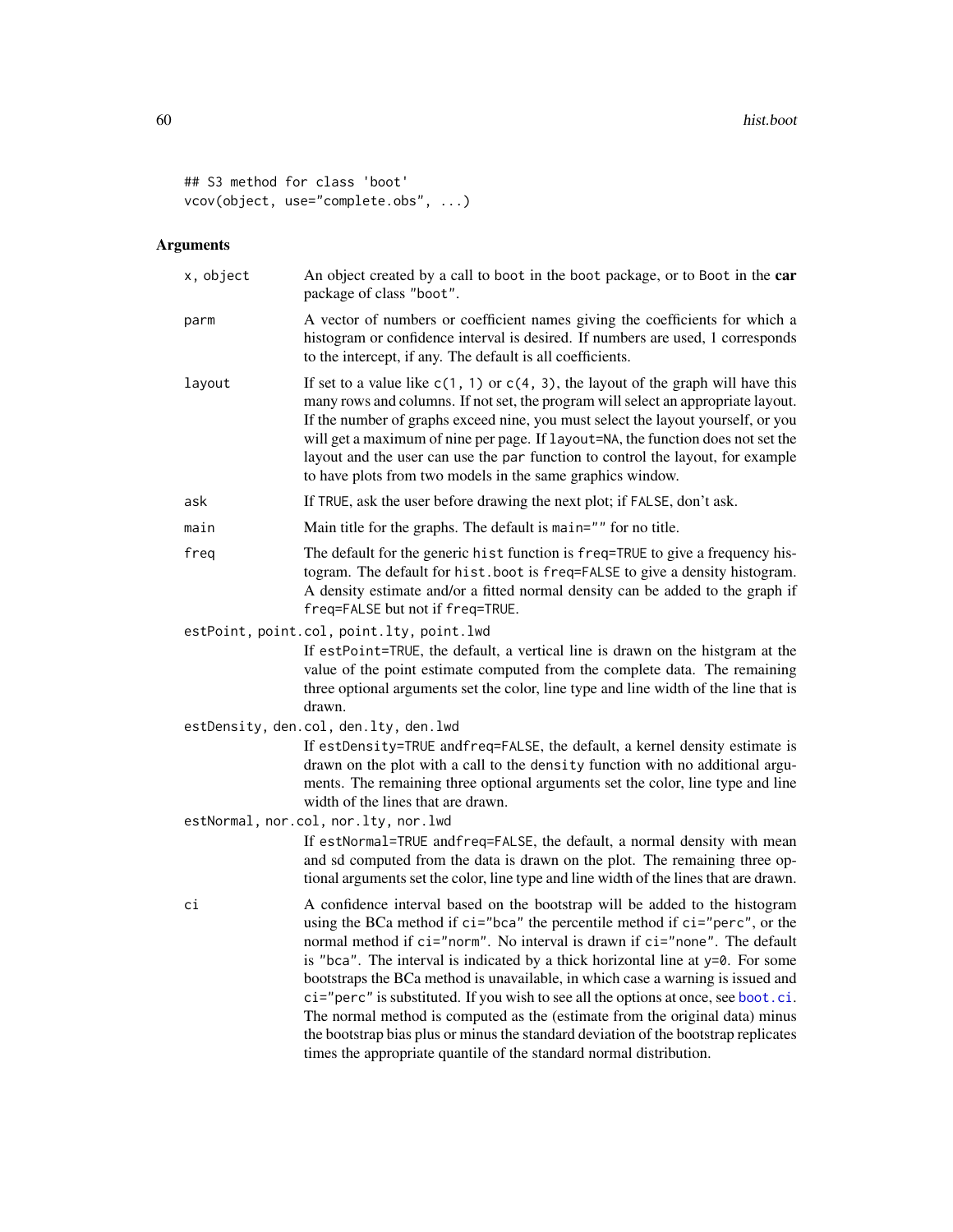| legend       | A legend can be added to the (array of) histograms. The value "top" puts at<br>the top-left of the plots. The value "separate" puts the legend in its own graph<br>following all the histograms. The value "none" suppresses the legend.                                                                                                                                                      |
|--------------|-----------------------------------------------------------------------------------------------------------------------------------------------------------------------------------------------------------------------------------------------------------------------------------------------------------------------------------------------------------------------------------------------|
| box          | Add a box around each histogram.                                                                                                                                                                                                                                                                                                                                                              |
| .            | Additional arguments passed to hist; for other methods this is included for<br>compatibility with the generic method. For example, the argument border=par()\$bg<br>in hist will draw the histogram transparently, leaving only the density esti-<br>mates. With the vcov function, the additional arguments are passed to cov. See<br>the Value section, below.                              |
| high.moments | Should the skewness and kurtosis be included in the summary? Default is<br>FALSE.                                                                                                                                                                                                                                                                                                             |
| extremes     | Should the minimum, maximum and range be included in the summary? Default<br>is FALSE.                                                                                                                                                                                                                                                                                                        |
| level        | Confidence level, a number between 0 and 1. In confint, level can be a vec-<br>tor; for example $level=c(.50, .90, .95)$ will return the following estimated<br>quantiles: c(.025, .05, .25, .75, .95, .975).                                                                                                                                                                                 |
| type         | Selects the confidence interval type. The types implemented are the "percentile"<br>method, which uses the function quantile to return the appropriate quantiles<br>for the confidence limit specified, the default bca which uses the bias-corrected<br>and accelerated method presented by Efron and Tibshirani (1993, Chapter 14).<br>For the other types, see the documentation for boot. |
| use          | The default use="complete.obs" for vcov computes a bootstrap covariance<br>matrix by deleting bootstraps that returned NAs. Setting use to anything else<br>will result in a matrix of NAs.                                                                                                                                                                                                   |

# Value

hist is used for the side-effect of drawing an array of historgams of each column of the first argument. summary returns a matrix of summary statistics for each of the columns in the bootstrap object. The confint method returns confidence intervals. Confint appends the estimates based on the original fitted model to the left of the confidence intervals.

The function vcov returns the sample covariance of the bootstrap sample estimates, by default skipping any bootstrap samples that returned NA.

# Author(s)

Sanford Weisberg, <sandy@umn.edu>

# References

Efron, B. and Tibsharini, R. (1993) *An Introduction to the Bootstrap*. New York: Chapman and Hall.

Fox, J. and Weisberg, S. (2019) *An R Companion to Applied Regression*, Third Edition. Thousand Oaks: Sage.

Fox, J. and Weisberg, S. (2018) *Bootstrapping Regression Models in R*, [https://socialsciences.](https://socialsciences.mcmaster.ca/jfox/Books/Companion/appendices/Appendix-Bootstrapping.pdf) [mcmaster.ca/jfox/Books/Companion/appendices/Appendix-Bootstrapping.pdf](https://socialsciences.mcmaster.ca/jfox/Books/Companion/appendices/Appendix-Bootstrapping.pdf).

Weisberg, S. (2013) *Applied Linear Regression*, Fourth Edition, Wiley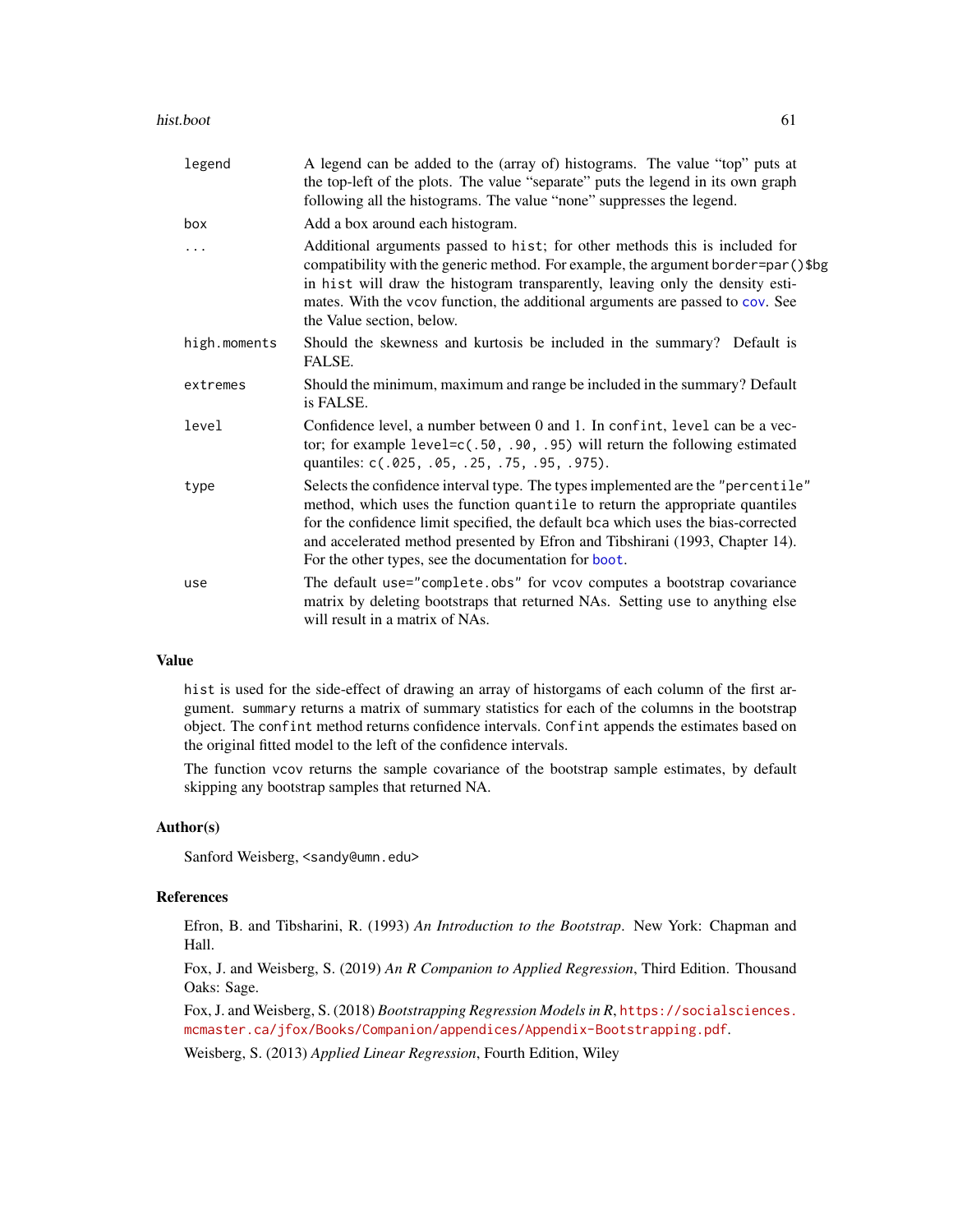# See Also

See Also [Boot](#page-15-0), [hist](#page-0-0), [density](#page-0-0), Fox and Weisberg (2017), cited above

### Examples

```
m1 \leq Im(Fertility \sim ., swiss)betahat.boot <- Boot(m1, R=99) # 99 bootstrap samples--too small to be useful
summary(betahat.boot) # default summary
confint(betahat.boot)
hist(betahat.boot)
```
<span id="page-61-0"></span>

Import *Import data from many file formats*

# Description

Uses the import function from the rio package to read a data.frame from a variety of file types. The Import function includes 2 additional arguments adding row names and for converting character and logical variables to factors for some file types.

# Usage

```
Import(file, format, ..., row.names=TRUE,
       stringsAsFactors = FALSE)
```
## Arguments

| file             | A character string naming a file, URL, or .zip or .tar archive. See the details<br>below. If the file name has an extension like .xlsx or .csv then the type of file<br>is inferred from the extension.                                                                                                   |
|------------------|-----------------------------------------------------------------------------------------------------------------------------------------------------------------------------------------------------------------------------------------------------------------------------------------------------------|
| format           | If an extension is not present in the file name or it is wrong, the file format can<br>be set with this argument; see import.                                                                                                                                                                             |
| $\ddots$         | Additional arguments passed to import.                                                                                                                                                                                                                                                                    |
| row.names        | If TRUE, the default, the left-most character variable that has all unique elements<br>is removed from the data frame and set to be row. names. To match import, set<br>row.names=FALSE.                                                                                                                  |
| stringsAsFactors |                                                                                                                                                                                                                                                                                                           |
|                  | If TRUE, then character variables that do not have all unique elements are con-<br>verted to factors. The default is FALSE. Prior to May 2020 the default was de-<br>termined by getOption("stringsAsFactors"), which then defaulted to TRUE.<br>This option is FALSE in R 4.0.0 and has been deprecated. |

# Details

This function calls the [import](#page-0-0) function to read a data frame from a file. Many file types are supported. For files of type "txt", "csv", "xlsx", "xls" or "ods" the arguments row.names and stringsAsFactors can be used to add row names and convert character variables to factors, respectively. Many more details are given on the man page for import.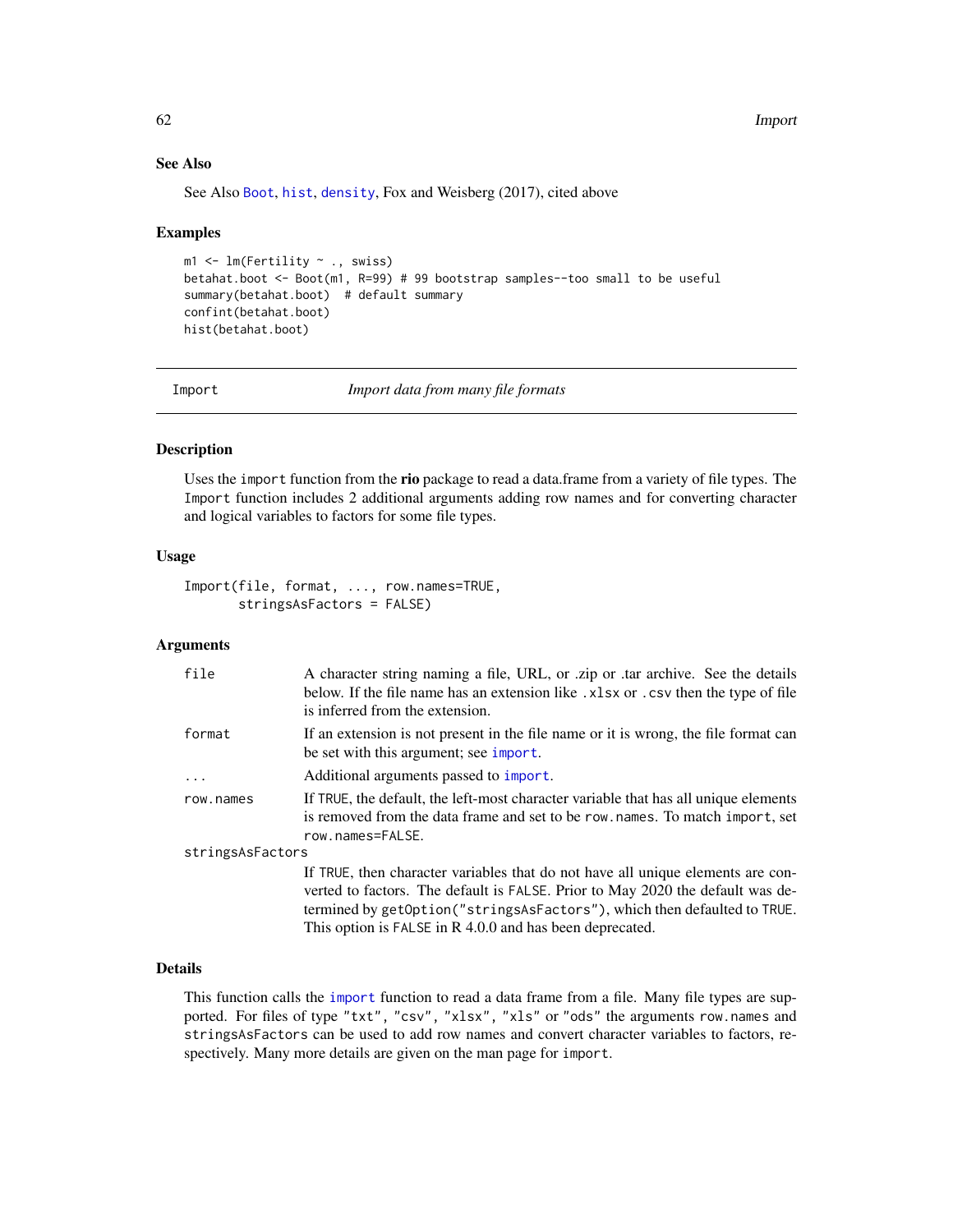#### infIndexPlot 63

# Value

A data frame. See [import](#page-0-0) for more details

# Author(s)

Sanford Weisberg <sandy@umn.edu>

# See Also

[import](#page-0-0), [Export](#page-55-0), [strings2factors](#page-135-0)

## Examples

```
if(require("rio")) {
```

```
head(Duncan, 3) # first three rows
Export(Duncan, "Duncan.csv", keep.row.names="occupation")
Duncan2 <- Import("Duncan.csv") # Automatically restores row.names and factors
brief(Duncan2)
identical(Duncan, Duncan2) # FALSE because type is of a different class
Duncan3 <- Import("Duncan.csv", stringsAsFactors=TRUE)
brief(Duncan3)
identical(Duncan, Duncan3) # TRUE type is of same class
# cleanup
unlink("Duncan.csv")
```
}

<span id="page-62-0"></span>infIndexPlot *Influence Index Plot*

# Description

Provides index plots of influence and related diagnostics for a regression model.

```
infIndexPlot(model, ...)
influenceIndexPlot(model, ...)
## S3 method for class 'lm'
infIndexPlot(model, vars=c("Cook", "Studentized", "Bonf", "hat"),
    id=TRUE, grid=TRUE, main="Diagnostic Plots", ...)
## S3 method for class 'influence.merMod'
infIndexPlot(model,
   vars = c("dfbeta", "dfbetas", "var.cov.comps",
```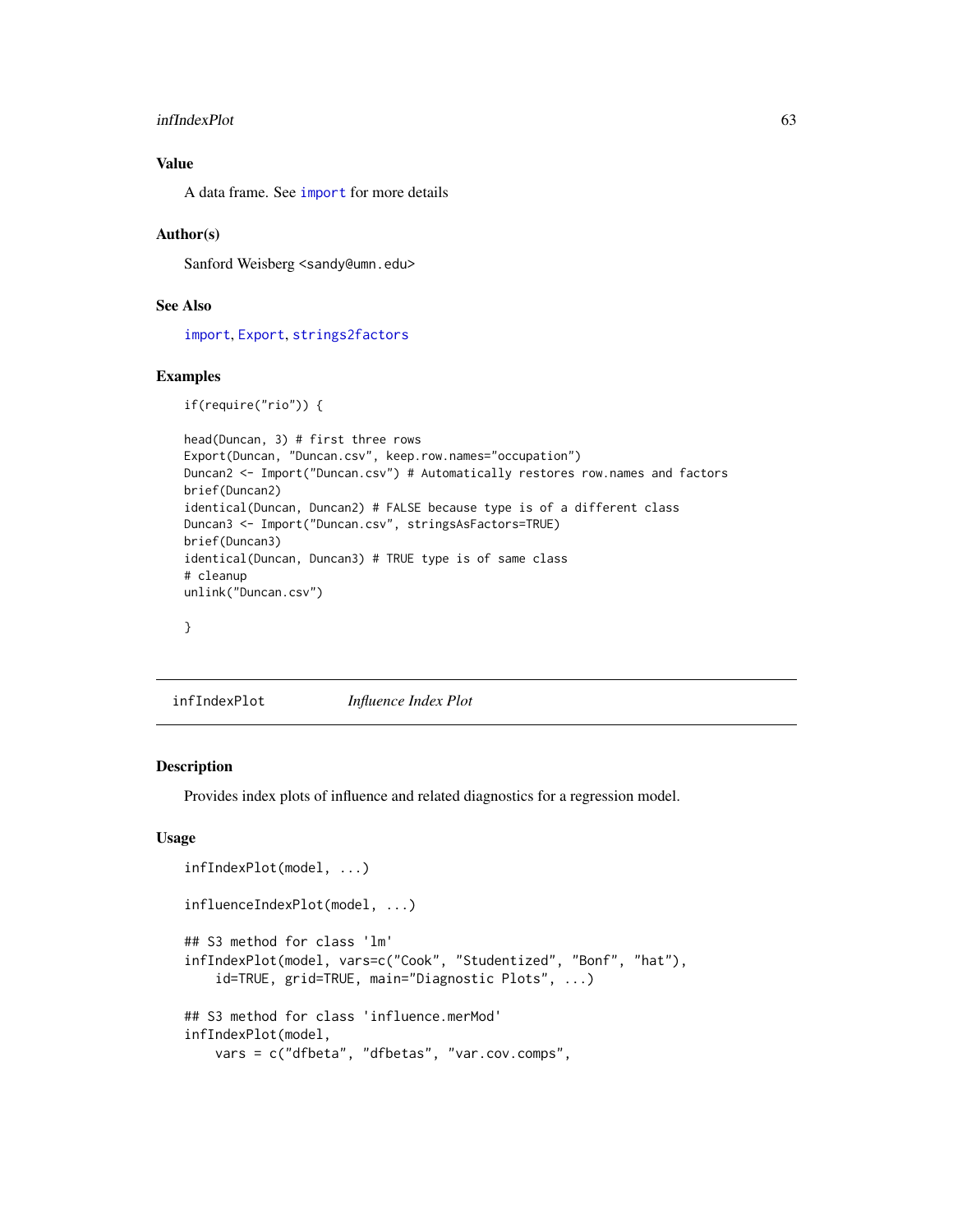#### 64 infIndexPlot

```
"cookd"), id = TRUE, grid = TRUE, main = "Diagnostic Plots", ...)
## S3 method for class 'influence.lme'
infIndexPlot(model,
    vars = c("dfbeta", "dfbetas", "var.cov.comps",
    "cookd"), id = TRUE, grid = TRUE, main = "Diagnostic Plots", \ldots)
```
# Arguments

| model    | A regression object of class 1m, g1m, or 1merMod, or an influence object for a<br>lmer, glmer, or lme object (see influence.mixed.models). The "lmerMod"<br>method calls the "1m" method and can take the same arguments.                                                                                                                                                                                                                                                                                               |
|----------|-------------------------------------------------------------------------------------------------------------------------------------------------------------------------------------------------------------------------------------------------------------------------------------------------------------------------------------------------------------------------------------------------------------------------------------------------------------------------------------------------------------------------|
| vars     | All the quantities listed in this argument are plotted. Use "Cook" for Cook's<br>distances, "Studentized" for Studentized residuals, "Bonf" for Bonferroni p-<br>values for an outlier test, and and "hat" for hat-values (or leverages) for a linear<br>or generalized linear model, or "dfbeta", "dfbetas", "var.cov.comps", and<br>"cookd" for an influence object derived from a mixed model. Capitalization is<br>optional. All but "dfbeta" and "dfbetas" may be abbreviated by the first one<br>or more letters. |
| main     | main title for graph                                                                                                                                                                                                                                                                                                                                                                                                                                                                                                    |
| id       | a list of named values controlling point labelling. The default, TRUE, is equiva-<br>lent to id=list(method="y", n=2, cex=1, col=carPalette()[1], location="lr");<br>FALSE suppresses point labelling. See showLabels for details.                                                                                                                                                                                                                                                                                      |
| grid     | If TRUE, the default, a light-gray background grid is put on the graph.                                                                                                                                                                                                                                                                                                                                                                                                                                                 |
| $\ddots$ | Arguments passed to plot                                                                                                                                                                                                                                                                                                                                                                                                                                                                                                |
|          |                                                                                                                                                                                                                                                                                                                                                                                                                                                                                                                         |

### Value

Used for its side effect of producing a graph. Produces index plots of diagnostic quantities.

# Author(s)

Sanford Weisberg <sandy@umn.edu> and John Fox

### References

Cook, R. D. and Weisberg, S. (1999) *Applied Regression, Including Computing and Graphics.* Wiley.

Fox, J. (2016) *Applied Regression Analysis and Generalized Linear Models*, Third Edition. Sage. Fox, J. and Weisberg, S. (2019) *An R Companion to Applied Regression*, Third Edition, Sage.

Weisberg, S. (2014) *Applied Linear Regression*, Fourth Edition, Wiley.

# See Also

[cooks.distance](#page-0-0), [rstudent](#page-0-0), [outlierTest](#page-89-0), [hatvalues](#page-0-0), [influence.mixed.models](#page-64-0).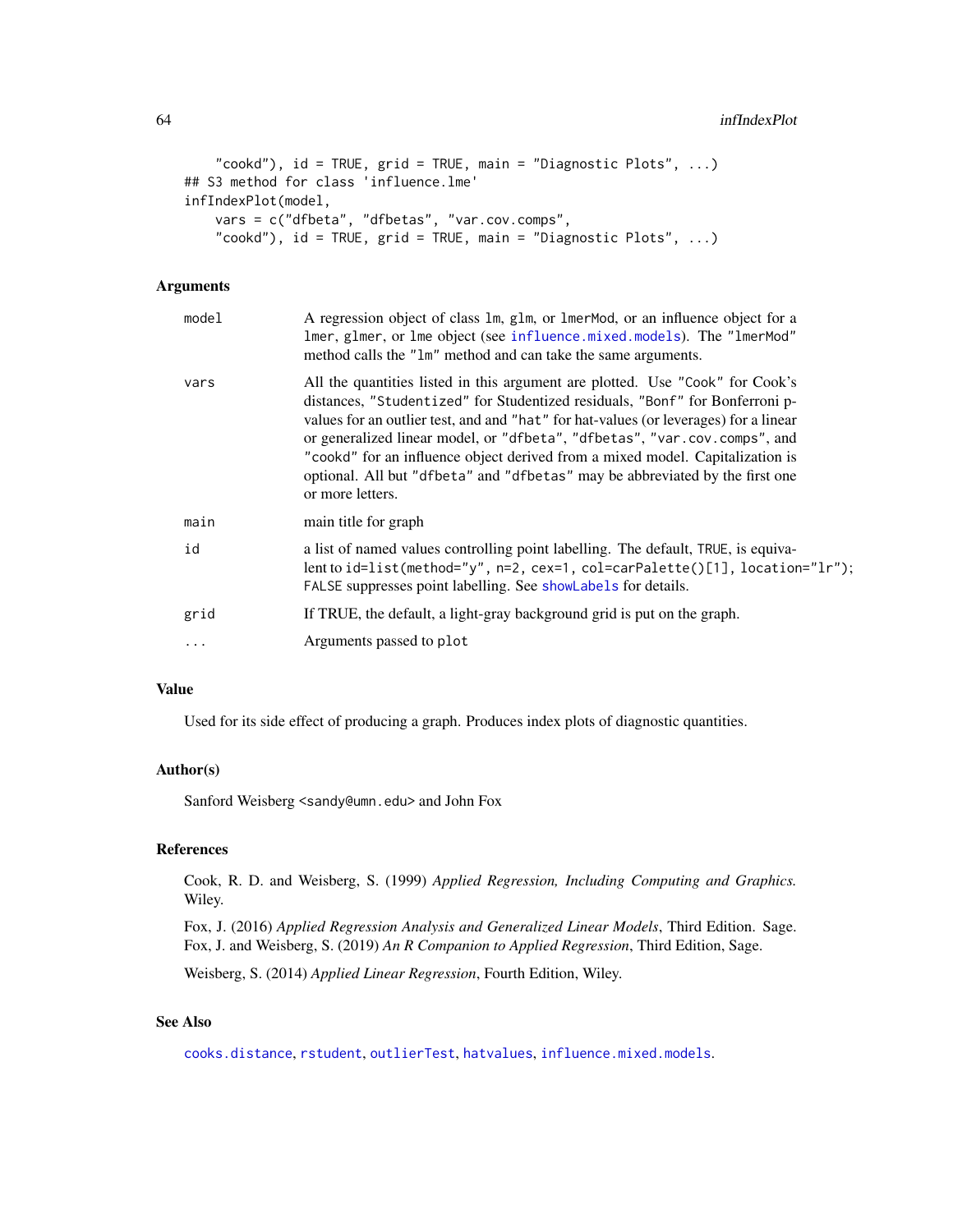## Examples

```
influenceIndexPlot(In(prestige ~ income + education + type, Duncan))## Not run: # a little slow
 if (require(lme4)){
     print(fm1 <- lmer(Reaction ~ Days + (Days | Subject),
          sleepstudy)) # from ?lmer
     infIndexPlot(influence(fm1, "Subject"))
     infIndexPlot(influence(fm1))
     }
 if (require(lme4)){
     gm1 <- glmer(cbind(incidence, size - incidence) ~ period + (1 | herd),
          data = cbpp, family = binomial) # from ?glmer
      infIndexPlot(influence(gm1, "herd", maxfun=100))
      infIndexPlot(influence(gm1, maxfun=100))
      gm1.11 <- update(gm1, subset = herd != 11) # check deleting herd 11
      compareCoefs(gm1, gm1.11)
      }
## End(Not run)
```
<span id="page-64-0"></span>influence.mixed.models

```
Influence Diagnostics for Mixed-Effects Models
```
### **Description**

These functions compute deletion influence diagnostics for linear mixed-effects models fit by [lme](#page-0-0) in the nlme package. The main function is a method for the [influence](#page-0-0) generic function. Other functions are provided for computing [dfbeta](#page-0-0), [dfbetas](#page-0-0), [cooks.distance](#page-0-0), and influence on variancecovariance components based on the object computed by influence.lme.

```
## S3 method for class 'lme'
influence(model, groups, data, ncores=1, ...)
## S3 method for class 'influence.lme'
cooks.distance(model, ...)
## S3 method for class 'influence.lme'
dfbeta(model, which = c("fixed", "var.cov"), ...)
## S3 method for class 'influence.lme'
dfbetas(model, ...)
```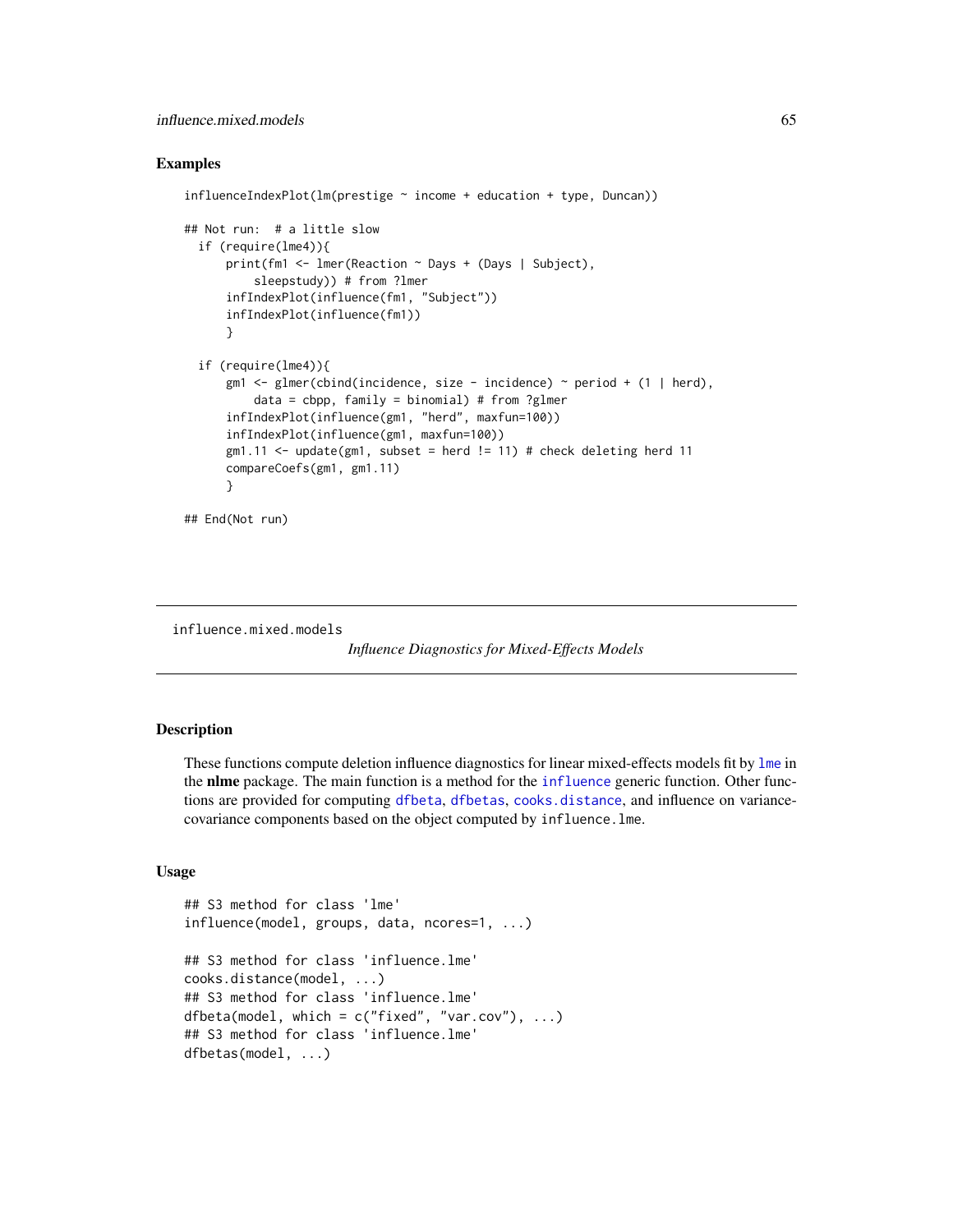# **Arguments**

| model  | in the case influence, a model of class "lme"; in the case of cooks.distance,<br>dfbeta, or dfbetas, an object returned by influence. Ime.                                                                                                                                                                                                                 |
|--------|------------------------------------------------------------------------------------------------------------------------------------------------------------------------------------------------------------------------------------------------------------------------------------------------------------------------------------------------------------|
| groups | a character vector containing the name of a grouping factor or names of group-<br>ing factors; if more than one name is supplied, then groups are defined by all<br>combinations of levels of the grouping factors that appear in the data. If omit-<br>ted, then each individual row of the data matrix is treated as a "group" to be<br>deleted in turn. |
| data   | an optional data frame with the data to which model was fit; influence. lme<br>can access the data unless keep. data=FALSE was specified in the call to lme, so<br>it's usually unnecessary to supply the data argument.                                                                                                                                   |
| ncores | number of cores for parallel computation of diagnostics; if 1 (the default), the<br>computation isn't parallelized; if Inf, all of the available <i>physical</i> cores (not<br>necessarily <i>logical</i> cores — see detectCores) on the computer will be used.                                                                                           |
| which  | if "fixed.effects" (the default), return influence on the fixed effects; if "var.cov",<br>return influence on the variance-covariance components.                                                                                                                                                                                                          |
| .      | ignored.                                                                                                                                                                                                                                                                                                                                                   |

# Details

influence.lme starts with the estimated variance-covariance components from model and then refits the model omitting each group in turn.

The other functions are methods for the [dfbeta](#page-0-0), [dfbetas](#page-0-0), and [cooks.distance](#page-0-0) generics, to be applied to the "influence.lme" object produced by the influence function; the dfbeta methods can also return influence on the variance-covariance components.

# Value

influence.lme returns an object of class "influence.lme", which contains the following elements:

"fixed.effects" the estimated fixed effects for the model.

"fixed.effects[-groups]" a matrix with columns corresponding to the fixed-effects coefficients and rows corresponding to groups, giving the estimated fixed effects with each group deleted in turn; *groups* is formed from the name(s) of the grouping factor(s).

"var.cov.comps" the estimated variance-covariance parameters for the model.

- "var.cov.comps[-groups]" a matrix with the estimated covariance parameters (in columns) with each group deleted in turn.
- "vcov" The estimated covariance matrix of the fixed-effects coefficients.
- "vcov[-groups]" a list each of whose elements is the estimated covariance matrix of the fixedeffects coefficients with one group deleted.
- "groups" a character vector giving the names of the grouping factors.
- "deleted" the possibly composite grouping factor, each of whose elements is deleted in turn.

For plotting "influence.lme" objects, see [infIndexPlot](#page-62-0).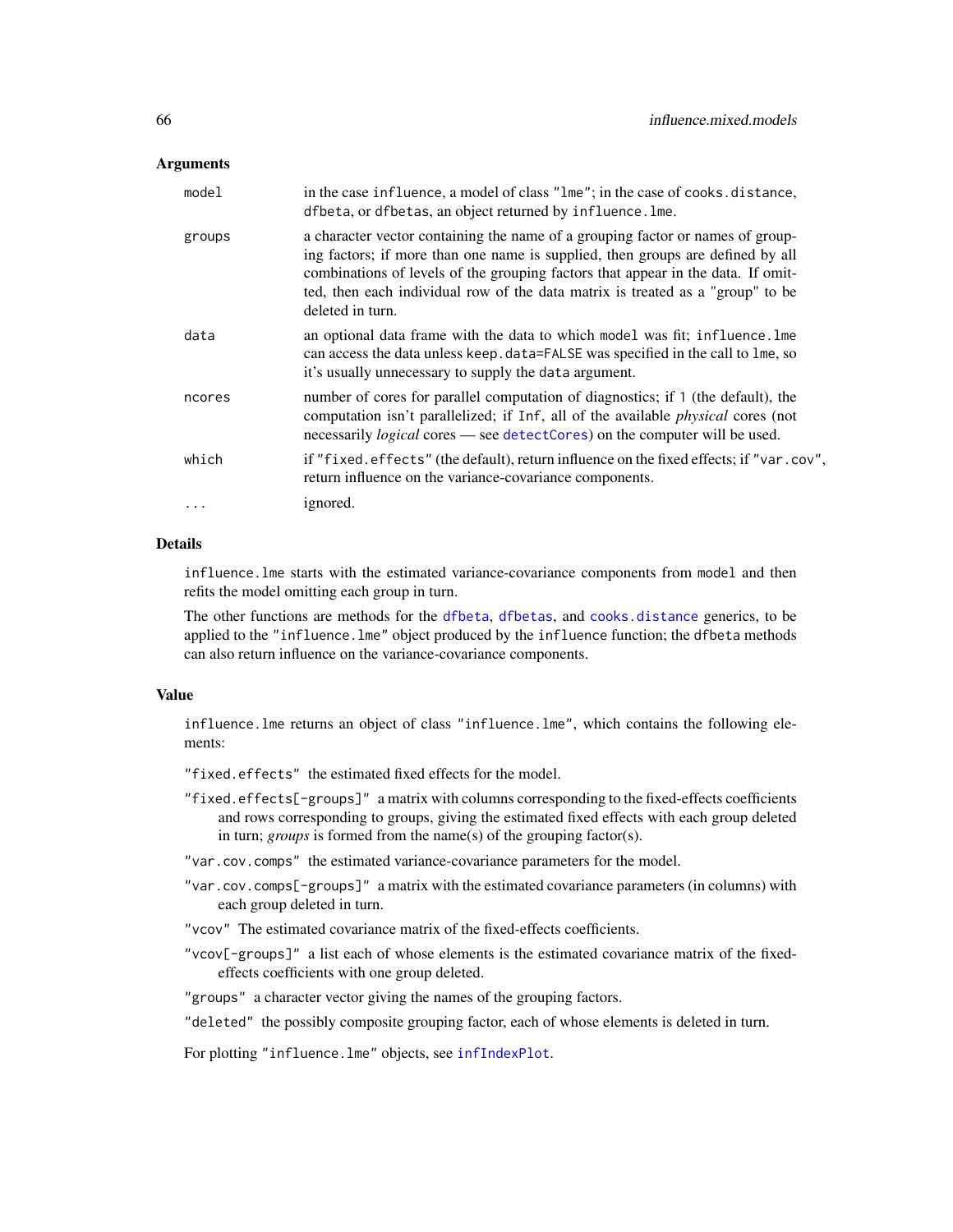#### influencePlot 67

# Author(s)

J. Fox <jfox@mcmaster.ca>

### References

Fox, J. and Weisberg, S. (2019) *An R Companion to Applied Regression*, Third Edition, Sage.

### See Also

[lme](#page-0-0), [infIndexPlot](#page-62-0).

# Examples

```
if (require(nlme)){
    print(fm1 \leftarrow \text{Im}(distance \sim age, data = Orthodont))infIndexPlot(influence(fm1, "Subject"))
    infIndexPlot(influence(fm1))
    }
```
influencePlot *Regression Influence Plot*

#### Description

This function creates a "bubble" plot of Studentized residuals versus hat values, with the areas of the circles representing the observations proportional to the value Cook's distance. Vertical reference lines are drawn at twice and three times the average hat value, horizontal reference lines at -2, 0, and 2 on the Studentized-residual scale.

### Usage

```
influencePlot(model, ...)
## S3 method for class 'lm'
influencePlot(model, scale=10,
xlab="Hat-Values", ylab="Studentized Residuals", id=TRUE, ...)
## S3 method for class 'lmerMod'
```
influencePlot(model, ...)

| model     | a linear, generalized-linear, or linear mixed model; the "1 mer Mod" method calls |
|-----------|-----------------------------------------------------------------------------------|
|           | the "lm" method and can take the same arguments.                                  |
| scale     | a factor to adjust the size of the circles.                                       |
| xlab.vlab | axis labels.                                                                      |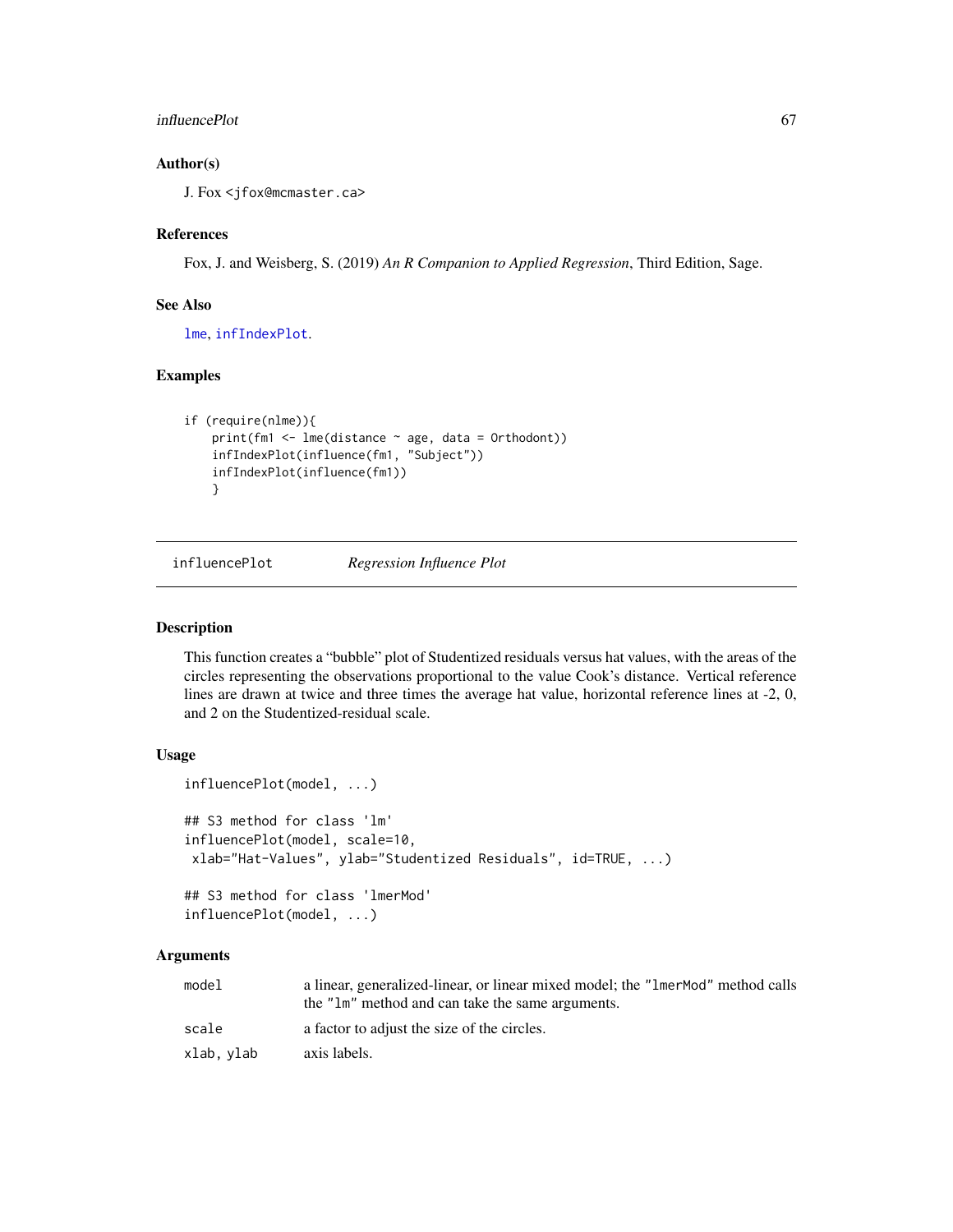| id        | settings for labelling points; see link{showLabels} for details. To omit point               |
|-----------|----------------------------------------------------------------------------------------------|
|           | labelling, set id=FALSE; the default, id=TRUE is equivalent to id=list (method="noteworthy", |
|           | n=2, cex=1, col=carPalette()[1], location="lr"). The default method="noteworthy"             |
|           | is used only in this function and indicates setting labels for points with large Stu-        |
|           | dentized residuals, hat-values or Cook's distances. Set id=list (method="identify")          |
|           | for interactive point identification.                                                        |
| $\ddotsc$ | arguments to pass to the plot and points functions.                                          |
|           |                                                                                              |

# Value

If points are identified, returns a data frame with the hat values, Studentized residuals and Cook's distance of the identified points. If no points are identified, nothing is returned. This function is primarily used for its side-effect of drawing a plot.

# Author(s)

John Fox <jfox@mcmaster.ca>, minor changes by S. Weisberg <sandy@umn.edu>

# References

Fox, J. (2016) *Applied Regression Analysis and Generalized Linear Models*, Third Edition. Sage.

Fox, J. and Weisberg, S. (2019) *An R Companion to Applied Regression*, Third Edition, Sage.

#### See Also

[cooks.distance](#page-0-0), [rstudent](#page-0-0), [hatvalues](#page-0-0), [showLabels](#page-128-0)

# Examples

```
influencePlot(lm(prestige ~ income + education, data=Duncan))
## Not run: # requires user interaction to identify points
influencePlot(lm(prestige ~ income + education, data=Duncan),
    id=list(method="identify"))
```
## End(Not run)

invResPlot *Inverse Response Plots to Transform the Response*

#### <span id="page-67-0"></span>Description

For a  $lm$  model, draws an inverse.response plot with the response  $Y$  on the vertical axis and the fitted values  $\hat{Y}$  on the horizontal axis. Uses nls to estimate  $\lambda$  in the function  $\hat{Y} = b_0 + b_1 Y^{\lambda}$ . Adds the fitted curve to the plot. invResPlot is an alias for inverseResponsePlot.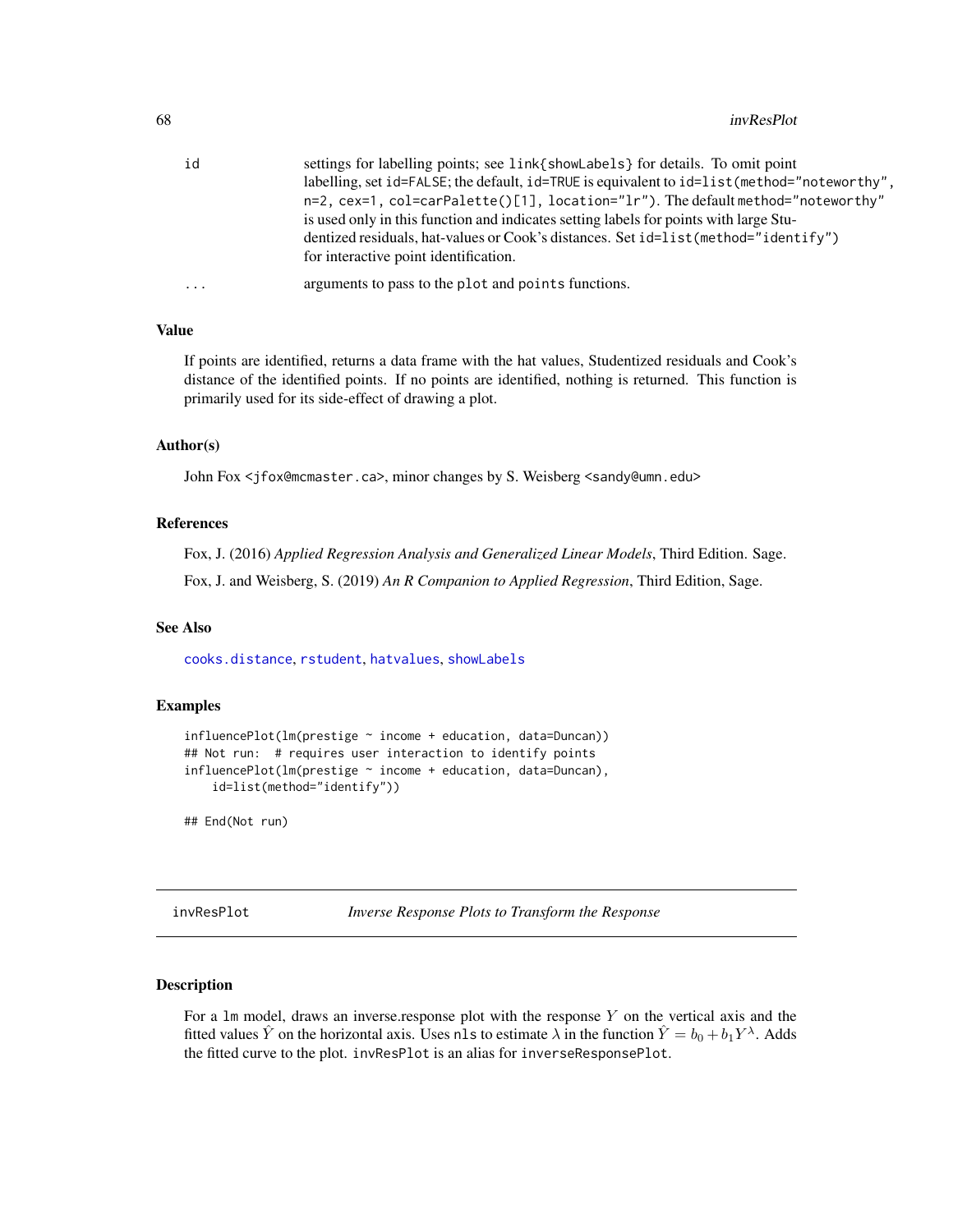#### invResPlot 69

# Usage

```
inverseResponsePlot(model, lambda=c(-1,0,1), robust=FALSE, xlab=NULL, ...)
## S3 method for class 'lm'
inverseResponsePlot(model, lambda=c(-1, 0, 1),
   robust=FALSE, xlab=NULL, id=FALSE, ...)
```
invResPlot(model, ...)

# Arguments

| model    | A "1m" regression object.                                                                                                                                                                                                                                                                                                               |
|----------|-----------------------------------------------------------------------------------------------------------------------------------------------------------------------------------------------------------------------------------------------------------------------------------------------------------------------------------------|
| lambda   | A vector of values for lambda. A plot will be produced with curves correspond-<br>ing to these lambdas and to the nonlinear least squares estimate of lambda.                                                                                                                                                                           |
| robust   | If TRUE, then estimation uses Huber M-estimates with the median absolute de-<br>viation to estimate scale and $k = 1.345$ . The default is FALSE.                                                                                                                                                                                       |
| xlab     | The horizontal axis label. If NULL, it is constructed by the function.                                                                                                                                                                                                                                                                  |
| id       | controls point identification; if FALSE (the default), no points are identified; can<br>be a list of named arguments to the showLabels function; TRUE is equivalent to<br>list(method=list(method="x", n=2, cex=1, col=carPalette()[1], location="lr"),<br>which identifies the 2 points with the most extreme horizontal $(X)$ values. |
| $\ddots$ | Other arguments passed to invTranPlot and then to plot.                                                                                                                                                                                                                                                                                 |

# Value

As a side effect, a plot is produced with the response on the horizontal axis and fitted values on the vertical axis. Several lines are added to be plot as the ols estimates of the regression of  $\hat{Y}$  on  $Y^{\lambda}$ , interpreting  $\lambda = 0$  to be natural logarithms.

Numeric output is a list with elements

| lambda | Estimate of transformation parameter for the response                                                                                 |
|--------|---------------------------------------------------------------------------------------------------------------------------------------|
| RSS    | The residual sum of squares at the minimum if robust=FALSE. If robust $=$<br>TRUE, the value of Huber objective function is returned. |

## Author(s)

Sanford Weisberg, sandy@umn.edu

# References

Fox, J. and Weisberg, S. (2011) *An R Companion to Applied Regression*, Second Edition, Sage.

Prendergast, L. A., & Sheather, S. J. (2013) On sensitivity of inverse response plot estimation and the benefits of a robust estimation approach. *Scandinavian Journal of Statistics*, 40(2), 219-237.

Weisberg, S. (2014) *Applied Linear Regression*, Fourth Edition, Wiley, Chapter 7.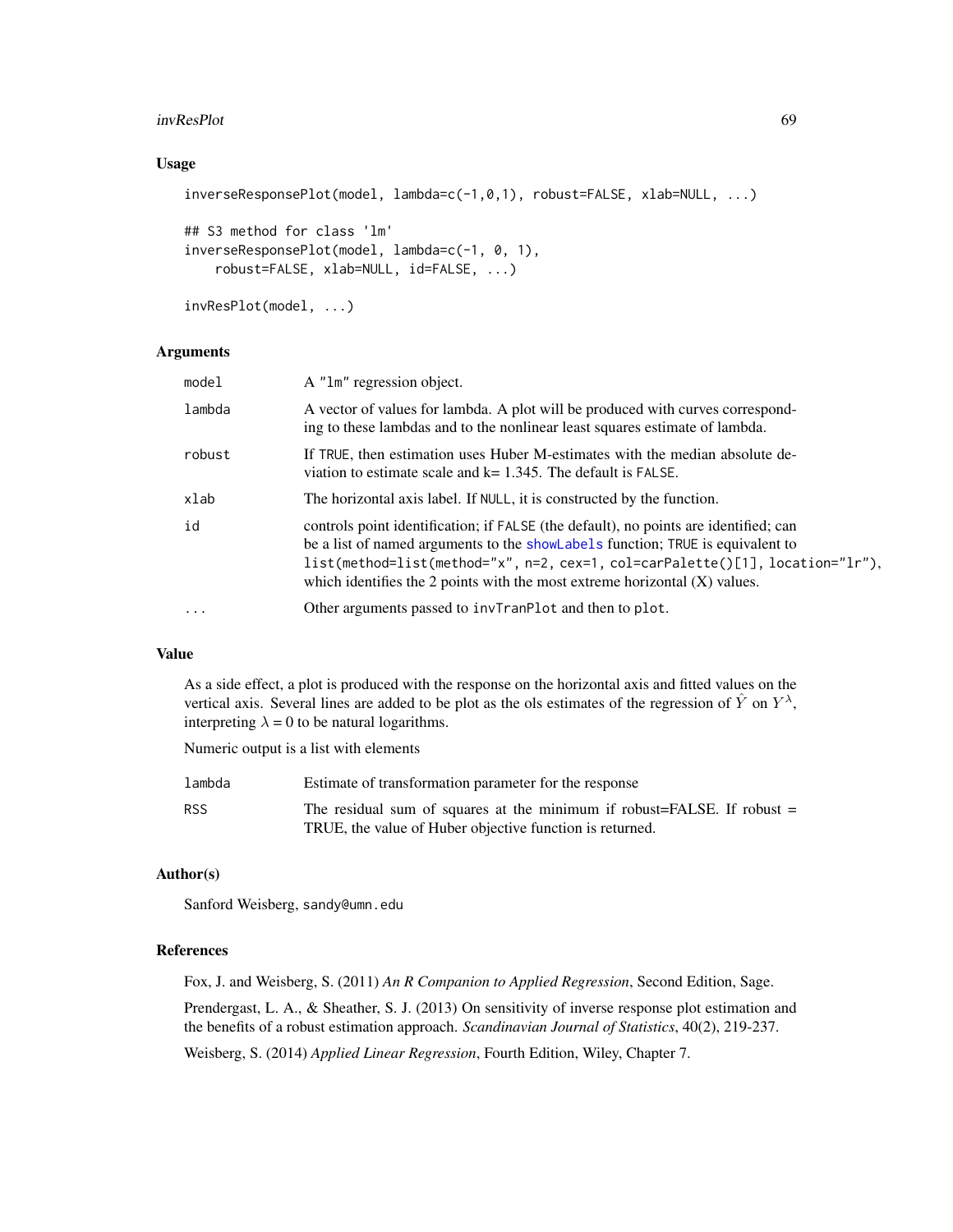# See Also

[invTranPlot](#page-69-0), [powerTransform](#page-93-0), [showLabels](#page-128-0)

# Examples

```
m2 < - \ln(\text{rate} \sim \log(\text{len}) + \log(\text{adt}) + \text{slim} + \text{shld} + \log(\text{sigsl})), Highway1)
invResPlot(m2)
```
<span id="page-69-0"></span>invTranPlot *Choose a Predictor Transformation Visually or Numerically*

# Description

invTranPlot draws a two-dimensional scatterplot of Y versus  $X$ , along with the OLS fit from the regression of Y on  $(X^{\lambda} - 1)/\lambda$ . invTranEstimate finds the nonlinear least squares estimate of  $\lambda$ and its standard error.

## Usage

```
invTranPlot(x, ...)
## S3 method for class 'formula'
invTranPlot(x, data, subset, na.action, id=FALSE, ...)
## Default S3 method:
invTranPlot(x, y, lambda=c(-1, 0, 1), robust=FALSE,
       lty.lines=rep(c("solid", "dashed", "dotdash", "longdash", "twodash"),
       length=1 + length(lambda)), lwd.lines=2,
       col=carPalette()[1], col.lines=carPalette(),
       xlab=deparse(substitute(x)), ylab=deparse(substitute(y)),
       family="bcPower", optimal=TRUE, key="auto", id=FALSE,
       grid=TRUE, ...)
```
invTranEstimate(x, y, family="bcPower", confidence=0.95, robust=FALSE)

| X         | The predictor variable, or a formula with a single response and a single predictor                                                    |
|-----------|---------------------------------------------------------------------------------------------------------------------------------------|
| V         | The response variable.                                                                                                                |
| data      | An optional data frame to get the data for the formula                                                                                |
| subset    | Optional, as in $\text{Im}$ , select a subset of the cases                                                                            |
| na.action | Optional, as in $\text{Im}$ , the action for missing data                                                                             |
| lambda    | The powers used in the plot. The optimal power than minimizes the residual<br>sum of squares is always added unless optimal is FALSE. |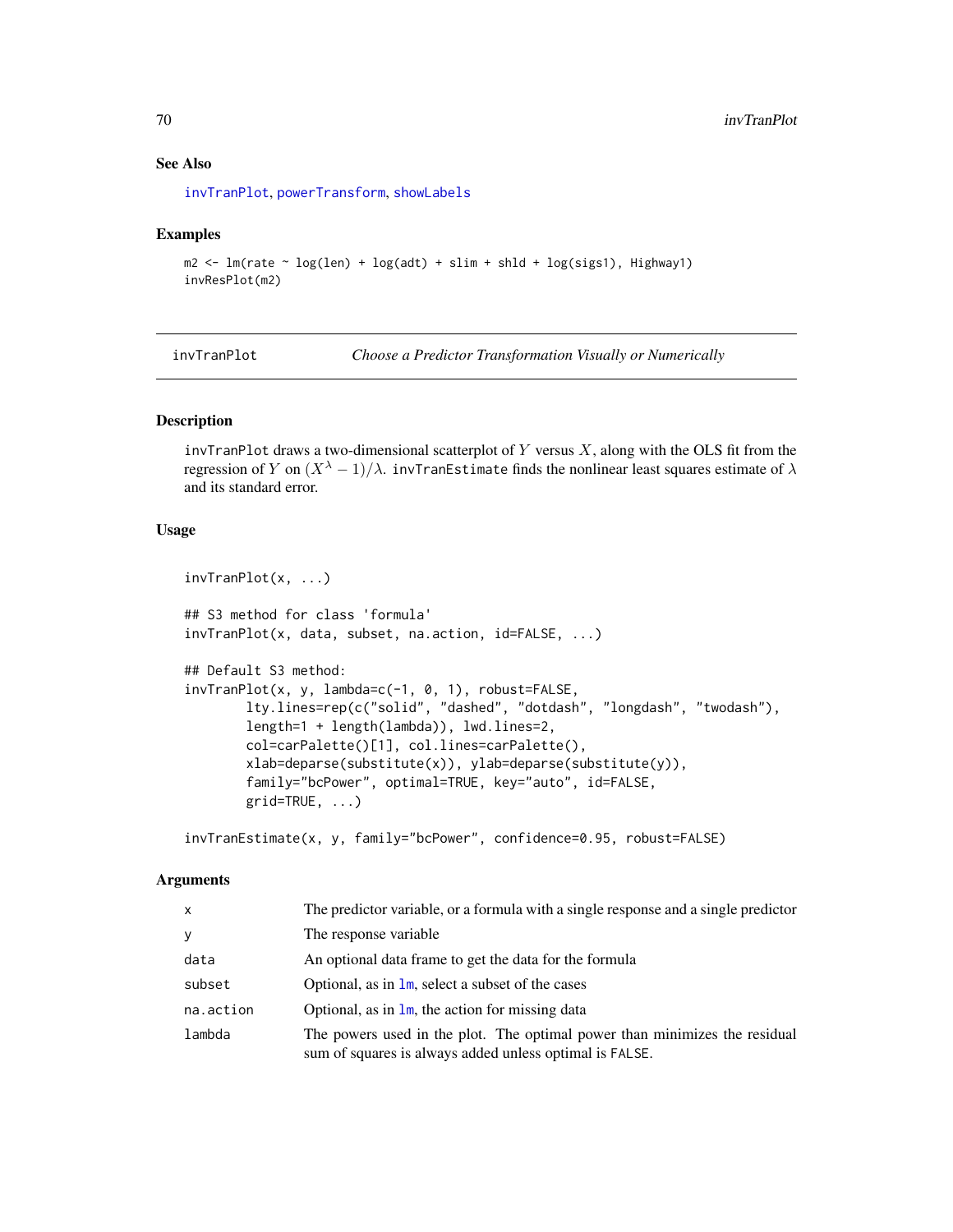| robust     | If TRUE, then the estimated transformation is computed using Huber M-estimation<br>with the MAD used to estimate scale and $k=1.345$ . The default is FALSE.                                                                                                                                                                                                                      |
|------------|-----------------------------------------------------------------------------------------------------------------------------------------------------------------------------------------------------------------------------------------------------------------------------------------------------------------------------------------------------------------------------------|
| family     | The transformation family to use, "bcPower", "yjPower", or a user-defined<br>family.                                                                                                                                                                                                                                                                                              |
| confidence | returns a profile likelihood confidence interval for the optimal transformation<br>with this confidence level. If FALSE, or if robust=TRUE, no interval is returned.                                                                                                                                                                                                              |
| optimal    | Include the optimal value of lambda?                                                                                                                                                                                                                                                                                                                                              |
| lty.lines  | line types corresponding to the powers                                                                                                                                                                                                                                                                                                                                            |
| lwd.lines  | the width of the plotted lines, defaults to 2 times the standard                                                                                                                                                                                                                                                                                                                  |
| col        | color(s) of the points in the plot. If you wish to distinguish points according<br>to the levels of a factor, we recommend using symbols, specified with the pch<br>argument, rather than colors.                                                                                                                                                                                 |
| col.lines  | color of the fitted lines corresponding to the powers. The default is to use the<br>colors returned by carPalette                                                                                                                                                                                                                                                                 |
| key        | The default is "auto", in which case a legend is added to the plot, either above<br>the top marign or in the bottom right or top right corner. Set to NULL to suppress<br>the legend.                                                                                                                                                                                             |
| xlab       | Label for the horizontal axis.                                                                                                                                                                                                                                                                                                                                                    |
| ylab       | Label for the vertical axis.                                                                                                                                                                                                                                                                                                                                                      |
| id         | controls point identification; if FALSE (the default), no points are identified; can<br>be a list of named arguments to the showLabels function; TRUE is equivalent to<br>list(method=list(method="x", n=2, cex=1, col=carPalette()[1], location="lr"),<br>which identifies the 2 points with the most extreme horizontal values $-$ i.e., the<br>response variable in the model. |
| $\cdots$   | Additional arguments passed to the plot method, such as pch.                                                                                                                                                                                                                                                                                                                      |
| grid       | If TRUE, the default, a light-gray background grid is put on the graph                                                                                                                                                                                                                                                                                                            |

# Value

invTranPlot plots a graph and returns a data frame with  $\lambda$  in the first column, and the residual sum of squares from the regression for that  $\lambda$  in the second column.

invTranEstimate returns a list with elements lambda for the estimate, se for its standard error, and RSS, the minimum value of the residual sum of squares.

### Author(s)

Sanford Weisberg, <sandy@umn.edu>

# References

Fox, J. and Weisberg, S. (2011) *An R Companion to Applied Regression*, Second Edition, Sage. Prendergast, L. A., & Sheather, S. J. (2013) On sensitivity of inverse response plot estimation and the benefits of a robust estimation approach. *Scandinavian Journal of Statistics*, 40(2), 219-237.

Weisberg, S. (2014) *Applied Linear Regression*, Fourth Edition, Wiley, Chapter 7.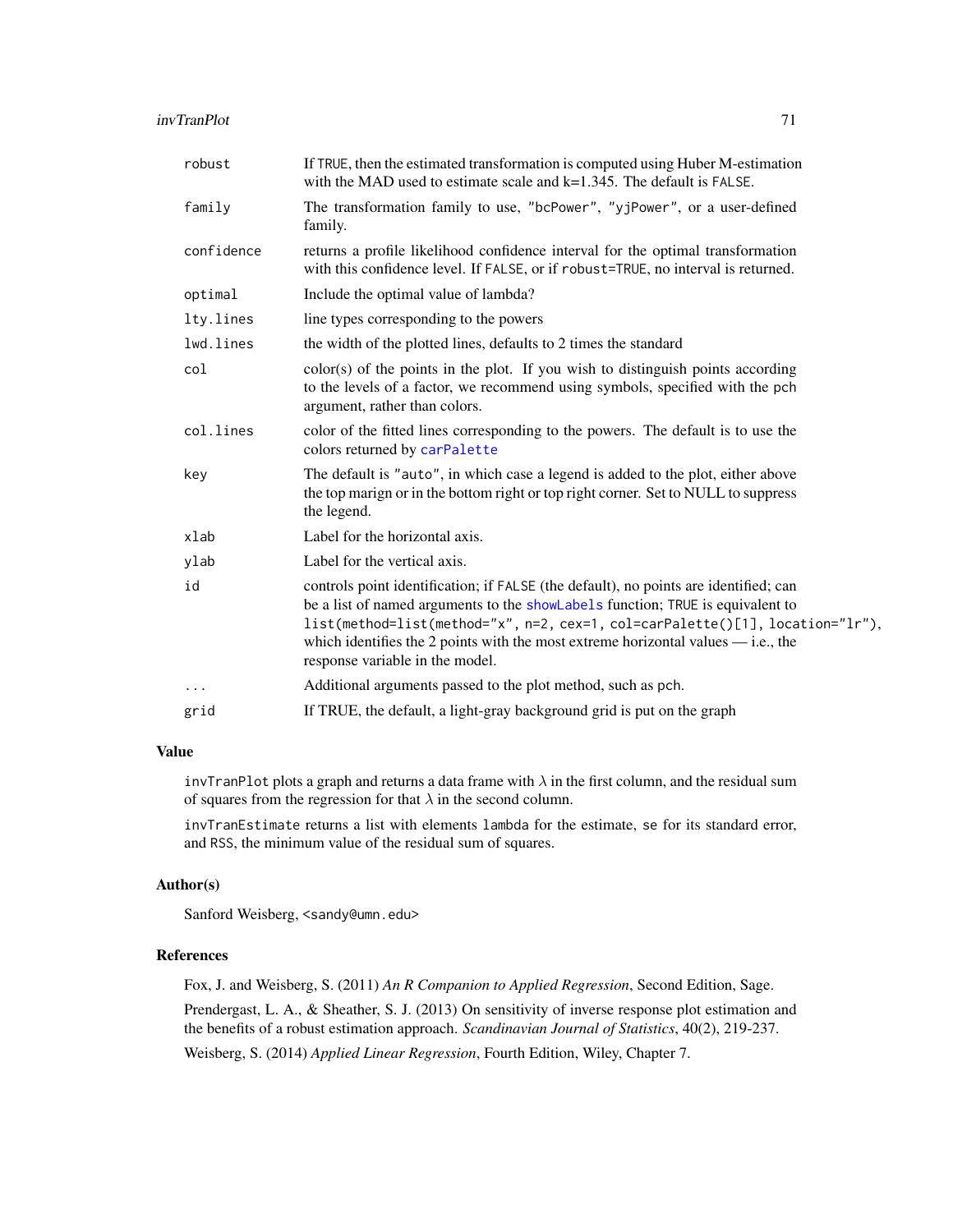# See Also

[inverseResponsePlot](#page-67-0),[optimize](#page-0-0)

# Examples

with(UN, invTranPlot(ppgdp, infantMortality)) with(UN, invTranEstimate(ppgdp, infantMortality))

leveneTest *Levene's Test*

# Description

Computes Levene's test for homogeneity of variance across groups.

# Usage

```
leveneTest(y, ...)
## S3 method for class 'formula'
leveneTest(y, data, ...)
## S3 method for class 'lm'
leveneTest(y, ...)
## Default S3 method:
leveneTest(y, group, center=median, ...)
```
# Arguments

| y        | response variable for the default method, or a 1m or formula object. If y is<br>a linear-model object or a formula, the variables on the right-hand-side of the<br>model must all be factors and must be completely crossed. |
|----------|------------------------------------------------------------------------------------------------------------------------------------------------------------------------------------------------------------------------------|
| group    | factor defining groups.                                                                                                                                                                                                      |
| center   | The name of a function to compute the center of each group; mean gives the<br>original Levene's test; the default, median, provides a more robust test.                                                                      |
| data     | a data frame for evaluating the formula.                                                                                                                                                                                     |
| $\cdots$ | arguments to be passed down, e.g., data for the formula and lm methods; can<br>also be used to pass arguments to the function given by center (e.g., center=mean<br>and trim=0.1 specify the 10% trimmed mean).              |

# Value

returns an object meant to be printed showing the results of the test.

# Note

adapted from a response posted by Brian Ripley to the r-help email list.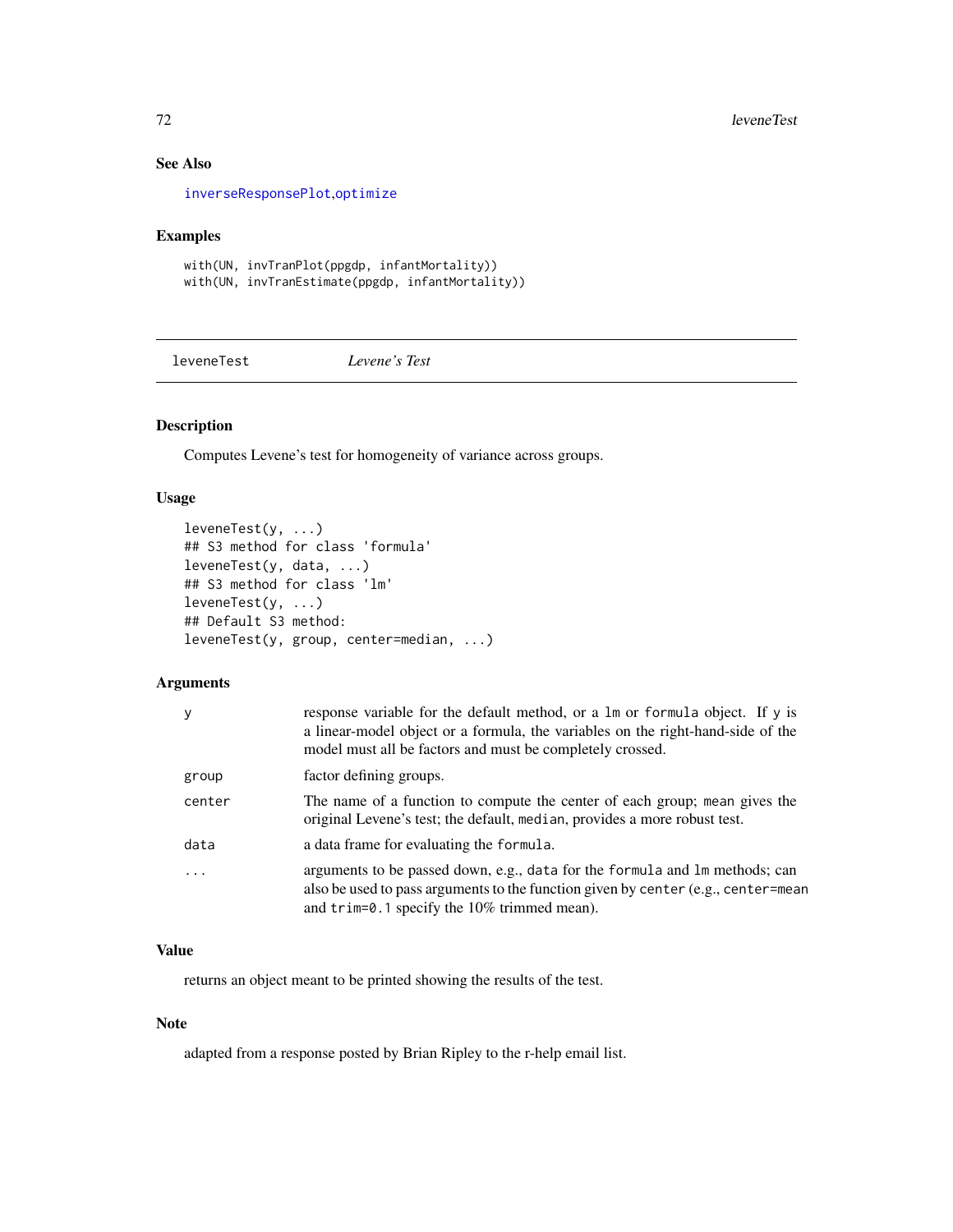## leveragePlots 73

#### Author(s)

John Fox <jfox@mcmaster.ca>; original generic version contributed by Derek Ogle

#### References

Fox, J. (2016) *Applied Regression Analysis and Generalized Linear Models*, Third Edition. Sage.

Fox, J. and Weisberg, S. (2019) *An R Companion to Applied Regression*, Third Edition, Sage.

#### Examples

```
with(Moore, leveneTest(conformity, fcategory))
with(Moore, leveneTest(conformity, interaction(fcategory, partner.status)))
leveneTest(conformity ~ fcategory*partner.status, data=Moore)
leveneTest(lm(conformity ~ fcategory*partner.status, data=Moore))
leveneTest(conformity ~ fcategory*partner.status, data=Moore, center=mean)
leveneTest(conformity ~ fcategory*partner.status, data=Moore, center=mean, trim=0.1)
```
leveragePlots *Regression Leverage Plots*

## **Description**

These functions display a generalization, due to Sall (1990) and Cook and Weisberg (1991), of added-variable plots to multiple-df terms in a linear model. When a term has just 1 df, the leverage plot is a rescaled version of the usual added-variable (partial-regression) plot.

#### Usage

```
leveragePlots(model, terms = ~., layout = NULL, ask,main, ...)
leveragePlot(model, ...)
## S3 method for class 'lm'
leveragePlot(model, term.name,
id=TRUE, col=carPalette()[1], col.lines=carPalette()[2], lwd=2,
xlab, ylab, main="Leverage Plot", grid=TRUE, ...)
## S3 method for class 'glm'
leveragePlot(model, ...)
```
#### Arguments

model model object produced by lm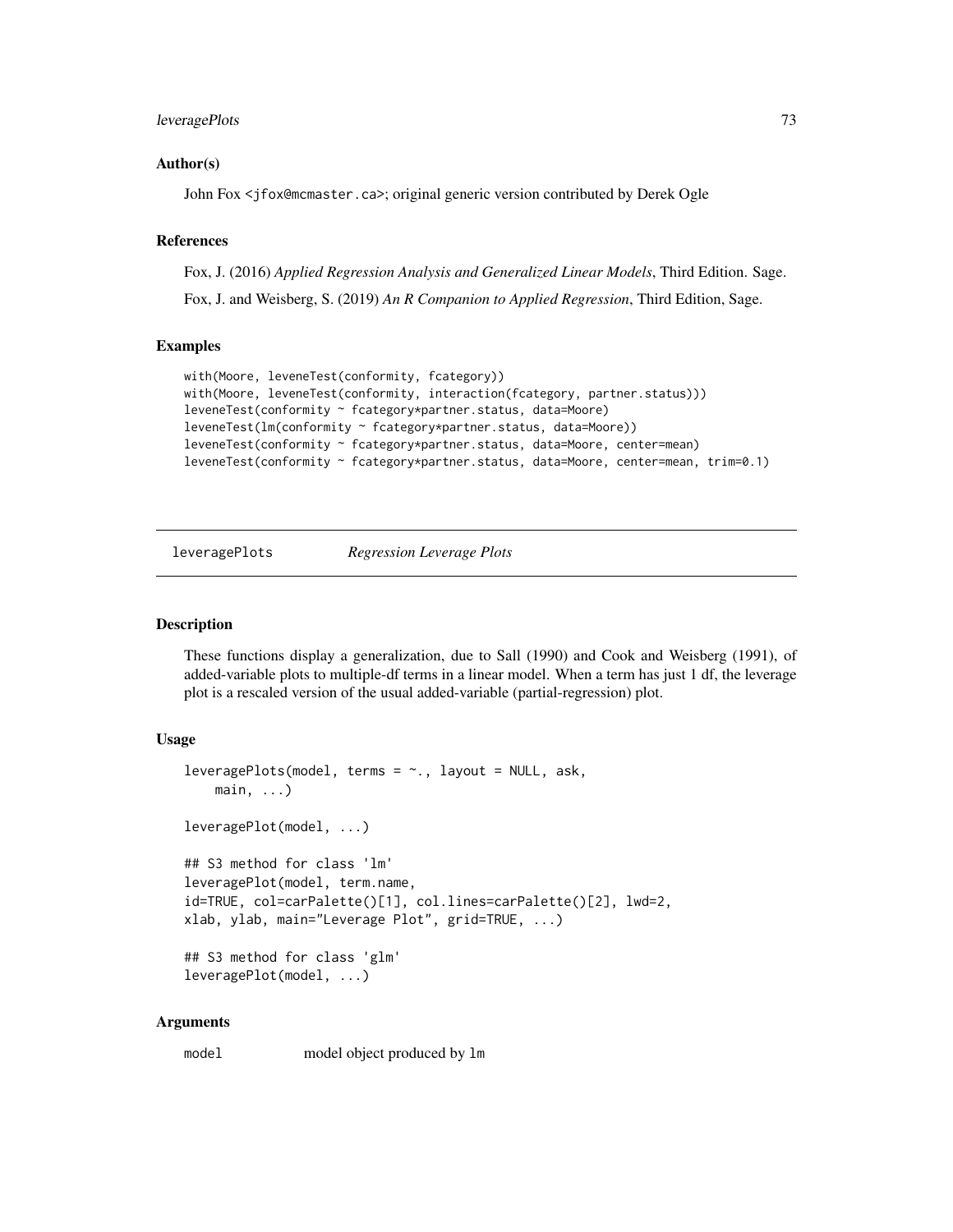| terms      | A one-sided formula that specifies a subset of the numeric regressors, factors<br>and interactions. One added-variable plot is drawn for each term, either a main<br>effect or an interactions. The default $\sim$ . is to plot against all terms in the model.<br>For example, the specification terms = $\sim$ . - X3 would plot against all predictors<br>except for X3. If this argument is a quoted name of one of the predictors, the<br>added-variable plot is drawn for that predictor only. The plots for main effects<br>with interactions present violate the marginality principle and may not be easily<br>interpreted. |
|------------|--------------------------------------------------------------------------------------------------------------------------------------------------------------------------------------------------------------------------------------------------------------------------------------------------------------------------------------------------------------------------------------------------------------------------------------------------------------------------------------------------------------------------------------------------------------------------------------------------------------------------------------|
| layout     | If set to a value like $c(1, 1)$ or $c(4, 3)$ , the layout of the graph will have this<br>many rows and columns. If not set, the program will select an appropriate layout.<br>If the number of graphs exceed nine, you must select the layout yourself, or you<br>will get a maximum of nine per page. If layout=NA, the function does not set the<br>layout and the user can use the par function to control the layout, for example<br>to have plots from two models in the same graphics window.                                                                                                                                 |
| ask        | if TRUE, a menu is provided in the R Console for the user to select the term(s) to<br>plot.                                                                                                                                                                                                                                                                                                                                                                                                                                                                                                                                          |
| xlab, ylab | axis labels; if missing, labels will be supplied.                                                                                                                                                                                                                                                                                                                                                                                                                                                                                                                                                                                    |
| main       | title for plot; if missing, a title will be supplied.                                                                                                                                                                                                                                                                                                                                                                                                                                                                                                                                                                                |
| .          | arguments passed down to method functions.                                                                                                                                                                                                                                                                                                                                                                                                                                                                                                                                                                                           |
| term.name  | Quoted name of term in the model to be plotted; this argument is omitted for<br>leveragePlots.                                                                                                                                                                                                                                                                                                                                                                                                                                                                                                                                       |
| id         | controls point identification; if FALSE, no points are identified; can be a list of<br>named arguments to the showLabels function; TRUE, the default, is equivalent to<br>list(method=list(abs(residuals(model, type="pearson")), "x"), n=2,<br>cex=1, col=carPalette()[1], location="lr"), which identifies the 2 points<br>with the largest residuals and the 2 points with the greatest partial leverage.                                                                                                                                                                                                                         |
| col        | $color(s)$ of points                                                                                                                                                                                                                                                                                                                                                                                                                                                                                                                                                                                                                 |
| col.lines  | color of the fitted line                                                                                                                                                                                                                                                                                                                                                                                                                                                                                                                                                                                                             |
| 1wd        | line width; default is 2 (see par).                                                                                                                                                                                                                                                                                                                                                                                                                                                                                                                                                                                                  |
| grid       | If TRUE, the default, a light-gray background grid is put on the graph                                                                                                                                                                                                                                                                                                                                                                                                                                                                                                                                                               |

## Details

The function intended for direct use is leveragePlots.

The model can contain factors and interactions. A leverage plot can be drawn for each term in the model, including the constant.

leveragePlot.glm is a dummy function, which generates an error message.

## Value

NULL. These functions are used for their side effect: producing plots.

## Author(s)

John Fox <jfox@mcmaster.ca>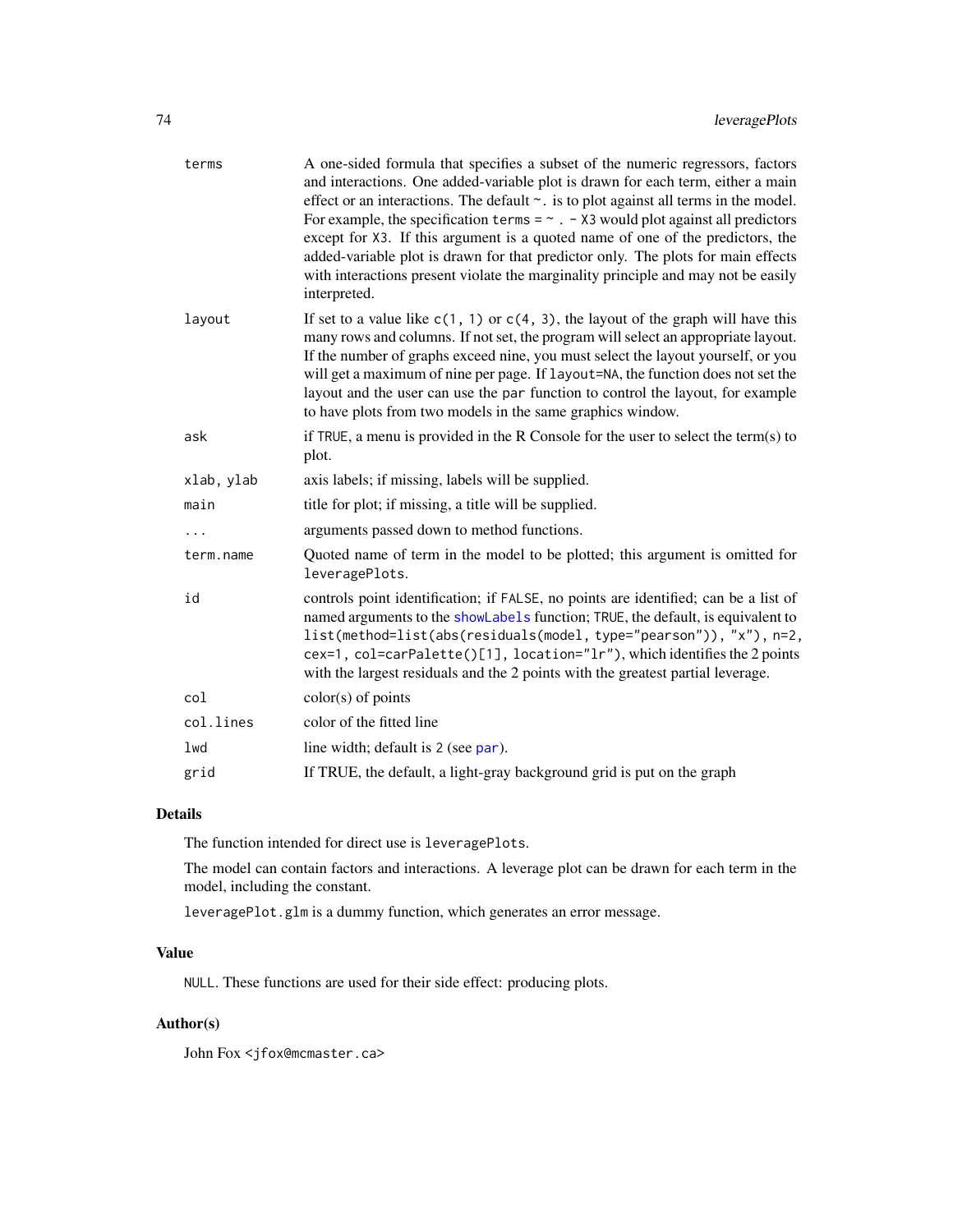#### linearHypothesis 75

#### References

Cook, R. D. and Weisberg, S. (1991). Added Variable Plots in Linear Regression. In Stahel, W. and Weisberg, S. (eds.), *Directions in Robust Statistics and Diagnostics*. Springer, 47-60.

Fox, J. (2016) *Applied Regression Analysis and Generalized Linear Models*, Third Edition. Sage.

Fox, J. and Weisberg, S. (2019) *An R Companion to Applied Regression*, Third Edition, Sage.

Sall, J. (1990) Leverage plots for general linear hypotheses. *American Statistician* 44, 308–315.

## See Also

[avPlots](#page-10-0)

#### Examples

leveragePlots(lm(prestige~(income+education)\*type, data=Duncan))

linearHypothesis *Test Linear Hypothesis*

## **Description**

Generic function for testing a linear hypothesis, and methods for linear models, generalized linear models, multivariate linear models, linear and generalized linear mixed-effects models, generalized linear models fit with svyglm in the survey package, robust linear models fit with rlm in the MASS package, and other models that have methods for coef and vcov. For mixed-effects models, the tests are Wald chi-square tests for the fixed effects.

#### Usage

```
linearHypothesis(model, ...)
lht(model, ...)## Default S3 method:
linearHypothesis(model, hypothesis.matrix, rhs=NULL,
test=c("Chisq", "F"), vcov.=NULL, singular.ok=FALSE, verbose=FALSE,
   coef. = coef(model), suppress.vcov.msg=FALSE, error.df, ...)
## S3 method for class 'lm'
linearHypothesis(model, hypothesis.matrix, rhs=NULL,
    test=c("F", "Chisq"), vcov.=NULL,
white.adjust=c(FALSE, TRUE, "hc3", "hc0", "hc1", "hc2", "hc4"),
singular.ok=FALSE, ...)
## S3 method for class 'glm'
linearHypothesis(model, ...)
```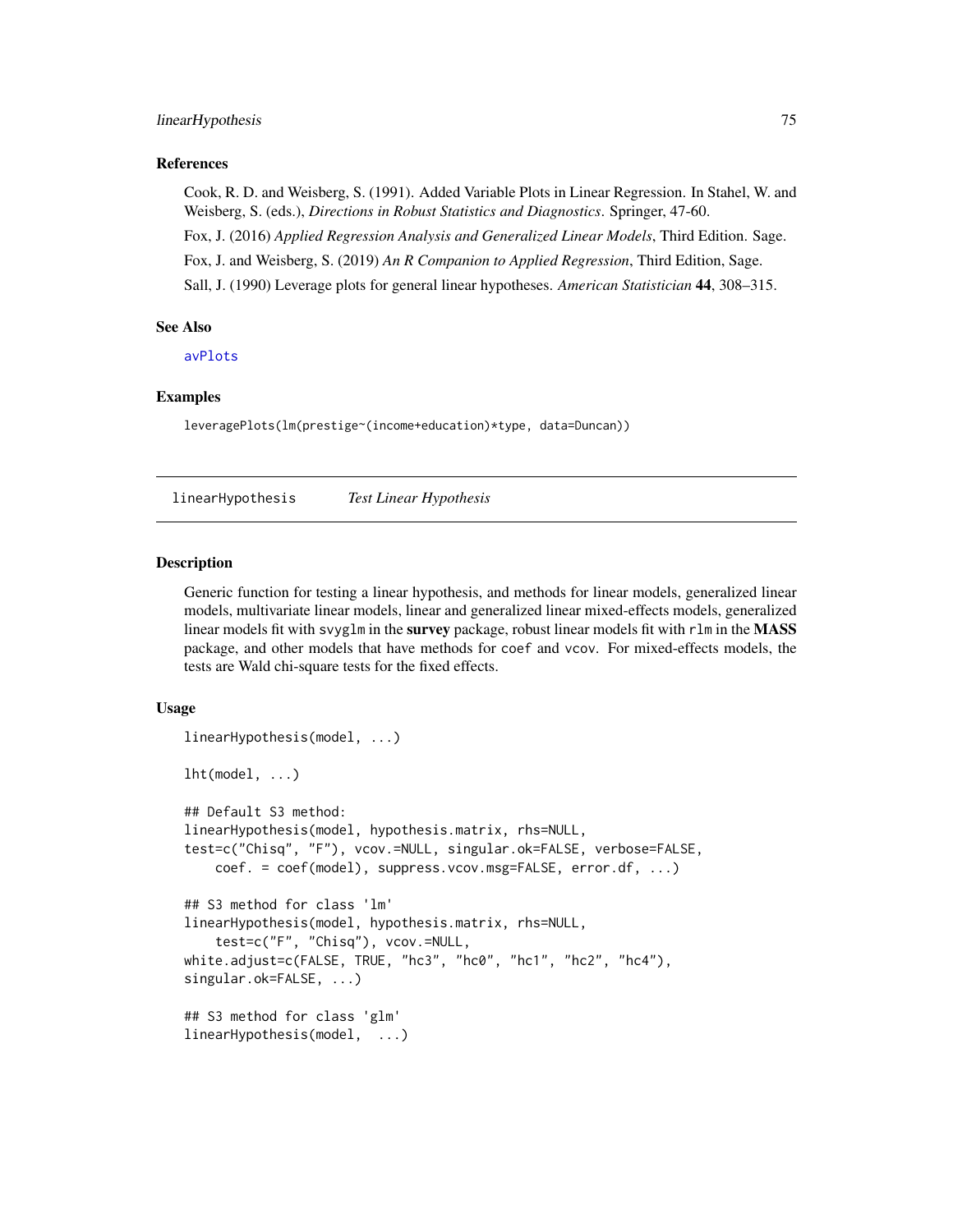```
## S3 method for class 'lmList'
linearHypothesis(model, ..., vcov.=vcov, coef.=coef)
## S3 method for class 'nlsList'
linearHypothesis(model, ..., vcov.=vcov, coef.=coef)
## S3 method for class 'mlm'
linearHypothesis(model, hypothesis.matrix, rhs=NULL, SSPE, V,
    test, idata, icontrasts=c("contr.sum", "contr.poly"), idesign, iterms,
   check.imatrix=TRUE, P=NULL, title="", singular.ok=FALSE, verbose=FALSE, ...)
## S3 method for class 'polr'
linearHypothesis(model, hypothesis.matrix, rhs=NULL, vcov.,
verbose=FALSE, ...)
## S3 method for class 'linearHypothesis.mlm'
print(x, SSP=TRUE, SSPE=SSP,
    digits=getOption("digits"), ...)
## S3 method for class 'lme'
linearHypothesis(model, hypothesis.matrix, rhs=NULL,
vcov.=NULL, singular.ok=FALSE, verbose=FALSE, ...)
## S3 method for class 'mer'
linearHypothesis(model, hypothesis.matrix, rhs=NULL,
vcov.=NULL, test=c("Chisq", "F"), singular.ok=FALSE, verbose=FALSE, ...)
## S3 method for class 'merMod'
linearHypothesis(model, hypothesis.matrix, rhs=NULL,
     vcov.=NULL, test=c("Chisq", "F"), singular.ok=FALSE, verbose=FALSE, ...)
## S3 method for class 'svyglm'
linearHypothesis(model, ...)
## S3 method for class 'rlm'
linearHypothesis(model, ...)
## S3 method for class 'survreg'
linearHypothesis(model, hypothesis.matrix, rhs=NULL,
test=c("Chisq", "F"), vcov., verbose=FALSE, ...)
matchCoefs(model, pattern, ...)
## Default S3 method:
matchCoefs(model, pattern, coef.=coef, ...)
## S3 method for class 'lme'
```

```
matchCoefs(model, pattern, ...)
```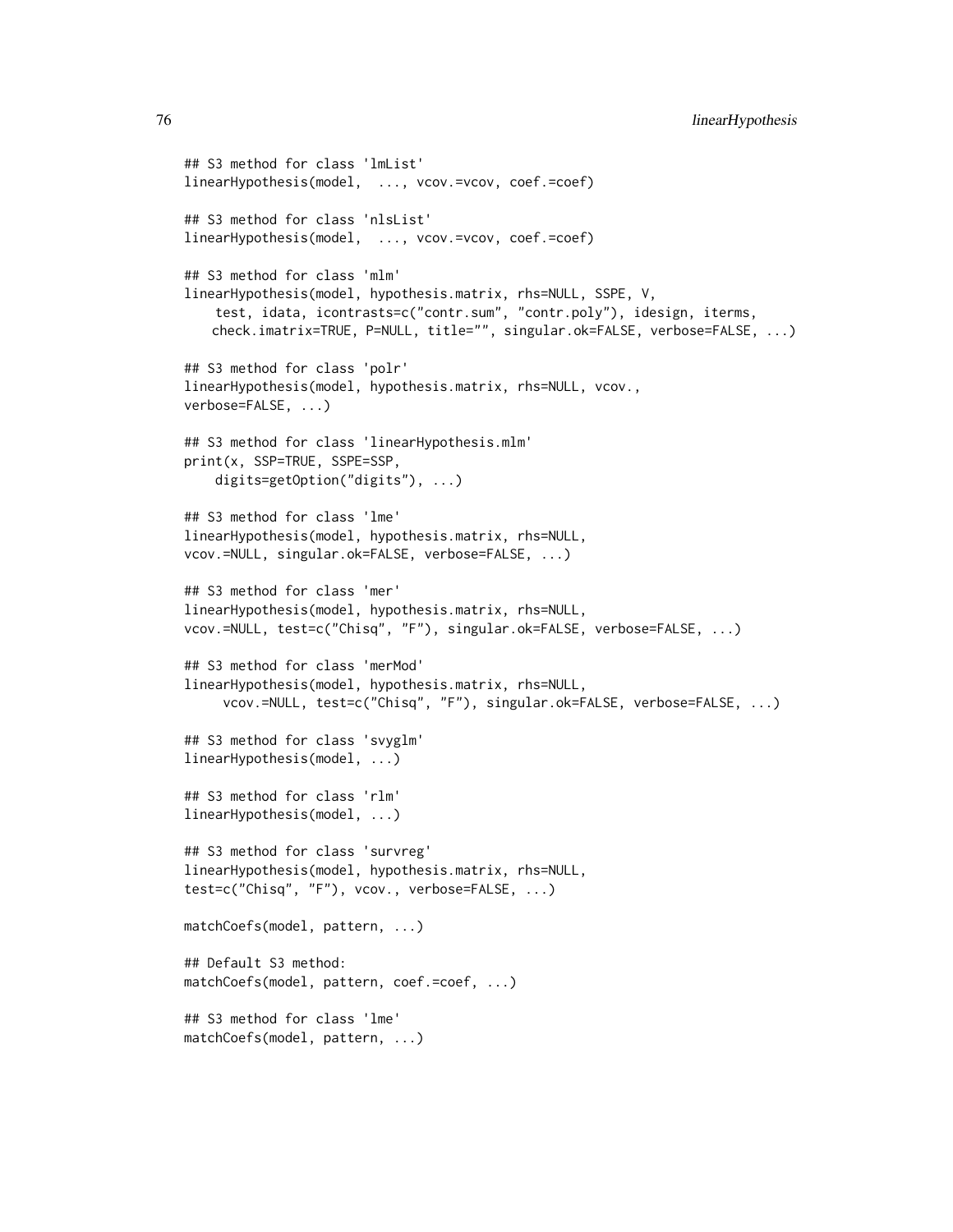```
## S3 method for class 'mer'
matchCoefs(model, pattern, ...)
## S3 method for class 'merMod'
matchCoefs(model, pattern, ...)
## S3 method for class 'mlm'
matchCoefs(model, pattern, ...)
## S3 method for class 'lmList'
matchCoefs(model, pattern, ...)
```

| model             | fitted model object. The default method of linearHypothesis works for mod-<br>els for which the estimated parameters can be retrieved by coef and the corre-<br>sponding estimated covariance matrix by vcov. See the <i>Details</i> for more infor-<br>mation.                                                                                                                                                                                         |
|-------------------|---------------------------------------------------------------------------------------------------------------------------------------------------------------------------------------------------------------------------------------------------------------------------------------------------------------------------------------------------------------------------------------------------------------------------------------------------------|
| hypothesis.matrix |                                                                                                                                                                                                                                                                                                                                                                                                                                                         |
|                   | matrix (or vector) giving linear combinations of coefficients by rows, or a char-<br>acter vector giving the hypothesis in symbolic form (see <i>Details</i> ).                                                                                                                                                                                                                                                                                         |
| rhs               | right-hand-side vector for hypothesis, with as many entries as rows in the hy-<br>pothesis matrix; can be omitted, in which case it defaults to a vector of zeroes.<br>For a multivariate linear model, rhs is a matrix, defaulting to 0. This argument<br>isn't available for F-tests for linear mixed models.                                                                                                                                         |
| singular.ok       | if FALSE (the default), a model with aliased coefficients produces an error; if<br>TRUE, the aliased coefficients are ignored, and the hypothesis matrix should not<br>have columns for them. For a multivariate linear model: will return the hypoth-<br>esis and error SSP matrices even if the latter is singular; useful for computing<br>univariate repeated-measures ANOVAs where there are fewer subjects than df<br>for within-subject effects. |
| error.df          | For the default linearHypothesis method, if an F-test is requested and if<br>error. df is missing, the error degrees of freedom will be computed by applying<br>the df. residual function to the model; if df. residual returns NULL or NA,<br>then a chi-square test will be substituted for the F-test (with a message to that<br>effect.                                                                                                             |
| idata             | an optional data frame giving a factor or factors defining the intra-subject model<br>for multivariate repeated-measures data. See Details for an explanation of the<br>intra-subject design and for further explanation of the other arguments relating<br>to intra-subject factors.                                                                                                                                                                   |
| icontrasts        | names of contrast-generating functions to be applied by default to factors and<br>ordered factors, respectively, in the within-subject "data"; the contrasts must<br>produce an intra-subject model matrix in which different terms are orthogonal.                                                                                                                                                                                                     |
| idesign           | a one-sided model formula using the "data" in idata and specifying the intra-<br>subject design.                                                                                                                                                                                                                                                                                                                                                        |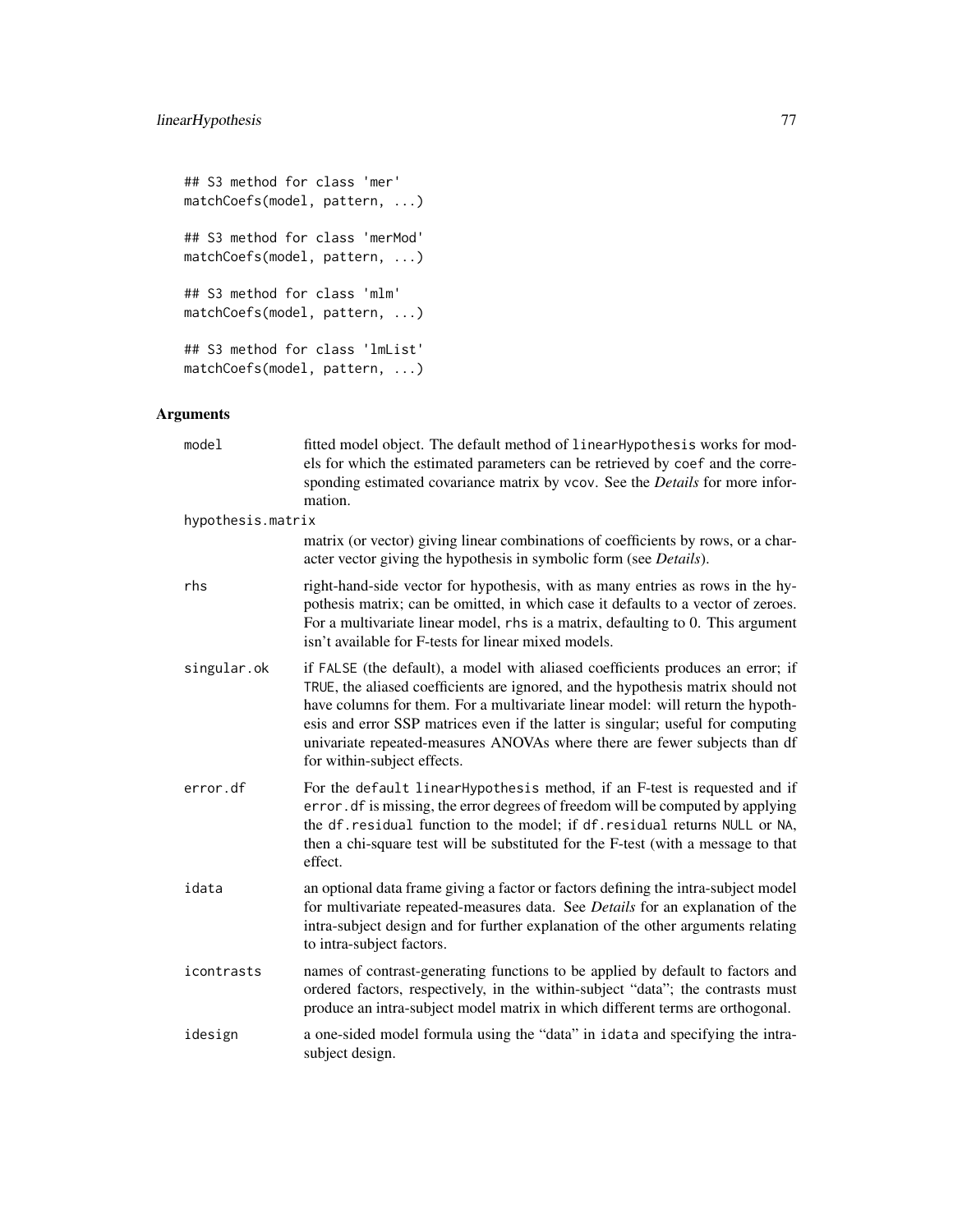| iterms                       | the quoted name of a term, or a vector of quoted names of terms, in the intra-<br>subject design to be tested.                                                                                                                                                                                                                                                                                                 |
|------------------------------|----------------------------------------------------------------------------------------------------------------------------------------------------------------------------------------------------------------------------------------------------------------------------------------------------------------------------------------------------------------------------------------------------------------|
| check.imatrix                | check that columns of the intra-subject model matrix for different terms are mu-<br>tually orthogonal (default, TRUE). Set to FALSE only if you have already checked<br>that the intra-subject model matrix is block-orthogonal.                                                                                                                                                                               |
| P                            | transformation matrix to be applied to the repeated measures in multivariate<br>repeated-measures data; if NULL and no intra-subject model is specified, no<br>response-transformation is applied; if an intra-subject model is specified via the<br>idata, idesign, and (optionally) icontrasts arguments, then P is generated<br>automatically from the iterms argument.                                     |
| <b>SSPE</b>                  | in linearHypothesis method for mlm objects: optional error sum-of-squares-<br>and-products matrix; if missing, it is computed from the model. In print<br>method for linearHypothesis.mlm objects: if TRUE, print the sum-of-squares<br>and cross-products matrix for error.                                                                                                                                   |
| test                         | character string, "F" or "Chisq", specifying whether to compute the finite-<br>sample F statistic (with approximate F distribution) or the large-sample Chi-<br>squared statistic (with asymptotic Chi-squared distribution). For a multivariate<br>linear model, the multivariate test statistic to report — one or more of "Pillai",<br>"Wilks", "Hotelling-Lawley", or "Roy", with "Pillai" as the default. |
| title                        | an optional character string to label the output.                                                                                                                                                                                                                                                                                                                                                              |
| V                            | inverse of sum of squares and products of the model matrix; if missing it is<br>computed from the model.                                                                                                                                                                                                                                                                                                       |
| VCOV.                        | a function for estimating the covariance matrix of the regression coefficients,<br>e.g., hccm, or an estimated covariance matrix for model. See also white. adjust.<br>For the "lmList" and "nlsList" methods, vcov. must be a function (default-<br>ing to vcov) to be applied to each model in the list.                                                                                                     |
| coef.                        | a vector of coefficient estimates. The default is to get the coefficient estimates<br>from the model argument, but the user can input any vector of the correct length.<br>For the "lmList" and "nlsList" methods, coef. must be a function (default-<br>ing to coef) to be applied to each model in the list.                                                                                                 |
| white.adjust                 | logical or character. Convenience interface to hccm (instead of using the argu-<br>ment vcov.). Can be set either to a character value specifying the type argument<br>of hccm or TRUE, in which case "hc3" is used implicitly. The default is FALSE.                                                                                                                                                          |
| verbose                      | If TRUE, the hypothesis matrix, right-hand-side vector (or matrix), and estimated<br>value of the hypothesis are printed to standard output; if FALSE (the default), the<br>hypothesis is only printed in symbolic form and the value of the hypothesis is<br>not printed.                                                                                                                                     |
| х                            | an object produced by linearHypothesis.mlm.                                                                                                                                                                                                                                                                                                                                                                    |
| <b>SSP</b>                   | if TRUE (the default), print the sum-of-squares and cross-products matrix for the<br>hypothesis and the response-transformation matrix.                                                                                                                                                                                                                                                                        |
| digits                       | minimum number of signficiant digits to print.                                                                                                                                                                                                                                                                                                                                                                 |
| pattern<br>suppress.vcov.msg | a regular expression to be matched against coefficient names.                                                                                                                                                                                                                                                                                                                                                  |
|                              | for internal use by methods that call the default method.                                                                                                                                                                                                                                                                                                                                                      |
| $\cdots$                     | arguments to pass down.                                                                                                                                                                                                                                                                                                                                                                                        |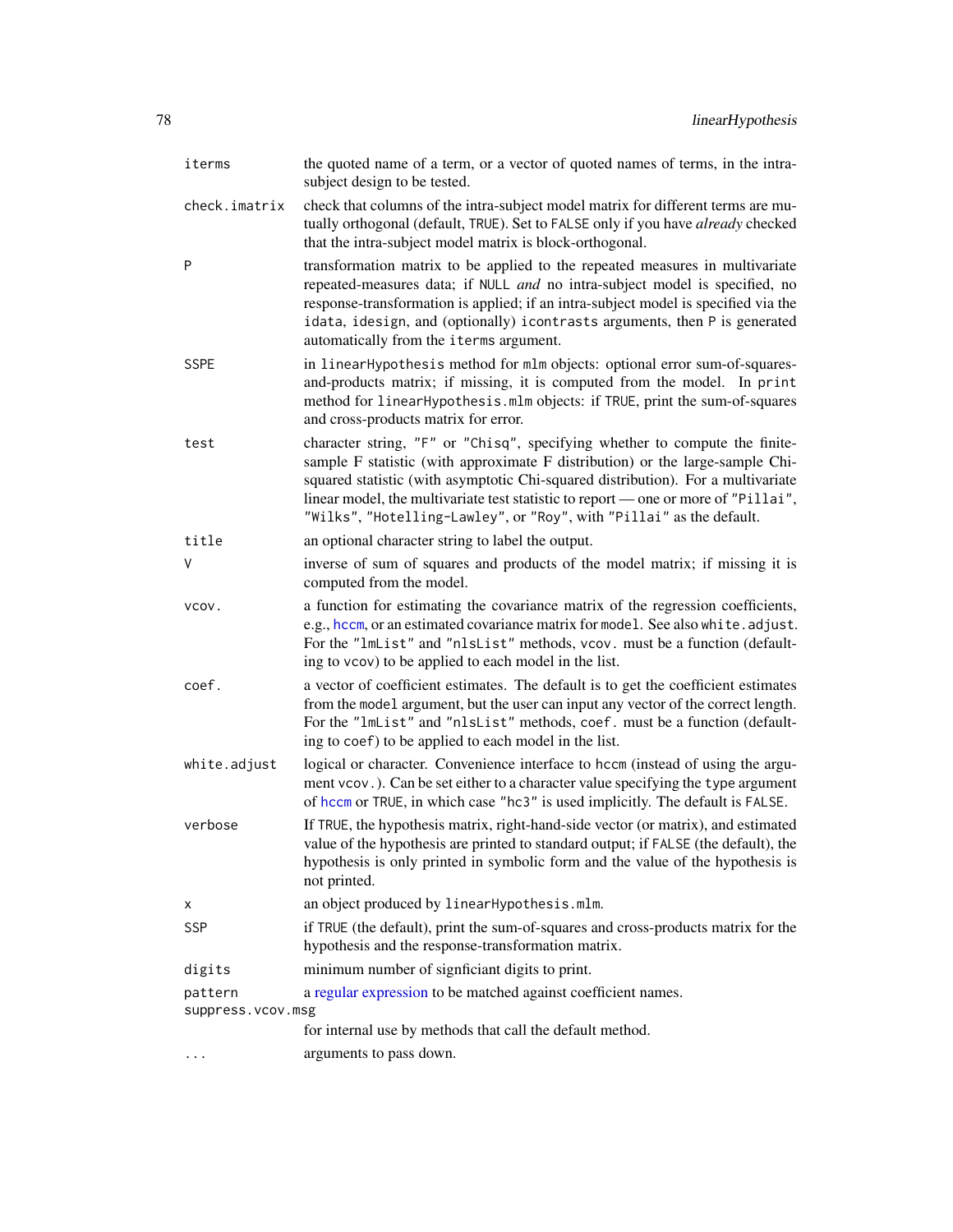## linearHypothesis 79

#### Details

linearHypothesis computes either a finite-sample F statistic or asymptotic Chi-squared statistic for carrying out a Wald-test-based comparison between a model and a linearly restricted model. The default method will work with any model object for which the coefficient vector can be retrieved by coef and the coefficient-covariance matrix by vcov (otherwise the argument vcov. has to be set explicitly). For computing the F statistic (but not the Chi-squared statistic) a df. residual method needs to be available. If a formula method exists, it is used for pretty printing.

The method for "lm" objects calls the default method, but it changes the default test to "F", supports the convenience argument white.adjust (for backwards compatibility), and enhances the output by the residual sums of squares. For "glm" objects just the default method is called (bypassing the "lm" method). The svyglm method also calls the default method.

The function lht also dispatches to linearHypothesis.

The hypothesis matrix can be supplied as a numeric matrix (or vector), the rows of which specify linear combinations of the model coefficients, which are tested equal to the corresponding entries in the right-hand-side vector, which defaults to a vector of zeroes.

Alternatively, the hypothesis can be specified symbolically as a character vector with one or more elements, each of which gives either a linear combination of coefficients, or a linear equation in the coefficients (i.e., with both a left and right side separated by an equals sign). Components of a linear expression or linear equation can consist of numeric constants, or numeric constants multiplying coefficient names (in which case the number precedes the coefficient, and may be separated from it by spaces or an asterisk); constants of 1 or -1 may be omitted. Spaces are always optional. Components are separated by plus or minus signs. Newlines or tabs in hypotheses will be treated as spaces. See the examples below.

If the user sets the arguments coef. and vcov., then the computations are done without reference to the model argument. This is like assuming that coef. is normally distibuted with estimated variance vcov. and the linearHypothesis will compute tests on the mean vector for coef., without actually using the model argument.

A linear hypothesis for a multivariate linear model (i.e., an object of class "mlm") can optionally include an intra-subject transformation matrix for a repeated-measures design. If the intra-subject transformation is absent (the default), the multivariate test concerns all of the corresponding coefficients for the response variables. There are two ways to specify the transformation matrix for the repeated measures:

- 1. The transformation matrix can be specified directly via the P argument.
- 2. A data frame can be provided defining the repeated-measures factor or factors via idata, with default contrasts given by the icontrasts argument. An intra-subject model-matrix is generated from the one-sided formula specified by the idesign argument; columns of the model matrix corresponding to different terms in the intra-subject model must be orthogonal (as is insured by the default contrasts). Note that the contrasts given in icontrasts can be overridden by assigning specific contrasts to the factors in idata. The repeated-measures transformation matrix consists of the columns of the intra-subject model matrix corresponding to the term or terms in iterms. In most instances, this will be the simpler approach, and indeed, most tests of interests can be generated automatically via the [Anova](#page-3-0) function.

matchCoefs is a convenience function that can sometimes help in formulating hypotheses; for example matchCoefs(mod, ":") will return the names of all interaction coefficients in the model mod.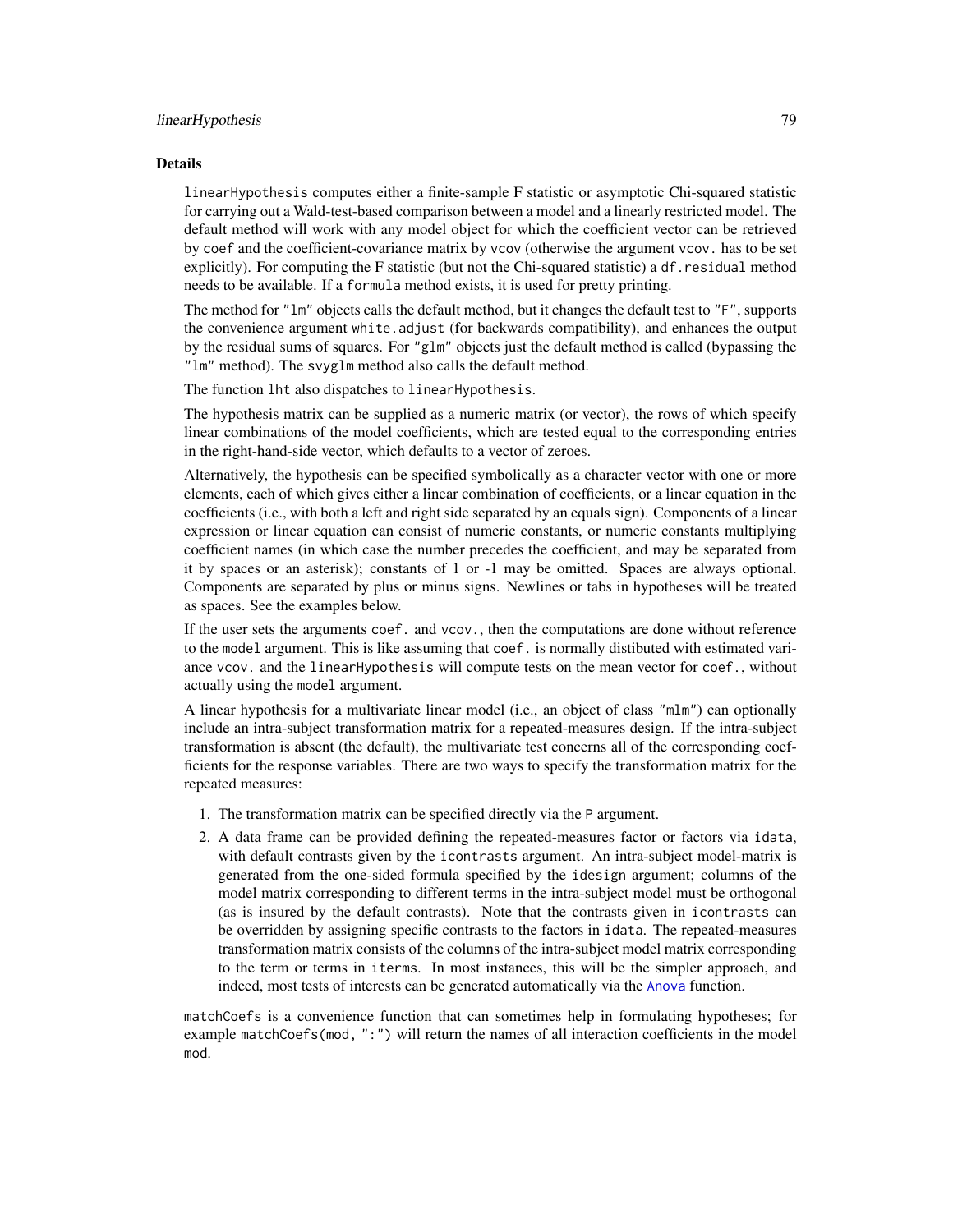For a univariate model, an object of class "anova" which contains the residual degrees of freedom in the model, the difference in degrees of freedom, Wald statistic (either "F" or "Chisq"), and corresponding p value. The value of the linear hypothesis and its covariance matrix are returned respectively as "value" and "vcov" attributes of the object (but not printed).

For a multivariate linear model, an object of class "linearHypothesis.mlm", which contains sumsof-squares-and-product matrices for the hypothesis and for error, degrees of freedom for the hypothesis and error, and some other information.

The returned object normally would be printed.

## Author(s)

Achim Zeileis and John Fox <jfox@mcmaster.ca>

## References

Fox, J. (2016) *Applied Regression Analysis and Generalized Linear Models*, Third Edition. Sage.

Fox, J. and Weisberg, S. (2019) *An R Companion to Applied Regression*, Third Edition, Sage.

Hand, D. J., and Taylor, C. C. (1987) *Multivariate Analysis of Variance and Repeated Measures: A Practical Approach for Behavioural Scientists.* Chapman and Hall.

O'Brien, R. G., and Kaiser, M. K. (1985) MANOVA method for analyzing repeated measures designs: An extensive primer. *Psychological Bulletin* 97, 316–333.

#### See Also

[anova](#page-0-0), [Anova](#page-3-0), [waldtest](#page-0-0), [hccm](#page-56-0), [vcovHC](#page-0-0), [vcovHAC](#page-0-0), [coef](#page-0-0), [vcov](#page-0-0)

## Examples

```
mod.davis <- lm(weight ~ repwt, data=Davis)
```

```
## the following are equivalent:
linearHypothesis(mod.davis, diag(2), c(0,1))
linearHypothesis(mod.davis, c("(Intercept) = 0", "repwt = 1"))
linearHypothesis(mod.davis, c("(Intercept)", "repwt"), c(0,1))
linearHypothesis(mod.davis, c("(Intercept)", "repwt = 1"))
```

```
## use asymptotic Chi-squared statistic
linearHypothesis(mod.davis, c("(Intercept) = 0", "repwt = 1"), test = "Chisq")
```

```
## the following are equivalent:
 ## use HC3 standard errors via white.adjust option
linearHypothesis(mod.davis, c("(Intercept) = 0", "repwt = 1"),
   white.addjust = TRUE)## covariance matrix *function*
linearHypothesis(mod.davis, c("(Intercept) = 0", "report = 1"), vcov = hccm)## covariance matrix *estimate*
linearHypothesis(mod.davis, c("(Intercept) = 0", "repwt = 1"),
```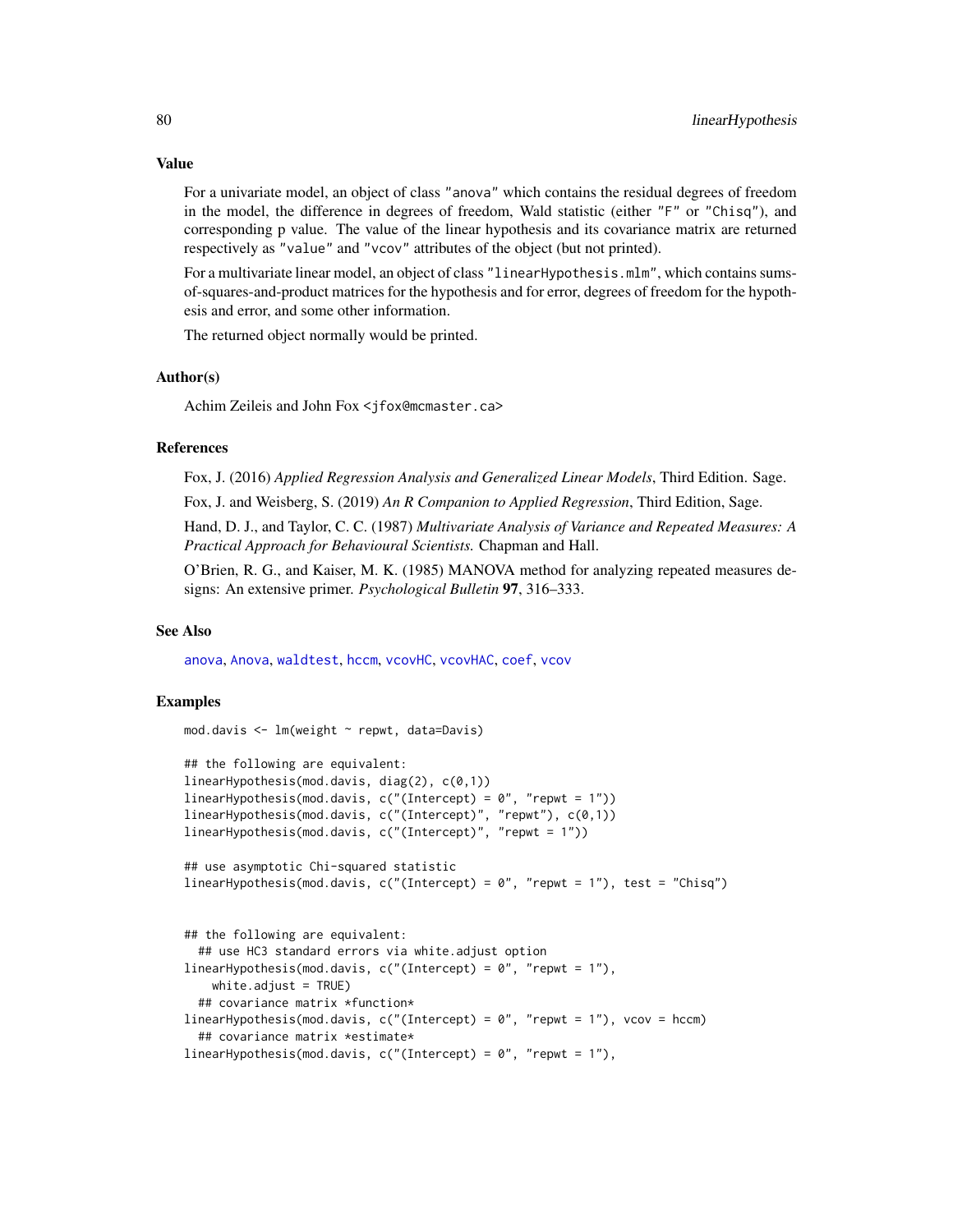```
vcov = hccm(mod.davis, type = "hc3"))
mod.duncan <- lm(prestige ~ income + education, data=Duncan)
## the following are all equivalent:
linearHypothesis(mod.duncan, "1*income - 1*education = 0")
linearHypothesis(mod.duncan, "income = education")
linearHypothesis(mod.duncan, "income - education")
linearHypothesis(mod.duncan, "lincome - 1education = 0")
linearHypothesis(mod.duncan, "0 = 1*income - 1*education")
linearHypothesis(mod.duncan, "income-education=0")
linearHypothesis(mod.duncan, "1*income - 1*education + 1 = 1")
linearHypothesis(mod.duncan, "2income = 2*education")
mod.duncan.2 <- lm(prestige ~ type*(income + education), data=Duncan)
coefs <- names(coef(mod.duncan.2))
## test against the null model (i.e., only the intercept is not set to 0)
linearHypothesis(mod.duncan.2, coefs[-1])
## test all interaction coefficients equal to 0
linearHypothesis(mod.duncan.2, coefs[grep(":", coefs)], verbose=TRUE)
linearHypothesis(mod.duncan.2, matchCoefs(mod.duncan.2, ":"), verbose=TRUE) # equivalent
lh <- linearHypothesis(mod.duncan.2, coefs[grep(":", coefs)])
attr(lh, "value") # value of linear function
attr(lh, "vcov") # covariance matrix of linear function
## a multivariate linear model for repeated-measures data
## see ?OBrienKaiser for a description of the data set used in this example.
mod.ok <- lm(cbind(pre.1, pre.2, pre.3, pre.4, pre.5,
                     post.1, post.2, post.3, post.4, post.5,
                     fup.1, fup.2, fup.3, fup.4, fup.5) \sim treatment*gender,
                data=OBrienKaiser)
coef(mod.ok)
## specify the model for the repeated measures:
phase <- factor(rep(c("pretest", "posttest", "followup"), c(5, 5, 5)),
    levels=c("pretest", "posttest", "followup"))
hour <- ordered(rep(1:5, 3))
idata <- data.frame(phase, hour)
idata
## test the four-way interaction among the between-subject factors
## treatment and gender, and the intra-subject factors
## phase and hour
linearHypothesis(mod.ok, c("treatment1:gender1", "treatment2:gender1"),
    title="treatment:gender:phase:hour", idata=idata, idesign=~phase*hour,
    iterms="phase:hour")
## mixed-effects models examples:
```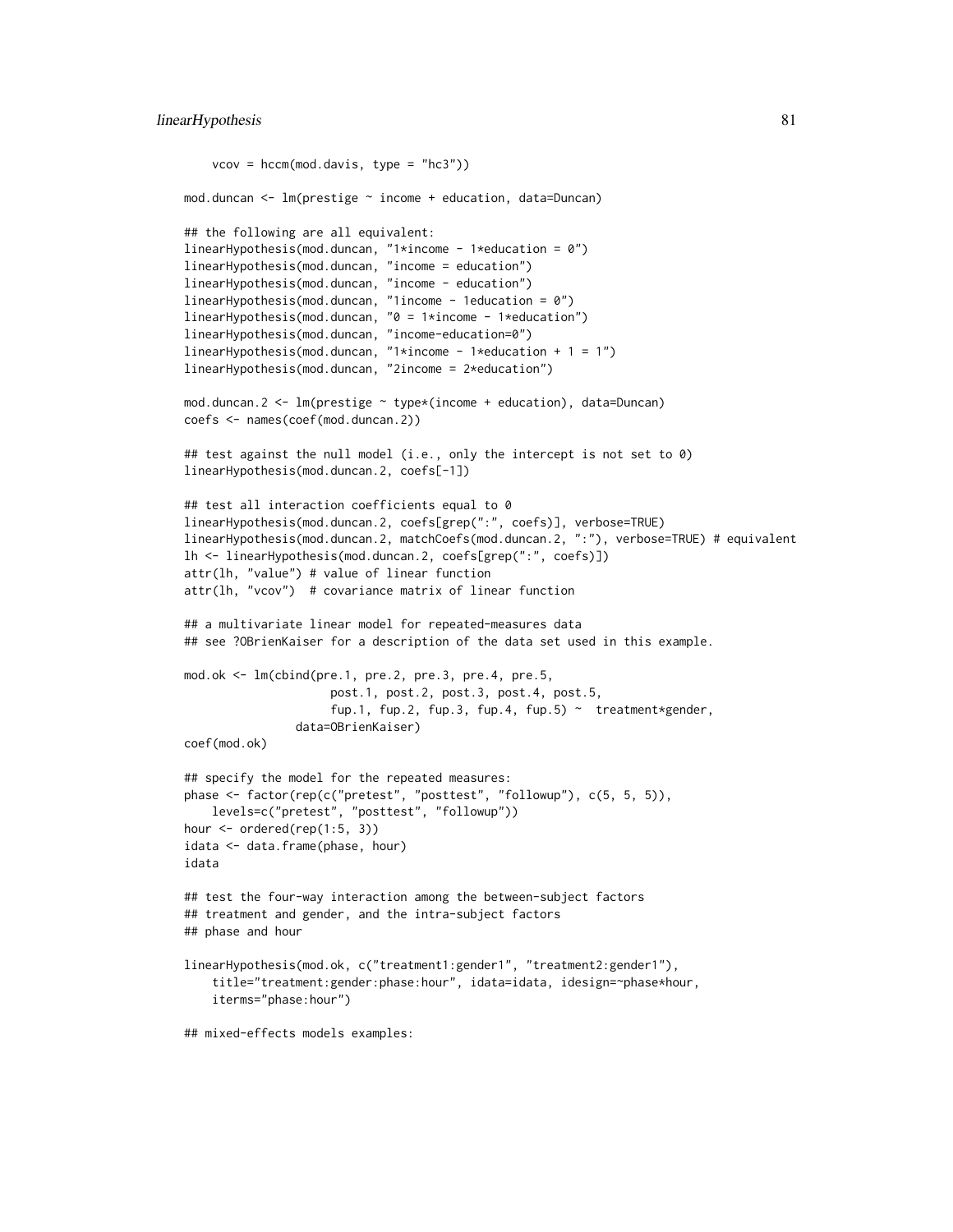82 logit

```
## Not run: # loads nlme package
library(nlme)
example(lme)
linearHypothesis(fm2, "age = 0")
## End(Not run)
## Not run: # loads lme4 package
library(lme4)
example(glmer)
linearHypothesis(gm1, matchCoefs(gm1, "period"))
## End(Not run)
```
## logit *Logit Transformation*

## Description

Compute the logit transformation of proportions or percentages.

#### Usage

logit(p, percents, adjust)

#### Arguments

| D        | numeric vector or array of proportions or percentages.                                                                                                     |
|----------|------------------------------------------------------------------------------------------------------------------------------------------------------------|
| percents | TRUE for percentages, FALSE for proportions. If the argument is missing and the<br>largest value of $p > 1$ , percents is set to TRUE, otherwise to FALSE. |
| adjust   | adjustment factor to avoid proportions of 0 or 1; defaults to 0 if there are no such<br>proportions in the data, and to .025 if there are.                 |

## Details

Computes the logit transformation logit =  $\log[p/(1-p)]$  for the proportion p.

If  $p = 0$  or 1, then the logit is undefined. logit can remap the proportions to the interval (adjust, 1 - adjust) prior to the transformation. If it adjusts the data automatically, logit will print a warning message.

## Value

a numeric vector or array of the same shape and size as p.

#### Author(s)

John Fox <jfox@mcmaster.ca>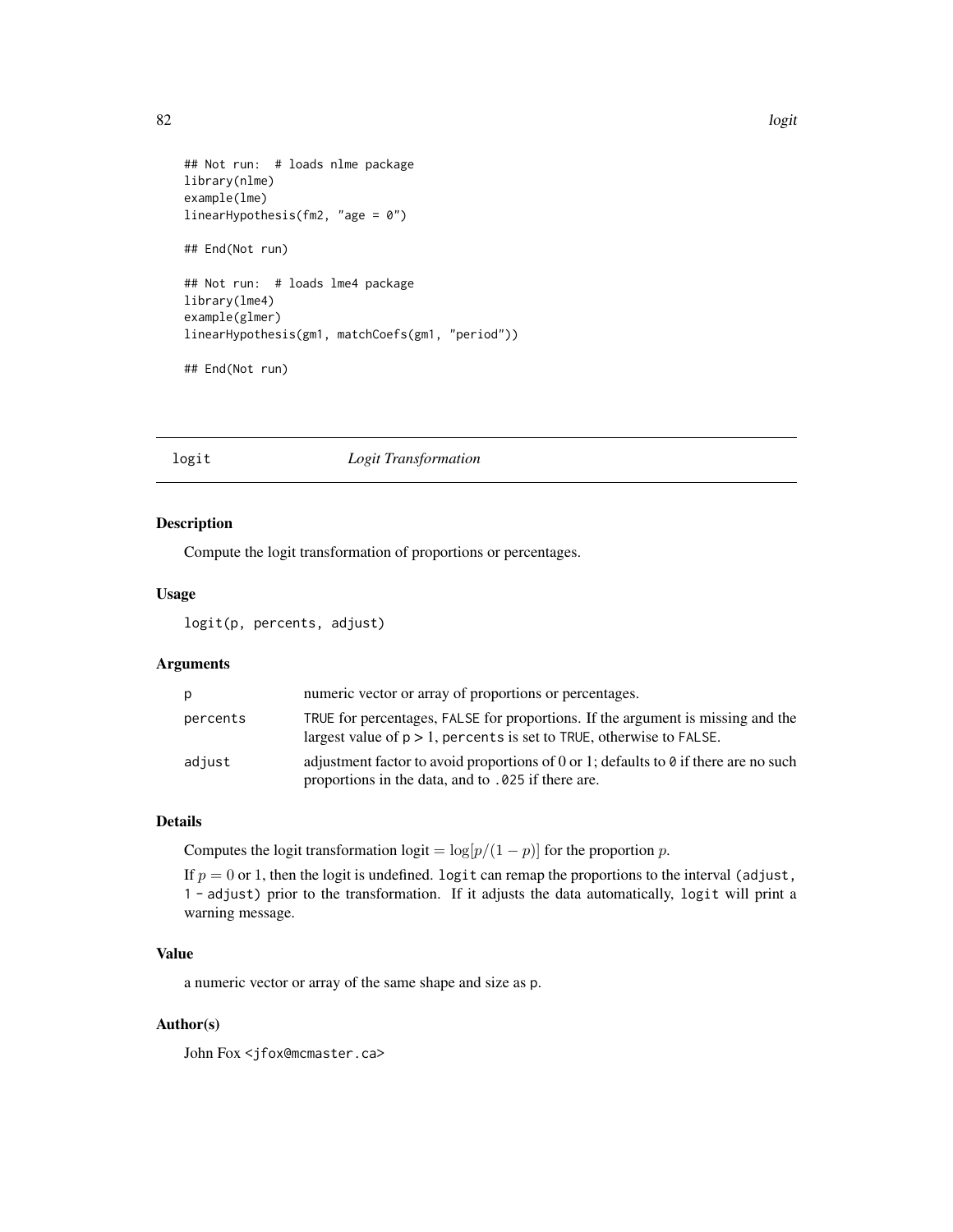#### mcPlots 83

#### References

Fox, J. and Weisberg, S. (2019) *An R Companion to Applied Regression*, Third Edition, Sage.

#### See Also

[probabilityAxis](#page-142-0)

#### Examples

```
save.opt <- options(digits=4)
logit(.1*0:10)
logit(.1*0:10, adjust=0)
options(save.opt)
```
mcPlots *Draw Linear Model Marginal and Conditional Plots in Parallel or Overlaid*

### Description

the mcPlot function draws two graphs or overlays the two graphs. For a response Y and a regressor X, the first plot is the *m*arginal plot of Y versus X with both variables centered, visualizing the conditional distribution of Y given X ignoring all other regressors. The second plot is an addedvariable for X after all other regressors, visualizing the *c*onditional distribution of Y given X after adjusting for all other predictors. The added variable plot by default is drawn using the same xlim and ylim as the centered marginal plot to emphasize that conditioning removes variation in both the regressor and the response.The plot is primarily intended as a pedagogical tool for understanding coefficients in first-order models.

### Usage

```
mcPlots(model, ...)
## Default S3 method:
mcPlots(model, terms=~., layout=NULL, ask, overlaid=TRUE, ...)
mcPlot(model, ...)
## S3 method for class 'lm'
mcPlot(model, variable, id=FALSE,
    col.marginal=carPalette()[2], col.conditional=carPalette()[3],
    col.arrows="gray", pch = c(16,1), cex=par("cex"), pt.wts=FALSE,
    lwd = 2, grid=TRUE, ellipse=FALSE, overlaid=TRUE, new=TRUE,
    title=TRUE, ...)
## S3 method for class 'glm'
mcPlot(model, ...)
```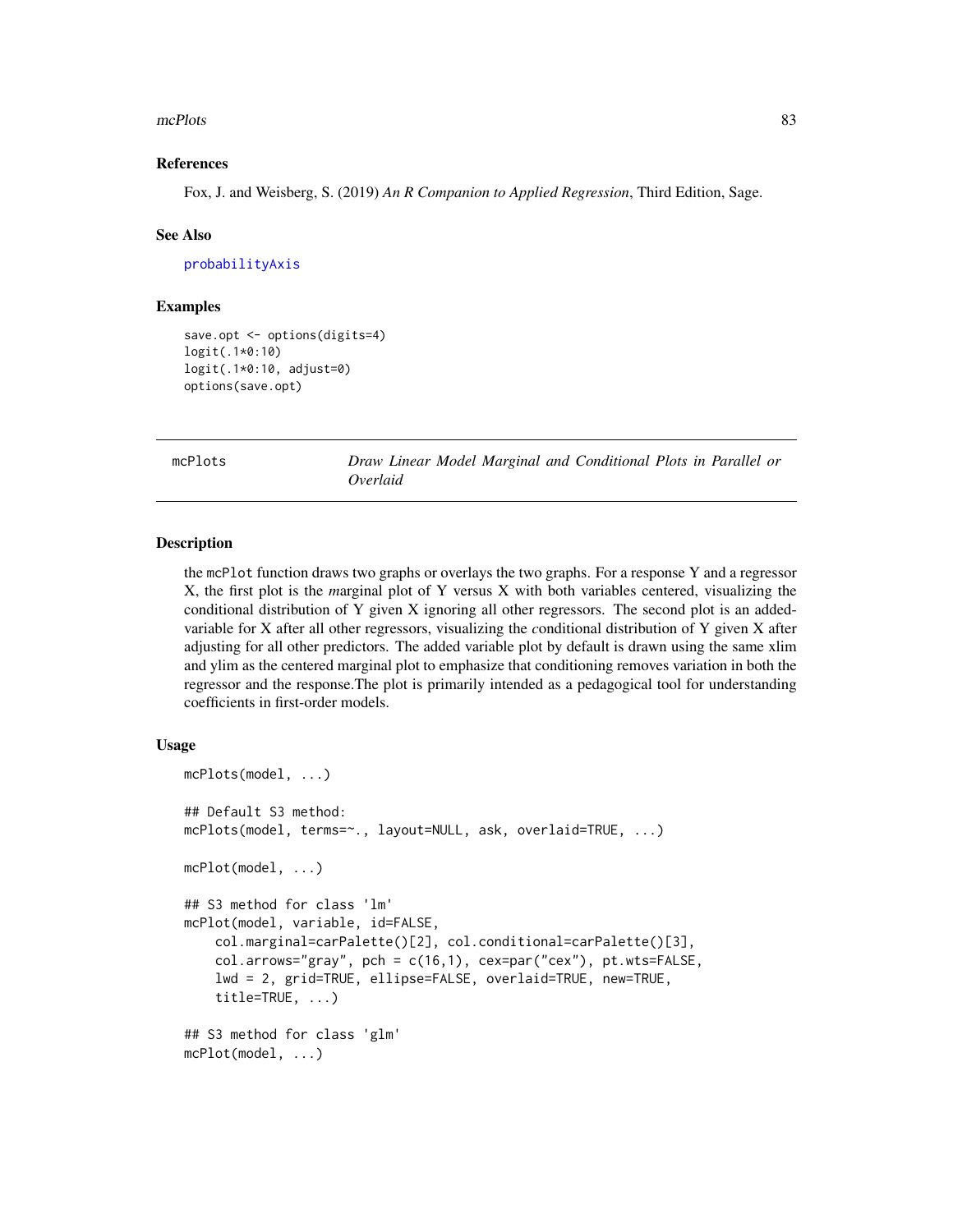| model                         | model object produced by 1m; the "g1m" method just reports an error.                                                                                                                                                                                                                                                                                                                                                                                                                                                                                                                                                                                        |
|-------------------------------|-------------------------------------------------------------------------------------------------------------------------------------------------------------------------------------------------------------------------------------------------------------------------------------------------------------------------------------------------------------------------------------------------------------------------------------------------------------------------------------------------------------------------------------------------------------------------------------------------------------------------------------------------------------|
| terms                         | A one-sided formula that specifies a subset of the predictors. One added-variable<br>plot is drawn for each regressor and for each basis vector used to define a factor.<br>For example, the specification terms = $\sim$ . - X3 would plot against all terms ex-<br>cept for X3. If this argument is a quoted name of one of the regressors or factors,<br>the added-variable plot is drawn for that regressor or factor only. Unlike other<br>car functions, the formula should include the names of regressors, not predic-<br>tors. That is, if $log(X4)$ is used to represent a predictor $X4$ , the formula should<br>specify terms = $\sim$ log(X4). |
| variable                      | A quoted string giving the name of a numeric predictor in the model matrix for<br>the horizontal axis. To plot against a factor, you need to specify the full name<br>of one of the indicator variables that define the factor. For example, for a factor<br>called type with levels A, B and C, using the usual drop-first level parameteriza-<br>tion of the factor, the regressors for type would be typeB or typeC. Similarly,<br>to plot against the regressor $log(X4)$ , you must specify " $log((X4)$ ", not "X4".                                                                                                                                  |
| layout                        | If set to a value like $c(1, 2)$ or $c(6, 2)$ , the layout of the graph will have<br>this many rows and columns. If not set, behavior depends on the value of the<br>overlaid argument; see the details                                                                                                                                                                                                                                                                                                                                                                                                                                                     |
| ask                           | If TRUE, ask the user before drawing the next plot; if FALSE don't ask.                                                                                                                                                                                                                                                                                                                                                                                                                                                                                                                                                                                     |
| .                             | mcPlots passes these arguments to mcPlot. mcPlot passes arguments to plot.                                                                                                                                                                                                                                                                                                                                                                                                                                                                                                                                                                                  |
| id                            | controls point identification; if FALSE (the default), no points are identified; can<br>be a list of named arguments to the showLabels function; TRUE is equivalent to<br>list(method=list(abs(residuals(model, type="pearson")), "x"), n=2,<br>cex=1, col=carPalette()[1], location="lr"), which identifies the 2 points<br>with the largest residuals and the 2 points with the most extreme horizontal $(X)$<br>values.                                                                                                                                                                                                                                  |
| overlaid                      | If TRUE, the default, overlay the marginal and conditional plots on the same<br>graph; otherwise plot them side-by-side. See the details below                                                                                                                                                                                                                                                                                                                                                                                                                                                                                                              |
| col.marginal, col.conditional | colors for points, lines, ellipses in the marginal and conditional plots, respec-                                                                                                                                                                                                                                                                                                                                                                                                                                                                                                                                                                           |
|                               | tively. The defaults are determined by the carPalette function.                                                                                                                                                                                                                                                                                                                                                                                                                                                                                                                                                                                             |
| col.arrows                    | color for the arrows with overlaid=TRUE                                                                                                                                                                                                                                                                                                                                                                                                                                                                                                                                                                                                                     |
| pch                           | Plotting character for marginal and conditional plots, respectively.                                                                                                                                                                                                                                                                                                                                                                                                                                                                                                                                                                                        |
| cex                           | size of plotted points; default is taken from par ("cex").                                                                                                                                                                                                                                                                                                                                                                                                                                                                                                                                                                                                  |
| pt.wts                        | if TRUE (the default is FALSE), the areas of plotted points for a weighted least<br>squares fit are made proportional to the weights, with the average size taken<br>from the cex argument.                                                                                                                                                                                                                                                                                                                                                                                                                                                                 |
| lwd                           | line width; default is 2 (see par).                                                                                                                                                                                                                                                                                                                                                                                                                                                                                                                                                                                                                         |
| grid                          | If TRUE, the default, a light-gray background grid is put on the graph.                                                                                                                                                                                                                                                                                                                                                                                                                                                                                                                                                                                     |
| ellipse                       | Arguments to pass to the dataEllipse function, in the form of a list with named<br>elements; e.g., ellipse.args=list(robust=TRUE)) will cause the ellipse to<br>be plotted using a robust covariance-matrix. if FALSE, the default, no ellipse<br>is plotted. TRUE is equivalent to ellipse=list(levels=0.5), which plots a<br>bivariate-normal 50 percent concentration ellipse.                                                                                                                                                                                                                                                                           |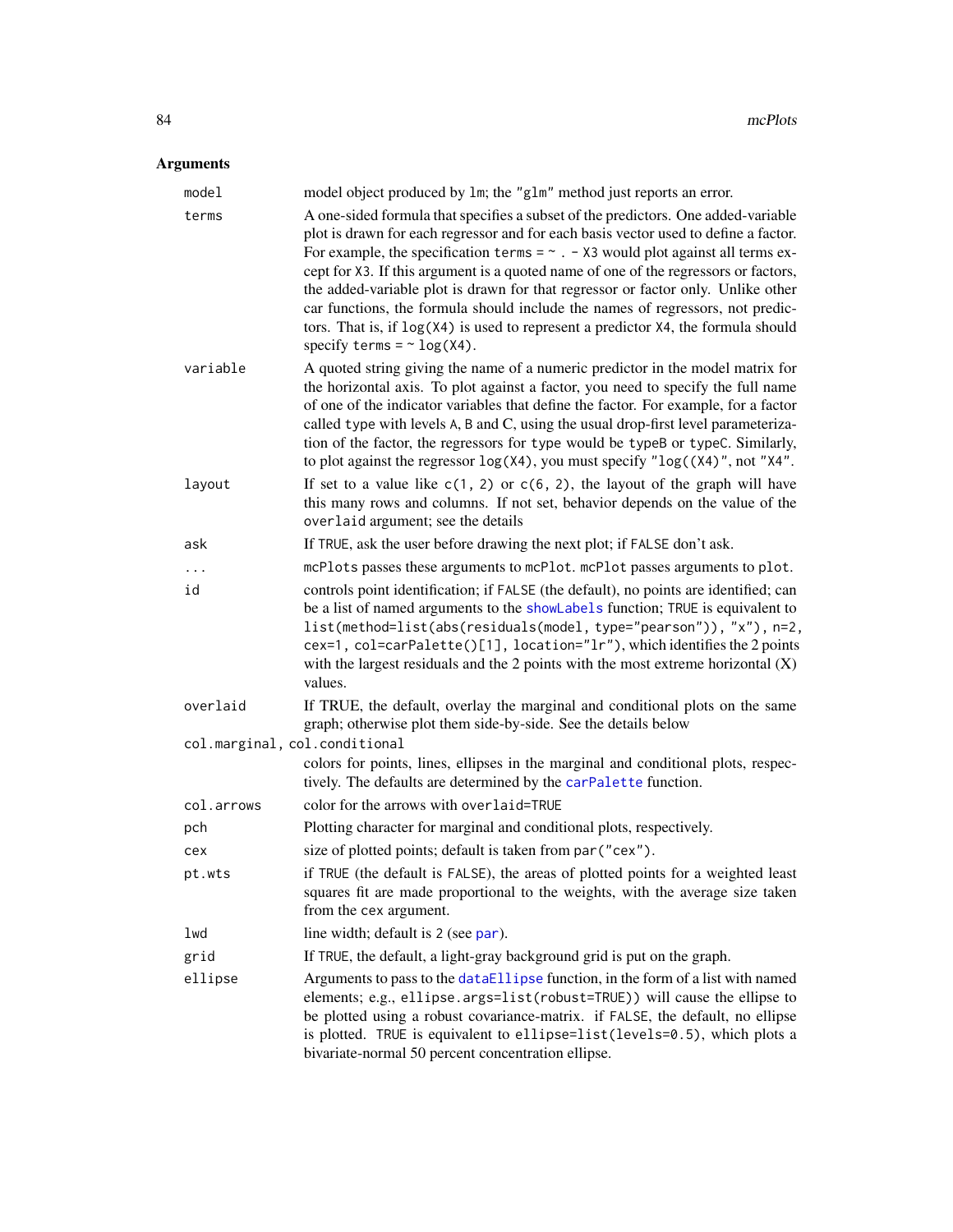#### mcPlots 85

| new   | if TRUE, the default, the plot window is reset when overlaid=FALSE using                                                               |
|-------|----------------------------------------------------------------------------------------------------------------------------------------|
|       | $par{m}$ frow=c(1, 2) }. If FALSE, the layout of the plot window is not reset. Users                                                   |
|       | will ordinarily ignore this argument.                                                                                                  |
| title | If TRUE, the default, the standard main argument in plot is used to add a stan-<br>dard title to each plot. If FALSE no title is used. |

## Details

With an  $\text{Im}$  object, suppose the response is Y, X is a numeric regressor of interest, and Z is all the remaining predictors, possibly including interactions and factors. This function produces two graphs. The first graph is the marginal plot of Y versus X, with each variable centered around its mean. The second conditional plot is the added-variable plot of  $e(Y|Z)$  versus  $e(X|Z)$  where e(a|b) means the Pearson residuals from the regression of a on b. If overlaid=TRUE, these two plots are overlaid in one graph, with the points in different colors. In addition, each point in the marginal plot is joined to its value in the conditional plot by an arrow. Least squares regression lines fit to the marginal and conditional graphs are also shown; data ellipsoids can also be added. If overlaid=FALSE, then the two graphs are shown in side-by-side plots as long as the second argument to layout is equal to 2, or layout is set by the function. The arrows are omitted if the graphs are not overlaid.

These graphs are primarily for teaching, as the marginal plot shows the relationship between Y and X ignoring Z, while the conditional is the relationship between Y and X given X. By keeping the scales the same in both graphs the effect of conditioning on both X and Y can be visualized.

This function is intended for first-order models with numeric predictors only. For a factor, one (pair) of mcPlots will be produced for each of the dummy variables in the basis for the factor, and the resulting plots are not generally meaningful because they depend on parameterization. If the mean function includes interactions, then mcPlots for main effects may violate the hierarchy principle, and may also be of little interest. mcPlots for interactions of numerical predictors, however, can be useful.

These graphs are closely related to the ARES plots proposed by Cook and Weisberg (1989). This plot would benefit from animation.

#### Value

These functions are used for their side effect of producing plots.

#### Author(s)

John Fox <jfox@mcmaster.ca>, Sanford Weisberg <sandy@umn.edu>

## References

Cook, R. D. and Weisberg, S. (1989) *Regression diagnostics with dynamic graphics,* Technometrics, 31, 277.

Fox, J. (2016) *Applied Regression Analysis and Generalized Linear Models*, Third Edition. Sage.

Fox, J. and Weisberg, S. (2019) *An R Companion to Applied Regression*, Third Edition, Sage.

Weisberg, S. (2014) *Applied Linear Regression*, Fourth Edition, Wiley.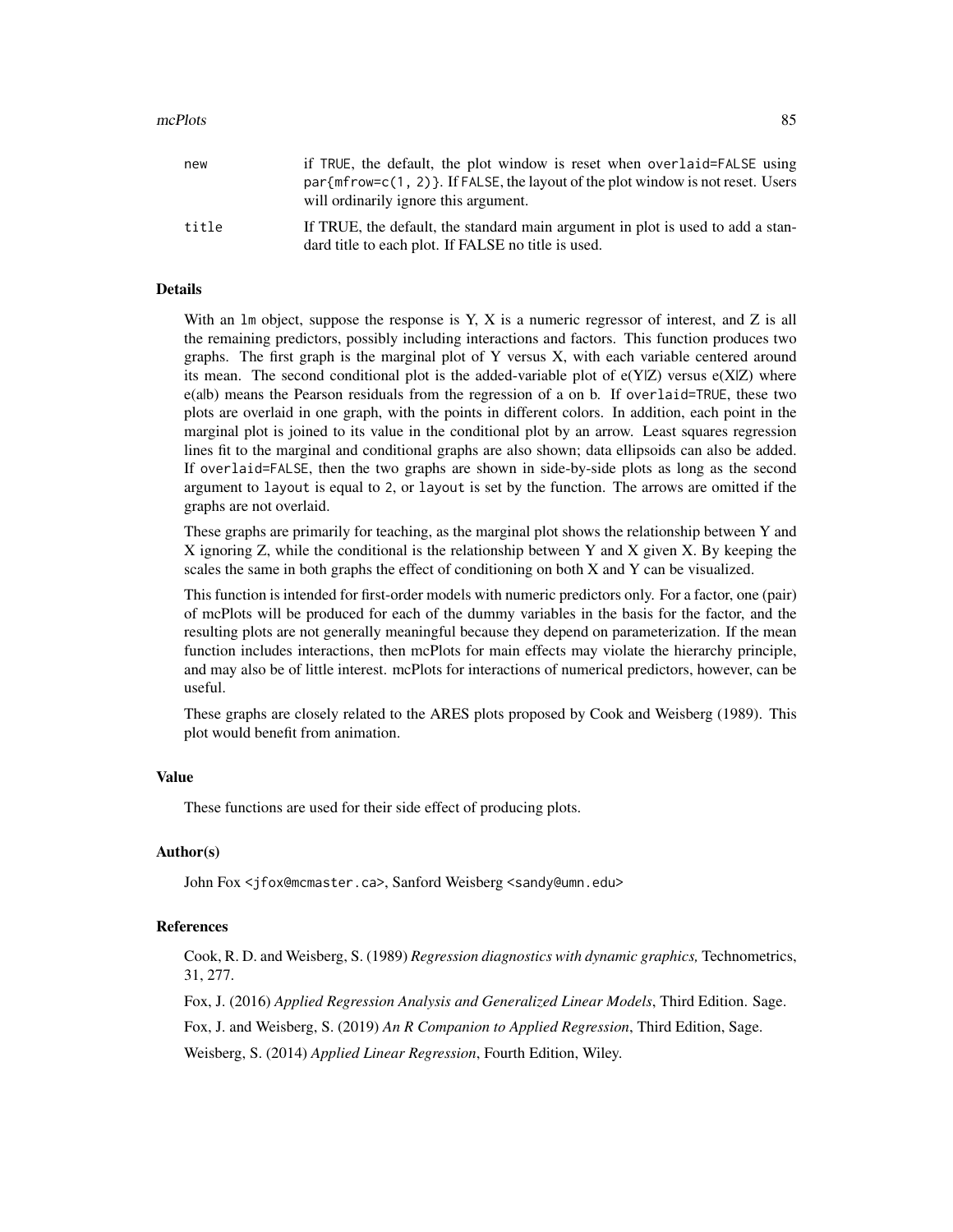86 mmps

#### See Also

```
avPlots, residualPlots, crPlots, ceresPlots, dataEllipse
```
#### Examples

```
m1 < -1m(partic \sim tfr + menwage + womwage + debt + parttime, data = Bfox)
mcPlot(m1, "womwage")
mcPlot(m1, "womwage", overlaid=FALSE, ellipse=TRUE)
```
mmps *Marginal Model Plotting*

#### **Description**

For a regression object, draw a plot of the response on the vertical axis versus a linear combination  $u$  of regressors in the mean function on the horizontal axis. Added to the plot are a smooth for the graph, along with a smooth from the plot of the fitted values on  $u$ . mmps is an alias for marginalModelPlots, and mmp is an alias for marginalModelPlot.

## Usage

```
marginalModelPlots(...)
mmps(model, terms= ~ ., fitted=TRUE, layout=NULL, ask,
        main, groups, key=TRUE, ...)
marginalModelPlot(...)
mmp(model, ...)
## S3 method for class 'lm'
mmp(model, variable, sd = FALSE,
    xlab = deparse(substitute(variable)),
    smooth=TRUE, key=TRUE, pch, groups=NULL, ...)
## Default S3 method:
mmp(model, variable, sd = FALSE,
    xlab = deparse(substitute(variable)), ylab, smooth=TRUE,
    key=TRUE, pch, groups=NULL,
    coluine = carPalette()[c(2, 8)], col=carPalette()[1],
    id=FALSE, grid=TRUE, ...)
## S3 method for class 'glm'
mmp(model, variable, sd = FALSE,
    xlab = deparse(substitute(variable)), ylab,
    smooth=TRUE, key=TRUE, pch, groups=NULL,
    col .line = carPalette()[<math>c(2, 8)], col=carPalette()[1],
    id=FALSE, grid=TRUE, ...)
```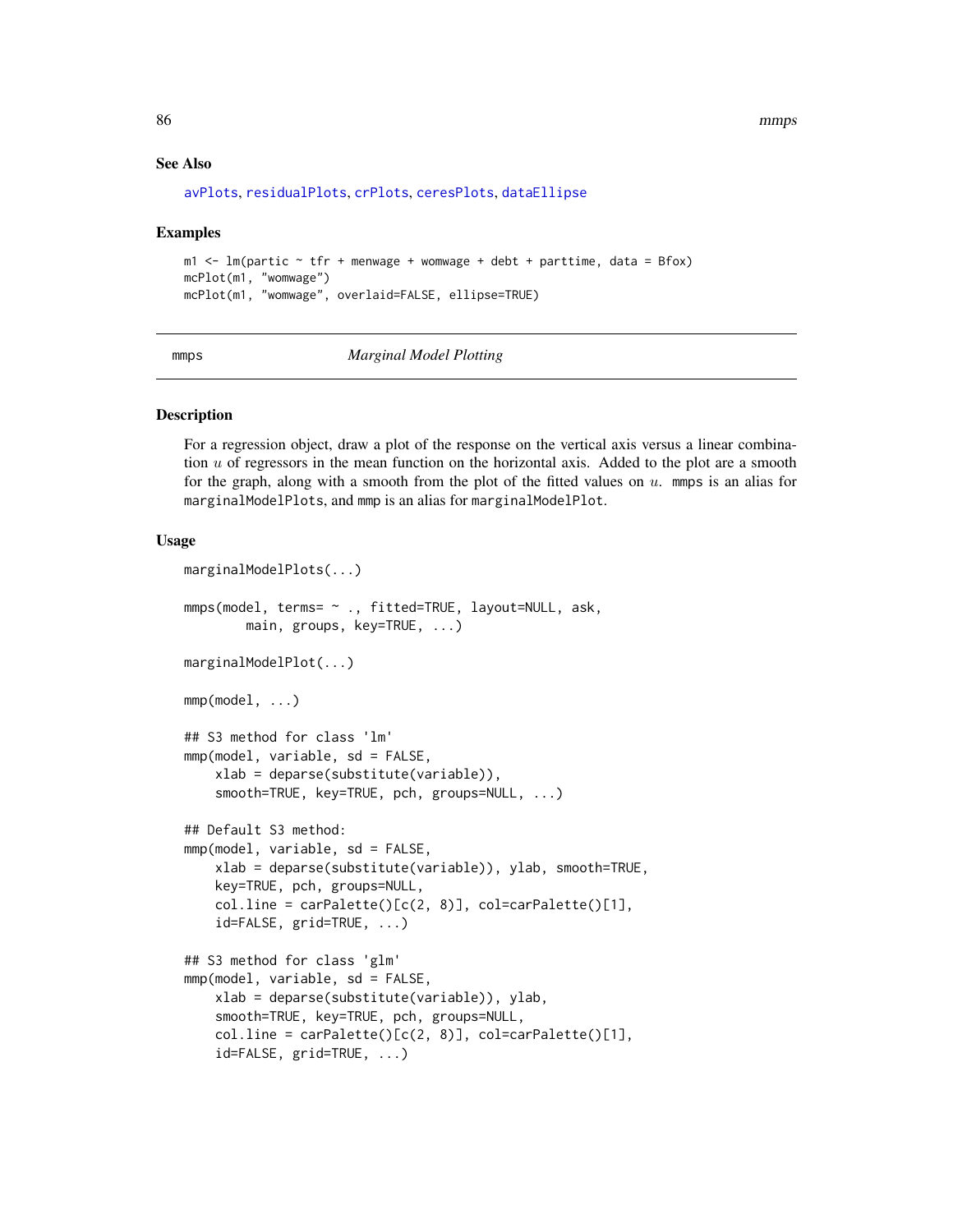#### mmps 87

| model    | A regression object, usually of class either 1m or g1m, for which there is a<br>predict method defined.                                                                                                                                                                                                                                                                                                                                                                                                                                                                                                                                                                                                                                                                                                                             |
|----------|-------------------------------------------------------------------------------------------------------------------------------------------------------------------------------------------------------------------------------------------------------------------------------------------------------------------------------------------------------------------------------------------------------------------------------------------------------------------------------------------------------------------------------------------------------------------------------------------------------------------------------------------------------------------------------------------------------------------------------------------------------------------------------------------------------------------------------------|
| terms    | A one-sided formula. A marginal model plot will be drawn for each term on the<br>right-side of this formula that is not a factor. The default is $\sim$ ., which specifies<br>that all the terms in formula (object) will be used. If a conditioning argument<br>is given, eg terms = $\sim$ .   a, then separate colors and smoothers are used for each<br>unique non-missing value of a. See examples below.                                                                                                                                                                                                                                                                                                                                                                                                                      |
| fitted   | If TRUE, the default, then a marginal model plot in the direction of the fitted<br>values for a linear model or the linear predictor of a generalized linear model<br>will be drawn.                                                                                                                                                                                                                                                                                                                                                                                                                                                                                                                                                                                                                                                |
| layout   | If set to a value like $c(1, 1)$ or $c(4, 3)$ , the layout of the graph will have this<br>many rows and columns. If not set, the program will select an appropriate layout.<br>If the number of graphs exceed nine, you must select the layout yourself, or you<br>will get a maximum of nine per page. If layout=NA, the function does not set the<br>layout and the user can use the par function to control the layout, for example<br>to have plots from two models in the same graphics window.                                                                                                                                                                                                                                                                                                                                |
| ask      | If TRUE, ask before clearing the graph window to draw more plots.                                                                                                                                                                                                                                                                                                                                                                                                                                                                                                                                                                                                                                                                                                                                                                   |
| main     | Main title for the array of plots. Use main="" to suppress the title; if missing, a<br>title will be supplied.                                                                                                                                                                                                                                                                                                                                                                                                                                                                                                                                                                                                                                                                                                                      |
|          | Additional arguments passed from mmps to mmp and then to plot. Users should<br>generally use mmps, or equivalently marginalModelPlots.                                                                                                                                                                                                                                                                                                                                                                                                                                                                                                                                                                                                                                                                                              |
| variable | The quantity to be plotted on the horizontal axis. If this argument is missing,<br>the horizontal variable is the linear predictor, returned by predict(object)<br>for models of class 1m, with default label "Fitted values", or returned by<br>predict(object, type="link") for models of class glm, with default label<br>"Linear predictor". It can be any other vector of length equal to the num-<br>ber of observations in the object. Thus the mmp function can be used to get a<br>marginal model plot versus any regressor or predictor while the mmps function<br>can be used only to get marginal model plots for the first-order regressors in the<br>formula. In particular, terms defined by a spline basis are skipped by mmps, but<br>you can use mmp to get the plot for the variable used to define the splines. |
| sd       | If TRUE, display sd smooths. For a binomial regression with all sample sizes<br>equal to one, this argument is ignored as the SD bounds don't make any sense.                                                                                                                                                                                                                                                                                                                                                                                                                                                                                                                                                                                                                                                                       |
| xlab     | label for horizontal axis.                                                                                                                                                                                                                                                                                                                                                                                                                                                                                                                                                                                                                                                                                                                                                                                                          |
| ylab     | label for vertical axis, defaults to name of response.                                                                                                                                                                                                                                                                                                                                                                                                                                                                                                                                                                                                                                                                                                                                                                              |
| smooth   | specifies the smoother to be used along with its arguments; if FALSE, no smoother<br>is shown; can be a list giving the smoother function and its named arguments;<br>TRUE, the default, is equivalent to list(smoother=loessLine, span=2/3) for<br>linear models and list(smoother=gamLine, k=3) for generalized linear mod-<br>els. See ScatterplotSmoothers for the smoothers supplied by the car package<br>and their arguments; the spread argument is not supported for marginal model<br>plots.                                                                                                                                                                                                                                                                                                                              |
| groups   | The name of a vector that specifies a grouping variable for separate colors/smoothers.<br>This can also be specified as a conditioning argument on the terms argument.                                                                                                                                                                                                                                                                                                                                                                                                                                                                                                                                                                                                                                                              |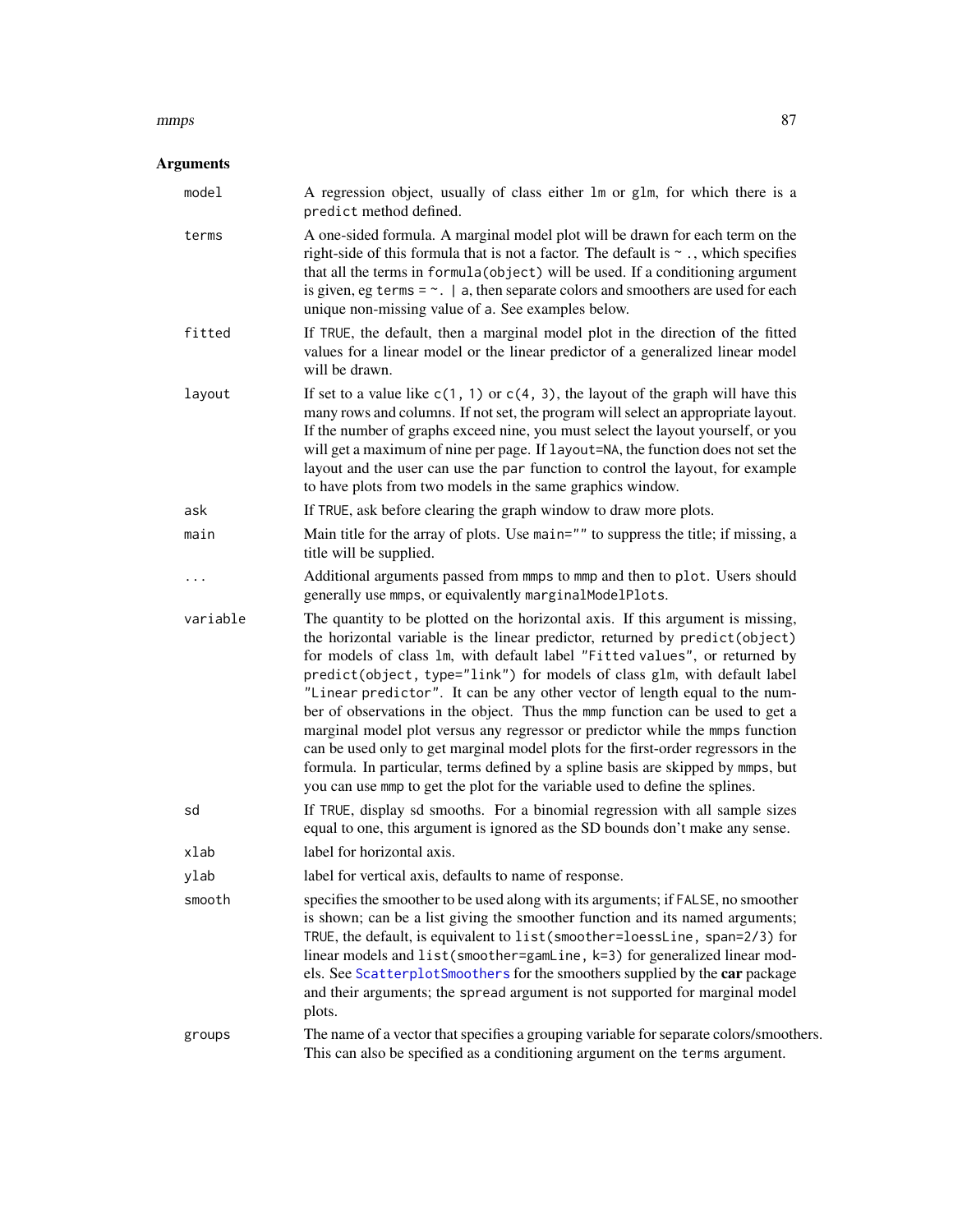| key      | If TRUE, include a key at the top of the plot, if FALSE omit the key. If grouping<br>is present, the key is only printed for the upper-left plot.                                                                                                                                                                         |
|----------|---------------------------------------------------------------------------------------------------------------------------------------------------------------------------------------------------------------------------------------------------------------------------------------------------------------------------|
| id       | controls point identification; if FALSE (the default), no points are identified; can<br>be a list of named arguments to the showlabels function; TRUE is equivalent to<br>list(method="y", n=2, cex=1, col=carPalette()[1], location="lr"), which<br>identifies the 2 points with the most unusual response $(Y)$ values. |
| pch      | plotting character to use if no grouping is present.                                                                                                                                                                                                                                                                      |
| col.line | colors for data and model smooth, respectively. The default is to use carPalette,<br>carPalette() [c(2, 8)], blue and red.                                                                                                                                                                                                |
| col      | $color(s)$ for the plotted points.                                                                                                                                                                                                                                                                                        |
| grid     | If TRUE, the default, a light-gray background grid is put on the graph                                                                                                                                                                                                                                                    |

#### Details

mmp and marginalModelPlot draw one marginal model plot against whatever is specified as the horizontal axis. mmps and marginalModelPlots draws marginal model plots versus each of the terms in the terms argument and versus fitted values. mmps skips factors and interactions if they are specified in the terms argument. Terms based on polynomials or on splines (or potentially any term that is represented by a matrix of regressors) will be used to form a marginal model plot by returning a linear combination of the terms. For example, if you specify terms =  $\sim$  X1 + poly(X2, 3) and poly(X2, 3) was part of the original model formula, the horizontal axis of the marginal model plot for X2 will be the value of predict(model, type="terms")[, "poly(X2, 3)"]). If the predict method for the model you are using doesn't support type="terms", then the polynomial/spline term is skipped. Adding a conditioning variable, e.g., terms =  $\sim$  a + b | c, will produce marginal model plots for a and b with different colors and smoothers for each unique non-missing value of c.

For linear models, the default smoother is loess. For generalized linear models, the default smoother uses gamLine, fitting a generalized additive model with the same family, link and weights as the fit of the model. SD smooths are not computed for for generalized linear models.

For generalized linear models the default number of elements in the spline basis is  $k=3$ ; this is done to allow fitting for predictors with just a few support points. If you have many support points you may wish to set k to a higher number, or k=-1 for the default used by [gam](#page-0-0).

#### Value

Used for its side effect of producing plots.

#### Author(s)

Sanford Weisberg, <sandy@umn.edu>

#### **References**

Cook, R. D., & Weisberg, S. (1997). Graphics for assessing the adequacy of regression models. *Journal of the American Statistical Association*, 92(438), 490-499.

Fox, J. and Weisberg, S. (2019) *An R Companion to Applied Regression*, Third Edition. Sage.

Weisberg, S. (2005) *Applied Linear Regression*, Third Edition, Wiley, Section 8.4.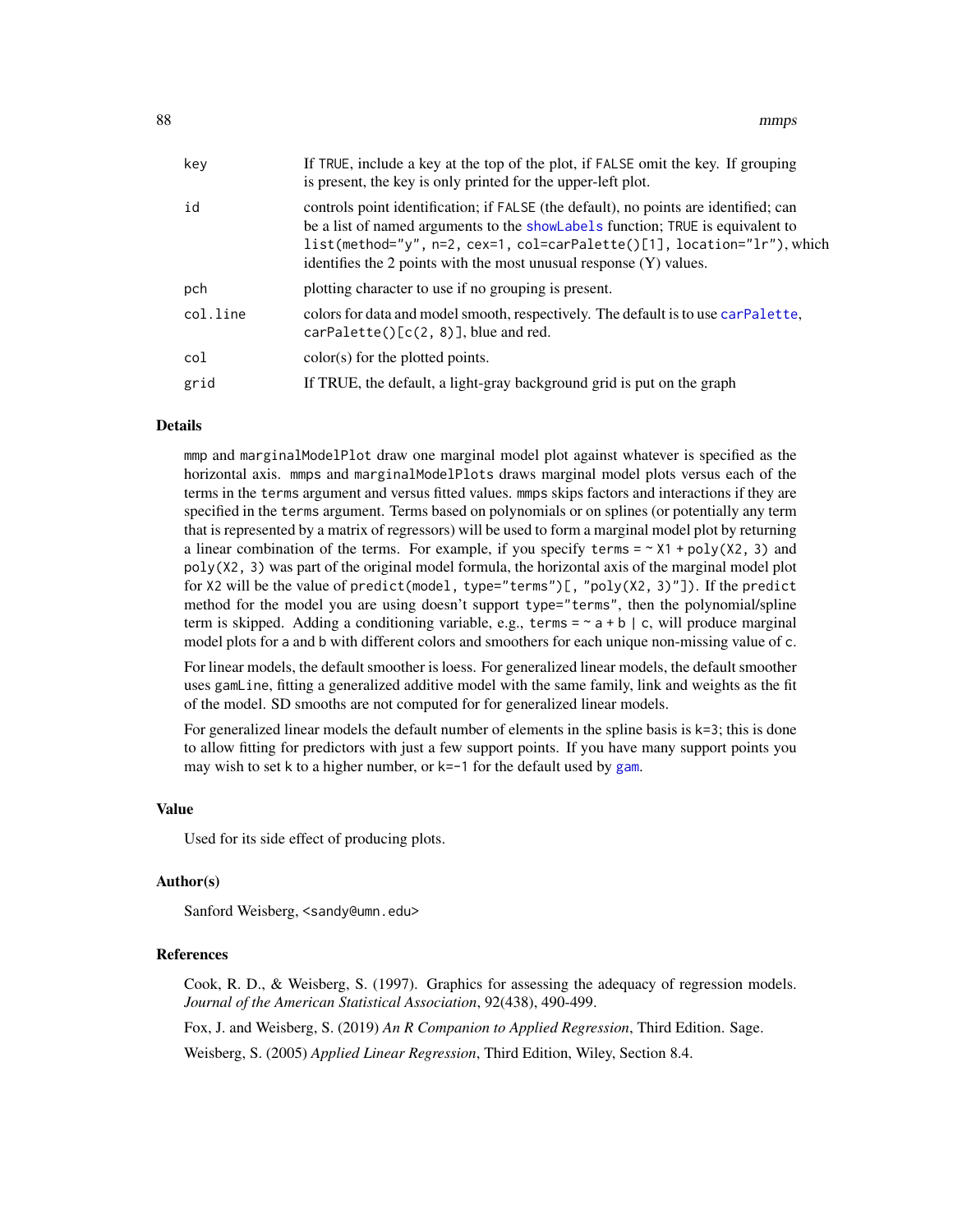#### ncvTest 89

## See Also

[ScatterplotSmoothers](#page-125-0), [plot](#page-0-0)

## Examples

```
c1 <- lm(infantMortality ~ ppgdp, UN)
mmps(c1)
c2 \leq update(c1, \sim log(ppgdp))
mmps(c2)
# include SD lines
p1 <- lm(prestige ~ income + education, Prestige)
mmps(p1, sd=TRUE)
# condition on type:
mmps(p1, ~\sim. ~\mid type)
# logisitic regression example
# smoothers return warning messages.
# fit a separate smoother and color for each type of occupation.
m1 <- glm(lfp ~ ., family=binomial, data=Mroz)
mmps(m1)
```
ncvTest *Score Test for Non-Constant Error Variance*

## Description

Computes a score test of the hypothesis of constant error variance against the alternative that the error variance changes with the level of the response (fitted values), or with a linear combination of predictors.

## Usage

```
ncvTest(model, ...)
## S3 method for class 'lm'
ncvTest(model, var.formula, ...)
## S3 method for class 'glm'
ncvTest(model, ...) # to report an error
```

| model                   | a weighted or unweighted linear model, produced by 1m.                                                      |
|-------------------------|-------------------------------------------------------------------------------------------------------------|
| var.formula             | a one-sided formula for the error variance; if omitted, the error variance depends<br>on the fitted values. |
| $\cdot$ $\cdot$ $\cdot$ | arguments passed down to methods functions; not currently used.                                             |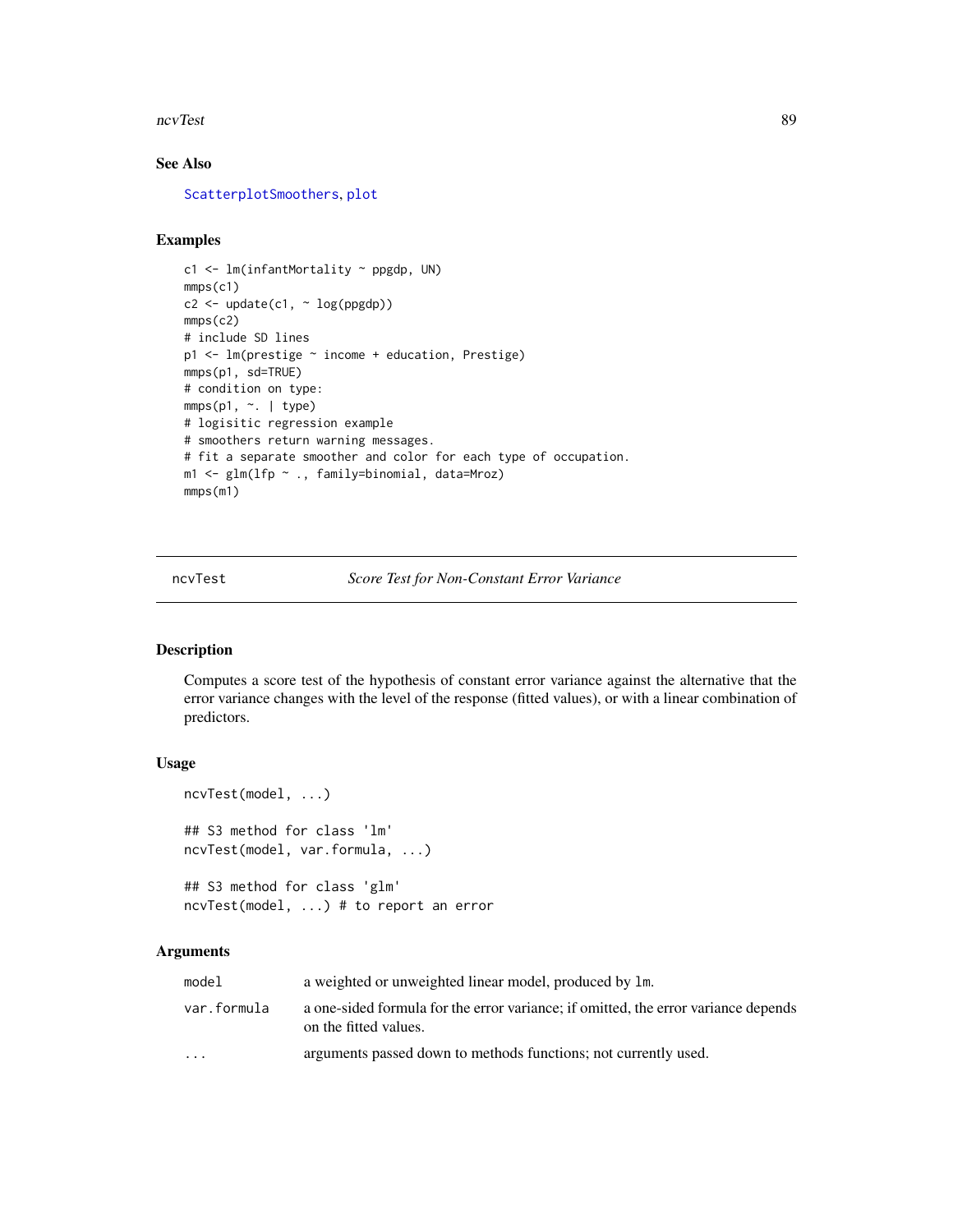## Details

This test is often called the Breusch-Pagan test; it was independently suggested with some extension by Cook and Weisberg (1983).

ncvTest.glm is a dummy function to generate an error when a glm model is used.

#### Value

The function returns a chisqTest object, which is usually just printed.

#### Author(s)

John Fox <jfox@mcmaster.ca>, Sandy Weisberg <sandy@umn.edu>

## References

Breusch, T. S. and Pagan, A. R. (1979) A simple test for heteroscedasticity and random coefficient variation. *Econometrica* 47, 1287–1294.

Cook, R. D. and Weisberg, S. (1983) Diagnostics for heteroscedasticity in regression. *Biometrika* 70, 1–10.

Fox, J. (2016) *Applied Regression Analysis and Generalized Linear Models*, Third Edition. Sage.

Fox, J. and Weisberg, S. (2019) *An R Companion to Applied Regression*, Third Edition, Sage.

Weisberg, S. (2014) *Applied Linear Regression*, Fourth Edition, Wiley.

#### See Also

[hccm](#page-56-0), [spreadLevelPlot](#page-132-0)

#### Examples

```
ncvTest(lm(interlocks ~ assets + sector + nation, data=Ornstein))
ncvTest(lm(interlocks ~ assets + sector + nation, data=Ornstein),
   ~ assets + sector + nation, data=Ornstein)
```
outlierTest *Bonferroni Outlier Test*

#### Description

Reports the Bonferroni p-values for testing each observation in turn to be a mean-shift outlier, based Studentized residuals in linear (t-tests), generalized linear models (normal tests), and linear mixed models.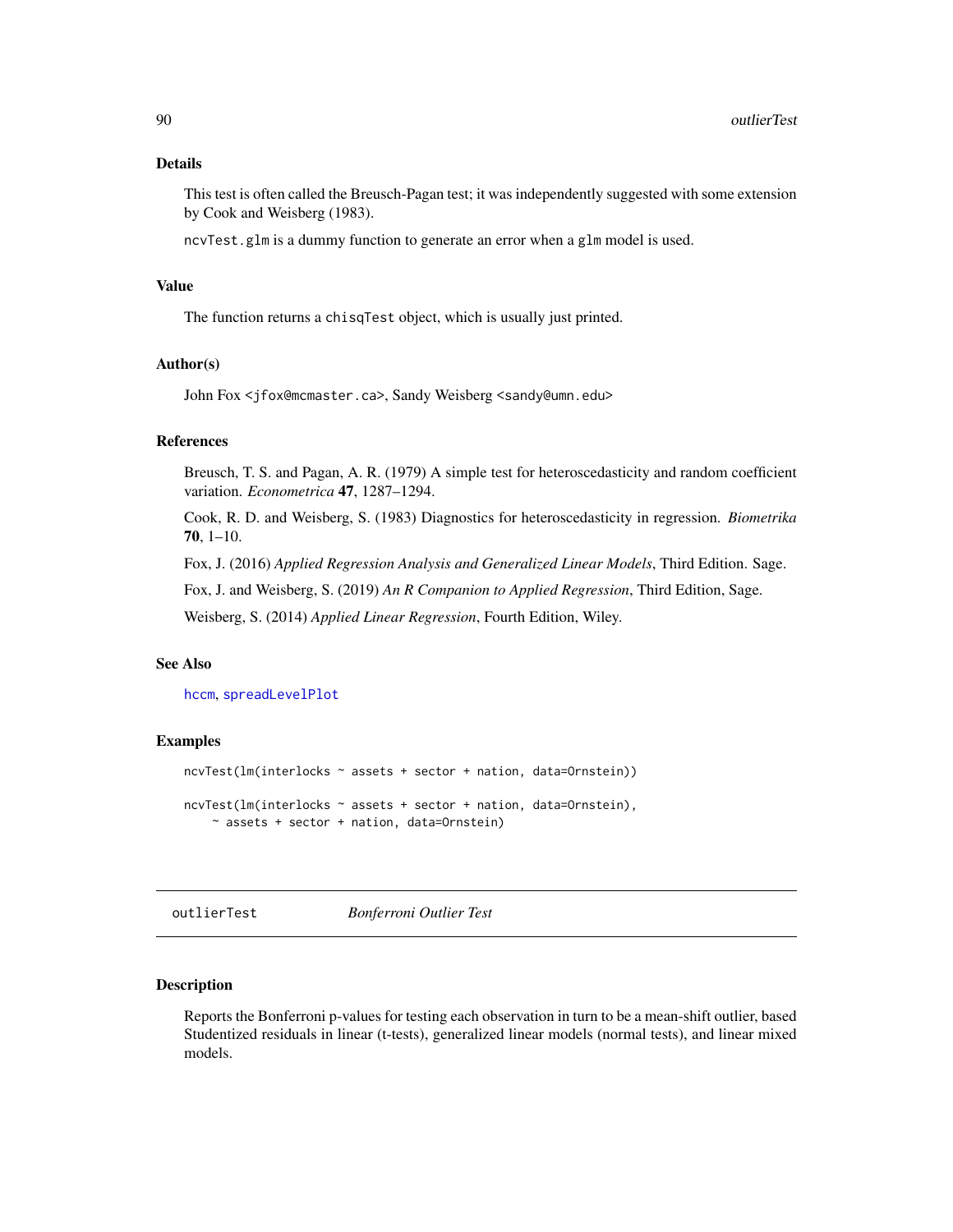#### outlierTest 91

## Usage

```
outlierTest(model, ...)
## S3 method for class 'lm'
outlierTest(model, cutoff=0.05, n.max=10, order=TRUE,
labels=names(rstudent), ...)
## S3 method for class 'lmerMod'
outlierTest(model, ...)
## S3 method for class 'outlierTest'
print(x, digits=5, ...)
```
#### Arguments

| model    | an 1m, g1m, or 1merMod model object; the "1merMod" method calls the "1m"<br>method and can take the same arguments.                                                                               |
|----------|---------------------------------------------------------------------------------------------------------------------------------------------------------------------------------------------------|
| cutoff   | observations with Bonferroni p-values exceeding cutoff are not reported, un-<br>less no observations are nominated, in which case the one with the largest Stu-<br>dentized residual is reported. |
| n.max    | maximum number of observations to report (default, 10).                                                                                                                                           |
| order    | report Studenized residuals in descending order of magnitude? (default, TRUE).                                                                                                                    |
| labels   | an optional vector of observation names.                                                                                                                                                          |
| $\ddots$ | arguments passed down to methods functions.                                                                                                                                                       |
| x        | outlierTest object.                                                                                                                                                                               |
| digits   | number of digits for reported p-values.                                                                                                                                                           |

#### Details

For a linear model, p-values reported use the t distribution with degrees of freedom one less than the residual df for the model. For a generalized linear model, p-values are based on the standard-normal distribution. The Bonferroni adjustment multiplies the usual two-sided p-value by the number of observations. The lm method works for glm objects. To show all of the observations set cutoff=Inf and n.max=Inf.

## Value

an object of class outlierTest, which is normally just printed.

## Author(s)

John Fox <jfox@mcmaster.ca> and Sanford Weisberg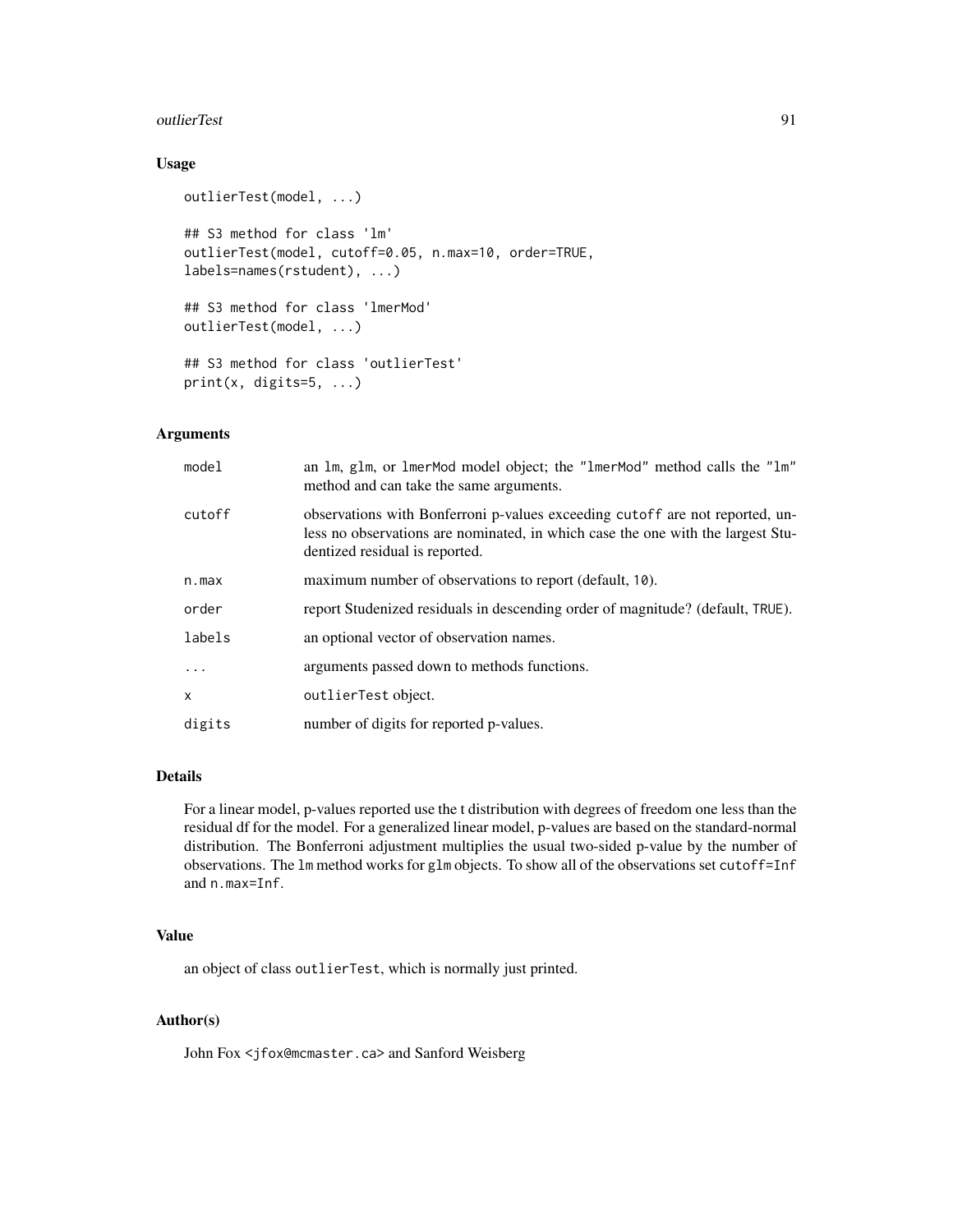#### References

Cook, R. D. and Weisberg, S. (1982) *Residuals and Influence in Regression.* Chapman and Hall. Fox, J. (2016) *Applied Regression Analysis and Generalized Linear Models*, Third Edition. Sage. Fox, J. and Weisberg, S. (2019) *An R Companion to Applied Regression*, Third Edition, Sage. Weisberg, S. (2014) *Applied Linear Regression*, Fourth Edition, Wiley.

Williams, D. A. (1987) Generalized linear model diagnostics using the deviance and single case deletions. *Applied Statistics* 36, 181–191.

## Examples

outlierTest(lm(prestige ~ income + education, data=Duncan))

panel.car *Panel Function for Coplots*

#### Description

a panel function for use with coplot that plots points, a lowess line, and a regression line.

#### Usage

```
panel.car(x, y, col, pch, cex=1, span=0.5, lwd=2,
  reg.line=lm, lowess.line=TRUE, ...)
```
## Arguments

| $\times$    | vector giving horizontal coordinates.                                      |
|-------------|----------------------------------------------------------------------------|
| У           | vector giving vertical coordinates.                                        |
| col         | point color.                                                               |
| pch         | plotting character for points.                                             |
| cex         | character expansion factor for points.                                     |
| span        | span for lowess smoother.                                                  |
| lwd         | line width, default is 2.                                                  |
| reg.line    | function to compute coefficients of regression line, or FALSE for no line. |
| lowess.line | if TRUE plot lowess smooth.                                                |
| $\ddots$ .  | other arguments to pass to functions lines and regline.                    |

## Value

NULL. This function is used for its side effect: producing a panel in a coplot.

#### Author(s)

John Fox <jfox@mcmaster.ca>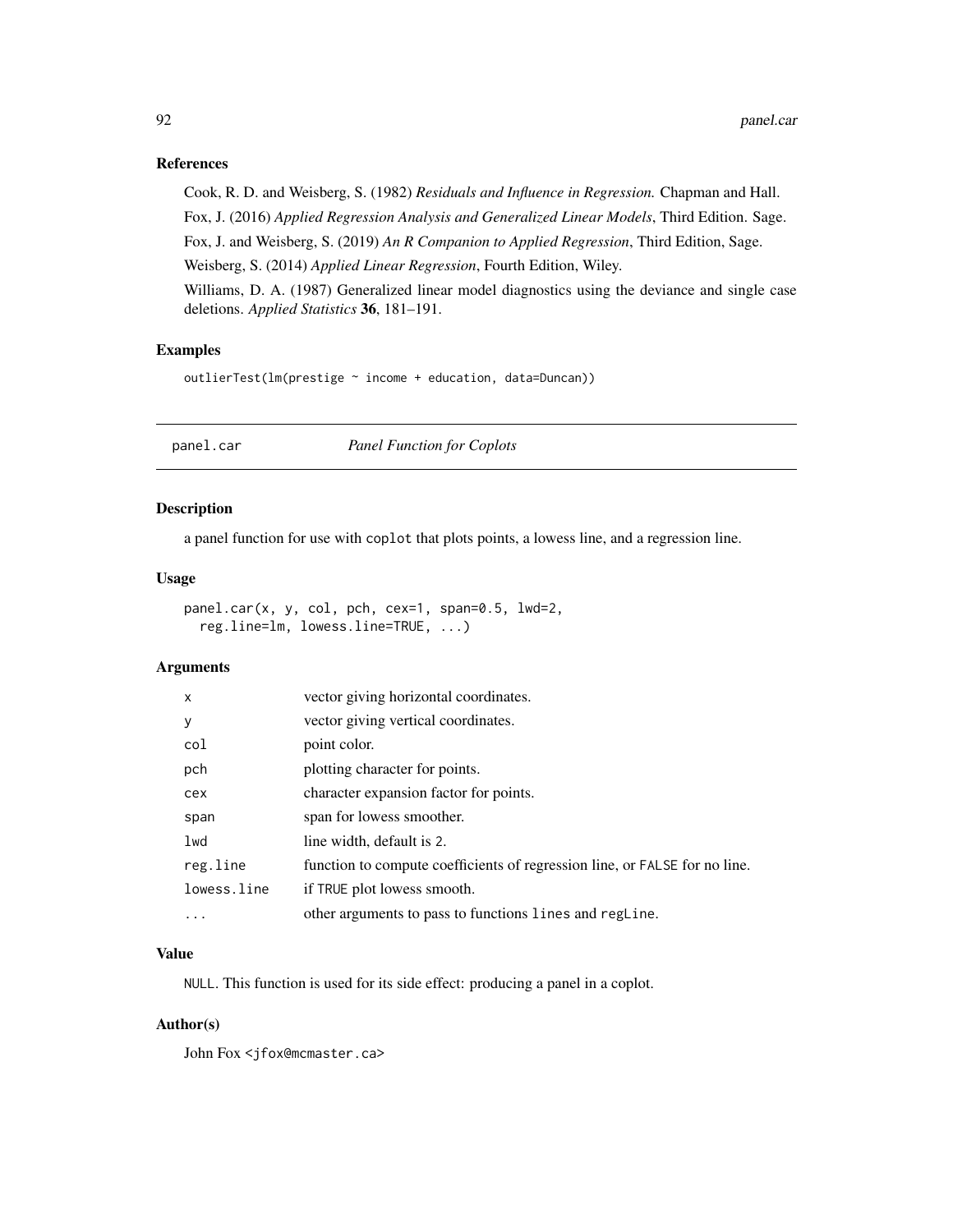#### poTest 93

## See Also

[coplot](#page-0-0), [regLine](#page-104-0)

## Examples

```
coplot(prestige ~ income|education, panel=panel.car,
  col="red", data=Prestige)
```
poTest *Test for Proportional Odds in the Proportional-Odds Logistic-Regression Model*

#### Description

The poTest function implements tests proposed by Brant (1990) for proportional odds for logistic models fit by the [polr](#page-0-0) function in the MASS package.

#### Usage

```
poTest(model, ...)
## S3 method for class 'polr'
poTest(model, ...)
## S3 method for class 'poTest'
print(x, digits=3, ...)
```
## Arguments

| model  | a proptional-odds logit model fit by polr. |
|--------|--------------------------------------------|
| x      | an object produced by poTest.              |
| digits | number of significant digits to print.     |
|        | ignored.                                   |

#### Value

poTest returns an object meant to be printed showing the results of the tests.

## Author(s)

John Fox <jfox@mcmaster.ca>

## References

R. Brant, "Assessing proportionality in the proportional odds model for ordinal logistic regression." Biometrics 46: 1171–1178, 1990.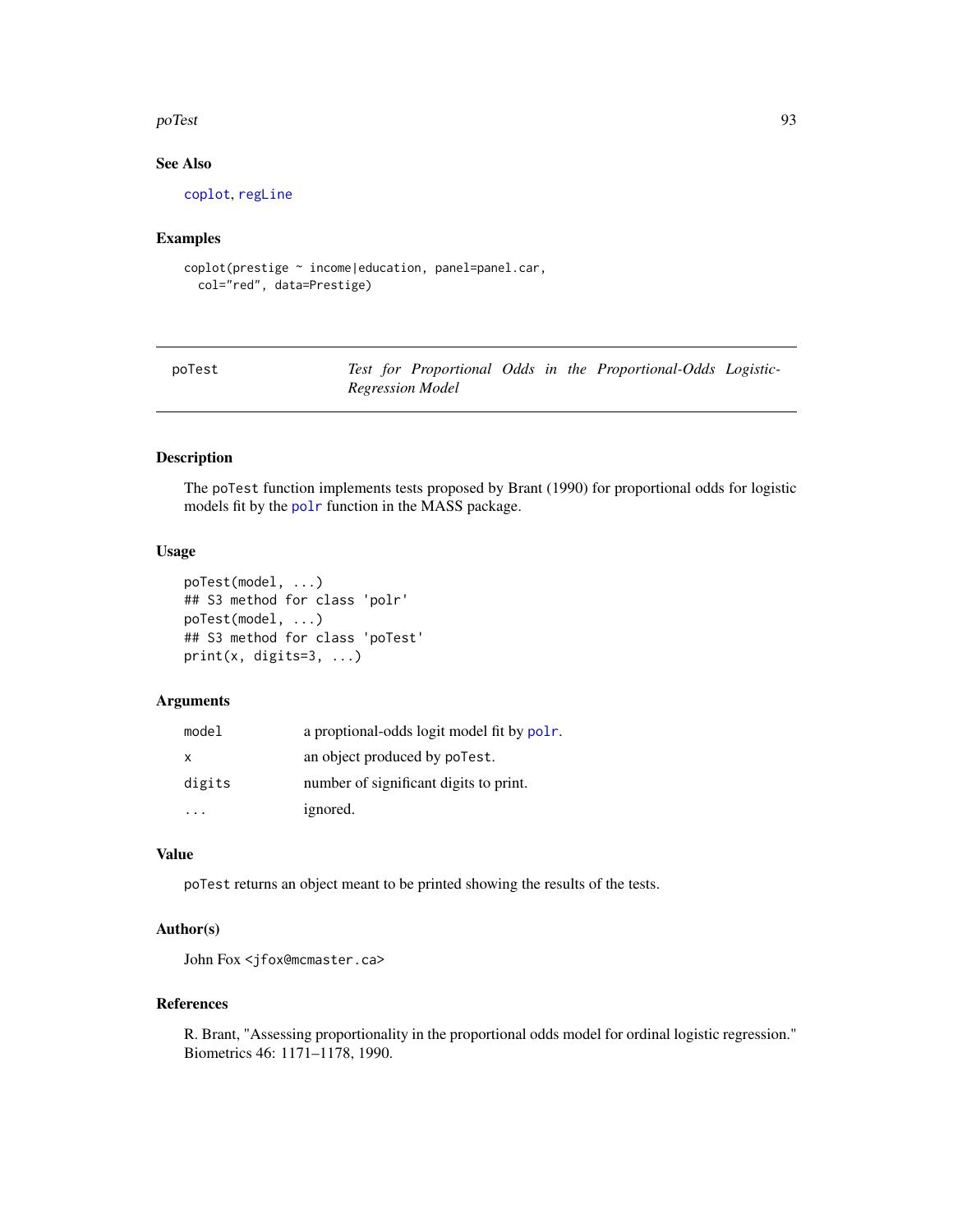## Examples

```
if (require("MASS")){
    W < - Womenlf
    .W$partic <- factor(.W$partic, levels=c("not.work", "parttime", "fulltime"))
   poTest(polr(partic ~* hincome + children + region, data=.W))}
```
powerTransform *Finding Univariate or Multivariate Power Transformations*

#### Description

powerTransform uses the maximum likelihood-like approach of Box and Cox (1964) to select a transformatiion of a univariate or multivariate response for normality, linearity and/or constant variance. Available families of transformations are the default Box-Cox power family and two additioal families that are modifications of the Box-Cox family that allow for (a few) negative responses. The summary method automatically computes two or three likelihood ratio type tests concerning the transformation powers.

## Usage

```
powerTransform(object, ...)
## Default S3 method:
powerTransform(object, family="bcPower", ...)
## S3 method for class 'lm'
powerTransform(object, family="bcPower", ...)
## S3 method for class 'formula'
powerTransform(object, data, subset, weights, na.action,
    family="bcPower", ...)
## S3 method for class 'lmerMod'
powerTransform(object, family="bcPower", ...)
```
#### Arguments

| object | This can either be an object of class 1m or 1 merMod, a formula, or a matrix or |
|--------|---------------------------------------------------------------------------------|
|        | vector: see below.                                                              |

family The quoted name of a family of transformations. The available options are "bcPower" for the default for the Box-Cox power family; "bcnPower" for a two-parameter modification of the Box-Cox family that allows negative responses (Hawkins and Weisberg (2017)), and the "yjPower" family (Yeo and Johnson(2000)), another modifiation of the Box-Cox family that allows a few negative values. All three families are documented at [bcPower](#page-13-0).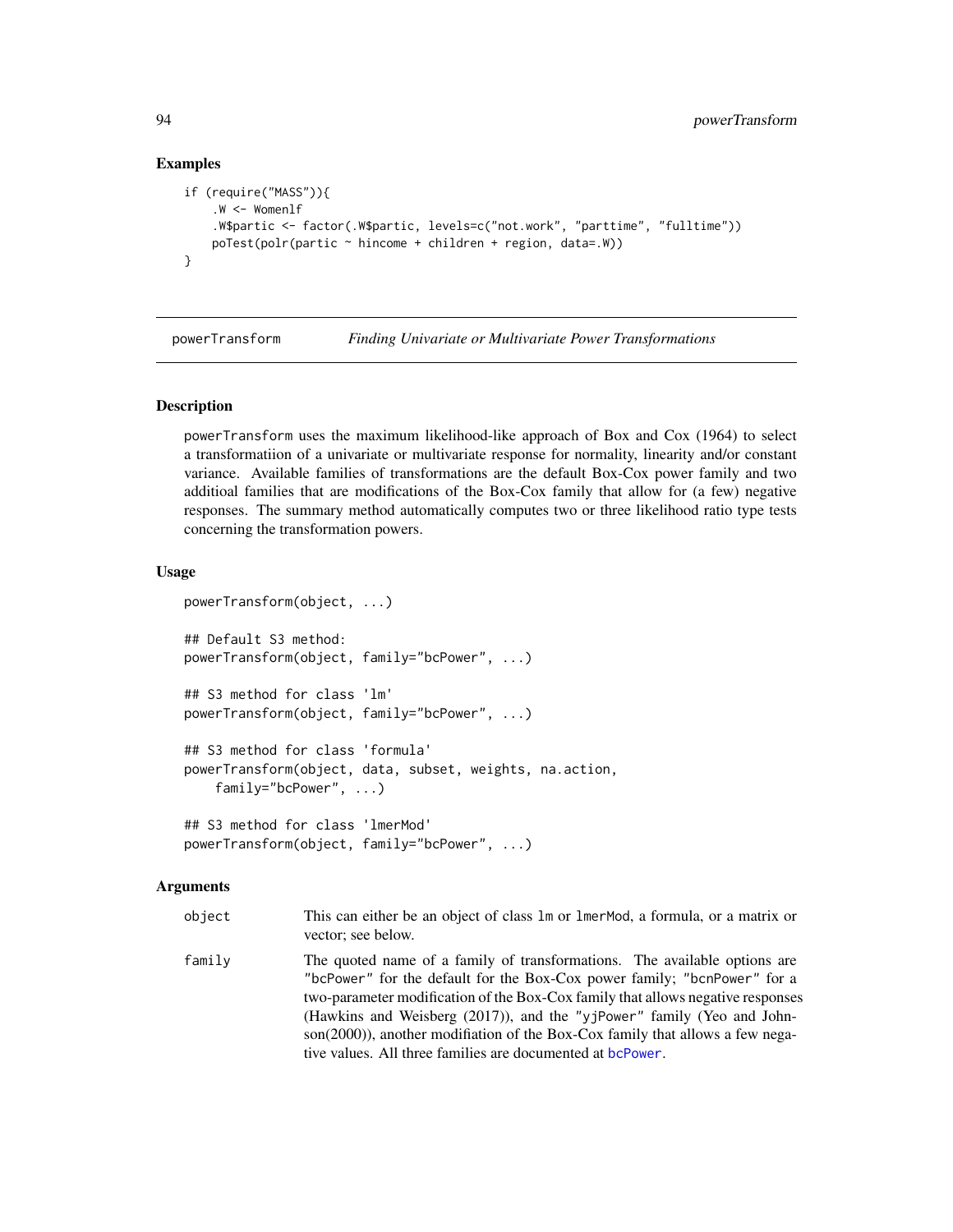| data      | A data frame or environment, as in 'lm'.                                                                                                                                                                                                                                                                  |
|-----------|-----------------------------------------------------------------------------------------------------------------------------------------------------------------------------------------------------------------------------------------------------------------------------------------------------------|
| subset    | Case indices to be used, as in $2m^2$ .                                                                                                                                                                                                                                                                   |
| weights   | Weights as in $'lm'$ .                                                                                                                                                                                                                                                                                    |
| na.action | Missing value action, as in 'lm'.                                                                                                                                                                                                                                                                         |
| $\cdots$  | Additional arguments that used in the interative algorithm; defaults are generally<br>adequate. For use with the bonPower family, a convergence criterion can be<br>set with conv=.0001 the default, and a minimum positive value of the location<br>$parameter can be set. with default gamma.min = .1.$ |

#### Details

This function implements the Box and Cox (1964) method of selecting a power transformation of a variable toward normality, and its generalization by Velilla (1993) to a multivariate response. Cook and Weisberg (1999) and Weisberg (2014) suggest the usefulness of transforming a set of predictors z1, z2, z3 for multivariate normality. It also includes two additional families that allow for negative values.

If the object argument is of class 'lm' or 'lmerMod', the Box-Cox procedure is applied to the conditional distribution of the response given the predictors. For 'lm' objects, the respose may be multivariate, and each column will have its own transformation. With 'lmerMod' the response must be univariate.

The object argument may also be a formula. For example,  $z \sim x1 + x2 + x3$  will estimate a transformation for the response z from a family after fitting a linear model with the given formula. cbind(y1, y2, y3)  $\sim$  1 specifies transformations to multivariate normality with no predictors. A vector value for object, for example powerTransform(ais\$LBM), is equivalent topowerTransform(LBM ~ 1, ais). Similarly, powerTransform(cbind(ais\$LBM, ais\$SSF)), where the first argument is a matrix rather than a formula is equivalent to specification of a mulitvariate linear model powerTransform(cbind(LBM,  $SSF$ ) ~ 1, ais).

Three families of power transformations are available. The default Box-Cox power family (family="bcPower") of power transformations effectively replaces a vector by that vector raised to a power, generally in the range from -3 to 3. For powers close to zero, the log-transformtion is suggested. In practical situations, after estimating a power using the powerTransform function, a variable would be replaced by a simple power transformation of it, for example, if  $\lambda \approx 0.5$ , then the correspoding variable would be replaced by its square root; if  $\lambda$  is close enough to zero, the the variable would be replaced by its natural logarithm. The Box-Cox family requires the responses to be strictly positive.

The family="bcnPower", or Box-Cox with negatives, family proposed by Hawkins and Weisberg (2017) allows for (a few) non-positive values, while allowing for the transformed data to be interpreted similarly to the interpretation of Box-Cox transformed values. This family is the Box-Cox transformation of  $z = .5*(y + (y^2 + \gamma^2)^{1/2})$  that depends on a location parameter  $\gamma$ . The quantity  $z$ is positive for all values of y. If  $\gamma = 0$  and y is strictly positive, then the Box-Cox and the bcnPower transformations are identical. When fitting the Box-Cox with negatives family, lambda is restricted to the range [-3, 3], and gamma is restricted to the range from gamma.min=.1 to the largest positive value of the variable, since values outside these ranges are unreasonable in practice. The value of gamma.min can be changed with an argument to powerTransform.

The final family family="yjPower" uses the Yeo-Johnson transformation, which is the Box-Cox transformation of  $U + 1$  for nonnegative values, and of  $|U| + 1$  with parameter  $2 - \lambda$  for U negative and thus it provides a family for fitting when (a few) observations are negative. Because of the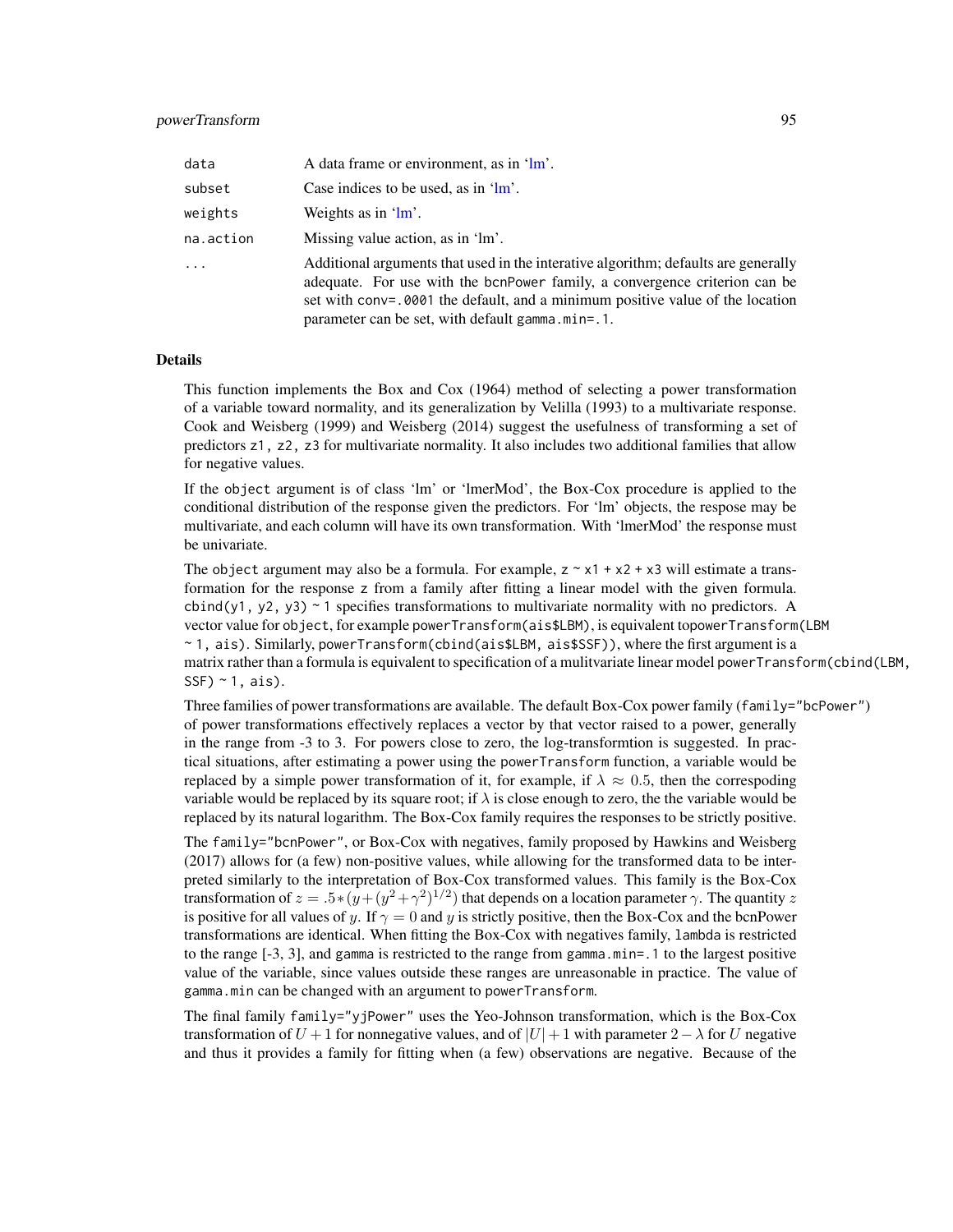unusual constraints on the powers for positive and negative data, this transformation is not used very often, as results are difficult to interpret. In practical problems, a variable would be replaced by its Yeo-Johnson transformation computed using the y<sub>j</sub>Power function.

The function [testTransform](#page-140-0) is used to obtain likelihood ratio tests for any specified value for the transformation parameter(s).

Computations maximize the likelihood-like functions described by Box and Cox (1964) and by Velilla (1993). For univariate responses, the computations are very stable and problems are unlikely, although for 'lmer' models computations may be very slow because the model is refit many times. For multivariate responses with the bcnPower family, the computing algorithm may fail. In this case we recommend adding the argument itmax = 1 to the call to powerTransform. This will return the starting value estimates of the transformation parameters, fitting a d-dimensional response as if all the d responses were independent.

## Value

An object of class powerTransform or class bcnPowerTransform if family="bcnPower" that inherits from powerTransform is returned, including the components listed below.

A summary method presents estimated values for the transformation power lambda and for the 'bcnPower' family the location parameter gamma as well. Standard errors and Wald 95% confidence intervals based on the standard errors are computed from the inverse of the sample Hessian matrix evaluted at the estimates. The interval estimates for the gamma parameters will generally be very wide, reflecting little information available about the location parameter. Likelihood ratio type tests are also provided. For the 'bcnPower' family these are based on the profile loglikelihood for lambda alone; that is, we treat gamma as a nusiance parameter and average over it.

The components of the returned object includes

| lambda   | Estimated transformation parameter                                                                                |
|----------|-------------------------------------------------------------------------------------------------------------------|
| roundlam | Convenient rounded values for the estimates. These rounded values will usually<br>be the desired transformations. |
| gamma    | Estimated location parameters for bonPower, NULL otherwise                                                        |
| invHess  | Estimated covariance matrix of the estimated parameters                                                           |
| llik     | Value of the log-likelihood at the estimates                                                                      |
|          |                                                                                                                   |

The summary method for powerTransform returns an array with columns labeled "Est Power" for the value of lambda that maximizes the likelihood; "Rounded Pwr" for roundlam, and columns "Wald Lwr Bnd" and "Wald Ur Bnd" for a 95 percent Wald normal theory confidence interval for lambda computed as the estimate plus or minus 1.96 times the standard error.

## Author(s)

Sanford Weisberg, <sandy@umn.edu>

#### References

Box, G. E. P. and Cox, D. R. (1964) An analysis of transformations. *Journal of the Royal Statisistical Society, Series B*. 26 211-46.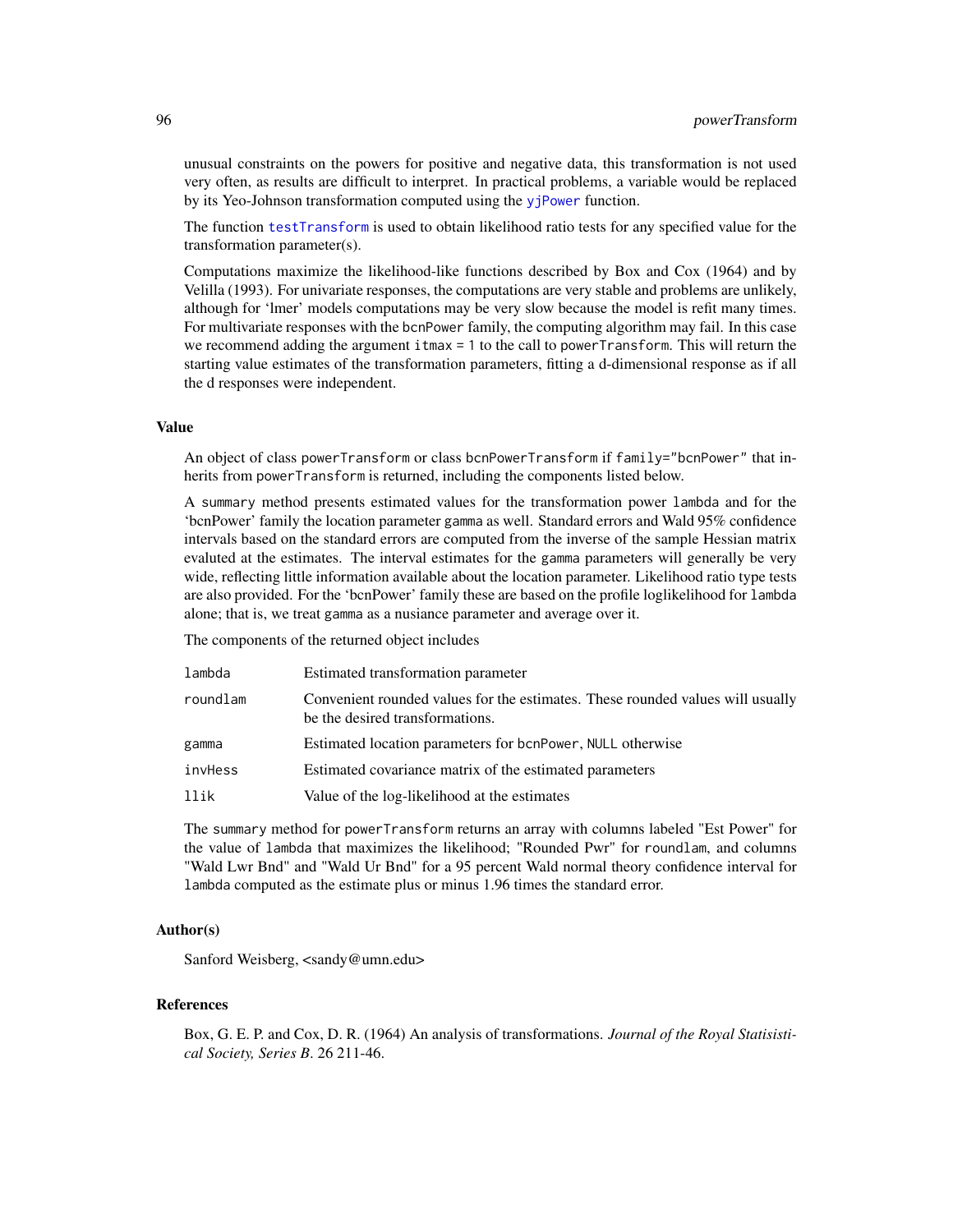Cook, R. D. and Weisberg, S. (1999) *Applied Regression Including Computing and Graphics*. Wiley.

Fox, J. and Weisberg, S. (2019) *An R Companion to Applied Regression*, Third Edition, Sage.

Hawkins, D. and Weisberg, S. (2017) Combining the Box-Cox Power and Generalized Log Transformations to Accomodate Nonpositive Responses In Linear and Mixed-Effects Linear Models *South African Statistics Journal*, 51, 317-328.

Velilla, S. (1993) A note on the multivariate Box-Cox transformation to normality. *Statistics and Probability Letters*, 17, 259-263.

Weisberg, S. (2014) *Applied Linear Regression*, Fourth Edition, Wiley.

Yeo, I. and Johnson, R. (2000) A new family of power transformations to improve normality or symmetry. *Biometrika*, 87, 954-959.

#### See Also

[testTransform](#page-140-0), [bcPower](#page-13-0), [bcnPower](#page-13-1), [transform](#page-0-0), [optim](#page-0-0), [boxCox](#page-18-0).

## Examples

```
# Box Cox Method, univariate
summary(p1 <- powerTransform(cycles ~ len + amp + load, Wool))
# fit linear model with transformed response:
coef(p1, round=TRUE)
summary(m1 <- lm(bcPower(cycles, p1$roundlam) ~ len + amp + load, Wool))
# Multivariate Box Cox uses Highway1 data
summary(powerTransform(cbind(len, adt, trks, sigs1) ~ 1, Highway1))
# Multivariate transformation to normality within levels of 'htype'
summary(a3 <- powerTransform(cbind(len, adt, trks, sigs1) ~ htype, Highway1))
# test lambda = (0 0 0 -1)testTransform(a3, c(0, 0, 0, -1))
# save the rounded transformed values, plot them with a separate
# color for each highway type
transformedY <- bcPower(with(Highway1, cbind(len, adt, trks, sigs1)),
                       coef(a3, round=TRUE))
## Not run: # generates a smoother warning
scatterplotMatrix( ~ transformedY|htype, Highway1)
## End(Not run)
# With negative responses, use the bcnPower family
m2 \leq Im(11L1 \sim pool, LoBD)summary(p2 <- powerTransform(m2, family="bcnPower"))
testTransform(p2, .5)
summary(powerTransform(update(m2, cbind(LoBD$I1L2, LoBD$I1L1) ~ .), family="bcnPower"))
## Not run: # takes a few seconds:
 # multivariate bcnPower, with 8 responses
```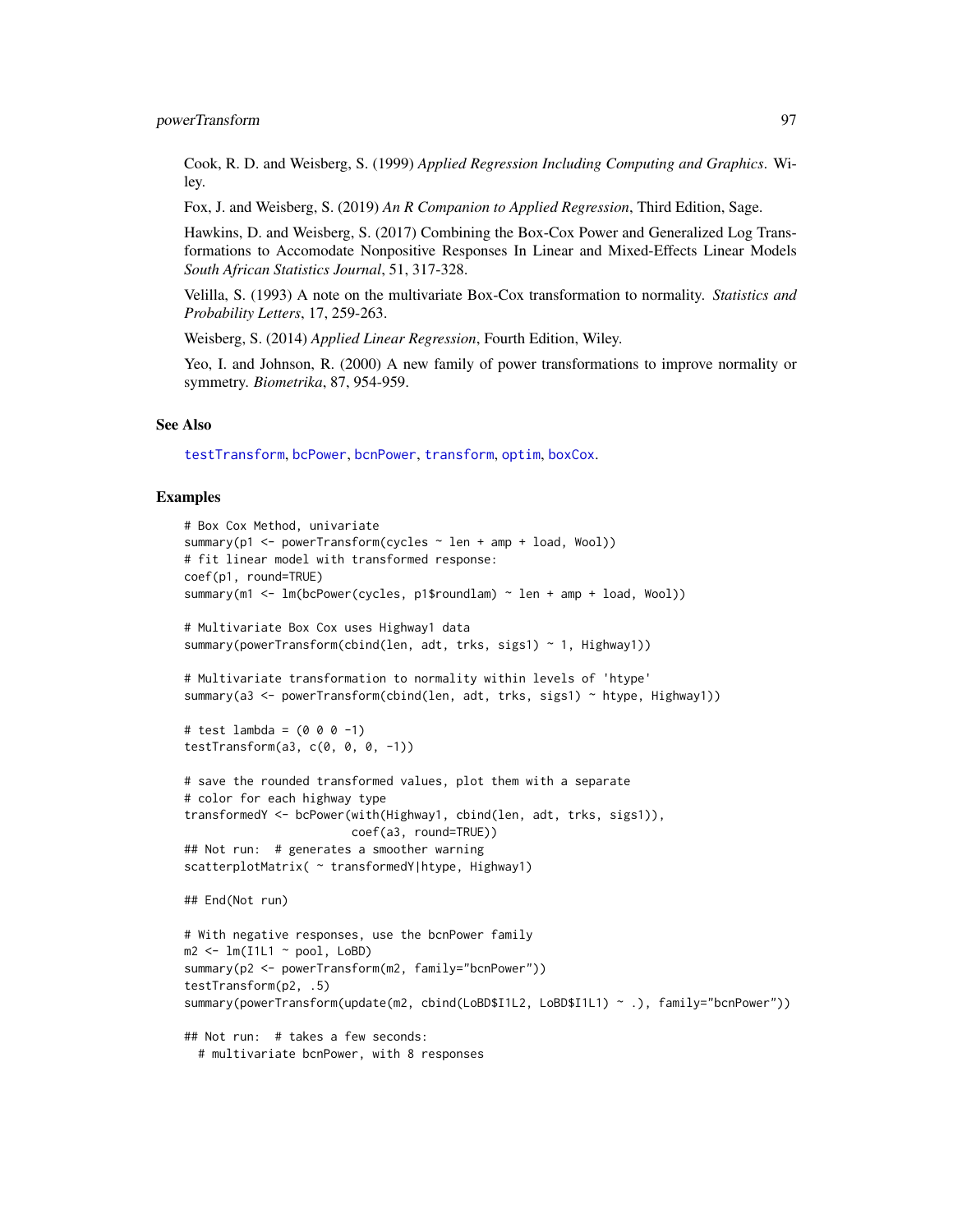```
summary(powerTransform(update(m2, as.matrix(LoBD[, -1]) ~ .), family="bcnPower"))
 # multivariate bcnPower, fit with one iteration using starting values as estimates
 summary(powerTransform(update(m2, as.matrix(LoBD[, -1]) ~ .), family="bcnPower", itmax=1))
## End(Not run)
# mixed effects model
## Not run: # uses the lme4 package
 data <- reshape(LoBD[1:20, ], varying=names(LoBD)[-1], direction="long", v.names="y")
 names(data) <- c("pool", "assay", "y", "id")
 data$assay <- factor(data$assay)
 require(lme4)
 m2 \leq 1mer(y ~ pool + (1|assay), data)
 summary(l2 <- powerTransform(m2, family="bcnPower", verbose=TRUE))
## End(Not run)
```
Predict *Model Predictions*

#### Description

Predict is a generic function with, at present, a single method for "1m" objects, Predict.1m, which is a modification of the standard [predict.lm](#page-0-0) method in the stats package, but with an additional vcov. argument for a user-specified covariance matrix for intreval estimation.

## Usage

```
Predict(object, ...)
## S3 method for class 'lm'
Predict(object, newdata, se.fit = FALSE,
  scale = NULL, df = Inf,
  interval = c("none", "confidence", "prediction"),
 level = 0.95, type = c("response", "terms"),terms = NULL, na.action = na.pass,
```
 $pred.var = res.var/weights, weights = 1, vcov., ...$ 

| object   | a model object for which predictions are desired.                                                                                                                                                                                                              |
|----------|----------------------------------------------------------------------------------------------------------------------------------------------------------------------------------------------------------------------------------------------------------------|
|          | newdata, se.fit, scale, df, interval, level, type, terms, na.action, pred.var, weights<br>see predict. Im.                                                                                                                                                     |
| VCOV.    | optional, either a function to compute the coefficient covariance matrix of object<br>(e.g., hccm) or a coefficient covariance matrix (as returned, e.g., by hccm). To use<br>a bootstrap to estimate the covariance matrix, set $vcov = vcov(Boot(object))$ . |
| $\ddots$ | arguments to pass down to Predict or predict methods.                                                                                                                                                                                                          |
|          |                                                                                                                                                                                                                                                                |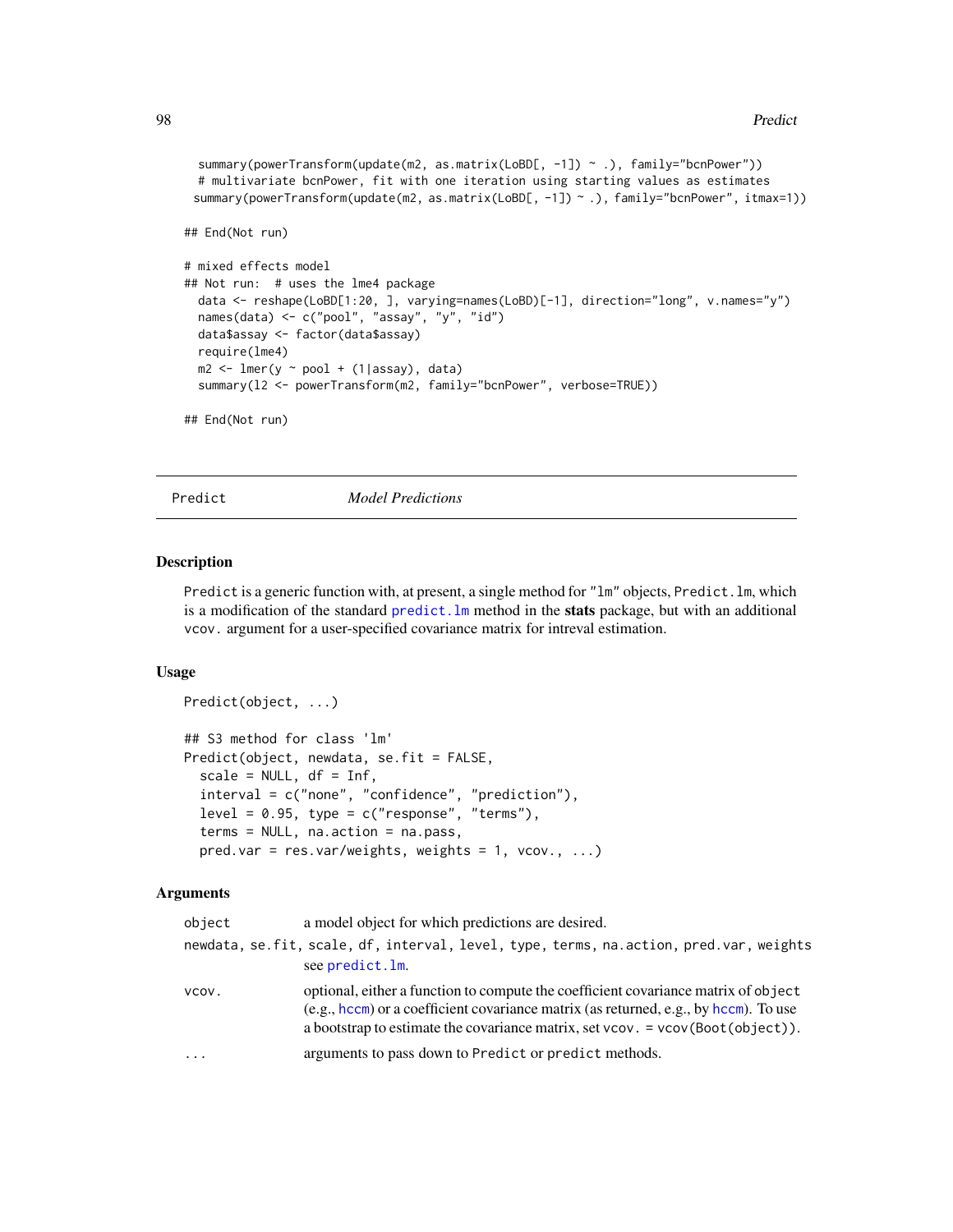#### qqPlot 99

## Details

If there is no appropriate method for Predict, then a [predict](#page-0-0) method is invoked. If there is a *specific* predict method for the primary class of object but only an *inherited* Predict method, then the predict method is invoked. Thus an object of class  $c("glm", "lm")$  will invoke method predict.glm rather than Predict.lm, but an object of class c("aov", "lm") will invoke Predict.lm rather than predict.lm.

## Value

See [predict](#page-0-0) and [predict.lm](#page-0-0).

#### Author(s)

John Fox <jfox@mcmaster.ca>

### References

Fox, J. and Weisberg, S. (2019) *An R Companion to Applied Regression*, Third Edition, Sage.

#### See Also

[predict](#page-0-0), [predict.lm](#page-0-0)

## Examples

```
mod <- lm(interlocks ~ log(assets), data=Ornstein)
newd <- data.frame(assets=exp(4:12))
(p1 <- predict(mod, newd, interval="prediction"))
p2 <- Predict(mod, newd, interval="prediction", vcov.=vcov)
all.equal(p1, p2) # the same
(predict(mod, newd, se=TRUE))
(p3 <- Predict(mod, newd, se=TRUE, vcov.=hccm)) # larger SEs
p4 <- Predict(mod, newd, se=TRUE, vcov.=hccm(mod, type="hc3"))
all.equal(p3, p4) # the same
```
qqPlot *Quantile-Comparison Plot*

#### Description

Plots empirical quantiles of a variable, or of studentized residuals from a linear model, against theoretical quantiles of a comparison distribution. Includes options not available in the [qqnorm](#page-0-0) function.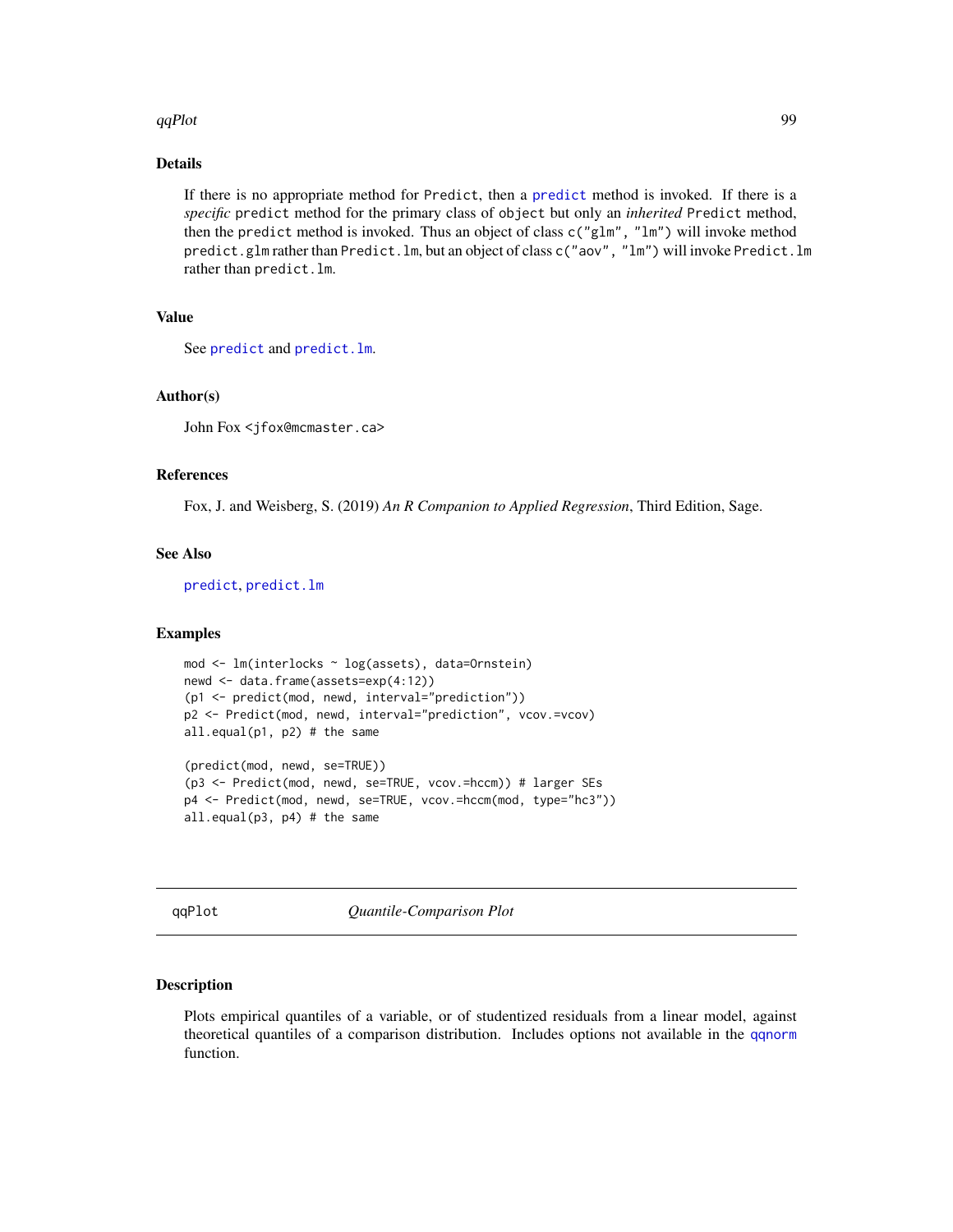## Usage

```
qqPlot(x, \ldots)qqp(\ldots)## Default S3 method:
qqPlot(x, distribution="norm", groups, layout,
    ylim=range(x, na.rm=TRUE), ylab=deparse(substitute(x)),
    xlab=paste(distribution, "quantiles"), glab=deparse(substitute(groups)),
   main=NULL, las=par("las"),
    envelope=TRUE, col=carPalette()[1], col.lines=carPalette()[2],
    lwd=2, pch=1, cex=par("cex"),
    line=c("quartiles", "robust", "none"), id=TRUE, grid=TRUE, ...)
## S3 method for class 'formula'
qqPlot(formula, data, subset, id=TRUE, ylab, glab, ...)
## S3 method for class 'lm'
qqPlot(x, xlab=paste(distribution, "Quantiles"),
    ylab=paste("Studentized Residuals(",
                deparse(substitute(x)), ")", sep="").
    main=NULL, distribution=c("t", "norm"),
   line=c("robust", "quartiles", "none"), las=par("las"),
    simulate=TRUE, envelope=TRUE, reps=100,
   col=carPalette()[1], col.lines=carPalette()[2], lwd=2, pch=1, cex=par("cex"),
    id=TRUE, grid=TRUE, ...)
```

| x            | vector of numeric values or 1 m object.                                                                                                                                                                                                                                                                                                               |
|--------------|-------------------------------------------------------------------------------------------------------------------------------------------------------------------------------------------------------------------------------------------------------------------------------------------------------------------------------------------------------|
| distribution | root name of comparison distribution $-e.g.,$ "norm" for the normal distribution;<br>t for the t-distribution.                                                                                                                                                                                                                                        |
| groups       | an optional factor; if specified, a QQ plot will be drawn for x within each level<br>of groups.                                                                                                                                                                                                                                                       |
| layout       | a 2-vector with the number of rows and columns for plotting by groups – for<br>example $c(1, 3)$ for 1 row and 3 columns; if omitted, the number of rows<br>and columns will be selected automatically; the specified number of rows and<br>columns must be sufficient to accomodate the number of groups; ignored if there<br>is no grouping factor. |
| formula      | one-sided formula specifying a single variable to be plotted or a two-sided for-<br>mula of the form variable ~ factor, where a QQ plot will be drawn for variable<br>within each level of factor.                                                                                                                                                    |
| data         | optional data frame within which to evaluage the formula.                                                                                                                                                                                                                                                                                             |
| subset       | optional subset expression to select cases to plot.                                                                                                                                                                                                                                                                                                   |
| ylim         | limits for vertical axis; defaults to the range of x. If plotting by groups, a com-<br>mon y-axis is used for all groups.                                                                                                                                                                                                                             |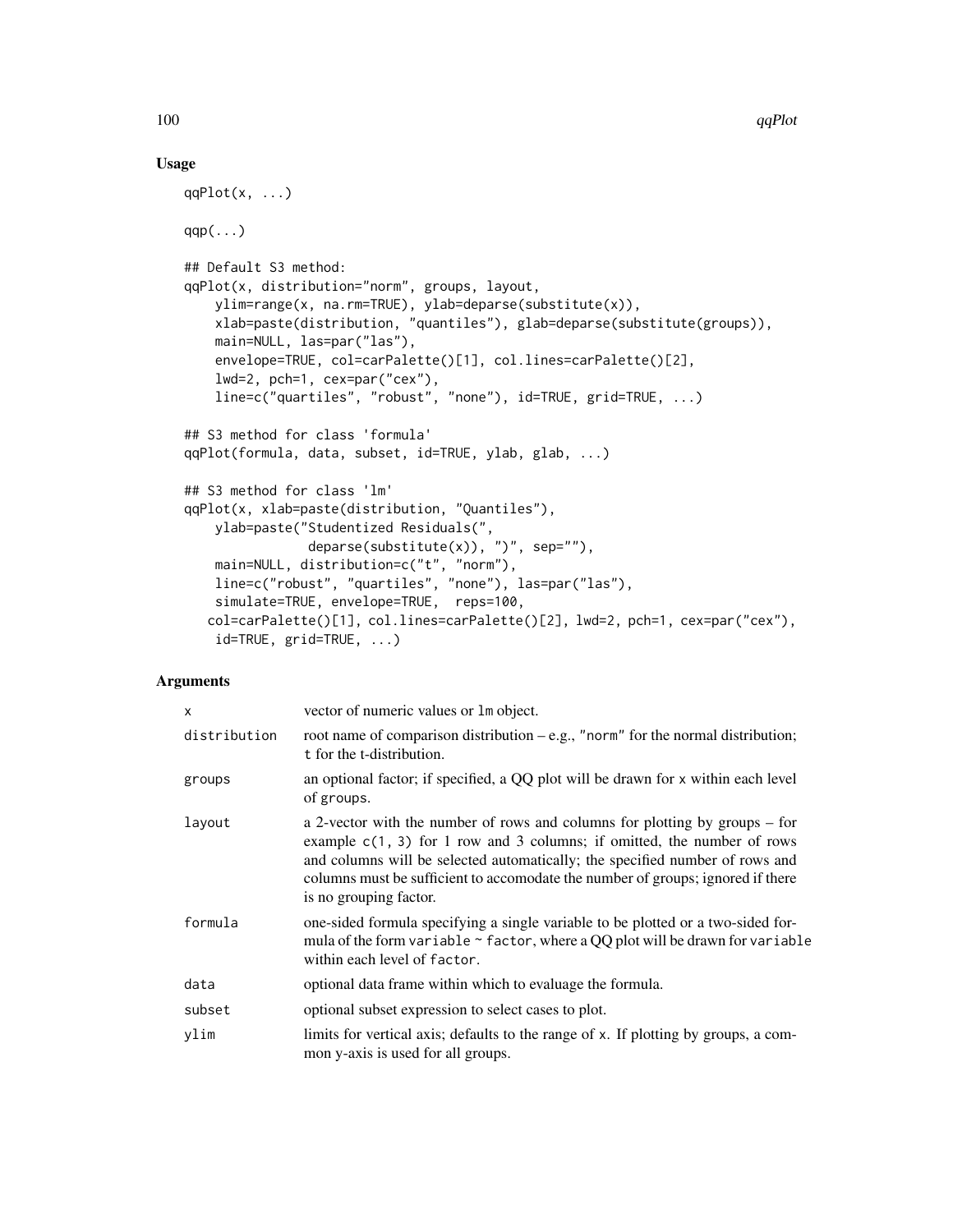#### $qqPlot$  101

| ylab      | label for vertical (empirical quantiles) axis.                                                                                                                                                                                                                                                                                                                                                                                                                                                                                                                                                   |
|-----------|--------------------------------------------------------------------------------------------------------------------------------------------------------------------------------------------------------------------------------------------------------------------------------------------------------------------------------------------------------------------------------------------------------------------------------------------------------------------------------------------------------------------------------------------------------------------------------------------------|
| xlab      | label for horizontal (comparison quantiles) axis.                                                                                                                                                                                                                                                                                                                                                                                                                                                                                                                                                |
| glab      | label for the grouping variable.                                                                                                                                                                                                                                                                                                                                                                                                                                                                                                                                                                 |
| main      | label for plot.                                                                                                                                                                                                                                                                                                                                                                                                                                                                                                                                                                                  |
| envelope  | TRUE (the default), FALSE, a confidence level such as 0.95, or a list specifying<br>how to plot a point-wise confidence envelope (see Details).                                                                                                                                                                                                                                                                                                                                                                                                                                                  |
| las       | if 0, ticks labels are drawn parallel to the axis; set to 1 for horizontal labels (see<br>par).                                                                                                                                                                                                                                                                                                                                                                                                                                                                                                  |
| col       | color for points; the default is the <i>first</i> entry in the current <b>car</b> palette (see<br>carPalette and par).                                                                                                                                                                                                                                                                                                                                                                                                                                                                           |
| col.lines | color for lines; the default is the <i>second</i> entry in the current car palette.                                                                                                                                                                                                                                                                                                                                                                                                                                                                                                              |
| pch       | plotting character for points; default is 1 (a circle, see par).                                                                                                                                                                                                                                                                                                                                                                                                                                                                                                                                 |
| cex       | factor for expanding the size of plotted symbols; the default is 1.                                                                                                                                                                                                                                                                                                                                                                                                                                                                                                                              |
| id        | controls point identification; if FALSE, no points are identified; can be a list of<br>named arguments to the showLabels function; TRUE is equivalent to list (method="y",<br>n=2, cex=1, col=carPalette()[1], location="lr"), which identifies the 2<br>points with the 2 points with the most extreme verical values — studentized<br>residuals for the "1m" method. Points labels are by default taken from the names<br>of the variable being plotted is any, else case indices are used. Unlike most<br>graphical functions in car, the default is id=TRUE to include point identification. |
| lwd       | line width; default is 2 (see par).                                                                                                                                                                                                                                                                                                                                                                                                                                                                                                                                                              |
| line      | "quartiles" to pass a line through the quartile-pairs, or "robust" for a robust-<br>regression line; the latter uses the r1m function in the MASS package. Specifying<br>$line = "none" suppresses the line.$                                                                                                                                                                                                                                                                                                                                                                                    |
| simulate  | if TRUE calculate confidence envelope by parametric bootstrap; for 1m object<br>only. The method is due to Atkinson (1985).                                                                                                                                                                                                                                                                                                                                                                                                                                                                      |
| reps      | integer; number of bootstrap replications for confidence envelope.                                                                                                                                                                                                                                                                                                                                                                                                                                                                                                                               |
|           | arguments such as df to be passed to the appropriate quantile function.                                                                                                                                                                                                                                                                                                                                                                                                                                                                                                                          |
| grid      | If TRUE, the default, a light-gray background grid is put on the graph                                                                                                                                                                                                                                                                                                                                                                                                                                                                                                                           |
|           |                                                                                                                                                                                                                                                                                                                                                                                                                                                                                                                                                                                                  |

#### Details

Draws theoretical quantile-comparison plots for variables and for studentized residuals from a linear model. A comparison line is drawn on the plot either through the quartiles of the two distributions, or by robust regression.

Any distribution for which quantile and density functions exist in R (with prefixes q and d, respectively) may be used. When plotting a vector, the confidence envelope is based on the SEs of the order statistics of an independent random sample from the comparison distribution (see Fox, 2016). Studentized residuals from linear models are plotted against the appropriate t-distribution with a point-wise confidence envelope computed by default by a parametric bootstrap, as described by Atkinson (1985). The function qqp is an abbreviation for qqPlot.

The envelope argument can take a list with the following named elements; if an element is missing, then the default value is used: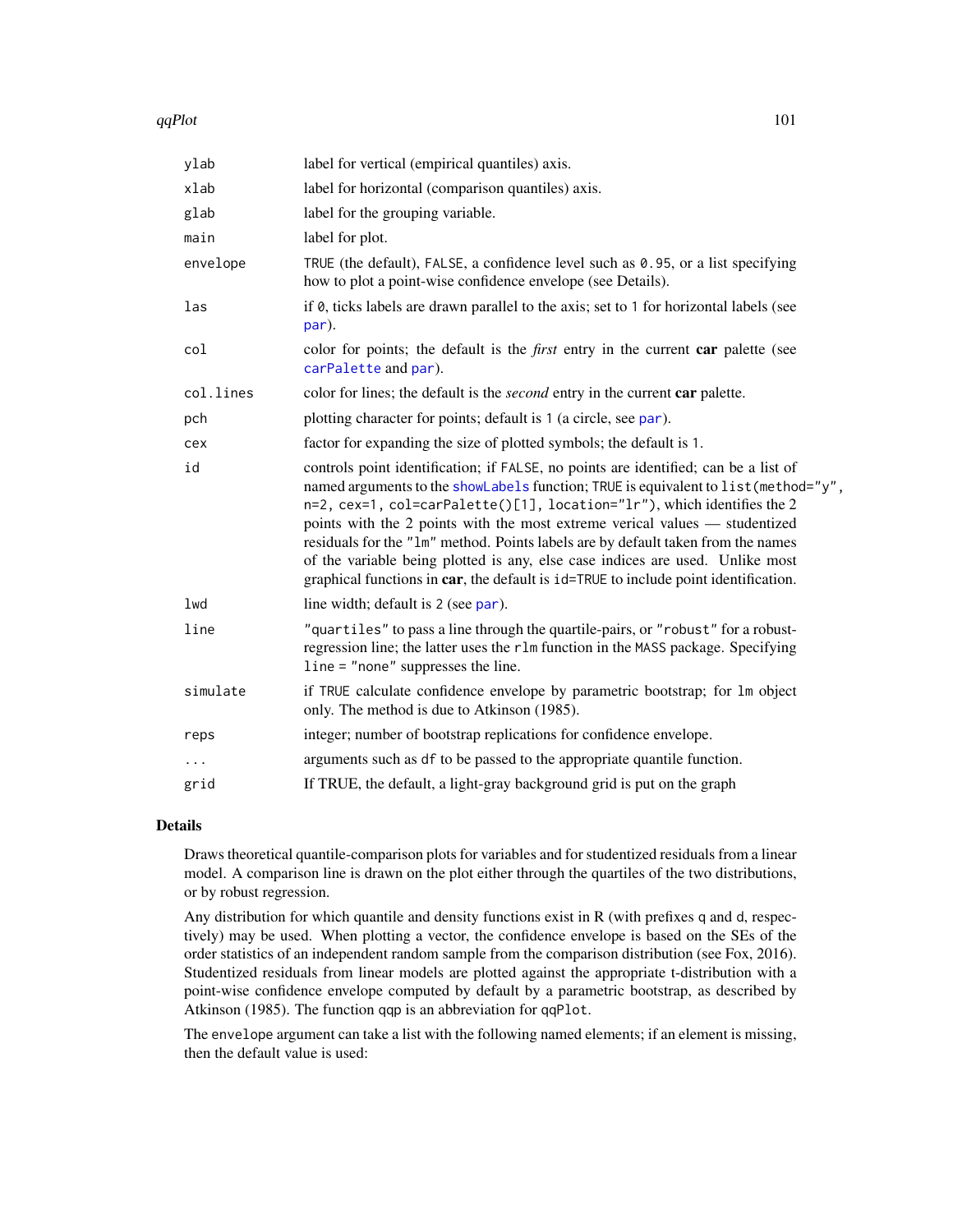level confidence level (default 0.95).

style one of "filled" (the default), "lines", or "none".

col color (default is the value of col.lines).

alpha transparency/opacity of a filled confidence envelope, a number between 0 and 1 (default 0.15).

border controls whether a border is drawn around a filled confidence envelope (default TRUE).

## Value

These functions return the labels of identified points, unless a grouping factor is employed, in which case NULL is returned invisibly.

## Author(s)

John Fox <jfox@mcmaster.ca>

#### References

Fox, J. (2016) *Applied Regression Analysis and Generalized Linear Models*, Third Edition. Sage. Fox, J. and Weisberg, S. (2019) *An R Companion to Applied Regression*, Third Edition, Sage. Atkinson, A. C. (1985) *Plots, Transformations, and Regression.* Oxford.

### See Also

[qqplot](#page-0-0), [qqnorm](#page-0-0), [qqline](#page-0-0), [showLabels](#page-128-0)

#### Examples

```
x<-rchisq(100, df=2)
qqPlot(x)
qqPlot(x, dist="chisq", df=2, envelope=list(style="lines"))
qqPlot(~ income, data=Prestige, subset = type == "prof")
qqPlot(income ~ type, data=Prestige, layout=c(1, 3))
qqPlot(lm(prestige ~ income + education + type, data=Duncan),
envelope=.99)
```
recode *Recode a Variable*

#### Description

Recodes a numeric vector, character vector, or factor according to simple recode specifications. Recode is an alias for recode that avoids name clashes with packages, such as **Hmisc**, that have a recode function.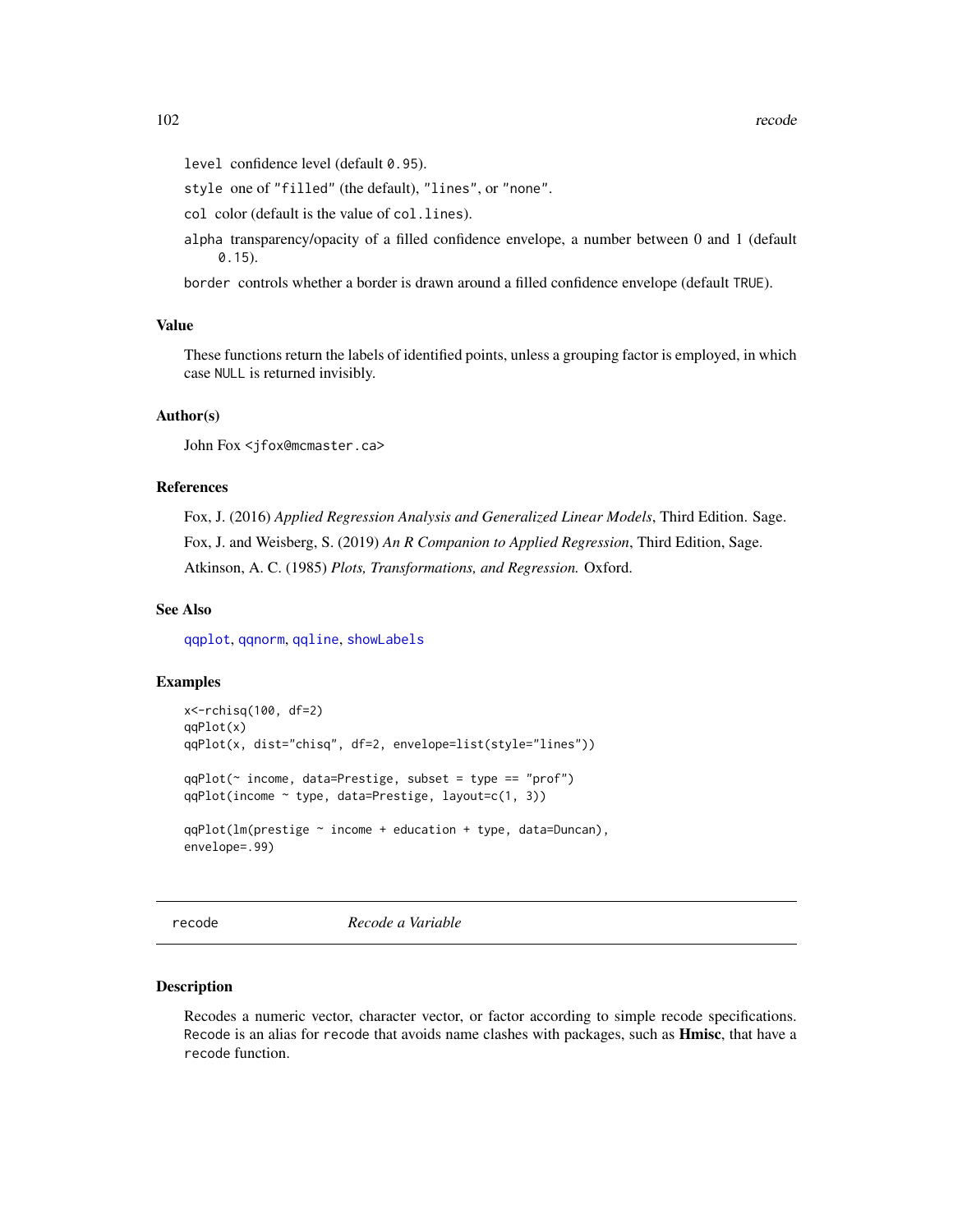#### recode that is a set of the set of the set of the set of the set of the set of the set of the set of the set of the set of the set of the set of the set of the set of the set of the set of the set of the set of the set of

## Usage

```
recode(var, recodes, as.factor, as.numeric=TRUE, levels,
       to.value="=", interval=":", separator=";")
```
Recode(...)

## **Arguments**

| var        | numeric vector, character vector, or factor.                                                                                                                                                                                                                                                                                                                                                                              |
|------------|---------------------------------------------------------------------------------------------------------------------------------------------------------------------------------------------------------------------------------------------------------------------------------------------------------------------------------------------------------------------------------------------------------------------------|
| recodes    | character string of recode specifications: see below.                                                                                                                                                                                                                                                                                                                                                                     |
| as.factor  | return a factor; default is TRUE if var is a factor, FALSE otherwise.                                                                                                                                                                                                                                                                                                                                                     |
| as.numeric | if TRUE (the default), and as . factor is FALSE, then the result will be coerced to<br>numeric if all values in the result can represent numbers (contain only numerals,<br>minus signs, etc.).                                                                                                                                                                                                                           |
| levels     | an optional argument specifying the order of the levels in the returned factor; the<br>default is to use the sort order of the level names.                                                                                                                                                                                                                                                                               |
| to.value   | The operator to separate old from new values, "=" by default; some other pos-<br>sibilities: " $\rightarrow$ ", " $\rightarrow$ ", " $\rightarrow$ ". Cannot include the interval operator (by default :)<br>or the separator string (by default, ; ), so, e.g., by default " $:=$ >" is not allowed.<br>The discussion in Details assumes the default "=". Use a non-default to. value<br>if factor levels contain $=$ . |
| interval   | the operator used to denote numeric intervals, by default ":". The discussion<br>in Details assumes the default ":". Use a non-default interval if factor levels<br>contain :.                                                                                                                                                                                                                                            |
| separator  | the character string used to separate recode specifications, by default "; ". The<br>discussion in Details assumes the default ";". Use a non-default separator if<br>factor levels contain;                                                                                                                                                                                                                              |
| $\cdots$   | arguments to be passed to recode.                                                                                                                                                                                                                                                                                                                                                                                         |

## Details

Recode specifications appear in a character string, separated by default by semicolons (see the examples below), each of the form input=output (where = may be replaced by a non-default value of the to.value argument, e.g., input -> output). Spaces may be used for clarity. If an input value satisfies more than one specification, then the first (from left to right) applies. If no specification is satisfied, then the input value is carried over to the result. NA is allowed on input and output. Several recode specifications are supported:

single value For example, 0=NA.

vector of values For example,  $c(7, 8, 9) = 'high'.$ 

**range of values** For example,  $7:9 = 'C'$ . The special values 10 and hi may appear in a range. For example, lo:10=1. *Note:* : is *not* the R sequence operator. In addition, you may not use : with the c function within a recode specification, so for example  $c(1, 3, 5:7)$  will cause an error. The : is the default value of the recode interval operator; a non-default value may be specified.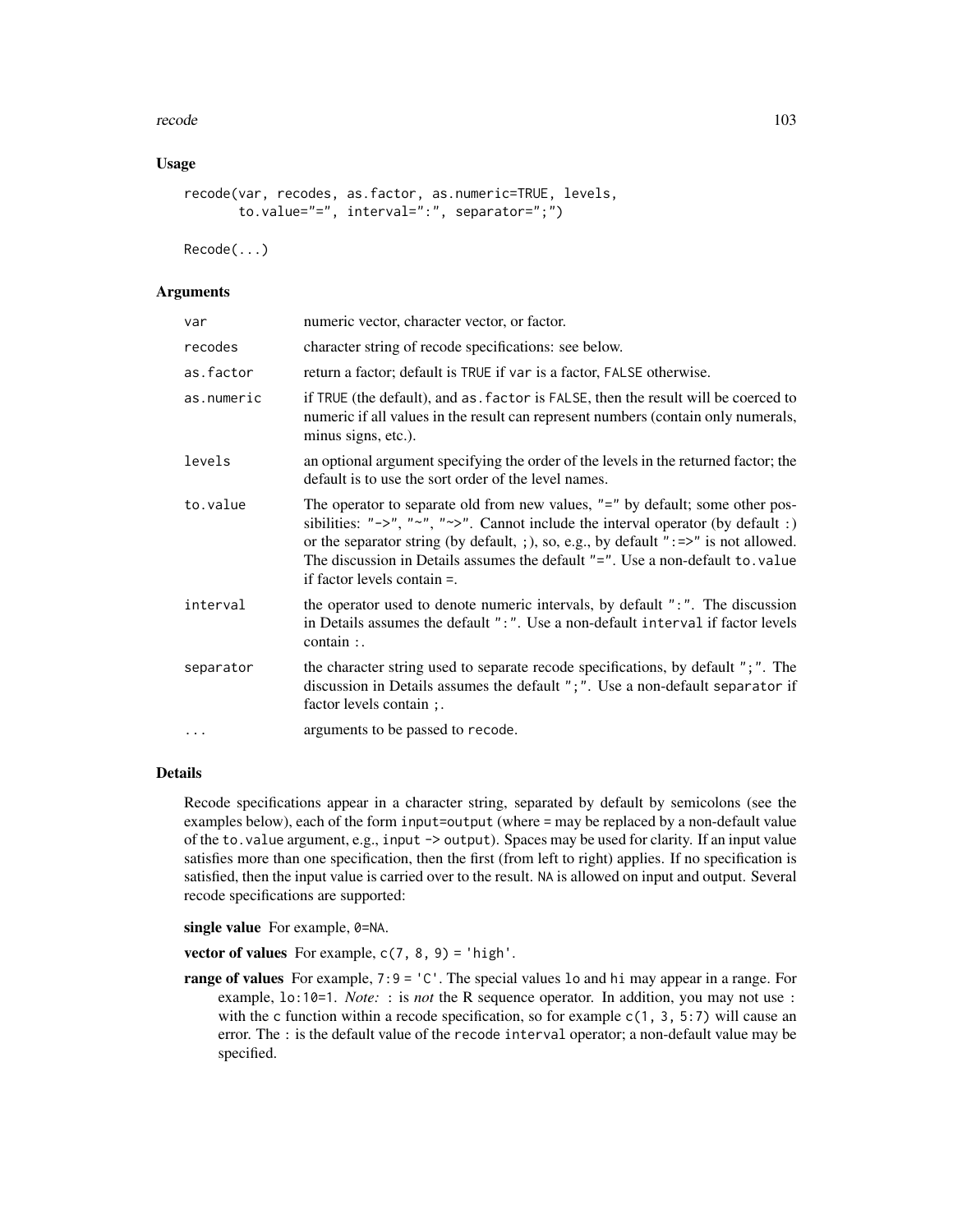else everything that does not fit a previous specification. For example, else = NA. Note that else matches *all* otherwise unspecified values on input, including NA, and if present should appear last among the recode specifications.

Character data and factor levels on the left-hand side of a recode specification must be quoted. Thus, e.g.,  $c(a, b, c) = 'low'$  is not allowed, and should be  $c('a', 'b', 'c') = 'low'.$  Similarly, the colon is reserved for numeric data, and, e.g.,  $c('a':'c') = 'low'$  is not allowed. If the var argument is a character variable with (some) values that are character representations of numbers, or a factor with (some) levels that are numbers (e.g., '12' or '-2'), then these too must be quoted and cannot be used with colons (e.g., '15': '19' = '15 to 19' is not allowed, and could be specified as c('15', '16', '17', '18', '19') = '15 to 19', assuming that all values are the character representation of whole numbers).

If all of the output values are numeric, and if as . factor is FALSE, then a numeric result is returned; if var is a factor, then by default so is the result.

#### Value

a recoded vector of the same length as var.

#### Warning

The factor levels may not contain the character strings in to value (by default  $"=$ "), interval (by default ":"), or separator (by default ";").

#### Author(s)

John Fox <jfox@mcmaster.ca>

## References

Fox, J. and Weisberg, S. (2019) *An R Companion to Applied Regression*, Third Edition, Sage.

#### See Also

[cut](#page-0-0), [factor](#page-0-0)

#### Examples

```
x \leq -rep(1:3, 3)x
recode(x, "c(1, 2) = 'A';else = 'B'')
Recode(x, "1~2 -> ':=1' // 3 -> ';=2'", to.value="->",
       interval="~", separator="//")
```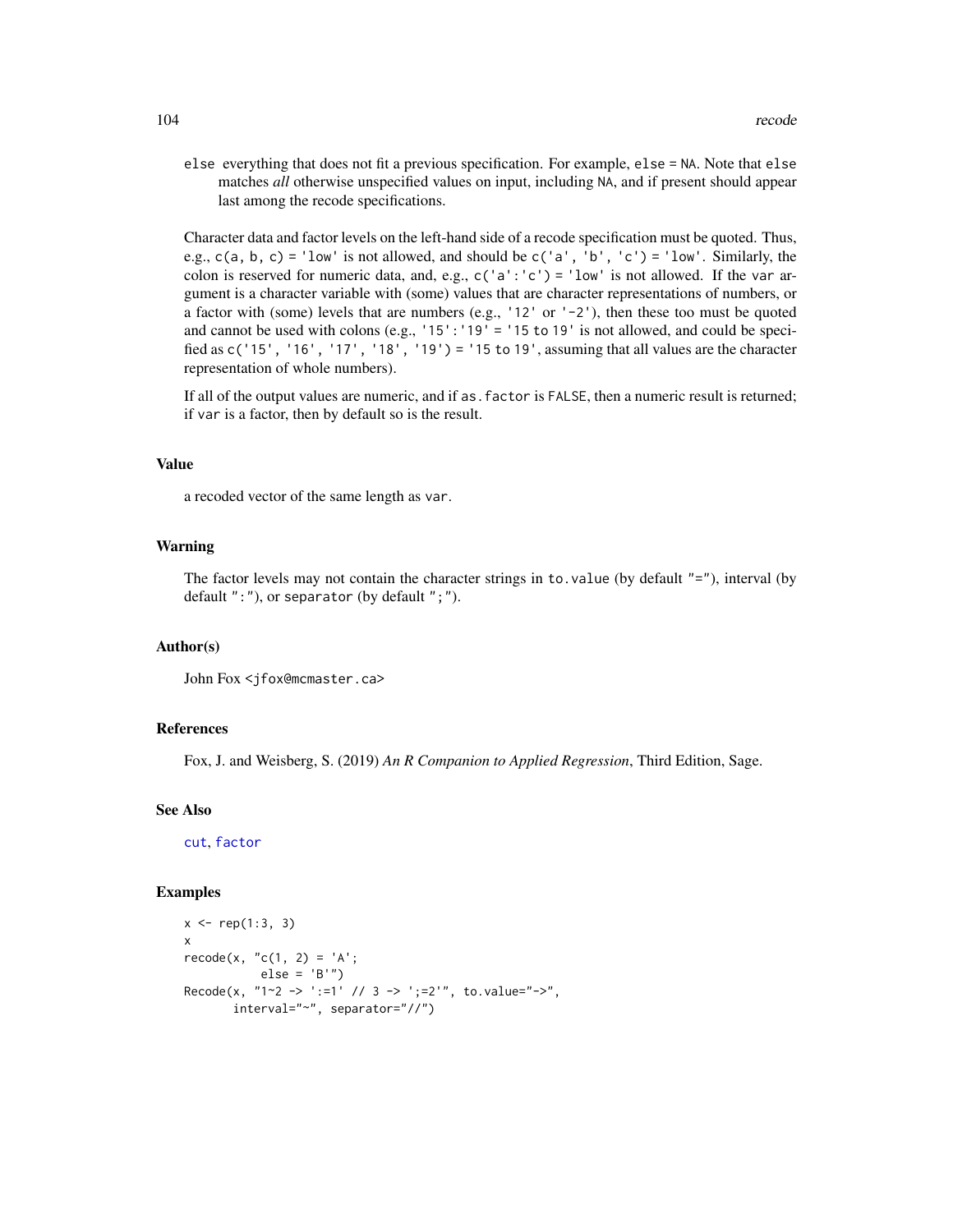<span id="page-104-0"></span>

## Description

Plots a regression line on a scatterplot; the line is plotted between the minimum and maximum x-values.

## Usage

regLine(mod, col=carPalette()[2], lwd=2, lty=1,...)

#### Arguments

| mod       | a model, such as produced by 1m, that responds to the coef function by returning<br>a 2-element vector, whose elements are interpreted respectively as the intercept<br>and slope of a regression line. |
|-----------|---------------------------------------------------------------------------------------------------------------------------------------------------------------------------------------------------------|
| col       | color for points and lines; the default is the <i>second</i> entry in the current <b>car</b><br>palette (see carPalette and par).                                                                       |
| lwd       | line width; default is 2 (see par).                                                                                                                                                                     |
| lty       | line type; default is 1, a solid line (see par).                                                                                                                                                        |
| $\ddotsc$ | optional arguments to be passed to the lines plotting function.                                                                                                                                         |

# Details

In contrast to abline, this function plots only over the range of the observed x-values. The x-values are extracted from mod as the second column of the model matrix.

## Value

NULL. This function is used for its side effect: adding a line to the plot.

## Author(s)

John Fox <jfox@mcmaster.ca>

## See Also

[abline](#page-0-0), [lines](#page-0-0)

#### Examples

```
plot(repwt ~ weight, pch=c(1,2)[sex], data=Davis)
regLine(lm(repwt~weight, subset=sex=="M", data=Davis))
regLine(lm(repwt~weight, subset=sex=="F", data=Davis), lty=2)
```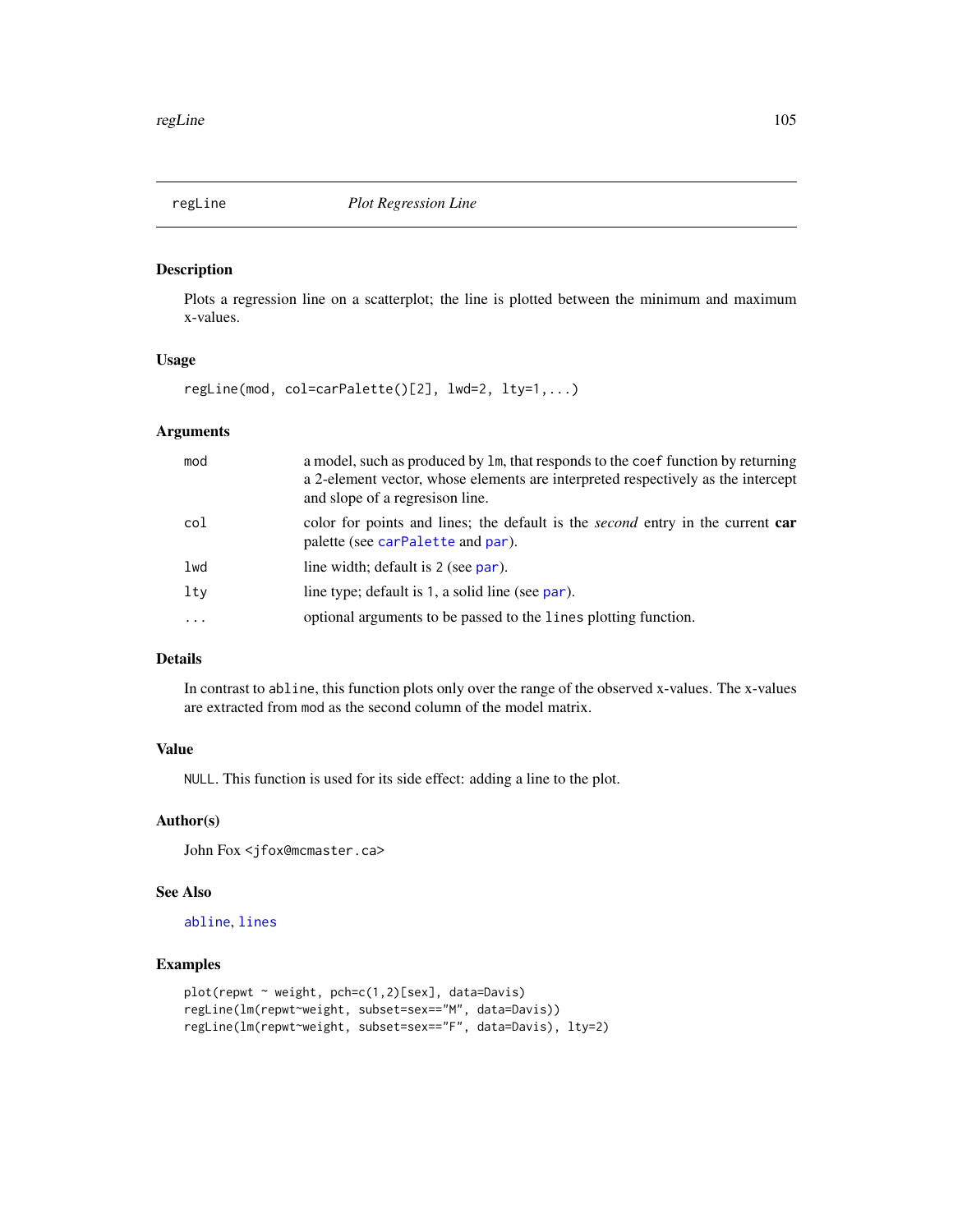#### <span id="page-105-0"></span>Description

Plots the residuals versus each term in a mean function and versus fitted values. Also computes a curvature test for each of the plots by adding a quadratic term and testing the quadratic to be zero. For linear models, this is Tukey's test for nonadditivity when plotting against fitted values.

#### Usage

```
### This is a generic function with only one required argument:
residualPlots (model, ...)
## Default S3 method:
residualPlots(model, terms = ~., layout = NULL, ask,
                 main = ", fitted = TRUE, AsIs=TRUE, plot = TRUE,
                 tests = TRUE, groups, ...)## S3 method for class 'lm'
residualPlots(model, ...)
## S3 method for class 'glm'
residualPlots(model, ...)
### residualPlots calls residualPlot, so these arguments can be
### used with either function
residualPlot(model, ...)
## Default S3 method:
residualPlot(model, variable = "fitted", type = "pearson",
     groups, plot = TRUE, linear = TRUE,
     quadratic = if(missing(groups)) TRUE else FALSE,
     smooth=FALSE, id=FALSE,
     col = carPalette()[1], col.quad = carPalette()[2], pch=1,xlab, ylab, lwd = 1, lty = 1,
     grid=TRUE, key=!missing(groups), ...)
## S3 method for class 'lm'
residualPlot(model, ...)
## S3 method for class 'glm'
residualPlot(model, variable = "fitted", type = "pearson",
   plot = TRUE, quadratic = FALSE, smooth=TRUE, ...)
```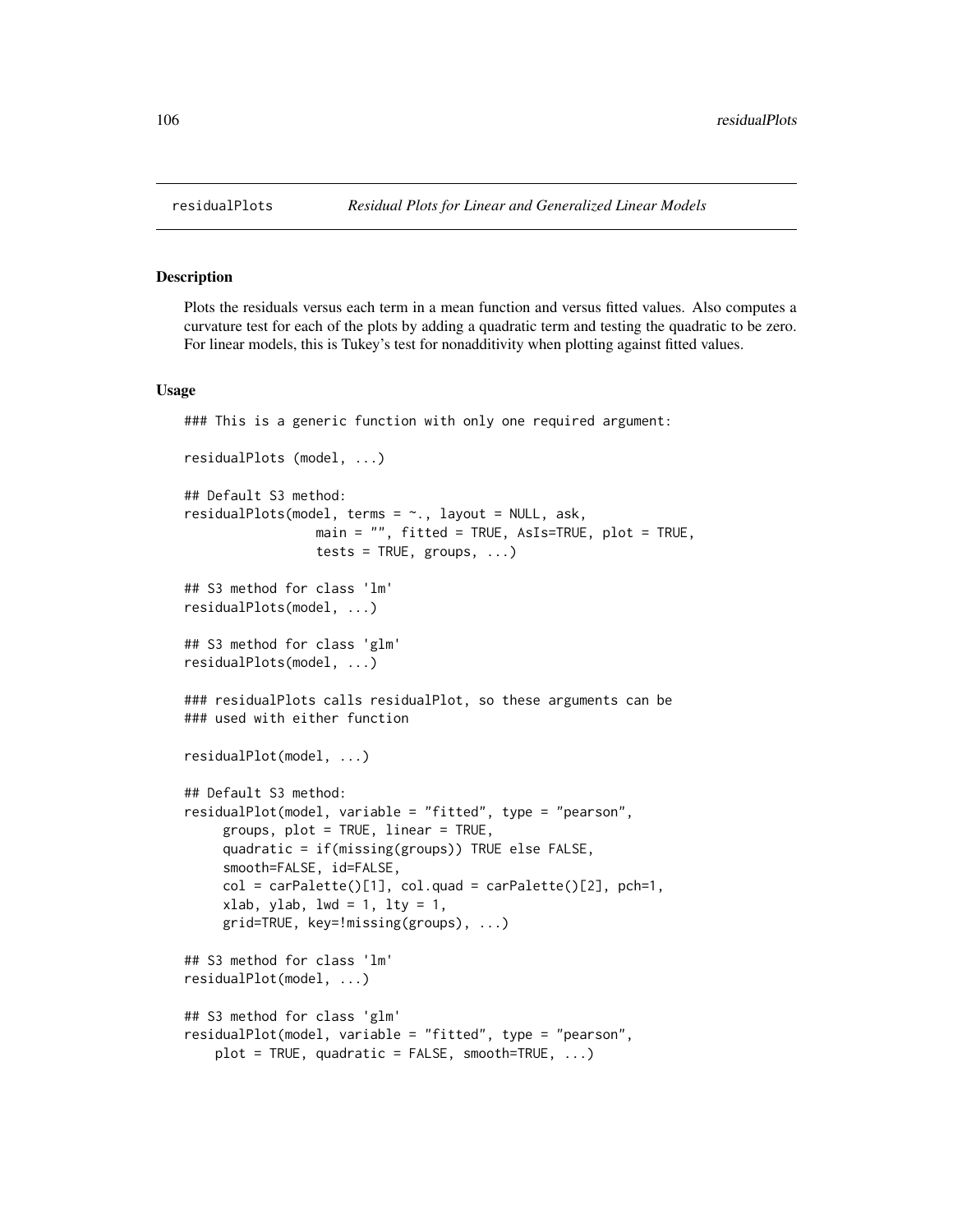# residualPlots 107

| model    | A regression object.                                                                                                                                                                                                                                                                                                                                                                                                                                                                                                                                                                                                                                                                                                                                                                                                                                                                                                                                                                                                                                                                                                                                                              |
|----------|-----------------------------------------------------------------------------------------------------------------------------------------------------------------------------------------------------------------------------------------------------------------------------------------------------------------------------------------------------------------------------------------------------------------------------------------------------------------------------------------------------------------------------------------------------------------------------------------------------------------------------------------------------------------------------------------------------------------------------------------------------------------------------------------------------------------------------------------------------------------------------------------------------------------------------------------------------------------------------------------------------------------------------------------------------------------------------------------------------------------------------------------------------------------------------------|
| terms    | A one-sided formula that specifies a subset of the factors and the regressors that<br>appear in the formula that defined the model. The default $\sim$ is to plot against<br>all first-order terms, both regressors and factors. Higher order terms are skipped.<br>For example, the specification terms = $\sim$ . - X3 would plot against all regressors<br>except for X3. To get a plot against fitted values only, use the arguments terms =<br>$\sim$ 1. Interactions are skipped. For polynomial terms, the plot is against the first-<br>order variable (which may be centered and scaled depending on how the poly<br>function is used). Plots against factors are boxplots. Plots against other ma-<br>trix terms, like splines, use the result of predict(model), type="terms")[,<br>variable]) as the horizontal axis; if the predict method doesn't permit this<br>type, then matrix terms are skipped.<br>A grouping variable can also be specified in the terms, so, for example terms=<br>~ .   type would use the factor type to set a different color and symbol for each<br>level of type. Any fits in the plots will also be done separately for each level of |
|          | group.                                                                                                                                                                                                                                                                                                                                                                                                                                                                                                                                                                                                                                                                                                                                                                                                                                                                                                                                                                                                                                                                                                                                                                            |
| layout   | If set to a value like $c(1, 1)$ or $c(4, 3)$ , the layout of the graph will have this<br>many rows and columns. If not set, the program will select an appropriate layout.<br>If the number of graphs exceed nine, you must select the layout yourself, or you<br>will get a maximum of nine per page. If layout=NA, the function does not set the<br>layout and the user can use the par function to control the layout, for example<br>to have plots from two models in the same graphics window.                                                                                                                                                                                                                                                                                                                                                                                                                                                                                                                                                                                                                                                                              |
| ask      | If TRUE, ask the user before drawing the next plot; if FALSE, don't ask.                                                                                                                                                                                                                                                                                                                                                                                                                                                                                                                                                                                                                                                                                                                                                                                                                                                                                                                                                                                                                                                                                                          |
| main     | Main title for the graphs. The default is main="" for no title.                                                                                                                                                                                                                                                                                                                                                                                                                                                                                                                                                                                                                                                                                                                                                                                                                                                                                                                                                                                                                                                                                                                   |
| fitted   | If TRUE, the default, include the plot against fitted values.                                                                                                                                                                                                                                                                                                                                                                                                                                                                                                                                                                                                                                                                                                                                                                                                                                                                                                                                                                                                                                                                                                                     |
| AsIs     | If FALSE, terms that use the "as-is" function I are skipped; if TRUE, the default,<br>they are included.                                                                                                                                                                                                                                                                                                                                                                                                                                                                                                                                                                                                                                                                                                                                                                                                                                                                                                                                                                                                                                                                          |
| plot     | If TRUE, draw the $plot(s)$ .                                                                                                                                                                                                                                                                                                                                                                                                                                                                                                                                                                                                                                                                                                                                                                                                                                                                                                                                                                                                                                                                                                                                                     |
| tests    | If TRUE, display the curvature tests. With glm's, the argument start is ignored<br>in computing the curvature tests.                                                                                                                                                                                                                                                                                                                                                                                                                                                                                                                                                                                                                                                                                                                                                                                                                                                                                                                                                                                                                                                              |
|          | Additional arguments passed to residualPlot and then to plot.                                                                                                                                                                                                                                                                                                                                                                                                                                                                                                                                                                                                                                                                                                                                                                                                                                                                                                                                                                                                                                                                                                                     |
| variable | Quoted variable name for the factor or regressor to be put on the horizontal axis,<br>or the default "fitted" to plot versus fitted values.                                                                                                                                                                                                                                                                                                                                                                                                                                                                                                                                                                                                                                                                                                                                                                                                                                                                                                                                                                                                                                       |
| type     | Type of residuals to be used. Pearson residuals are appropriate for 1m objects<br>since these are equivalent to ordinary residuals with ols and correctly weighted<br>residuals with wls. Any quoted string that is an appropriate value of the type<br>argument to residuals. Im or "rstudent" or "rstandard" for Studentized or<br>standardized residuals.                                                                                                                                                                                                                                                                                                                                                                                                                                                                                                                                                                                                                                                                                                                                                                                                                      |
| groups   | A grouping indicator. Points in different groups will be plotted with different<br>colors and symbols. If missing, no grouping is used. In residualPlots, the<br>grouping variable can also be set in the terms argument, as described above.<br>The default is no grouping. If used, the groups argument shoud be a vector<br>of values of the same length as the vector of residuals, for example groups =<br>subject where subject indicates the grouping.                                                                                                                                                                                                                                                                                                                                                                                                                                                                                                                                                                                                                                                                                                                     |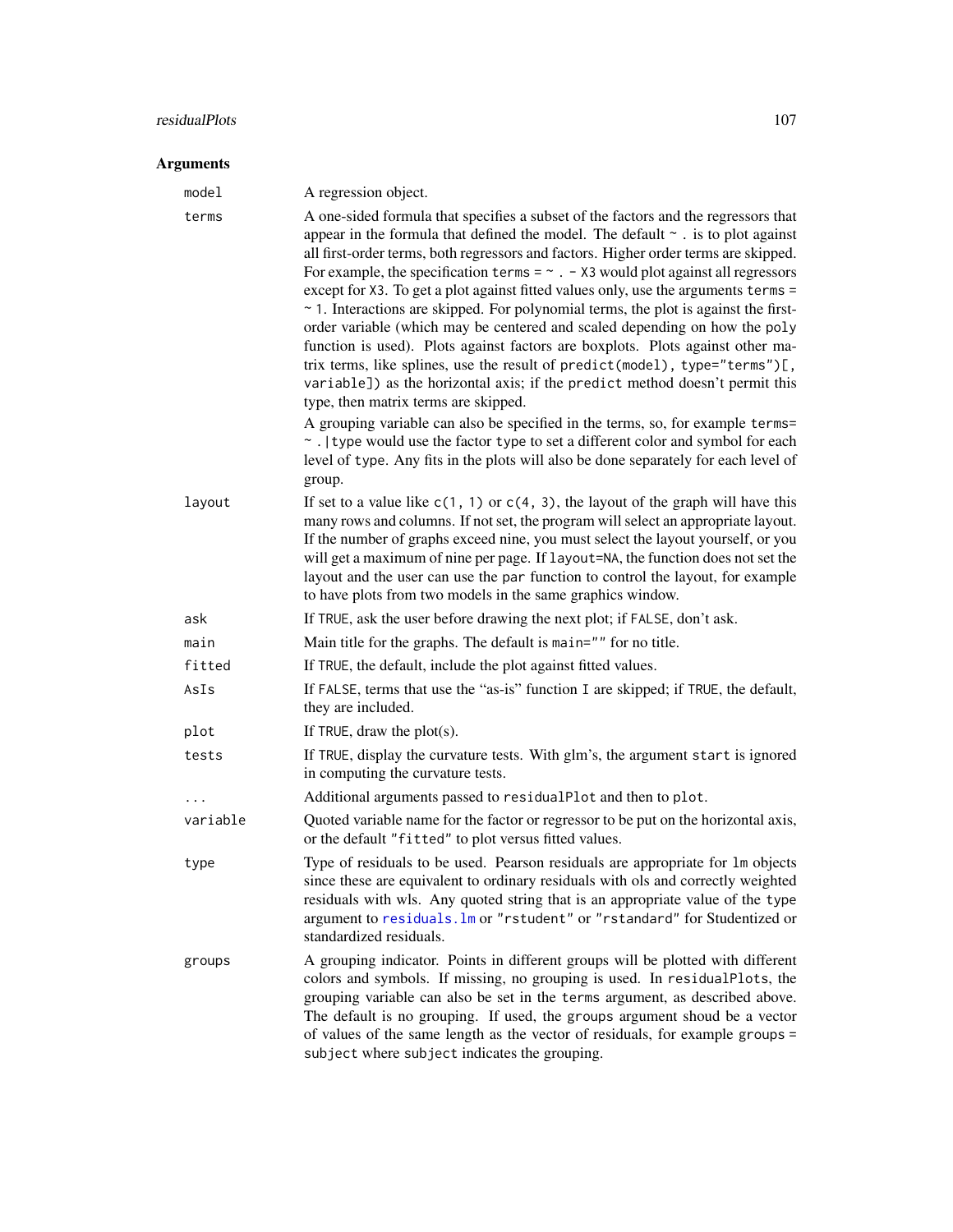| linear    | If TRUE, adds a horizontal line at zero if no groups. With groups, display the<br>within level of groups ols regression of the residuals as response and the hori-<br>zontal axis as the regressor.                                                                                                                                                                                                                                                  |
|-----------|------------------------------------------------------------------------------------------------------------------------------------------------------------------------------------------------------------------------------------------------------------------------------------------------------------------------------------------------------------------------------------------------------------------------------------------------------|
| quadratic | if TRUE, fits the quadratic regression of the vertical axis on the horizontal axis<br>and displays a lack of fit test. Default is TRUE for 1m and FALSE for g1m or if<br>groups not missing.                                                                                                                                                                                                                                                         |
| smooth    | specifies the smoother to be used along with its arguments; if FALSE, which is<br>the default except for generalized linear models, no smoother is shown; can be<br>a list giving the smoother function and its named arguments; TRUE is equivalent<br>to list(smoother=loessLine, span=2/3, col=carPalette()[3]), which is<br>the default for a GLM. See ScatterplotSmoothers for the smoothers supplied<br>by the car package and their arguments. |
| id        | controls point identification; if FALSE (the default), no points are identified; can<br>be a list of named arguments to the showLabels function; TRUE is equivalent to<br>list(method="r", n=2, cex=1, col=carPalette()[1], location="lr"), which<br>identifies the 2 points with the largest absolute residuals.                                                                                                                                    |
| col       | default color for points. If groups is set, col can be a list at least as long as the<br>number of levels for groups giving the colors for each groups.                                                                                                                                                                                                                                                                                              |
| col.quad  | default color for quadratic fit if groups is missing. Ignored if groups are used.                                                                                                                                                                                                                                                                                                                                                                    |
| pch       | plotting character. The default is pch=1. If groups are used, pch can be set to a<br>vector at least as long as the number of groups.                                                                                                                                                                                                                                                                                                                |
| xlab      | X-axis label. If not specified, a useful label is constructed by the function.                                                                                                                                                                                                                                                                                                                                                                       |
| ylab      | Y-axis label. If not specified, a useful label is constructed by the function.                                                                                                                                                                                                                                                                                                                                                                       |
| lwd       | line width for lines.                                                                                                                                                                                                                                                                                                                                                                                                                                |
| lty       | line type for quadratic.                                                                                                                                                                                                                                                                                                                                                                                                                             |
| grid      | If TRUE, the default, a light-gray background grid is put on the graph                                                                                                                                                                                                                                                                                                                                                                               |
| key       | Should a key be added to the plot? Default is ! is. null (groups).                                                                                                                                                                                                                                                                                                                                                                                   |

## Details

residualPlots draws one or more residuals plots depending on the value of the terms and fitted arguments. If terms  $= \infty$ , the default, then a plot is produced of residuals versus each first-order term in the formula used to create the model. Interaction terms, spline terms, and polynomial terms of more than one predictor are skipped. In addition terms that use the "as-is" function, e.g.,  $I(X^2)$ , will also be skipped unless you set the argument AsIs=TRUE. A plot of residuals versus fitted values is also included unless fitted=FALSE.

In addition to plots, a table of curvature tests is displayed. For plots against a term in the model formula, say X1, the test displayed is the t-test for for  $I(X1^2)$  in the fit of update, model,  $\sim$ . +  $I(X1^2)$ ). Econometricians call this a specification test. For factors, the displayed plot is a boxplot, no curvature test is computed, and grouping is ignored. For fitted values in a linear model, the test is Tukey's one-degree-of-freedom test for nonadditivity. You can suppress the tests with the argument tests=FALSE. If grouping is used curvature tests are not displayed.

residualPlot, which is called by residualPlots, should be viewed as an internal function, and is included here to display its arguments, which can be used with residualPlots as well. The residualPlot function returns the curvature test as an invisible result.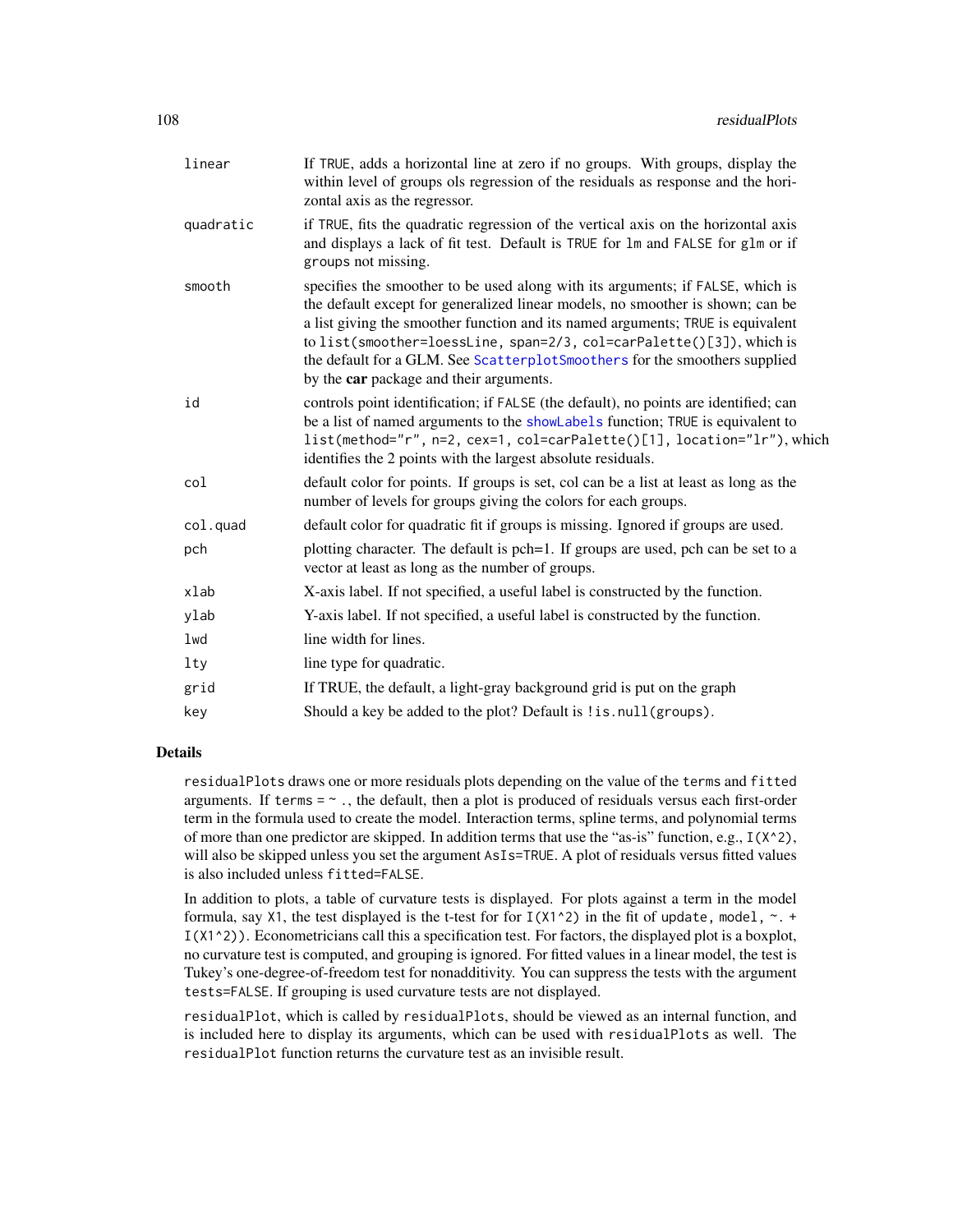residCurvTest computes the curvature test only. For any factors a boxplot will be drawn. For any polynomials, plots are against the linear term. Other non-standard predictors like B-splines are skipped.

#### Value

For lm objects, returns a data.frame with one row for each plot drawn, one column for the curvature test statistic, and a second column for the corresponding p-value. This function is used primarily for its side effect of drawing residual plots.

## Author(s)

Sanford Weisberg, <sandy@umn.edu>

# References

Fox, J. and Weisberg, S. (2019) *An R Companion to Applied Regression*, Third Edition. Sage. Weisberg, S. (2014) *Applied Linear Regression*, Fourth Edition, Wiley, Chapter 8

## See Also

See Also [lm](#page-0-0), [identify](#page-0-0), [showLabels](#page-128-0)

#### Examples

```
m1 <- lm(prestige ~ income, data=Prestige)
residualPlots(m1)
residualPlots(m1, terms= \sim 1 | type) # plot vs. yhat grouping by type
```
S *Modified Functions for Summarizing Linear, Generalized Linear, and Some Other Models*

#### **Description**

car package replacements for the [summary](#page-0-0) (S) and [confint](#page-0-0) (Confint) functions for [lm](#page-0-0), [glm](#page-0-0), [multinom](#page-0-0), and [polr](#page-0-0) objects, with additional arguments but the same defaults as the original functions. The Confint method for "polr" objects profiles the likelihood to get confidence intervals for the regression parameters but uses Wald intervals for the thresholds. Default methods that call the standard R [summary](#page-0-0) and [confint](#page-0-0) functions are provided for the S and Confint generics, so the car functions should be safe to use in general. The default method for Confint also assumes that there is an appropriate [coef](#page-0-0) method. For briefer model summaries, see [brief](#page-25-0).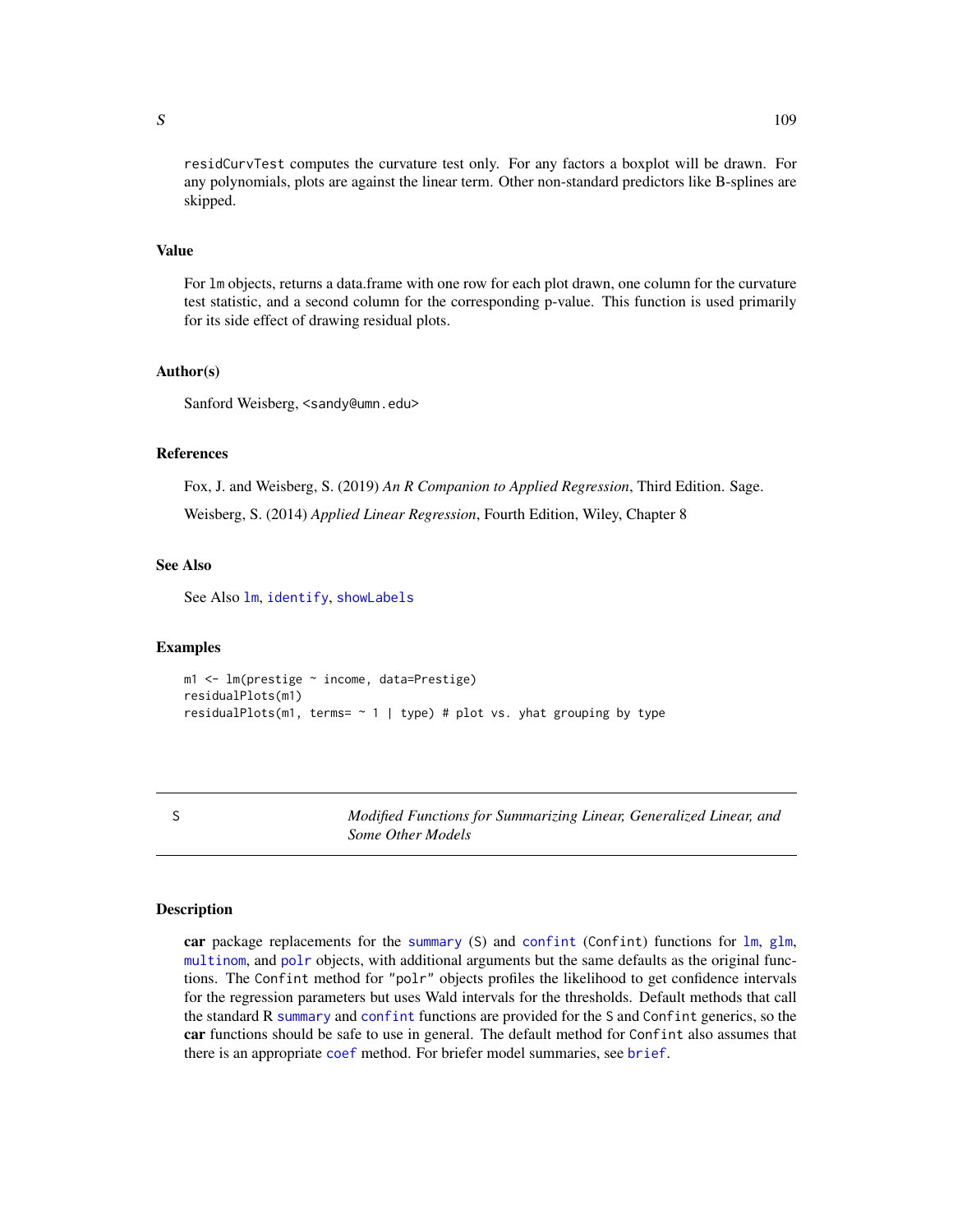# Usage

```
S(object, brief, ...)
## S3 method for class 'lm'
S(object, brief=FALSE,
    correlation = FALSE, symbolic.cor = FALSE,
    vcov. = vcov(object, complete=FALSE), header = TRUE,
    resid.summary = FALSE, adj.r2 = FALSE,
    ...)
## S3 method for class 'glm'
S(object, brief=FALSE,
    exponentiate, dispersion, correlation = FALSE, symbolic.cor = FALSE,
    vcov. = vcov(object, complete=FALSE), header = TRUE,
    resid.summary = FALSE, ...)## S3 method for class 'multinom'
S(object, brief=FALSE, exponentiate=FALSE, ...)
## S3 method for class 'polr'
S(object, brief=FALSE, exponentiate=FALSE, ...)
## S3 method for class 'lme'
S(object, brief=FALSE, correlation=FALSE, ...)
## S3 method for class 'lmerMod'
S(object, brief=FALSE, KR=FALSE, correlation=FALSE, ...)
## S3 method for class 'glmerMod'
S(object, brief=FALSE, correlation=FALSE, exponentiate, ...)
## S3 method for class 'data.frame'
S(object, brief=FALSE, ...)
## Default S3 method:
S(object, brief, ...)
## S3 method for class 'S.lm'
print(x, digits = max(3, getOption("digits") - 3),symbolic.cor = x$symbolic.cor, signif.stars = getOption("show.signif.stars"), ...)
## S3 method for class 'S.glm'
print(x, \text{ digits} = max(3L, \text{ getOption("digits")} - 3L),symbolic.cor = x$symbolic.cor, signif.stars = getOption("show.signif.stars"), ...)
## S3 method for class 'S.multinom'
print(x, digits = max(3, getOption("digits") - 3),
```
 $110$  S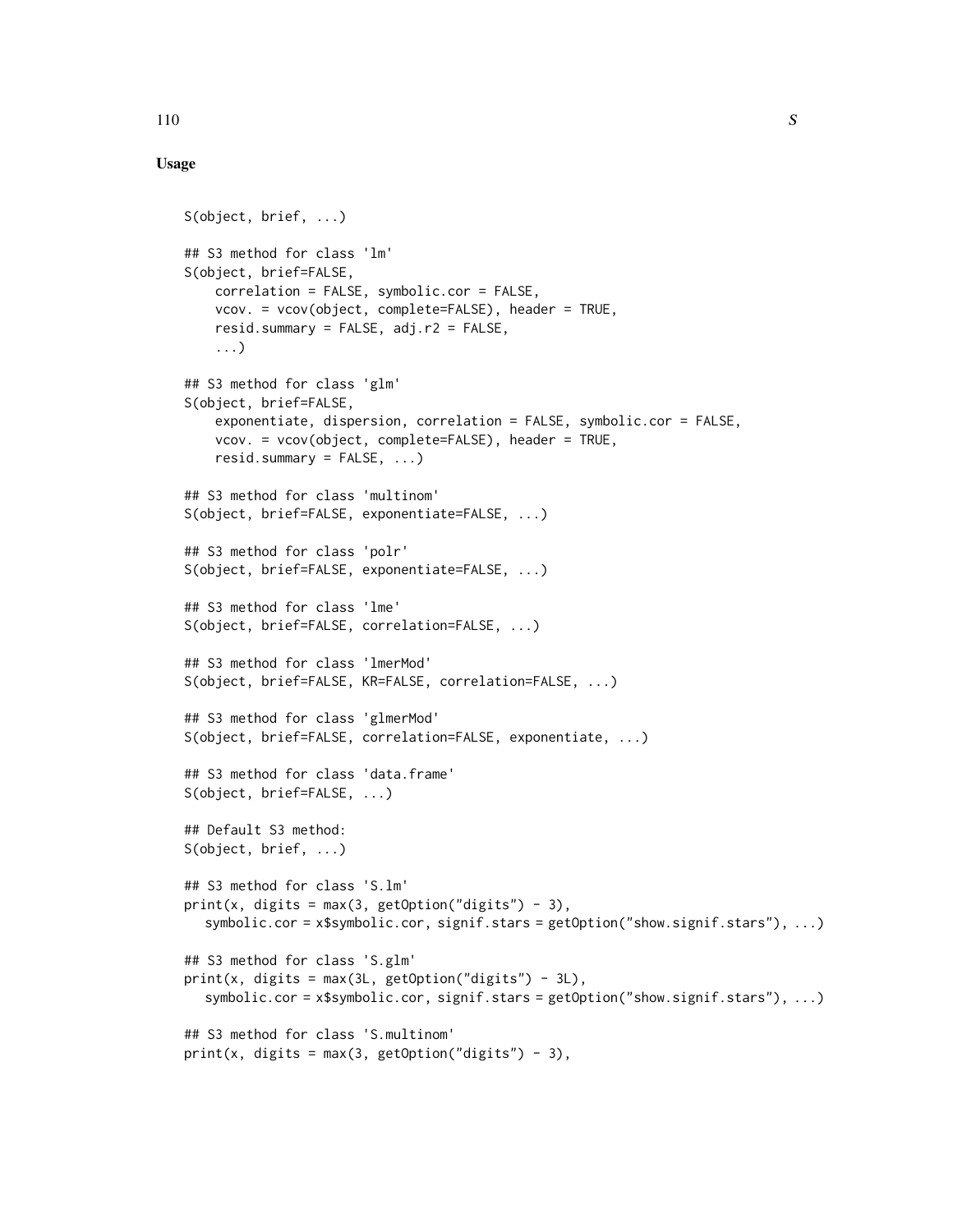```
signif.stars = getOption("show.signif.stars"), ...)
## S3 method for class 'S.polr'
print(x, digits = max(3, getOption("digits") - 3),signif.stars = getOption("show.signif.stars"), ...)
## S3 method for class 'S.lme'
print(x, digits=max(3, getOption("digits") - 3),signif.stars = getOption("show.signif.stars"), ...)
## S3 method for class 'S.lmerMod'
print(x, digits=max(3, getOption("digits") - 3),signif.stars = getOption("show.signif.stars"), ...)
## S3 method for class 'S.glmerMod'
print(x, digits=max(3, getOption("digits") - 3),
    signif.stars = getOption("show.signif.stars"), ...)
Confint(object, ...)
## S3 method for class 'lm'
Confint(object, estimate=TRUE,
    parm, level=0.95, vcov.=vcov(object, complete=FALSE), ...)
## S3 method for class 'glm'
Confint(object, estimate=TRUE, exponentiate=FALSE,
    vcov., dispersion, type=c("LR", "Wald"), ...)
## S3 method for class 'polr'
Confint(object, estimate=TRUE, exponentiate=FALSE,
    thresholds=!exponentiate, ...)
## S3 method for class 'multinom'
Confint(object, estimate=TRUE, exponentiate=FALSE, ...)
## S3 method for class 'lme'
Confint(object, estimate=TRUE, level=0.95, ...)
## S3 method for class 'lmerMod'
Confint(object, estimate=TRUE, level=0.95, ...)
## S3 method for class 'glmerMod'
Confint(object, estimate=TRUE, level=0.95,
    exponentiate=FALSE, ...)
## Default S3 method:
Confint(object, estimate=TRUE, level=0.95, vcov., ...)
```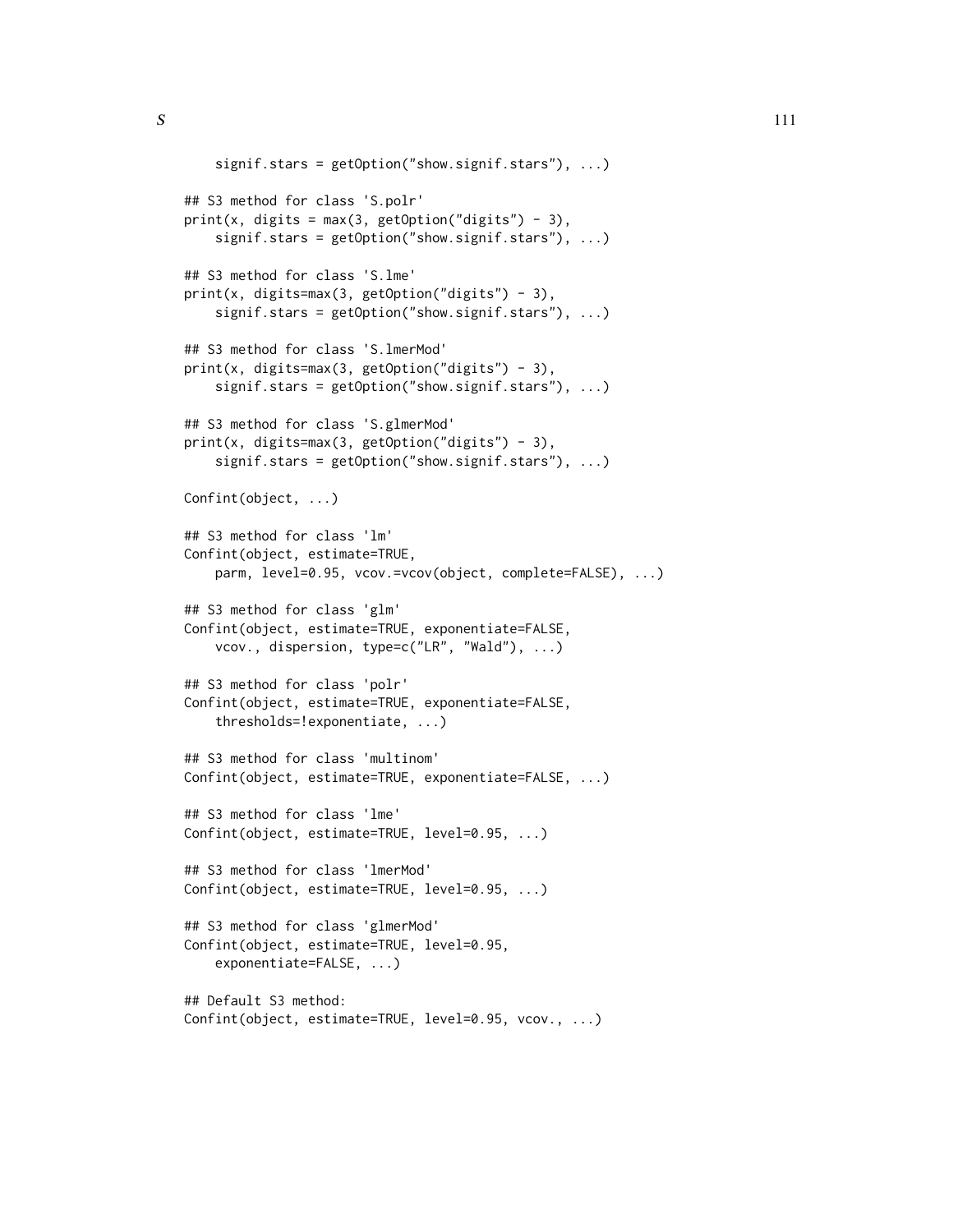# Arguments

| object                    | a model or other object, e.g., of class "1m" as produced by a call to 1m.                                                                                                                                                                                                                                                                                                                                                                                                                                                                                                                                                                                                                                                         |
|---------------------------|-----------------------------------------------------------------------------------------------------------------------------------------------------------------------------------------------------------------------------------------------------------------------------------------------------------------------------------------------------------------------------------------------------------------------------------------------------------------------------------------------------------------------------------------------------------------------------------------------------------------------------------------------------------------------------------------------------------------------------------|
| exponentiate              | for a "glm" or "glmerMod" model using the log or logit link, or a "polr"<br>or "multinom" model, show exponentiated coefficient estimates and confidence<br>bounds.                                                                                                                                                                                                                                                                                                                                                                                                                                                                                                                                                               |
| correlation, symbolic.cor |                                                                                                                                                                                                                                                                                                                                                                                                                                                                                                                                                                                                                                                                                                                                   |
|                           | see summary.lm                                                                                                                                                                                                                                                                                                                                                                                                                                                                                                                                                                                                                                                                                                                    |
| x, digits, signif.stars   |                                                                                                                                                                                                                                                                                                                                                                                                                                                                                                                                                                                                                                                                                                                                   |
|                           | see summary. 1m                                                                                                                                                                                                                                                                                                                                                                                                                                                                                                                                                                                                                                                                                                                   |
| dispersion                | see summary.glm                                                                                                                                                                                                                                                                                                                                                                                                                                                                                                                                                                                                                                                                                                                   |
| vcov.                     | either a matrix giving the estimated covariance matrix of the estimates, or a<br>function that when called with object as an argument returns an estimated co-<br>variance matrix of the estimates. The default of vcov. = vcov uses the usual<br>estimated covariance matrix. Other choices include the functions documented<br>at hccm. See example below for using a bootstrap to estimate the covariance<br>matrix. For the glm methods of Confint and S, if the vcov. or dispersion ar-<br>gument is specified, then Wald-based confidence limits are computed; otherwise<br>the reported confidence limits are computed by profiling the likelihood. NOTE:<br>The dispersion and vcov. arguments may not both be specified. |
| header                    | if TRUE, print the header for the summary output, default is TRUE                                                                                                                                                                                                                                                                                                                                                                                                                                                                                                                                                                                                                                                                 |
| resid.summary             | if TRUE, print the five-number summary of the residuals in the summary, defaults<br>to FALSE                                                                                                                                                                                                                                                                                                                                                                                                                                                                                                                                                                                                                                      |
| adj.r2                    | if TRUE, print the adjusted r-squared in the summary, default is FALSE                                                                                                                                                                                                                                                                                                                                                                                                                                                                                                                                                                                                                                                            |
| brief                     | if TRUE, set header, resid. summary and adj.r. squared to FALSE, and sup-<br>press exponeniated coefficients for GLMs with log or logit link. For a data<br>frame, equivalent to use of brief.                                                                                                                                                                                                                                                                                                                                                                                                                                                                                                                                    |
| ΚR                        | if TRUE (default is FALSE), compute Kenward-Roger standard errors and Sat-<br>terthwaite degrees of freedom for t-tests. Warning: This computation can be<br>very time-consuming.                                                                                                                                                                                                                                                                                                                                                                                                                                                                                                                                                 |
| parm, level               | see confint                                                                                                                                                                                                                                                                                                                                                                                                                                                                                                                                                                                                                                                                                                                       |
| estimate                  | show the estimated coefficients in the confidence-interval table; default is TRUE.                                                                                                                                                                                                                                                                                                                                                                                                                                                                                                                                                                                                                                                |
| thresholds                | show confidence intervals for the estimated thresholds in the "polr" model.                                                                                                                                                                                                                                                                                                                                                                                                                                                                                                                                                                                                                                                       |
| type                      | if "LR" (the default) compute confidence intervals based on the LR statistics by<br>profiling the likelihood; if "Wald" base confidence intervals on the Wald statistic<br>using the coefficient standard error and the normal distribution.                                                                                                                                                                                                                                                                                                                                                                                                                                                                                      |
| $\cdots$                  | additional arguments to be passed down, for consistency with summary and<br>confint methods                                                                                                                                                                                                                                                                                                                                                                                                                                                                                                                                                                                                                                       |

# Details

All these functions mimic functions in the stats and other standard R packages for summarizing aspects of linear, generalized linear, and some other statistical models. The S function also provides an alterntive to summary for data frames, treating character variables as if they were factors.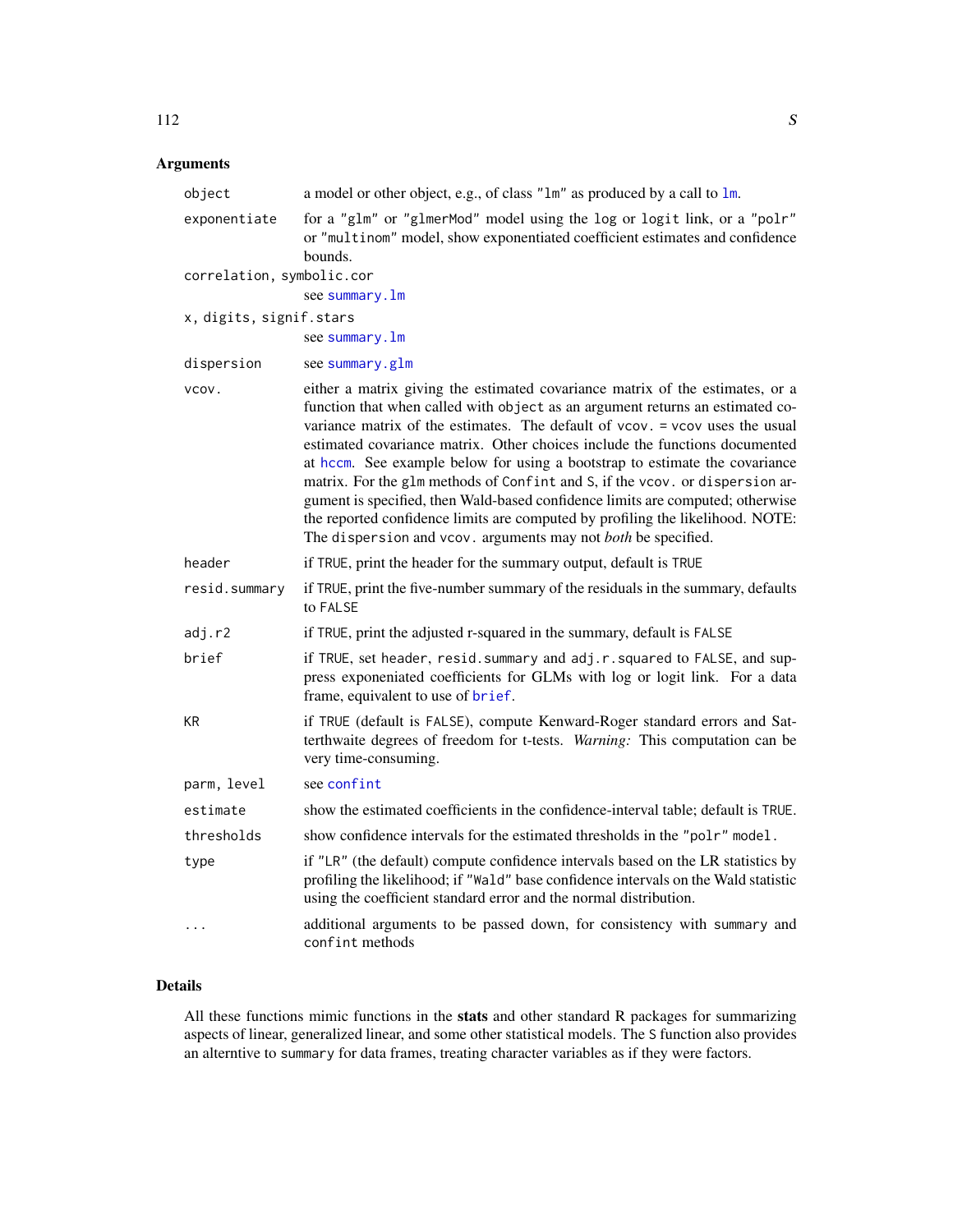The S and Confint functions add support for the vcov. argument for linear models, which allows specifying a covariance matrix for the regression coefficients other than the usual covariance matrix returned by the function [vcov](#page-0-0). This argument may be either the name of a function, so that the call to vcov.(object) returns a covariance matrix, or else vcov. is set equal to a covariance matrix. For example, setting vcov.=hccm uses 'proposal 3' described by Long and Ervin (2000) for a sandwich coefficient-variance estimator that may be robust against nonconstant variance (see [hccm](#page-56-0)). Setting vcov. = hccm(object, type = "hc2") would use the matrix returned by the hccm function using proposal 2. For use with a bootstrap, see the examples below. The overall F-test in the S.lm output uses the supplied covariance matrix in a call to the [linearHypothesis](#page-74-0) function.

The supplied print method for S.lm (and for other S methods) has additional arguments to customize the standard summary.  $lm$  output. Standard output is obtained by setting resid. summary=TRUE, adj.r2=TRUE.

Using a heterscedasticy-corrected covariance matrix computed using [hccm](#page-56-0) with GLMs other than Gaussian is not justified; see the article by Freedman (2006).

The Summary.glm method for models fit with the log or logit link by default prints a table of exponentiated coefficients and their confidence limits; Summary.multinom and Summary.polr optionally print tables of exponentiated coefficients.

#### Value

The S. 1m and S.g1m functions return a list with all the elements shown at summary. 1m and summary.g1m. The S.multinom and S.polr functions return a list with all the elements shown at [summary.multinom](#page-0-0) and summary.polr plus potentially a table of exponentiated coefficients and confidence bounds.

The Confint. Im function returns either the output from confint. Im if vcov. = vcov or Wald-type confidence intervals using the supplied covariance matrix for any other choice of vcov..

Finally, Confint applied to any object that does not inherit from "1m", "multinom", or "polr" simply calls confint, along with, by default, using [coef](#page-0-0) to add a column of estimates to the confidence limits.

#### Author(s)

Sanford Weisberg <sandy@umn.edu>

## References

Freedman, David A. (2006). On the so-called Huber sandwich estimator and robust standard errors. *The American Statistician*, 60, 299-302.

Long, J. S. and Ervin, L. H. (2000) Using heteroscedasity consistent standard errors in the linear regression model. *The American Statistician* 54, 217–224.

White, H. (1980) A heteroskedastic consistent covariance matrix estimator and a direct test of heteroskedasticity. *Econometrica* 48, 817–838.

## See Also

[brief](#page-25-0), [summary](#page-0-0), [confint](#page-0-0), [coef](#page-0-0), [summary.lm](#page-0-0), [confint](#page-0-0), [vcov.lm](#page-0-0), [hccm](#page-56-0), [Boot](#page-15-0), [linearHypothesis](#page-74-0)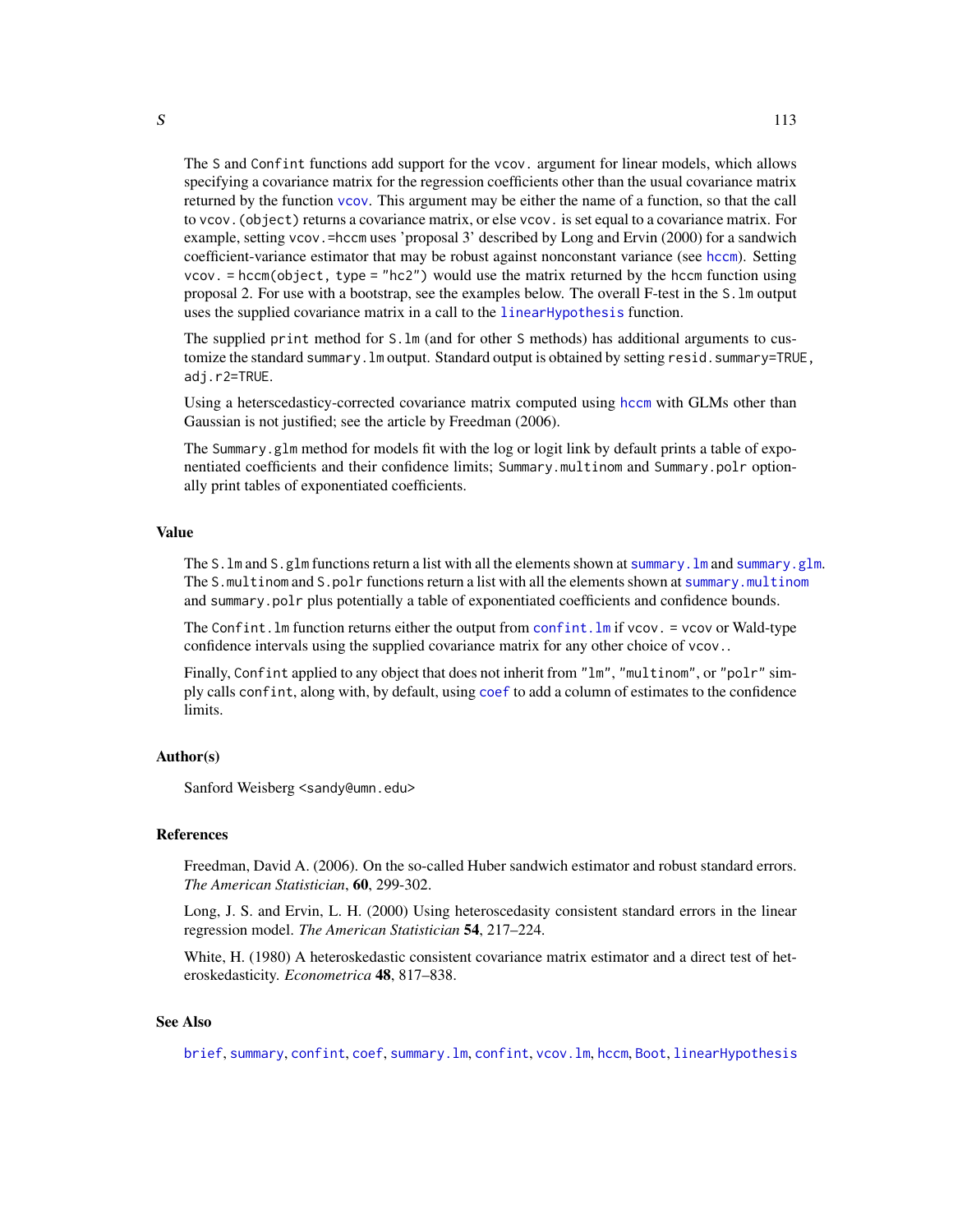## Examples

```
mod.prestige <- lm(prestige ~ education + income + type, Prestige)
S(mod.prestige, vcov.=hccm)
S(mod.prestige, brief=TRUE)
Confint(mod.prestige, vcov.=hccm)
# A logit model
mod.mroz <- glm(lfp ~ ., data=Mroz, family=binomial)
S(mod.mroz)
# use for data frames vs. summary()
Duncan.1 <-Duncan
Duncan.1$type <- as.character(Duncan$type)
summary(Duncan.1)
S(Duncan.1)
## Not run: # generates an error, which can then be corrected to run example
# Using the bootstrap for standard errors
b1 <- Boot(mod.prestige)
S(mod.prestige, vcov.= vcov(b1))
Confint(b1) # run with the boot object to get corrected confidence intervals
## End(Not run)
```
scatter3d *Three-Dimensional Scatterplots and Point Identification*

# Description

The scatter3d function uses the rgl package to draw 3D scatterplots with various regression surfaces. The function Identify3d allows you to label points interactively with the mouse: Press the right mouse button (on a two-button mouse) or the centre button (on a three-button mouse), drag a rectangle around the points to be identified, and release the button. Repeat this procedure for each point or set of "nearby" points to be identified. To exit from point-identification mode, click the right (or centre) button in an empty region of the plot.

## Usage

```
scatter3d(x, ...)## S3 method for class 'formula'
scatter3d(formula, data, subset, radius, xlab, ylab, zlab, id=FALSE, ...)
## Default S3 method:
scatter3d(x, y, z,
  xlab=deparse(substitute(x)), ylab=deparse(substitute(y)),
  zlab=deparse(substitute(z)), axis.scales=TRUE, axis.ticks=FALSE,
  revolutions=0,
```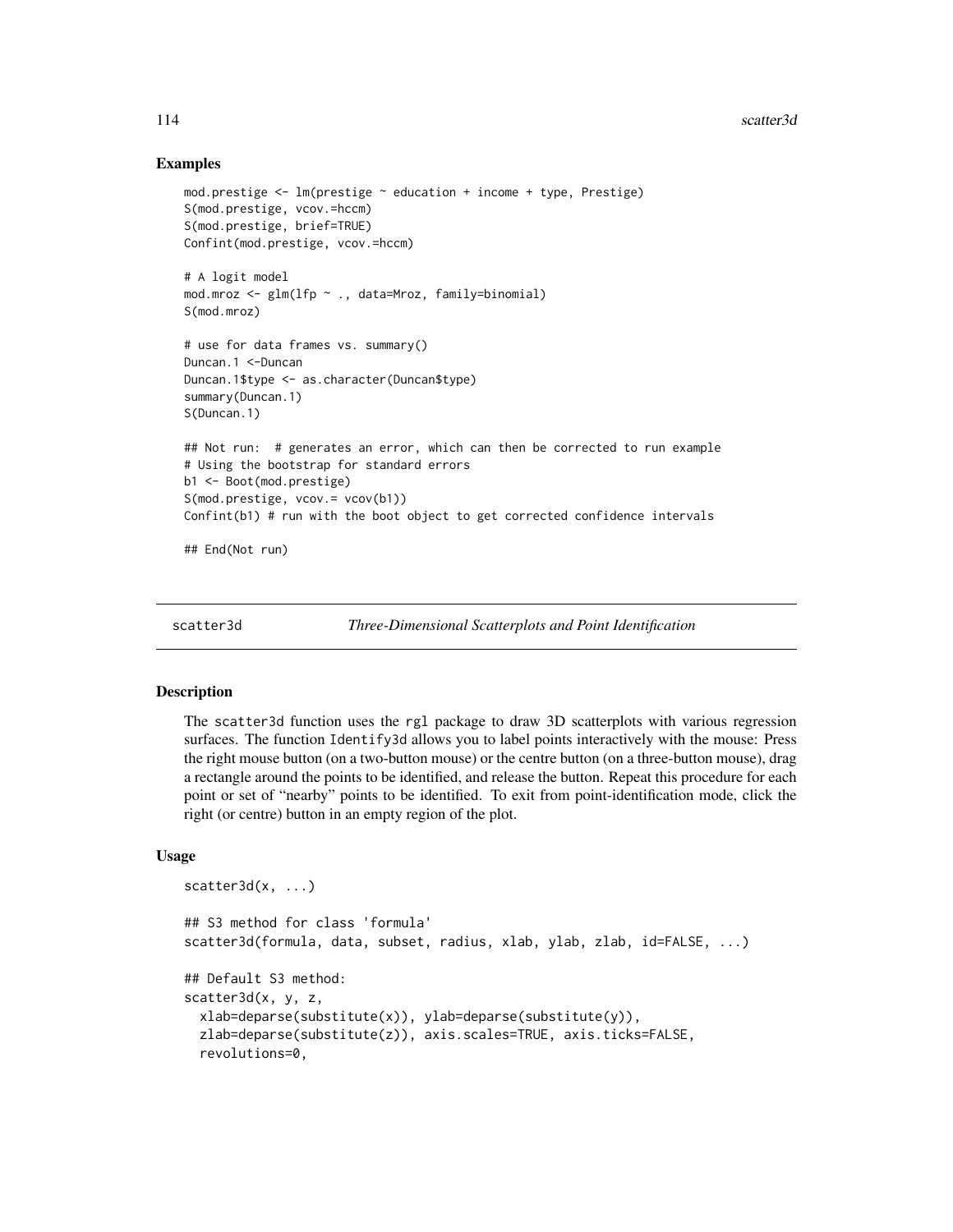```
bg.col=c("white", "black"),
axis.col=if (bg.col == "white") c("darkmagenta", "black", "darkcyan")
          else c("darkmagenta", "white", "darkcyan"),
surface.col=carPalette()[-1], surface.alpha=0.5,
neg.res.col="magenta", pos.res.col="cyan",
square.col=if (bg.col == "white") "black" else "gray",
point.col="yellow", text.col=axis.col,
grid.col=if (bg.col == "white") "black" else "gray",
fogtype=c("exp2", "linear", "exp", "none"),
residuals=(length(fit) == 1),
surface=TRUE, fill=TRUE,
grid=TRUE, grid.lines=26, df.smooth=NULL, df.additive=NULL,
sphere.size=1, radius=1, threshold=0.01, speed=1, fov=60,
fit="linear", groups=NULL, parallel=TRUE,
ellipsoid=FALSE, level=0.5, ellipsoid.alpha=0.1, id=FALSE,
model.summary=FALSE, ...)
```

```
Identity3d(x, y, z, axis.scales=TRUE, groups = NULL, labels = 1:length(x),col = c("blue", "green", "orange", "magenta", "cyan", "red", "yellow", "gray"),
offset = ((100/length(x))^(1/3)) * 0.02)
```

| formula          | "model" formula, of the form $y \sim x + z$ or to plot by groups $y \sim x + z$   g, where<br>g evaluates to a factor or other variable dividing the data into groups.                       |
|------------------|----------------------------------------------------------------------------------------------------------------------------------------------------------------------------------------------|
| data             | data frame within which to evaluate the formula.                                                                                                                                             |
| subset           | expression defining a subset of observations.                                                                                                                                                |
| X                | variable for horizontal axis.                                                                                                                                                                |
| у                | variable for vertical axis (response).                                                                                                                                                       |
| z                | variable for out-of-screen axis.                                                                                                                                                             |
| xlab, ylab, zlab |                                                                                                                                                                                              |
|                  | axis labels.                                                                                                                                                                                 |
| axis.scales      | if TRUE, label the values of the ends of the axes. <i>Note:</i> For Identify3d to work<br>properly, the value of this argument must be the same as in scatter 3d.                            |
| axis.ticks       | if TRUE, print interior axis-"tick" labels; the default is FALSE. (The code for this<br>option was provided by David Winsemius.)                                                             |
| revolutions      | number of full revolutions of the display.                                                                                                                                                   |
| $bg$ .col        | background colour; one of "white", "black".                                                                                                                                                  |
| axis.col         | colours for axes; if axis. scales is FALSE, then the second colour is used for all<br>three axes.                                                                                            |
| surface.col      | vector of colours for regression planes, used in the order specified by fit; for<br>multi-group plots, the colours are used for the regression surfaces and points in<br>the several groups. |
| surface.alpha    | transparency of regression surfaces, from 0.0 (fully transparent) to 1.0 (opaque);<br>default is $0.5$ .                                                                                     |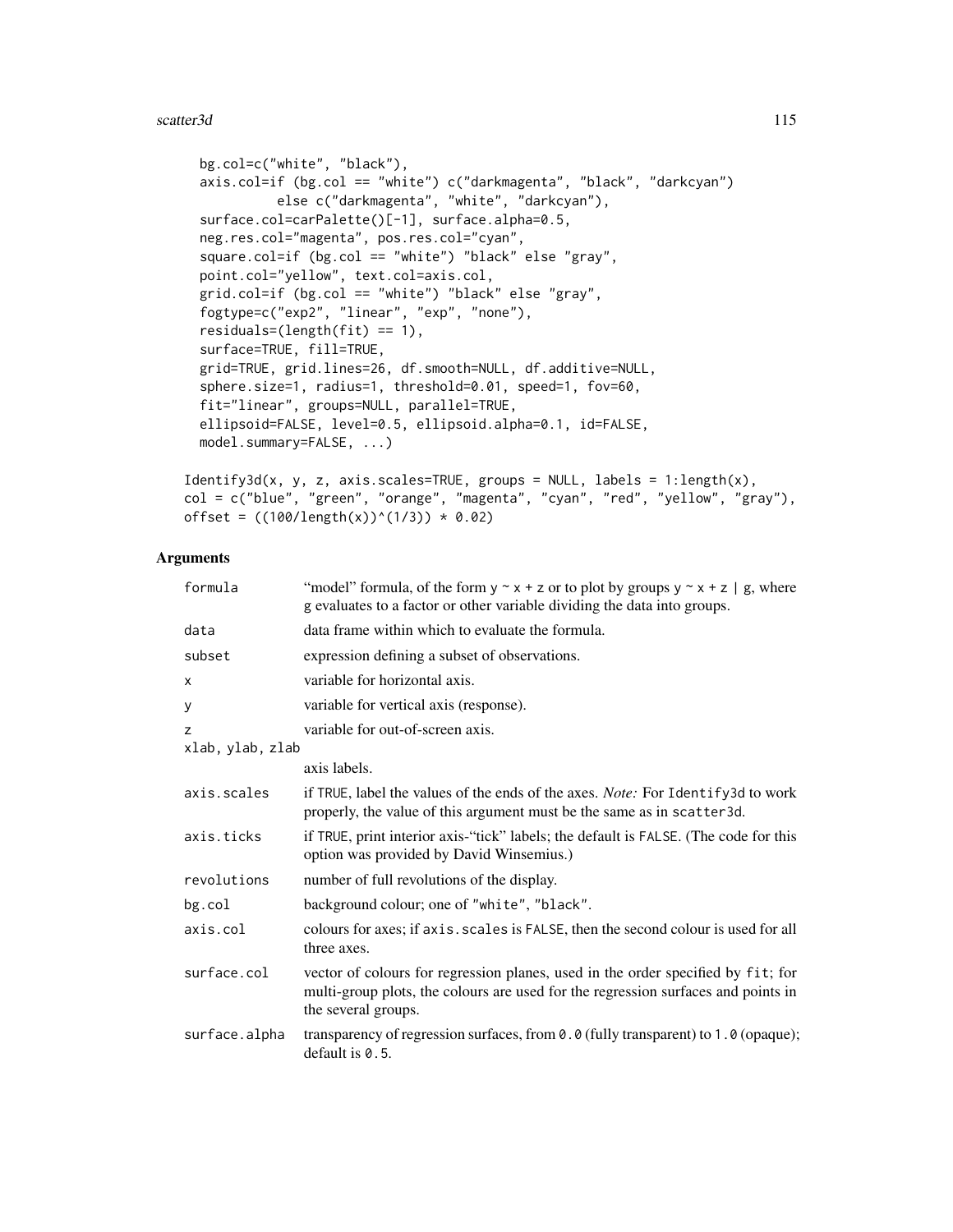| neg.res.col, pos.res.col | colours for lines representing negative and positive residuals.                                                                                                                                                                                                                                                                                                                                                                                      |
|--------------------------|------------------------------------------------------------------------------------------------------------------------------------------------------------------------------------------------------------------------------------------------------------------------------------------------------------------------------------------------------------------------------------------------------------------------------------------------------|
| square.col               | colour to use to plot squared residuals.                                                                                                                                                                                                                                                                                                                                                                                                             |
| point.col                | colour of points.                                                                                                                                                                                                                                                                                                                                                                                                                                    |
| text.col                 | colour of axis labels.                                                                                                                                                                                                                                                                                                                                                                                                                               |
| grid.col                 | colour of grid lines on the regression surface(s).                                                                                                                                                                                                                                                                                                                                                                                                   |
| fogtype                  | type of fog effect; one of "exp2", "linear", "exp", "none".                                                                                                                                                                                                                                                                                                                                                                                          |
| residuals                | plot residuals if TRUE; if residuals="squares", then the squared residuals are<br>shown as squares (using code adapted from Richard Heiberger). Residuals are<br>available only when there is one surface plotted.                                                                                                                                                                                                                                   |
| surface                  | plot surface(s) (TRUE or FALSE).                                                                                                                                                                                                                                                                                                                                                                                                                     |
| fill                     | fill the plotted surface(s) with colour (TRUE or FALSE).                                                                                                                                                                                                                                                                                                                                                                                             |
| grid                     | plot grid lines on the regression surface(s) (TRUE or FALSE).                                                                                                                                                                                                                                                                                                                                                                                        |
| grid.lines               | number of lines (default, 26) forming the grid, in each of the x and z directions.                                                                                                                                                                                                                                                                                                                                                                   |
| df.smooth                | degrees of freedom for the two-dimensional smooth regression surface; if NULL<br>(the default), the gam function will select the degrees of freedom for a smoothing<br>spline by generalized cross-validation; if a positive number, a fixed regression<br>spline will be fit with the specified degrees of freedom.                                                                                                                                 |
| df.additive              | degrees of freedom for each explanatory variable in an additive regression; if<br>NULL (the default), the gam function will select degrees of freedom for the smooth-<br>ing splines by generalized cross-validation; if a positive number or a vector of<br>two positive numbers, fixed regression splines will be fit with the specified de-<br>grees of freedom for each term.                                                                    |
| sphere.size              | general size of spheres representing points; the actual size is dependent on the<br>number of observations.                                                                                                                                                                                                                                                                                                                                          |
| radius                   | relative radii of the spheres representing the points. This is normally a vector<br>of the same length as the variables giving the coordinates of the points, and for<br>the formula method, that must be the case or the argument may be omitted, in<br>which case spheres are the same size; for the default method, the default for<br>the argument, 1, produces spheres all of the same size. The radii are scaled so<br>that their median is 1. |
| threshold                | if the actual size of the spheres is less than the threshold, points are plotted<br>instead.                                                                                                                                                                                                                                                                                                                                                         |
| speed                    | relative speed of revolution of the plot.                                                                                                                                                                                                                                                                                                                                                                                                            |
| fov                      | field of view (in degrees); controls degree of perspective.                                                                                                                                                                                                                                                                                                                                                                                          |
| fit                      | one or more of "linear" (linear least squares regression), "quadratic" (quadratic<br>least squares regression), "smooth" (nonparametric regression), "additive"<br>(nonparametric additive regression), "robust" (robust linear regression); to dis-<br>play fitted surface(s); partial matching is supported $-e.g., c("lin", "quad").$                                                                                                             |
| groups                   | if NULL (the default), no groups are defined; if a factor, a different surface or<br>set of surfaces is plotted for each level of the factor; in this event, the colours<br>in surface.col are used successively for the points, surfaces, and residuals<br>corresponding to each level of the factor.                                                                                                                                               |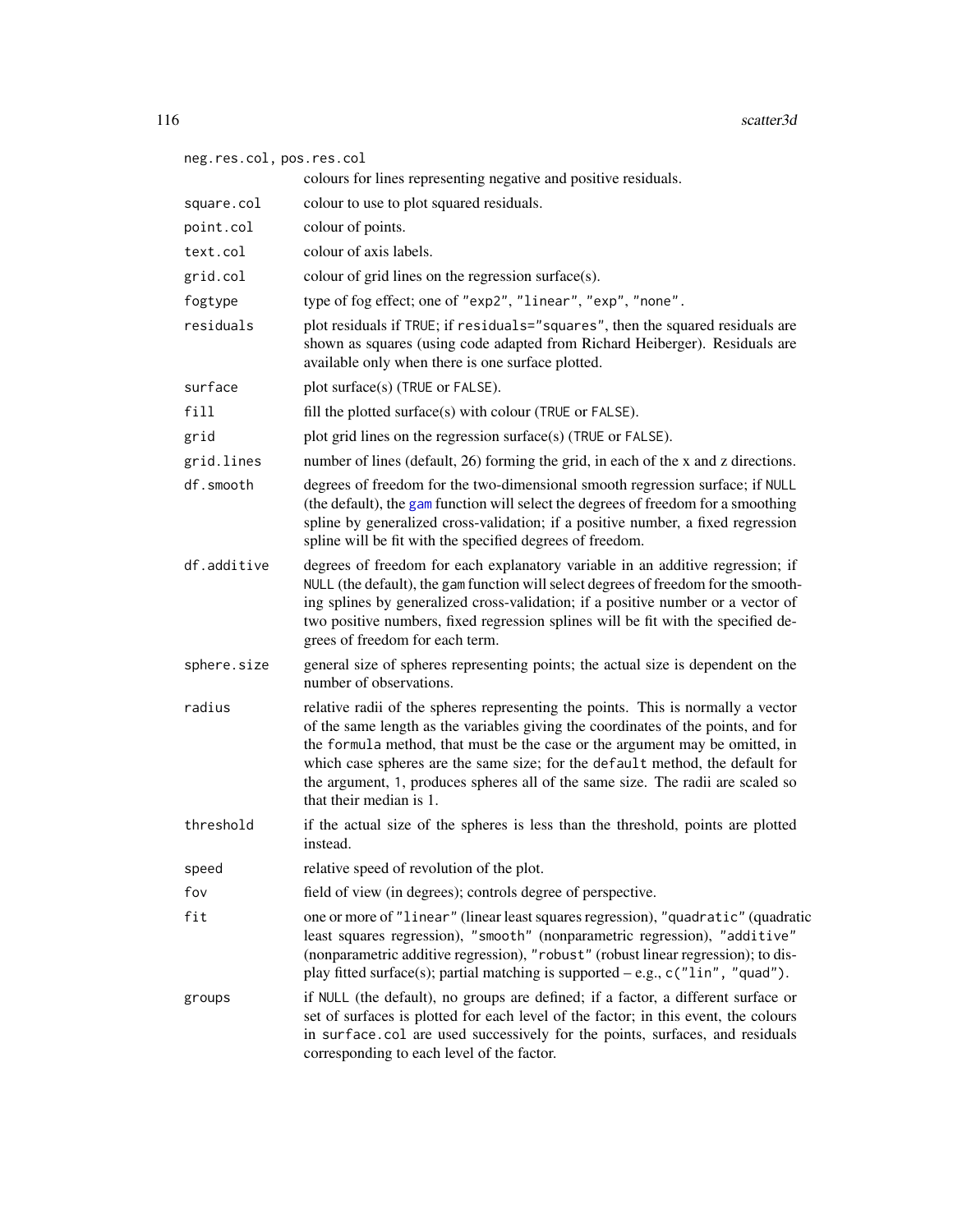#### scatter3d 117

| parallel        | when plotting surfaces by groups, should the surfaces be constrained to be par-<br>allel? A logical value, with default TRUE.                                                                                                            |
|-----------------|------------------------------------------------------------------------------------------------------------------------------------------------------------------------------------------------------------------------------------------|
| ellipsoid       | plot concentration ellipsoid(s) (TRUE or FALSE).                                                                                                                                                                                         |
| level           | expected proportion of bivariate-normal observations included in the concentra-<br>tion ellipsoid $(s)$ ; default is 0.5.                                                                                                                |
| ellipsoid.alpha |                                                                                                                                                                                                                                          |
|                 | transparency of ellipsoids, from $\theta$ . $\theta$ (fully transparent) to 1.0 (opaque); default<br>is 0.1.                                                                                                                             |
| id              | FALSE, TRUE, or a list controlling point identification, similar to showLabels for<br>2D plots (see Details).                                                                                                                            |
| model.summary   | print summary or summaries of the model(s) fit (TRUE or FALSE). scatter3d<br>rescales the three variables internally to fit in the unit cube; this rescaling will<br>affect regression coefficients.                                     |
| labels          | text labels for the points, one for each point; defaults to the observation indices.                                                                                                                                                     |
| col             | colours for the point labels, given by group. There must be at least as many<br>colours as groups; if there are no groups, the first colour is used. Normally, the<br>colours would correspond to the surface.col argument to scatter3d. |
| offset          | vertical displacement for point labels (to avoid overplotting the points).                                                                                                                                                               |
| $\cdots$        | arguments to be passed down.                                                                                                                                                                                                             |

# Details

The id argument to scatter3d can be FALSE, TRUE (in which case 2 points will be identified according to their Mahalanobis distances from the center of the data), or a list containing any or all of the following elements:

- method if "mahal" (the default), relatively extreme points are identified automatically according to their Mahalanobis distances from the centroid (point of means); if "identify", points are identified interactively by right-clicking and dragging a box around them; right-click in an empty area to exit from interactive-point-identification mode; if "xz", identify extreme points in the predictor plane; if "y", identify unusual values of the response; if " $xyz$ " identify unusual values of an variable; if "none", no point identification. See [showLabels](#page-128-0) for more information.
- n Number of relatively extreme points to identify automatically (default, 2, unless method="identify", in which case identification continues until the user exits).
- labels text labels for the points, one for each point; in the default method defaults to the observation indices, in the formula method to the row names of the data.
- offset vertical displacement for point labels (to avoid overplotting the points).

# Value

scatter3d does not return a useful value; it is used for its side-effect of creating a 3D scatterplot. Identify3d returns the labels of the identified points.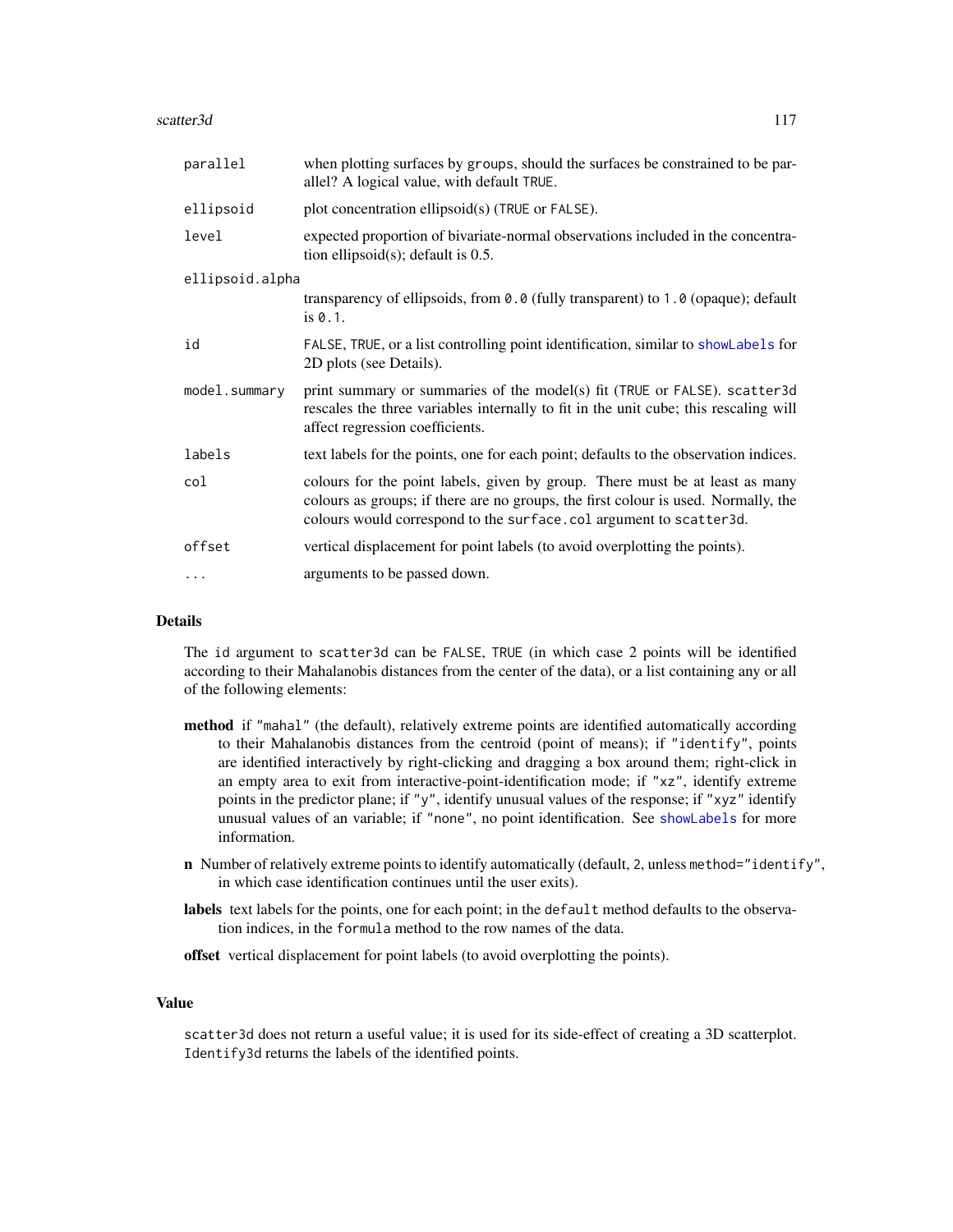## Note

You have to install the rgl package to produce 3D plots. On a Macintosh (but not on Windows or Linux), you may also need to install the X11 windowing system. Go to [https://www.xquartz.](https://www.xquartz.org/) [org/](https://www.xquartz.org/) and click on the link for XQuartz. Double-click on the downloaded disk-image file, and then double-click on XQuartz.pkg to start the installer. You may take all of the defaults in the installation. After XQuartz is installed, you should restart your Macintosh.

## Author(s)

John Fox <jfox@mcmaster.ca>

#### References

Fox, J. and Weisberg, S. (2019) *An R Companion to Applied Regression*, Third Edition, Sage.

#### See Also

[rgl-package](#page-0-0), [gam](#page-0-0)

## Examples

```
if(interactive() && require(rgl) && require(mgcv)){
scatter3d(prestige \sim income + education, data=Duncan, id=list(n=3))
Sys.sleep(5) # wait 5 seconds
scatter3d(prestige \sim income + education | type, data=Duncan)
Sys.sleep(5)
scatter3d(prestige ~ income + education | type, surface=FALSE,
ellipsoid=TRUE, revolutions=3, data=Duncan)
scatter3d(prestige ~ income + education, fit=c("linear", "additive"),
data=Prestige)
Sys.sleep(5)
scatter3d(prestige ~ income + education | type,
    radius=(1 + women)^(1/3), data=Prestige)
}
## Not run: # requires user interaction to identify points
# drag right mouse button to identify points, click right button in open area to exit
scatter3d(prestige ~ income + education, data=Duncan, id=list(method="identify"))
scatter3d(prestige ~ income + education | type, data=Duncan, id=list(method="identify"))
```
## End(Not run)

<span id="page-117-0"></span>scatterplot *Enhanced Scatterplots with Marginal Boxplots, Point Marking, Smoothers, and More*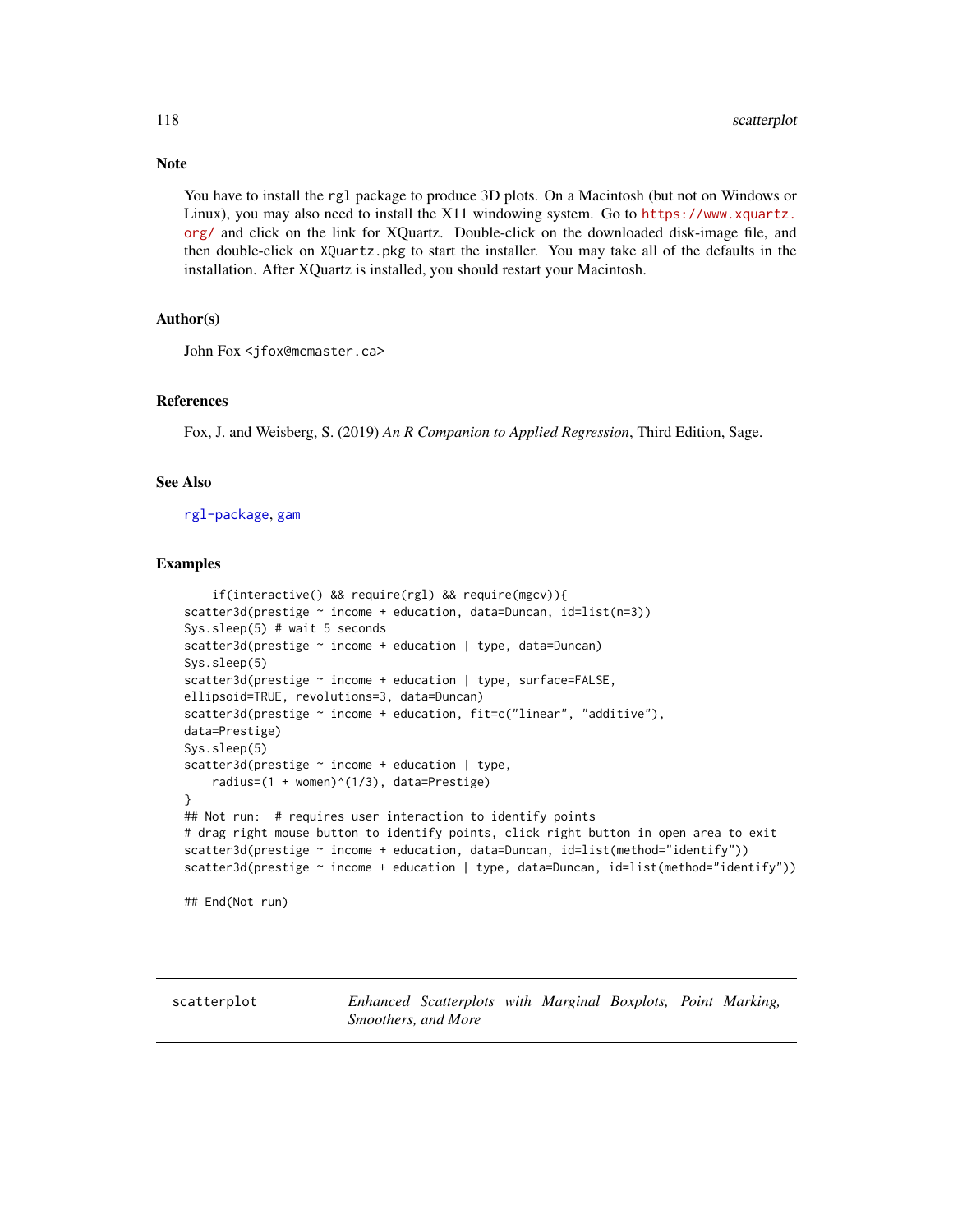# scatterplot 119

#### Description

This function uses basic R graphics to draw a two-dimensional scatterplot, with options to allow for plot enhancements that are often helpful with regression problems. Enhancements include adding marginal boxplots, estimated mean and variance functions using either parametric or nonparametric methods, point identification, jittering, setting characteristics of points and lines like color, size and symbol, marking points and fitting lines conditional on a grouping variable, and other enhancements. sp is an abbreviation for scatterplot.

### Usage

```
scatterplot(x, ...)
## S3 method for class 'formula'
scatterplot(formula, data, subset, xlab, ylab, id=FALSE,
    legend=TRUE, ...)
## Default S3 method:
scatterplot(x, y, boxplots=if (by.groups) "" else "xy",
       regLine=TRUE, legend=TRUE, id=FALSE, ellipse=FALSE, grid=TRUE,
       smooth=TRUE,
       groups, by.groups=!missing(groups),
       xlab=deparse(substitute(x)), ylab=deparse(substitute(y)),
       log="", jitter=list(), cex=par("cex"),
       col=carPalette()[-1], pch=1:n.groups,
       reset.par=TRUE, ...)
```
 $sp(x, \ldots)$ 

| X        | vector of horizontal coordinates (or first argument of generic function).                                                                                                                                                                                                                                                                                                                                                                                                                             |
|----------|-------------------------------------------------------------------------------------------------------------------------------------------------------------------------------------------------------------------------------------------------------------------------------------------------------------------------------------------------------------------------------------------------------------------------------------------------------------------------------------------------------|
| У        | vector of vertical coordinates.                                                                                                                                                                                                                                                                                                                                                                                                                                                                       |
| formula  | a model formula, of the form $y \sim x$ or, if plotting by groups, $y \sim x \mid z$ , where<br>z evaluates to a factor or other variable dividing the data into groups. If x is a<br>factor, then parallel boxplots are produced using the Boxplot function.                                                                                                                                                                                                                                         |
| data     | data frame within which to evaluate the formula.                                                                                                                                                                                                                                                                                                                                                                                                                                                      |
| subset   | expression defining a subset of observations.                                                                                                                                                                                                                                                                                                                                                                                                                                                         |
| boxplots | if " $x$ " a marginal boxplot for the horizontal x-axis is drawn below the plot; if<br>"y" a marginal boxplot for vertical y-axis is drawn to the left of the plot; if "xy"<br>both marginal boxplots are drawn; set to "" or FALSE to suppress both boxplots.                                                                                                                                                                                                                                        |
| regLine  | controls adding a fitted regression line to the plot. if regline=FALSE, no line<br>is drawn. If TRUE, the default, an OLS line is fit. This argument can also be a<br>list. The default of TRUE is equivalent to regline=list(method=lm, lty=1,<br>lwd=2, col=col), which specifies using the lm function to estimate the fitted<br>line, to draw a solid line $(1ty=1)$ of width 2 times the nominal width $(1wd=2)$ in<br>the color given by the first element of the col argument described below. |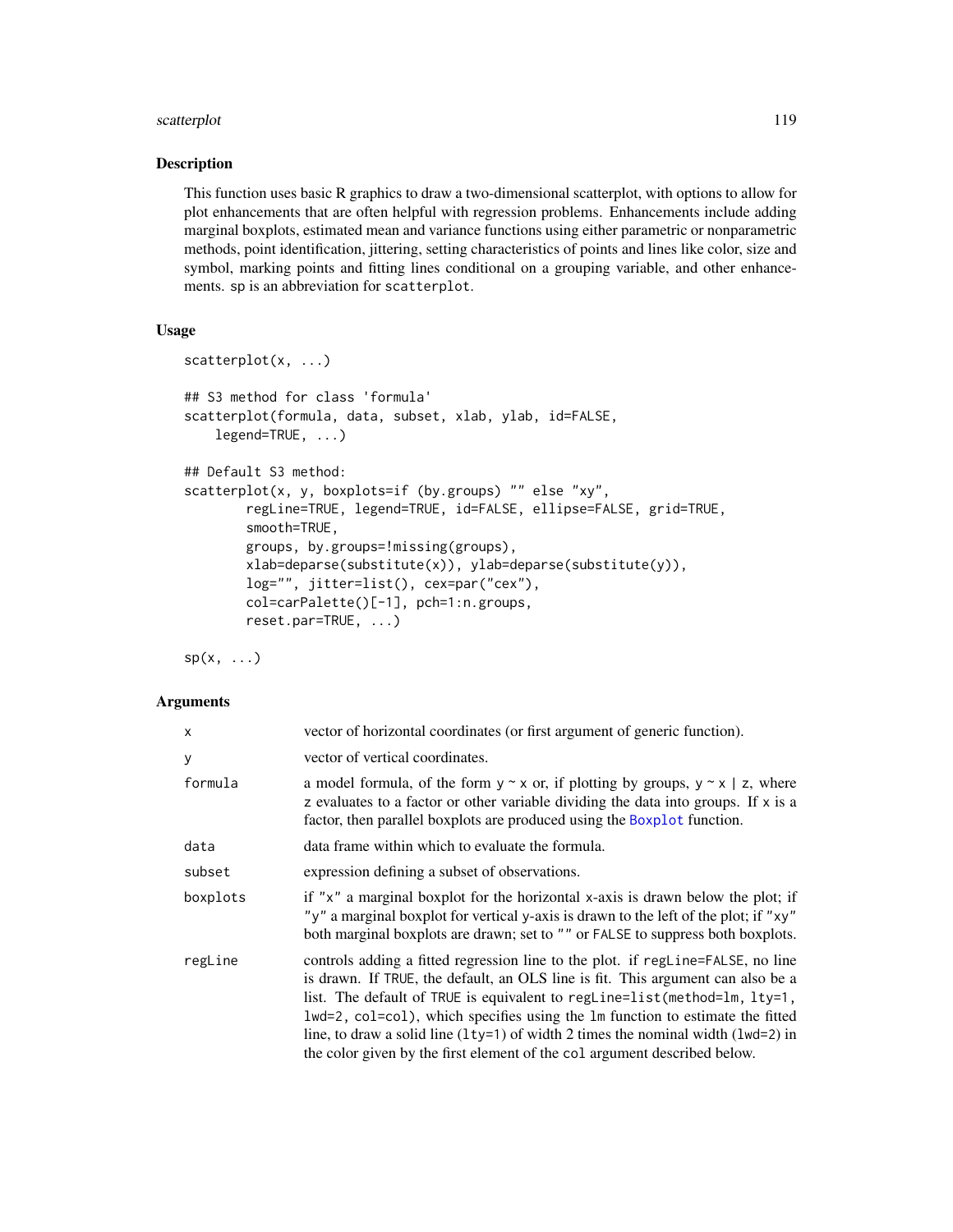| legend    | when the plot is drawn by groups and legend=TRUE, controls placement and<br>properties of a legend; if FALSE, the legend is suppressed. Can be a list of named<br>arguments, as follows: title for the legend; inset, giving space as a proportion<br>of the axes to offset the legend from the axes; coords specifying the position<br>of the legend in any form acceptable to the legend function or, if not given, the<br>legend is placed above the plot in the upper margin; columns for the legend,<br>determined automatically to prefer a horizontal layout if not given explicitly;<br>cex giving the relative size of the legend symbols and text. TRUE (the default)<br>is equivalent to list(title=deparse(substitute(groups)), inset=0.02,<br>$cex=1$ ). |
|-----------|-----------------------------------------------------------------------------------------------------------------------------------------------------------------------------------------------------------------------------------------------------------------------------------------------------------------------------------------------------------------------------------------------------------------------------------------------------------------------------------------------------------------------------------------------------------------------------------------------------------------------------------------------------------------------------------------------------------------------------------------------------------------------|
| id        | controls point identification; if FALSE (the default), no points are identified; can<br>be a list of named arguments to the showLabels function; TRUE is equivalent to<br>list(method="mahal", n=2, cex=1, col=carPalette()[-1], location="lr"),<br>which identifies the 2 points (in each group) with the largest Mahalanobis dis-<br>tances from the center of the data. See showLabels for a description of the other<br>arguments. The default behavior of id is not the same in all graphics functions<br>in car, as the method used depends on the type of plot.                                                                                                                                                                                                |
| ellipse   | controls plotting data-concentration ellipses. If FALSE (the default), no ellipses<br>are plotted. Can be a list of named values giving levels, a vector of one or<br>more bivariate-normal probability-contour levels at which to plot the ellipses;<br>robust, a logical value determing whether to use the cov. trob function in the<br>MASS package to calculate the center and covariance matrix for the data el-<br>lipses; and fill and fill. alpha, which control whether the ellipse is filled and<br>the transparency of the fill. TRUE is equivalent to list(levels=c(.5, .95),<br>robust=TRUE, fill=TRUE, fill.alpha=0.2).                                                                                                                                |
| grid      | If TRUE, the default, a light-gray background grid is put on the graph                                                                                                                                                                                                                                                                                                                                                                                                                                                                                                                                                                                                                                                                                                |
| smooth    | specifies a nonparametric estimate of the mean or median function of the vertical<br>axis variable given the horizontal axis variable and optionally a nonparametric<br>estimate of the conditional variance. If smooth=FALSE neither function is drawn.<br>If smooth=TRUE, then both the mean function and variance funtions are drawn<br>for ungrouped data, and the mean function only is drawn for grouped data. The<br>default smoother is loessLine, which uses the loess function from the stats<br>package. This smoother is fast and reliable. See the details below for changing<br>the smoother, line type, width and color, of the added lines, and adding argu-<br>ments for the smoother.                                                               |
| groups    | a factor or other variable dividing the data into groups; groups are plotted with<br>different colors, plotting characters, fits, and smooths. Using this argument is<br>equivalent to specifying the grouping variable in the formula.                                                                                                                                                                                                                                                                                                                                                                                                                                                                                                                               |
| by.groups | if TRUE (the default when there are groups), regression lines are fit by groups.                                                                                                                                                                                                                                                                                                                                                                                                                                                                                                                                                                                                                                                                                      |
| xlab      | label for horizontal axis.                                                                                                                                                                                                                                                                                                                                                                                                                                                                                                                                                                                                                                                                                                                                            |
| ylab      | label for vertical axis.                                                                                                                                                                                                                                                                                                                                                                                                                                                                                                                                                                                                                                                                                                                                              |
| log       | same as the log argument to plot, to produce log axes.                                                                                                                                                                                                                                                                                                                                                                                                                                                                                                                                                                                                                                                                                                                |
| jitter    | a list with elements x or y or both, specifying jitter factors for the horizontal and<br>vertical coordinates of the points in the scatterplot. The jitter function is used<br>to randomly perturb the points; specifying a factor of 1 produces the default<br>jitter. Fitted lines are unaffected by the jitter.                                                                                                                                                                                                                                                                                                                                                                                                                                                    |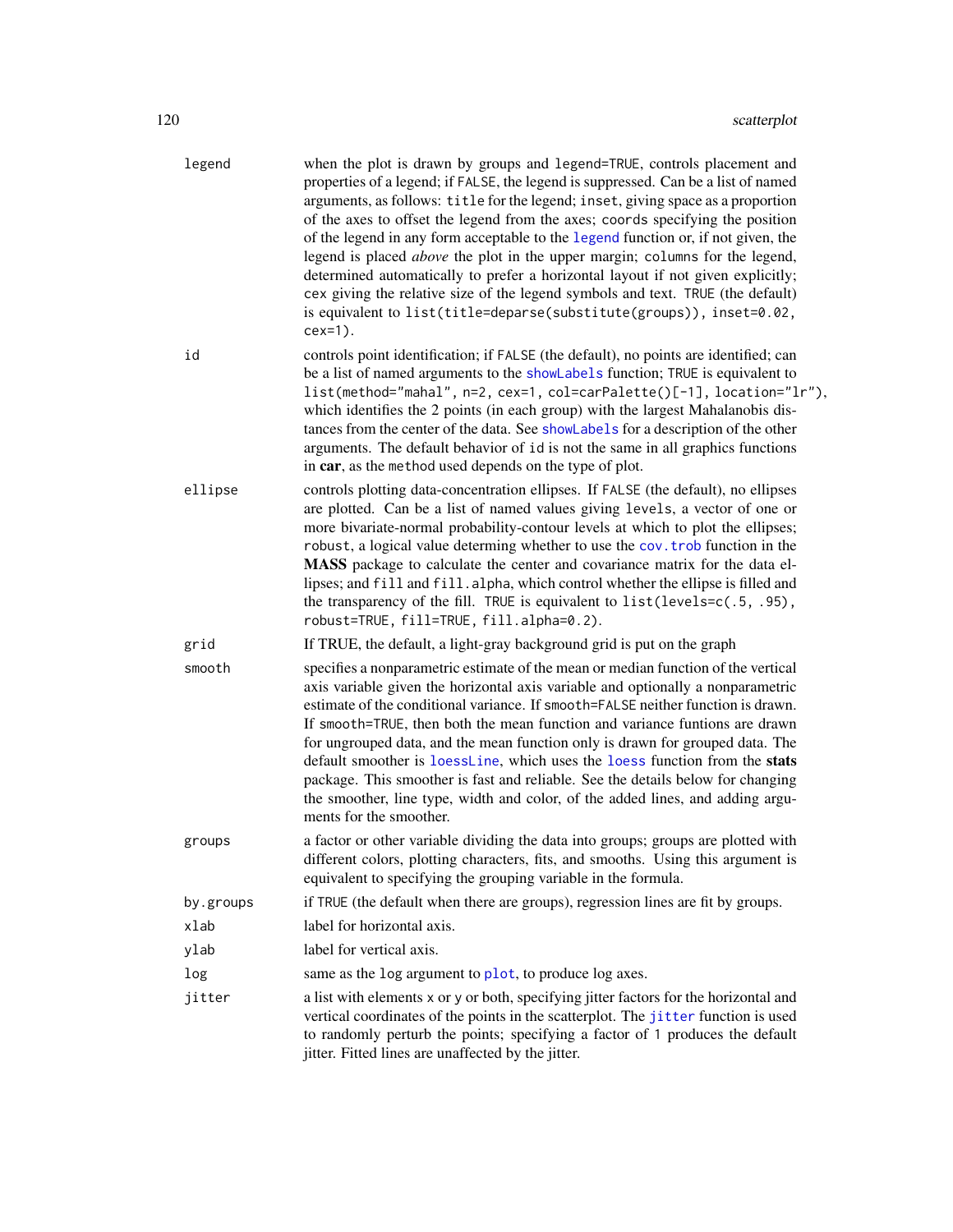| col       | with no grouping, this specifies a color for plotted points; with grouping, this<br>argument should be a vector of colors of length at least equal to the number of<br>groups. The default is value returned by $carPalette[-1]$ .                                                           |
|-----------|----------------------------------------------------------------------------------------------------------------------------------------------------------------------------------------------------------------------------------------------------------------------------------------------|
| pch       | plotting characters for points; default is the plotting characters in order (see par).                                                                                                                                                                                                       |
| cex       | sets the size of plotting characters, with cex=1 the standard size. You can also set<br>the sizes of other elements with the arguments cex. axis, cex. lab, cex. main,<br>and cex. sub. See par.                                                                                             |
| reset.par | if TRUE (the default) then plotting parameters are reset to their previous values<br>when scatterplot exits; if FALSE then the mar and mfcol parameters are al-<br>tered for the current plotting device. Set to FALSE if you want to add graphical<br>elements (such as lines) to the plot. |
| .         | other arguments passed down and to plot. For example, the argument las sets<br>the style of the axis labels, and xlim and ylim set the limits on the horizontal<br>and vertical axes, respectively; see par.                                                                                 |

# Details

Many arguments to scatterplot were changed in version 3 of car to simplify use of this function.

The smooth argument is used to control adding smooth curves to the plot to estimate the conditional center of the vertical axis variable given the horizontal axis variable, and also the conditional variability. Setting smooth=FALSE omits all smoothers, while smooth=TRUE, the default, includes default smoothers. Alternatively smooth can be set to a list of subarguments that provide finer control over the smoothing.

The default behavior of smooth=TRUE is equivalent to smooth=list(smoother=loessLine, var=!by.groups, lty.var=2, lty.var=4, style="filled", alpha=0.15, border=TRUE, vertical=TRUE), specifying the default [loessLine](#page-125-0) smoother for the conditional mean smooth and variance smooth. The color of the smooths is the same of the color of the points, but this can be changed with the arguments col.smooth and col.var.

Additional available smoothers are [gamLine](#page-125-0) which uses the [gam](#page-0-0) function and [quantregLine](#page-125-0) which uses quantile regression to estimate the median and quartile functions using [rqss](#page-0-0). All of these smoothers have one or more arguments described on their help pages, and these arguments can be added to the smooth argument; for example, smooth = list(span=1/2) would use the default loessLine smoother, include the variance smooth, and change the value of the smoothing parameter to 1/2.

For loessLine and gamLine the variance smooth is estimated by separately smoothing the squared positive and negative residuals from the mean smooth, using the same type of smoother. The displayed curves are equal to the mean smooth plus the square root of the fit to the positive squared residuals, and the mean fit minus the square root of the smooth of the negative squared residuals. The lines therefore represent the comnditional variabiliity at each value on the horizontal axis. Because smoothing is done separately for positive and negative residuals, the variation shown will generally not be symmetric about the fitted mean function. For the quantregLine method, the center estimates the conditional median, and the variability estimates the lower and upper quartiles of the estimated conditional distribution.

The default depection of the variance functions is via a shaded envelope between the upper and lower estimate of variability. setting the subarguement style="lines" will display only the boundaries of this region, and style="none" suppresses variance smoothing.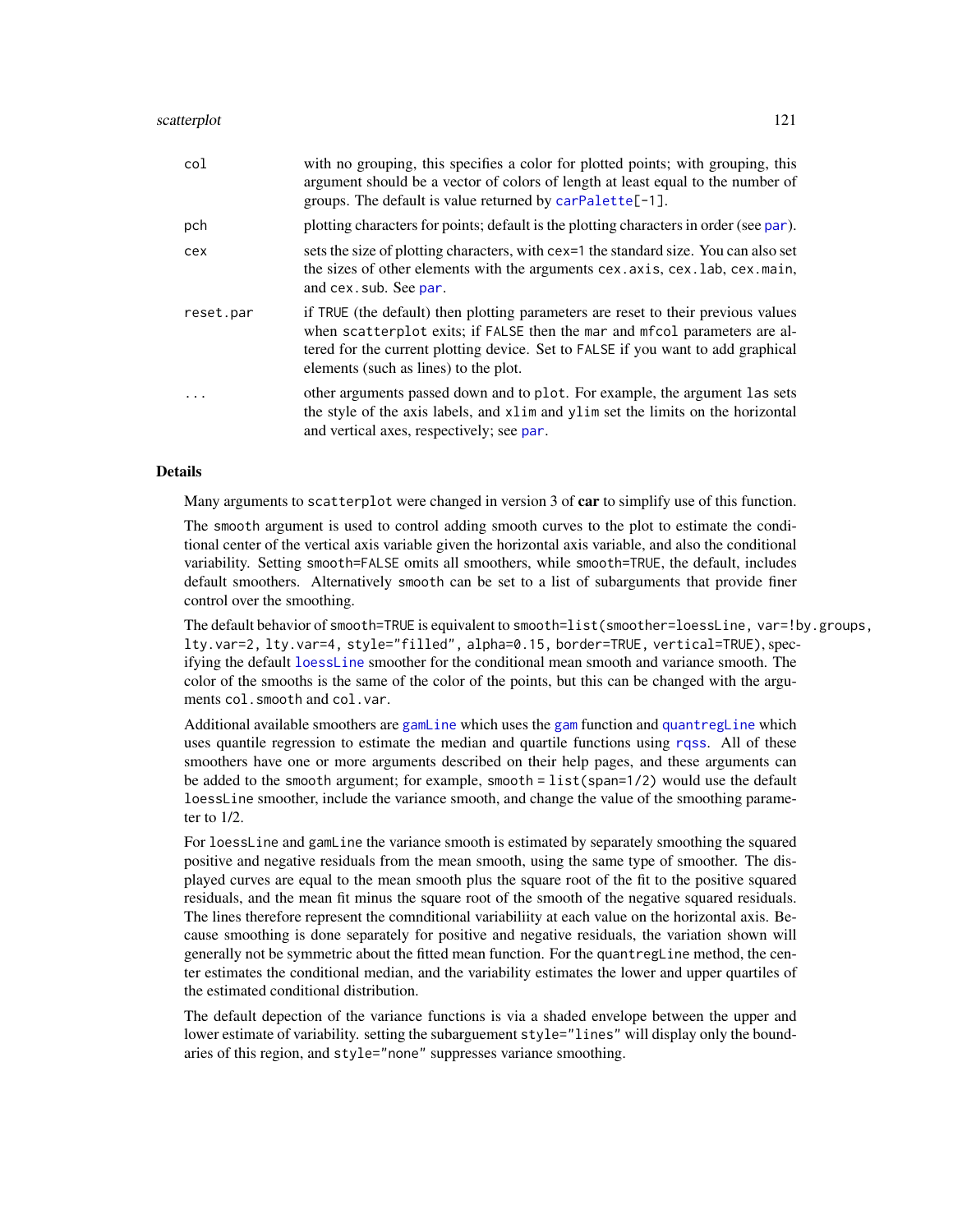For style="filled" several subarguments modify the appearance of the region: codealpha is a number between 0 and 1 that specifies opacity with defualt 0.15, border, TRUE or FALSE specifies a border for the envelope, and vertical either TRUE or FALSE, modifies the behavior of the envelope at the edges of the graph.

The sub-arguments spread, lty.spread and col.spread of the smooth argument are equivalent to the newer var, col.var and lty.var, respectively, recognizing that the spread is a measuure of conditional variability.

## Value

If points are identified, their labels are returned; otherwise NULL is returned invisibly.

#### Author(s)

John Fox <jfox@mcmaster.ca>

## References

Fox, J. and Weisberg, S. (2019) *An R Companion to Applied Regression*, Third Edition, Sage.

#### See Also

[boxplot](#page-0-0), [jitter](#page-0-0), [legend](#page-0-0), [scatterplotMatrix](#page-122-0), [dataEllipse](#page-51-0), [Boxplot](#page-22-0), [cov.trob](#page-0-0), [showLabels](#page-128-0), [ScatterplotSmoothers](#page-125-1).

# Examples

```
scatterplot(prestige ~ income, data=Prestige, ellipse=TRUE,
 smooth=list(style="lines"))
scatterplot(prestige ~ income, data=Prestige,
 smooth=list(smoother=quantregLine))
scatterplot(prestige ~ income, data=Prestige,
  smooth=list(smoother=quantregLine, border="FALSE"))
# use quantile regression for median and quartile fits
scatterplot(prestige ~ income | type, data=Prestige,
 smooth=list(smoother=quantregLine, var=TRUE, span=1, lwd=4, lwd.var=2))
scatterplot(prestige ~ income | type, data=Prestige,
 legend=list(coords="topleft"))
scatterplot(vocabulary \sim education, jitter=list(x=1, y=1),
            data=Vocab, smooth=FALSE, lwd=3)
scatterplot(infantMortality ~ ppgdp, log="xy", data=UN, id=list(n=5))
scatterplot(income ~ type, data=Prestige)
## Not run: # interactive point identification
```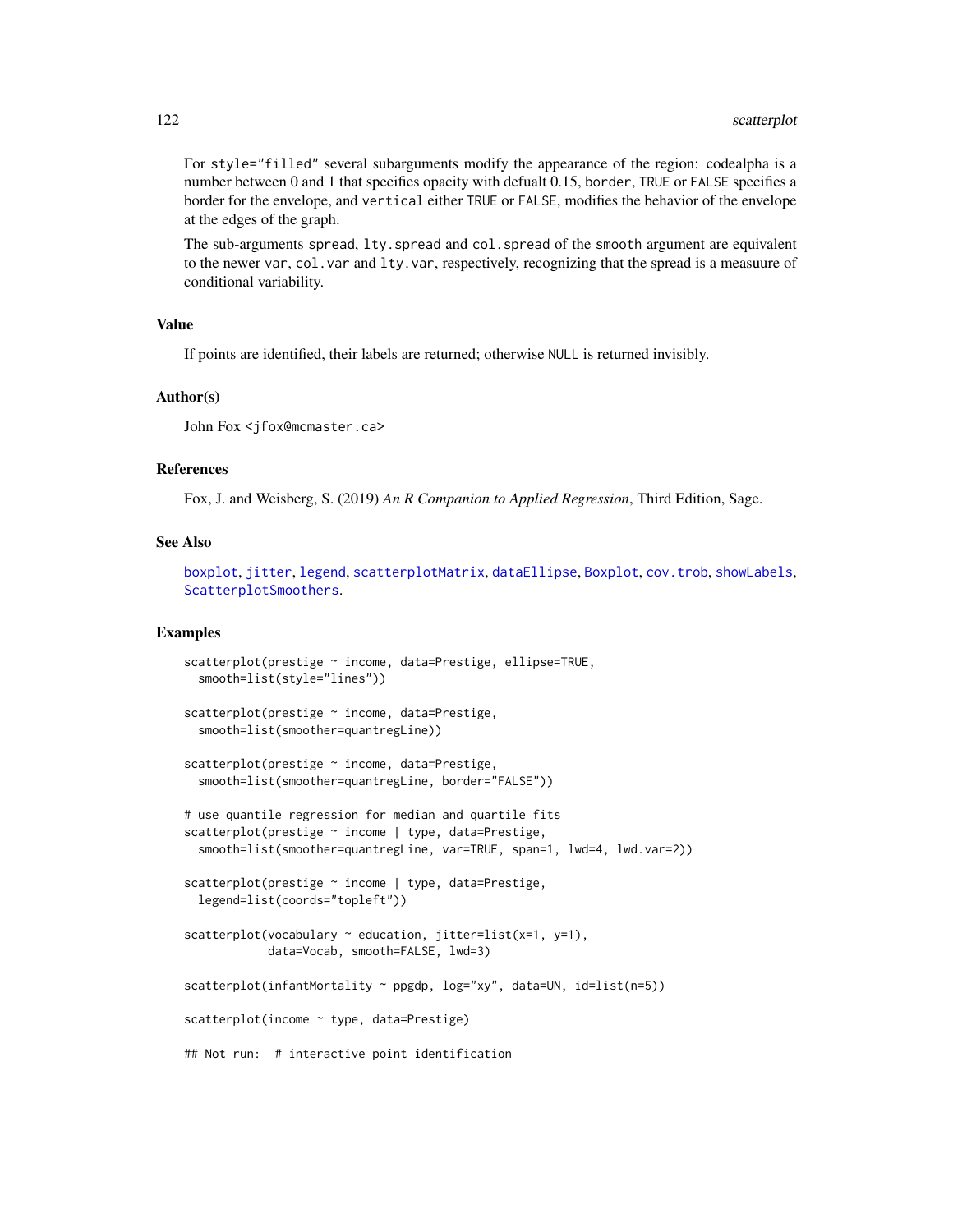```
# remember to exit from point-identification mode
    scatterplot(infantMortality ~ ppgdp, id=list(method="identify"), data=UN)
## End(Not run)
```
<span id="page-122-0"></span>scatterplotMatrix *Scatterplot Matrices*

#### Description

This function provides a convenient interface to the pairs function to produce enhanced scatterplot matrices, including univariate displays on the diagonal and a variety of fitted lines, smoothers, variance functions, and concentration ellipsoids. spm is an abbreviation for scatterplotMatrix.

## Usage

```
scatterplotMatrix(x, ...)
## S3 method for class 'formula'
scatterplotMatrix(formula, data=NULL, subset, ...)
## Default S3 method:
scatteringlotMatrix(x, smooth = TRUE,id = FALSE, legend = TRUE, regLine = TRUE,
   ellipse = FALSE, var.labels = collames(x), diagonal = TRUE,
   plot.points = TRUE, groups = NULL, by.groups = TRUE,
   use = c("complete.obs", "pairwise.complete.obs"), col =
   carPalette()[-1], pch = 1:n.groups, cex = par("cex"),
   cex.axis = par("cex.axis"), cex.labels = NULL,
   cex.main = par("cex.main"), row1attop = TRUE, ...)
```
 $spm(x, \ldots)$ 

| X       | a data matrix or a numeric data frame.                                                                                                                                                                                                                |
|---------|-------------------------------------------------------------------------------------------------------------------------------------------------------------------------------------------------------------------------------------------------------|
| formula | a one-sided "model" formula, of the form $\sim x1 + x2 +  + xk$ or $\sim x1 + x2 + $<br>$\ldots$ + xk   z where z evaluates to a factor or other variable to divide the data<br>into groups.                                                          |
| data    | for scatterplotMatrix. formula, a data frame within which to evaluate the<br>formula.                                                                                                                                                                 |
| subset  | expression defining a subset of observations.                                                                                                                                                                                                         |
| smooth  | specifies a nonparametric estimate of the mean or median function of the vertical<br>axis variable given the horizontal axis variable and optionally a nonparametric<br>estimate of the spread or variance function. If smooth=FALSE neither function |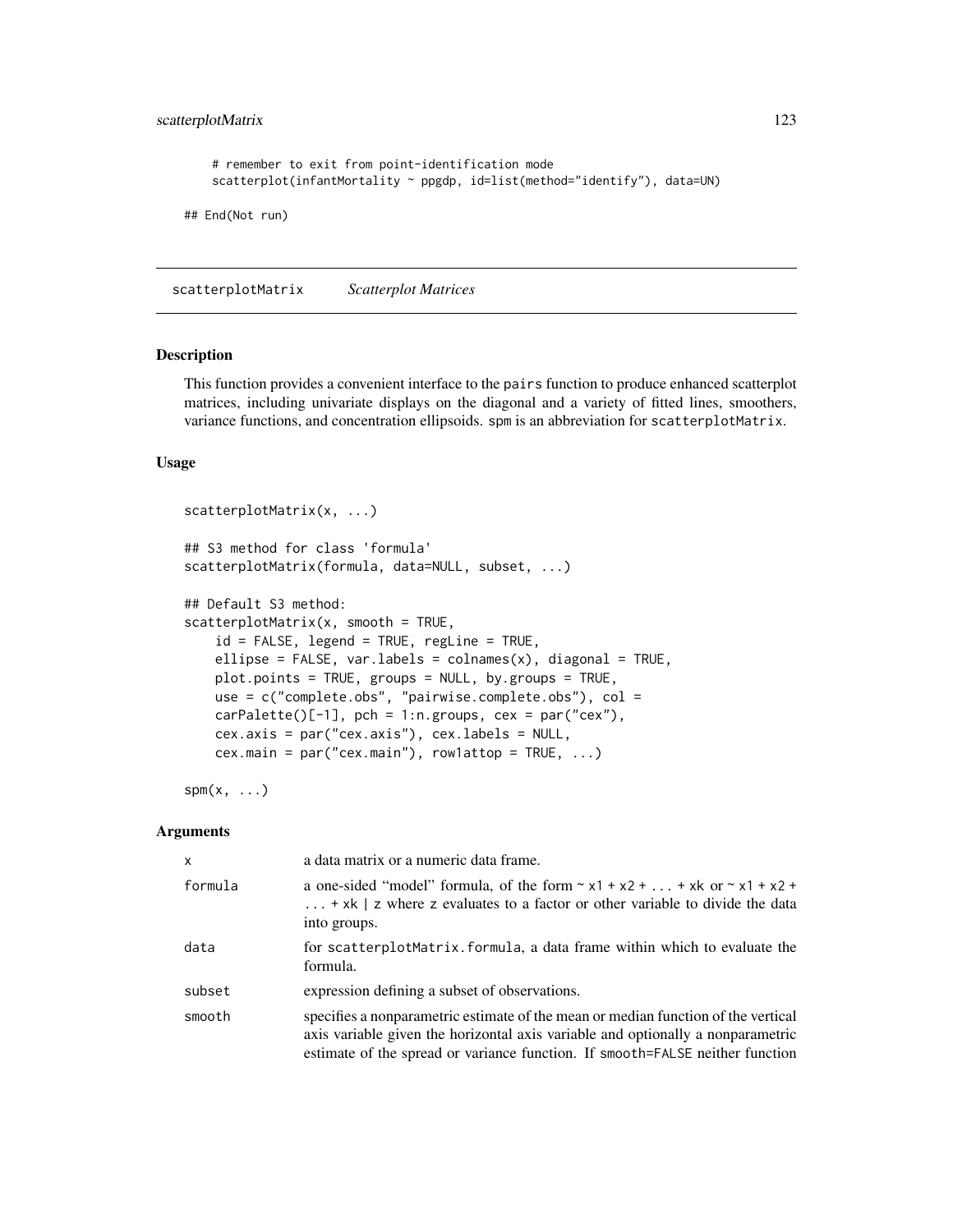is drawn. If smooth=TRUE, then both the mean function and variance funtions are drawn for ungrouped data, and the mean function only is drawn for grouped data. The default smoother is [loessLine](#page-125-0), which uses the [loess](#page-0-0) function from the stats package. This smoother is fast and reliable. See the details below for changing the smoother, line type, width and color, of the added lines, and adding arguments for the smoother.

- id controls point identification; if FALSE (the default), no points are identified; can be a list of named arguments to the [showLabels](#page-128-0) function; TRUE is equivalent to list(method="mahal", n=2, cex=1, location="lr"), which identifies the 2 points (in each group, if by.groups=TRUE) with the largest Mahalanobis distances from the center of the data; list(method="identify") for interactive point identification is not allowed.
- legend controls placement, point size, and text size of a legend if the plot is drawn by groups; if FALSE, the legend is suppressed. Can be a list with the named element coords specifying the position of the legend in any form acceptable to the [legend](#page-0-0) function, and elements pt.cex and cex corresponding respectively to the pt.cex and cex arguments of the [legend](#page-0-0) function; TRUE (the default) is equivalent to list(coords=NULL, pt.cex=cex, cex=cex), for which placement will vary by the the value of the diagonal argument—e.g., "topright" for diagonal=TRUE.
- regLine controls adding a fitted regression line to each plot, or to each group of points if by.groups=TRUE. If regLine=FALSE, no line is drawn. This argument can also be a list with named list, with default regLine=TRUE equivalent to regLine = list(method=lm, lty=1, lwd=2, col=col[1]) specifying the name of the function that computes the line, with line type 1 (solid) of relative line width 2 and the color equal to the first value in the argument col. Setting method=MASS:: rlm would fit using a robust regression.
- ellipse controls plotting data-concentration ellipses. If FALSE (the default), no ellipses are plotted. Can be a list of named values giving levels, a vector of one or more bivariate-normal probability-contour levels at which to plot the ellipses; robust, a logical value determing whether to use the [cov.trob](#page-0-0) function in the MASS package to calculate the center and covariance matrix for the data ellipses; and fill and fill.alpha, which control whether the ellipse is filled and the transparency of the fill. TRUE is equivalent to list(levels=c(.5, .95), robust=TRUE, fill=TRUE, fill.alpha=0.2).

var.labels variable labels (for the diagonal of the plot).

- diagonal contents of the diagonal panels of the plot. If diagonal=TRUE adaptive kernel density estimates are plotted, separately for each group if grouping is present. diagonal=FALSE suppresses the diagonal entries. See details below for other choices for the diagonal.
- plot.points if TRUE the points are plotted in each off-diagonal panel.
- groups a factor or other variable dividing the data into groups; groups are plotted with different colors and plotting characters.
- by.groups if TRUE, the default, regression lines and smooths are fit by groups.
- use if "complete.obs" (the default), cases with missing data are omitted; if "pairwise.complete.obs"), all valid cases are used in each panel of the plot.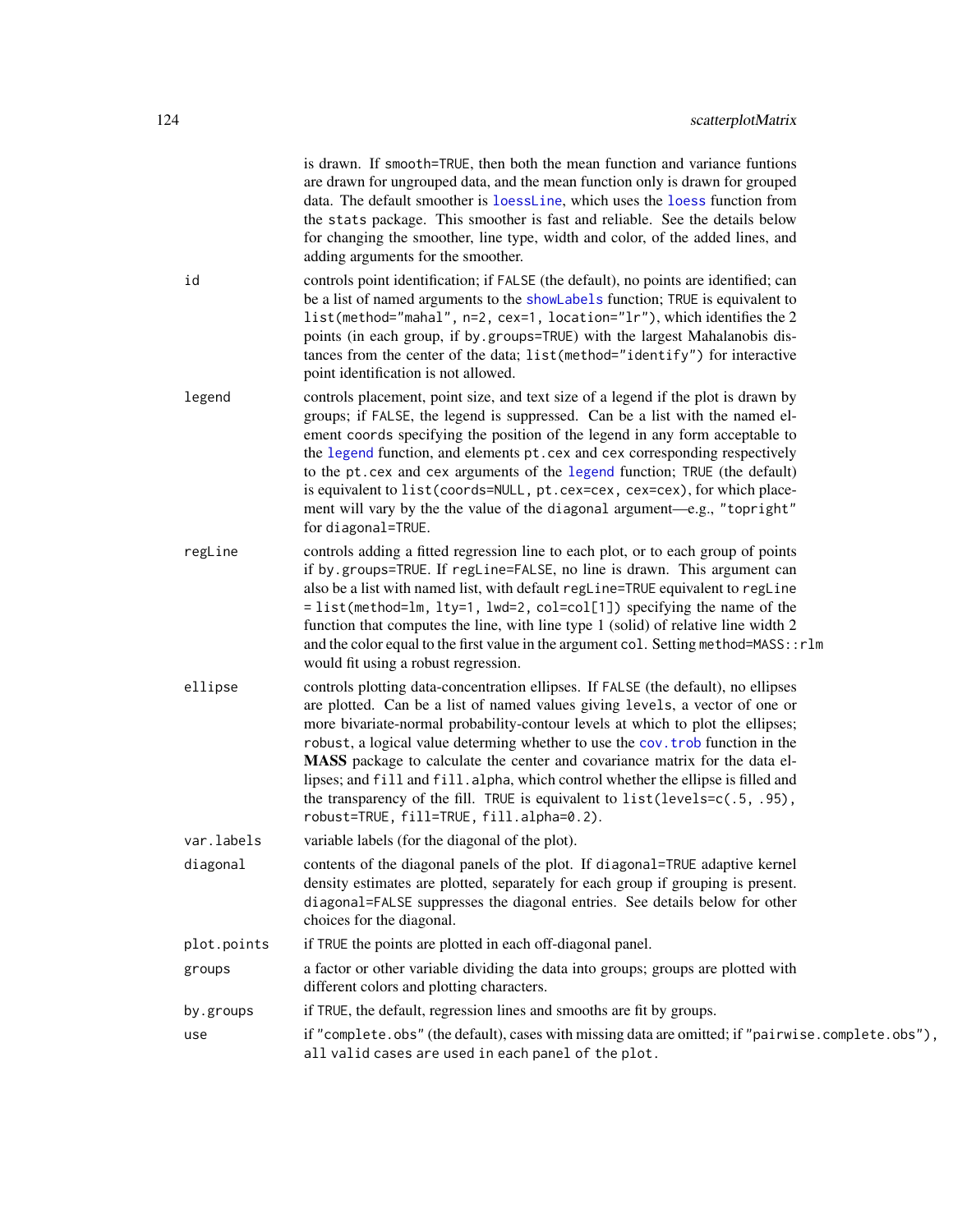| pch        | plotting characters for points; default is the plotting characters in order (see par).                                                                                                                         |  |
|------------|----------------------------------------------------------------------------------------------------------------------------------------------------------------------------------------------------------------|--|
| col        | colors for points; the default is carpalette starting at the second color. The<br>color of the regline and smooth are the same as for points but can be changed<br>using the the regline and smooth arguments. |  |
| cex        | relative size of plotted points                                                                                                                                                                                |  |
| cex.axis   | relative size of axis labels                                                                                                                                                                                   |  |
| cex.labels | relative size of labels on the diagonal                                                                                                                                                                        |  |
| cex.main   | relative size of the main title, if any                                                                                                                                                                        |  |
| rowlattop  | If TRUE (the default) the first row is at the top, as in a matrix, as opposed to at<br>the bottom, as in graph (argument suggested by Richard Heiberger).                                                      |  |
| $\ddotsc$  | arguments to pass down.                                                                                                                                                                                        |  |

#### Details

Many arguments to scatterplotMatrix were changed in version 3 of car, to simplify use of this function.

The smooth argument is usually either set to TRUE or FALSE to draw, or omit, the smoother. Alternatively smooth can be set to a list of arguments. The default behavior of smooth=TRUE is equivalent to smooth=list(smoother=loessLine, spread=TRUE, lty.smooth=1, lwd.smooth=1.5, lty.spread=3, lwd.spread=1), specifying the smoother to be used, including the spread or variance smooth, and the line widths and types for the curves. You can also specify the colors you want to use for the mean and variance smooths with the arguments col. smooth and col. spread. Alternative smoothers are [gam](#page-0-0)line which uses the gam function from the **mgcv** package, and quantregLine which uses quantile regression to estimate the median and quartile functions using [rqss](#page-0-0) from the quantreg package. All of these smoothers have one or more arguments described on their help pages, and these arguments can be added to the smooth argument; for example, smooth = list(span=1/2) would use the default loessLine smoother, include the variance smooth, and change the value of the smoothing parameter to 1/2. For loessLine and gamLine the variance smooth is estimated by separately smoothing the squared positive and negative residuals from the mean smooth, using the same type of smoother. The displayed curves are equal to the mean smooth plus the square root of the fit to the positive squared residuals, and the mean fit minus the square root of the smooth of the negative squared residuals. The lines therefore represent the comnditional variabiliity at each value on the horizontal axis. Because smoothing is done separately for positive and negative residuals, the variation shown will generally not be symmetric about the fitted mean function. For the quantregLine method, the center estimates the median for each value on the horizontal axis, and the spread estimates the lower and upper quartiles of the estimated conditional distribution for each value of the horizontal axis.

The sub-arguments spread, lty.spread and col.spread of the smooth argument are equivalent to the newer var, col.var and lty.var, respectively, recognizing that the spread is a measuure of conditional variability.

By default the diagonal argument is used to draw kernel density estimates of the variables by setting diagonal=TRUE, which is equivalent to setting diagonal = list(method="adaptiveDensity", bw=bw.nrd0, adjust=1, kernel=dnorm, na.rm=TRUE). The additional arguments shown are descibed at [adaptiveKernel](#page-45-0). The other methods avaliable, with their default arguments, are diagonal=list(method="densit bw="nrd0", adjust=1, kernel="gaussian", na.rm=TRUE) which uses [density](#page-0-0) for nonadaptive kernel density estimation; diagonal=list(method ="[hist](#page-0-0)ogram", breaks="FD") which uses hist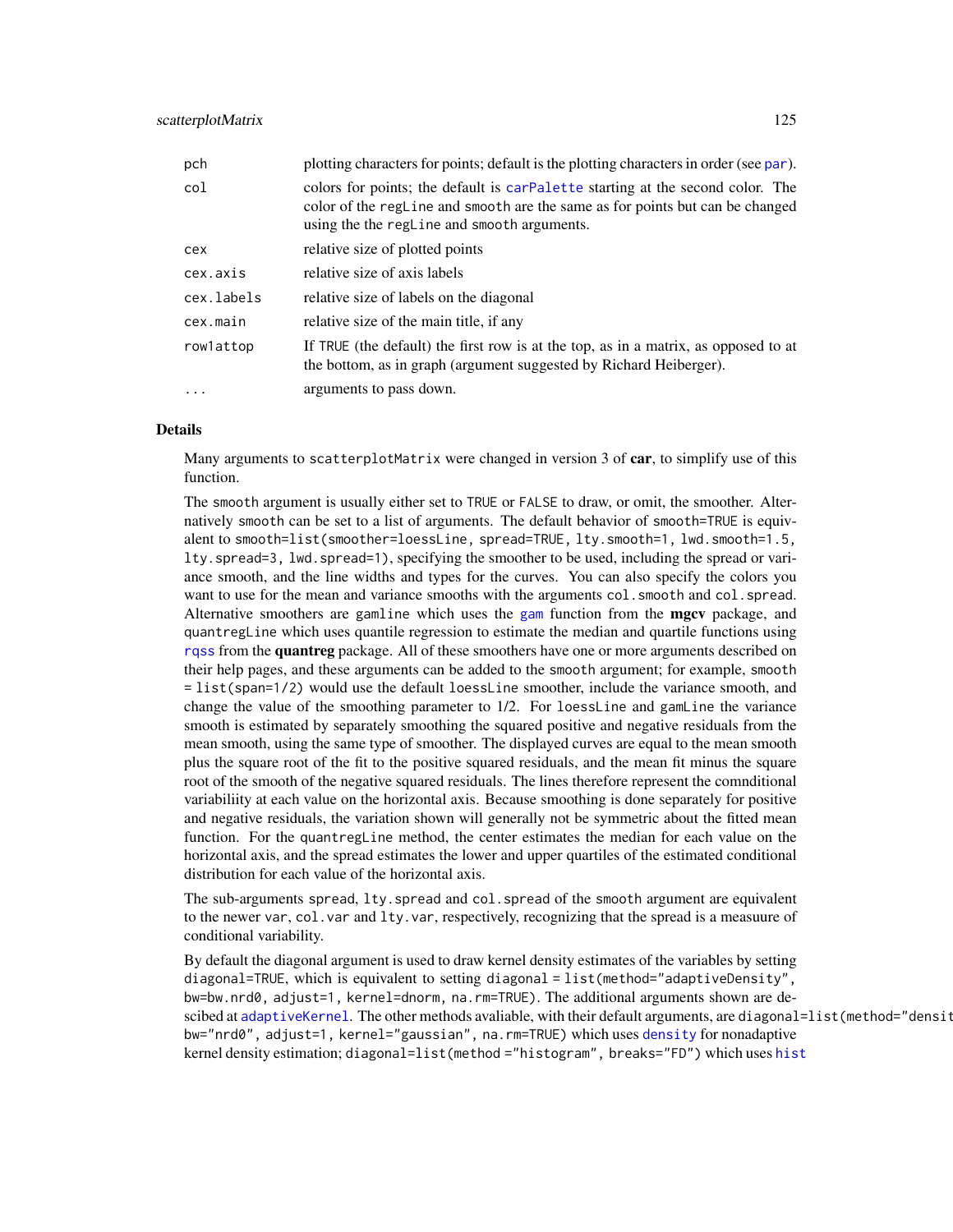for drawing a histogram that ignores grouping, if present; diagonal=list(method="boxplot") with no additional arguments which draws (parallel) boxplots; diagonal=list(method="qqplot") with no additional arguments which draws a normal OO plot; and diagonal=list (method="oned") with no additional arguments which draws a rug plot tilted to the diagonal, as suggested by Richard Heiberger.

Earlier versions of scatterplotMatrix included arguments transform and family to estimate power transformations using the [powerTransform](#page-93-0) function before drawing the plot. The same functionality can be achieved by calling powerTransform directly to estimate a transformation, saving the transformed variables, and then plotting.

#### Value

NULL, returned invisibly. This function is used for its side effect: producing a plot. If point identification is used, a vector of identified points is returned.

## Author(s)

```
John Fox <jfox@mcmaster.ca>
```
## References

Fox, J. and Weisberg, S. (2019) *An R Companion to Applied Regression*, Third Edition, Sage.

# See Also

```
pairs, scatterplot, dataEllipse, powerTransform, bcPower, yjPower, cov.trob, showLabels,
ScatterplotSmoothers.
```
#### Examples

```
scatterplotMatrix(~ income + education + prestige | type, data=Duncan)
scatterplotMatrix(~ income + education + prestige | type, data=Duncan,
   regLine=FALSE, smooth=list(span=1))
scatterplotMatrix(~ income + education + prestige,
   data=Duncan, id=TRUE, smooth=list(method=gamLine))
```
<span id="page-125-1"></span>ScatterplotSmoothers *Smoothers to Draw Lines on Scatterplots*

#### <span id="page-125-0"></span>Description

These smoothers are used to draw nonparametric-regression lines on scatterplots produced by the [scatterplot](#page-117-0), [scatterplotMatrix](#page-122-0), and several other car functions. The functions are not meant to be called directly by the user, although the user can supply options via the smoother.args argument, the contents of which vary by the smoother (see *Details* below). The gamLine smoother uses the [gam](#page-0-0) function in the **mgcv** package, the [loess](#page-0-0)Line smoother uses the loess function in the stats package, and the quantregLine smoother uses the [rqss](#page-0-0) function in the quantreg package.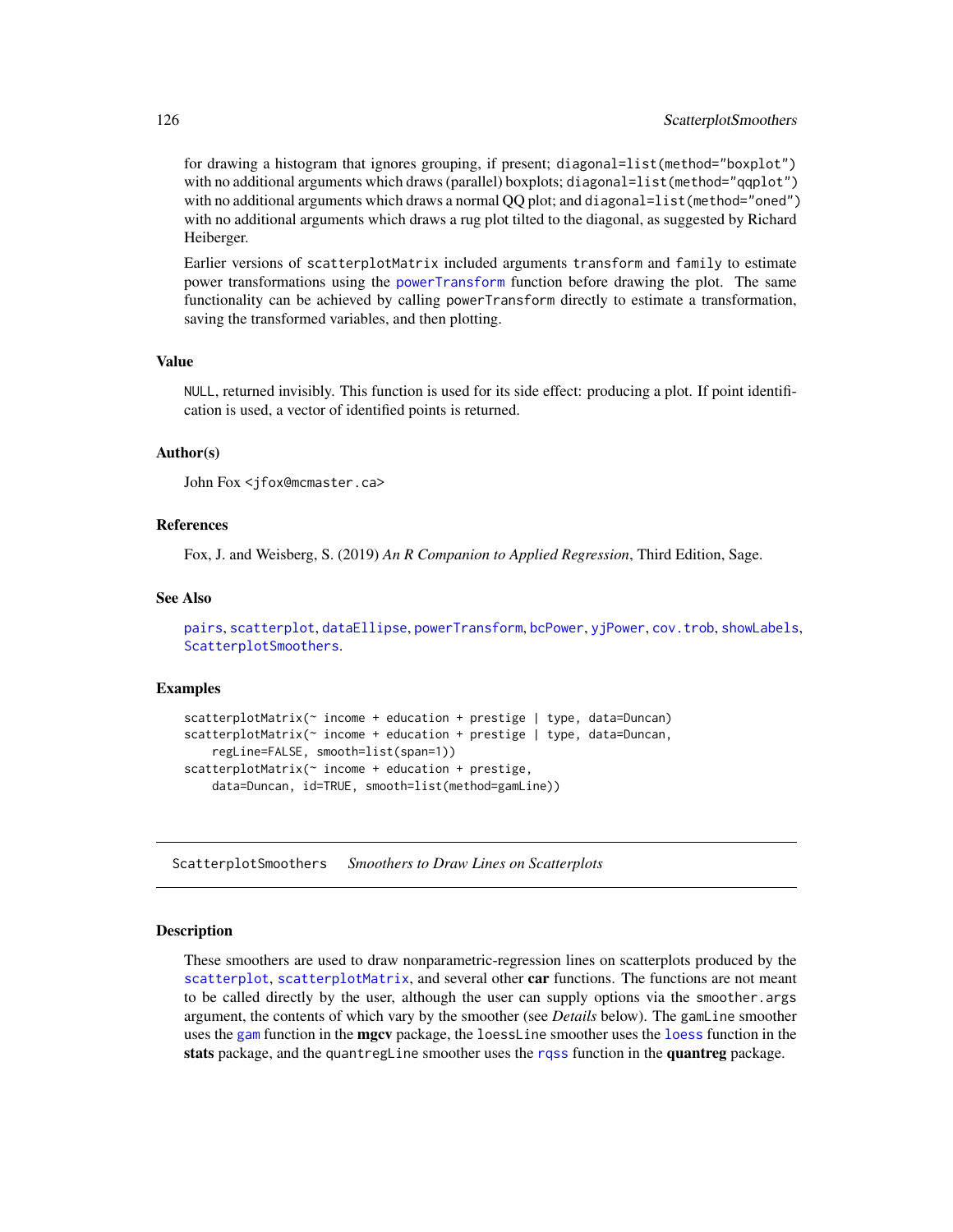#### Usage

```
gamLine(x, y, col=carPalette()[1], log.x=FALSE, log.y=FALSE, var=FALSE, spread=var,
    smoother.args=NULL, draw=TRUE, offset=0)
```
- loessLine(x, y, col=carPalette()[1], log.x=FALSE, log.y=FALSE, var=FALSE, spread=var, smoother.args=NULL, draw=TRUE, offset=0)
- quantregLine(x, y, col=carPalette()[1], log.x=FALSE, log.y=FALSE, var=FALSE, spread=var, smoother.args=NULL, draw=TRUE, offset=0)

#### Arguments

| X             | horizontal coordinates of points.                                                                                                                                                                                                        |
|---------------|------------------------------------------------------------------------------------------------------------------------------------------------------------------------------------------------------------------------------------------|
| У             | vertical coordinates of points.                                                                                                                                                                                                          |
| col           | line color.                                                                                                                                                                                                                              |
| log.x         | should be set to TRUE (default is FALSE) if the horizontal axis is logged.                                                                                                                                                               |
| log.y         | should be set to TRUE (default is FALSE) if the vertical axis is logged.                                                                                                                                                                 |
| spread, var   | the default is to plot only an estimated mean or median function. If either of<br>these arguments is TRUE, then a measure of variability is also plotted.                                                                                |
| smoother.args | additional options accepted by the smoother, in the form of a list of named values<br>(see <i>Details</i> below).                                                                                                                        |
| draw          | if TRUE, the default, draw the smoother on the currently active graph. If FALSE,<br>return a list with coordinates x and y for the points that make up the smooth and<br>if requested x.pos, y.pos, x.neg, y.neg for the spread smooths. |
| offset        | For use when spread=TRUE, the vertical axis is $sqrt($ offset <sup><math>2</math></sup> + variance<br>smooth).                                                                                                                           |

## Details

The loess Line function is a re-implementation of the loess smoother that was used in car prior to September 2012. The main enhancement is the ability to set more options through the smoother. args argument.

The gamLine function is more general than loessLine because it supports fitting a generalized spline regression model, with user-specified error distribution and link function.

The quantregLine function fits a model using splines with estimation based on L1 regression for the median and quantile regression the (optional) spread. It is likely to be more robust than the other smoothers.

The smoother.args argument is a list of named elements (or sub-arguments) used to pass additional arguments to the smoother. As of November, 2016, the smoother is evaluated by default at an equally spaced grid of 50 points in the range of the horizontal variable. With any of the smoothers, you can change to, say, 100 evaluation points via the argument smoother.args=list(evaluation=100). As of version 3.0-1, the smoother.args elements col.var, lty.var, and lwd.var are equivalent to col. spread, lty. spread, and lwd. spread, respectively. The style sub-argument controls how spread/variance envelopes are displayed, with choices "filled" (the default), "lines", and "none" (which is equivalent to var=FALSE). The alpha subargument controls the transparency/opacity of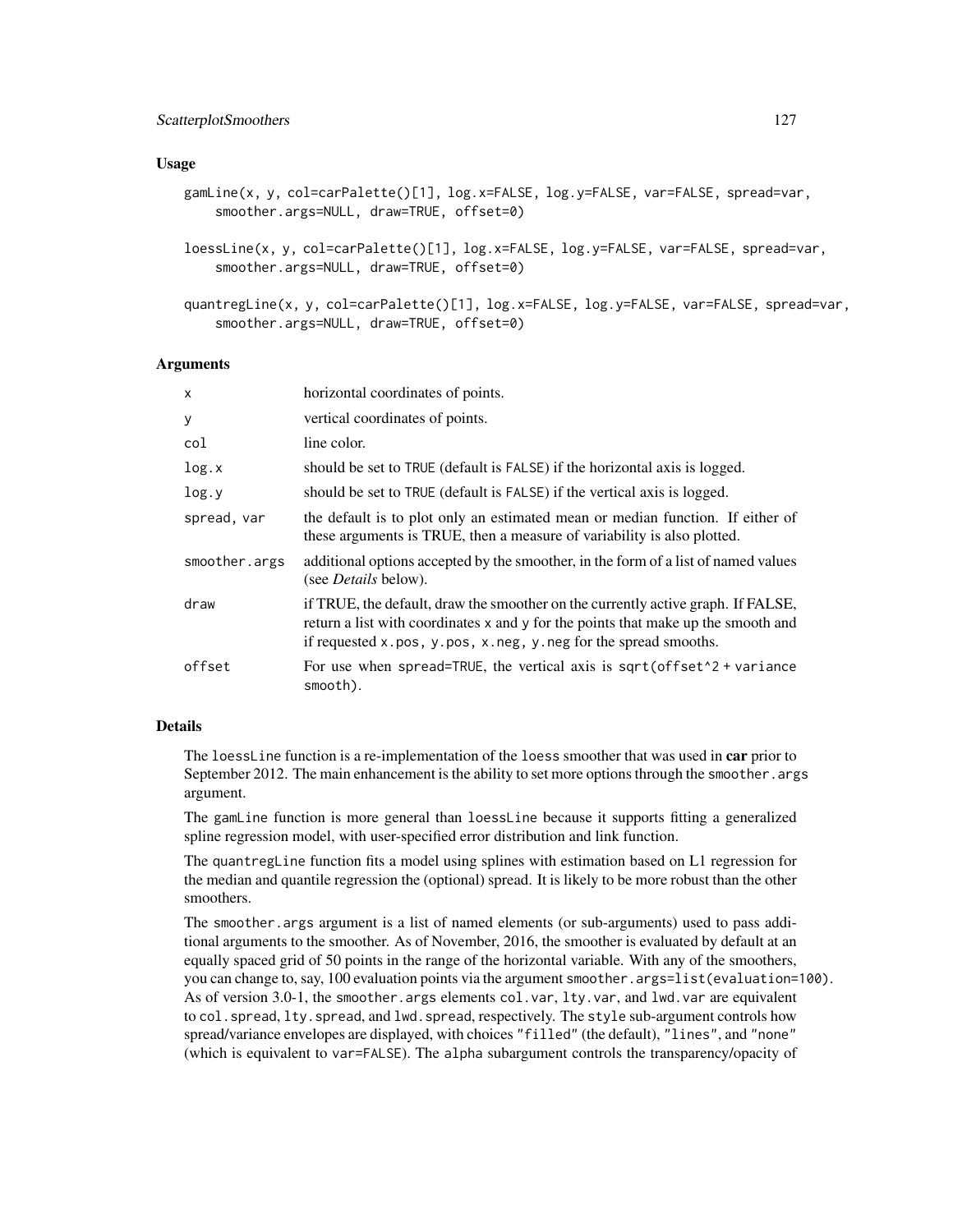filled spread envelopes with allowable values between  $\theta$  and 1 (default  $\theta$ .15). The border subargument controls whether a border line is drawn around the filled region (the default is TRUE). The vertical subargument controls whether the left and right ends of the filled region are forced to be vertical (the default is TRUE).

For loessLine, the default is smoother.args=list(lty.smooth=1, lwd.smooth=2, lty.spread=4, lwd.spread=2, style="filled", alpha=0.15, span=2/3,degree=1, family="symmetric", iterations=4). (Prior to November 2016, the default span was 1/2.) The elements lty.smooth, lwd.smooth, and col.spread are the line type, line width, and line color, respectively of the mean or median smooth; lty.spread, lwd.spread, and col.spread are the line type, width, and color of the spread smooths, if requested. The elements span, degree, and family are passed as arguments to the [loess](#page-0-0) function, along with iterations robustness iterations.

For gamLine, the default is smoother.args=list(lty.smooth=1, lwd.smooth=2, lty.spread=4, lwd.spread=2, style="filled", alpha=0.15,k=-1, bs="tp", family="gaussian", link=NULL, weights=NULL). The first six elements are as for loessLine. The next two elements are passed to the [gam](#page-0-0) function to control smoothing: k=-1 allows gam to choose the number of splines in the basis function; bs="tp" provides the type of spline basis to be used, with "tp" for the default thinplate splines. The last three arguments specify a distributional family, link function, and weights as in generalized linear models. See the examples below. The spread element is ignored unless family="gaussian" and link=NULL.

For quantregLine, the default is smoother.args=list(lty.smooth=1, lwd.smooth=2, lty.spread=4, lwd.spread=2, style="filled", alpha=0.15, lambda=IQR(x)). The first six elements are as for loessLine. The last element is passed to the [qss](#page-0-0) function in **quantreg**. It is a smoothing parameter, by default a robust estimate of the scale of the horizontal axis variable. This is an arbitrary choice, and may not work well in all circumstances.

#### Author(s)

John Fox <jfox@mcmaster.ca> and Sanford Weisberg <sandy@umn.edu>.

#### See Also

[scatterplot](#page-117-0), [scatterplotMatrix](#page-122-0), [gam](#page-0-0), [loess](#page-0-0), and [rqss](#page-0-0).

## Examples

```
scatterplot(prestige ~ income, data=Prestige)
scatterplot(prestige \sim income, data=Prestige, smooth=list(smoother=gamLine))
scatterplot(prestige ~ income, data=Prestige,
   smooth=list(smoother=quantregLine))
scatterplot(prestige ~ income | type, data=Prestige)
scatterplot(prestige ~ income | type, data=Prestige,
   smooth=list(smoother=gamLine))
scatterplot(prestige ~ income | type, data=Prestige,
    smooth=list(smoother=quantregLine))
scatterplot(prestige ~ income | type, data=Prestige, smooth=FALSE)
scatterplot(prestige ~ income | type, data=Prestige,
   smooth=list(spread=TRUE))
```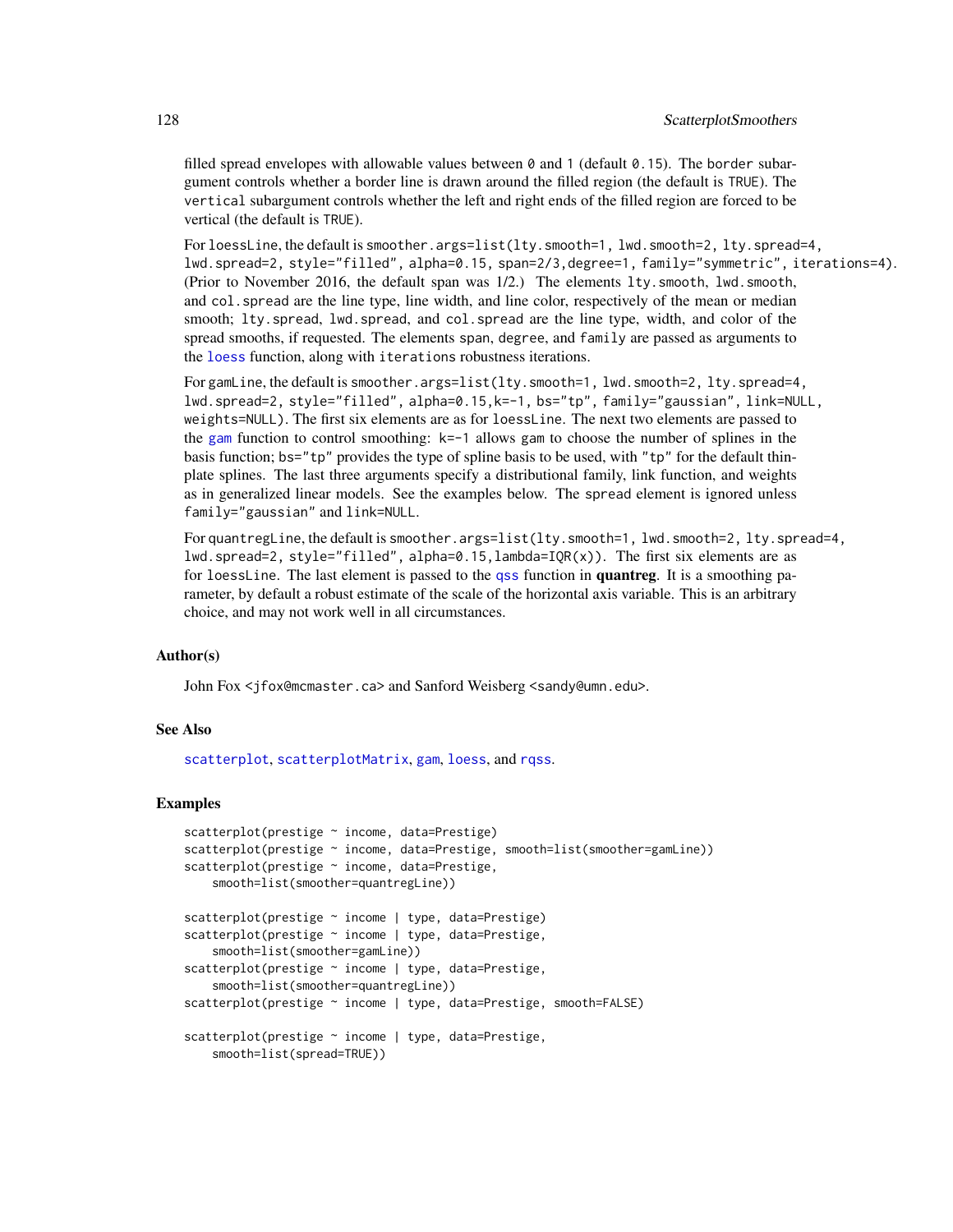```
scatterplot(prestige ~ income | type, data=Prestige,
    smooth=list(smoother=gamLine, spread=TRUE))
scatterplot(prestige ~ income | type, data=Prestige,
    smooth=list(smoother=quantregLine, spread=TRUE))
scatterplot(weight ~ repwt | sex, data=Davis,
    smooth=list(smoother=loessLine, spread=TRUE, style="lines"))
scatterplot(weight ~ repwt | sex, data=Davis,
    smooth=list(smoother=gamLine, spread=TRUE, style="lines")) # messes up
scatterplot(weight ~ repwt | sex, data=Davis,
    smooth=list(smoother=quantregLine, spread=TRUE, style="lines")) # robust
set.seed(12345)
w <- 1 + rpois(100, 5)
x \le rnorm(100)
p \leftarrow 1/(1 + \exp(-(x + 0.5*x^2)))y <- rbinom(100, w, p)
scatterplot(y/w ~ x, smooth=list(smoother=gamLine, family="binomial",
    weights=w))
scatterplot(y/w ~ x, smooth=list(smoother=gamLine, family=binomial,
    link="probit", weights=w))
scatterplot(y/w ~ x, smooth=list(smoother=loessLine), reg=FALSE)
y <- rbinom(100, 1, p)
scatterplot(y ~ x, smooth=list(smoother=gamLine, family=binomial))
```
<span id="page-128-0"></span>

| showLabels | Functions to Identify and Mark Extreme Points in a 2D Plot. |
|------------|-------------------------------------------------------------|
|------------|-------------------------------------------------------------|

# **Description**

This function is called by several graphical functions in the **car** package to mark extreme points in a 2D plot. Although the user is unlikely to call this function directly, the documentation below applies to all these other functions.

## Usage

```
showLabels(x, y, labels=NULL, method="identify",
 n = length(x), cex=1, col=carPalette()[1], location=c("lr", "ab", "avoid"), ...)
```

| X        | Plotted horizontal coordinates.                                                                                                                                    |
|----------|--------------------------------------------------------------------------------------------------------------------------------------------------------------------|
| <b>V</b> | Plotted vertical coordinates.                                                                                                                                      |
| labels   | Plotting labels. When called from within a car plotting function, the labels are<br>automatically obtained from the row names in the data frame used to create the |
|          | modeling object. If labels=NULL, case numbers will be used. If labels are long,                                                                                    |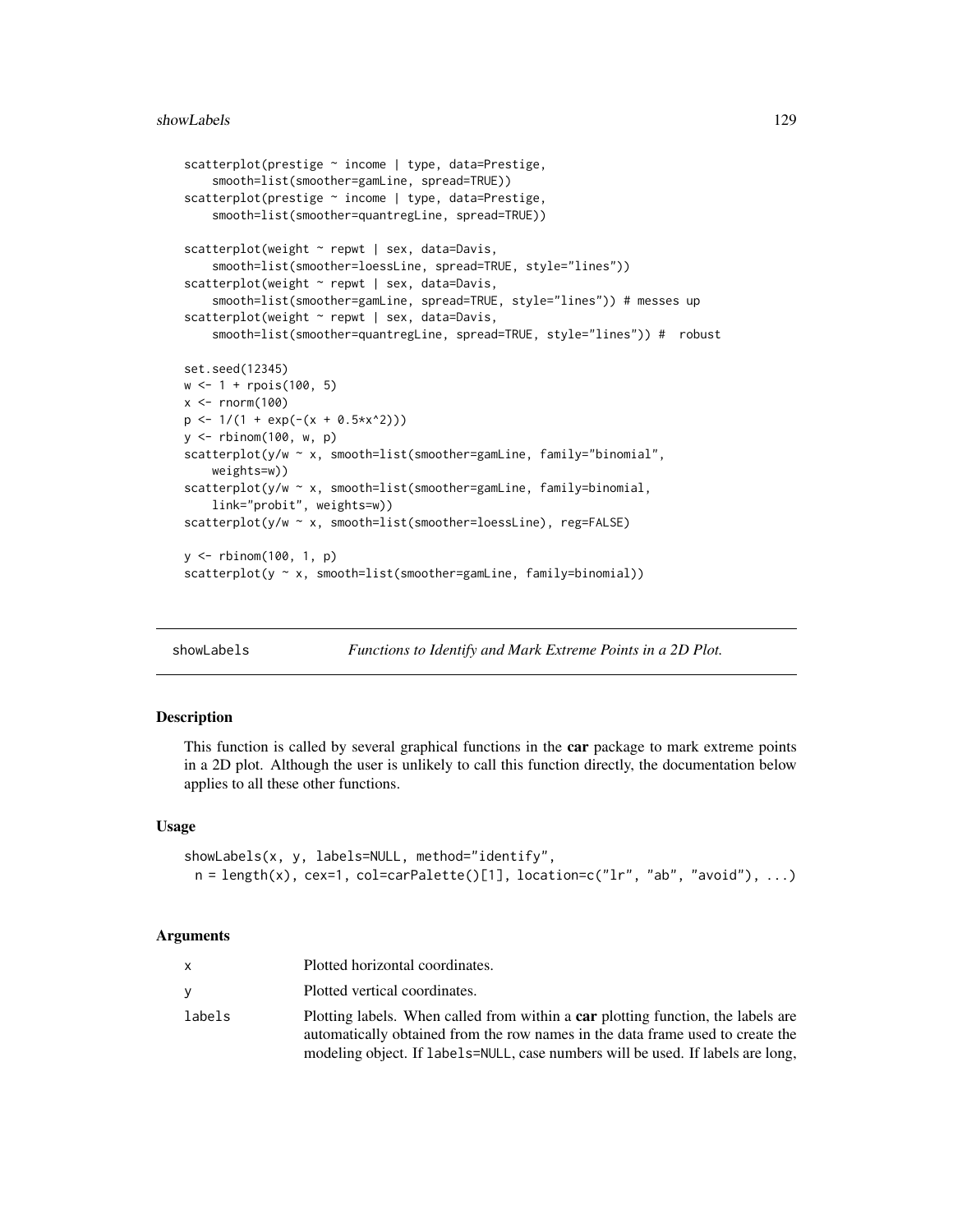|          | the substr or abbreviate functions can be used to shorten them. Users may<br>supply their own labels as a character vector of length equal to the number of<br>plotted points. For use with car plotting functions, the number of plotted points<br>is equal to the number of rows of data that have neither missing values nor are<br>excluded using the 'subset' argument. When called directly, the length of labels<br>shoud equal the length of x. |
|----------|---------------------------------------------------------------------------------------------------------------------------------------------------------------------------------------------------------------------------------------------------------------------------------------------------------------------------------------------------------------------------------------------------------------------------------------------------------|
| method   | How points are to be identified. See Details below.                                                                                                                                                                                                                                                                                                                                                                                                     |
| n        | Number of points to be identified. If set to 0, no points are identified.                                                                                                                                                                                                                                                                                                                                                                               |
| cex      | Controls the size of the plotted labels. The default is 1.                                                                                                                                                                                                                                                                                                                                                                                              |
| col      | Controls the color of the plotted labels. The default is the first element returned<br>by carPalette().                                                                                                                                                                                                                                                                                                                                                 |
| location | Where should the label be drawn? The default is "1r" to draw the label to the<br>left of the point for points in the right-half of the graph and to the right for points<br>in the left-half. The other option is "ab" for above the point for points below<br>the middle of the graph and above the point below the middle. Finally, "avoid"<br>tries to avoid over-plotting labels.                                                                   |
| $\cdots$ | not used.                                                                                                                                                                                                                                                                                                                                                                                                                                               |

## Details

The argument method determine how the points to be identified are selected. For the default value of method="identify", the [identify](#page-0-0) function is used to identify points interactively using the mouse. Up to n points can be identified, so if  $n=0$ , which is the default in many functions in the car package, then no point identification is done.

Automatic point identification can be done depending on the value of the argument method.

- method = "x" select points according to their value of  $abs(x mean(x))$
- method = "y" select points according to their value of  $abs(y mean(y))$
- method = "r" select points according to their value of abs(y), as may be appropriate in residual plots, or others with a meaningful origin at 0
- method = "mahal" Treat (x, y) as if it were a bivariate sample, and select cases according to their Mahalanobis distance from  $(\text{mean}(x), \text{mean}(y))$
- method can be a vector of the same length as x consisting of values to determine the points to be labeled. For example, for a linear model m, setting method=cooks.distance(m) will label the points corresponding to the largest values of Cook's distance, or method = which(abs(residuals(m, type="pearson")) > 2 would label all observations with Pearson residuals greater than 2 in absolute value. Warning: If missing data are present, points may be incorrectly labelled.
- method can be a vector of case numbers or case-labels, in which case those cases will be labeled. Warning: If missing data are present, a list of case numbers may identify the wrong points. A list of case labels, however, will work correctly with missing values.
- method = "none" causes no point labels to be shown.

With showLabels, the method argument can be a list, so, for example method=list("x", "y") would label according to the horizontal and vertical axes variables.

Finally, if the axes in the graph are logged, the function uses logged-variables where appropriate.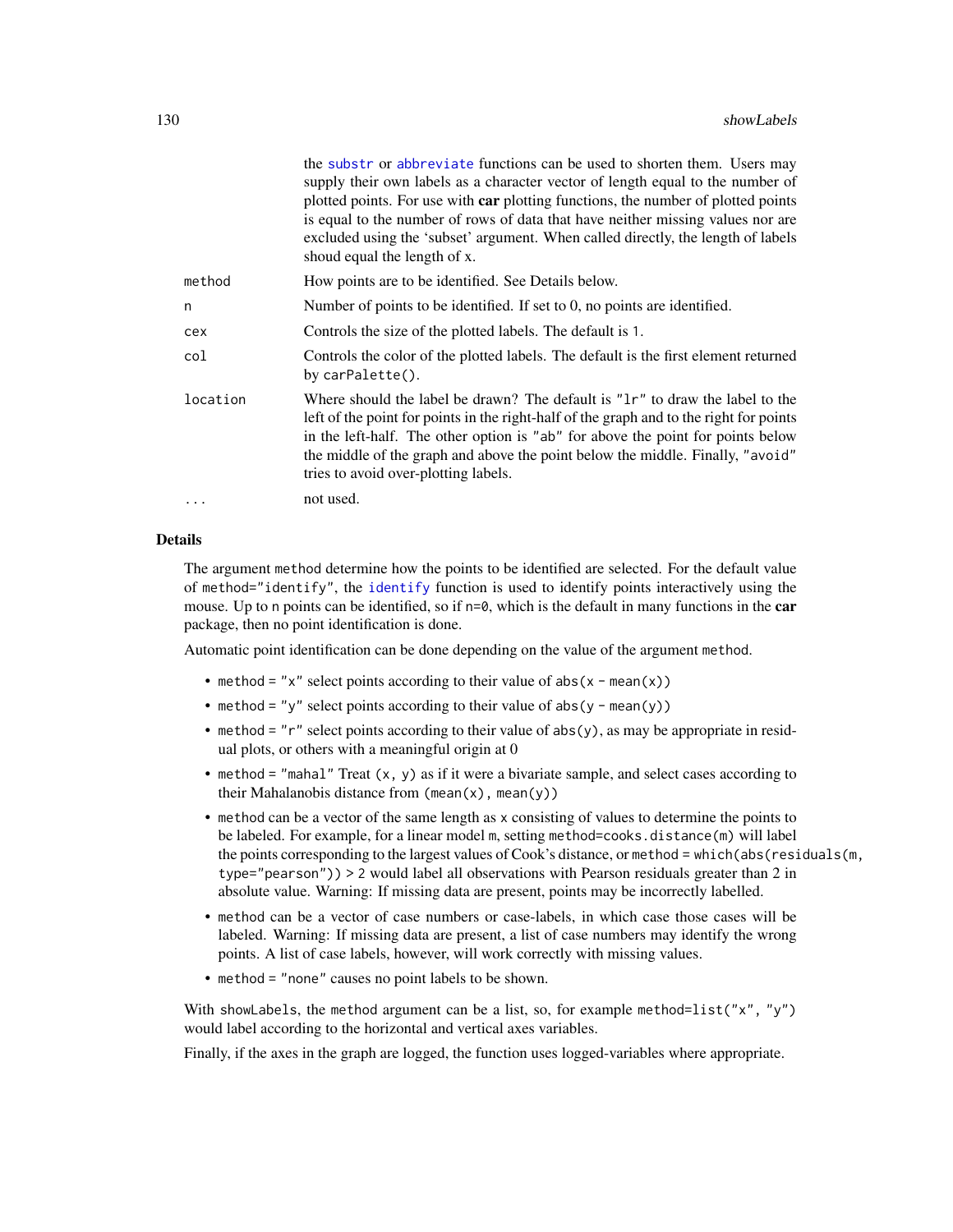#### sigmaHat 131

## Value

A function primarily used for its side-effect of drawing point labels on a plot. Returns invisibly the labels of the selected points, or NULL if no points are selected. Although intended for use with other functions in the car package, this function can be used directly.

## Author(s)

John Fox <jfox@mcmaster.ca>, Sanford Weisberg <sandy@umn.edu>

# References

Fox, J. and Weisberg, S. (2019) *An R Companion to Applied Regression*, Third Edition, Sage.

#### See Also

[avPlots](#page-10-0), [residualPlots](#page-105-0), [crPlots](#page-38-0), [leveragePlots](#page-72-0)

## Examples

```
plot(income ~ education, Prestige)
with(Prestige, showLabels(education, income,
     labels = rownames(Prestige), method=list("x", "y"), n=3))
m <- lm(income ~ education, Prestige)
plot(income ~ education, Prestige)
abline(m)
with(Prestige, showLabels(education, income,
     labels=rownames(Prestige), method=abs(residuals(m)), n=4))
```
sigmaHat *Return the scale estimate for a regression model*

#### Description

This function provides a consistent method to return the estimated scale from a linear, generalized linear, nonlinear, or other model.

#### Usage

sigmaHat(object)

## Arguments

object A regression object of type lm, glm or nls

#### Details

For an lm or nls object, the returned quantity is the square root of the estimate of  $\sigma^2$ . For a glm object, the returned quantity is the square root of the estimated dispersion parameter.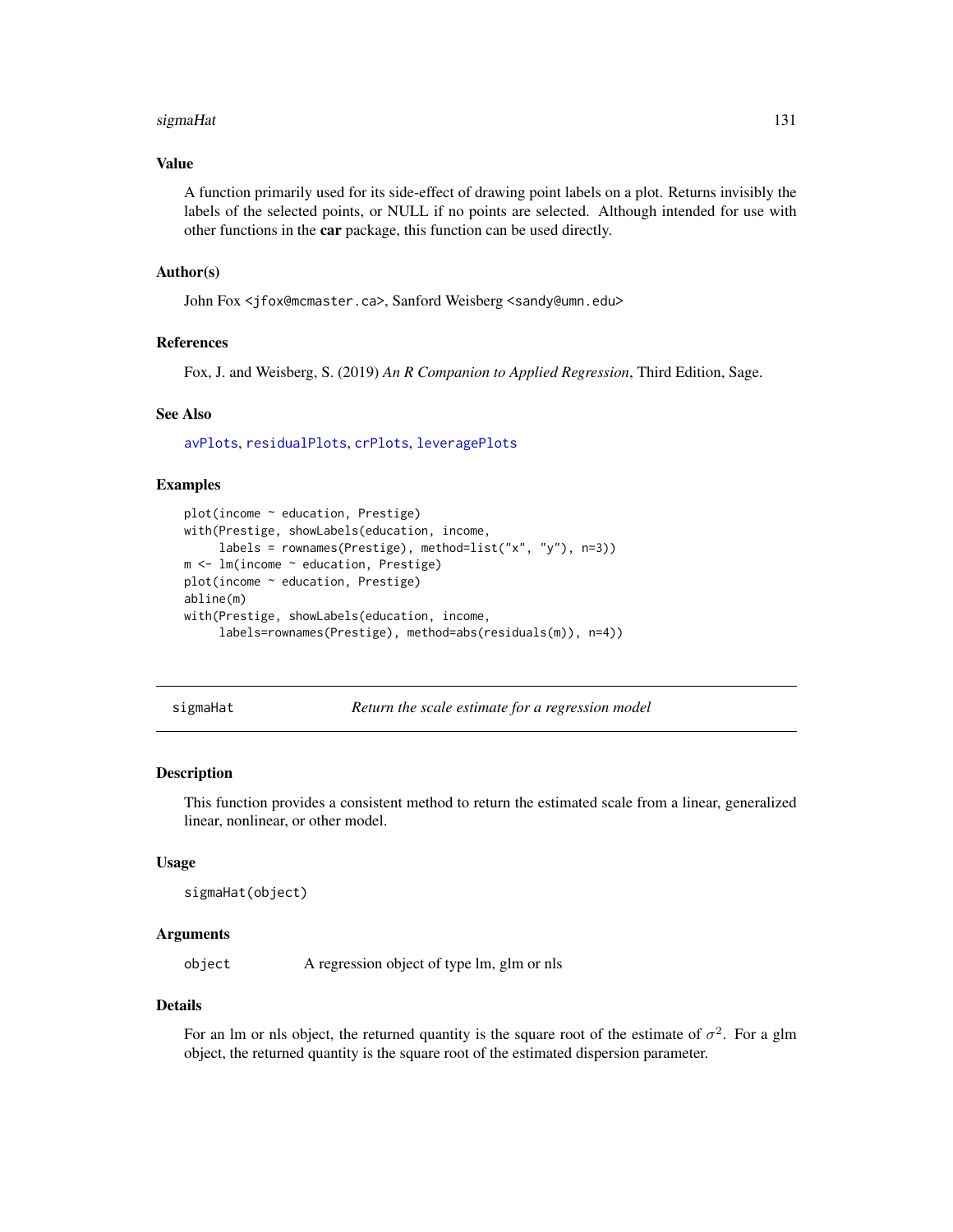# Value

A nonnegative number

# Author(s)

Sanford Weisberg, <sandy@umn.edu>

# Examples

```
m1 <- lm(prestige ~ income + education, data=Duncan)
sigmaHat(m1)
```
some *Sample a Few Elements of an Object*

# Description

Randomly select a few elements of an object, typically a data frame, matrix, vector, or list. If the object is a data frame or a matrix, then rows are sampled.

# Usage

```
some(x, \ldots)## S3 method for class 'data.frame'
some(x, n=10, cols=NULL, ...)## S3 method for class 'matrix'
some(x, n=10, cols=NULL, ...)## Default S3 method:
some(x, n=10, \ldots)
```
# Arguments

| x         | the object to be sampled.                                                                           |
|-----------|-----------------------------------------------------------------------------------------------------|
| n         | number of elements to sample.                                                                       |
| cols      | if NULL, use all columns, if a vector of column names or numbers, use only the<br>columns indicated |
| $\ddotsc$ | arguments passed down.                                                                              |

#### Value

Sampled elements or rows.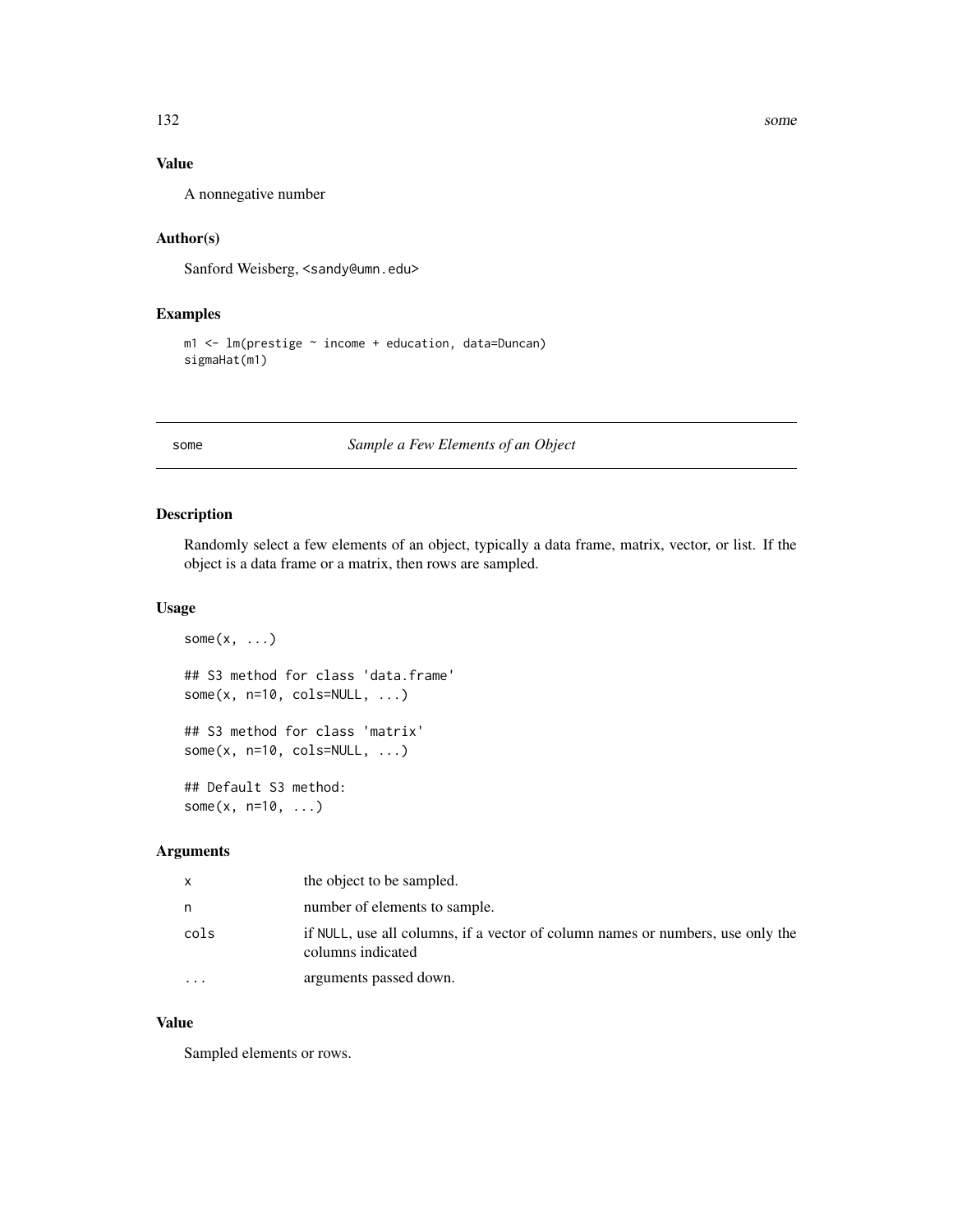# Note

These functions are adapted from head and tail in the utils package.

## Author(s)

John Fox <jfox@mcmaster.ca>

# References

Fox, J. and Weisberg, S. (2019) *An R Companion to Applied Regression*, Third Edition, Sage.

## See Also

[head](#page-0-0), [tail](#page-0-0), [brief](#page-25-0).

#### Examples

```
some(Duncan)
some(Duncan, cols=names(Duncan)[1:3])
```
spreadLevelPlot *Spread-Level Plots*

#### Description

Creates plots for examining the possible dependence of spread on level, or an extension of these plots to the studentized residuals from linear models.

## Usage

```
spreadLevelPlot(x, ...)
slp(...)## S3 method for class 'formula'
spreadLevelPlot(x, data=NULL, subset, na.action,
   main=paste("Spread-Level Plot for", varnames[response],
    "by", varnames[-response]), ...)
## Default S3 method:
spreadLevelPlot(x, by, robust.line=TRUE,
start=0, xlab="Median", ylab="Hinge-Spread",
point.labels=TRUE, las=par("las"),
main=paste("Spread-Level Plot for", deparse(substitute(x)),
"by", deparse(substitute(by))),
col=carPalette()[1], col.lines=carPalette()[2],
   pch=1, lwd=2, grid=TRUE, ...)
```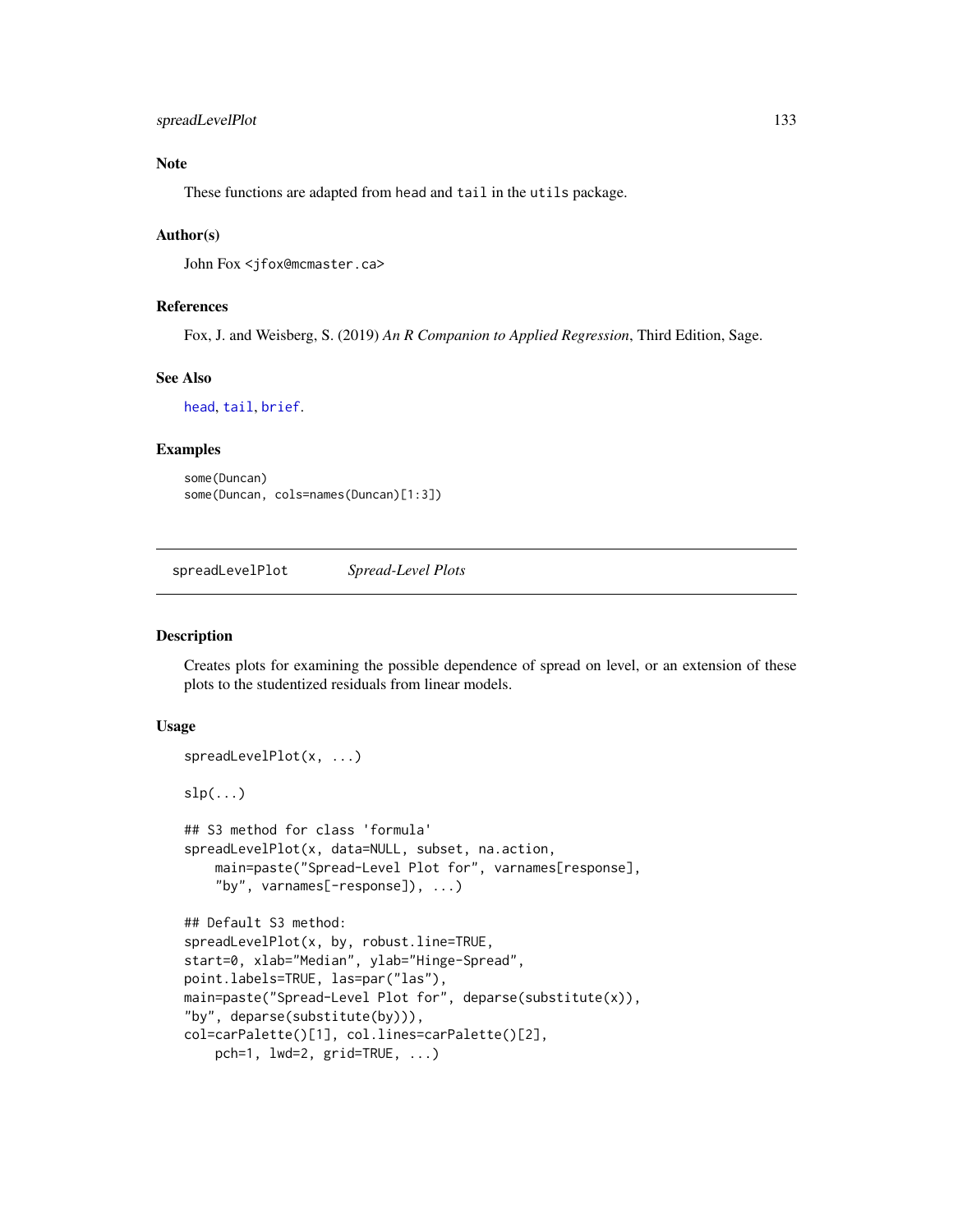```
## S3 method for class 'lm'
spreadLevelPlot(x, robust.line=TRUE,
xlab="Fitted Values", ylab="Absolute Studentized Residuals", las=par("las"),
main=paste("Spread-Level Plot for\n", deparse(substitute(x))),
pch=1, col=carPalette()[1], col.lines=carPalette()[2:3], lwd=2, grid=TRUE,
   id=FALSE, smooth=TRUE, ...)
```

```
## S3 method for class 'spreadLevelPlot'
print(x, \ldots)
```

| x            | a formula of the form $y \sim x$ , where y is a numeric vector and x is a factor, or an<br>Im object to be plotted; alternatively a numeric vector.                                                                                                                                                                                                                                                                                                      |  |
|--------------|----------------------------------------------------------------------------------------------------------------------------------------------------------------------------------------------------------------------------------------------------------------------------------------------------------------------------------------------------------------------------------------------------------------------------------------------------------|--|
| data         | an optional data frame containing the variables to be plotted. By default the vari-<br>ables are taken from the environment from which spreadLevelPlot is called.                                                                                                                                                                                                                                                                                        |  |
| subset       | an optional vector specifying a subset of observations to be used.                                                                                                                                                                                                                                                                                                                                                                                       |  |
| na.action    | a function that indicates what should happen when the data contain NAs. The<br>default is set by the na. action setting of options.                                                                                                                                                                                                                                                                                                                      |  |
| by           | a factor, numeric vector, or character vector defining groups.                                                                                                                                                                                                                                                                                                                                                                                           |  |
| robust.line  | if TRUE a robust line is fit using the r1m function in the MASS package; if FALSE<br>a line is fit using 1m.                                                                                                                                                                                                                                                                                                                                             |  |
| start        | add the constant start to each data value.                                                                                                                                                                                                                                                                                                                                                                                                               |  |
| main         | title for the plot.                                                                                                                                                                                                                                                                                                                                                                                                                                      |  |
| xlab         | label for horizontal axis.                                                                                                                                                                                                                                                                                                                                                                                                                               |  |
| ylab         | label for vertical axis.                                                                                                                                                                                                                                                                                                                                                                                                                                 |  |
| point.labels | if TRUE label the points in the plot with group names.                                                                                                                                                                                                                                                                                                                                                                                                   |  |
| las          | if 0, ticks labels are drawn parallel to the axis; set to 1 for horizontal labels (see<br>par).                                                                                                                                                                                                                                                                                                                                                          |  |
| col          | color for points; the default is the first entry in the current car palette (see<br>carPalette and par).                                                                                                                                                                                                                                                                                                                                                 |  |
| col.lines    | for the default method, the line color, defaulting to the second entry in the car<br>color palette; for the "1m" method, a vector of two colors for, respectively, the<br>fitted straight line and a nonparametric regression smooth line, default to the<br>second and third entries in the car color palette.                                                                                                                                          |  |
| pch          | plotting character for points; default is 1 (a circle, see par).                                                                                                                                                                                                                                                                                                                                                                                         |  |
| lwd          | line width; default is 2 (see par).                                                                                                                                                                                                                                                                                                                                                                                                                      |  |
| grid         | If TRUE, the default, a light-gray background grid is put on the graph                                                                                                                                                                                                                                                                                                                                                                                   |  |
| id           | controls point identification; if FALSE (the default), no points are identified;<br>can be a list of named arguments to the showLabels function; TRUE is equiva-<br>lent to list(method=list("x", "y"), n=2, cex=1, col=carPalette()[1],<br>location="lr"), which identifies the 2 points the most extreme horizontal<br>("X", absolute studentized residual) values and the 2 points with the most ex-<br>treme horizontal ("Y", fitted values) values. |  |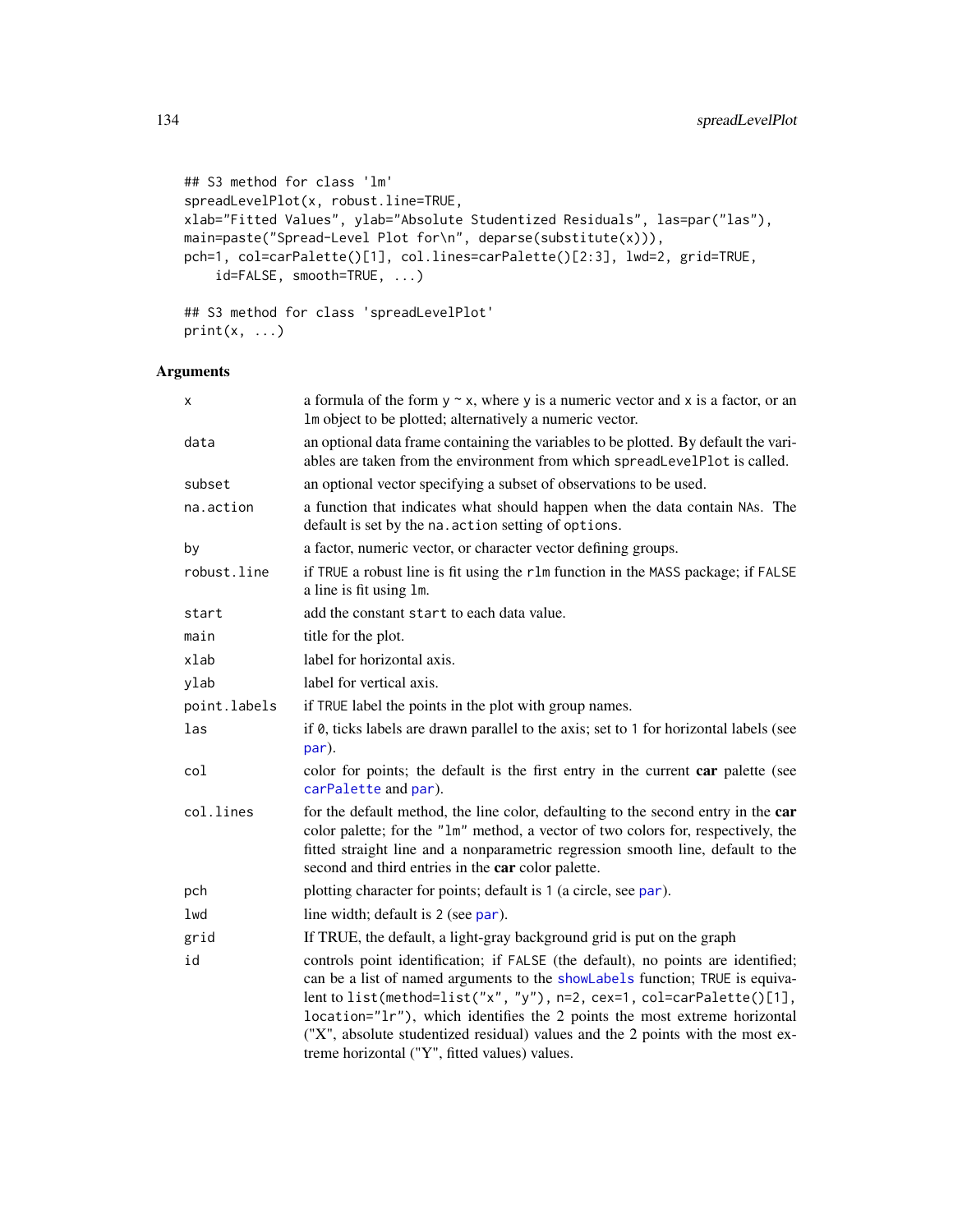| smooth  | specifies the smoother to be used along with its arguments; if FALSE, no smoother       |
|---------|-----------------------------------------------------------------------------------------|
|         | is shown; can be a list giving the smoother function and its named arguments;           |
|         | TRUE, the default, is equivalent to list (smoother=loessLine). See ScatterplotSmoothers |
|         | for the smoothers supplied by the car package and their arguments.                      |
| $\cdot$ | arguments passed to plotting functions.                                                 |

# Details

Except for linear models, computes the statistics for, and plots, a Tukey spread-level plot of log(hingespread) vs. log(median) for the groups; fits a line to the plot; and calculates a spread-stabilizing transformation from the slope of the line.

For linear models, plots log(abs(studentized residuals) vs. log(fitted values). Point labeling was added in November, 2016.

The function slp is an abbreviation for spreadLevelPlot.

#### Value

An object of class spreadLevelPlot containing:

Statistics a matrix with the lower-hinge, median, upper-hinge, and hinge-spread for each group. (Not for an lm object.)

PowerTransformation

spread-stabilizing power transformation, calculated as  $1 - slope$  of the line fit to the plot.

#### Author(s)

John Fox <jfox@mcmaster.ca>

## References

Fox, J. (2016) *Applied Regression Analysis and Generalized Linear Models*, Third Edition. Sage.

Fox, J. and Weisberg, S. (2019) *An R Companion to Applied Regression*, Third Edition, Sage.

Hoaglin, D. C., Mosteller, F. and Tukey, J. W. (Eds.) (1983) *Understanding Robust and Exploratory Data Analysis.* Wiley.

## See Also

[hccm](#page-56-0), [ncvTest](#page-88-0)

## Examples

```
spreadLevelPlot(interlocks + 1 \sim nation, data=Ornstein)
slp(Im(interlocks + 1 ~* assets + sector + nation, data=Ornstein))
```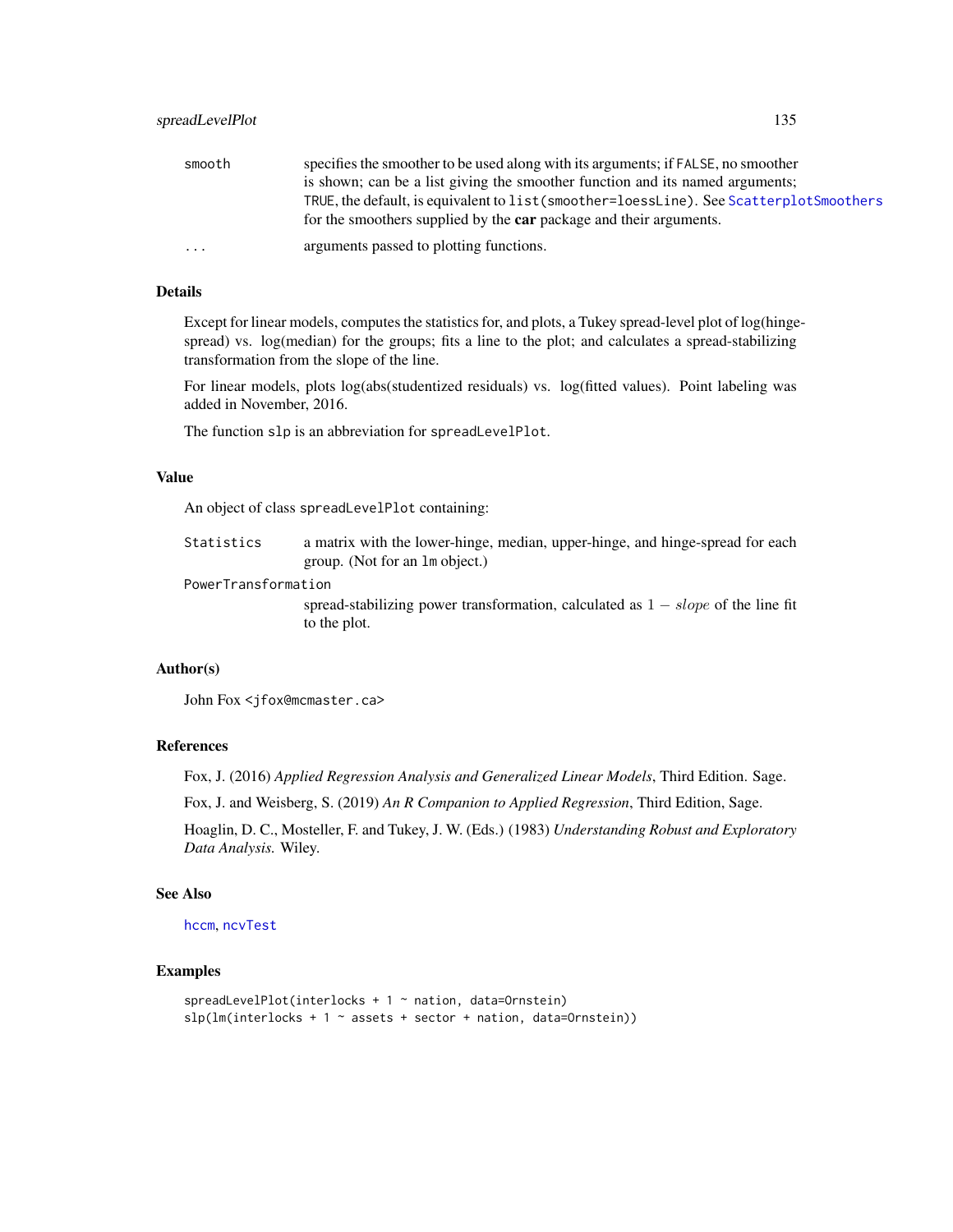# Description

Converts the character variables (or a subset of these variables) in a data frame to factors, with optional control of the order of the resulting factor levels.

## Usage

```
strings2factors(object, which, not, exclude.unique, levels, verbose, ...)
## S3 method for class 'data.frame'
strings2factors(object, which, not,
   exclude.unique=TRUE, levels=list(), verbose=TRUE, ...)
```
# Arguments

| object  | a data frame or an object inheriting from the "data. frame" class.                                                                                                                                                                                                                                                                                                                                               |
|---------|------------------------------------------------------------------------------------------------------------------------------------------------------------------------------------------------------------------------------------------------------------------------------------------------------------------------------------------------------------------------------------------------------------------|
| which   | an optional character vector of names or column numbers of the character vari-<br>ables to be converted to factors; if absent, <i>all</i> character variables will be con-<br>verted, except as excluded by the not and exclude . unique arguments (see be-<br>low).                                                                                                                                             |
| not     | an optional character vector of names or column numbers of character variables<br><i>not</i> to be converted to factors.                                                                                                                                                                                                                                                                                         |
|         | exclude unique if TRUE (the default), character variables all of whose values are unique (i.e., all<br>different from each other) are not converted to factors. Such variables, which<br>would have as many levels as there are cases, are typically case identifiers and<br>not categorical variables. If FALSE, character variables all of whose values are<br>unique are converted to factors with a warning. |
| levels  | an optional named list, each element of which is a character vector of levels<br>of the corresponding factor. This argument allows you to control the order of<br>levels of the factor; if omitted, or if a particular factor is omitted from the list,<br>the levels will be in the default alphabetic order.                                                                                                   |
| verbose | if TRUE (the default), the names of the character variables that were converted to<br>factors are printed on the console.                                                                                                                                                                                                                                                                                        |
| .       | not used.                                                                                                                                                                                                                                                                                                                                                                                                        |

## Value

a data frame with (some) character variables replaced by corresponding factors.

### Author(s)

John Fox <jfox@mcmaster.ca>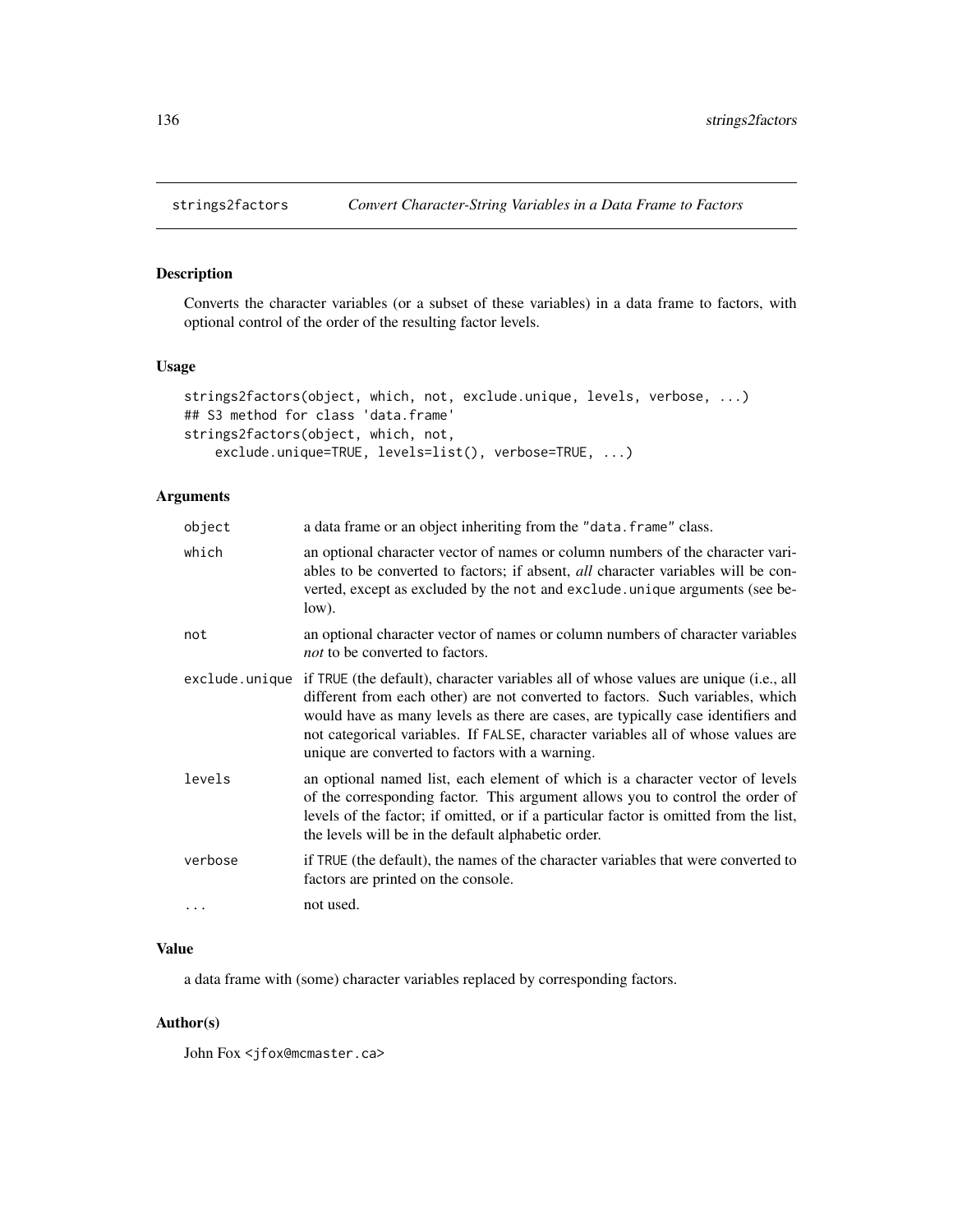#### subsets 137

# See Also

[factor](#page-0-0), [data.frame](#page-0-0)

## Examples

```
M <- Moore # from the carData package
M$partner <- as.character(Moore$partner.status)
M$fcat <- as.character(Moore$fcategory)
M$names <- rownames(M) # values are unique
str(M)
str(strings2factors(M))
str(strings2factors(M,
  levels=list(partner=c("low", "high"), fcat=c("low", "medium", "high"))))
str(strings2factors(M, which="partner", levels=list(partner=c("low", "high"))))
str(strings2factors(M, not="partner", exclude.unique=FALSE))
```
subsets *Plot Output from regsubsets Function in leaps package*

# Description

The [regsubsets](#page-0-0) function in the leaps package finds optimal subsets of predictors based on some criterion statistic. This function plots a measure of fit against subset size.

#### Usage

```
subsets(object, ...)
## S3 method for class 'regsubsets'
subsets(object,
    names=abbreviate(object$xnames, minlength = abbrev),
    abbrev=1, min.size=1, max.size=length(names),
    legend="interactive",
    statistic=c("bic", "cp", "adjr2", "rsq", "rss"),
    las=par('las'), cex.subsets=1, ...)
```

| object   | a regsubsets object produced by the regsubsets function in the leaps pack-<br>age.                                                                                        |
|----------|---------------------------------------------------------------------------------------------------------------------------------------------------------------------------|
| names    | a vector of (short) names for the predictors, excluding the regression intercept, if<br>one is present; if missing, these are derived from the predictor names in object. |
| abbrev   | minimum number of characters to use in abbreviating predictor names.                                                                                                      |
| min.size | minimum size subset to plot; default is 1.                                                                                                                                |
| max.size | maximum size subset to plot; default is number of predictors.                                                                                                             |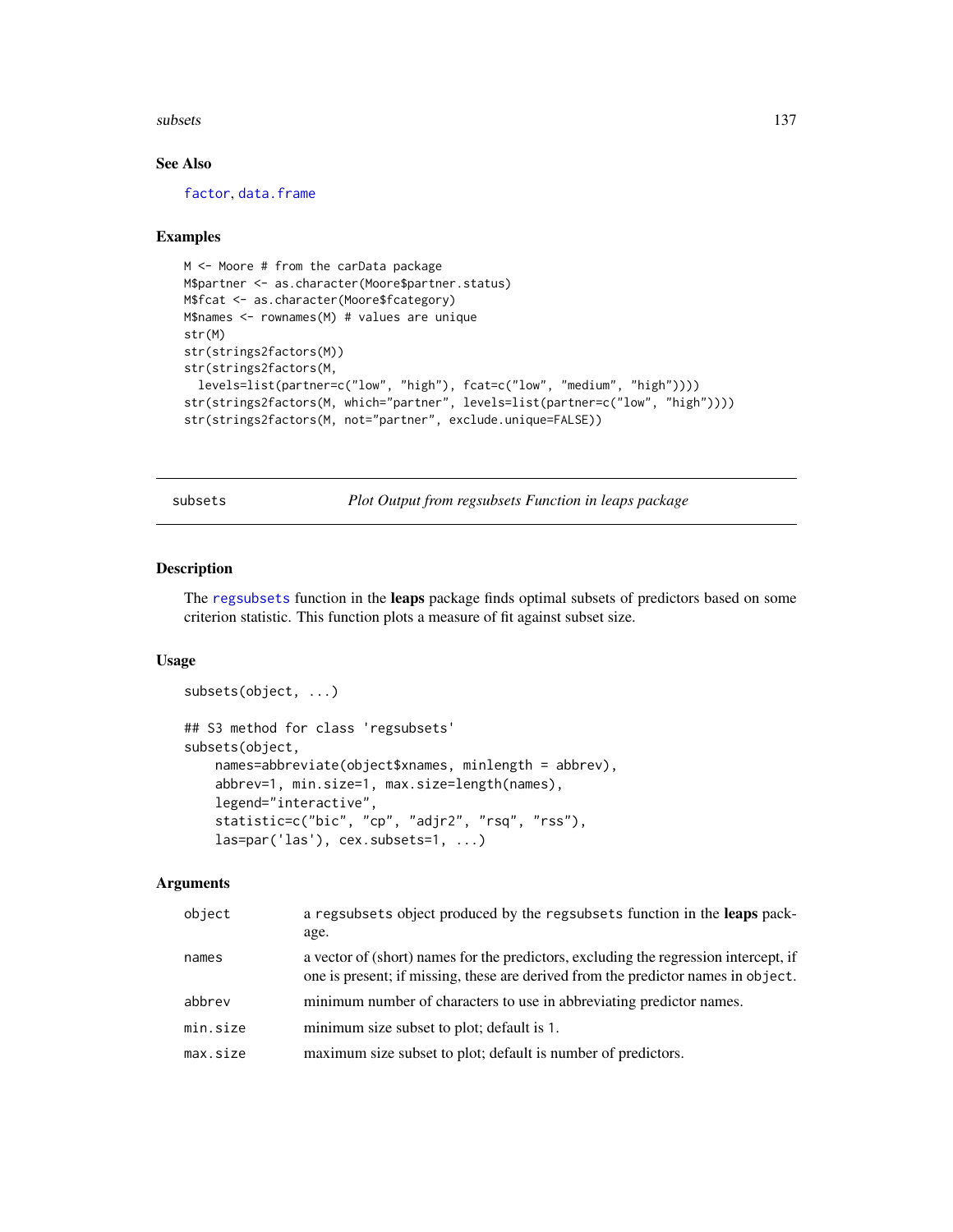| legend      | If not FALSE, in which case the legend is suppressed, the coordinates at which<br>to place a legend of the abbreviated predictor names on the plot, in a form rec-<br>ognized by the legend function. If "interactive", the legend is placed on the<br>plot interactively with the mouse. By expanding the left or right plot margin,<br>you can place the legend in the margin, if you wish (see par). |
|-------------|---------------------------------------------------------------------------------------------------------------------------------------------------------------------------------------------------------------------------------------------------------------------------------------------------------------------------------------------------------------------------------------------------------|
| statistic   | statistic to plot for each predictor subset; one of: "bic", Bayes Information<br>Criterion; "cp", Mallows's $C_p$ ; "adjr2", $R^2$ adjusted for degrees of freedom;<br>"rsq", unadjusted $R^2$ ; "rss", residual sum of squares.                                                                                                                                                                        |
| las         | if 0, ticks labels are drawn parallel to the axis; set to 1 for horizontal labels (see<br>par).                                                                                                                                                                                                                                                                                                         |
| cex.subsets | can be used to change the relative size of the characters used to plot the regres-<br>sion subsets; default is 1.                                                                                                                                                                                                                                                                                       |
|             | arguments to be passed down to subsets. regsubsets and plot.                                                                                                                                                                                                                                                                                                                                            |

#### Value

NULL if the legend is TRUE; otherwise a data frame with the legend.

# Author(s)

John Fox

# References

Fox, J. (2016) *Applied Regression Analysis and Generalized Linear Models*, Third Edition. Sage. Fox, J. and Weisberg, S. (2019) *An R Companion to Applied Regression*, Third Edition, Sage.

# See Also

[regsubsets](#page-0-0)

# Examples

```
if (require(leaps)){
    subsets(regsubsets(undercount \sim ., data=Ericksen),
            legend=c(3.5, -37))
}
```
symbox *Boxplots for transformations to symmetry*

## Description

symbox first transforms x to each of a series of selected powers, with each transformation standardized to mean 0 and standard deviation 1. The results are then displayed side-by-side in boxplots, permiting a visual assessment of which power makes the distribution reasonably symmetric. For the "lm" method, the response variable in the model is successively transformed.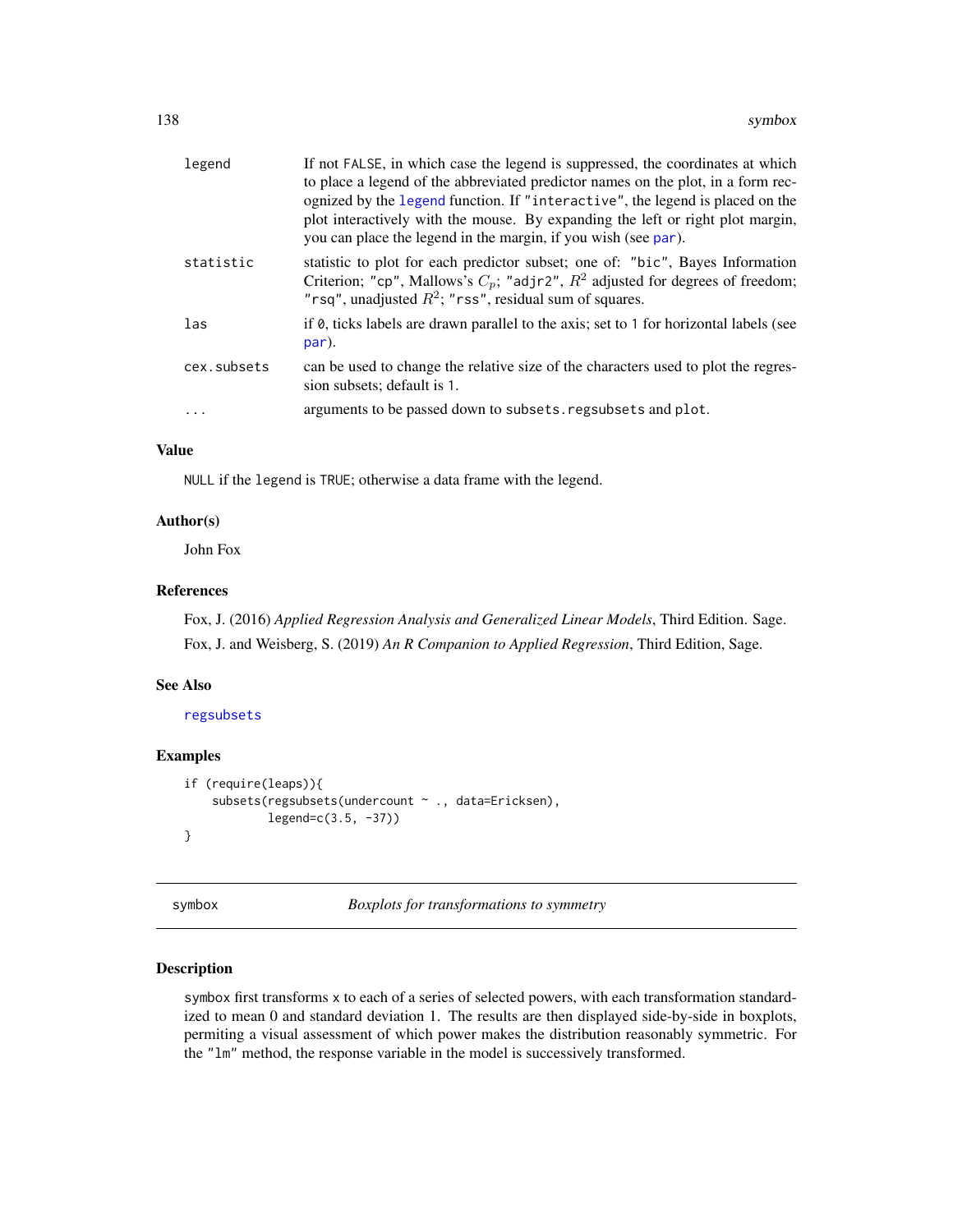#### symbox and the symbol symbol symbol symbol symbol symbol symbol symbol symbol symbol symbol symbol symbol symbol symbol symbol symbol symbol symbol symbol symbol symbol symbol symbol symbol symbol symbol symbol symbol symb

# Usage

```
symbox(x, ...)
## S3 method for class 'formula'
symbox(formula, data=NULL, subset, na.action=NULL, ylab, ...)
## Default S3 method:
symbox(x, powers = c(-1, -0.5, 0, 0.5, 1), start,
trans=bcPower, xlab="Powers", ylab, ...)
## S3 method for class 'lm'
symbox(x, powers = c(-1, -0.5, 0, 0.5, 1), start, trans=bcPower,
                      xlab, ylab="Studentized residuals", ...)
```
# Arguments

| x                       | a numeric vector.                                                                                                                                                                                                                                                                                                                  |
|-------------------------|------------------------------------------------------------------------------------------------------------------------------------------------------------------------------------------------------------------------------------------------------------------------------------------------------------------------------------|
| formula                 | a one-sided formula specifying a single numeric variable.                                                                                                                                                                                                                                                                          |
| data, subset, na.action |                                                                                                                                                                                                                                                                                                                                    |
|                         | as for statistical modeling functions (see, e.g., $lm$ ).                                                                                                                                                                                                                                                                          |
| xlab, ylab              | axis labels; if y lab is missing, a label will be supplied. For the "lm" method, if<br>xlab is missing, a label will also be supplied.                                                                                                                                                                                             |
| powers                  | a vector of selected powers to which x is to be raised. For meaningful compari-<br>son of powers, 1 should be included in the vector of powers.                                                                                                                                                                                    |
| start                   | a constant to be added to x. If start is missing and trans is bcPower (the<br>default) or bonPower, then a start will be automatically generated if there are<br>zero or negative values in x, and a warning will be printed; the auto-generated<br>start is the absolute value of the minimum x plus 1 percent of the range of x. |
| trans                   | a transformation function whose first argument is a numeric vector and whose<br>second argument is a transformation parameter, given by the powers argument;<br>the default is bcPower, and another possibility is yjPower. bcnPower may also<br>be used, in which case the gamma parameter is set to the value of start.          |
| $\cdots$                | arguments to be passed down.                                                                                                                                                                                                                                                                                                       |

## Value

as returned by boxplot.

#### Author(s)

Gregor Gorjanc, John Fox <jfox@mcmaster.ca>.

# References

Fox, J. and Weisberg, S. (2019) *An R Companion to Applied Regression*, Third Edition. Sage.

# See Also

[boxplot](#page-0-0), [boxcox](#page-0-0), [bcPower](#page-13-0), [yjPower](#page-13-1)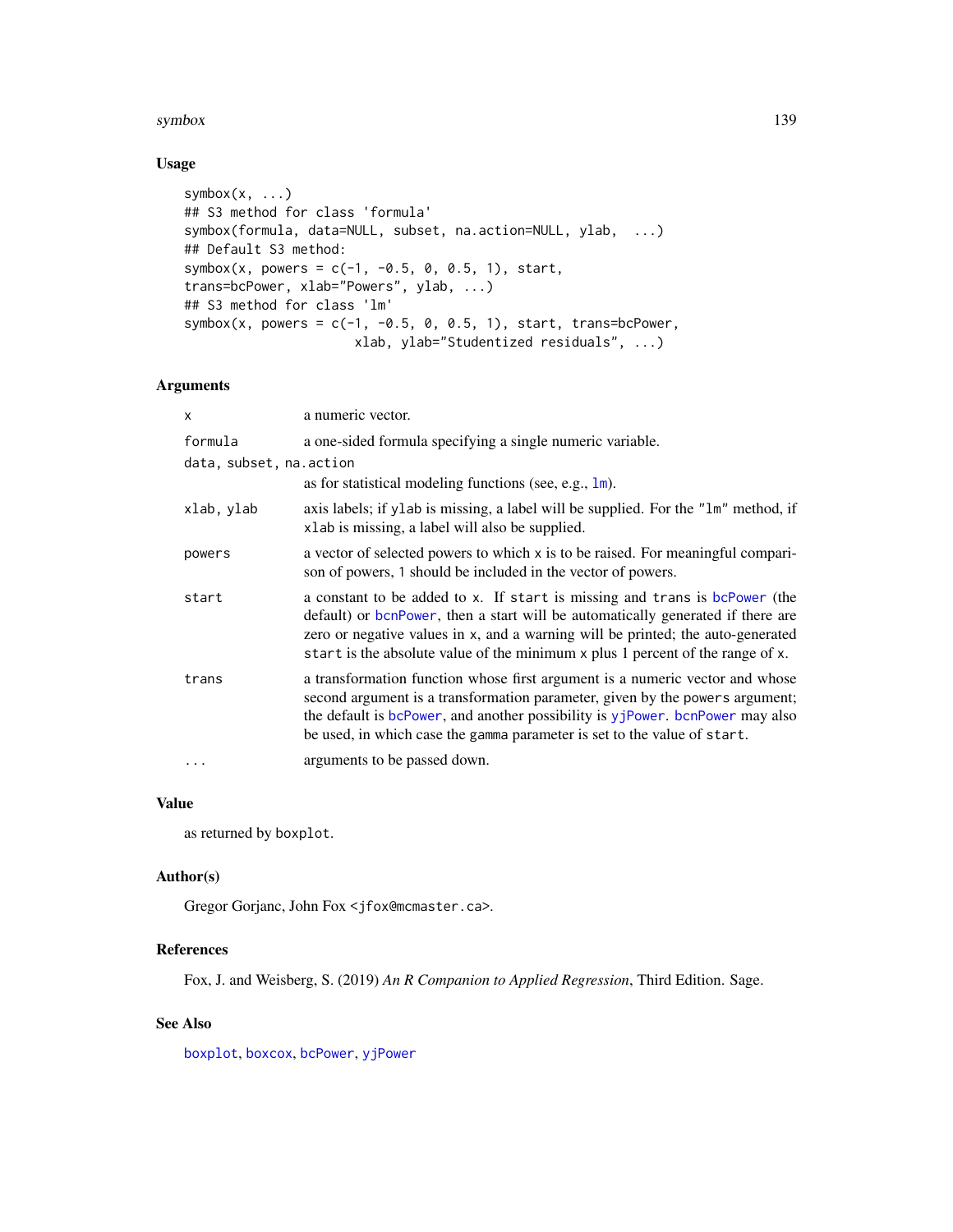# Examples

```
symbox(~ income, data=Prestige)
symbox(lm(wages ~ education + poly(age, 2) + sex, data=SLID))
```
Tapply *Apply a Function to a Variable Within Factor Levels*

# Description

Applies a function, typically to compute a single statistic, like a mean, median, or standard deviation, within levels of a factor or within combinations of levels of two or more factors to produce a table of statistics. This function provides a formula interface to the standard R [tapply](#page-0-0) function.

# Usage

```
Tapply(formula, fun, data, na.action = na.pass, ..., targs = list())
```
## Arguments

| formula    | a two-sided formula of the form variable $\sim$ factor. 1 + factor. 2 +  + factor. n<br>or, equivalently, variable $\sim$ factor.1*factor.2*  *factor.n. The vari-<br>ables on the right-hand side of the formula are normally factors or are otherwise<br>coerced to factors. |
|------------|--------------------------------------------------------------------------------------------------------------------------------------------------------------------------------------------------------------------------------------------------------------------------------|
| fun        | a function, like mean, median, or sd, that takes a vector first argument and typi-<br>cally returns a single number as its value.                                                                                                                                              |
| data       | an optional data frame within which to find the variable and factor(s).                                                                                                                                                                                                        |
| na.action  | a function to handle missing values, as in statistical modeling functions like $1m$ ;<br>the default is na. pass.                                                                                                                                                              |
| $\ddots$ . | arguments to pass to the function given in the fun argument, such as (commonly)<br>na.rm=TRUE.                                                                                                                                                                                 |
| targs      | a list of optional arguments to pass to tapply.                                                                                                                                                                                                                                |

# Details

The function given by fun is applied to the values of the left-hand-side variable in formula within (combination of) levels of the factor(s) given in the right-hand side of formula, producing a table of statistics.

# Value

The object returned by [tapply](#page-0-0), typically simply printed.

## Author(s)

John Fox <jfox@mcmaster.ca>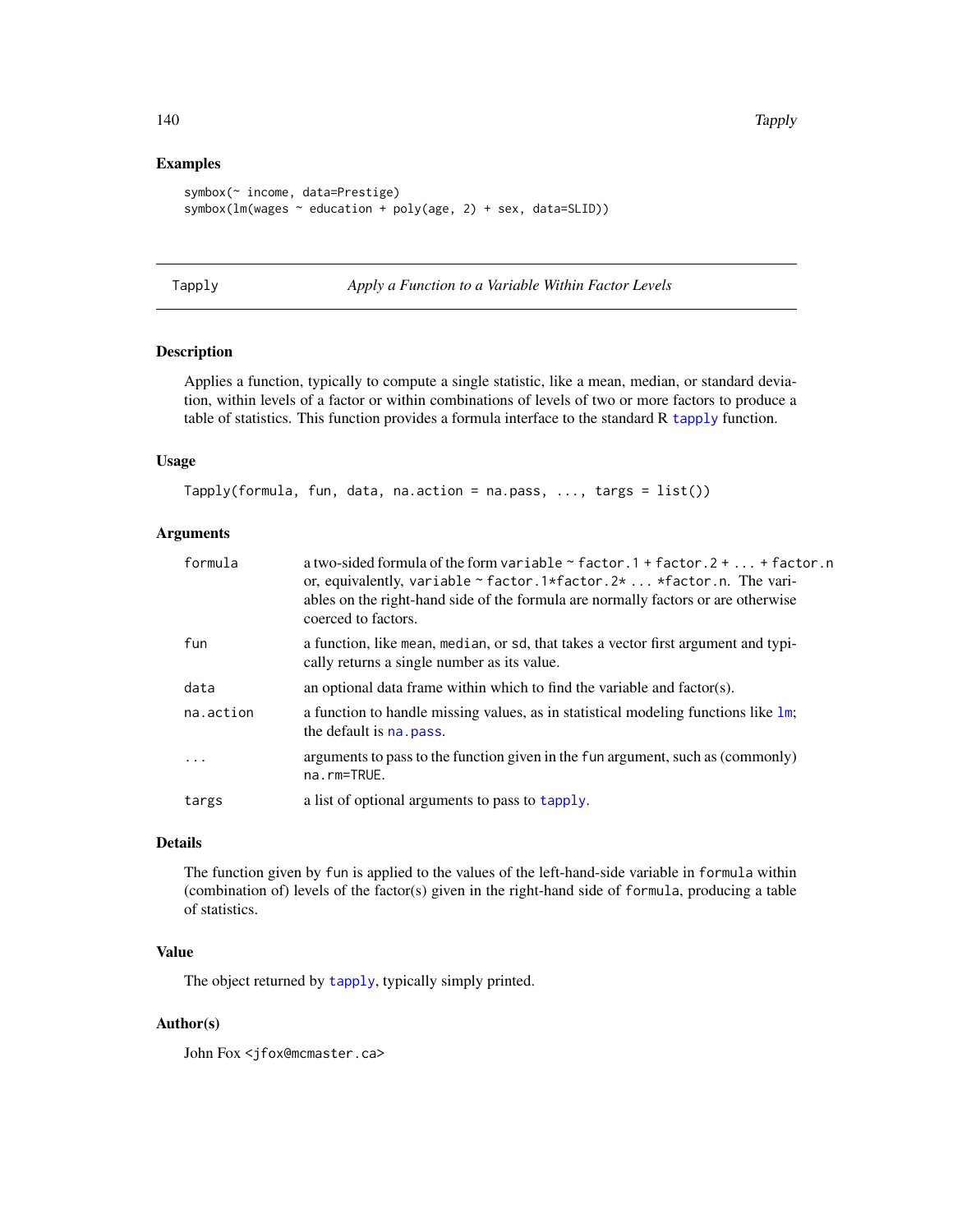# testTransform 141

# References

Fox, J. and Weisberg, S. (2019) *An R Companion to Applied Regression*, Third Edition. Sage.

#### See Also

[tapply](#page-0-0).

# Examples

```
Tapply(conformity \sim partner.status + fcategory, mean, data=Moore)
Tapply(conformity ~ partner.status + fcategory, mean, data=Moore,
   trim=0.2)
Moore[1, 2] <- NA
Tapply(conformity ~ partner.status + fcategory, mean, data=Moore)
Tapply(conformity ~ partner.status + fcategory, mean, data=Moore,
  na.rm=TRUE)
Tapply(conformity ~ partner.status + fcategory, mean, data=Moore,
  na.action=na.omit) # equivalent
remove("Moore")
```

| testTransform | Likelihood-Ratio Tests for Univariate or Multivariate Power Transfor- |
|---------------|-----------------------------------------------------------------------|
|               | <i>mations to Normality</i>                                           |

## Description

testTransform computes likelihood ratio tests for particular values of the power parameter based on powerTransform objects.

# Usage

```
testTransform(object, lambda)
## S3 method for class 'powerTransform'
testTransform(object, lambda=rep(1, dim(object$y)[2]))
## S3 method for class 'lmerModpowerTransform'
testTransform(object, lambda=1)
## S3 method for class 'bcnPowerTransformlmer'
testTransform(object, lambda=1)
```

| object | An object created by a call to power Transform.                            |
|--------|----------------------------------------------------------------------------|
| lambda | A vector of powers of length equal to the number of variables transformed. |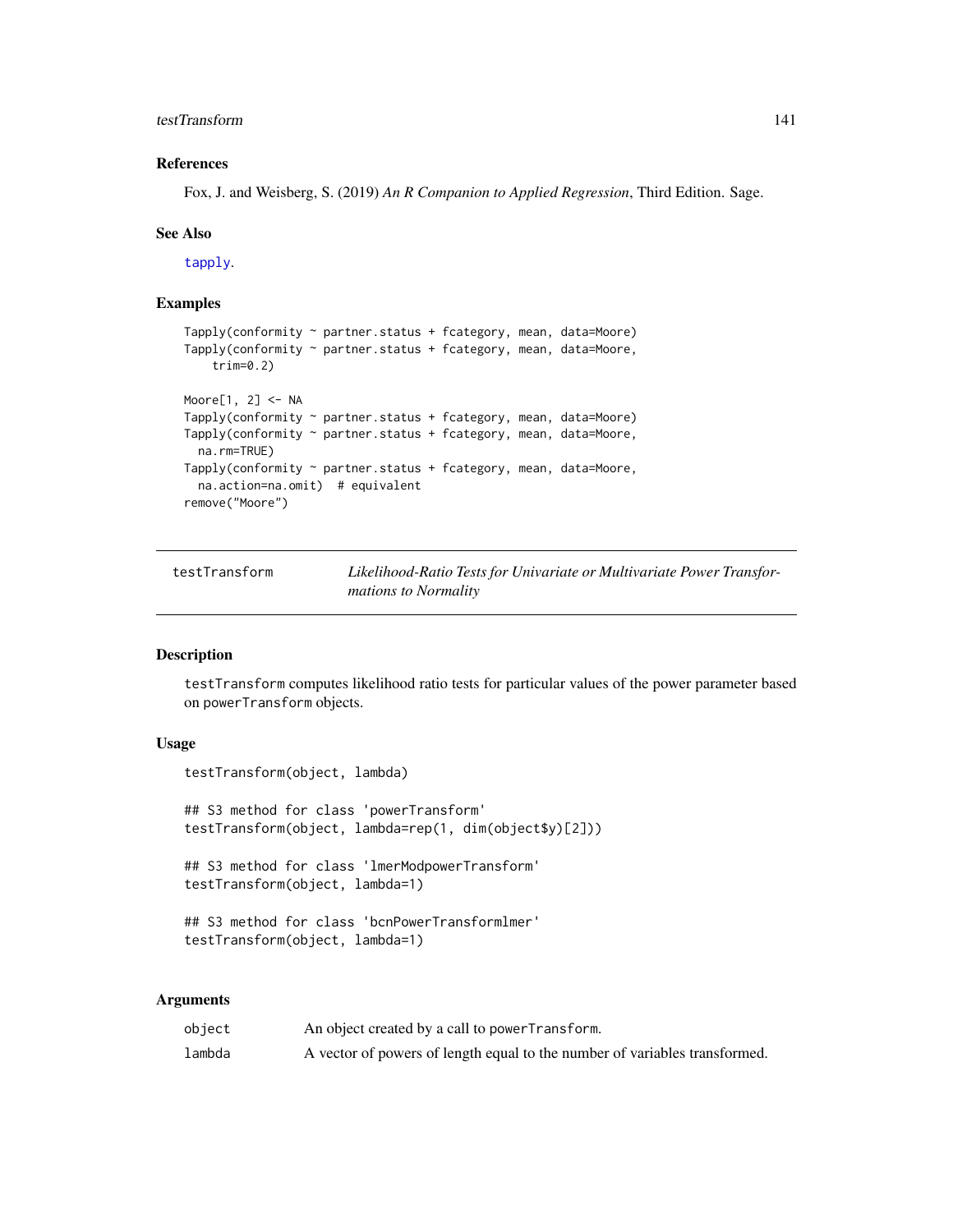# Details

The function [powerTransform](#page-93-0) is used to estimate a power transformation for a univariate or multivariate sample or multiple linear regression problem, using the method of Box and Cox (1964). It is usual to round the estimates to nearby convenient values, and this function is use to compulte a likelihood ratio test for values of the transformation parameter other than the ml-type estimate.

For one-parameter families of transformations, namely the Box-Cox power family [bcPower](#page-13-0) and the Yeo-Johnson power family [yjPower](#page-13-1), this function computes a test based on twice the difference in the log-likelihood between the maximum likelihood-like estimate and the log-likelihood evaluated at the value of lambda specified.

For the [bcnPower](#page-13-1) Box-Cox power with negatives allowed, the test is based on the profile loglikelihood maximizing over the location (or gamma) parameter(s). Thus, gamma is treated as a nusiance parameter.

#### Value

A data frame with one row giving the value of the test statistic, its degrees of freedom, and a p-value. The test is the likelihood ratio test, comparing the value of the log-likelihood at the hypothesized value to the value of the log-likelihood at the maximum likelihood estimate.

## Author(s)

Sanford Weisberg, <sandy@umn.edu>

# References

Box, G. E. P. and Cox, D. R. (1964) An analysis of transformations. *Journal of the Royal Statisistical Society, Series B*. 26 211-46.

Cook, R. D. and Weisberg, S. (1999) *Applied Regression Including Computing and Graphics*. Wiley.

Fox, J. and Weisberg, S. (2019) *An R Companion to Applied Regression*, Third Edition, Sage.

Weisberg, S. (2014) *Applied Linear Regression*, Fourth Edition, Wiley.

## See Also

[powerTransform](#page-93-0) and [bcnPower](#page-13-1) for examples of the use of this function and other tests that might be of interest in some circumstances.

## Examples

```
summary(a3 <- powerTransform(cbind(len, adt, trks, sigs1) ~ htype, Highway1))
# test lambda = (0 0 0 -1)testTransform(a3, c(\emptyset, \emptyset, \emptyset, -1))
summary(q1 <- powerTransform(lm(cbind(LoBD$I1L2, LoBD$I1L1) ~ pool, LoBD), family="bcnPower"))
testTransform(q1, c(.3, .8))
```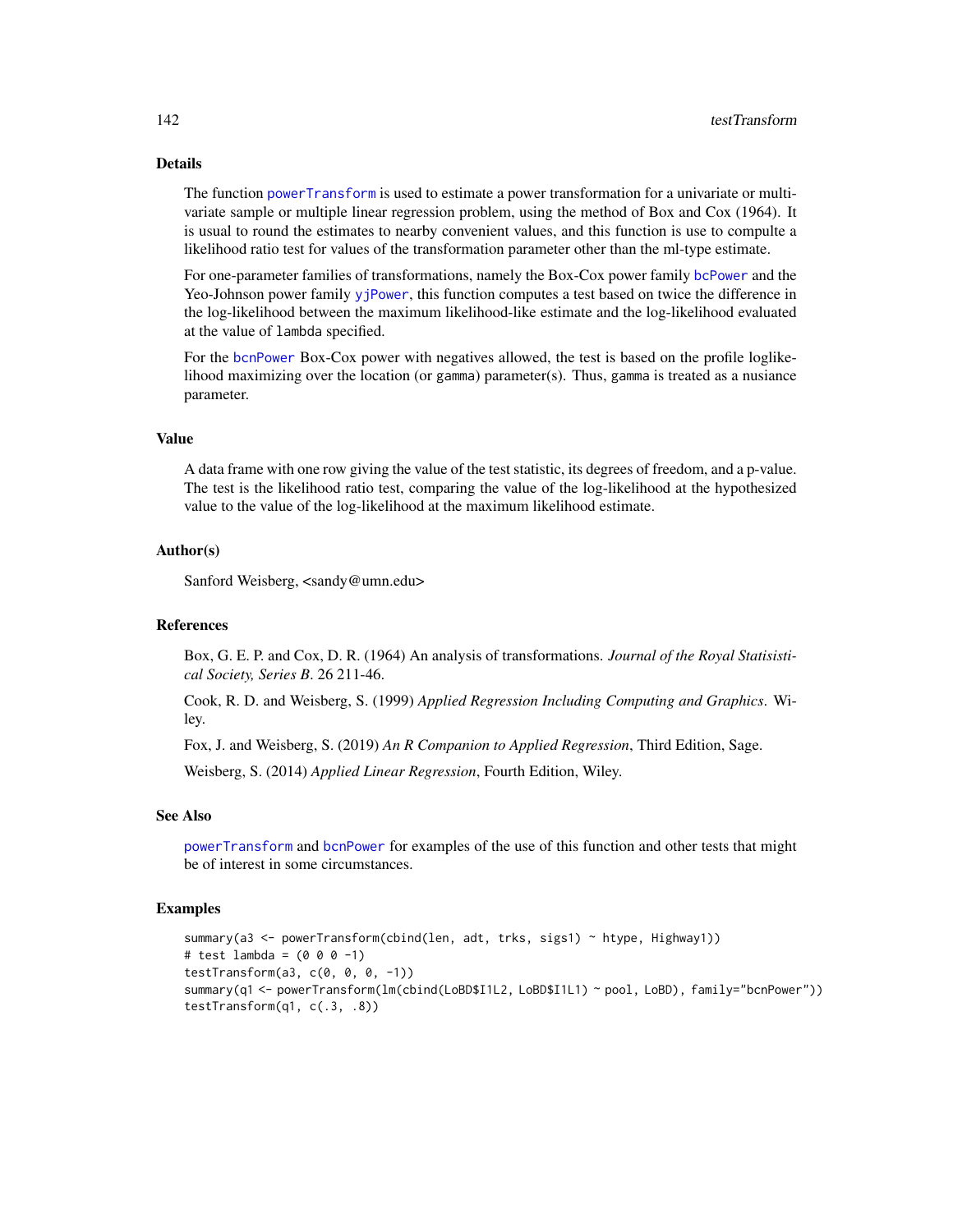#### Description

These functions produce axes for the original scale of transformed variables. Typically these would appear as additional axes to the right or at the top of the plot, but if the plot is produced with axes=FALSE, then these functions could be used for axes below or to the left of the plot as well.

#### Usage

```
basicPowerAxis(power, base=exp(1),
   side=c("right", "above", "left", "below"),
   at, start=0, lead.digits=1, n.ticks, grid=FALSE, grid.col=gray(0.50),
   grid.lty=2,
   axis.title="Untransformed Data", cex=1, las=par("las"))
bcPowerAxis(power, side=c("right", "above", "left", "below"),
   at, start=0, lead.digits=1, n.ticks, grid=FALSE, grid.col=gray(0.50),
   grid.lty=2,
   axis.title="Untransformed Data", cex=1, las=par("las"))
bcnPowerAxis(power, shift, side=c("right", "above", "left", "below"),
   at, start=0, lead.digits=1, n.ticks, grid=FALSE, grid.col=gray(0.50),
   grid.lty=2,
   axis.title="Untransformed Data", cex=1, las=par("las"))
yjPowerAxis(power, side=c("right", "above", "left", "below"),
at, lead.digits=1, n.ticks, grid=FALSE, grid.col=gray(0.50),
 grid.lty=2,
axis.title="Untransformed Data", cex=1, las=par("las"))
probabilityAxis(scale=c("logit", "probit"),
side=c("right", "above", "left", "below"),
at, lead.digits=1, grid=FALSE, grid.lty=2, grid.col=gray(0.50),
   axis.title = "Probability", interval = 0.1, cex = 1, las=par("las"))
```

| power | power for Box-Cox, Box-Cox with negatives, Yeo-Johnson, or simple power<br>transformation.                                                                                                           |
|-------|------------------------------------------------------------------------------------------------------------------------------------------------------------------------------------------------------|
| shift | the shift (gamma) parameter for the Box-Cox with negatives family.                                                                                                                                   |
| scale | transformation used for probabilities, "logit" (the default) or "probit".                                                                                                                            |
| side  | side at which the axis is to be drawn; numeric codes are also permitted: $side =$<br>1 for the bottom of the plot, side=2 for the left side, side = 3 for the top, side<br>$=$ 4 for the right side. |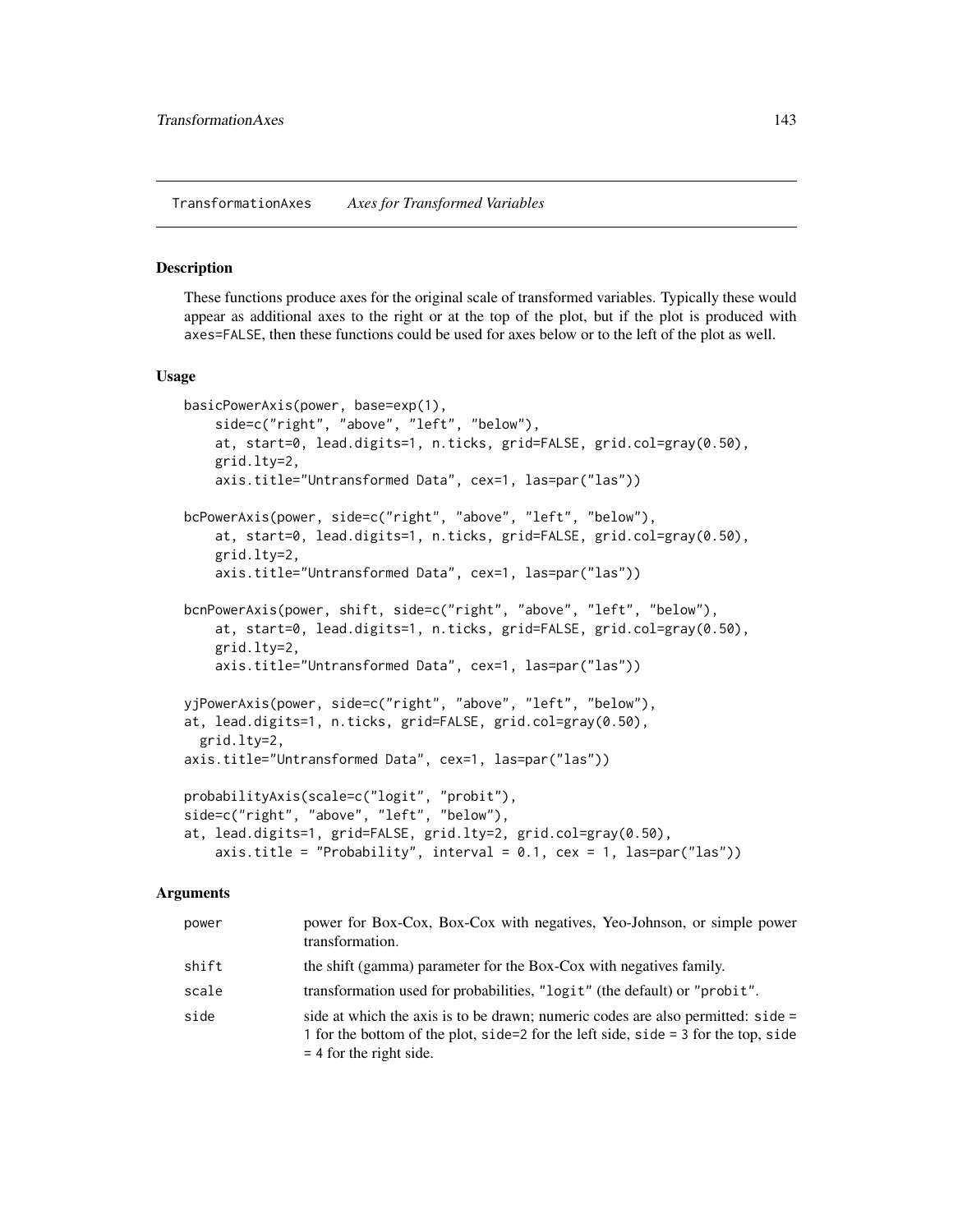| at          | numeric vector giving location of tick marks on original scale; if missing, the<br>function will try to pick nice locations for the ticks. |
|-------------|--------------------------------------------------------------------------------------------------------------------------------------------|
| start       | if a <i>start</i> was added to a variable (e.g., to make all data values positive), it can<br>now be subtracted from the tick labels.      |
| lead.digits | number of leading digits for determining 'nice' numbers for tick labels (default<br>$is1$ .                                                |
| n.ticks     | number of tick marks; if missing, same as corresponding transformed axis.                                                                  |
| grid        | if TRUE grid lines for the axis will be drawn.                                                                                             |
| grid.col    | color of grid lines.                                                                                                                       |
| grid.lty    | line type for grid lines.                                                                                                                  |
| axis.title  | title for axis.                                                                                                                            |
| cex         | relative character expansion for axis label.                                                                                               |
| las         | if 0, ticks labels are drawn parallel to the axis; set to 1 for horizontal labels (see<br>par).                                            |
| base        | base of log transformation for power. axis when power = $0$ .                                                                              |
| interval    | desired interval between tick marks on the probability scale.                                                                              |
|             |                                                                                                                                            |

## Details

The transformations corresponding to the three functions are as follows:

basicPowerAxis: Simple power transformation,  $x' = x^p$  for  $p \neq 0$  and  $x' = \log x$  for  $p = 0$ .

- bcPowerAxis: Box-Cox power transformation,  $x' = (x^{\lambda} 1)/\lambda$  for  $\lambda \neq 0$  and  $x' = \log x$  for  $\lambda = 0.$
- bcnPowerAxis: Box-Cox with negatives power transformation, the Box-Cox power transformation of  $z = 0.5 * (y + (y^2 + \gamma^2)^{1/2})$ , where  $\gamma$  is strictly positive if y includes negative values and non-negative otherwise. The value of  $z$  is always positive.
- yjPowerAxis: Yeo-Johnson power transformation, for non-negative  $x$ , the Box-Cox transformation of  $x + 1$ ; for negative x, the Box-Cox transformation of  $|x| + 1$  with power  $2 - p$ .
- probabilityAxis: logit or probit transformation, logit =  $\log[p/(1-p)]$ , or probit =  $\Phi^{-1}(p)$ , where  $\Phi^{-1}$  is the standard-normal quantile function.

These functions will try to place tick marks at reasonable locations, but producing a good-looking graph sometimes requires some fiddling with the at argument.

## Value

These functions are used for their side effects: to draw axes.

## Author(s)

John Fox <jfox@mcmaster.ca>

## References

Fox, J. and Weisberg, S. (2019) *An R Companion to Applied Regression*, Third Edition, Sage.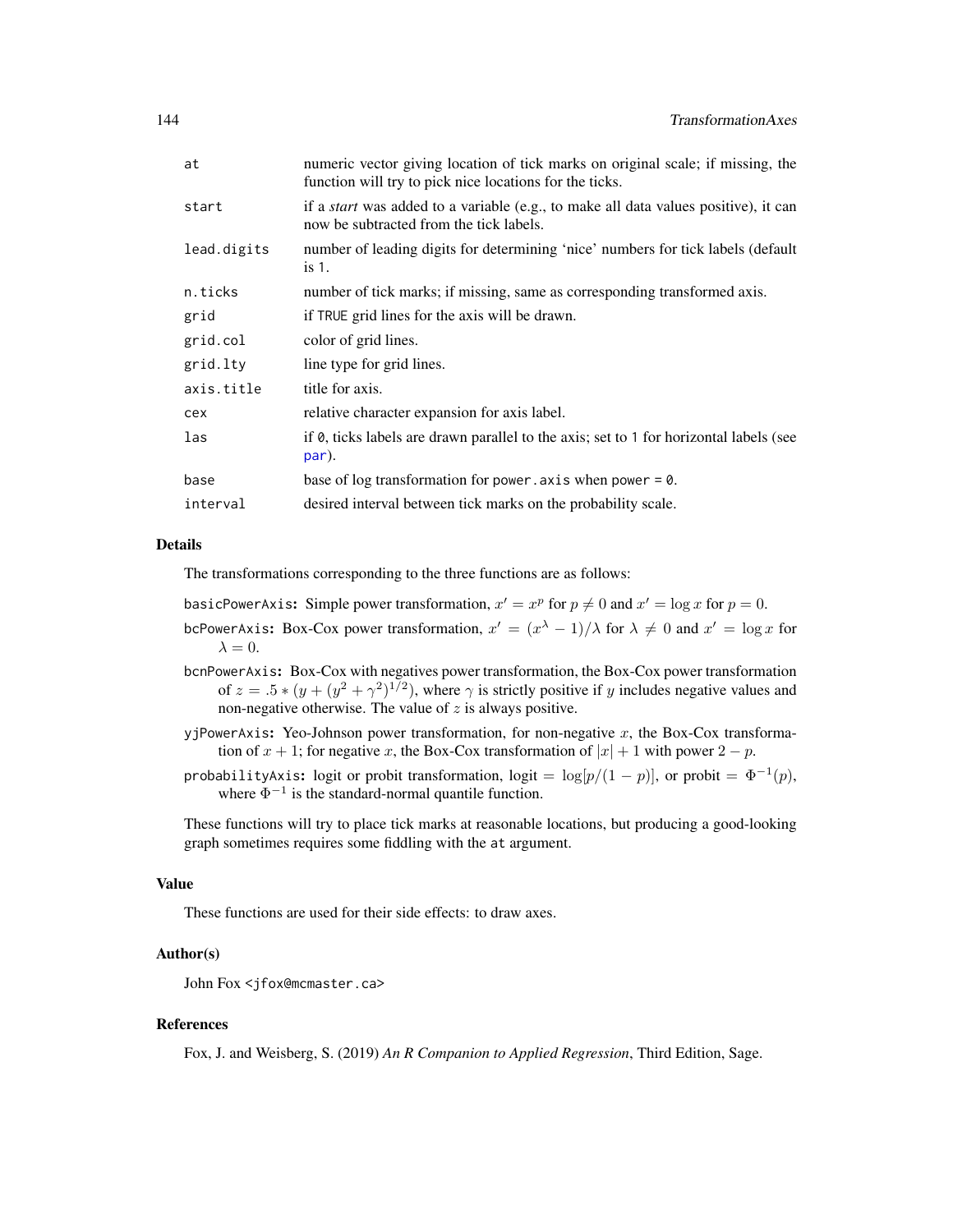<span id="page-144-0"></span>

# See Also

[basicPower](#page-13-0), [bcPower](#page-13-1), [yjPower](#page-13-0), [logit](#page-81-0).

# Examples

```
UN <- na.omit(UN)
par(mar=c(5, 4, 4, 4) + 0.1) # leave space on right
with(UN, plot(log(ppgdp, 10), log(infantMortality, 10)))
basicPowerAxis(0, base=10, side="above",
  at=c(50, 200, 500, 2000, 5000, 20000), grid=TRUE,
  axis.title="GDP per capita")
basicPowerAxis(0, base=10, side="right",
  at=c(5, 10, 20, 50, 100), grid=TRUE,
  axis.title="infant mortality rate per 1000")
with(UN, plot(bcPower(ppgdp, 0), bcPower(infantMortality, 0)))
bcPowerAxis(0, side="above",
  grid=TRUE, axis.title="GDP per capita")
bcPowerAxis(0, side="right",
  grid=TRUE, axis.title="infant mortality rate per 1000")
with(UN, qqPlot(logit(infantMortality/1000)))
probabilityAxis()
with(UN, qqPlot(qnorm(infantMortality/1000)))
probabilityAxis(at=c(.005, .01, .02, .04, .08, .16), scale="probit")
qqPlot(bcnPower(Ornstein$interlocks, lambda=1/3, gamma=0.1))
bcnPowerAxis(1/3, 0.1, at=c(o=0, 5, 10, 20, 40, 80))
```
## vif *Variance Inflation Factors*

# Description

Calculates variance-inflation and generalized variance-inflation factors (VIFs and GVIFs) for linear, generalized linear, and other regression models.

#### Usage

```
vif(mod, ...)## Default S3 method:
vif(mod, ...)## S3 method for class 'lm'
vif(mod, type=c("terms", "predictor"), ...)
```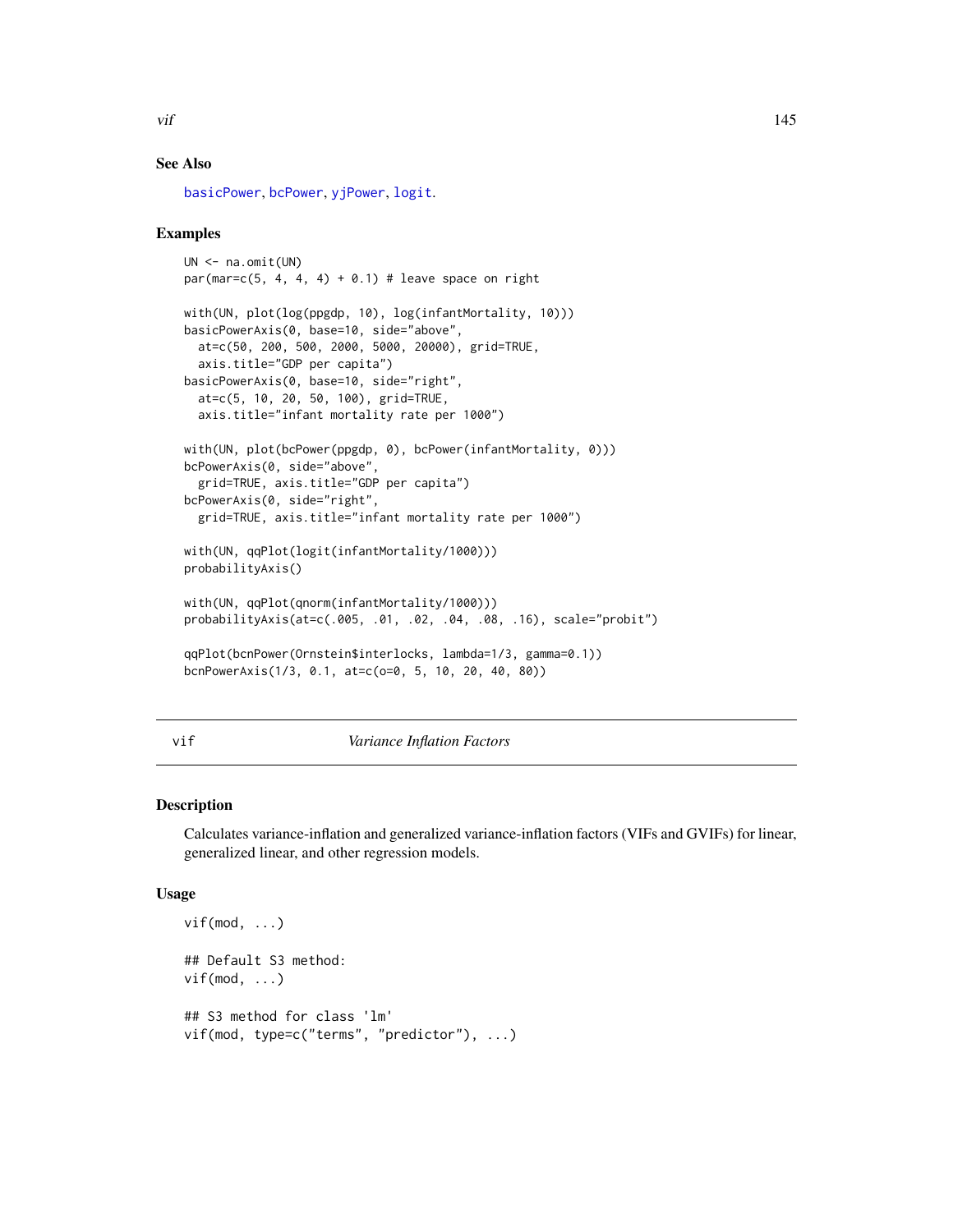```
## S3 method for class 'merMod'
vif(mod, ...)
## S3 method for class 'polr'
vif(mod, \ldots)## S3 method for class 'svyolr'
vif(mod, \ldots)
```
# Arguments

| mod     | for the default method, an object that responds to coef, vcov, and model matrix,<br>such as a glm object. |
|---------|-----------------------------------------------------------------------------------------------------------|
| type    | for unweighted 1m objects only, how to handle models that contain interactions:<br>see Details below.     |
| $\cdot$ | not used.                                                                                                 |

# Details

If all terms in an unweighted linear model have 1 df, then the usual variance-inflation factors are calculated.

If any terms in an unweighted linear model have more than 1 df, then generalized variance-inflation factors (Fox and Monette, 1992) are calculated. These are interpretable as the inflation in size of the confidence ellipse or ellipsoid for the coefficients of the term in comparison with what would be obtained for orthogonal data.

The generalized VIFs are invariant with respect to the coding of the terms in the model (as long as the subspace of the columns of the model matrix pertaining to each term is invariant). To adjust for the dimension of the confidence ellipsoid, the function also prints  $GVIF^{1/(2\times df)}$  where df is the degrees of freedom associated with the term.

Through a further generalization, the implementation here is applicable as well to other sorts of models, in particular weighted linear models, generalized linear models, and mixed-effects models.

Two methods of computing GVIFs are provided for unweighted linear models:

- Setting type="terms" (the default) behaves like the default method, and computes the GVIF for each term in the model, ignoring relations of marginality among the terms in models with interactions. GVIFs computed in this manner aren't generally sensible.
- Setting type="predictor" focuses in turn on each predictor in the model, combining the main effect for that predictor with the main effects of the predictors with which the focal predictor interacts and the interactions; e.g., in the model with formula  $y \sim a*b + b*c$ , the GVIF for the predictor a also includes the b main effect and the a:b interaction regressors; the GVIF for the predictor c includes the b main effect and the b:c interaction; and the GVIF for the predictor b includes the a and c main effects and the a:b and a:c interactions (i.e., the whole model), and is thus necessarily 1. These predictor GVIFs should be regarded as experimental.

Specific methods are provided for ordinal regression model objects produced by [polr](#page-0-0) in the MASS package and [svyolr](#page-0-0) in the survey package, which are "intercept-less"; VIFs or GVIFs for linear and similar regression models without intercepts are generally not sensible.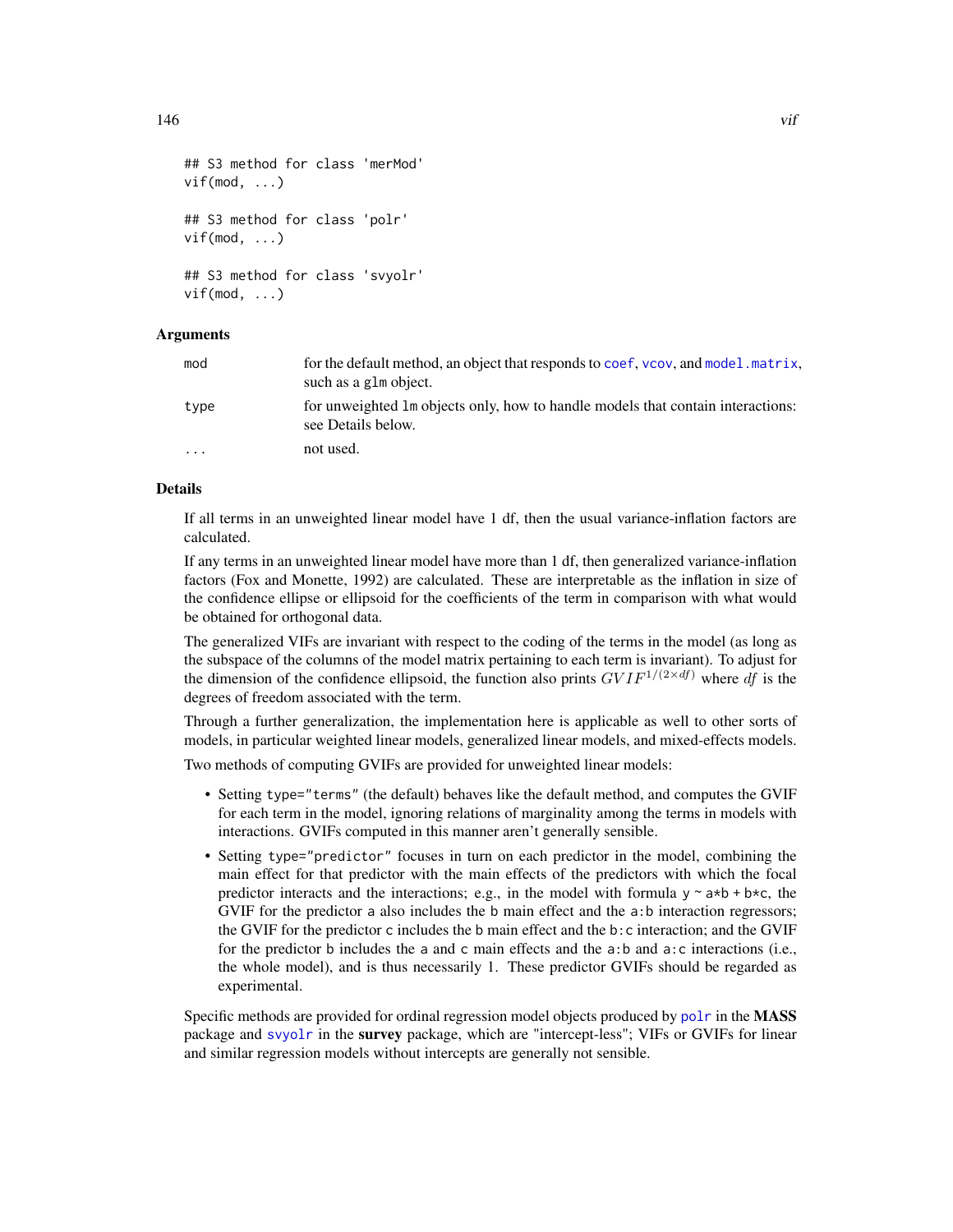# <span id="page-146-0"></span>wcrossprod the contract of the contract of the contract of the contract of the contract of the contract of the contract of the contract of the contract of the contract of the contract of the contract of the contract of the

# Value

A vector of VIFs, or a matrix containing one row for each term, and columns for the GVIF, df, and  $GVIF^{1/(2 \times df)}$ , the last of which is intended to be comparable across terms of different dimension.

# Author(s)

John Fox <jfox@mcmaster.ca> and Henric Nilsson

#### References

Fox, J. and Monette, G. (1992) Generalized collinearity diagnostics. *JASA*, 87, 178–183.

Fox, J. (2016) *Applied Regression Analysis and Generalized Linear Models*, Third Edition. Sage.

Fox, J. and Weisberg, S. (2018) *An R Companion to Applied Regression*, Third Edition, Sage.

# Examples

```
vif(lm(prestige ~ income + education, data=Duncan))
vif(lm(prestige ~ income + education + type, data=Duncan))
vif(lm(prestige ~ (income + education)*type, data=Duncan),
    type="terms") # not recommended
vif(lm(prestige ~ (income + education)*type, data=Duncan),
    type="predictor")
```
wcrossprod *Weighted Matrix Crossproduct*

# **Description**

Given matrices x and y as arguments and an optional matrix or vector of weights, w, return a weighted matrix cross-product,  $t(x)$  w y. If no weights are supplied, or the weights are constant, the function uses [crossprod](#page-0-0) for speed.

#### Usage

```
wcrossprod(x, y, w)
```
# Arguments

| x, y | x, y numeric matrices; $m$ issing $(y)$ is taken to be the same matrix as x. Vectors |
|------|--------------------------------------------------------------------------------------|
|      | are promoted to single-column or single-row matrices, depending on the context.      |
| W    | A numeric vector or matrix of weights, conformable with x and y.                     |

#### Value

A numeric matrix, with appropriate dimnames taken from x and y.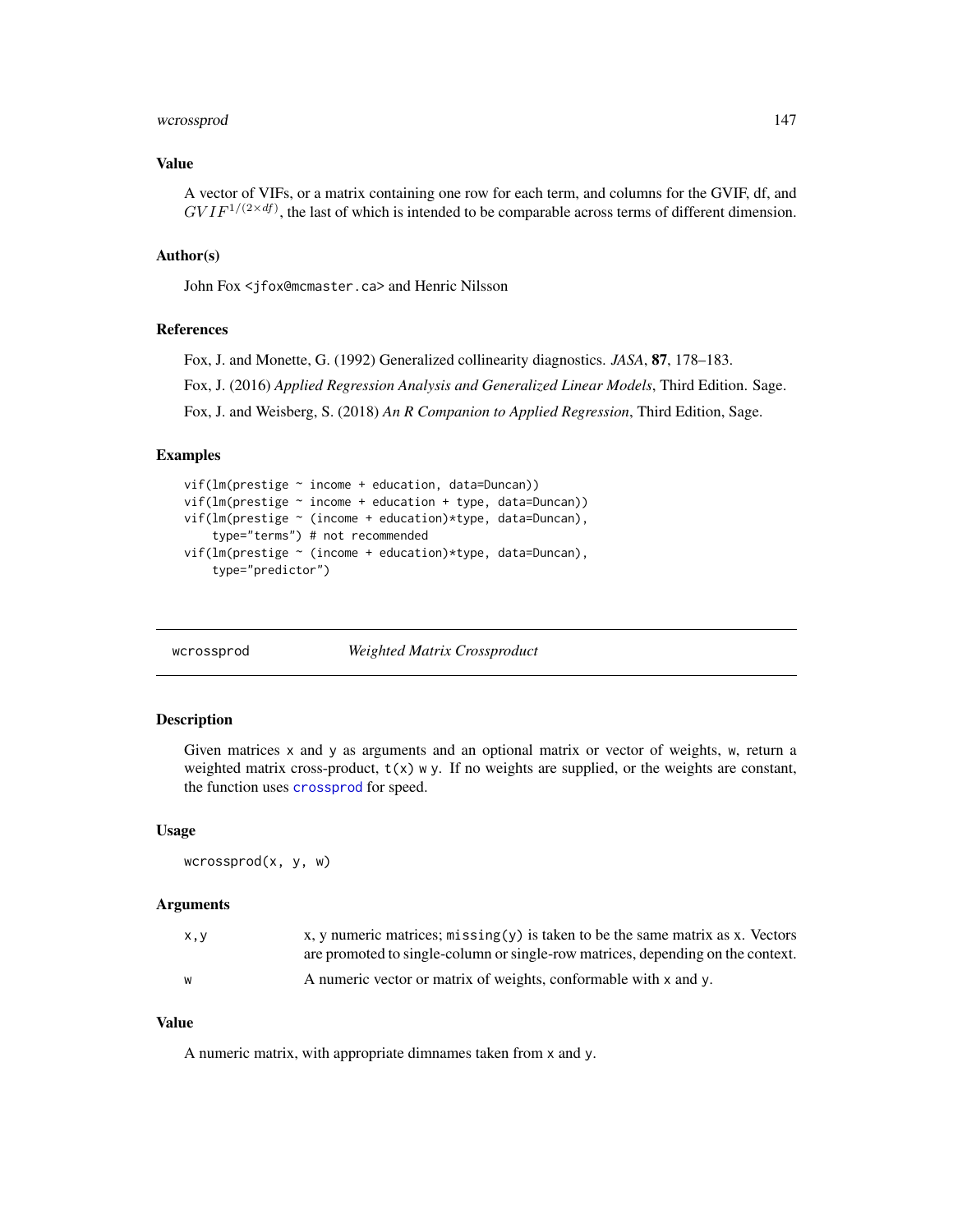<span id="page-147-0"></span>148 whichNames

#### Author(s)

Michael Friendly, John Fox <jfox@mcmaster.ca>

#### See Also

[crossprod](#page-0-0)

# Examples

```
set.seed(12345)
n < - 24drop <-4sex <- sample(c("M", "F"), n, replace=TRUE)
x1 \le -1:nx2 \leq - sample(1:n)
extra \leq c( rep(0, n - drop), floor(15 + 10 \star rnorm(drop)))
y1 \le -x1 + 3*x2 + 6*(sex=="M") + floor(10 * rnorm(n)) + extray2 \le -x1 - 2*x2 - 8*(sex=="M") + floor(10 * norm(n)) + extra# assign non-zero weights to 'dropped' obs
wt <- c(rep(1, n-drop), rep(.2,drop))
X \leftarrow \text{cbind}(x1, x2)Y \leftarrow \text{cbind}(y1, y2)wcrossprod(X)
wcrossprod(X, w=wt)
wcrossprod(X, Y)
wcrossprod(X, Y, w=wt)
wcrossprod(x1, y1)
wcrossprod(x1, y1, w=wt)
```
whichNames *Position of Row Names*

#### Description

These functions return the indices of the supplied row names of a data frame or names of another object, such as a vector or list. whichNames is just an alias for which.names.

### Usage

```
whichNames(names, object, ...)
which.names(names, object, ...)
## S3 method for class 'data.frame'
whichNames(names, object, ...)
```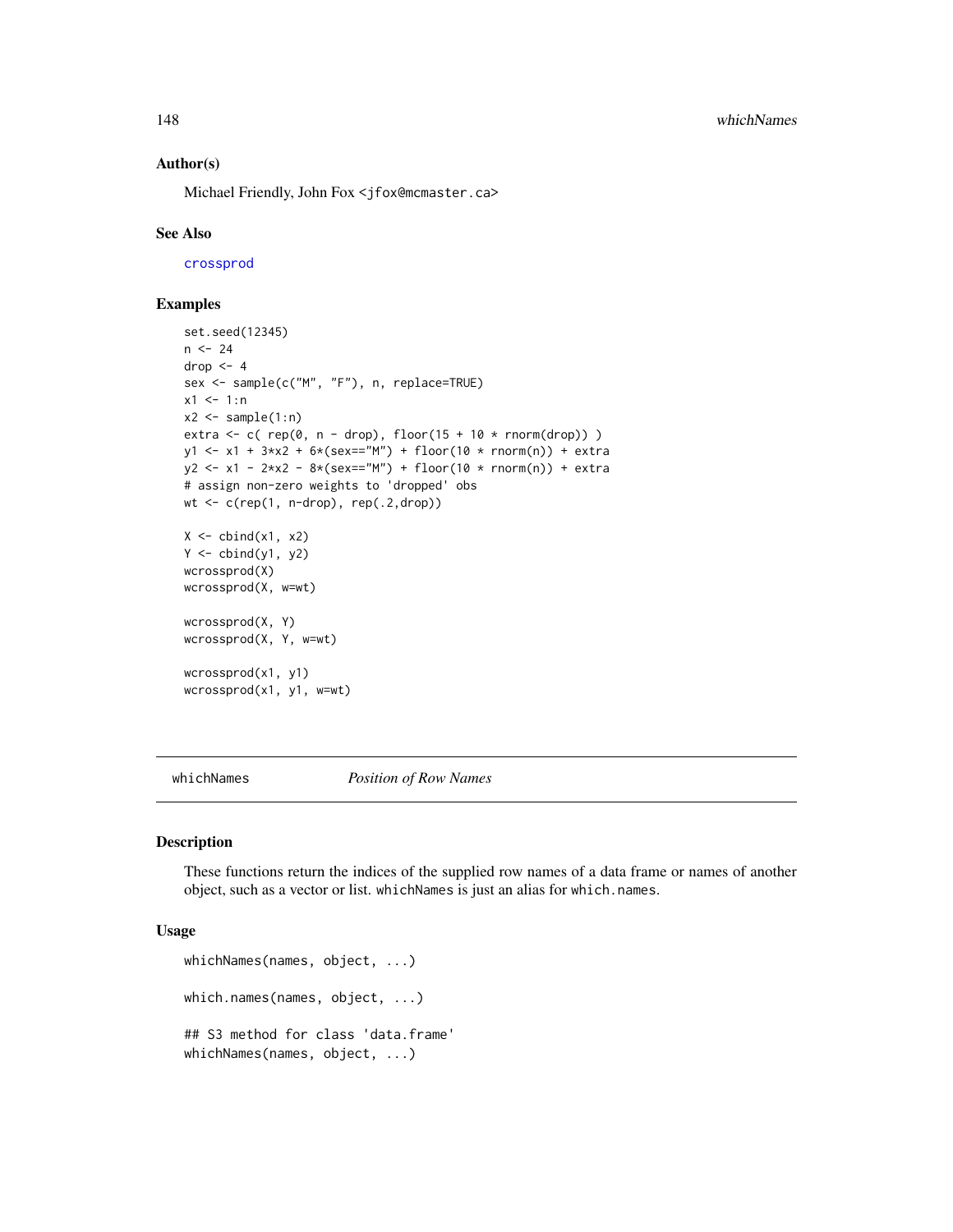# whichNames 149

```
## Default S3 method:
whichNames(names, object, ...)
```
# Arguments

| names                   | a name or character vector of names.              |
|-------------------------|---------------------------------------------------|
| object                  | a data frame or an object with a names attribute. |
| $\cdot$ $\cdot$ $\cdot$ | not used.                                         |

# Value

Returns the index or indices of names in row names of the data frame or names of an object of another class.

# Author(s)

John Fox <jfox@mcmaster.ca>

# References

Fox, J. and Weisberg, S. (2019) *An R Companion to Applied Regression*, Third Edition, Sage.

# Examples

```
whichNames(c('minister', 'conductor'), Duncan)
```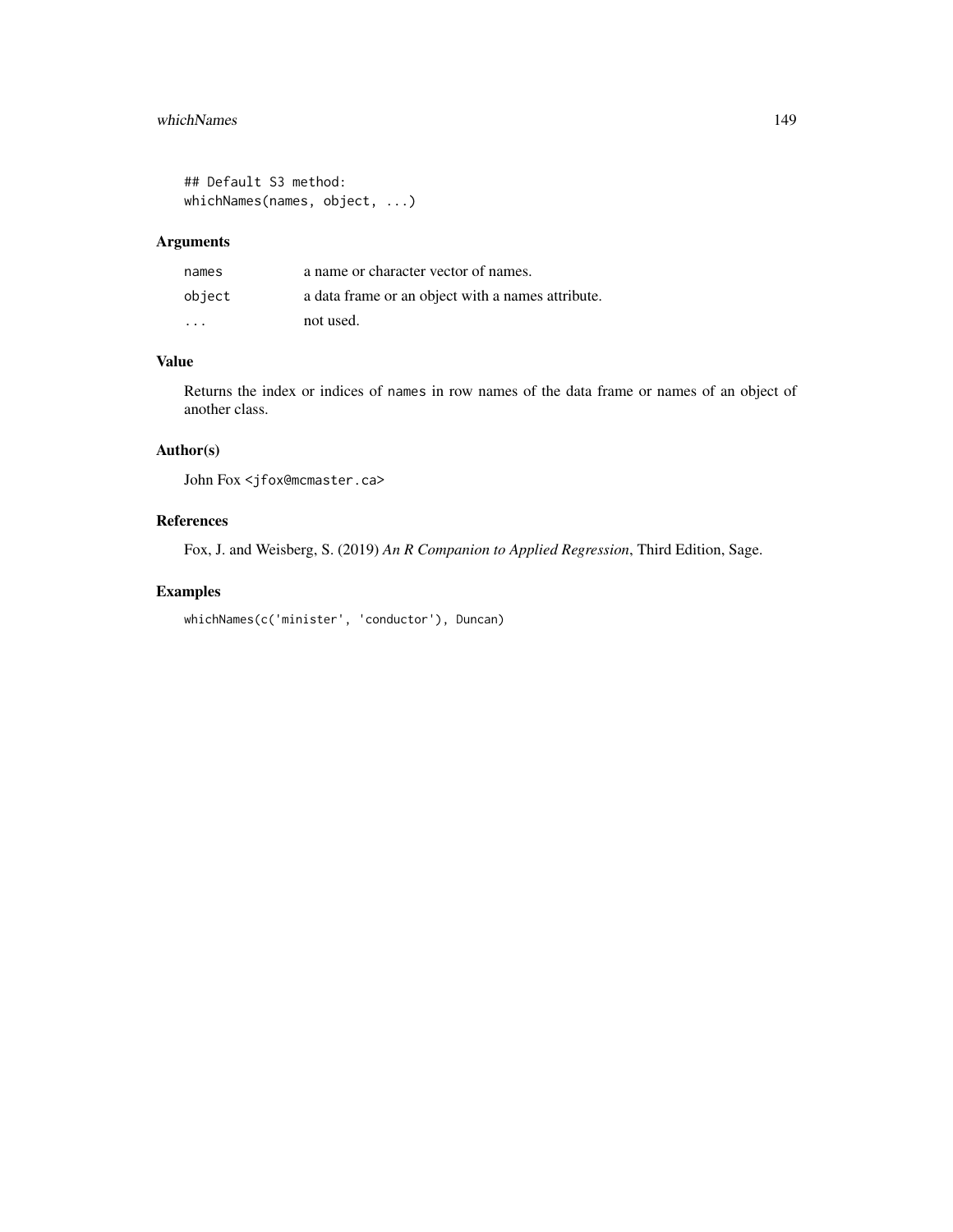# Index

∗ algebra wcrossprod, [147](#page-146-0) ∗ aplot Ellipses, [52](#page-51-0) panel.car, [92](#page-91-0) regLine, [105](#page-104-0) TransformationAxes, [143](#page-142-0) ∗ array wcrossprod, [147](#page-146-0) ∗ color carPalette, [32](#page-31-0) ∗ connections Export, [56](#page-55-0) Import, [62](#page-61-0) ∗ distribution qqPlot, [99](#page-98-0) ∗ hplot avPlots, [11](#page-10-0) Boxplot, [23](#page-22-0) ceresPlots, [34](#page-33-0) crPlots, [39](#page-38-0) densityPlot, [46](#page-45-0) dfbetaPlots, [49](#page-48-0) Ellipses, [52](#page-51-0) infIndexPlot, [63](#page-62-0) invResPlot, [68](#page-67-0) invTranPlot, [70](#page-69-0) leveragePlots, [73](#page-72-0) mcPlots, [83](#page-82-0) mmps, [86](#page-85-0) residualPlots, [106](#page-105-0) scatter3d, [114](#page-113-0) scatterplot, [118](#page-117-0) scatterplotMatrix, [123](#page-122-0) ScatterplotSmoothers, [126](#page-125-0) spreadLevelPlot, [133](#page-132-0) subsets, [137](#page-136-0) symbox, [138](#page-137-0)

Anova, [4](#page-3-0) leveneTest, [72](#page-71-0) linearHypothesis, [75](#page-74-0) ncvTest, [89](#page-88-0) outlierTest, [90](#page-89-0) poTest, [93](#page-92-0) ∗ interface carWeb, [33](#page-32-0) ∗ manip boxCoxVariable, [22](#page-21-0) brief, [26](#page-25-0) logit, [82](#page-81-1) recode, [102](#page-101-0) strings2factors, [136](#page-135-0) Tapply, [140](#page-139-0) ∗ misc car-internal.Rd, [31](#page-30-0) carHexsticker, [31](#page-30-0) Tapply, [140](#page-139-0) ∗ models Anova, [4](#page-3-0) Contrasts, [37](#page-36-0) deltaMethod, [43](#page-42-0) influence.mixed.models, [65](#page-64-0) linearHypothesis, [75](#page-74-0) poTest, [93](#page-92-0) Predict, [98](#page-97-0) S, [109](#page-108-0) ∗ print compareCoefs, [36](#page-35-0) ∗ regression Anova, [4](#page-3-0) avPlots, [11](#page-10-0) bcPower, [14](#page-13-2) Boot, [16](#page-15-0) boxCox, [19](#page-18-0) boxCoxVariable, [22](#page-21-0) boxTidwell, [24](#page-23-0)

car-deprecated, [30](#page-29-0)

∗ htest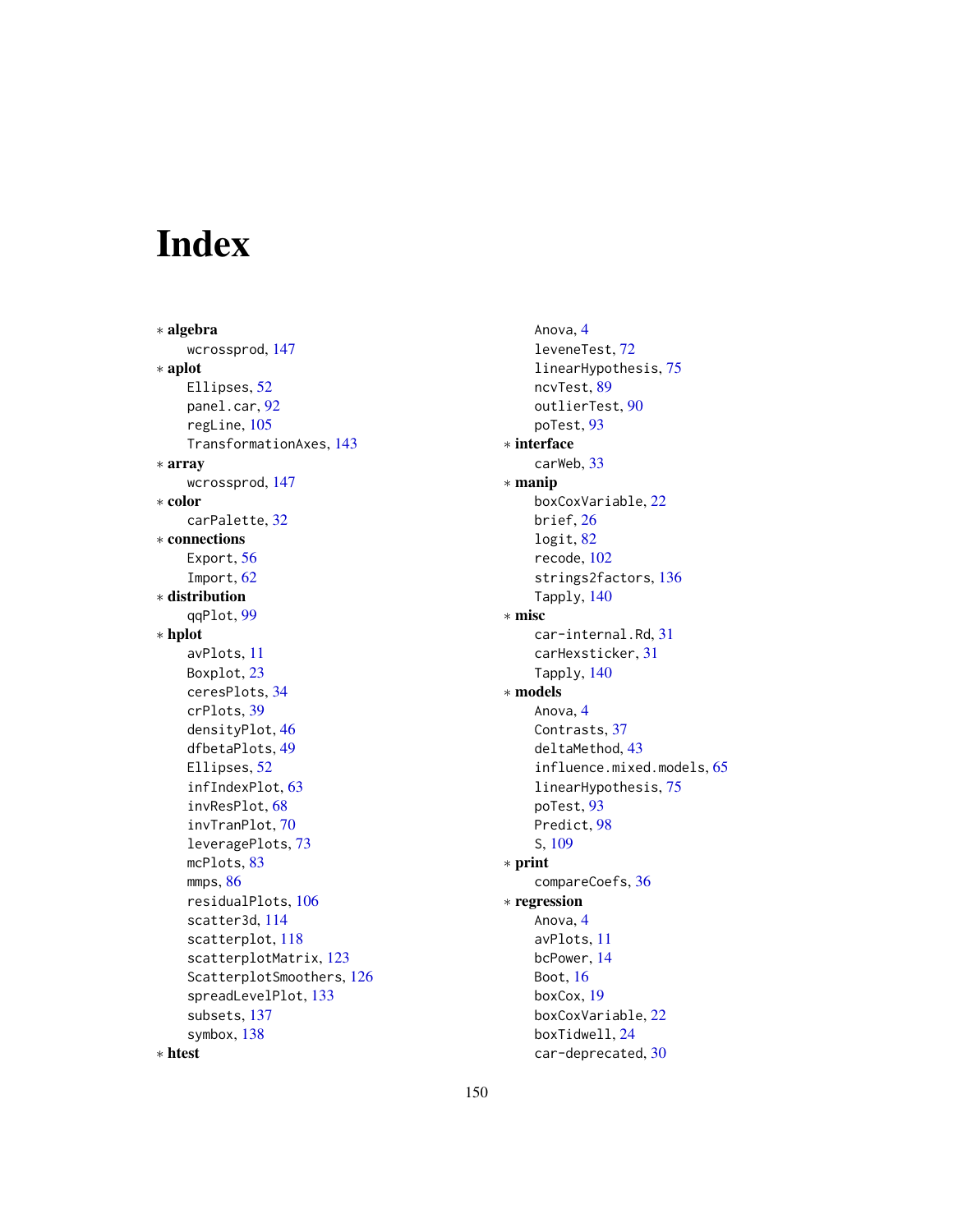ceresPlots, [34](#page-33-0) Contrasts, [37](#page-36-0) crPlots, [39](#page-38-0) deltaMethod, [43](#page-42-0) dfbetaPlots, [49](#page-48-0) durbinWatsonTest, [51](#page-50-0) hccm, [57](#page-56-0) hist.boot, [59](#page-58-0) infIndexPlot, [63](#page-62-0) influencePlot, [67](#page-66-0) invResPlot, [68](#page-67-0) invTranPlot, [70](#page-69-0) leveragePlots, [73](#page-72-0) linearHypothesis, [75](#page-74-0) mcPlots, [83](#page-82-0) mmps, [86](#page-85-0) ncvTest, [89](#page-88-0) outlierTest, [90](#page-89-0) powerTransform, [94](#page-93-0) qqPlot, [99](#page-98-0) residualPlots, [106](#page-105-0) S, [109](#page-108-0) sigmaHat, [131](#page-130-0) spreadLevelPlot, [133](#page-132-0) subsets, [137](#page-136-0) testTransform, [141](#page-140-0) vif, [145](#page-144-0) ∗ ts durbinWatsonTest, [51](#page-50-0) ∗ univar qqPlot, [99](#page-98-0) ∗ utilities Export, [56](#page-55-0) Import, [62](#page-61-0) showLabels, [129](#page-128-0) some, [132](#page-131-0) whichNames, [148](#page-147-0) .carEnv *(*car-internal.Rd*)*, [31](#page-30-0) abbreviate, *[130](#page-129-0)* abline, *[105](#page-104-0)* adaptiveKernel, *[125](#page-124-0)* adaptiveKernel *(*densityPlot*)*, [46](#page-45-0) Anova, [4,](#page-3-0) *[79,](#page-78-0) [80](#page-79-0)* anova, *[9](#page-8-0)*, *[80](#page-79-0)* anova.coxph, *[9](#page-8-0)* anova.glm, *[9](#page-8-0)* anova.lm, *[9](#page-8-0)* anova.mlm, *[9](#page-8-0)*

as.data.frame.univaov *(*Anova*)*, [4](#page-3-0) av.plot *(*car-defunct*)*, [29](#page-28-0) av.plots *(*car-defunct*)*, [29](#page-28-0) avp *(*avPlots*)*, [11](#page-10-0) avPlot, *[30](#page-29-0)* avPlot *(*avPlots*)*, [11](#page-10-0) avPlot3d *(*avPlots*)*, [11](#page-10-0) avPlots, [11,](#page-10-0) *[30](#page-29-0)*, *[36](#page-35-0)*, *[42](#page-41-0)*, *[75](#page-74-0)*, *[86](#page-85-0)*, *[131](#page-130-0)* basicPower, *[145](#page-144-0)* basicPower *(*bcPower*)*, [14](#page-13-2) basicPowerAxis *(*TransformationAxes*)*, [143](#page-142-0) bc *(*car-defunct*)*, [29](#page-28-0) bcnPower, *[20,](#page-19-0) [21](#page-20-0)*, *[30](#page-29-0)*, *[97](#page-96-0)*, *[139](#page-138-0)*, *[142](#page-141-0)* bcnPower *(*bcPower*)*, [14](#page-13-2) bcnPowerAxis *(*TransformationAxes*)*, [143](#page-142-0) bcnPowerInverse *(*bcPower*)*, [14](#page-13-2) bcPower, [14,](#page-13-2) *[21,](#page-20-0) [22](#page-21-0)*, *[30](#page-29-0)*, *[94](#page-93-0)*, *[97](#page-96-0)*, *[126](#page-125-0)*, *[139](#page-138-0)*, *[142](#page-141-0)*, *[145](#page-144-0)* bcPowerAxis *(*TransformationAxes*)*, [143](#page-142-0) Boot, [16,](#page-15-0) *[28](#page-27-0)*, *[31](#page-30-0)*, *[62](#page-61-0)*, *[113](#page-112-0)* boot, *[17,](#page-16-0) [18](#page-17-0)*, *[59](#page-58-0)*, *[61](#page-60-0)* boot.array, *[19](#page-18-0)* boot.ci, *[19](#page-18-0)*, *[60](#page-59-0)* bootCase *(*car-deprecated*)*, [30](#page-29-0) box.cox *(*car-defunct*)*, [29](#page-28-0) box.tidwell *(*car-defunct*)*, [29](#page-28-0) boxCox, [19,](#page-18-0) *[97](#page-96-0)* boxcox, *[20](#page-19-0)[–22](#page-21-0)*, *[139](#page-138-0)* boxCox2d *(*boxCox*)*, [19](#page-18-0) boxCoxVariable, [22,](#page-21-0) *[30](#page-29-0)* Boxplot, [23,](#page-22-0) *[119](#page-118-0)*, *[122](#page-121-0)* boxplot, *[23,](#page-22-0) [24](#page-23-0)*, *[122](#page-121-0)*, *[139](#page-138-0)* boxTidwell, [24,](#page-23-0) *[30](#page-29-0)* brief, [26,](#page-25-0) *[109](#page-108-0)*, *[112,](#page-111-0) [113](#page-112-0)*, *[133](#page-132-0)* bw.nrd0, *[47](#page-46-0)* bw.SJ, *[47](#page-46-0)*, *[49](#page-48-0)* car-defunct, [29](#page-28-0) car-deprecated, [30](#page-29-0) car-internal.Rd, [31](#page-30-0) carHexsticker, [31](#page-30-0) carPalette, *[12](#page-11-0)*, [32,](#page-31-0) *[35](#page-34-0)*, *[41](#page-40-0)*, *[48](#page-47-0)*, *[50](#page-49-0)*, *[54](#page-53-0)*, *[71](#page-70-0)*, *[84](#page-83-0)*, *[88](#page-87-0)*, *[101](#page-100-0)*, *[105](#page-104-0)*, *[121](#page-120-0)*, *[125](#page-124-0)*, *[134](#page-133-0)* carWeb, [33](#page-32-0) ceres.plot *(*car-defunct*)*, [29](#page-28-0) ceres.plots *(*car-defunct*)*, [29](#page-28-0)

ceresPlot, *[30](#page-29-0)* ceresPlot *(*ceresPlots*)*, [34](#page-33-0)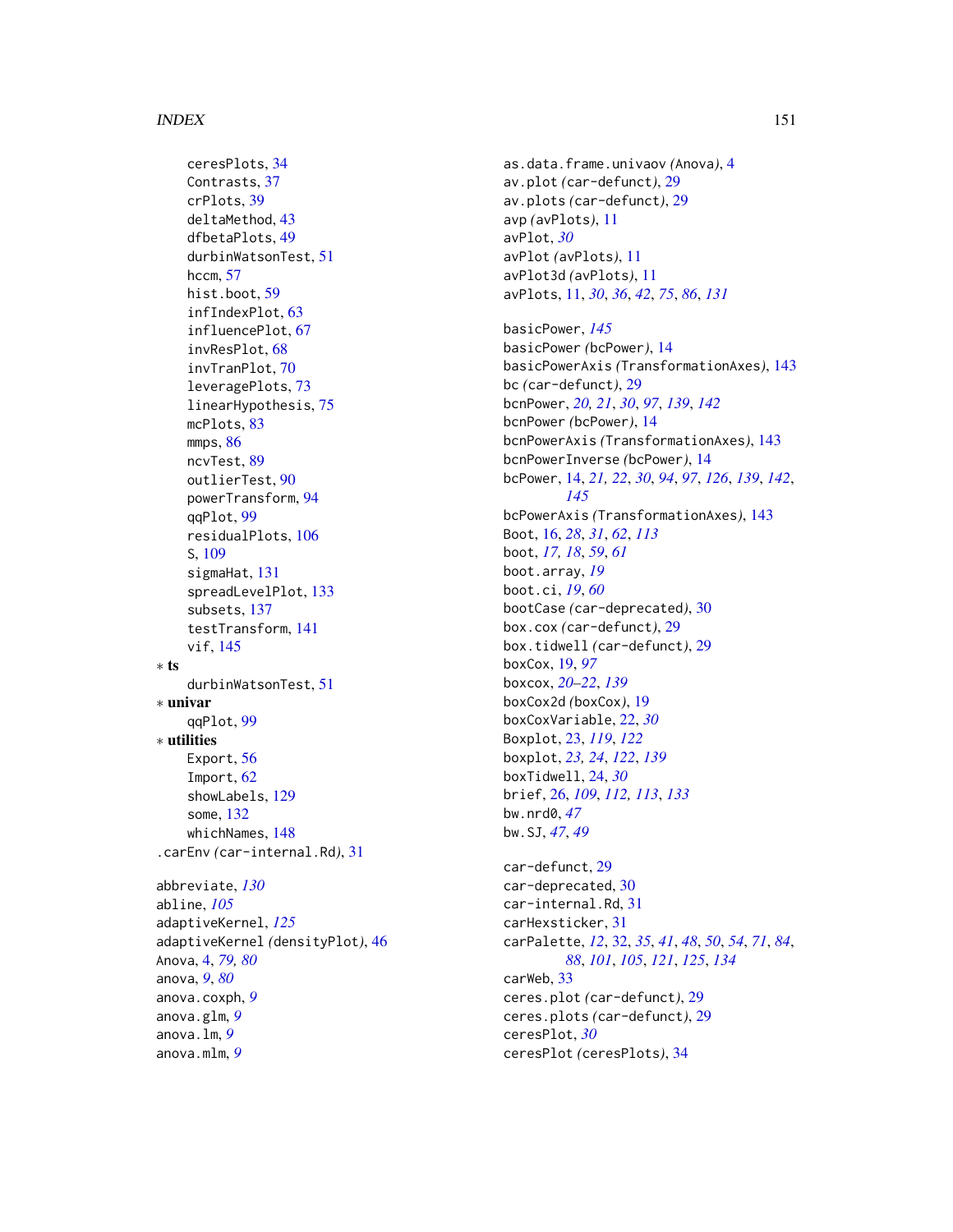ceresPlots, *[14](#page-13-2)*, *[30](#page-29-0)*, [34,](#page-33-0) *[42](#page-41-0)*, *[86](#page-85-0)* coef, *[44](#page-43-0)*, *[80](#page-79-0)*, *[109](#page-108-0)*, *[113](#page-112-0)*, *[146](#page-145-0)* colors, *[32](#page-31-0)* compareCoefs, [36](#page-35-0) confidence.ellipse *(*car-defunct*)*, [29](#page-28-0) confidenceEllipse, *[30](#page-29-0)* confidenceEllipse *(*Ellipses*)*, [52](#page-51-0) Confint *(*S*)*, [109](#page-108-0) confint, *[109](#page-108-0)*, *[112,](#page-111-0) [113](#page-112-0)* Confint.boot *(*hist.boot*)*, [59](#page-58-0) confint.boot, *[19](#page-18-0)* confint.boot *(*hist.boot*)*, [59](#page-58-0) confint.lm, *[113](#page-112-0)* contour, *[21](#page-20-0)* contr.Helmert *(*Contrasts*)*, [37](#page-36-0) contr.helmert, *[9](#page-8-0)*, *[39](#page-38-0)* contr.poly, *[9](#page-8-0)*, *[39](#page-38-0)* contr.Sum *(*Contrasts*)*, [37](#page-36-0) contr.sum, *[9](#page-8-0)*, *[39](#page-38-0)* contr.Treatment *(*Contrasts*)*, [37](#page-36-0) contr.treatment, *[9](#page-8-0)*, *[39](#page-38-0)* Contrasts, [37](#page-36-0) cookd *(*car-defunct*)*, [29](#page-28-0) cooks.distance, *[30](#page-29-0)*, *[64–](#page-63-0)[66](#page-65-0)*, *[68](#page-67-0)* cooks.distance.influence.lme *(*influence.mixed.models*)*, [65](#page-64-0) coplot, *[93](#page-92-0)* cov, *[61](#page-60-0)* cov.trob, *[13](#page-12-0)*, *[54,](#page-53-0) [55](#page-54-0)*, *[120](#page-119-0)*, *[122](#page-121-0)*, *[124](#page-123-0)*, *[126](#page-125-0)* cov.wt, *[54,](#page-53-0) [55](#page-54-0)* cr.plot *(*car-defunct*)*, [29](#page-28-0) cr.plots *(*car-defunct*)*, [29](#page-28-0) crossprod, *[147,](#page-146-0) [148](#page-147-0)* crp *(*crPlots*)*, [39](#page-38-0) crPlot, *[30](#page-29-0)* crPlot *(*crPlots*)*, [39](#page-38-0) crPlot3d *(*crPlots*)*, [39](#page-38-0) crPlots, *[14](#page-13-2)*, *[30](#page-29-0)*, *[36](#page-35-0)*, [39,](#page-38-0) *[86](#page-85-0)*, *[131](#page-130-0)* cut, *[104](#page-103-0)*

D, *[46](#page-45-0)* data.ellipse *(*car-defunct*)*, [29](#page-28-0) data.frame, *[137](#page-136-0)* dataEllipse, *[14](#page-13-2)*, *[30](#page-29-0)*, *[84](#page-83-0)*, *[86](#page-85-0)*, *[122](#page-121-0)*, *[126](#page-125-0)* dataEllipse *(*Ellipses*)*, [52](#page-51-0) dbiwt *(*densityPlot*)*, [46](#page-45-0) deltaMethod, [43](#page-42-0) density, *[46](#page-45-0)[–49](#page-48-0)*, *[62](#page-61-0)*, *[125](#page-124-0)* densityPlot, [46](#page-45-0)

depan *(*densityPlot*)*, [46](#page-45-0) detectCores, *[66](#page-65-0)* dfbeta, *[51](#page-50-0)*, *[65,](#page-64-0) [66](#page-65-0)* dfbeta.influence.lme *(*influence.mixed.models*)*, [65](#page-64-0) dfbetaPlots, [49](#page-48-0) dfbetas, *[51](#page-50-0)*, *[65,](#page-64-0) [66](#page-65-0)* dfbetas.influence.lme *(*influence.mixed.models*)*, [65](#page-64-0) dfbetasPlots *(*dfbetaPlots*)*, [49](#page-48-0) durbin.watson *(*car-defunct*)*, [29](#page-28-0) durbinWatsonTest, *[30](#page-29-0)*, [51](#page-50-0) dwt *(*durbinWatsonTest*)*, [51](#page-50-0)

ellipse *(*Ellipses*)*, [52](#page-51-0) Ellipses, [52](#page-51-0) empinf, *[19](#page-18-0)* Export, [56,](#page-55-0) *[63](#page-62-0)* export, *[56,](#page-55-0) [57](#page-56-0)*

# factor, *[104](#page-103-0)*, *[137](#page-136-0)*

gam, *[88](#page-87-0)*, *[116](#page-115-0)*, *[118](#page-117-0)*, *[121](#page-120-0)*, *[125,](#page-124-0) [126](#page-125-0)*, *[128](#page-127-0)* gamLine, *[121](#page-120-0)* gamLine *(*ScatterplotSmoothers*)*, [126](#page-125-0) glm, *[109](#page-108-0)*

hatvalues, *[64](#page-63-0)*, *[68](#page-67-0)* hccm, *[6](#page-5-0)*, *[28](#page-27-0)*, *[54](#page-53-0)*, [57,](#page-56-0) *[78](#page-77-0)*, *[80](#page-79-0)*, *[90](#page-89-0)*, *[98](#page-97-0)*, *[112,](#page-111-0) [113](#page-112-0)*, *[135](#page-134-0)* head, *[133](#page-132-0)* hist, *[62](#page-61-0)*, *[125](#page-124-0)* hist.boot, *[19](#page-18-0)*, [59](#page-58-0)

identify, *[109](#page-108-0)*, *[130](#page-129-0)* Identify3d, *[12](#page-11-0)*, *[41](#page-40-0)* Identify3d *(*scatter3d*)*, [114](#page-113-0) Import, *[57](#page-56-0)*, [62](#page-61-0) import, *[62,](#page-61-0) [63](#page-62-0)* infIndexPlot, [63,](#page-62-0) *[66,](#page-65-0) [67](#page-66-0)* influence, *[65](#page-64-0)* influence.lme *(*influence.mixed.models*)*, [65](#page-64-0) influence.mixed.models, *[64](#page-63-0)*, [65](#page-64-0) influence.plot *(*influencePlot*)*, [67](#page-66-0) influenceIndexPlot *(*infIndexPlot*)*, [63](#page-62-0) influencePlot, [67](#page-66-0) inverseResponsePlot, *[72](#page-71-0)* inverseResponsePlot *(*invResPlot*)*, [68](#page-67-0)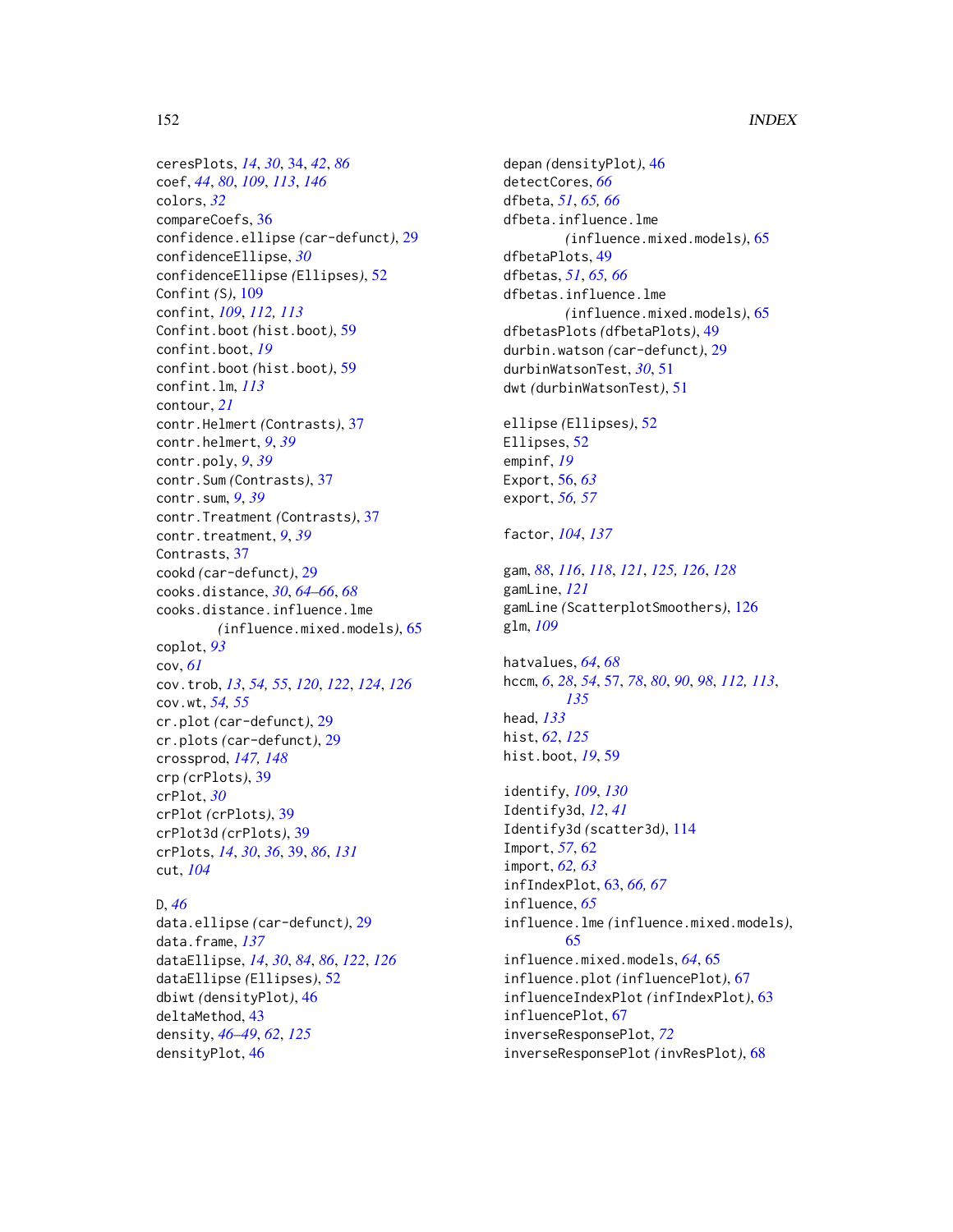invResPlot, [68](#page-67-0) invTranEstimate *(*invTranPlot*)*, [70](#page-69-0) invTranPlot, *[70](#page-69-0)*, [70](#page-69-0)

jitter, *[120](#page-119-0)*, *[122](#page-121-0)*

legend, *[48](#page-47-0)*, *[120](#page-119-0)*, *[122](#page-121-0)*, *[124](#page-123-0)*, *[138](#page-137-0)* levene.test *(*car-defunct*)*, [29](#page-28-0) leveneTest, *[30](#page-29-0)*, [72](#page-71-0) leverage.plot *(*car-defunct*)*, [29](#page-28-0) leverage.plots *(*car-defunct*)*, [29](#page-28-0) leveragePlot, *[30](#page-29-0)* leveragePlot *(*leveragePlots*)*, [73](#page-72-0) leveragePlots, *[30](#page-29-0)*, [73,](#page-72-0) *[131](#page-130-0)* lht *(*linearHypothesis*)*, [75](#page-74-0) linear.hypothesis *(*car-defunct*)*, [29](#page-28-0) linearHypothesis, *[9](#page-8-0)*, *[30](#page-29-0)*, *[55](#page-54-0)*, [75,](#page-74-0) *[113](#page-112-0)* lines, *[105](#page-104-0)* lm, *[24](#page-23-0)*, *[70](#page-69-0)*, *[95](#page-94-0)*, *[109](#page-108-0)*, *[112](#page-111-0)*, *[139,](#page-138-0) [140](#page-139-0)* lme, *[65](#page-64-0)*, *[67](#page-66-0)* loess, *[41](#page-40-0)*, *[120](#page-119-0)*, *[124](#page-123-0)*, *[126](#page-125-0)*, *[128](#page-127-0)* loessLine, *[120,](#page-119-0) [121](#page-120-0)*, *[124](#page-123-0)* loessLine *(*ScatterplotSmoothers*)*, [126](#page-125-0) logit, [82,](#page-81-1) *[145](#page-144-0)*

makeHypothesis *(*linearHypothesis*)*, [75](#page-74-0) Manova *(*Anova*)*, [4](#page-3-0) marginalModelPlot *(*mmps*)*, [86](#page-85-0) marginalModelPlots *(*mmps*)*, [86](#page-85-0) matchCoefs *(*linearHypothesis*)*, [75](#page-74-0) mcPlot *(*mcPlots*)*, [83](#page-82-0) mcPlots, [83](#page-82-0) mgcv, *[41](#page-40-0)* mmp *(*mmps*)*, [86](#page-85-0) mmps, [86](#page-85-0) model.matrix, *[146](#page-145-0)* multinom, *[109](#page-108-0)*

na.omit, *[47](#page-46-0)* na.pass, *[140](#page-139-0)* ncv.test *(*car-defunct*)*, [29](#page-28-0) ncvTest, *[30](#page-29-0)*, [89,](#page-88-0) *[135](#page-134-0)* nextBoot *(*car-deprecated*)*, [30](#page-29-0)

optim, *[97](#page-96-0)* optimize, *[72](#page-71-0)* outlier.test *(*car-defunct*)*, [29](#page-28-0) outlierTest, *[30](#page-29-0)*, *[64](#page-63-0)*, [90](#page-89-0)

p.adjust, *[7](#page-6-0)*

pairs, *[126](#page-125-0)* palette, *[32](#page-31-0)* panel.car, [92](#page-91-0) par, *[12](#page-11-0)*, *[35](#page-34-0)*, *[41](#page-40-0)*, *[54](#page-53-0)*, *[74](#page-73-0)*, *[84](#page-83-0)*, *[101](#page-100-0)*, *[105](#page-104-0)*, *[121](#page-120-0)*, *[125](#page-124-0)*, *[134](#page-133-0)*, *[138](#page-137-0)*, *[144](#page-143-0)* plot, *[50](#page-49-0)*, *[89](#page-88-0)*, *[120](#page-119-0)* plot.boot, *[19](#page-18-0)* plot.density, *[49](#page-48-0)* points, *[50](#page-49-0)* polr, *[93](#page-92-0)*, *[109](#page-108-0)*, *[146](#page-145-0)* poTest, [93](#page-92-0) powerTransform, *[16](#page-15-0)*, *[20](#page-19-0)[–22](#page-21-0)*, *[30](#page-29-0)*, *[70](#page-69-0)*, [94,](#page-93-0) *[126](#page-125-0)*, *[142](#page-141-0)* Predict, [98](#page-97-0) predict, *[99](#page-98-0)* predict.lm, *[98,](#page-97-0) [99](#page-98-0)* print.Anova.mlm *(*Anova*)*, [4](#page-3-0) print.boxTidwell *(*boxTidwell*)*, [24](#page-23-0) print.durbinWatsonTest *(*durbinWatsonTest*)*, [51](#page-50-0) print.linearHypothesis.mlm *(*linearHypothesis*)*, [75](#page-74-0) print.outlierTest *(*outlierTest*)*, [90](#page-89-0) print.poTest *(*poTest*)*, [93](#page-92-0) print.S.glm *(*S*)*, [109](#page-108-0) print.S.glmerMod *(*S*)*, [109](#page-108-0) print.S.lm *(*S*)*, [109](#page-108-0) print.S.lme *(*S*)*, [109](#page-108-0) print.S.lmerMod *(*S*)*, [109](#page-108-0) print.S.multinom *(*S*)*, [109](#page-108-0) print.S.polr *(*S*)*, [109](#page-108-0) print.spreadLevelPlot *(*spreadLevelPlot*)*, [133](#page-132-0) print.summary.Anova.mlm *(*Anova*)*, [4](#page-3-0) print.univaov *(*Anova*)*, [4](#page-3-0) printCoefmat, *[37](#page-36-0)* printHypothesis *(*linearHypothesis*)*, [75](#page-74-0) probabilityAxis, *[83](#page-82-0)* probabilityAxis *(*TransformationAxes*)*, [143](#page-142-0) qq.plot *(*car-defunct*)*, [29](#page-28-0) qqline, *[102](#page-101-0)* qqnorm, *[99](#page-98-0)*, *[102](#page-101-0)* qqp *(*qqPlot*)*, [99](#page-98-0) qqPlot, *[30](#page-29-0)*, [99](#page-98-0) qqplot, *[102](#page-101-0)* qss, *[128](#page-127-0)*

quantregLine, *[121](#page-120-0)*